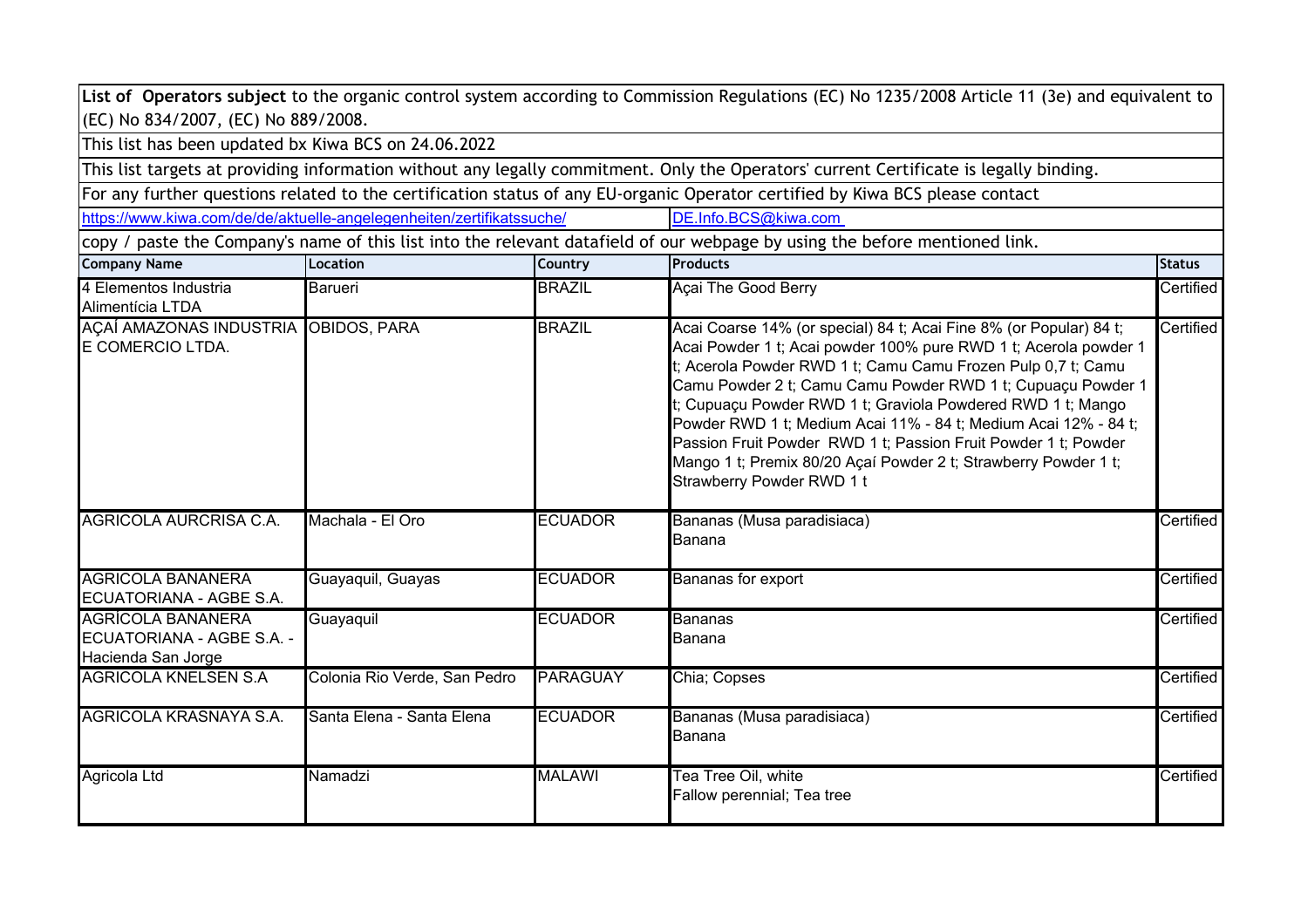| <b>AGRICOLA MOLINA</b><br><b>AGROMOLINA S.A.S.</b>                 | Guayaquil, Guayas                    | <b>ECUADOR</b>    | Peeled Plantain; Peeled Ripe Plantain<br><b>Plantains</b>                                                                                                                                                                                                                                                                                                                                                                                                                                                                                                                                                                                                                                                                                   | Certified |
|--------------------------------------------------------------------|--------------------------------------|-------------------|---------------------------------------------------------------------------------------------------------------------------------------------------------------------------------------------------------------------------------------------------------------------------------------------------------------------------------------------------------------------------------------------------------------------------------------------------------------------------------------------------------------------------------------------------------------------------------------------------------------------------------------------------------------------------------------------------------------------------------------------|-----------|
| <b>AGRICOLA SAN ANTONIO</b><br>S.A. AGRISANTO                      | Guayaquil, Guayas                    | <b>ECUADOR</b>    |                                                                                                                                                                                                                                                                                                                                                                                                                                                                                                                                                                                                                                                                                                                                             | Certified |
| <b>AGRICOLA ZEA CASTRO</b><br>NORORGANIC S.A.                      | Milagro, Guayas                      | <b>ECUADOR</b>    | Bananas (Musa paradisiaca)<br>Banana; Fallow perennial                                                                                                                                                                                                                                                                                                                                                                                                                                                                                                                                                                                                                                                                                      | Certified |
| <b>AGRICOLZESE S.A.</b>                                            | 092650 Bucay - Guayas                | <b>ECUADOR</b>    | Bananas (Musa paradisiaca)<br>Banana                                                                                                                                                                                                                                                                                                                                                                                                                                                                                                                                                                                                                                                                                                        | Certified |
| Agricultura Alternativa y<br>Ajonjoli del Istmo, S.P.R. de<br>R.L. | Santo Domingo Tehuantepec,<br>Oaxaca | <b>MEXICO</b>     | Crop rotation; Fallow annual; Sesame                                                                                                                                                                                                                                                                                                                                                                                                                                                                                                                                                                                                                                                                                                        | Certified |
| <b>AGRIOFAN CIA, LTDA.</b>                                         | Machala, El Oro                      | <b>ECUADOR</b>    | Banana, fresh<br>Banana                                                                                                                                                                                                                                                                                                                                                                                                                                                                                                                                                                                                                                                                                                                     | Certified |
| <b>AGRO DELSA S.A.S</b>                                            | <b>BARRANQUILLA</b>                  | <b>COLOMBIA</b>   | Tahití Lime (Citrus latifolia)                                                                                                                                                                                                                                                                                                                                                                                                                                                                                                                                                                                                                                                                                                              | Certified |
| <b>AGRO PROCESSING GROUP</b><br><b>LLC</b>                         | <b>Qirizid DISTRICT</b>              | <b>UZBEKISTAN</b> |                                                                                                                                                                                                                                                                                                                                                                                                                                                                                                                                                                                                                                                                                                                                             | Certified |
| <b>AGROALINA S.A.</b>                                              | Quito, Pichincga                     | <b>ECUADOR</b>    | Chili flakes; Annato powder; Bay leaf powder; Dehydrated carrot;<br>Dehydrated Strawberry; Dehydrated tomato; Dried basil; Dried<br>cilantro; Dried oregano; Dried parsley; Dried Rosemary; Dried thyme;<br>Ground cilantro; Onion powder; organic quinoa mix; Paprika powder;<br>Quinoa; Quinoa crumbs Italian; Quinoa crumbs Lemon & herbs;<br>Quinoa crumbs Mediterranean; Quinoa with chilli & paprika ; Quinoa<br>with strawberry & chocolate; Quinoa with tomato & basil; Quinua flour;<br>red quinoa; Tomato powder<br>Basil; Carrots; Chilli pepper; Coriander; Garden Vetch; German<br>thyme; Grassland; Mixed Crops of legumes and grain; Oats; Onions;<br>Origanum; Parsley; Pepper; Quinoa; Rosemary; Strawberries;<br>Tomatoes | Certified |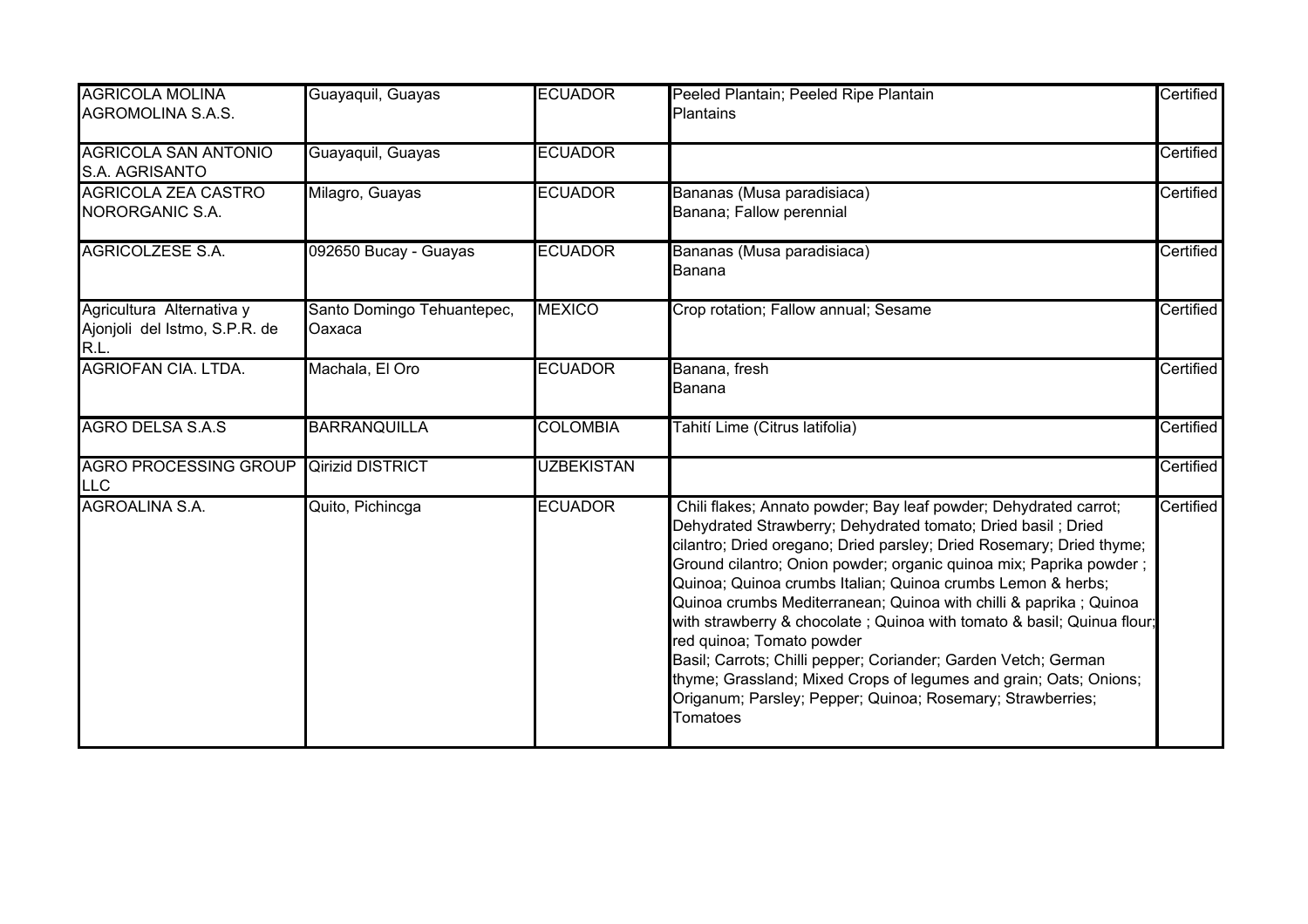| AGROAPOYO S.A.                                    | PUEMBO, PICHINCHA     | <b>ECUADOR</b>  | Banabites Andean goldenberry; Banabites sweet n'sour: goldenberry<br>and mango; Banabites wild mango; Banana Bites cacao nibs; Banana<br>Bites Coconut Chewy; Banana Bites Dark Chocolate Chewy; Banana<br>Chips; Banana Flour ; Banana Paste; Banana powder; Banano<br>chunks; Candied ginger pieces; Candied ginger strips; Candied<br>tangerine stripes; Cassava chips; Cassava chips sea salt; Cassava<br>chips spicy; Cassava crisps; Cassava flour; Cocoa nibs; Coconut                                                                                                                                                                                                                                                                                                                                                                                                                                                                                                                                                                                                                                                                                                                                                                        | Certified |
|---------------------------------------------------|-----------------------|-----------------|------------------------------------------------------------------------------------------------------------------------------------------------------------------------------------------------------------------------------------------------------------------------------------------------------------------------------------------------------------------------------------------------------------------------------------------------------------------------------------------------------------------------------------------------------------------------------------------------------------------------------------------------------------------------------------------------------------------------------------------------------------------------------------------------------------------------------------------------------------------------------------------------------------------------------------------------------------------------------------------------------------------------------------------------------------------------------------------------------------------------------------------------------------------------------------------------------------------------------------------------------|-----------|
|                                                   |                       |                 | flakes; Coconut oil; Coconut Sugar; Coconut, Grated; Crunchy<br>Banana; Crunchy peanut; Dired ginger powder; Dired tangerine<br>powder; Dried banana; Dried banana chunks; Dried banana rings;<br>Dried coconut; Dried goldenberries; Dried goldenberry pieces; Dried<br>guaya pieces; Dried guayusa leaf ; Dried guayusa powder; Dried hot<br>pepper; Dried Hot pepper pieces; Dried Hot pepper powder; Dried<br>mango chunks; Dried mango paste; Dried mango slices; Dried mango<br>strips; Dried Orange powder; Dried Orange slices; Dried oregano;<br>Dried tangerine slices; Freezed -dried coconut; Freezed -dried orange;<br>Goldenberry paste; Goldenberry powder; Leathers banana and guava;<br>Leathers banana and mango; Leathers Banana, cinnamon and cacao;<br>Mango chunks; Mango powder; Mini cassava crisps; Mini plantain<br>crisps sea salt; Musaceas Flour; Orange sweeteed peel; Plantain<br>Chips Himalayan Pink Salt; Plantain chips scrap; Plantain Chips sea<br>salt; Plantain Chips tropical spicy; Plantain crisps sea salt; Plantain<br>crouton sea salt; Plantain Flour; Plantain Shoestrings; Plantain tortilla<br>chips; Roasted peanut; Sweet plantain chips; Sweet plantain chips<br>cinnamon; Sweet plantain treats |           |
| <b>AGROELEONOR CIA. LTDA.</b>                     | Quito, Pichincha      | <b>ECUADOR</b>  | Cocoa                                                                                                                                                                                                                                                                                                                                                                                                                                                                                                                                                                                                                                                                                                                                                                                                                                                                                                                                                                                                                                                                                                                                                                                                                                                | Certified |
| Agrogear S.A.                                     | Milagro, Guayas       | <b>ECUADOR</b>  | Banana<br>Banana                                                                                                                                                                                                                                                                                                                                                                                                                                                                                                                                                                                                                                                                                                                                                                                                                                                                                                                                                                                                                                                                                                                                                                                                                                     | Certified |
| <b>AGROINDUSTRIAL EL</b><br><b>BAGAZAL S.A.S.</b> | VILLETA, CUNDINAMARCA | <b>COLOMBIA</b> | Cane Honey; Panela in Block; Panela Powdered<br>Guasimo bark; Mixed crops; Sugarcane                                                                                                                                                                                                                                                                                                                                                                                                                                                                                                                                                                                                                                                                                                                                                                                                                                                                                                                                                                                                                                                                                                                                                                 | Certified |
| Agroinversiones La Cosecha<br>S.A.S.              | Medellin, Antioquia   | <b>COLOMBIA</b> | Persian Limes/Tahiti Limes (Citrus X latifolia)<br>Lemons                                                                                                                                                                                                                                                                                                                                                                                                                                                                                                                                                                                                                                                                                                                                                                                                                                                                                                                                                                                                                                                                                                                                                                                            | Certified |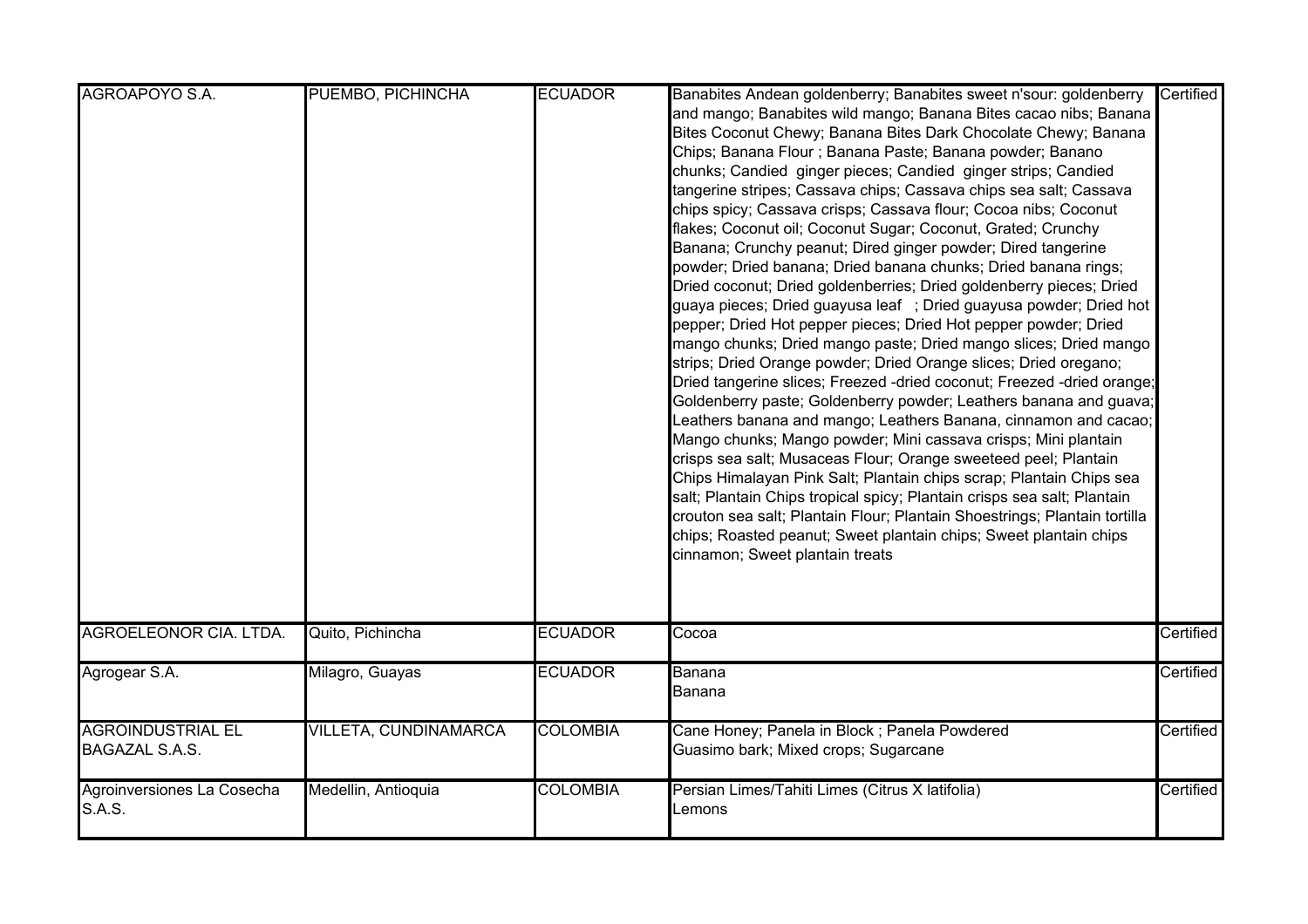| AGRO-MEC S.R. L                                        | Filadelfia, Boqueron                    | <b>PARAGUAY</b>                | Chia, Seeds ; Peanuts (Arachis hypogaea); Sesame<br>Chia; Mixed Crops; Peanuts; Sesame                                                                                                                              | Certified |
|--------------------------------------------------------|-----------------------------------------|--------------------------------|---------------------------------------------------------------------------------------------------------------------------------------------------------------------------------------------------------------------|-----------|
| Agropecuaria Orgánica Tatamá Apia, Risaralda<br>S.A.S. |                                         | <b>COLOMBIA</b>                | Coffee "Cereza" (mature Coffee Beans); Coffee Excelso / Green<br>coffee; Co-Products of threshed coffee; Parchment coffee dried /<br>natural coffee (Coffea arabica)<br>Coffee                                      | Certified |
| AGROQUISKAY S.A.C.                                     | <b>AREQUIPA</b>                         | PERU                           | Fresh ginger; fresh turmeric; IQF cubed ginger; IQF peeled ginger;<br>IQF purée ginger; IQF puree Turmeric                                                                                                          | Certified |
| <b>AGRORGANICA S.A.</b>                                | Barrio 1º de Abril, Machala - El<br>Oro | <b>ECUADOR</b>                 | Bananas (Musa paradisiaca)<br>Banana                                                                                                                                                                                | Certified |
| <b>AGROSFERA SOCIEDAD</b><br><b>ANONIMA</b>            | <b>GUAYAS, GUAYAQUIL</b>                | <b>ECUADOR</b>                 | Banana                                                                                                                                                                                                              | Certified |
| <b>AGROSUR VIVA ORGANIC</b><br><b>SAC</b>              | <b>LIMA</b>                             | <b>PERU</b>                    | Amaranth; Bicolor quinoa; Black quinoa; Canihua; Chia seeds; Pearl<br>bicolor quinoa; Pearl black quinoa; Pearl red quinoa; Pearl tricolor<br>quinoa; Pearl white quinoa; Red quinoa; Tricolor quinoa; White quinoa | Certified |
| <b>AGROTEH-NUC SRL</b>                                 | Soroca                                  | MOLDOVA,<br><b>REPUBLIC OF</b> |                                                                                                                                                                                                                     | Certified |
| Ahcof Industrial Development<br>Co., Ltd.              | Jinzhai Road, Hefei, Anhui<br>Province  | <b>CHINA</b>                   | Beeswax; Beeswax, white; Honey; Royal jelly; Royal jelly powder<br>lyophilized                                                                                                                                      | Certified |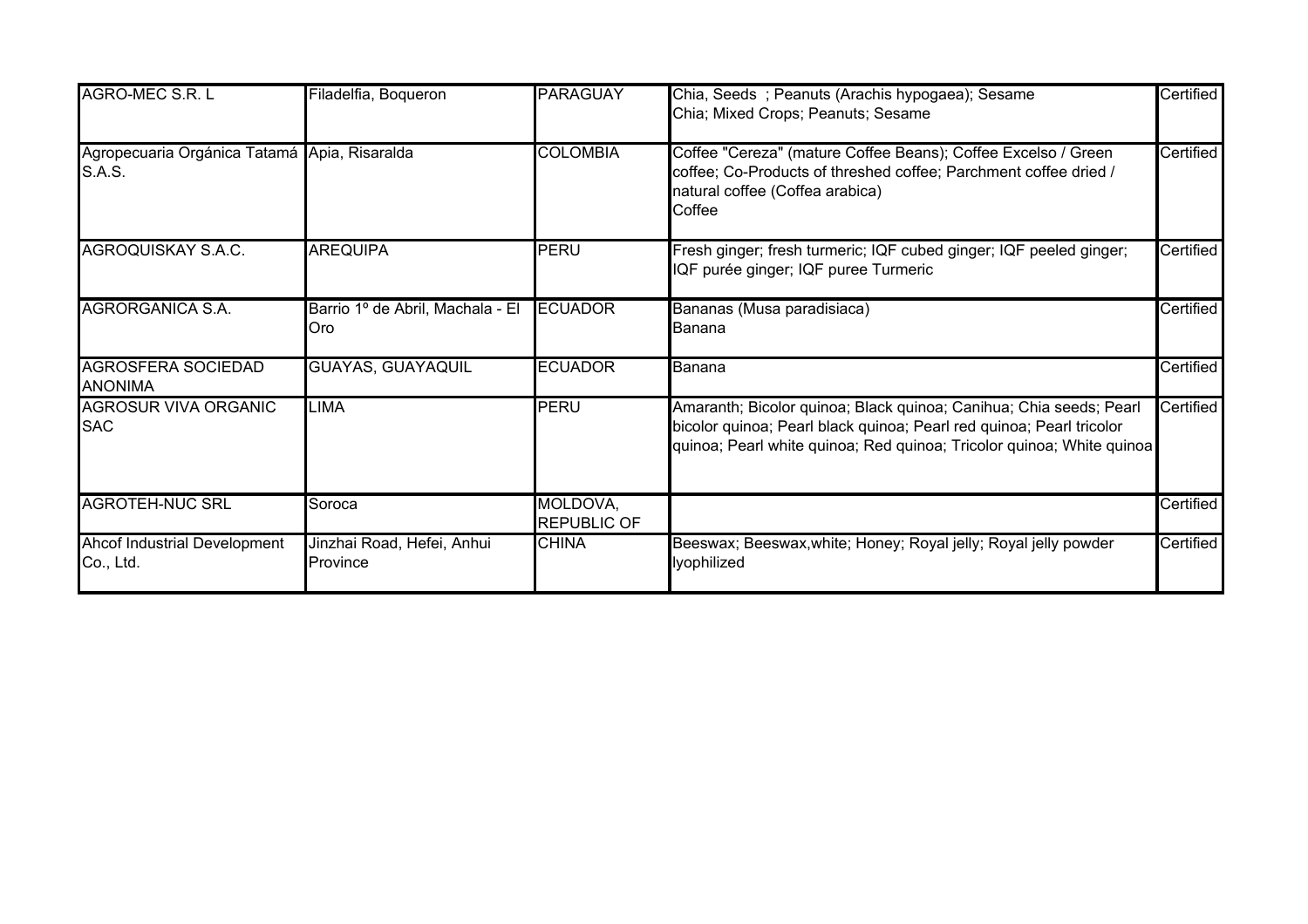| AK PINAR GIDA SAN. ve TİC. | <b>Izmir</b>                | <b>TURKEY</b>      | Acorn Whole, Roasted, Diced; Almonds Inshell&Kernel, Raw&Roasted Certified |           |
|----------------------------|-----------------------------|--------------------|----------------------------------------------------------------------------|-----------|
| A.Ş.                       |                             |                    | Apples Dried; Apples Dried(with/without skin)                              |           |
|                            |                             |                    | Rings, Sliced, Diced, Granules, Powder; Apricot Kernels; Apricots Dried    |           |
|                            |                             |                    | Diced, Halves, Paste, RTE (ready to eat); Beans Broad, White Dried;        |           |
|                            |                             |                    | Bulgur; Chickpeas; Coconut Chips; Dates Dried                              |           |
|                            |                             |                    | Whole, Pitted, Paste, Diced, Granule, Powder, RTE (ready to eat); Dried    |           |
|                            |                             |                    | Olives Black&Green, Rings, Diced; Figs Dried Whole, Natural-Lerida-        |           |
|                            |                             |                    | Protoben-Garland-Baglama-Pulled-Layer-Clipped; Diced; Halved And           |           |
|                            |                             |                    | Clipped; Paste; Roasted; Rte (Ready To Eat); Iqf Whole-Halves-             |           |
|                            |                             |                    | Diced; Fruit Balls Bites Bars Disks; Fruit Bars Dried&Paste Fruit&Nut      |           |
|                            |                             |                    | Bars Dried&Paste Fruit&Nuts Balls Bites Bars Disks; Grapes, Dried;         |           |
|                            |                             |                    | Hazelnut Kernel Roasted, Roasted&Milled Flour, Roasted&Chopped,            |           |
|                            |                             |                    | Hazelnut Meal, Hazelnut Puree; Hazelnut Kernels, In-shell; IQF Apples      |           |
|                            |                             |                    | (DICED; SLICED, QUARTERS, BLOCK); IQF Apricots (HALVES;                    |           |
|                            |                             |                    | DICED; SWEET & SOUR TYPES); IQF Blackberries (CALIBRATED,                  |           |
|                            |                             |                    | UNCALIBRATED, WHOLE, CRUMBS, WHOLE AND BROKEN,                             |           |
|                            |                             |                    | POWDER, BLOCK); IQF Carrots (WHOLE, DICED, SLICED); IQF                    |           |
|                            |                             |                    | Figs (WHOLE; DICED; HALVES; SLICED, QUARTERS, RANDOM,                      |           |
|                            |                             |                    | BLOCK); IQF Grapes (WHOLE, DICED, BLOCK); IQF Onion (DICED,                |           |
|                            |                             |                    | SLICED); IQF Peaches (DICED; SLICED, QUARTERS, BLOCK); IQF                 |           |
|                            |                             |                    | Pears (DICED; SLICED, QUARTERS, BLOCK); IQF Plums (HALVES;                 |           |
|                            |                             |                    | DICED; WHOLE); IQF Pomegranate Arils; IQF Quinces (DICED,                  |           |
|                            |                             |                    | SLICED, QUARTERS, BLOCK); IQF Raspberries (CALIBRATED,                     |           |
|                            |                             |                    | UNCALIBRATED, WHOLE, CRUMBS, WHOLE AND BROKEN,                             |           |
|                            |                             |                    | POWDER, BLOCK); IQF Sourcherries (PITTED; UNPITTED; DICED,                 |           |
|                            |                             |                    | HALVES); IQF Strawberries (WHOLE; DICED; SLICED; CALIBRATED                |           |
|                            |                             |                    | & UNCALIBRATED, POWDER, BLOCK); IQF Sweetcherries                          |           |
|                            |                             |                    | (PITTED; UNPITTED; DICED, HALVES); IQF Tomatoes (DICED,                    |           |
|                            |                             |                    | WHOLE, SLICED); IQF Zucchini (Whole, Diced, Sliced); Laurel                |           |
|                            |                             |                    | Leaves; Lentils(Green&Red&Yellow); Mulberries Dried; Mulberries            |           |
|                            |                             |                    | Dried Colored with Juice Concentrate, Crumbles, Paste; Oliveoil;           |           |
|                            |                             |                    | Olives; Oregano; Peaches Dried, Halves & Pieces- Diced; I.Q.F.             |           |
| Al Accad Dept. Stores      | <b>Dubai</b>                | <b>UNITED ARAB</b> | <b>Bakery Products; Meat and Meat Products</b>                             | Certified |
|                            |                             | <b>EMIRATES</b>    |                                                                            |           |
| ALCOPALMA S.A.             | La Concordia, Santo Domingo | <b>ECUADOR</b>     | (Palm Nut); Crude Palm Oil; Palm kernel meal (PKC); Palm kernel oil        | Certified |
|                            | de Los Tsachilas            |                    | (PKO)                                                                      |           |
|                            |                             |                    |                                                                            |           |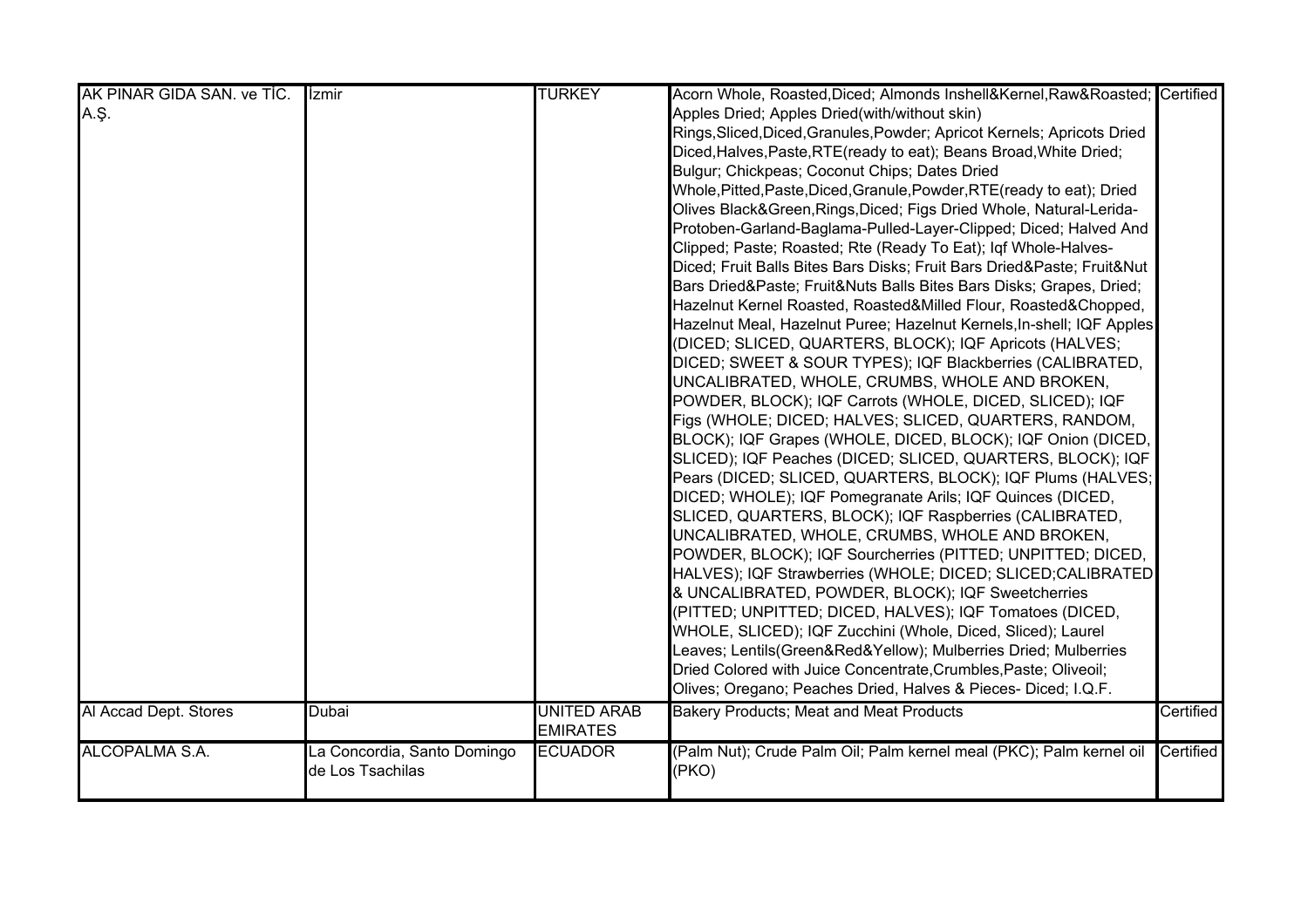| Alemán Paraguayo Canadiense Asunción, Capital<br>S.A. (ALPACASA) |                   | <b>PARAGUAY</b> | Black sesam; Chia (Salvia Hispanica); Peanuts; Sesame Seeds;<br>Sesame, peeled; Sesame, Roasted; White sesam<br>Chia; Mixed crops; Peanuts; Sesame                                                              | <b>Certified</b> |
|------------------------------------------------------------------|-------------------|-----------------|-----------------------------------------------------------------------------------------------------------------------------------------------------------------------------------------------------------------|------------------|
| Algapharma Biotech Corp.                                         | Nan-Gang District | <b>TAIWAN</b>   | Chlorella pyrenoidosa (powder, tablets or granule); Chlorella vulgaris<br>(powder, tablets or granule); Spirulina and Chlorella powder, tablets or<br>granule; Spirulina platensis (powder, tablets or granule) | <b>Certified</b> |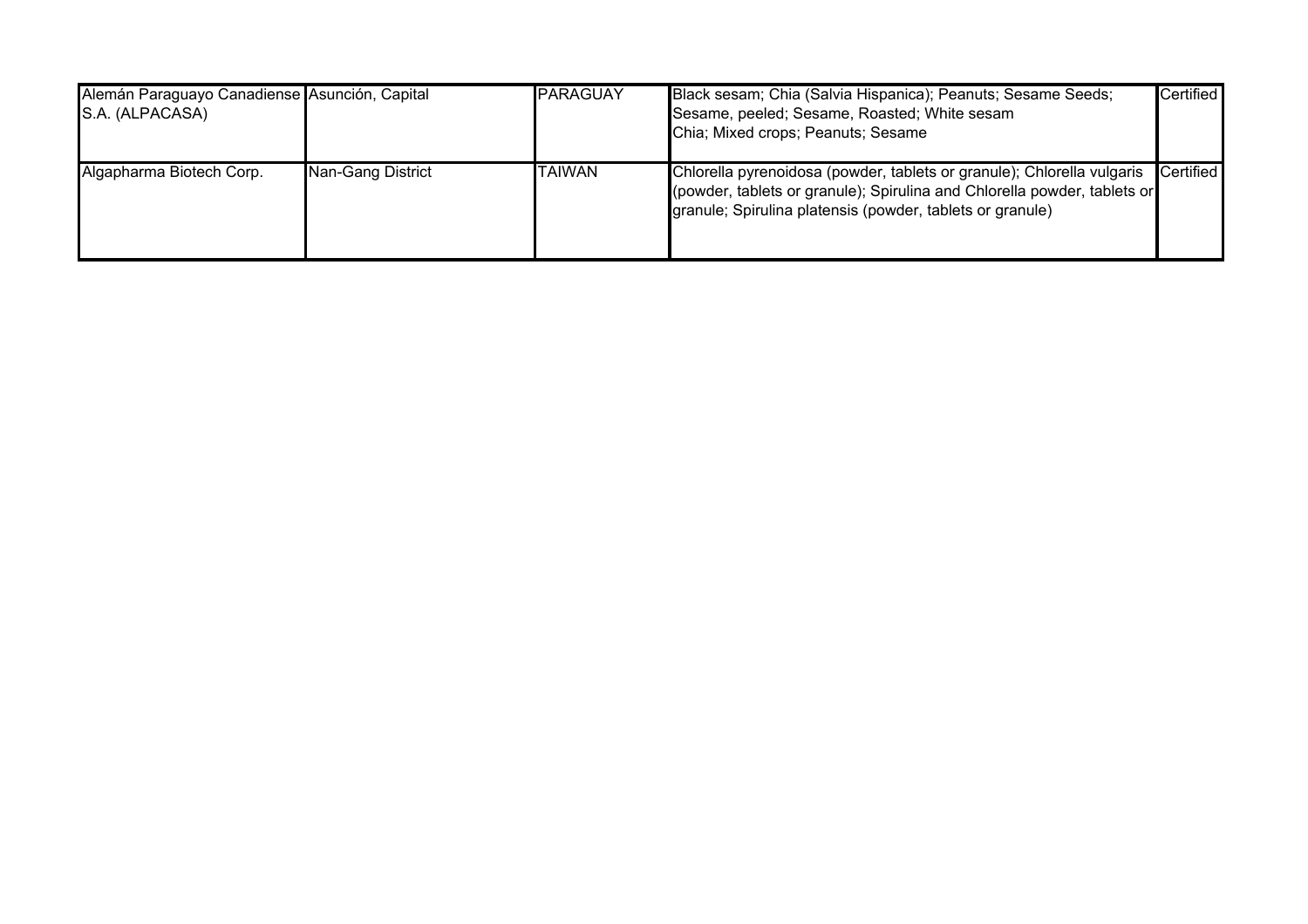| <b>ALGARROBOS ORGANICOS</b> | <b>LIMA</b>             | <b>PERU</b>     | 100% chocolate coverage; 70% chocolate coverage; 75% chocolate     | Certified |
|-----------------------------|-------------------------|-----------------|--------------------------------------------------------------------|-----------|
| <b>DEL PERU SAC</b>         |                         |                 | coverage; 85% chocolate coverage; Amaranth Flakes; Amaranth        |           |
|                             |                         |                 | gelatinized powder; Amaranth grains; Amaranth powder; Avocado oil; |           |
|                             |                         |                 | Banana covered with chocolate; Banana Dehydrated; banana fruit;    |           |
|                             |                         |                 | Banana powder; Black maca chips; Black maca dried; Black maca      |           |
|                             |                         |                 | fresh; Black Maca Powder; Black maca powder capsules; Black        |           |
|                             |                         |                 | quinoa gelatinized powder; Black quinoa grains; Black quinoa pop;  |           |
|                             |                         |                 | Black quinoa powder; Blueberry powder; Brazil Nuts pieces; Brazil  |           |
|                             |                         |                 | Nuts Powder; Cacao butter wafers; Cacao chocolate bar 55%; Cacao   |           |
|                             |                         |                 | liquor; Cacao liquor wafers; Cacao Nibs; Cacao nibs covered with   |           |
|                             |                         |                 | chocolate; Cacao nibs raw; Cacao Nibs Sweetened with agave syrup;  |           |
|                             |                         |                 | Cacao nibs sweetened with goldenberry syrup; Cacao nibs sweetened  |           |
|                             |                         |                 | with panela; Cacao nibs sweetened with panela and yacon syrup;     |           |
|                             |                         |                 | Cacao nibs sweetened with yacon syrup                              |           |
|                             |                         |                 | Cacao roasted nibs; Cacao shell sweetened with yacon syrup;        |           |
|                             |                         |                 | Cacao shells                                                       |           |
|                             |                         |                 | cacao husk; Camu camu dried; Camu camu fresh fruit; Camu camu      |           |
|                             |                         |                 | powder; Camu camu powder capsules; Canihua flakes; Canihua         |           |
|                             |                         |                 | gelatinized powder; Canihua grains; Canihua pop ; Canihua powder;  |           |
|                             |                         |                 | Carob tree                                                         |           |
|                             |                         |                 | Mesquite Pod; Cat's claw bark; Cat's claw powder; Chia Instant     |           |
|                             |                         |                 | powder; Chia powder; Chia seeds; Chocolate bitter 60 %; Chocolate  |           |
|                             |                         |                 | covered goldenberries                                              |           |
|                             |                         |                 | Goldenberry Covered With Chocolate; Chocolate with mesquite syrup; |           |
|                             |                         |                 | Cocoa Beans; Cocoa Butter; Cocoa butter chunks                     |           |
|                             |                         |                 | Cacao Butter kibbled; Cocoa liquor in pieces; Cocoa Paste; Cocoa   |           |
|                             |                         |                 | powder                                                             |           |
|                             |                         |                 | Cacao powder; Coffee covered with chocolate; Dehydrated            |           |
|                             |                         |                 | goldenberrie pieces; Dehydrated goldenberry; Dehydrated lucuma in  |           |
|                             |                         |                 | chunks                                                             |           |
|                             |                         |                 | Dried lucuma pieces; Dehydrated mango in cheeks; Dehydrated        |           |
|                             |                         |                 | mango in chunks                                                    |           |
| ALIAGA S.A.                 | Lambaré - Dpto. Central | <b>PARAGUAY</b> | Bitter orange (Citrus aurantium var. Amara), leaves; Bitter orange | Certified |
|                             |                         |                 | Citrus aurantium var. Amara), peels; Lemon verbena (Lippia         |           |
|                             |                         |                 | citriodora); Lemon verbena (Lippia citriodora), stems; Lemongrass  |           |
|                             |                         |                 | (Cymbopogon citratus); Lippia citriodora stems                     |           |
|                             |                         |                 | emon Verbena; Lemongrass; Lemons; Orange                           |           |
|                             |                         |                 |                                                                    |           |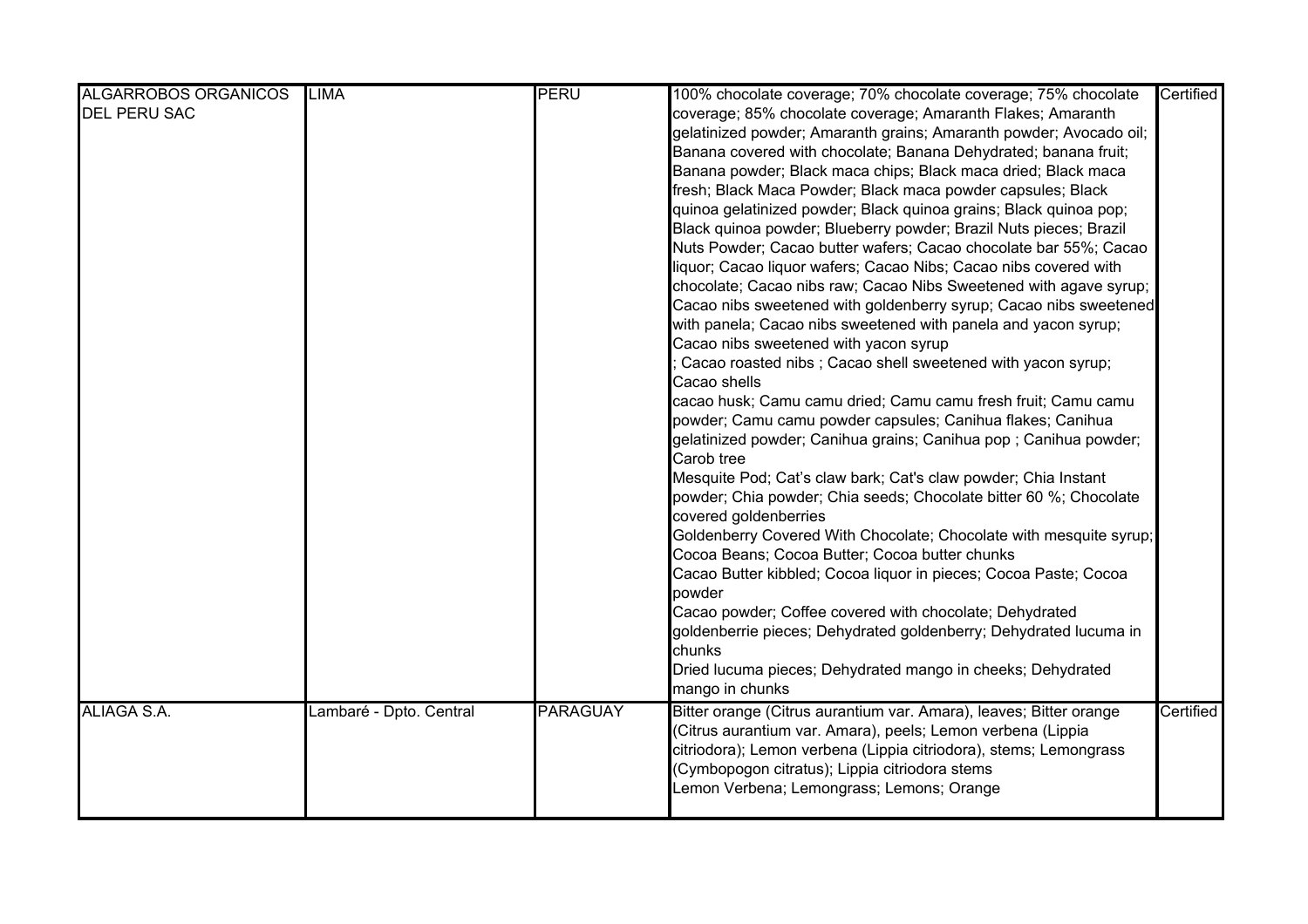| Alimenta, Inc.                                                    | 61000 Mao, Valverde | <b>DOMINICAN</b>                         | <b>Fresh Bananas</b>                                                                                                                                                                                                                              | Certified |
|-------------------------------------------------------------------|---------------------|------------------------------------------|---------------------------------------------------------------------------------------------------------------------------------------------------------------------------------------------------------------------------------------------------|-----------|
|                                                                   |                     | <b>REPUBLIC</b>                          | <b>I</b> Banana                                                                                                                                                                                                                                   |           |
| ALIMENTOS MORA CUE S.A.                                           | Luque, Central      | <b>PARAGUAY</b>                          | Chia seeds; Sesame seeds                                                                                                                                                                                                                          | Certified |
| <b>ALIMENTOS SALUDABLES</b><br><b>ECUADOR ECUALIMFOOD</b><br>S.A. | Lasso, Cotopaxi     | <b>ECUADOR</b>                           | Broccoli; Fallow annual                                                                                                                                                                                                                           | Certified |
| Al-Jouf Agricultural<br>Development Co.                           | Al-Jouf             | <b>KINGDOM OF</b><br><b>SAUDI ARABIA</b> | Al-Jouf olive oil; Olive pickles<br><b>Olives</b>                                                                                                                                                                                                 | Certified |
| All Thai Beefarm Co., Ltd.                                        | Samutprakan         | <b>THAILAND</b>                          | Beeswax derived from organic raw material; Honey; pollen                                                                                                                                                                                          | Certified |
| Almacén de producto 1                                             | UCAYALI - ATALAYA   | PERU                                     | Cocoa Beans<br>Cocoa                                                                                                                                                                                                                              | Certified |
| Almacenes Generales De<br>Deposito De Café S.A.<br>Almacafé S.A.  | Bogotá              | <b>COLOMBIA</b>                          | Coproducts of threshed coffee; Dried parchment coffee; Excelso<br>Coffee (Green); Green coffee beans, vacuum packed; Roasted and<br>ground coffee; Roasted and Ground Coffee in drips; Roasted and<br>ground coffee in pods; Roasted coffee beans | Certified |
| ALMAEXPORT S.A.                                                   | Mercadillo, Loja    | <b>ECUADOR</b>                           | Ground Coffee; Roasted Coffee Beans; Roasted Gourmet Coffee                                                                                                                                                                                       | Certified |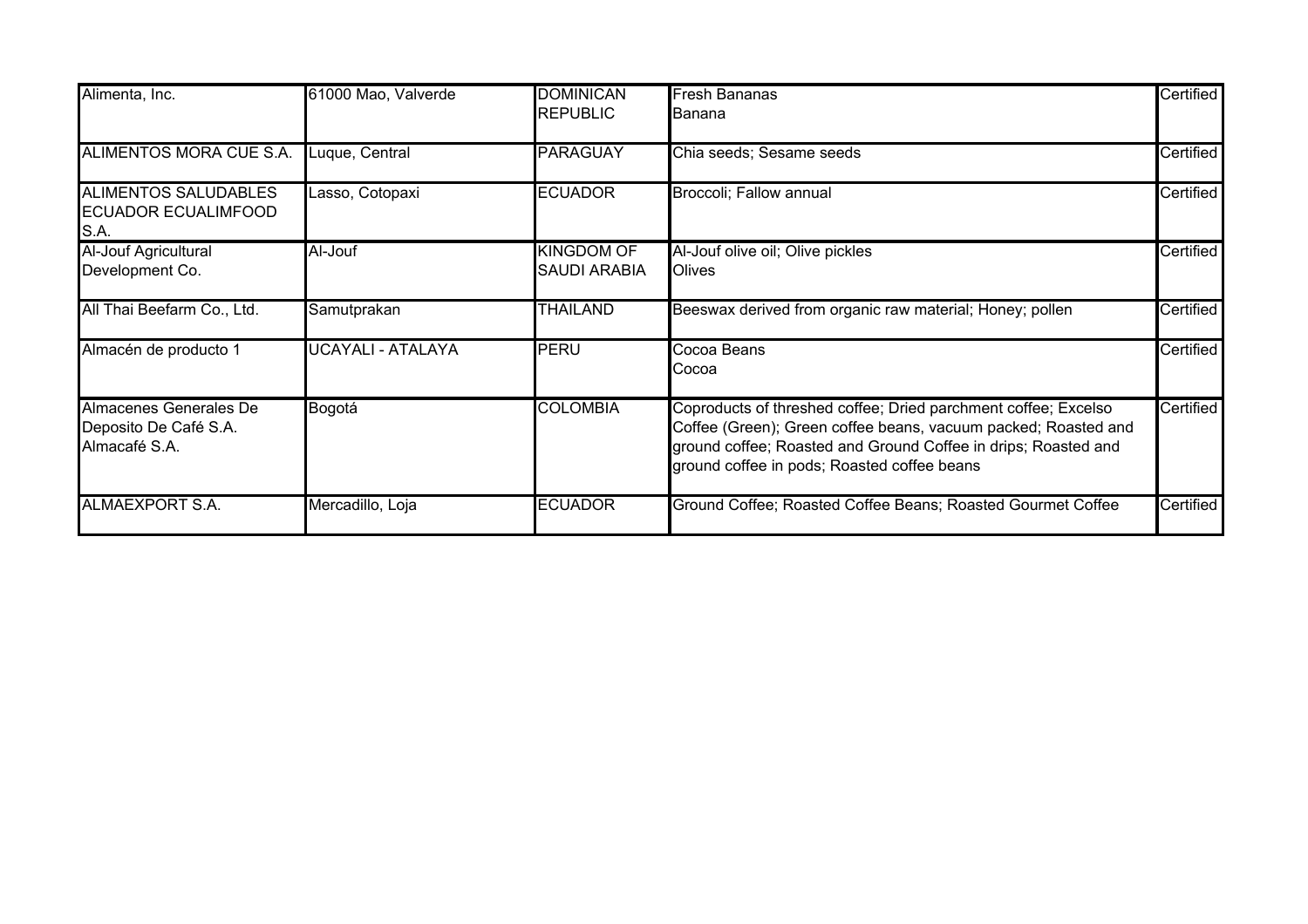| ALTINTAÇ GIDA TARIM SAN. Aydın |                   | <b>TURKEY</b>  | Acorn Whole, Roasted, Diced; Almonds Inshell&Kernel, Raw&Roasted Certified |           |
|--------------------------------|-------------------|----------------|----------------------------------------------------------------------------|-----------|
| VE TİC. LTD. ŞTİ.              |                   |                | Almonds, Bitter Almonds Inshell&Kernels Apples Dried; Apples               |           |
|                                |                   |                | Dried(with/without skin) Rings, Sliced, Diced, Granules, Powder; Apricot   |           |
|                                |                   |                | Kernels; Apricots Dried Diced, Halves, Paste, RTE (ready to eat), IQF;     |           |
|                                |                   |                | Apricots, Dried; Beans Broad, White Dried; Bulgur; Chickpeas;              |           |
|                                |                   |                | Coconut Chips; Dates Dried                                                 |           |
|                                |                   |                | Whole, Pitted, Paste, Diced, Granule, Powder, RTE (ready to eat); Dried    |           |
|                                |                   |                | Fruits; Dried Olives Black&Green, Rings, Diced; Figs, Dried; Figs, Dried   |           |
|                                |                   |                | Diced, Halves, Clipped, Paste, Roasted, RTE (ready to eat), IQF; Fruit     |           |
|                                |                   |                | Balls Bites Bars Disks; Fruit Bars Dried&Paste Fruit&Nut Bars              |           |
|                                |                   |                | Dried&Paste Fruit&Nuts Balls Bites Bars Disks; Fruits; Fruits,             |           |
|                                |                   |                | Processed; Grapes, Dried; Hazelnut Kernels, Roasted, Whole-                |           |
|                                |                   |                | Diced, Flour, Paste, Oil; Hazelnuts; IQF Apricots Halves, Diced; IQF       |           |
|                                |                   |                | Blackberries Calibrated, Uncalibrated, Crumbs, Powder; IQF                 |           |
|                                |                   |                | Broccoli, Florets; IQF Carrots, Whole, Diced, Sliced; IQF                  |           |
|                                |                   |                | Caulifflowers, Florets; IQF Figs Whole, Diced, Halves, Slices; IQF         |           |
|                                |                   |                | Grapes; IQF Onion, Diced, Sliced; IQF Peaches Diced, Sliced; IQF           |           |
|                                |                   |                | Pears, Diced; IQF Peppers, Sliced, Diced, Flanbe; IQF                      |           |
|                                |                   |                | Plums, Halves, Diced; IQF Pomegranate Arils; IQF Pumpkin Whole             |           |
|                                |                   |                | Diced Sliced; IQF Quinces Diced, Sliced; IQF Raspberries                   |           |
|                                |                   |                | Calibrated, Uncalibrated, Crumbs, Powder; IQF Sourcherries                 |           |
|                                |                   |                | Pitted, Unpitted; IQF Strawberries                                         |           |
|                                |                   |                | Whole, Diced, Calibrated, Uncalibrated, Sliced; IQF Sweetcherries          |           |
|                                |                   |                | Pitted, Unpitted; IQF Tomatoes, Diced; Laurel Leaves; Legumes;             |           |
|                                |                   |                | Lentils(Green&Red&Yellow); Mulberries Dried; Mulberries Dried              |           |
|                                |                   |                | Colored with Juice Concentrate, Crumbles, Paste; Nuts Dried; Nuts          |           |
|                                |                   |                | Processed; Oliveoil; Olives; Oregano; Peaches Dried; Peaches               |           |
|                                |                   |                | Dried, Halves, & Pieces, Diced, IQF, Diced& Sliced; Pears                  |           |
|                                |                   |                | Dried, Sliced, Diced, RTE (ready to eat), IQF; Pears, Dried; Pinenut       |           |
|                                |                   |                | Inshell&Kernels Pistachios                                                 |           |
|                                |                   |                |                                                                            |           |
|                                |                   |                | Inshell&Kernels, Raw&Roasted, Salted&Unsalted Prunes Dried;                |           |
|                                |                   |                | Prunes Dried Whole Unpitted, Pitted Halves and                             |           |
| <b>AMAZON'S CUP S.A.C</b>      | <b>JAEN</b>       | PERU           | Gold coffee                                                                | Certified |
|                                |                   |                | Green coffee; Parchment coffee                                             |           |
|                                |                   |                | Coffee                                                                     |           |
| <b>AMBARTEK S.A.</b>           | Guayas, Guayaquil | <b>ECUADOR</b> | Shrimp Post Larvae                                                         | Certified |
|                                |                   |                | <b>Shrimps</b>                                                             |           |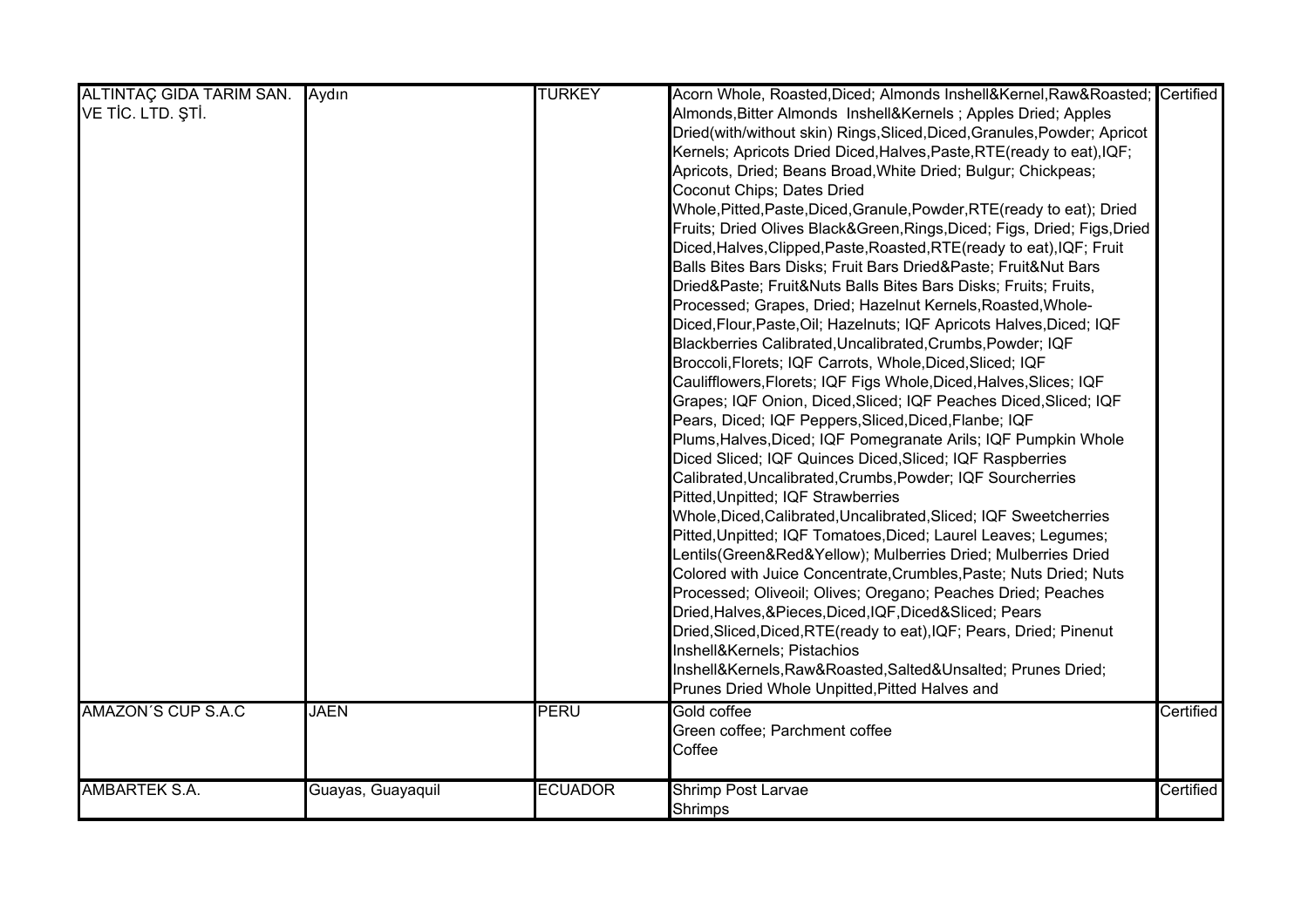| AMI RUNA ECUADOR LLC                       | Quito, Pichincha                       | <b>ECUADOR</b>  | Original Guayusa (bulk packaging); Dry and ground guayusa leaf;<br>Guayusa (Ilex guayusa) fresh leave<br>Guayusa | Certified |
|--------------------------------------------|----------------------------------------|-----------------|------------------------------------------------------------------------------------------------------------------|-----------|
| Amina, Negocios y Finanzas,<br>ISRL        | Santo Domingo, Santo Domingo DOMINICAN | <b>REPUBLIC</b> | Cocoa Beans<br>Cocoa                                                                                             | Certified |
| <b>ANA YESSENIA MARICH</b><br><b>VERDY</b> | El Guabo, El Oro                       | <b>IECUADOR</b> | Banana<br><b>Banana</b>                                                                                          | Certified |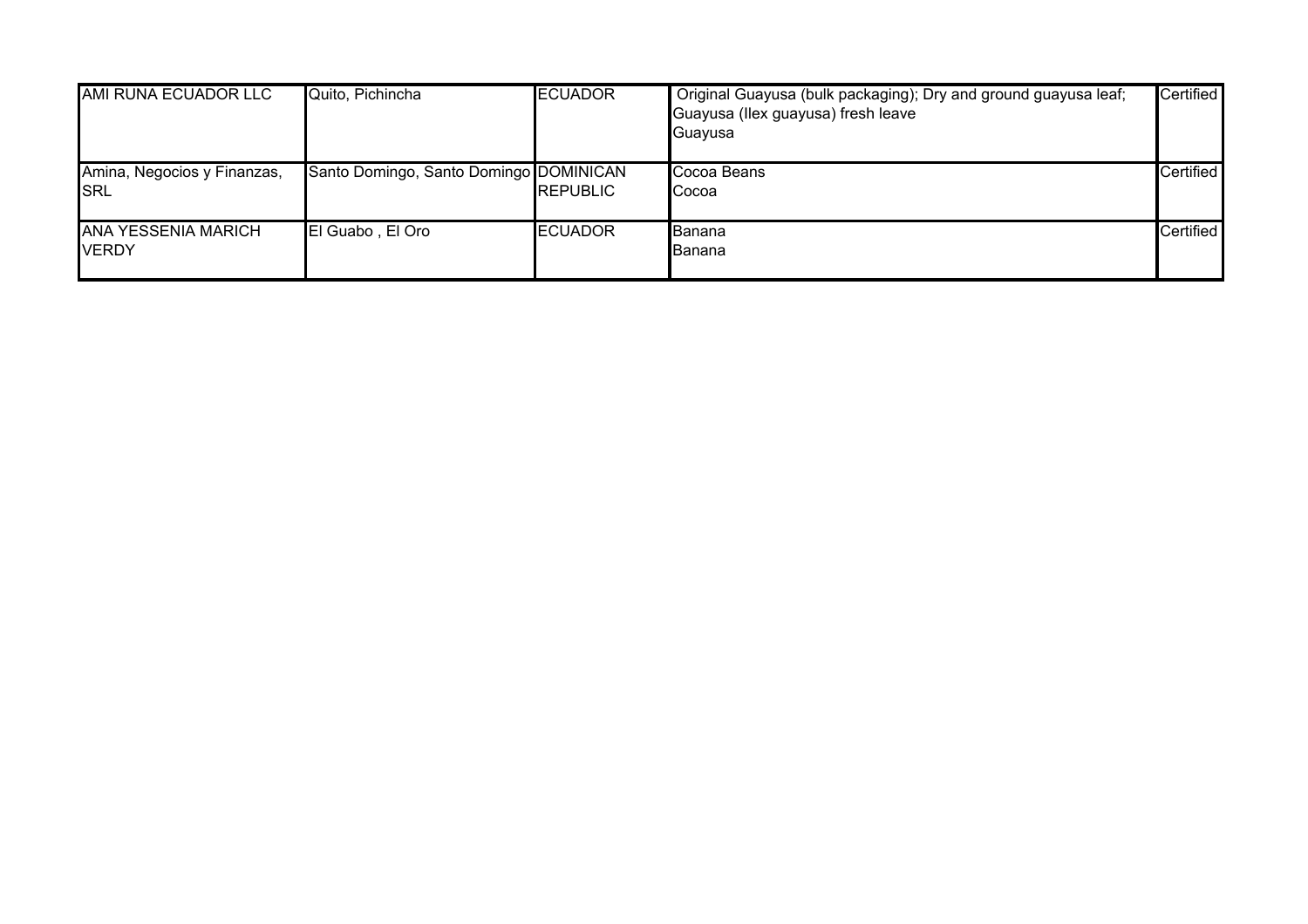| <b>ANATOLÍA ORGANÍK GIDA</b> | Ankara | <b>TURKEY</b> | Dried Apple; Dried Apple (Cube); Dried Apple (Julienne); Dried Apple    | Certified |
|------------------------------|--------|---------------|-------------------------------------------------------------------------|-----------|
| SAN. TİC. LTD. ŞTİ.          |        |               | (Slice); Dried Apple Powder; Dried Apricot; Dried Apricot (Cube);       |           |
|                              |        |               | Dried Apricot (Julienne); Dried Apricot (Powder); Dried Apricot (Seed); |           |
|                              |        |               | Dried Apricot (Slice); Dried Apricot Kernel; Dried Avocado; Dried       |           |
|                              |        |               | Avocado (Cube); Dried Avocado (Julienne); Dried Avocado (Powder);       |           |
|                              |        |               | Dried Avocado (Slice); Dried Bay; Dried Beans; Dried Beetroot; Dried    |           |
|                              |        |               | Beetroot (Julienne); Dried Beetroot (Powder); Dried Beetroot (Seeds);   |           |
|                              |        |               | Dried Beetroot (Slice); Dried Black Carrot; Dried Black Carrot          |           |
|                              |        |               | (Julienne); Dried Black Carrot (Slice); Dried Blackberry; Dried         |           |
|                              |        |               | Blackberry (Slice); Dried Blackmulberry; Dried Blackmulberry (Cube);    |           |
|                              |        |               | Dried Blackmulberry (Julienne); Dried Blackmulberry (Slice); Dried      |           |
|                              |        |               | Blueberries; Dried Blueberries (Julienne); Dried Blueberries (Slice);   |           |
|                              |        |               | Dried Broad Bean; Dried Broccoli; Dried Cabbage; Dried                  |           |
|                              |        |               | Caperberries; Dried Carrot; Dried Carrot (Julienne); Dried Carrot       |           |
|                              |        |               | (Slice); Dried Carrot Powder; Dried Cauliflower; Dried Celery; Dried    |           |
|                              |        |               | Celery (Cube); Dried Celery (Julienne); Dried Celery (Leaves); Dried    |           |
|                              |        |               | Celery (Powder); Dried Celery (Slice); Dried Cherry; Dried Cherry       |           |
|                              |        |               | (Slice); Dried Coconuts; Dried Coconuts (Cube); Dried Coconuts          |           |
|                              |        |               | (Julienne); Dried Coconuts (Slice); Dried Coriander; Dried Coriander    |           |
|                              |        |               | (Powder); Dried Coriander (Seed); Dried Corn; Dried Cranberries;        |           |
|                              |        |               | Dried Cranberries (Powder); Dried Cucumber ; Dried Cucumber             |           |
|                              |        |               | (Cube); Dried Cucumber Seeds; Dried Cucumbers (Julienne); Dried         |           |
|                              |        |               | Cucumbers (Slice); Dried Dates; Dried Dates (Cube); Dried Dates         |           |
|                              |        |               | (Julienne); Dried Dates (Powder); Dried Dates (Slice); Dried Eggplant;  |           |
|                              |        |               | Dried Eggplant (Julienne); Dried Eggplant (Slice); Dried Feed Turnip ;  |           |
|                              |        |               | Dried Feed Turnip (cube); Dried Feed Turnip (julienne); Dried Feed      |           |
|                              |        |               | Turnip (slice); Dried Fennel; Dried Fennel (Leaves); Dried Fennel       |           |
|                              |        |               | (Powder); Dried Fennel (Seeds); Dried Garlic; Dried Garlic (Powder);    |           |
|                              |        |               | Dried Garlic (Slice); Dried Grape; Dried Grape (Julienne); Dried Grape  |           |
|                              |        |               | (Seeds); Dried Grape (Slice); Dried Grapefruit; Dried Grapefruit        |           |
|                              |        |               | (Cube); Dried Grapefruit (Julienne); Dried Grapefruit (Peel); Dried     |           |
|                              |        |               | Grapefruit (Slice); Dried Hawthorn; Dried Juniper Fruit; Dried Juniper  |           |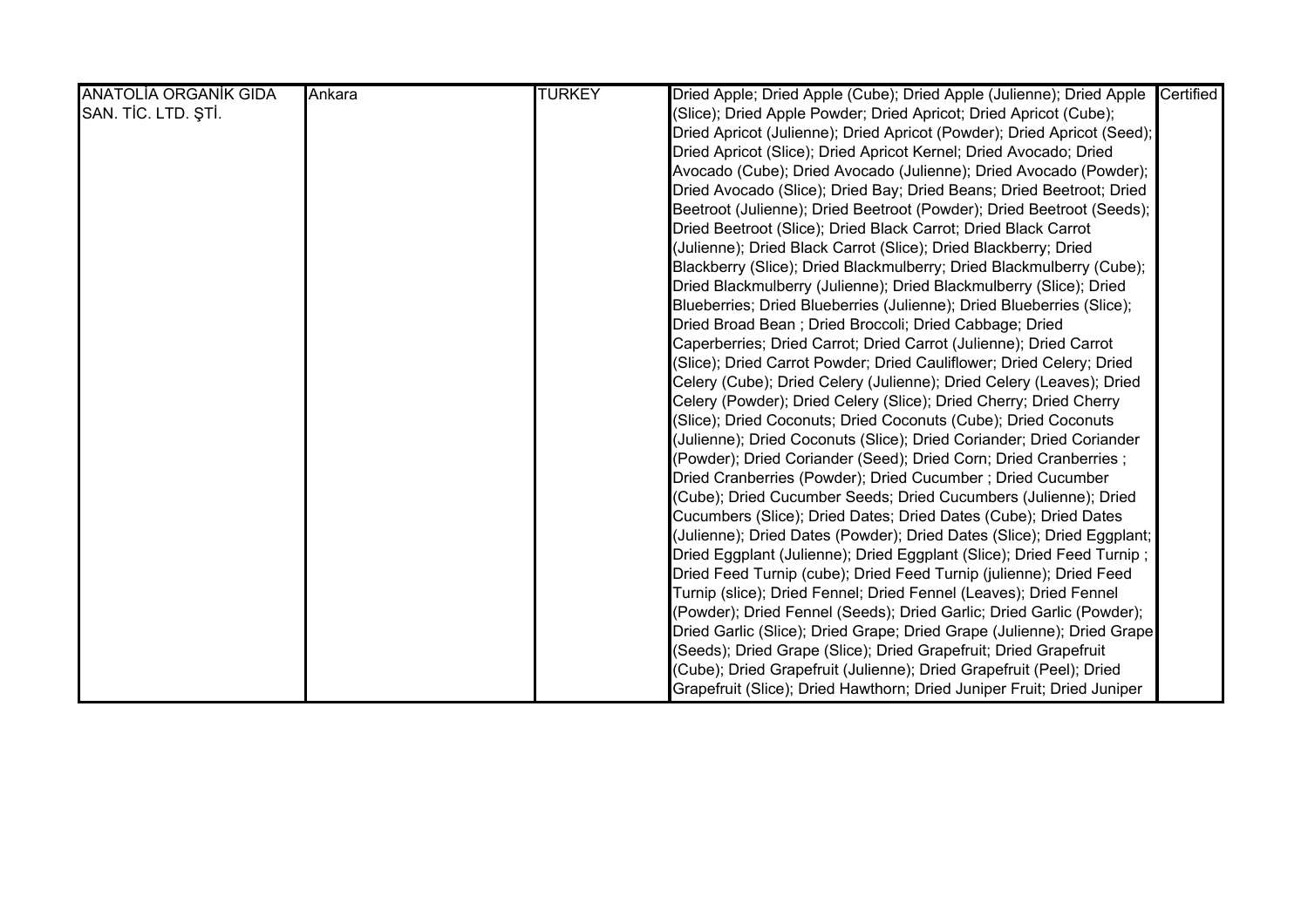| <b>ANDINA FOODS EXPORT</b>              | Lima - Lima                     | PERU         | Amaranth; Amaranth flakes; Amaranth pop; Amaranth powder;            | Certified |
|-----------------------------------------|---------------------------------|--------------|----------------------------------------------------------------------|-----------|
| EMPRESA INDIVIDUAL DE                   |                                 |              | Andean cereal in flakes; Atomized maca extract; Black maca powder;   |           |
| <b>RESPONSABILIDAD</b>                  |                                 |              | Black quinoa; Camu camu extract; Camu camu Powder; Cañihua;          |           |
| LIMITADA - ANDINA FOODS                 |                                 |              | Carob Flour; Cat's claw extract; Chestnuts; Chia (Salvia Hispanica); |           |
| EXPORT E.I.R.L.                         |                                 |              | Chocolate dipped Chestnuts; Cocoa Beans; Cocoa Butter; Cocoa         |           |
|                                         |                                 |              | husk; Cocoa liquor; Cocoa nibs; Cocoa Paste; Cocoa Powder; Cocoa     |           |
|                                         |                                 |              | Powder with panela; Curcuma; Dehydrated banana; Dehydrated           |           |
|                                         |                                 |              | Goldenberry; Dry maca; Extruded amaranth; Extruded maca; Flaked      |           |
|                                         |                                 |              | cañihua; Gelatinized Maca; Ginger Powder; Gingerbread; Green         |           |
|                                         |                                 |              | Coffee; Instant quinoa flour cocoa powder; Jellied amaranth; Jellied |           |
|                                         |                                 |              | Maca Flour; Jellied Maca Powder; Jellied quinoa flour; Lucuma;       |           |
|                                         |                                 |              | Lucuma powder; Maca extract; Maca Flour; Maca powder; Mangos         |           |
|                                         |                                 |              | Dehydrated; Multi-colored quinoa flour; Panela; Pineapples           |           |
|                                         |                                 |              | dehydrated; Pop Wheat; Purple corn extract; Purple corn powder;      |           |
|                                         |                                 |              | Quinoa; Quinoa extruded; Quinoa flakes; Quinoa flakes multicolor;    |           |
|                                         |                                 |              | Quinoa multicolor; Quinoa pop; Quinoa powder; Raw cocoa paste;       |           |
|                                         |                                 |              | Raw cocoa powder; Red quinoa; White quinoa; Yacon powder             |           |
|                                         |                                 |              |                                                                      |           |
|                                         |                                 |              |                                                                      |           |
| Anhui Honey Origin Biological           | Chuzhou City, Anhui Province    | <b>CHINA</b> | Beeswax ; Honey ; Royal Jelly                                        | Certified |
| Technology Co., Ltd.                    |                                 |              |                                                                      |           |
| Anhui Honey Origin Biological           | Benxi City, Liaoning Province   | <b>CHINA</b> | Beeswax ; Honey; Royal jelly                                         | Certified |
| Technology Co., Ltd. - A2               |                                 |              | <b>Bees</b>                                                          |           |
| Anhui Keemun Black Tea                  | 245600 Anhui Province           | <b>CHINA</b> | <b>Black Tea; Fresh Tea Leaves</b>                                   | Certified |
| Development Co., Ltd.                   |                                 |              | Tea plant                                                            |           |
| Anhui Mizhiyuan Food Group              | Sanshan District, Wuhu City,    | <b>CHINA</b> | Beeswax; Honey; Pollen, raw; Propolis, raw; Royal Jelly; Royal jelly | Certified |
| Co., Ltd.                               | <b>Anhui Province</b>           |              | powder lyophilized                                                   |           |
|                                         |                                 |              |                                                                      |           |
| Anhui Mizhiyuan Food Group              | <b>Hebei Province</b>           | <b>CHINA</b> | Beewax; Honey; Pollen; Propolis. raw ; Royal jelly                   | Certified |
| Co., Ltd. - Qinhuangdao A2              |                                 |              | lBees                                                                |           |
| AnHui Mizhiyuan Food Group              | Shandan County, Gansu           | <b>CHINA</b> | Beewax; Honey; Royal jelly                                           | Certified |
| Co., Ltd. - Shandan Beekeeping Province |                                 |              | <b>Bees</b>                                                          |           |
| Association                             |                                 |              |                                                                      |           |
| Anhui Mizhiyuan Food Group              | Jinzhou City, Liaoning Province | <b>CHINA</b> | Beewax; Honey; Pollen; Propolis, raw; Royal jelly                    | Certified |
| Co., Ltd. - Yixian A2                   |                                 |              | <b>Bees</b>                                                          |           |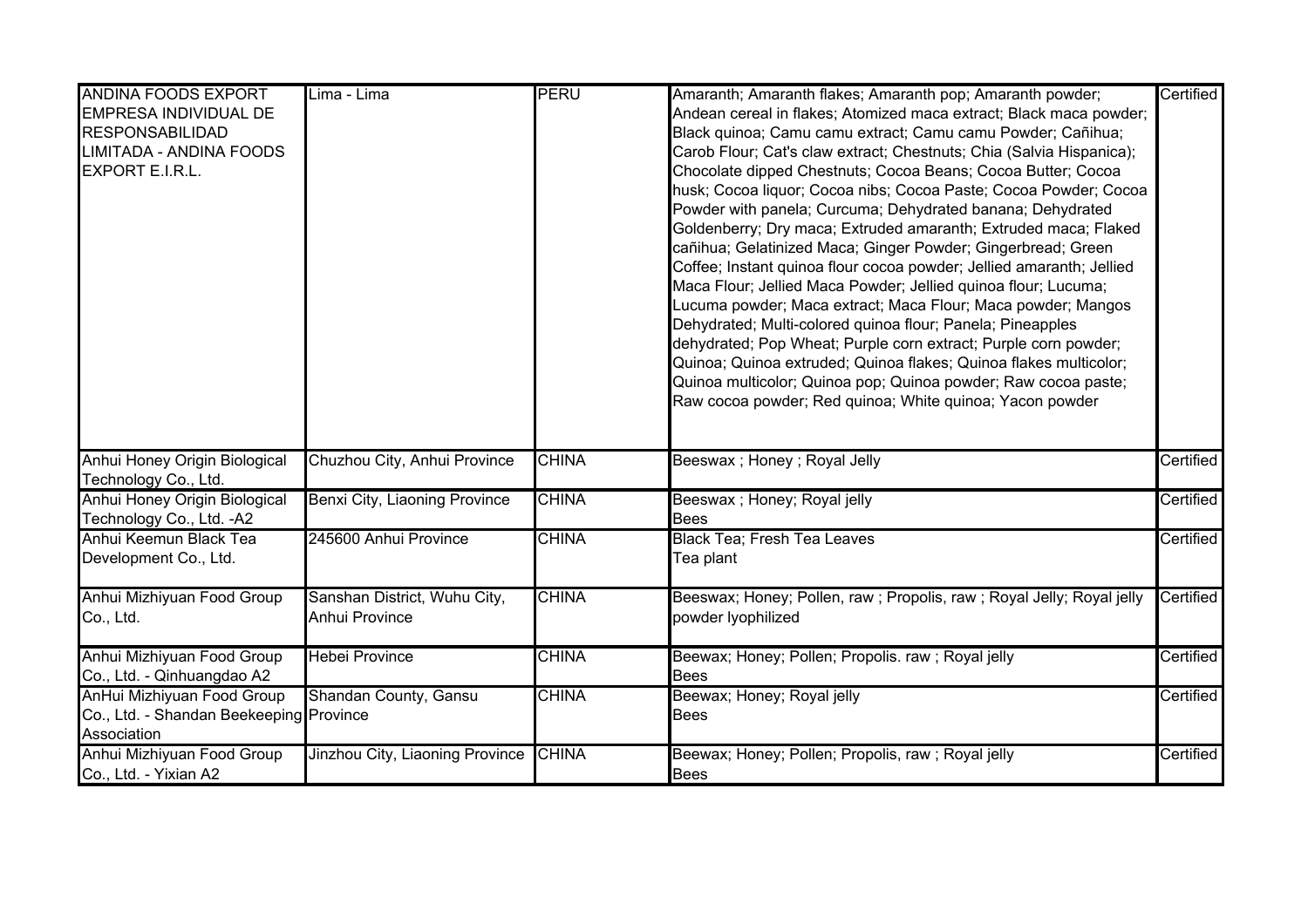| Antonio Manuel Frias Madera                                               | Mao, Valverde                | <b>DOMINICAN</b><br><b>REPUBLIC</b>      | Fresh Bananas, Washed and Packed<br>Banana                                                                                                                                                                                                                                                                                                | Certified |
|---------------------------------------------------------------------------|------------------------------|------------------------------------------|-------------------------------------------------------------------------------------------------------------------------------------------------------------------------------------------------------------------------------------------------------------------------------------------------------------------------------------------|-----------|
| Antonio Rodríguez Valencia                                                | Zapotiltic, Jalisco          | <b>MEXICO</b>                            | Bee wax; Honey Bee<br><b>Bees</b>                                                                                                                                                                                                                                                                                                         | Certified |
| Anxi Songlintou Tea Co., Ltd.                                             | Anxi County, Fujian Province | <b>CHINA</b>                             | Oolong tea, Songlintou Tieguanyin Tea<br>Tea plant                                                                                                                                                                                                                                                                                        | Certified |
| AO Moskovsko-Medynskoye                                                   | Medyn, Kaluzhskaya oblast    | <b>RUSSIAN</b><br><b>FEDERATION</b>      | Baked milk 4%; Bioyogurt 3,2%; Butter: Kresttyanskoe, 72,5%; Butter: Certified<br>Traditional, 82,5%; Cheese: Medynsky semi-hard; Kefir, 1%; Kefir,<br>3,2%; Kefir, 3,2% - 6%; pasteurized milk 3,3% - 6%; Ryazhenka<br>(fermented baked milk), 4%; soft cheese; Sour cream, 15%, 20%,<br>25%; ultra-pasteurized milk 0%-6%; Yogurt, 2,8% |           |
| Apiários Adams Agroindustrial<br>Comercial Exportadora Ltda.              | Taquara                      | <b>BRAZIL</b>                            | <b>Bees</b>                                                                                                                                                                                                                                                                                                                               | Certified |
| <b>APICAFI S.A.</b>                                                       | Huehuetenango                | <b>GUATEMALA</b>                         | Green coffee; Parchment coffee                                                                                                                                                                                                                                                                                                            | Certified |
| Apicultores Unidos de la<br>Península S.A. de C.V.                        | Noh Pat, Kanasín, Yucatán    | <b>MEXICO</b>                            | Organic Wax (2,7 tons)<br><b>Bees</b>                                                                                                                                                                                                                                                                                                     | Certified |
| Apicultura Boa Vista Ltda.                                                | Formiga, Minas Gerais        | <b>BRAZIL</b>                            | Honey; Propolis<br><b>Bees</b>                                                                                                                                                                                                                                                                                                            | Certified |
| AQUA-GEN S.A.                                                             | Guayaquil - Guayas           | <b>ECUADOR</b>                           | Naupliee; Postlarvae                                                                                                                                                                                                                                                                                                                      | Certified |
| <b>ARAWAK VILLA ANDINA SAC</b>                                            | <b>UCAYALI</b>               | PERU                                     | Dried cocoa beans<br>Cocoa                                                                                                                                                                                                                                                                                                                | Certified |
| Arismendy Emilio Cruz Álvarez/ Laguna Salada, Valverde<br>Finca La Meliza |                              | <b>DOMINICAN</b><br><b>REPUBLIC</b>      | Fresh Banana Washing and Packaging; Fresh Bananas<br>Banana                                                                                                                                                                                                                                                                               | Certified |
| Arnia Hota Farms                                                          | Al Ghat, Riyadh              | <b>KINGDOM OF</b><br><b>SAUDI ARABIA</b> | Dates<br>Date palm                                                                                                                                                                                                                                                                                                                        | Certified |
| Aromademontaña S.A.S.                                                     | Bolívar, Manabí              | <b>ECUADOR</b>                           | Fine Aroma National Cocoa<br>Cocoa                                                                                                                                                                                                                                                                                                        | Certified |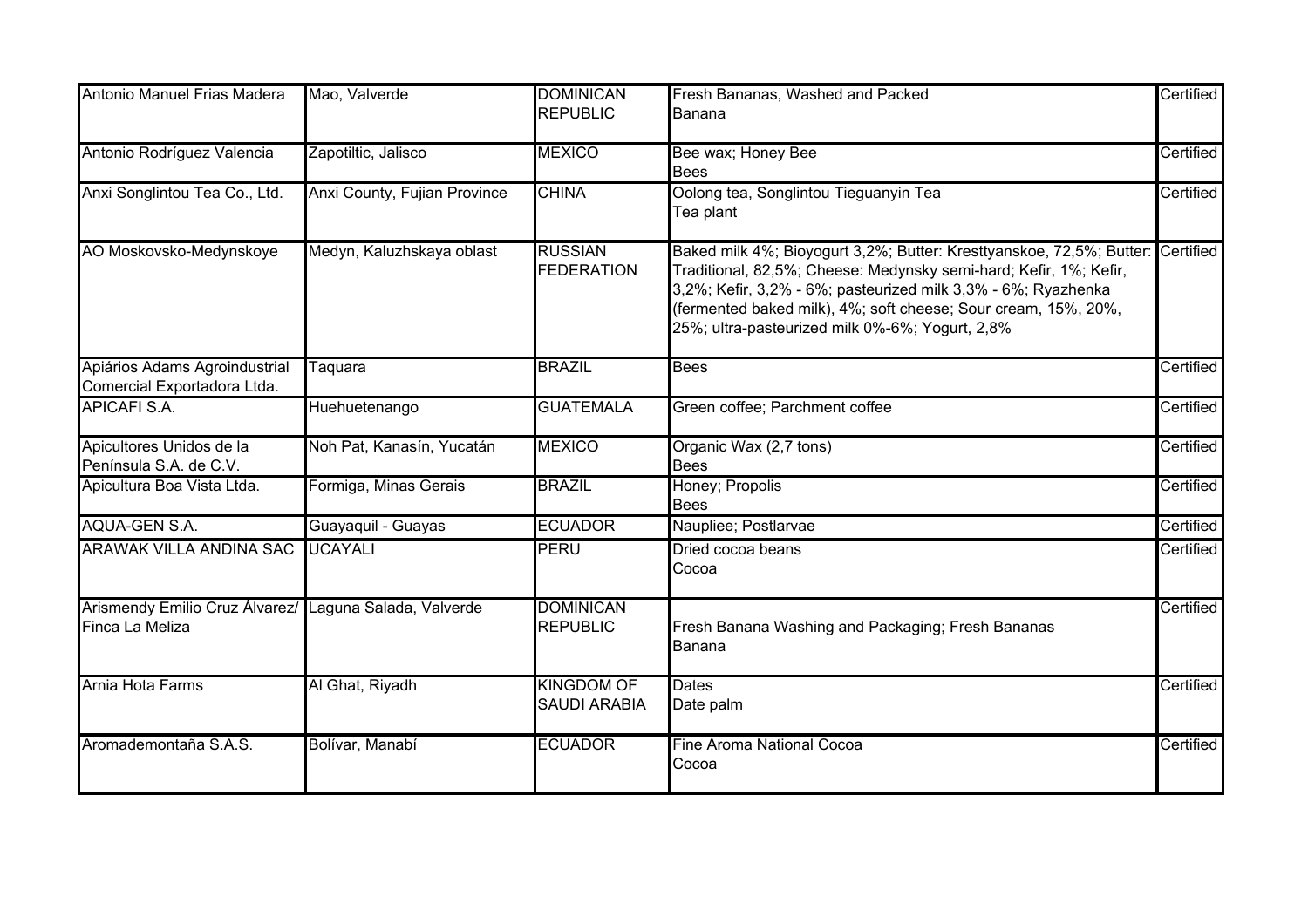| <b>AROMAPRODUCT</b> | <b>T</b> bilisi | <b>GEORGIA</b> | Almond kernel oil; Almonds Dry Kernel Dry Seeds; Aloe Pulp/Puree;            | Certified |
|---------------------|-----------------|----------------|------------------------------------------------------------------------------|-----------|
|                     |                 |                | Apple Juice,; Apple Pulp; Apple Vinegar; Apples; Apples, Dried;              |           |
|                     |                 |                | Apricot Concentrate; Apricot Juice/Pulp; Apricot Kernel Oil; Apricot         |           |
|                     |                 |                | Kernels; Apricots, Dried; Arugula (Rocket Salad) /dry/pulp; Barberries;      |           |
|                     |                 |                | Bay Leaves; Bay Oil; Bay, Dried; Beetroot Dried; Beetroot Frozen;            |           |
|                     |                 |                | Beetroot Juice Concentrate; Bilberry Dried, Fresh, Juice Paste, ; Birch      |           |
|                     |                 |                | Water; Black (Purple) Carrot; Blackberries; Blackberries Dehydrated;         |           |
|                     |                 |                | Blackberry Juice; Blackberry Puree; Blackberry, Cornelian Cherry,            |           |
|                     |                 |                | Raspberry, Plum, Tomato Dry/Juice/Pulp/Puree; Bog Bilberries;                |           |
|                     |                 |                | Broccoli Juice; Broccoli, Dried; Cabbage, Juice, Fresh; Carrot Dried;        |           |
|                     |                 |                | Carrot Juice; Celery Juice Concentrate; Celery, Dried; Celery, Leaves;       |           |
|                     |                 |                | Chestnut kernel oil; Chestnuts Cake; Chestnuts Products; Chili               |           |
|                     |                 |                | Peppers; Chili Sauce; Chili, Dried; Coconut Milk; Coconut Water;             |           |
|                     |                 |                | Coriander Leaves; Coriander Pulp; Coriander Seed, Dried; Cornelian           |           |
|                     |                 |                | Cherries; Cornelian Cherry dry/juice/pulp; Cornelian Cherry Sauce;           |           |
|                     |                 |                | Cranberry Juice; Cucumber fresh; Cucumber Juice Concentrate;                 |           |
|                     |                 |                | Cucumber, Dried; Dill Fresh, Juice; Dill Pulp; Dill, Dried; Dried Ginger;    |           |
|                     |                 |                | Essential Antioxidant Juice; Essential Berry Juice; Essential Red            |           |
|                     |                 |                | Juice; Essential White Juice; Essential Yellow Juice; Fenugreek Juice,       |           |
|                     |                 |                | Fresh; Fenugreek Pulp; Fenugreek, Dried (Trigonella); Figs, Dried;           |           |
|                     |                 |                | Fruit Concentrates; Fruit Jam; Fruit Syrup; Garlic Marinade                  |           |
|                     |                 |                | 'Chkmeruli" Sauce; Garlic paste, Fresh; Garlic Pulp; Garlic, Dried;          |           |
|                     |                 |                | Ginger Pulp; Golden beetroot Juice; Grape Juice; Grape Pulp,                 |           |
|                     |                 |                | Vinegar; Grapefruit Juice; Grapefruit, Dried; Green Pepper Adjika            |           |
|                     |                 |                | Sauce; Hazel Nut Kernel, Hazelnut seeds; Hazelnut kernel oil;                |           |
|                     |                 |                | Jalapeno dry/pulp; Kale /dry/pulp; Kiwi, Juice; Kiwi, Pulp; Lemon Juice;     |           |
|                     |                 |                | Licorice extract Block; Licorice extract crystal ( flakes); Licorice extract |           |
|                     |                 |                | powder; Licorice root stick; Lime Juice; Mango Juice; Mango                  |           |
|                     |                 |                | Pulp/Puree; Melon Dried; Melon Juice; Mulberry; Mulberry Juice/Pulp;         |           |
|                     |                 |                | Mulberry, Dried; Natural Banana Guava Fusion, Natural Banana                 |           |
|                     |                 |                | Strawberry Fusion, ; Natural Essential Pink Juice, Natural Essential         |           |
|                     |                 |                | Aloe Juice, Natural Essential Green Juice, Natural Essential Root            |           |

Juice, ; Natural Pulp Of Fruits and Vegetables; Nectarines, Juice,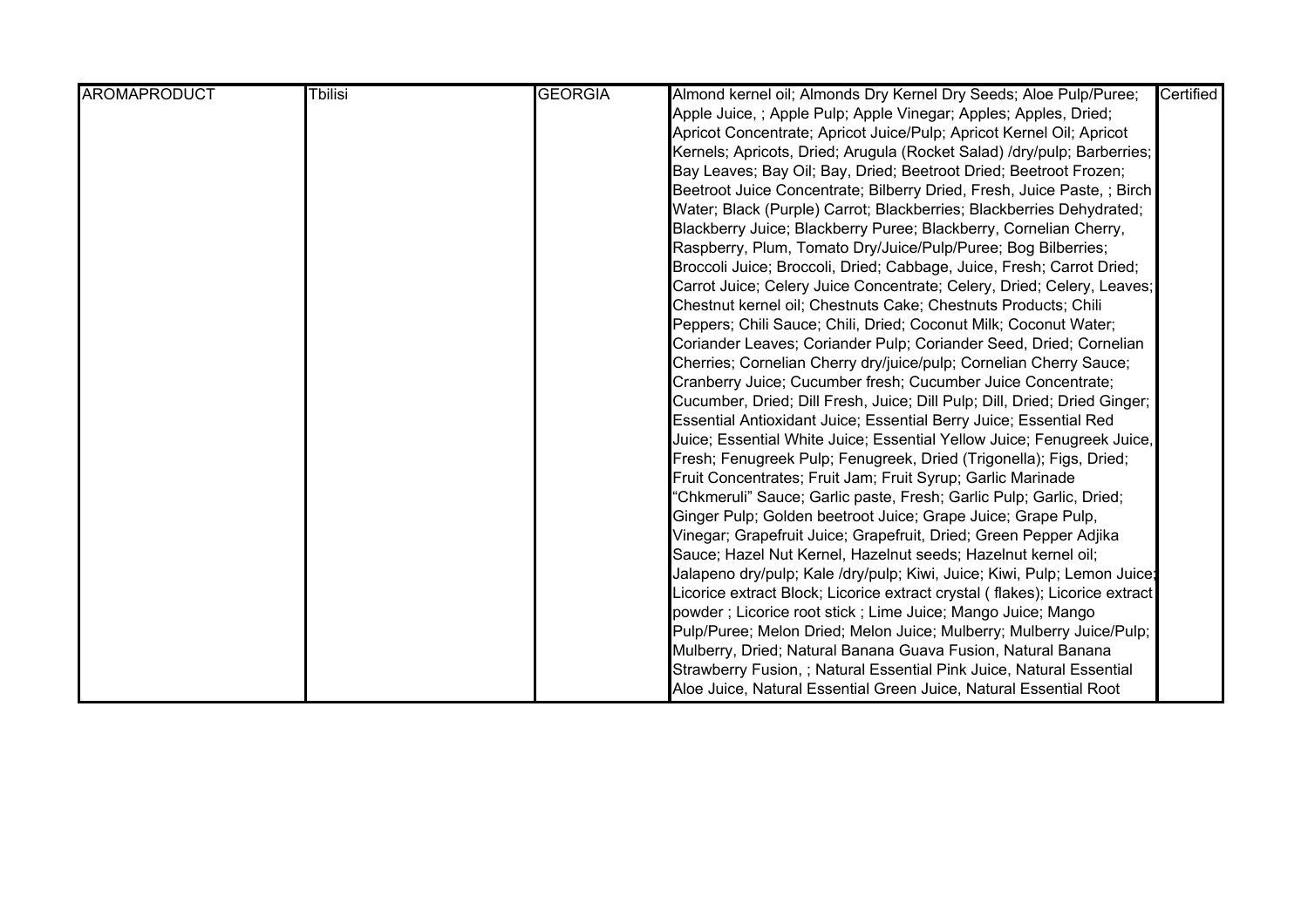| AROMASABOR CIA. LTDA.                                                                                                | Quito, Pichincha            | <b>ECUADOR</b>                      | Conexión Chocolate VIRGIN 70% Pink Salt & Cacao Nibs; Conexión<br>Chocolate VIRGIN 85% / Vinces; Conexión Cacao Beans (Cacao<br>roasted); Conexión Cacao Beans VIRGIN (Raw); Conexión Cacao<br>Butter; Conexión Cacao Butter VIRGIN (Raw); Conexión Cacao<br>Liquor (Cacao paste, Cacao mass); Conexión Cacao Liquor VIRGIN<br>(liquor, paste, mass Raw); Conexión Cacao Nibs; Conexión Cacao<br>Nibs VIRGIN (Raw); Conexión Cacao Powder; Conexión Cacao<br>Powder VIRGIN (Raw); Conexion Cacao Shells; Conexión Chocolate<br>100% / Pure Ecuador; Conexión Chocolate 64% Fortaleza / Light<br>Roast; Conexión Chocolate 65% Esmeraldas / Esmeraldas Sunrise;<br>Conexión Chocolate 70 % Manabí / Medium Roast; Conexión<br>Chocolate 70% Esmeraldas / Muisne; Conexión Chocolate 81%<br>Calceta / Dark Roast; Conexión Chocolate VIRGIN 100% / Gran<br>Cacao; Conexión Chocolate VIRGIN 70% & Cacao Nibs; Conexión<br>Chocolate VIRGIN 70% / Los Ríos; Conexion fine flavor Cacao | Certified |
|----------------------------------------------------------------------------------------------------------------------|-----------------------------|-------------------------------------|-------------------------------------------------------------------------------------------------------------------------------------------------------------------------------------------------------------------------------------------------------------------------------------------------------------------------------------------------------------------------------------------------------------------------------------------------------------------------------------------------------------------------------------------------------------------------------------------------------------------------------------------------------------------------------------------------------------------------------------------------------------------------------------------------------------------------------------------------------------------------------------------------------------------------------------------------------------------------------------|-----------|
| <b>ASOANEI Asociación de</b><br>Productores Agroecológicos<br>Indígenas y Campesinos de la<br>Sierra Nevada de Santa | Valledupar, Cesar           | <b>COLOMBIA</b>                     | Co-products of Trilled Coffee; Dry Cocoa; Dry Parchment Coffee;<br><b>Green Coffee</b><br>Cocoa; Coffee                                                                                                                                                                                                                                                                                                                                                                                                                                                                                                                                                                                                                                                                                                                                                                                                                                                                             | Certified |
| <b>ASOBACAS</b>                                                                                                      | Montecristi                 | <b>DOMINICAN</b><br><b>REPUBLIC</b> | Fresh Banana Washed and Packed<br>Banana                                                                                                                                                                                                                                                                                                                                                                                                                                                                                                                                                                                                                                                                                                                                                                                                                                                                                                                                            | Certified |
| Asociación Agrícola Bananera<br>Nuevo Amanecer, Inc/<br><b>ASOABANA</b>                                              | Mao, Valverde               | <b>DOMINICAN</b><br><b>REPUBLIC</b> | Fresh Bananas, Washed and Packed<br>Banana                                                                                                                                                                                                                                                                                                                                                                                                                                                                                                                                                                                                                                                                                                                                                                                                                                                                                                                                          | Certified |
| Asociación Agrícola Noroestana Mao, Valverde<br>(ASOANOR)                                                            |                             | <b>DOMINICAN</b><br><b>REPUBLIC</b> | <b>Banana Washed y Packed</b><br>lBanana                                                                                                                                                                                                                                                                                                                                                                                                                                                                                                                                                                                                                                                                                                                                                                                                                                                                                                                                            | Certified |
| <b>ASOCIACION AGRO</b><br><b>ARTESANAL WIÑAK</b>                                                                     | Archidona, Napo             | <b>ECUADOR</b>                      | Manioc Peeled Off; Peeled Banana<br>Cassava; Chilli pepper; Guayusa; Ishpink; Lemongrass; Mixed crops;<br>Orange; Plantains; Vanilla                                                                                                                                                                                                                                                                                                                                                                                                                                                                                                                                                                                                                                                                                                                                                                                                                                                | Certified |
| <b>ASOCIACIÓN</b><br>AGROARTESANAL DE<br>CAFICULTORES RIO INTAG<br><b>AACRI</b>                                      | 10-02-232 Otavalo, Imbabura | <b>ECUADOR</b>                      | Coffee beans roasted; Coffee, toasted and ground; Green Coffee;<br>Parchment coffee<br>Coffee                                                                                                                                                                                                                                                                                                                                                                                                                                                                                                                                                                                                                                                                                                                                                                                                                                                                                       | Certified |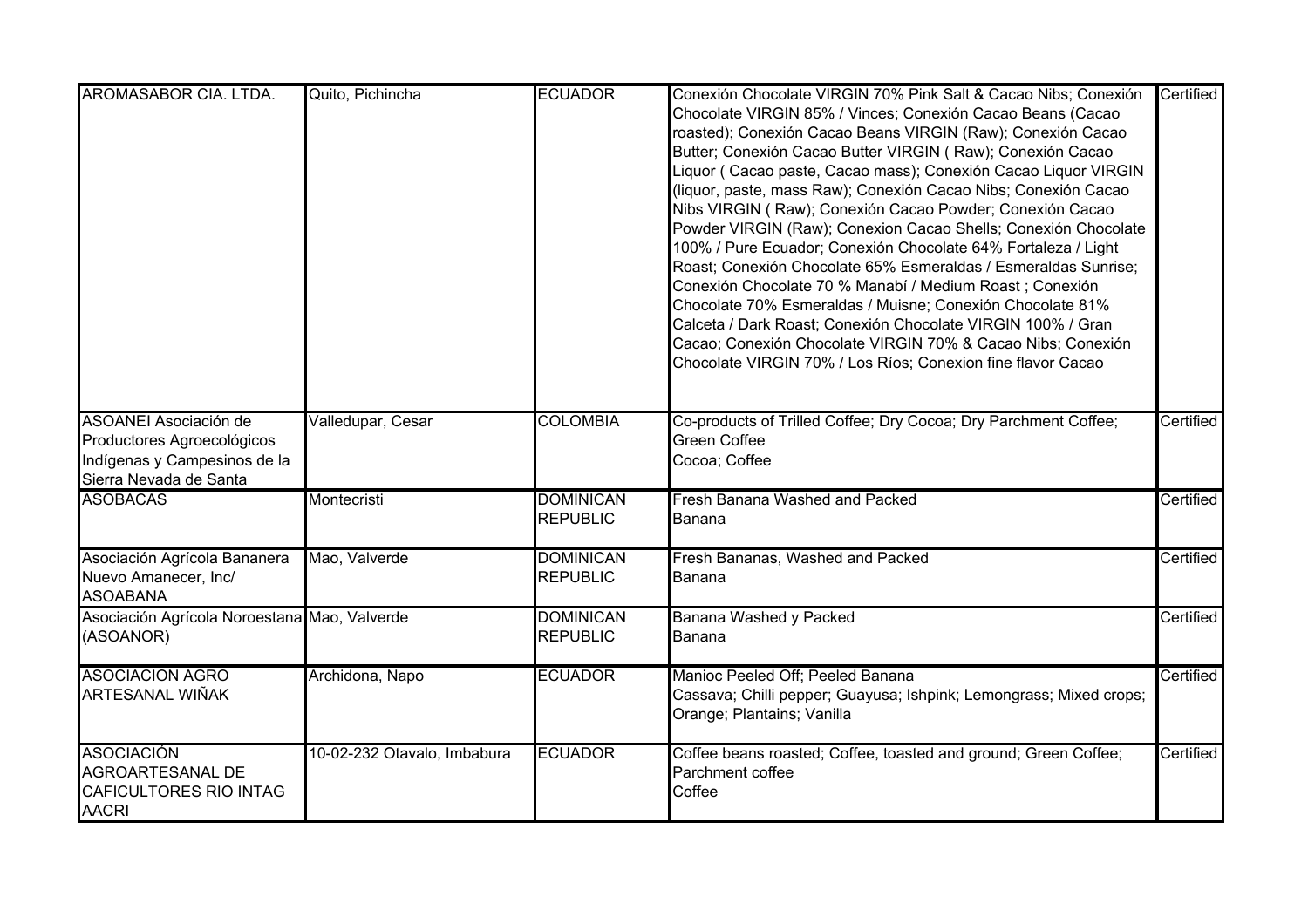| <b>ASOCIACION</b><br>AGROARTESANAL DE<br>PRODUCTORES DE CAFÉ DE<br><b>ALTURA PUYANGO</b>                                                                | Alamor, Loja               | <b>ECUADOR</b>     | Coffee ball; Parchment coffee<br>Coffee; Mixed crops; Orange                                                                                                                                                                                                                                                        | Certified |
|---------------------------------------------------------------------------------------------------------------------------------------------------------|----------------------------|--------------------|---------------------------------------------------------------------------------------------------------------------------------------------------------------------------------------------------------------------------------------------------------------------------------------------------------------------|-----------|
| Asociación Agroartesanal de<br>Productores Ecológicos de<br>Palanda y Chinchipe                                                                         | Palanda - Zamora Chinchipe | <b>ECUADOR</b>     | Cocoa beans; Cocoa slime; Parchment coffee; Peeled banana;<br>Peeled yucca<br>Banana; Cassava; Cocoa; Coffee; Guava; Mixed crops; Orange;<br>Papaya; Passion fruit                                                                                                                                                  | Certified |
| <b>ASOCIACION</b><br><b>AGROPECUARIA ARTESANAL</b><br><b>DE PRODUCTORES</b><br>ORGANICOS CUENCAS DEL<br><b>RIO MAYO</b>                                 | Zumba, Zamora Chinchipe    | <b>ECUADOR</b>     | Arracacha; Cassava; Dry cocoa beans; Natural coffee; Parchment<br>coffee/ washed Coffee; Roasted and Ground Coffee "MAYU" (Light<br>Roasted); Roasted and Ground Coffee "MAYU" (Medium Dark Roast);<br>Roasted Coffee Beans "MAYU" (Medium Dark Roast)<br>Arracacha; Cassava; Cocoa; Coffee; Mixed crops; Plantains | Certified |
| <b>ASOCIACION</b><br><b>AGROPECUARIA LA GUAYAS</b>                                                                                                      | Machala, El Oro            | <b>ECUADOR</b>     | Banana<br>Banana                                                                                                                                                                                                                                                                                                    | Certified |
| ASOCIACIÓN ARTESANAL DE Quito, Pichincha<br>PRODUCCIÓN DE BIENES<br><b>AGRÍCOLAS Y PECUARIOS</b><br><b>CUMBRES DE INGAPI</b>                            |                            | <b>ECUADOR</b>     | <b>Granulated Panela</b><br>Mallow wild; Sugarcane                                                                                                                                                                                                                                                                  | Certified |
| Asociación Civil<br>Comercializadora Maya<br>Alternativa                                                                                                | Huehuetenango              | <b>GUATEMALA</b>   | Parchment coffee<br>Coffee                                                                                                                                                                                                                                                                                          | Certified |
| <b>ASOCIACION COOPERATIVA</b><br><b>DE PRODUCCION</b><br><b>AGROPECUARIA Y</b><br><b>AGROINDUSTRIAL</b><br><b>ORGANICA DE R.L-</b><br><b>ACOPRAINOR</b> | Tecoluca, San Vicente      | <b>EL SALVADOR</b> | <b>Baked cashew nuts</b><br>Cashew; Mango; Mixed crops; Pineapple                                                                                                                                                                                                                                                   | Certified |
| <b>ASOCIACION DE</b><br><b>AGRICULTORES</b><br><b>BANANEROS DEL LITORAL</b><br><b>ASOAGRIBAL</b>                                                        | MACHALA, EL ORO            | <b>ECUADOR</b>     | Bananas (Musa paradisiaca)                                                                                                                                                                                                                                                                                          | Certified |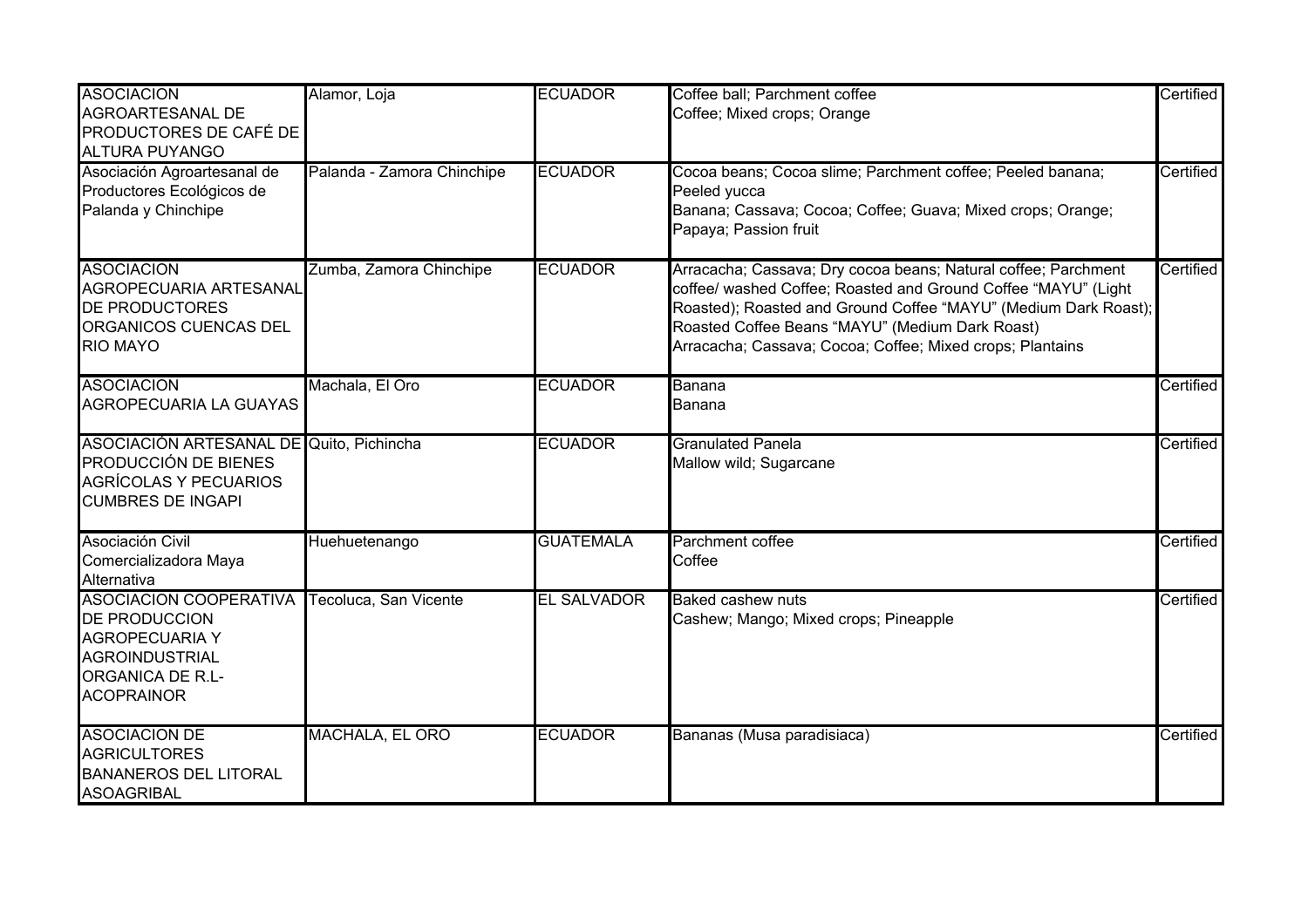| Asociación De Agricultores De<br>La Sierra Nevada De Santa<br>Marta Y Serranía Del Perijá -<br><b>Entre Sierras</b> | Agustín Codazzi, Cesar               | <b>COLOMBIA</b>                     | Coffee "Cereza" (mature Coffee Beans); Parchment Coffee, dried<br>Coffee                                                                                                | Certified |
|---------------------------------------------------------------------------------------------------------------------|--------------------------------------|-------------------------------------|-------------------------------------------------------------------------------------------------------------------------------------------------------------------------|-----------|
| <b>ASOCIACION DE</b><br><b>AGRICULTORES</b><br>ORGANICOS Y ECOLOGICOS<br><b>BANASOL ASOAGRIORE</b>                  | Machala, El Oro                      | <b>ECUADOR</b>                      | Banana<br>Banana                                                                                                                                                        | Certified |
| Asociación de Apicultores y<br>Caficultores - AAPICAFI-                                                             | Huehuetenango                        | <b>GUATEMALA</b>                    | Green coffee, Var. oro; Parchmente coffee<br>Coffee                                                                                                                     | Certified |
| Asociación de Apicultores y<br>Caficultores de Unión Cantinil -<br>AAPICUC-                                         | Huehuetenango                        | <b>GUATEMALA</b>                    | Green coffee Var. oro; Parchment coffee<br>Coffee                                                                                                                       | Certified |
| Asociación de Bananeros del<br>Noroeste, Siglo XXI Inc.                                                             | Mao, Valverde                        | <b>DOMINICAN</b><br><b>REPUBLIC</b> | Fresh Banana Washed and Packed; Fresh Bananas Washed and<br>Packed<br>Banana                                                                                            | Certified |
| Asociación de Bananeros<br>Unidos ASOBANU                                                                           | Mao, Valverde                        | <b>DOMINICAN</b><br><b>REPUBLIC</b> | Fresh Bananas, Washed and Packed<br>Banana; Pasture                                                                                                                     | Certified |
| <b>ASOCIACIÓN DE</b><br><b>CAMPESINOS CAFETEROS</b><br>DE LA SIERRA NEVADA DE<br>SANTA MARTA - ASOCAMCS             | Pueblo Bello, Cesar                  | <b>COLOMBIA</b>                     | Dried parchment coffee; Red coffee cherry<br>Coffee                                                                                                                     | Certified |
| <b>ASOCIACION DE</b><br>DESARROLLO INTEGRAL LA<br><b>ESPERANZA TONECA.</b><br><b>ADIESTO</b>                        | San Antonio Huista,<br>Huehuetenango | <b>GUATEMALA</b>                    | Parchment coffee<br>Coffee                                                                                                                                              | Certified |
| Asociación de Familias<br>Productoras Indígenas<br>Seynekun - ASOSEYNEKUN.                                          | Valledupar, Cesar                    | <b>COLOMBIA</b>                     | Balsa; Cocoa (Theobroma cacao) ; Dried Cocoa (Theobroma cacao) ; Certified<br>parchment Coffee, dried; Red coffee cherry; Sugar cane<br>Balsa; Cocoa; Coffee; Sugarcane |           |
| Asociación de pequeños<br>Caficultores de Ocamonte -<br><b>APCO</b>                                                 | San Gil                              | <b>COLOMBIA</b>                     | Parchment coffee, dried<br>Coffee                                                                                                                                       | Certified |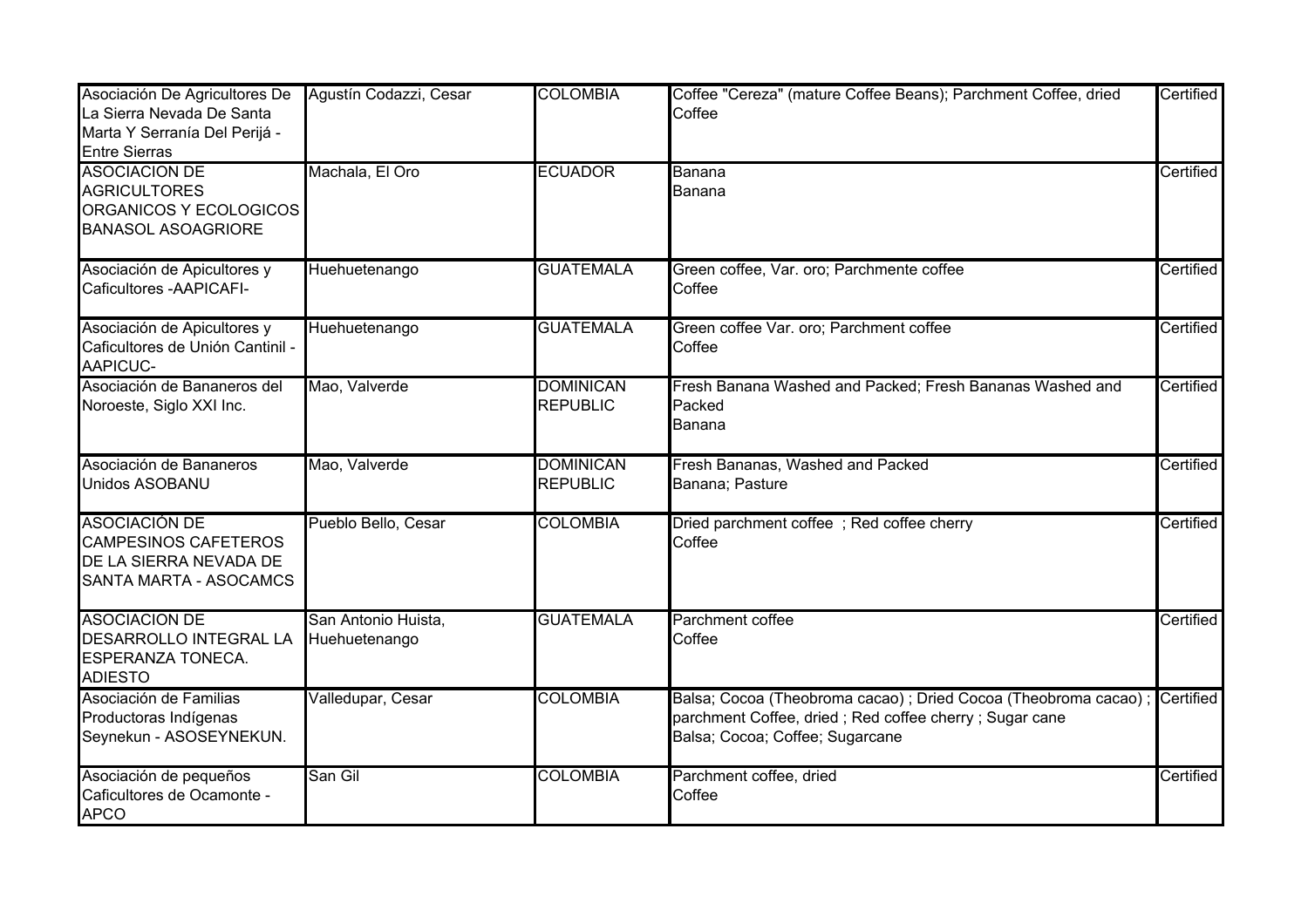| ASOCIACIÓN DE PEQUEÑOS MORROPON - PIURA<br><b>GANADEROS PUEBLO</b><br><b>NUEVO DE TALANDRACAS</b>               |                   | <b>PERU</b>    | Carob tree                                                                                                                                      | Certified |
|-----------------------------------------------------------------------------------------------------------------|-------------------|----------------|-------------------------------------------------------------------------------------------------------------------------------------------------|-----------|
| ASOCIACION DE PEQUEÑOS Santa Rosa, El Oro<br><b>PRODUCTORES AGRICOLAS</b><br><b>BUENAVISTA ASPROGRI</b>         |                   | <b>ECUADOR</b> | Bananas (Musa paradisiaca)<br>Banana                                                                                                            | Certified |
| <b>ASOCIACION DE</b><br><b>PRODUCCION AGRICOLA 16</b><br>DE AGOSTO ASOPROADAG                                   | Balao, Guayas     | <b>ECUADOR</b> | Banana; Cocoa; Lemons; Mixed crops                                                                                                              | Certified |
| <b>ASOCIACION DE</b><br>PRODUCCION AGRICOLA<br><b>BANANA EXPORTACION</b><br><b>ASOBANAEX</b>                    | Machala, El Oro   | <b>ECUADOR</b> | Banana                                                                                                                                          | Certified |
| <b>ASOCIACION DE</b><br><b>PRODUCCION AGRICOLA</b><br><b>LIBERTAD FLORIDA Y</b><br>PALMAS ASOPROLIFLO           | Machala, El Oro   | <b>ECUADOR</b> | Bananas; Cocoa; Lemons<br>Banana; Cocoa; Lemons; Mixed crops                                                                                    | Certified |
| <b>ASOCIACION DE</b><br><b>PRODUCCION AGRICOLA</b><br><b>MUNDO NUEVO</b><br>"ASOMUNUE"                          | Milagro, Guayas   | <b>ECUADOR</b> | Bananas (Musa paradisiaca)<br>Banana                                                                                                            | Certified |
| <b>ASOCIACIÓN DE</b><br><b>PRODUCCIÓN AGRÍCOLA</b><br><b>NUEVO PORVENIR</b><br>"ASONUPOR"                       | Machala, El Oro   | <b>ECUADOR</b> | Banana; Lemons<br>Banana; Lemons; Mixed Crops                                                                                                   | Certified |
| <b>ASOCIACION DE</b><br><b>PRODUCCION</b><br>AGROPECUARIA MARCABELI<br><b>CAFETALERO</b><br><b>ASOPROAMARCA</b> | Marcabelí, El Oro | <b>ECUADOR</b> | Parchment Coffee; Coffee; Natural coffee beans<br>Coffee                                                                                        | Certified |
| <b>ASOCIACIÓN DE</b><br>PRODUCCIÓN ALIMENTICIA<br>SAN PABLO DE LA PLATA<br><b>ASOSANPABLO</b>                   | Sigchos           | <b>ECUADOR</b> | granulated panela; Panela; Sugar cane juice; Sugarcane Molasses<br>Balsa; Banana; Cassava; Lemons; Mixed crops; Orange; Plantains;<br>Sugarcane | Certified |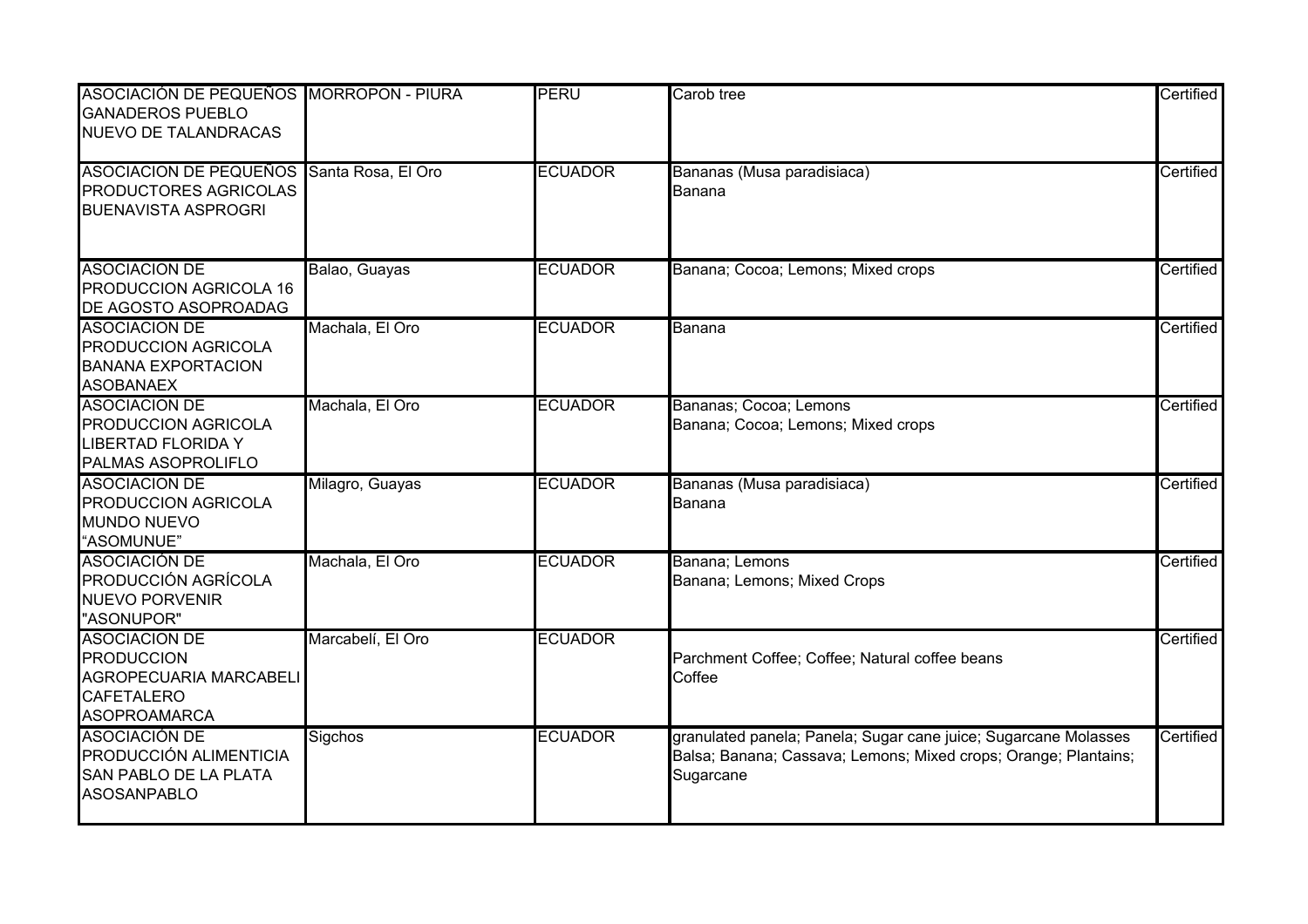| Asociación de Producción<br>Cafetalera del Sur Oriente de la<br>Provincia de Loja PROCAFEQ                                                   | Quilanga, Loja      | <b>ECUADOR</b>                      | Coffee, toasted; Coffee, toasted and ground; Natural Coffee; Washed Certified<br>coffee<br>Coffee     |           |
|----------------------------------------------------------------------------------------------------------------------------------------------|---------------------|-------------------------------------|-------------------------------------------------------------------------------------------------------|-----------|
| Asociación De Productores<br>Agrícolas Colibrí, Inc<br>(APROACO)                                                                             | Mao, Valverde       | <b>DOMINICAN</b><br><b>REPUBLIC</b> | Banano Lavado y Empacado; Fresh Banana; Fresh Banans Washed<br>and Packed<br>Banana; Grassland        | Certified |
| <b>ASOCIACION DE</b><br><b>PRODUCTORES</b><br><b>AGROARTESANALES</b><br>ORGANICOS Y LIMPIOS DE<br>PRODUCTOS TROPICALES<br><b>NUEVO MUNDO</b> | Machala, El Oro     | <b>ECUADOR</b>                      | Banana<br>Lemons; Mixed crops                                                                         | Certified |
| Asociación de Productores<br>Agroecológicos de la Sierra<br>Nevada de Santa Marta -<br><b>ASOPROKIA</b>                                      | Pueblo Bello, Cesar | <b>COLOMBIA</b>                     | Coffee, coproducts of threshed; Dried parchment coffee; Green coffee Certified<br>(Excelso)<br>Coffee |           |
| Asociación de Productores<br>Agropecuarios Virgen del<br>Volcan                                                                              | Quito, Pichincha    | <b>ECUADOR</b>                      | Quinua<br>Quinoa                                                                                      | Certified |
| <b>ASOCIACION DE</b><br><b>PRODUCTORES</b><br><b>AGROPECUARIOS Y</b><br><b>AGROINDUSTRIALES HIJOS</b><br><b>DE SANTIAGO</b>                  | <b>HUANUCO</b>      | <b>PERU</b>                         | Banana passionfruit; Goldenberry; Papayita; Sweetcorn; Tree tomato; Certified<br>Yacon                |           |
| Asociación de Productores<br><b>Bananeros Palo Verde</b><br>(APROBAPAVER)                                                                    | <b>Monte Cristi</b> | <b>DOMINICAN</b><br><b>REPUBLIC</b> | bananas, washed and packed; Fresh Bananas                                                             | Certified |
| Asociación De Productores<br>Cafeteros Ecológicos -<br><b>ASOPROCAE</b>                                                                      | Pueblo Bello, Cesar | <b>COLOMBIA</b>                     | Coffee "Cereza" (mature Coffee Beans); Parchment Coffee Dried<br>Coffee                               | Certified |
| Asociacion de Productores de<br>Bananos Las Mercedes, Inc.                                                                                   | Mao, Valverde       | <b>DOMINICAN</b><br><b>REPUBLIC</b> | Banana Washed and Packed<br>Banana                                                                    | Certified |
| Asociacion de productores de<br>Café de San Pedro Necta                                                                                      | Huehuetenango       | <b>GUATEMALA</b>                    | Parchment coffee<br>Coffee                                                                            | Certified |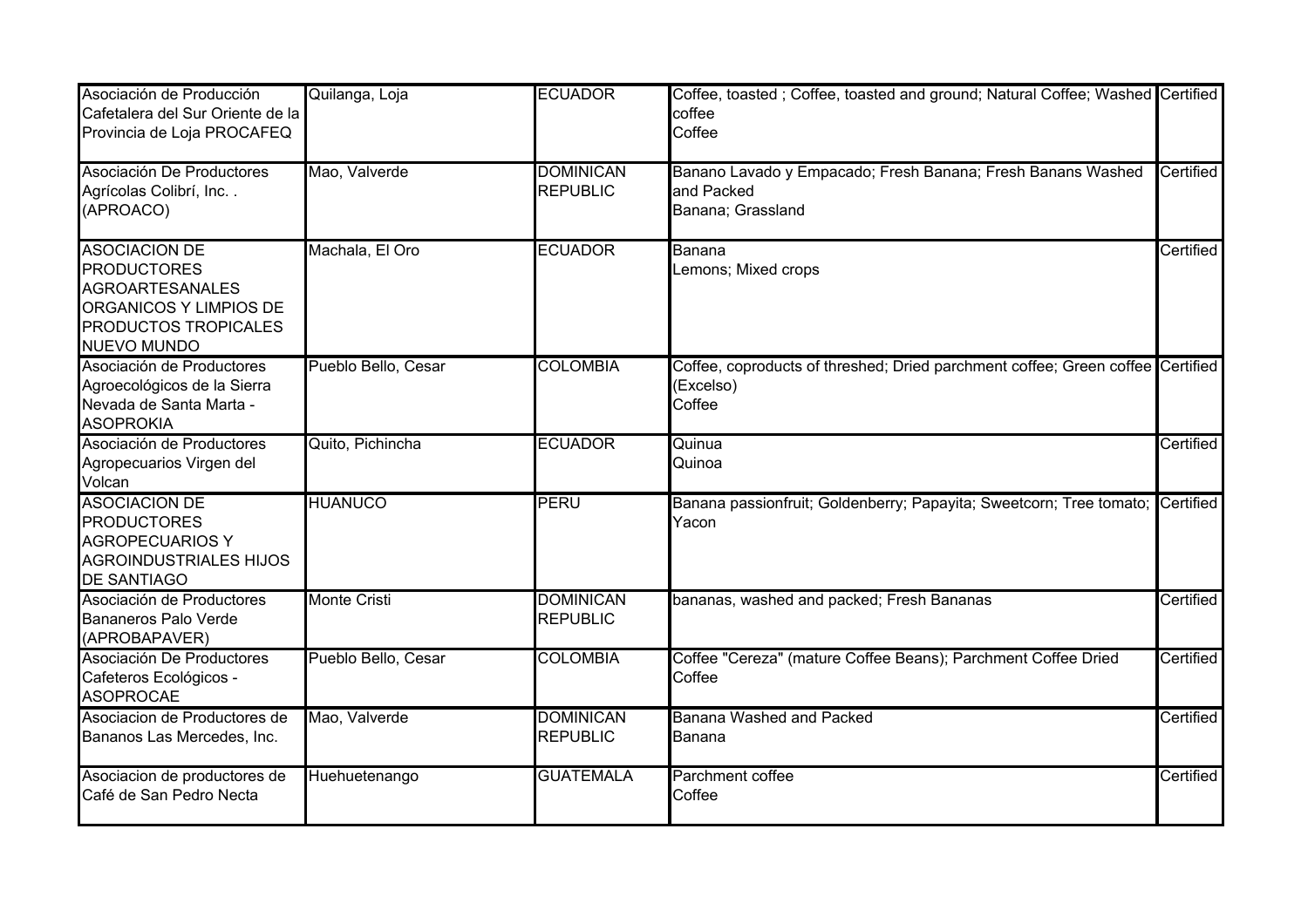| Asociación de Productores de<br>Frutas del Noroeste INC.<br>(ASOPROFRUNOR)                       | Mao, Valverde          | <b>DOMINICAN</b><br><b>REPUBLIC</b> | <b>Fresh Bananas</b><br>Banana                                                                                                                                                                                                                                                                                                                                                                                                                                                                                                                                                                                                                                                                                                                                                                                                                                                                                                                                                                                                                                                                                                                                                                                                                                                                                                                                                                                                                                                                                                                                                                                                                                                                                                                                                                                                                                                                                                                                                                                                                                                                                                                                                            | Certified |
|--------------------------------------------------------------------------------------------------|------------------------|-------------------------------------|-------------------------------------------------------------------------------------------------------------------------------------------------------------------------------------------------------------------------------------------------------------------------------------------------------------------------------------------------------------------------------------------------------------------------------------------------------------------------------------------------------------------------------------------------------------------------------------------------------------------------------------------------------------------------------------------------------------------------------------------------------------------------------------------------------------------------------------------------------------------------------------------------------------------------------------------------------------------------------------------------------------------------------------------------------------------------------------------------------------------------------------------------------------------------------------------------------------------------------------------------------------------------------------------------------------------------------------------------------------------------------------------------------------------------------------------------------------------------------------------------------------------------------------------------------------------------------------------------------------------------------------------------------------------------------------------------------------------------------------------------------------------------------------------------------------------------------------------------------------------------------------------------------------------------------------------------------------------------------------------------------------------------------------------------------------------------------------------------------------------------------------------------------------------------------------------|-----------|
| Asociación de Productores de<br>la Sierra Nevada de Santa<br>Marta "Asoprosierra".               | Santa Marta, Magdalena | <b>COLOMBIA</b>                     | Coffee, roasted and ground; Green coffee beans (Excelso)<br>Coffee                                                                                                                                                                                                                                                                                                                                                                                                                                                                                                                                                                                                                                                                                                                                                                                                                                                                                                                                                                                                                                                                                                                                                                                                                                                                                                                                                                                                                                                                                                                                                                                                                                                                                                                                                                                                                                                                                                                                                                                                                                                                                                                        | Certified |
| <b>ASOCIACION DE</b><br>PRODUCTORES DE PLANTAS<br><b>MEDICINALES DE</b><br>CHIMBORAZO JAMBI KIWA | RIOBAMBA, CHIMBORAZO   | <b>ECUADOR</b>                      | Ajenjo (Artemisa absinthium L.) dried, tea chopped, ground, powder;<br>Algemix.; Amarant (Amaranthus); Arquitecto (Laslocephalus ovatus);<br>Arquitecto (Laslocephalus ovatus) dried, tea chopped, ground,<br>powder; Arrayan; Arrayán (Eugenia hallii) dried, tea chopped, ground,<br>powder; Artichoke dried, tea chopped, ground, powder; Avocado leaf<br>dried, tea chopped, ground, powder; Basil; Basil dried, tea chopped,<br>ground, powder; Berro (Nastirtum officinale) dried, tea chopped,<br>ground, powder; Bilgramix; Blackberries, dehydrated tea chopped,<br>ground, powder; Borage; Borraja (Borago officinalis) dried, tea<br>chopped, ground, powder; Caballo chupa (Equisetum bogotense<br>kunth); Caballo chupa (Equisetum bogotense Kunth) dried, tea<br>chopped, ground, powder; Calaguala; Calaguala (Campyloneurum<br>amphostenon) dried, tea chopped, ground, powder; Calendula;<br>Calendula dried, tea chopped, ground, powder; Camomile; Camomile<br>Blossoms; Capulí (Prunus serotina) dried, tea chopped, ground,<br>powder; Capuli leaf; Cedrón (Aloysia triphylla) dried, tea chopped,<br>ground, powder; Celery; Celery, dried, tea chopped, ground, powder;<br>Chamomile dried, tea chopped, ground, powder; Chamomile flower<br>dried, tea chopped, ground, powder; Chancapiedra (Polygonum<br>aviculare L.) dried, tea chopped, ground, powder; Chilca; Chilca<br>(Baccharis latifolia) dried, tea chopped, ground, powder; Chuquiragua;<br>Chuquiragua insingnis dried, tea chopped, ground, powde; Cilantro,<br>tea chopped, ground, powder; Cinnamon; Cocoa; Cocoa Cinnamon<br>(recipe 1); Cocoa Cinnamon (recipe 2); Cocoa dried, tea chopped,<br>ground, powder; Cocoa infusion; Cocoa shells dried, tea chopped,<br>ground, powder; COLTA 2, ORANGE CANNELLE - NARANJA<br>CANELA; Colta 3.1, ORANGE CANNELLE - NARANJA CANELA /<br>Infusión Naranja Canela; COLTA 3.2, ORANGE CANNELLE -<br>NARANJA CANELA; COLTA, ORANGE CANNELLE - NARANJA<br>CANELA; Coriander; Corn; Corn hair dried, tea chopped, ground,<br>powder; Cow's tongue (Rumex crispus); Cow's tongue (Rumex<br>crispus) dried, tea chopped, ground, powder; Curcuma; Dandelion | Certified |

dried, tea chopped, ground, powder; Dehydrated goldenberry dried,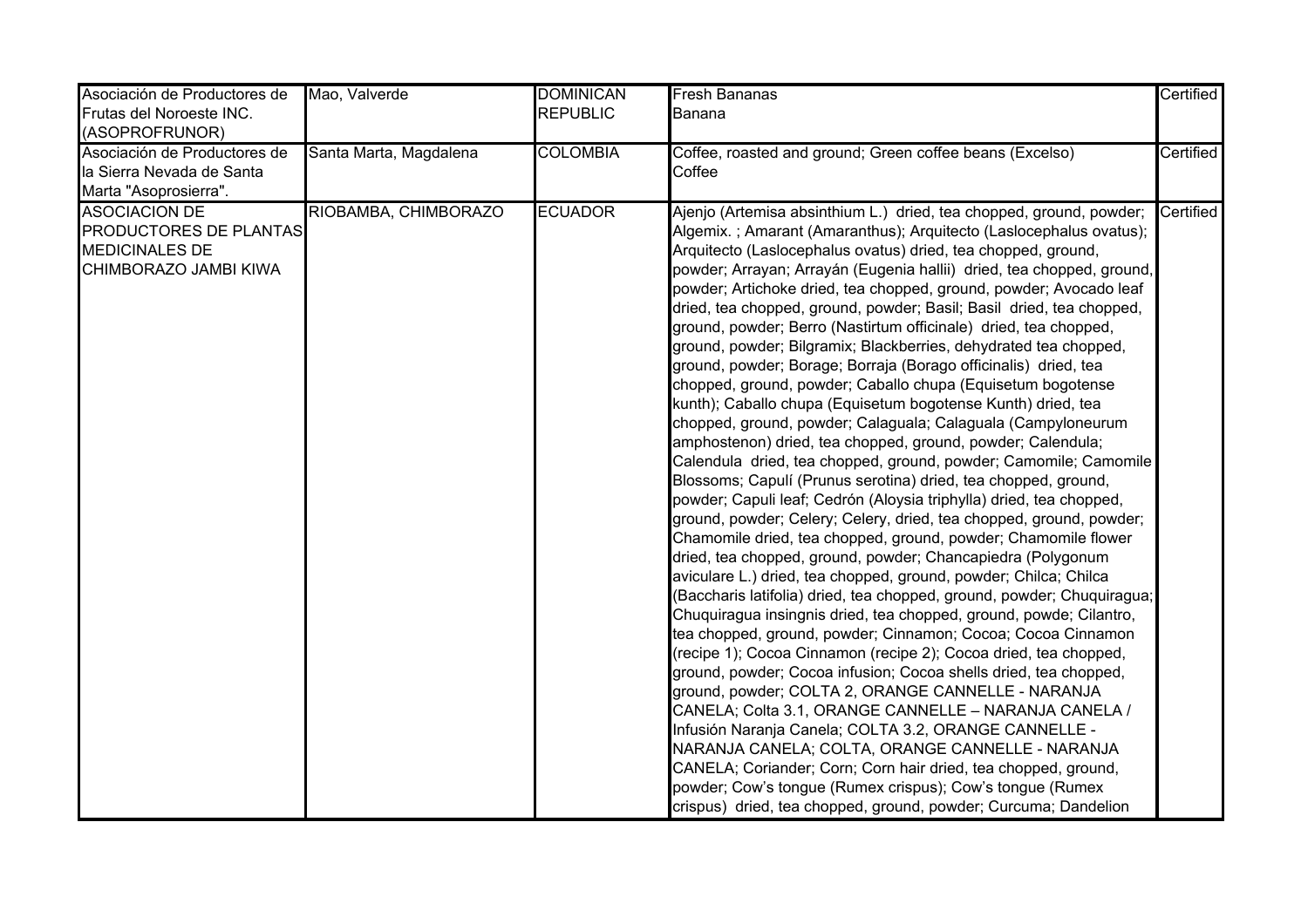| <b>ASOCIACION DE</b><br><b>PRODUCTORES DE SANTA</b><br><b>ROSA DE CHIRIARI</b>                                       | Junín - Satipo - Mazamari | PERU              | Cocoa dried beans; slime cocoa<br>Cocoa; Other use                                                                                                                        | Certified |
|----------------------------------------------------------------------------------------------------------------------|---------------------------|-------------------|---------------------------------------------------------------------------------------------------------------------------------------------------------------------------|-----------|
| <b>Asociacion De Productores</b><br>Organicos Arhuacos Y<br>Campesinos Sierra Nevada De<br>Santa Marta Y Serrania De | Pueblo Bello, Cesar       | <b>COLOMBIA</b>   | Coffee "Cereza" (mature Coffee Beans); Dry Parchment Coffee<br>Coffee                                                                                                     | Certified |
| Asociación de Productores<br>Orgánicos de Caña y Panela<br>del Eje Cafetero -<br>ASOPRORCAPA                         | Quinchia                  | <b>COLOMBIA</b>   | Balso (Ochroma pyramidale); Block Panela; Cadillo (Triumfetta<br>lappula); Powdered Panela; Sugar cane (Saccharum officinarum)<br>Balsa; Other permanent crops; Sugarcane | Certified |
| Asociación de productores<br>orgánicos de la sierra nevada -<br>Asoprosin                                            | Valledupar                | <b>COLOMBIA</b>   | Parchment Coffee, dried (Orgánic)<br>Coffee                                                                                                                               | Certified |
| ASOCIACION FLOR DE CAÑA Sigchos, Cotopaxi                                                                            |                           | <b>ECUADOR</b>    | Alcohol; Panela, grained<br>Balsa; Banana; Cassava; Guava; Italian lemon ; Mixed Crops;<br>Orange; Plantains; Sugarcane                                                   | Certified |
| Asociación Red de Apicultores<br>para el Desarrollo Sostenible de<br>Suroccidente "ARAPIS"                           | Suchitepéquez             | <b>GUATEMALA</b>  |                                                                                                                                                                           | Certified |
| <b>ASOCIACION RUYACC YACU La Mar, Ayacucho</b><br>CAFE ALTURA DEL DISTRITO<br><b>DE ANCHIHUAY</b>                    |                           | <b>PERU</b>       | Green/Gold coffee; Parchment coffee (123.28 toneladas)<br>Coffee                                                                                                          | Certified |
| <b>ASOMUNUE - Grupo 2-4</b>                                                                                          | Milagro, Guayas           | <b>ECUADOR</b>    | Bananas (Musa paradisiaca)<br>Banana                                                                                                                                      | Certified |
| <b>ASOMUNUE - GRUPO 5</b>                                                                                            | Milagro, Guayas           | <b>ECUADOR</b>    | Bananas (Musa paradisiaca)<br>Banana                                                                                                                                      | Certified |
| Associação Regional de<br>Apicultores e Exportadores do<br>Vale do Aço - AAPIVALE                                    | Ipatinga, Minas Gerais    | <b>BRAZIL</b>     | Beeswax (3,170 t); Honey (317 t)<br><b>Bees</b>                                                                                                                           | Certified |
| Atababa Biofem MMC                                                                                                   | <b>KHUDAT</b>             | <b>AZERBAIJAN</b> | Hazelnut in shell; Hazelnut Kernel<br><b>Hazelnuts</b>                                                                                                                    | Certified |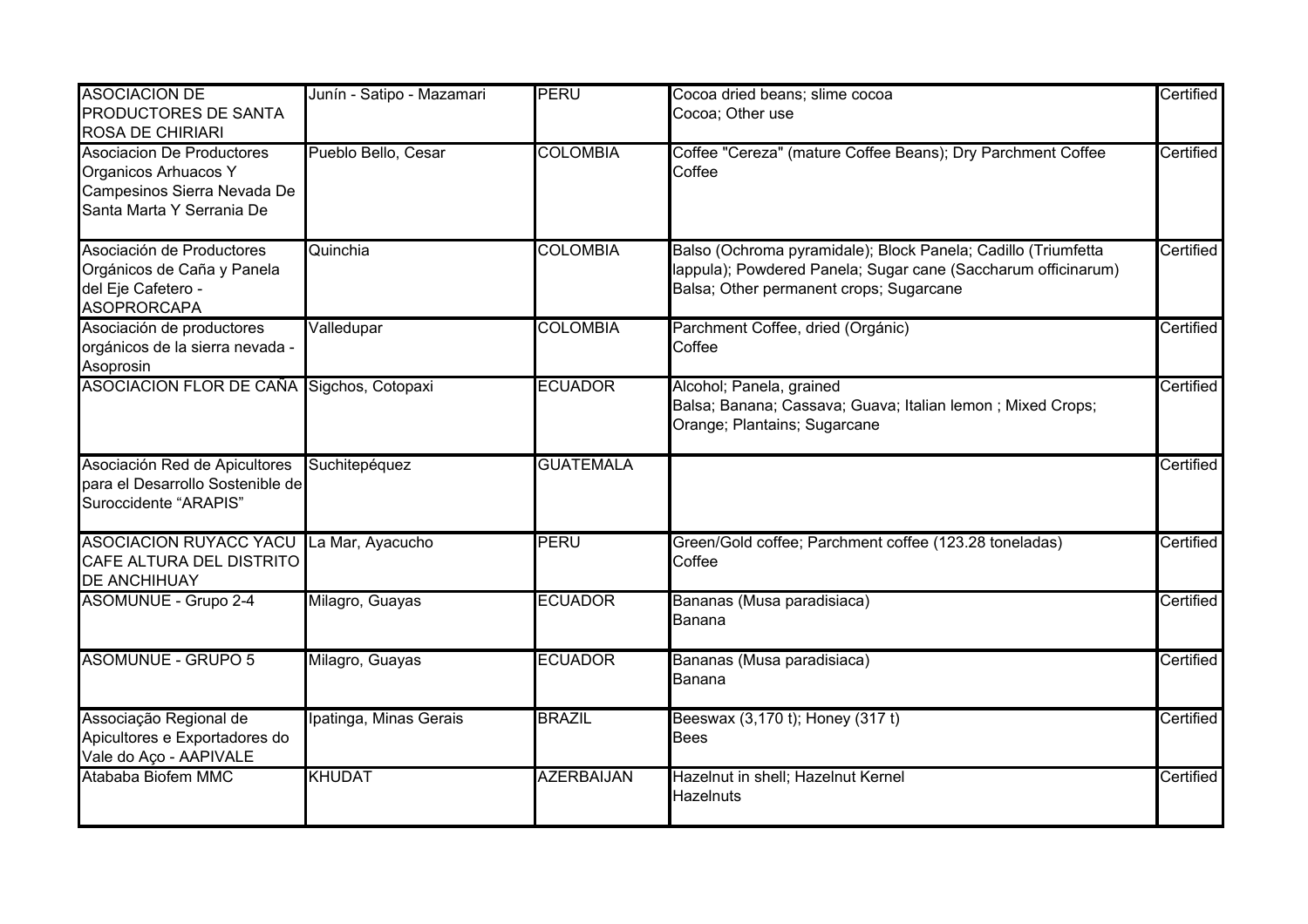| <b>Atlantic Cocoa Processing &amp;</b><br>Export Company Ltd.                  | Congo Town                 | <b>LIBERIA</b>                      | Cocoa Beans, Dried<br>Cocoa                                                                                                                                                                                                                                                                                                                                                                                                                                                                                                                                                                            | Certified |
|--------------------------------------------------------------------------------|----------------------------|-------------------------------------|--------------------------------------------------------------------------------------------------------------------------------------------------------------------------------------------------------------------------------------------------------------------------------------------------------------------------------------------------------------------------------------------------------------------------------------------------------------------------------------------------------------------------------------------------------------------------------------------------------|-----------|
| <b>AURELIANO ANDRES VERA</b><br><b>LUCAS</b>                                   | Yaguachi, Guayas           | <b>ECUADOR</b>                      | Banana for processing                                                                                                                                                                                                                                                                                                                                                                                                                                                                                                                                                                                  | Certified |
| <b>AVALMARTI S.A.</b>                                                          | Quito - Tumbaco, Pichincha | <b>ECUADOR</b>                      | Grajeado Minka (Cocoa covered with chocolate); Cacao en polvo;<br>Chocolate chips; Chocolate couverture; Chocolate Minka 100%;<br>Chocolate Minka 55%; Chocolate Minka 65%; Chocolate Minka 70%;<br>Chocolate Raw Minka 77% with Quinoa; Cocoa cake; Cocoa nibs;<br>Granos de Cacao; Manteca de Cacao; Minka Raw Dark chocolate<br>77% Cocoa with cocoa nibs; Minka Raw Organic Dark Chocolate 77%<br>Cocoa /Plain; Minka Raw Organic Dark Chocolate 77% Cocoa with<br>Golden Berry; Minka Raw Organic Dark Chocolate 77% Cocoa with<br>Jinger; Paste /Mass /Cocoa Raw Liquor; Paste/Mass/Cocoa liquor | Certified |
| <b>AVENDAÑO TRADING</b><br><b>COMPANY SAC</b>                                  | Lima - Lima                | <b>PERU</b>                         | Quinoa threshed<br>Quinoa                                                                                                                                                                                                                                                                                                                                                                                                                                                                                                                                                                              | Certified |
| <b>AVOCADO OIL WORLD</b><br><b>FEVABOR SRL</b>                                 | Santiago de los Caballeros | <b>DOMINICAN</b><br><b>REPUBLIC</b> | Avocado Oil                                                                                                                                                                                                                                                                                                                                                                                                                                                                                                                                                                                            | Certified |
| Axionlog S.A.S.                                                                | Siberia, Cundinamarca      | <b>COLOMBIA</b>                     | Roasted and grounded Coffee                                                                                                                                                                                                                                                                                                                                                                                                                                                                                                                                                                            | Certified |
| AYSAL TARIM ÜRÜNLERİ DIŞ İzmir<br>TİC. ve GIDA SAN.LTD. STİ.<br>(ISIK-SUBC-06) |                            | <b>TURKEY</b>                       | <b>Sesame Seeds</b>                                                                                                                                                                                                                                                                                                                                                                                                                                                                                                                                                                                    | Certified |
| <b>AZ Granata MMC</b>                                                          | <b>Baku</b>                | <b>AZERBAIJAN</b>                   | Pomegranate Concentrate; Pomegranate Juice; Pomegranate Seed<br>Oil; Pomegranate Seeds; Pomegranate Wine; Pomegranates<br>Pomegranates                                                                                                                                                                                                                                                                                                                                                                                                                                                                 | Certified |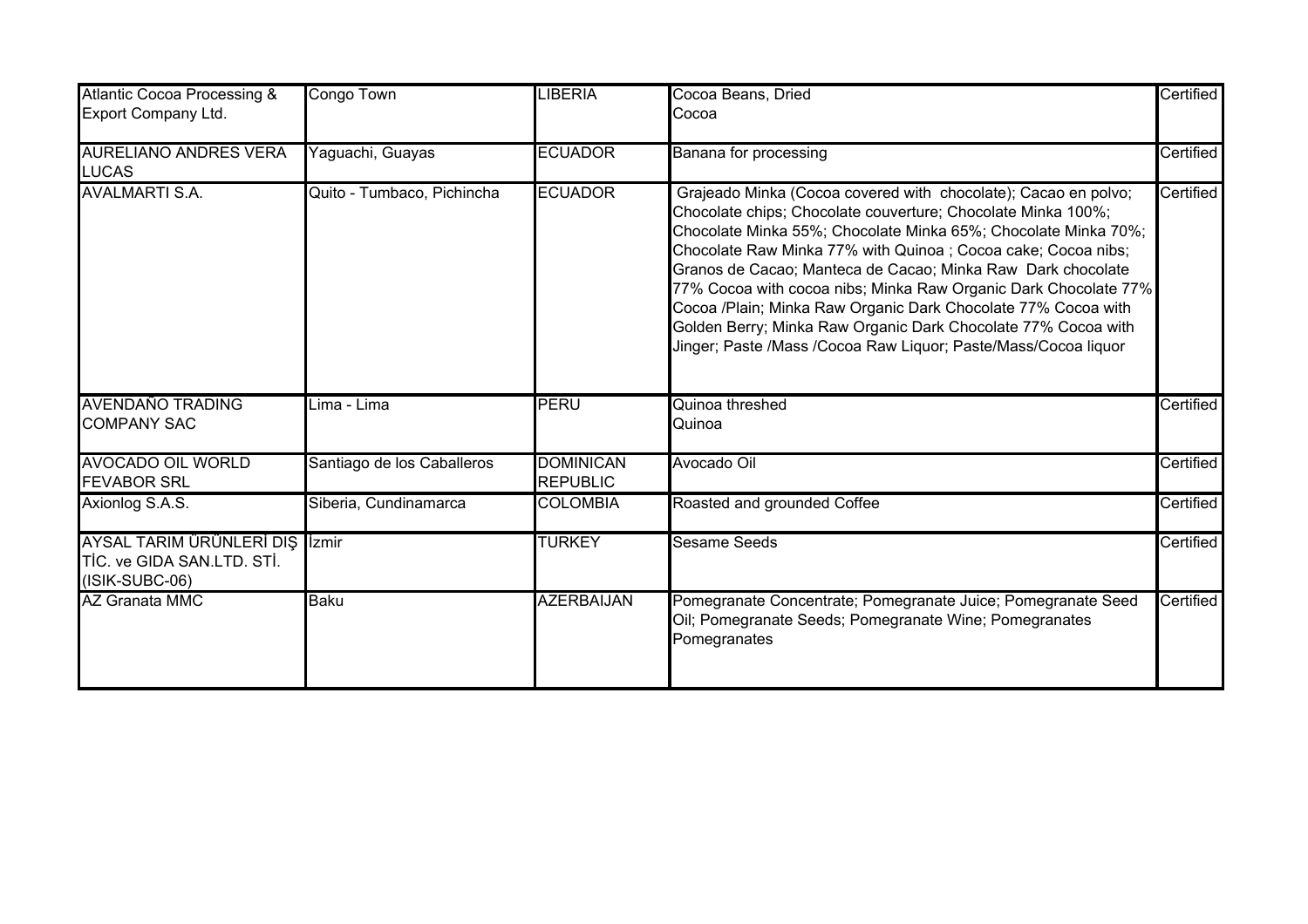| <b>AZTEK GIDA TARIM</b>                                   | Kütahya                        | <b>TURKEY</b>       | Apples, Dried; Bananas, Dried; Beans, Dried; Blackberries, Dried;                        | Certified |
|-----------------------------------------------------------|--------------------------------|---------------------|------------------------------------------------------------------------------------------|-----------|
| HAYVANCILIK SAN. TİC. LTD.                                |                                |                     | Broccoli, Dried; Cabbage, Dried; Carrot Dried; Cauliflower, Dried;                       |           |
| ŞTİ.                                                      |                                |                     | Celery, Dried; Cherries, Dried; Citrus Fruits, Dried; Cucumbers, Dried;                  |           |
|                                                           |                                |                     | Dried Fruits; Dried Vegetables; Eggplant, Dried; Infused Apple;                          |           |
|                                                           |                                |                     | Infused Black Mulberry; Infused Blackberry; Infused Blueberry;                           |           |
|                                                           |                                |                     | Infused Cherry; Infused Lemon; Infused Lemon Peel; Infused                               |           |
|                                                           |                                |                     | Mandarin; Infused Orange; Infused Orange Peel; Infused Peach;                            |           |
|                                                           |                                |                     | Infused Pear; Infused Persimmon; Infused Plum; Infused                                   |           |
|                                                           |                                |                     | Pomegranate; Infused Pumpkin; Infused Quince; Infused Raspberry;                         |           |
|                                                           |                                |                     | Infused Sour Cherry; Infused Strawberry; Leek, Dried; Melon Dried;                       |           |
|                                                           |                                |                     | Mulberry, Dried; Parsley Dried; Peaches Dried; Pears, Dried; Pepper                      |           |
|                                                           |                                |                     | Dried; Persimmon, Dried; Plums Dried; Pomegranate, Dried; Quince                         |           |
|                                                           |                                |                     | Dried; Sour Cherries, Dried; Spinach, Dried; Strawberries, Dried;                        |           |
|                                                           |                                |                     | Tomatoes, Dried; Watermelon, Dried                                                       |           |
|                                                           |                                |                     |                                                                                          |           |
| <b>BADRANIA, TARIQIA FARMS</b>                            | Al Ghat                        | <b>KINGDOM OF</b>   |                                                                                          | Certified |
|                                                           |                                | <b>SAUDI ARABIA</b> |                                                                                          |           |
| Bairuiyuan Gougi Corp.                                    | Helan Industry Garden, Ningxia | <b>CHINA</b>        | Goji berries, dried; Goji berry juice; Goji berry powder, FD; Goji juice,<br>concentrate | Certified |
| Bairuiyuan Gouqi Corp. -                                  | Hongsipu Region, Wuzhong,      | <b>CHINA</b>        | Goji berry, dried                                                                        | Certified |
| Hongsipu AB                                               | Ningxia                        |                     | Buck wheat; Fallow annual; Goji                                                          |           |
|                                                           |                                |                     |                                                                                          |           |
| Baisha Wulilu Tea Cooperatives Yacha Town, Baisha County, |                                | <b>CHINA</b>        | Black Tea; Fresh tea leaves; Green Tea; White tea                                        | Certified |
|                                                           | <b>Hainan Province</b>         |                     | Tea plant                                                                                |           |
|                                                           |                                |                     |                                                                                          |           |
| <b>BANABAYCORP S.A.</b>                                   | Machala, El Oro                | <b>ECUADOR</b>      | Banana                                                                                   | Certified |
|                                                           |                                |                     |                                                                                          |           |
| <b>Banafil Tropical Fruits, SRL</b>                       | Santiago de los caballeros     | <b>DOMINICAN</b>    | Fresh Bananas, Washed and Packed                                                         | Certified |
|                                                           |                                | <b>REPUBLIC</b>     |                                                                                          |           |
| <b>BANAMA, SRL</b>                                        | Mao, Valverde                  | <b>DOMINICAN</b>    | Fresh Bananas, Washed and Packed                                                         | Certified |
|                                                           |                                | <b>REPUBLIC</b>     |                                                                                          |           |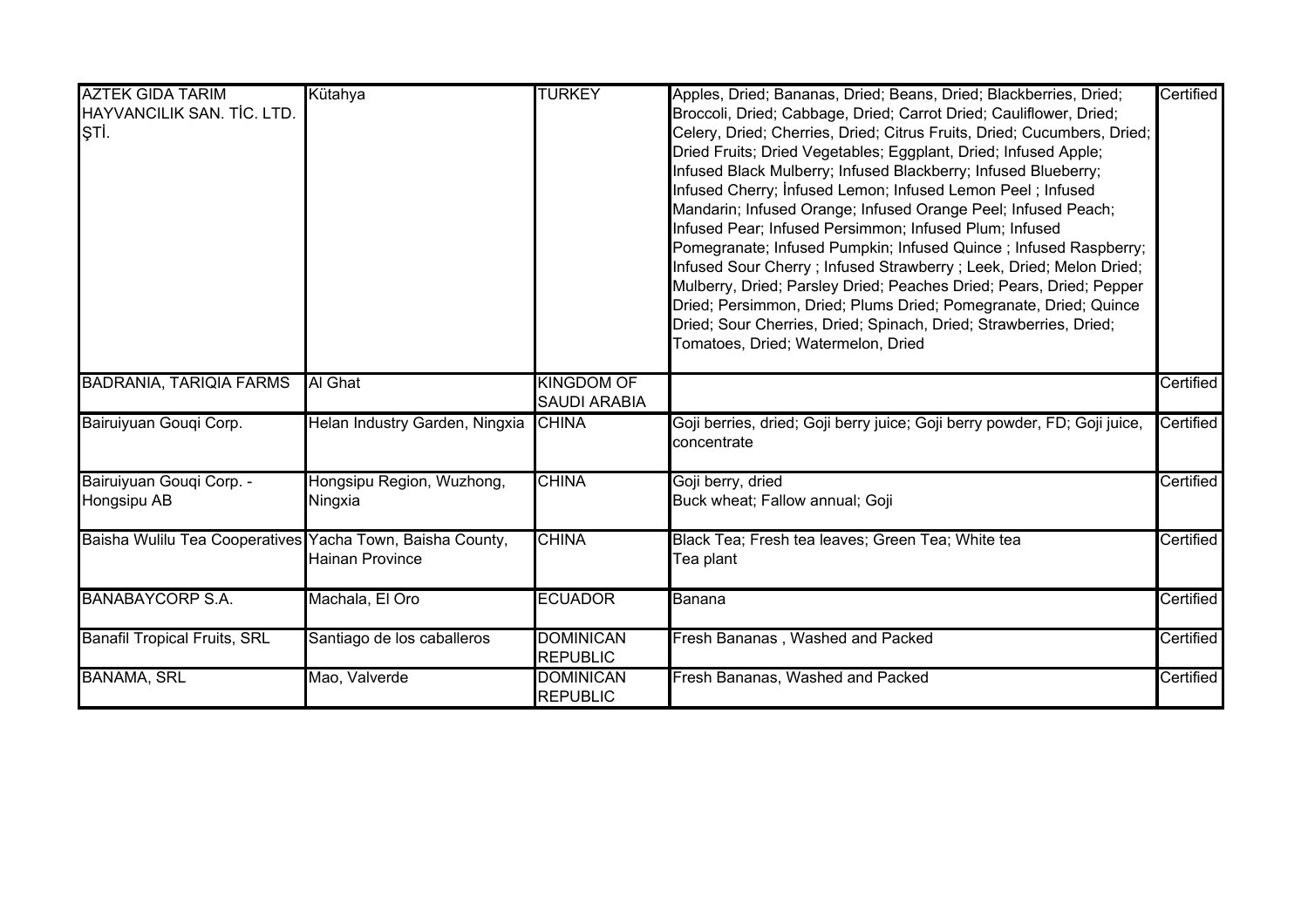| <b>BANANA LIGHT BANALIGHT</b><br>C.A.                               | Duran                         | <b>ECUADOR</b>                      | Aseptic Acidified Organic Banana Puree With Lemon Juice And<br>Vitamin C With Seeds; Aseptic Acidified Organic Banana Puree With<br>Lemon Juice And Vitamin C Without Seeds; Aseptic Organic Acidified<br>Only Citric Acid Banana Puree With Seeds; Aseptic Organic Acidified<br>Only Citric Acid Banana Puree Without Seeds; Aseptic Organic<br>Acidified Only Lemon Juice Concentrate Banana Puree With Seeds;<br>Aseptic Organic Acidified Only Lemon Juice Concentrate Banana<br>Puree Without Seeds; Aseptic Organic Acidified With Vit. C. Banana<br>Puree With Seeds; Aseptic Organic Acidified With Vit. C. Banana<br>Puree Without Seeds; Aseptic Organic Natural Banana Puree With<br>Seeeds; Aseptic Organic Natural Banana Puree Without Seeeds;<br>Aseptic Organic Natural With Vit. C. Banana Puree With Seeds;<br>Aseptic Organic Natural With Vit. C. Banana Puree Without Seeds | Certified |
|---------------------------------------------------------------------|-------------------------------|-------------------------------------|--------------------------------------------------------------------------------------------------------------------------------------------------------------------------------------------------------------------------------------------------------------------------------------------------------------------------------------------------------------------------------------------------------------------------------------------------------------------------------------------------------------------------------------------------------------------------------------------------------------------------------------------------------------------------------------------------------------------------------------------------------------------------------------------------------------------------------------------------------------------------------------------------|-----------|
| Bananos Ecológicos de la Línea Mao, Valverde<br>Noroeste (BANELINO) |                               | <b>DOMINICAN</b><br><b>REPUBLIC</b> | Fresh bananas, washed and packaged.<br>Banana                                                                                                                                                                                                                                                                                                                                                                                                                                                                                                                                                                                                                                                                                                                                                                                                                                                    | Certified |
| Banasplash, SRL                                                     | Hatillo Palma, Montecristi    | <b>DOMINICAN</b><br><b>REPUBLIC</b> | Fresh bananas Washed and Packed                                                                                                                                                                                                                                                                                                                                                                                                                                                                                                                                                                                                                                                                                                                                                                                                                                                                  | Certified |
| <b>Baokang Organic Agricultural</b><br><b>Product Association</b>   | Tongliao City, Inner Mongolia | <b>CHINA</b>                        | Maize; Peanuts Kernels; Peanuts with shell; Sunflower Seeds<br>Corn; Fallow annual; Peanuts; Sunflowers                                                                                                                                                                                                                                                                                                                                                                                                                                                                                                                                                                                                                                                                                                                                                                                          | Certified |
| <b>Baonane SARL</b>                                                 | Ndoffane                      | <b>SENEGAL</b>                      | Baobab; Baobab Fruit Powder; Baobab Oil; Baobab, Fibers; Baobab,<br>Leaves; Baobab, Peels; Baobab, Press Cake; Baobab, Pulp; Baobab,<br>Seeds (Adansonia Digitata); Brissures de Mil; Cashew Nuts; Chili<br>Peppers; Digitaria exilis Fonio seeds, Flour, Pre-cooked; Hibiscus;<br>Hibiscus flowers; Hibiscus Oil; Hibiscus Powder; Mangos; Millet; Millet<br>(Tiackry, Thiere); Millet Bran ; Millet flakes (Arraw de Mil); Millet, Flour;<br>Moringa Seed Oil; Neem Oil<br>Baobab; Cashew; Chili peppers (Jalapeño); Hibiscus flowers; Mango;<br>Millet; Moringa; Peanuts                                                                                                                                                                                                                                                                                                                      | Certified |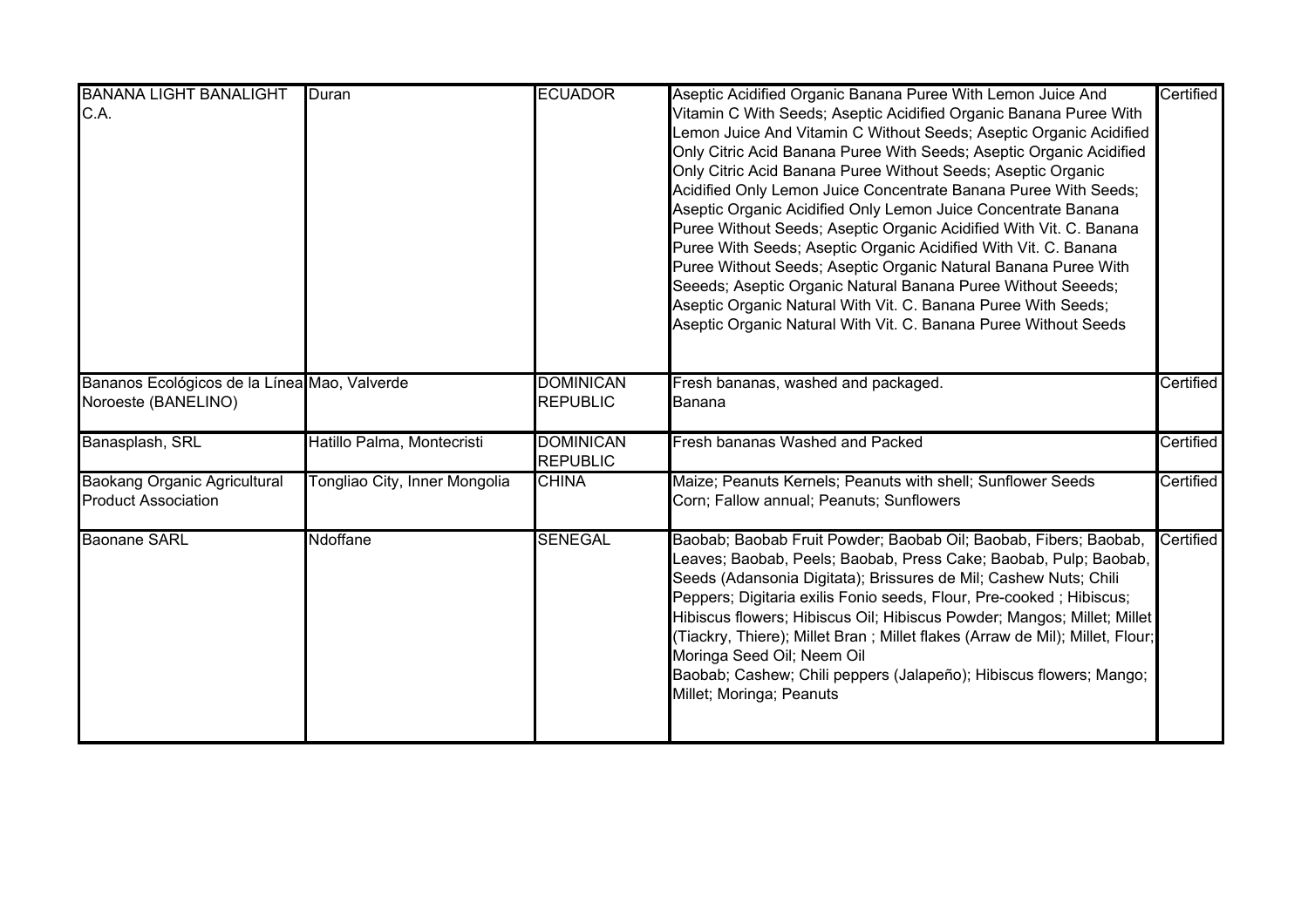| <b>Baoqing County Jincheng</b><br><b>Agricultural and Sideline</b><br>Products Co., Ltd. | ianfeng Village, Baoqing Town, CHINA<br>Baoqing County, Heilongjiang<br><b>Province</b> |                                          | Adzuki Bean; Pumpkin Seed GWS; Pumpkin Seed Kernel Snow<br>White; Pumpkin Seeds Kernel SS; Pumpkin Seeds Snow White;<br>Pumpkin Seeds SS; Sunflower Seeds; Sunflower Seeds Kernel; White | Certified                                |
|------------------------------------------------------------------------------------------|-----------------------------------------------------------------------------------------|------------------------------------------|------------------------------------------------------------------------------------------------------------------------------------------------------------------------------------------|------------------------------------------|
|                                                                                          |                                                                                         |                                          | <b>Kidney Bean</b>                                                                                                                                                                       |                                          |
| <b>Barachel Family Trust</b>                                                             | Kirkwood, Eastern Cape                                                                  | <b>SOUTH AFRICA</b>                      | Delta Valencia; Lisbon Lemons; Navel Oranges<br>Lemons; Orange                                                                                                                           | Certified                                |
| <b>Bateel Farms</b>                                                                      | <b>Riyadh</b>                                                                           | <b>KINGDOM OF</b><br><b>SAUDI ARABIA</b> | Date palm                                                                                                                                                                                | Certified                                |
| <b>Bee Propolis Brasil Ltda</b>                                                          | Bambuí/MG                                                                               | <b>BRAZIL</b>                            |                                                                                                                                                                                          | Suspen<br>ded<br>since<br>10.05.20<br>22 |
| Beichuan Qiangshan Bee<br><b>Breeding Professional</b><br>Cooperatives                   | <b>Beichuan Qiang Autonomous</b><br>County, Mianyang City, Sichuan<br>Province          | <b>CHINA</b>                             |                                                                                                                                                                                          | Certified                                |
| Beijing Bolongbao Winery<br>Limited                                                      | Fangshan District, Beijing                                                              | <b>CHINA</b>                             | red wine; white wine                                                                                                                                                                     | Certified                                |
| Beijing Bolongbao Winery<br>Limited - Grape Garden                                       | Fangshan District, Beijing                                                              | <b>CHINA</b>                             | Red grape, fresh, (46.21 ha); white grape, fresh, (4.24 ha)<br>Wine grapes                                                                                                               | Certified                                |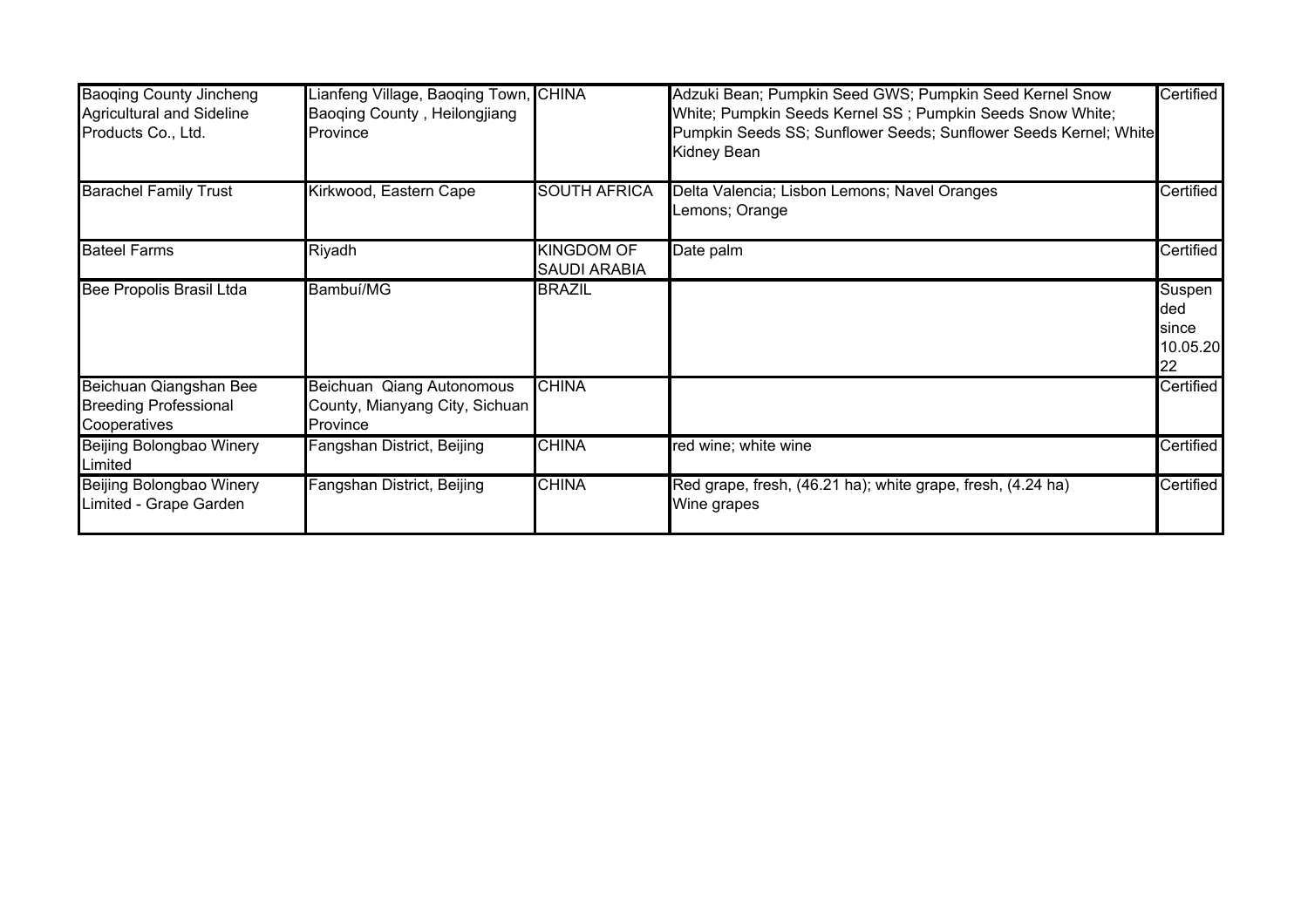| <b>Beka Gotsadze</b>        | Village Kiketi             | <b>GEORGIA</b>   | Gotsa 2018 Saperavi (Dry red wine); Chacha (Georgian grappa);          | Certified |
|-----------------------------|----------------------------|------------------|------------------------------------------------------------------------|-----------|
|                             |                            |                  | Gotsa 2017 Saperavi reserve (Dry red wine); Gotsa 2018 Chinuri         |           |
|                             |                            |                  | Clouds (Dry amber wine); Gotsa 2019 Chinuri, Goruli, Mtsvane (Dry      |           |
|                             |                            |                  | amber wine); Gotsa 2019 Chkhakveri (Dry red wine); Gotsa 2019          |           |
|                             |                            |                  | Khisi-Khikhvi (Dry amber wine); Gotsa 2019 Merchants Blend (Dry        |           |
|                             |                            |                  | amber wine); Gotsa 2019 Mtsvane (Dry amber wine); Gotsa 2019           |           |
|                             |                            |                  | Narinji methode ancestrale (Sparkling amber wine); Gotsa 2019          |           |
|                             |                            |                  | Saperavi (Dry red wine); Gotsa 2019 Saperavi roze (rosé wine); Gotsa   |           |
|                             |                            |                  | 2019 Tsitska -Tsolikouri (Dry amber wine); Gotsa 2019 Tvakveri (Dry    |           |
|                             |                            |                  | red wine); Gotsa 2019 Tvakveri methode ancestrale (sparkling red       |           |
|                             |                            |                  | wine); Gotsa 2020 Chinuri, Goruli, Rkhatsiteli (Dry amber wine); Gotsa |           |
|                             |                            |                  | 2020 Chkhaveri (rosé wine); Gotsa 2020 Khikhvi- Rkhatsiteli (Dry       |           |
|                             |                            |                  | amber wine); Gotsa 2020 Kisi- Rkhatsiteli (Dry amber wine); Gotsa      |           |
|                             |                            |                  | 2020 Mtsvane-Rkhatsiteli (Dry amber wine); Gotsa 2020 Mtsvivani -      |           |
|                             |                            |                  | Rkhatsiteli (Dry amber wine); Gotsa 2020 Saperavi (Dry red wine);      |           |
|                             |                            |                  | Gotsa 2020 Saperavi budeshuri (Dry red wine); Gotsa 2020 Tistska,      |           |
|                             |                            |                  | Chinuri, Rkhatsiteli "Pet-Nat" (Sparkling wine); Gotsa 2020 Tsitska -  |           |
|                             |                            |                  | Chitisvala (Dry amber wine); Gotsa 2020 Tsitska -Tsolikouri (Dry       |           |
|                             |                            |                  | amber wine); Gotsa 2020 Tvakveri "Pet Nat" (Sparkling red wine);       |           |
|                             |                            |                  | Gotsa 2020 Tvakveri (Dry red wine); Gotsa 2021 Chinuri "Pet'Nat"       |           |
|                             |                            |                  | (Sparkling wine); Gotsa 2021 Chkhaveri (Dry roze wine); Gotsa 2021     |           |
|                             |                            |                  | Kisi (Dry amber wine); Gotsa 2021 Mtsvane (Dry amber wine); Gotsa      |           |
|                             |                            |                  | 2021 Mtsvivani-Rkhatsiteli "Pet'Nat" (Sparkling wine); Gotsa 2021      |           |
|                             |                            |                  | Rkhatsiteli-Mtsvane-Khikhvi (Dry amber wine); Gotsa 2021 Saperavi      |           |
|                             |                            |                  | (Dry red wine); Gotsa 2021 Tavkveri (Dry red wine); Gotsa 2021         |           |
|                             |                            |                  |                                                                        |           |
|                             |                            |                  | Tsitska-Tsolikouri (Dry white wine); Gotsa Beer 2021                   |           |
|                             |                            |                  | Barley; Fallow annual; Fallow perennial; Hops; Meadow; Wheat; Wine     |           |
|                             |                            |                  | grapes                                                                 |           |
|                             |                            |                  |                                                                        |           |
|                             |                            |                  |                                                                        |           |
| Belarminio Ramírez e Hijos, | Jarabacoa, La Vega         | <b>DOMINICAN</b> | Coffee Beans; Coffee, Toasted and Ground                               | Certified |
| S.A.                        |                            | <b>REPUBLIC</b>  | Coffee; Pasture                                                        |           |
|                             |                            |                  |                                                                        |           |
| <b>BIO SOIL TARIM</b>       | Ankara                     | <b>TURKEY</b>    | Black (Purple) Carrot; Black pepper; Carrots; Fallow annual;           | Certified |
|                             |                            |                  | Tomatoes; Watermelon                                                   |           |
|                             |                            |                  |                                                                        |           |
| <b>Bioaga Sarl</b>          | Biougra, Chtouka Ait Baha, | <b>MOROCCO</b>   | Cucumbers; Pumpkin / Squash; Raspberries                               | Certified |
|                             | Agadir                     |                  |                                                                        |           |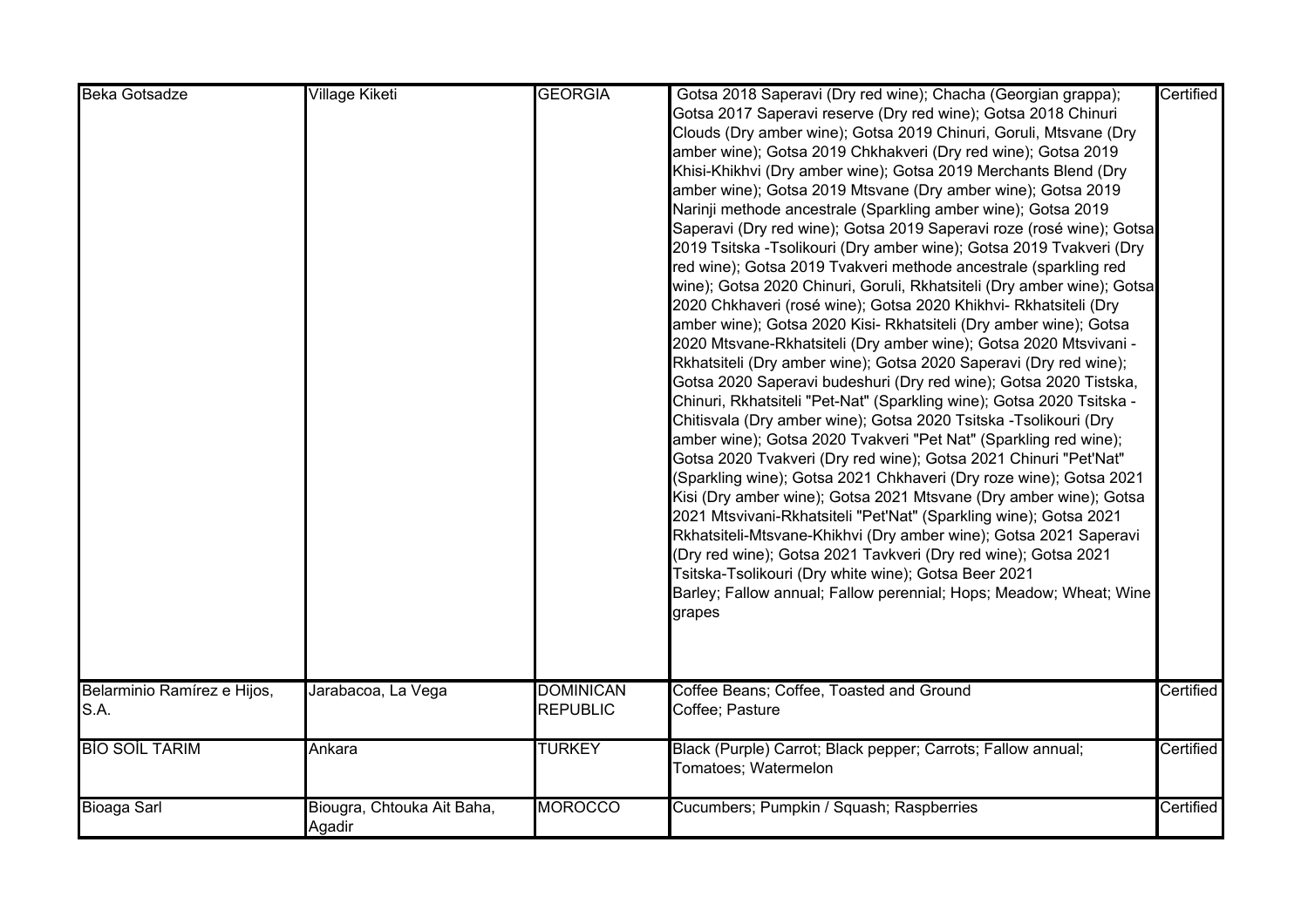| Biocosechas de México S.A. de 63173 Tepic, Nayarit<br>C.V. |                                                                          | <b>MEXICO</b>       | Agave Fructans (Liquid) ; Agave Fructans (Powder) ; Agave Powder;<br>Allulose (Powder, syrup) ; Beet root (powder, juice powder, extract) ;<br>Brown Rice Protein; Complex Agave Syrup; Corn (Maltodextrin,<br>starch) ; Corn steep liquor ; Crystaline allulose ; Crystalline Fructose;<br>Dehydrated Beet Root (slice/flakes, Diced, powder); Erythritol;<br>Erythritol Fine; Fructooligosaccharide powder; Fructooligosaccharide<br>syrup; Glucose (Dextrose) ; Glucose Syrup ; Honey; Honeybee ;<br>Honeybee Powder; Inulin; Maltodextrin; Maltose Syrup; Monk Fruit;<br>Organic Agave Syrup ; Organic Blue Agave Syrup ; Organic Blue<br>Agave Syrup (Raw); Organic Natural Honey; Organic Sugar ; Original<br>Agave Syrup; Polydextrose(Powder, Syrup); Slim and Low Carb<br>Agave Syrup ; Sugar Cane<br>Agave | Certified |
|------------------------------------------------------------|--------------------------------------------------------------------------|---------------------|----------------------------------------------------------------------------------------------------------------------------------------------------------------------------------------------------------------------------------------------------------------------------------------------------------------------------------------------------------------------------------------------------------------------------------------------------------------------------------------------------------------------------------------------------------------------------------------------------------------------------------------------------------------------------------------------------------------------------------------------------------------------------------------------------------------------|-----------|
| Bionature S.A.S.                                           | Ibagué                                                                   | <b>COLOMBIA</b>     | Fresh Basil; Fresh Oregano; Fresh Thyme; Microgreens - Basil;<br>Microgreens - Amaranth; Microgreens - Broccoli; Microgreens -<br>Coriander; Microgreens - Kale ; Microgreens - Radish; Microgreens -<br>Red Cabbage<br>Basil; German thyme; Origanum                                                                                                                                                                                                                                                                                                                                                                                                                                                                                                                                                                | Certified |
| <b>BIORGANICA S.A.</b>                                     | Mariano Roque Alonso                                                     | <b>PARAGUAY</b>     | Poroto Mung; Poroto Red<br>Chia; Cowpea; Mixed Crops; Sesame                                                                                                                                                                                                                                                                                                                                                                                                                                                                                                                                                                                                                                                                                                                                                         | Certified |
| Biovocado                                                  | <b>KSAR ELKEBIR</b>                                                      | <b>MOROCCO</b>      |                                                                                                                                                                                                                                                                                                                                                                                                                                                                                                                                                                                                                                                                                                                                                                                                                      | Certified |
| <b>BLR Allied Incorporated</b>                             | Quezon                                                                   | <b>PHILIPPINES</b>  | Coconut                                                                                                                                                                                                                                                                                                                                                                                                                                                                                                                                                                                                                                                                                                                                                                                                              | Certified |
| <b>Blue Crane Exports cc</b>                               | Kirkwood, Eastern Cape                                                   | <b>SOUTH AFRICA</b> | Clementines; Grapefruit; Lemons; Mandarins; Oranges Navels;<br>Oranges Valencias<br>Clementin; Fallow annual; Fallow perennial; Grapefruit ; Lemons;<br>Mandarin; Orange                                                                                                                                                                                                                                                                                                                                                                                                                                                                                                                                                                                                                                             | Certified |
| <b>BLUEBERRIES GOLD SA DE</b><br><b>CV</b>                 | Tlajomulco de Zúñiga, Jalisco                                            | <b>MEXICO</b>       | Blueberry                                                                                                                                                                                                                                                                                                                                                                                                                                                                                                                                                                                                                                                                                                                                                                                                            | Certified |
| Bokor Rice Products Co., Ltd.                              | Prek Kreng Village, Prek Tnot<br>Commune, Toeuk Chhou<br><b>District</b> | <b>CAMBODIA</b>     | Organic glutinous (waxy) rice flour; Organic glutinous (waxy) rice<br>starch; Organic jasmine rice flour; Organic jasmine rice starch;<br>Organic rice flour; Organic rice starch                                                                                                                                                                                                                                                                                                                                                                                                                                                                                                                                                                                                                                    | Certified |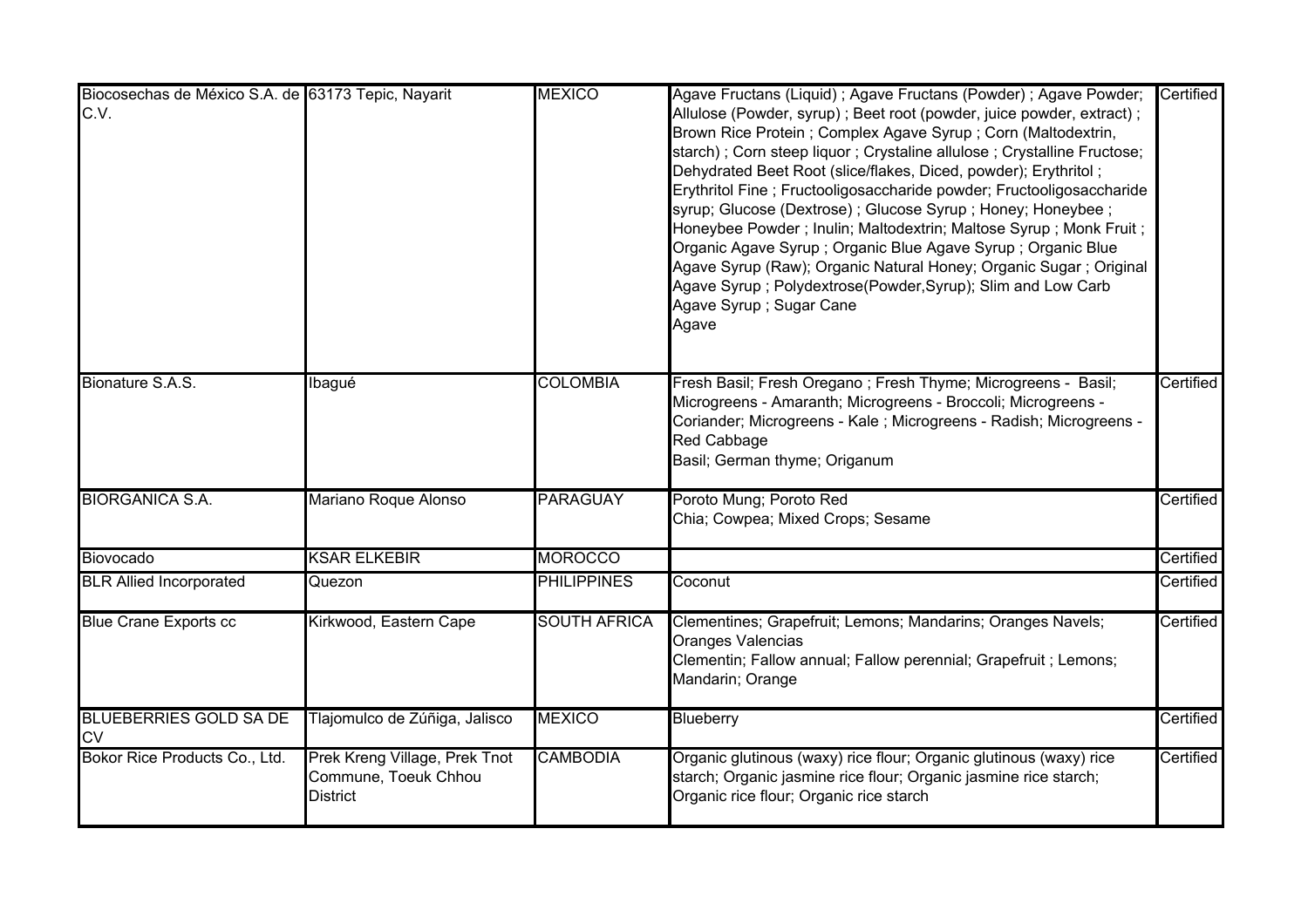| Bourbon Specialty Coffees S/A 37701-024 Poços de Caldas - | МG                                                                    | <b>BRAZIL</b>  | <b>Green Coffee</b>                                                                                                                                                                                                                                                                                                                                                                                                                             | Certified                                |
|-----------------------------------------------------------|-----------------------------------------------------------------------|----------------|-------------------------------------------------------------------------------------------------------------------------------------------------------------------------------------------------------------------------------------------------------------------------------------------------------------------------------------------------------------------------------------------------------------------------------------------------|------------------------------------------|
| Breyer e Cia LTDA                                         | 84600-000 Uniao da Vitória,<br>Paraná                                 | <b>BRAZIL</b>  | Beeswax derived from organic raw material; Beewax; Composed of<br>honey with extract of green propolis and mint; Composed of honey<br>with propolis extract and mint; Dehydrated bee pollen; Honey;<br>Propolis; Propolis extract (concentrations of 12%); Propolis extract<br>(30% concentrations); Propolis extract (concentrations of 20%);<br>Propolis extract (concentrations of 80%); Propolis extract diluted in<br>water<br><b>Bees</b> | Certified                                |
| Breyer e Cia LTDA - Grupo<br>Nordeste                     | Uniao da Vitória, Paraná, Brazil BRAZIL                               |                | Honey; Organic Wax; Pollen; Propolis<br>Bees                                                                                                                                                                                                                                                                                                                                                                                                    | Certified                                |
| (Grupo Sudeste)                                           | Breyer e Cia LTDA / Breyer SE Uniao da Vitória, Paraná, Brazil BRAZIL |                |                                                                                                                                                                                                                                                                                                                                                                                                                                                 | Suspen<br>ded<br>since                   |
| Buriti Honey Ltda.                                        | Rodagem de Picos - Oeiras -<br>Piaui                                  | <b>BRAZIL</b>  |                                                                                                                                                                                                                                                                                                                                                                                                                                                 | Suspen<br>ded<br>since<br>04.03.20<br>22 |
| <b>BuurSine International</b>                             | Dakar,                                                                | <b>SENEGAL</b> | Cashew Nuts; Mangos<br>Cashew; Mango                                                                                                                                                                                                                                                                                                                                                                                                            | Certified                                |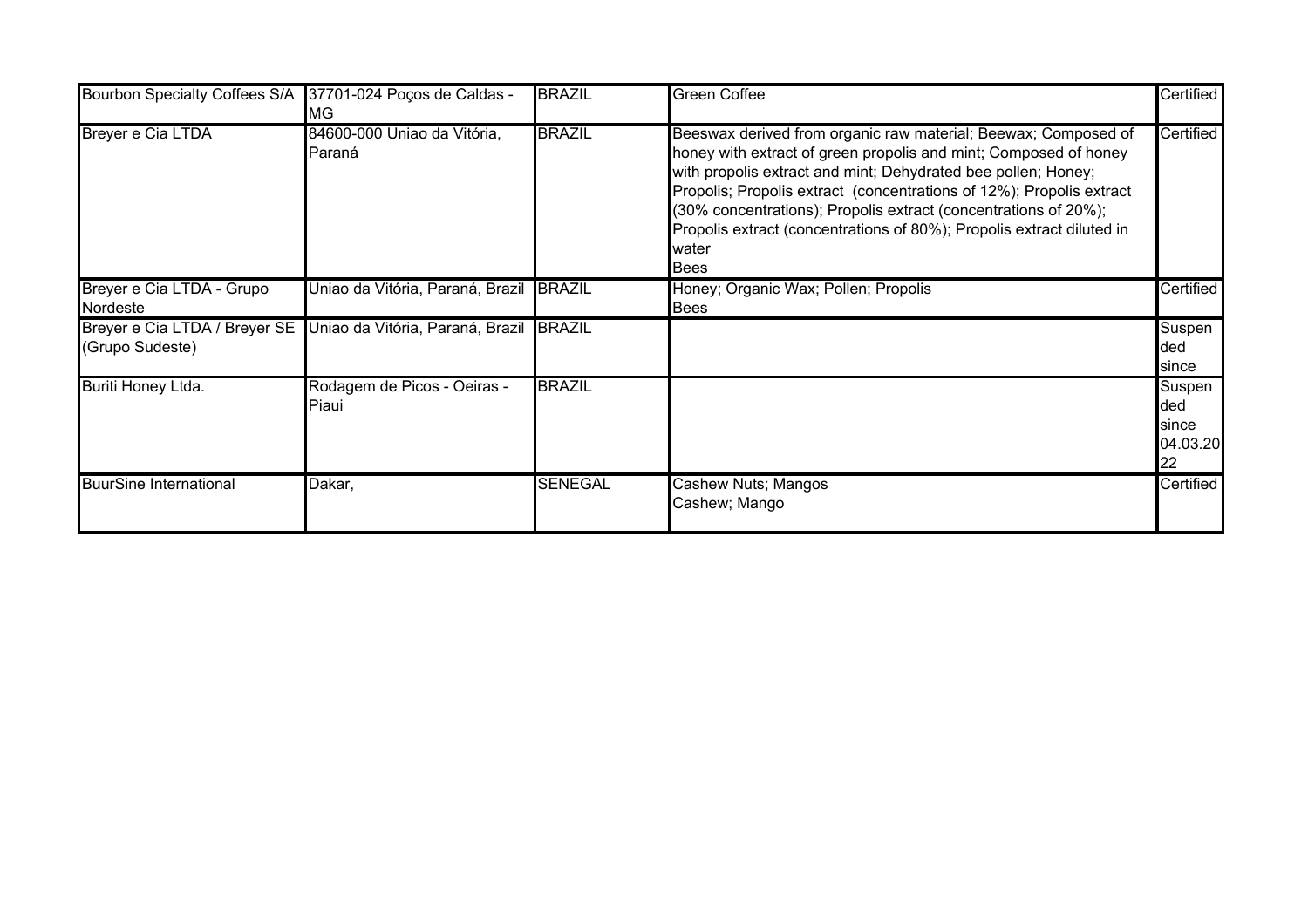| C.I. Potosi S.A.S.                                    | Bucaramanga, Santander    | <b>COLOMBIA</b>                     | Guava Conserve; Bananas, Sauce; Dehydrated Coconut;<br>Dehydrated Guava; Dehydrated Melon; Dehydrated Papaya;<br>Dehydrated Passio Fruit; Dehydrated Soursop; Dehydrated Tamarind;<br>Dried Fruits and By-Products (Mango Leaves and Seeds, Papaya,<br>Banana, Guava, Tamarind, Passion Fruit, Pumpkin, Tahiti Lime,<br>Melon, Passion Fruit, Soursop and/or Coconut); Fresh coconuts;<br>Fresh guanabana; Fresh guavas; Fresh mangoes; Fresh melons;<br>Fresh papayas; Fresh passion fruit; Fresh Tahitian lime; Fresh                                                                                                                                                                                                                                                                                                                                                                                                                                                                               | Certified        |
|-------------------------------------------------------|---------------------------|-------------------------------------|-------------------------------------------------------------------------------------------------------------------------------------------------------------------------------------------------------------------------------------------------------------------------------------------------------------------------------------------------------------------------------------------------------------------------------------------------------------------------------------------------------------------------------------------------------------------------------------------------------------------------------------------------------------------------------------------------------------------------------------------------------------------------------------------------------------------------------------------------------------------------------------------------------------------------------------------------------------------------------------------------------|------------------|
|                                                       |                           |                                     | tamarind; Frozen Guava IQF; Frozen Mango IQF; Frozen Passion<br>Fruit IQF; Frozen Soursop IQF; Frozen Tahiti Lime IQF; Frozen<br>Tamarind IQF; Guava Compote ; Guava Juice ; Guava Pulp;<br>LimaTahiti Conserve ; Mango Compote ; Mango Concentrate; Mango<br>Conserve ; Mango Jam ; Mango Juice ; Mango Pulp ; Mango Sauce;<br>Mangos Dehydrated; Melon Conserve; Melon Pulp; Papaya Compote<br>Papaya Conserve ; Papaya Frozen IQF; Papaya Jam ; Papaya Juice;<br>Papaya Pulp; Papaya Sauce; Passion Fruit Concentrate; Passion<br>Fruit Conserve; Passion Fruit Juice; Passion Fruit Pulp; Simple Fruit<br>Juice (Tahitian Lime, Passion Fruit); Soursop Pulp; Tahiti Dehydrated<br>Lime; Tamarind Pulp; Tropical Jam (Guava, Papaya, Banana,<br>Mango); Tropical Juice (Guava, Papaya, Banana, Mango); Tropical<br>Sauce (Guava, Papaya, Banana, Mango, Passion Fruit)<br>African oil palm; Cassava; Coconut; Guava; Lemons; Mango; Melons;<br>Papaya; Passion fruit; Pasture; Soursoup; Tamarind |                  |
| CACAO DEL ECUADOR S.A.<br><b>CADELCUA</b>             | 090708 Guayaquil - Guayas | <b>ECUADOR</b>                      | Bananas (Musa paradisiaca)<br>Banana                                                                                                                                                                                                                                                                                                                                                                                                                                                                                                                                                                                                                                                                                                                                                                                                                                                                                                                                                                  | Certified        |
| <b>CACAO FLORENCIO ORTEGA Espaillat</b><br><b>SRL</b> |                           | <b>DOMINICAN</b><br><b>REPUBLIC</b> | Cocoa Beans<br>Cocoa                                                                                                                                                                                                                                                                                                                                                                                                                                                                                                                                                                                                                                                                                                                                                                                                                                                                                                                                                                                  | <b>Certified</b> |
| <b>CACAO INALNAPO</b><br><b>COMPAÑIA LIMITADA</b>     | Quito, Pichincha          | <b>ECUADOR</b>                      | Cocoa beans<br>Cocoa                                                                                                                                                                                                                                                                                                                                                                                                                                                                                                                                                                                                                                                                                                                                                                                                                                                                                                                                                                                  | Certified        |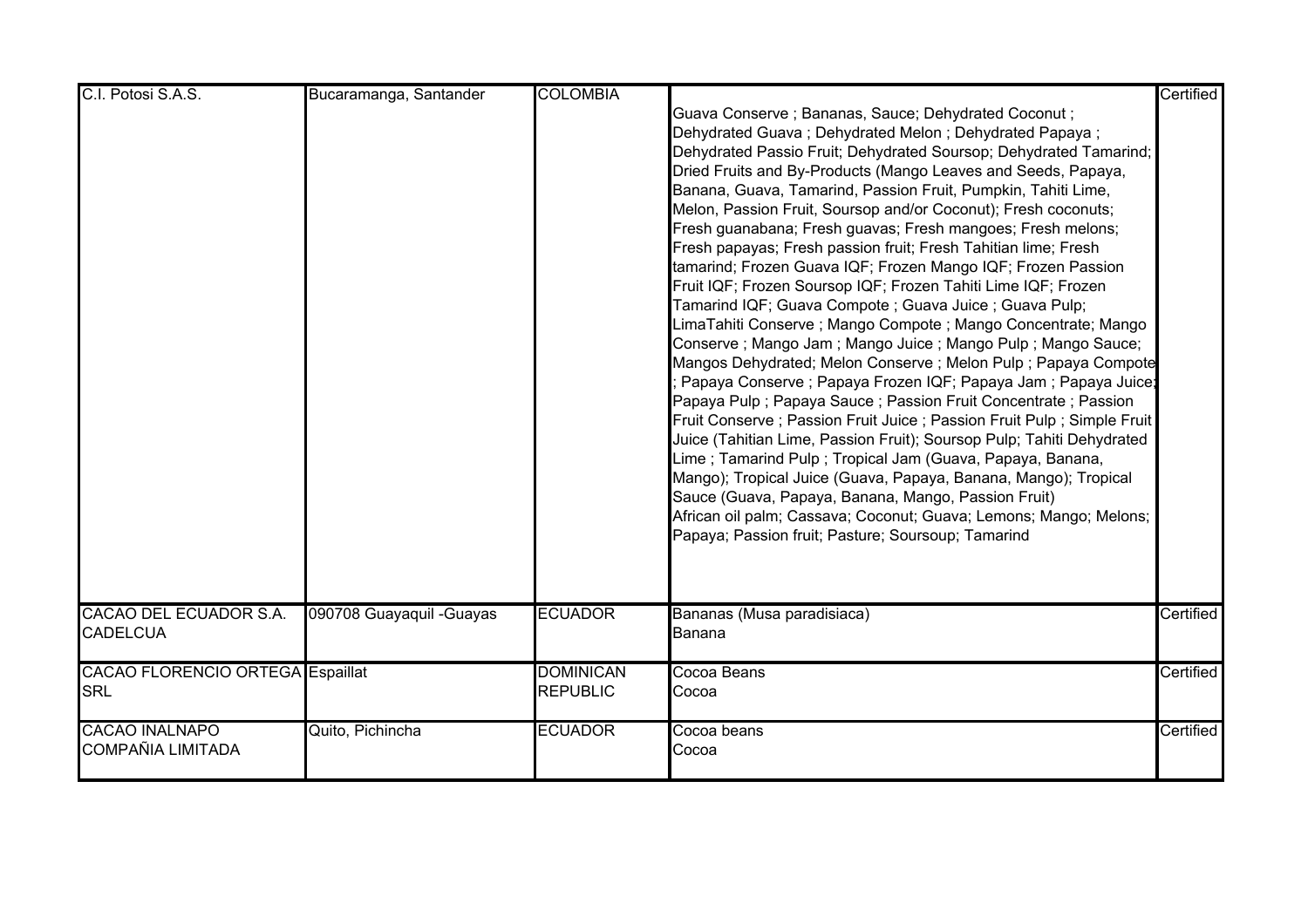| Cactus Botanics (Shanghai)      | Hongkou Area, Shanghai | <b>CHINA</b>                   | Agaricus blazei murill / Agaricus blazei murill / Dried / Powder /                                                                                                                                                                                                                                                                                                                                                                                                                                                                                                                                                                                                                                                                                                                                                                                                                                                                                                                                                                                                                                                                                                                                                                                                                                                                                                                                                                                                                                                                                                                                                                                                                                                                                                                                                                                                                                                                                                                                                                                                                                                                                                                                                                                                                                                                                          | Certified |
|---------------------------------|------------------------|--------------------------------|-------------------------------------------------------------------------------------------------------------------------------------------------------------------------------------------------------------------------------------------------------------------------------------------------------------------------------------------------------------------------------------------------------------------------------------------------------------------------------------------------------------------------------------------------------------------------------------------------------------------------------------------------------------------------------------------------------------------------------------------------------------------------------------------------------------------------------------------------------------------------------------------------------------------------------------------------------------------------------------------------------------------------------------------------------------------------------------------------------------------------------------------------------------------------------------------------------------------------------------------------------------------------------------------------------------------------------------------------------------------------------------------------------------------------------------------------------------------------------------------------------------------------------------------------------------------------------------------------------------------------------------------------------------------------------------------------------------------------------------------------------------------------------------------------------------------------------------------------------------------------------------------------------------------------------------------------------------------------------------------------------------------------------------------------------------------------------------------------------------------------------------------------------------------------------------------------------------------------------------------------------------------------------------------------------------------------------------------------------------|-----------|
| Co., Ltd.<br>Café Bom Dia Ltda. | Varginha - MG          | <b>BRAZIL</b>                  | Extract; Agricus bisporus / Agricus bisporus / Dried / Powder / Extract;<br>Alfalfa / Medicago sativa / Crude drug / Crude drug powder / Extract<br>with Water, powder / Extract with alcohol, powder; Amur Cork-tree<br>bark / Phellodendron amurense / Crude drug / Crude drug powder /<br>Extract with Water, powder / Extract with alcohol, powder; Aralia<br>chinensis / Aralia chinensis / Crude drug / Crude drug powder / Extract<br>with Water, powder / Extract with alcohol, powder; Argy Wormwood<br>leaves / Artemisia argyi / Crude drug / Crude drug powder / Extract<br>with Water, powder / Extract with alcohol, powder; Artemisia capillaris<br>Artemisia capillaris / Crude drug / Crude drug powder / Extract with<br>Water, powder / Extract with alcohol, powder; Asiatic Plantain /<br>Plantago astiatice / Crude drug / Crude drug powder / Extract with<br>Water, powder / Extract with alcohol, powder; Astragalus roots /<br>Astragalus menbranaceus / Crude drug / Crude drug powder / Extract<br>with Water, powder / Extract with alcohol, powder; Bamboo / Fargesia<br>qinlingensis Yi et J. X. Shao; Barberry root / Berberis pliretii / Crude<br>drug / Crude drug powder / Extract with Water, powder / Extract with<br>alcohol, powder; Betula leaves / Betula platyphylla / Crude drug /<br>Crude drug powder / Extract with Water, powder / Extract with alcohol,<br>powder; Black Cohosh / Cimicifuga racemosa / Crude drug / Crude<br>drug powder / Extract with Water, powder / Extract with alcohol,<br>powder; Black fungus / Auricularia auricular / Dried / Powder / Extract;<br>Brown Rice Protein (Powder); Burdock root / Arcium lappa; Burdock<br>roots / Arctium lappa / Crude drug / Crude drug powder / Extract with<br>Water, powder / Extract with alcohol, powder; Chaga / Inonotus<br>obliquus / Dried / Powder / Extract; Chaste Berry / Vitex rotundifolia /<br>Crude drug / Crude drug powder / Extract with Water, powder / Extract<br>with alcohol, powder; Chinese angelica / Angelicae sinensis; Chinese<br>Clematis roots / Clematis chinensis / Crude drug / Crude drug powder<br>Extract with Water, powder / Extract with alcohol, powder; Chinese<br>Nut-gall / Rhus chinensis / Crude drug / Crude drug powder / Extract<br>Coffee Beans, Roasted; Coffee, Roasted And Grounded; Green | Certified |
|                                 |                        |                                | Coffee; Marques de Paiva Organic - Medium 8.8oz; Marques de Paiva<br>Organic - Medium 8oz ; Marques de Paiva Organic 40oz ; Marques de<br>Paiva Organic Dark Roast 40oz                                                                                                                                                                                                                                                                                                                                                                                                                                                                                                                                                                                                                                                                                                                                                                                                                                                                                                                                                                                                                                                                                                                                                                                                                                                                                                                                                                                                                                                                                                                                                                                                                                                                                                                                                                                                                                                                                                                                                                                                                                                                                                                                                                                     |           |
| Calex Group SRL                 | or. Chisinau           | MOLDOVA,<br><b>REPUBLIC OF</b> | Plums                                                                                                                                                                                                                                                                                                                                                                                                                                                                                                                                                                                                                                                                                                                                                                                                                                                                                                                                                                                                                                                                                                                                                                                                                                                                                                                                                                                                                                                                                                                                                                                                                                                                                                                                                                                                                                                                                                                                                                                                                                                                                                                                                                                                                                                                                                                                                       | Certified |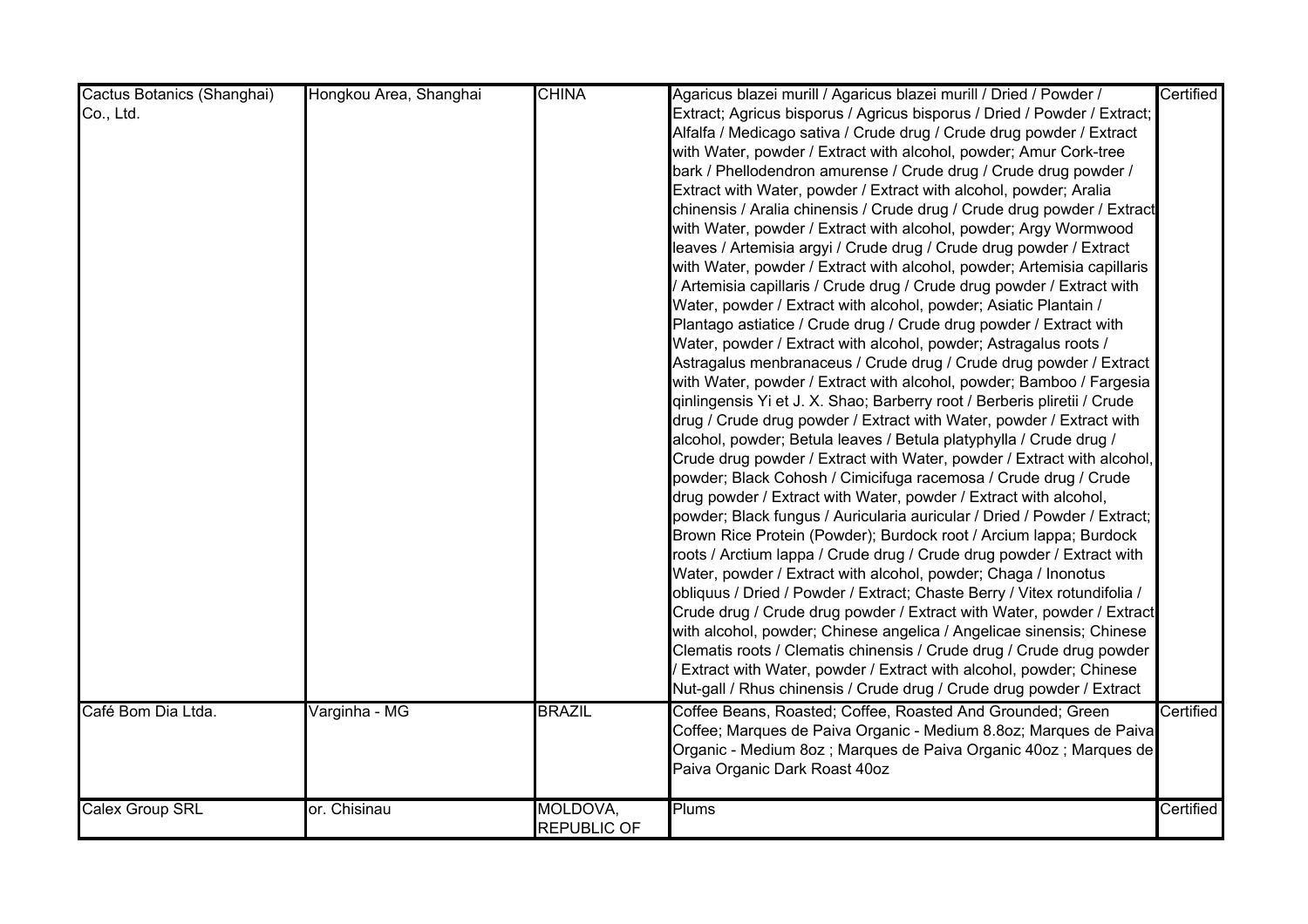| <b>CAMARI Sistema Solidario de</b><br>Comercializacion del FEPP              | Quito, Pichincha              | <b>ECUADOR</b>                      | Panela, grained; Quinoa                                                                                                                                                                                                                                   | Certified |
|------------------------------------------------------------------------------|-------------------------------|-------------------------------------|-----------------------------------------------------------------------------------------------------------------------------------------------------------------------------------------------------------------------------------------------------------|-----------|
| Cambodian Organic Farm<br>Enterprise (COFE) Co., Ltd.<br>ex. CEDAC Rice mill | <b>Phnom Penh</b>             | <b>CAMBODIA</b>                     | Cambodian Organic Jasmine Broken Rice; Cambodian Organic<br>Jasmine Brown Rice; Cambodian Organic Jasmine Milled Rice;<br>Cambodian Organic Jasmine Semi Milled Rice; Cambodian Organic<br>Long Grain Brown Rice; Cambodian Organic Long Grain White Rice | Certified |
| Campo Mayto SA de CV                                                         | GUADALAJARA, JALISCO          | <b>MEXICO</b>                       | Organic chia black<br>Chia                                                                                                                                                                                                                                | Certified |
| CAMPOSOL S.A.                                                                | <b>LIMA</b>                   | <b>PERU</b>                         | <b>Fresh blueberries</b><br>Blueberry                                                                                                                                                                                                                     | Certified |
| <b>CANA GROUP CORP</b>                                                       | Cana Chapeton, Montecristi    | <b>DOMINICAN</b><br><b>REPUBLIC</b> | Fresh Bananas, Washed and Packed                                                                                                                                                                                                                          | Certified |
| <b>CAP AGRO</b>                                                              | Marrakech                     | <b>MOROCCO</b>                      | Lemon ; Mandarin Nadorcott; Orange Maroc Late; Orange Navel                                                                                                                                                                                               | Certified |
| Carmen Milagros Filpo Castillo / Guayubin, Montecristi<br>Finca Santa Rita   |                               | <b>DOMINICAN</b><br><b>REPUBLIC</b> | Fresh banana, washed and packed.<br>Banana                                                                                                                                                                                                                | Certified |
| CAYÖZÜ ORGANİK TARIM<br>İŞLETMELERİ SAN. VE TİC.<br>A.Ş.                     | <b>Rize</b>                   | <b>TURKEY</b>                       | Black Tea; Tea Fibre; Tea Waste                                                                                                                                                                                                                           | Certified |
| CAYÖZÜ ORGANİK TARIM<br><b>İSLETMELERİ SAN. VE TİC.</b><br>A.Ş. (ÇAYÖZÜ-AGR) | <b>Rize</b>                   | <b>TURKEY</b>                       | Tea plant                                                                                                                                                                                                                                                 | Certified |
| CECAO S.A. COMPAÑIA<br>EXPORTADORA DE CACAO<br>DE AROMA Y ORGANICO           | Yaguachi, Guayas              | <b>ECUADOR</b>                      | Cocoa beans<br>Cocoa; Mixed Crops; Plantains                                                                                                                                                                                                              | Certified |
| <b>Celebes Agricultural</b><br>Corporation                                   | Butuan City, Agusan del Norte | <b>PHILIPPINES</b>                  | Banana chips, honey dipped,<br>Banana chips, sweetened<br>Banana chips, unsweetened                                                                                                                                                                       | Certified |
| <b>Celebes Agricultural</b><br>Corporation<br><b>Celebes Supplier Group</b>  | <b>Butuan City</b>            | <b>PHILIPPINES</b>                  | Copra<br>Banana; Coconut; Mixed crops                                                                                                                                                                                                                     | Certified |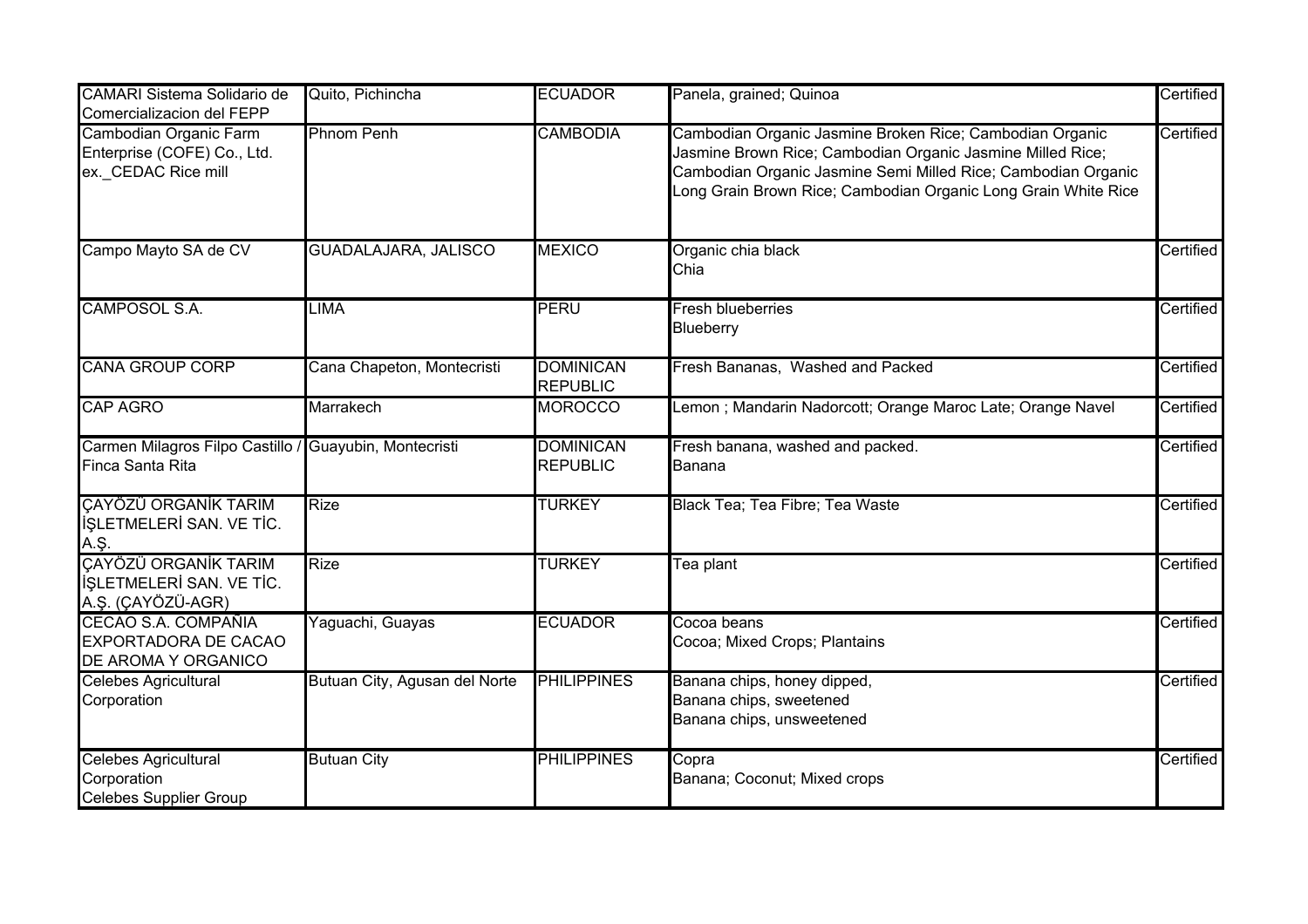| <b>Celebes Coconut Corporation</b> | <b>Butuan City</b> | <b>PHILIPPINES</b> | Chantal Organic Coconut Cream (20-22% fat); Chantal Organic            | Certified |
|------------------------------------|--------------------|--------------------|------------------------------------------------------------------------|-----------|
|                                    |                    |                    | Coconut Milk (14-16% fat); Coconut chips, raw; Coconut chips,          |           |
|                                    |                    |                    | sweetened; Coconut chips, toasted and sweetened; Coconut chips,        |           |
|                                    |                    |                    | toasted and unsweetened; Coconut chips, unsweetened; Coconut           |           |
|                                    |                    |                    | Cream; Coconut cream (20-22% fat content); Coconut Juice; Coconut      |           |
|                                    |                    |                    | meat, deep frozen; Coconut Milk; Coconut milk (10-12% fat content);    |           |
|                                    |                    |                    | Coconut milk (12-14% fat content); Coconut milk (14-16% fat content);  |           |
|                                    |                    |                    | Coconut milk (17-19% fat content); Coconut milk (5-7% fat content);    |           |
|                                    |                    |                    | Coconut milk (8-10% fat content); Coconut milk drink/beverage;         |           |
|                                    |                    |                    | Coconut oil, virgin; Coconut Shred; Coconut water concentrate;         |           |
|                                    |                    |                    | Coconut water with chocolate powder; Coconut water with coffee         |           |
|                                    |                    |                    | powder; Coconut water with mango puree; Coconut water with             |           |
|                                    |                    |                    | pineapple puree; Coconut water, acidified                              |           |
|                                    |                    |                    | Coconut water, canned; Coconut water, aseptic (Tetra Pak); Coconut,    |           |
|                                    |                    |                    | Desiccated; Coconuts, desiccated, raw, unsweetened; Coconuts,          |           |
|                                    |                    |                    | desiccated, toasted, unsweetened; Coconuts, dessicated, reduced fat;   |           |
|                                    |                    |                    | Copra chips; Creamed Coconut/coconut concentrate; Indigo Organic       |           |
|                                    |                    |                    | Coconut Milk (5-7% fat); Lidl Organic Coconut water                    |           |
|                                    |                    |                    | Nature's Promise Organic Coconut Water                                 |           |
|                                    |                    |                    | Solevita Organic Coconut Water; Natural Directions Organic Coconut     |           |
|                                    |                    |                    | Milk (17-19% fat); Natural Directions Organic Coconut Milk (5-7% fat); |           |
|                                    |                    |                    | Natural Value Organic Coconut Cream (20-22% fat); Natural Value        |           |
|                                    |                    |                    | Organic Coconut Milk (17-19% fat); Natural Value Organic Coconut       |           |
|                                    |                    |                    | Milk (5-7% fat); Natural Value Organic Coconut Water; Nature's         |           |
|                                    |                    |                    | Greatest Organic Coconut Cream (20-22% fat); Nature's Greatest         |           |
|                                    |                    |                    | Organic Coconut Milk (17-19% fat); Nature's Greatest Organic           |           |
|                                    |                    |                    | Coconut Water; O.N.E - Coconut water with cane sugar                   |           |
|                                    |                    |                    | Coconut water with stevia                                              |           |
|                                    |                    |                    | Coconut water with pulp and sugar, canned                              |           |
|                                    |                    |                    | Coconut water with cane sugar                                          |           |
|                                    |                    |                    | Coconut water with sugar and ascorbic acid; Trader Joe's Coconut       |           |
|                                    |                    |                    | Water                                                                  |           |
| Celebes Oil Mill Incorporated      | <b>Butuan City</b> | <b>PHILIPPINES</b> | Coconut crude oil; Coconut Flour; Coconut oil, RBD; Coconut oil,       | Certified |
|                                    |                    |                    | virgin                                                                 |           |
|                                    |                    |                    | Coconut oil, extra virgin;                                             |           |
|                                    |                    |                    |                                                                        |           |
|                                    |                    |                    | Coconut oil, MIMIFELL; Copra Cake; Copra meal                          |           |
|                                    |                    |                    |                                                                        |           |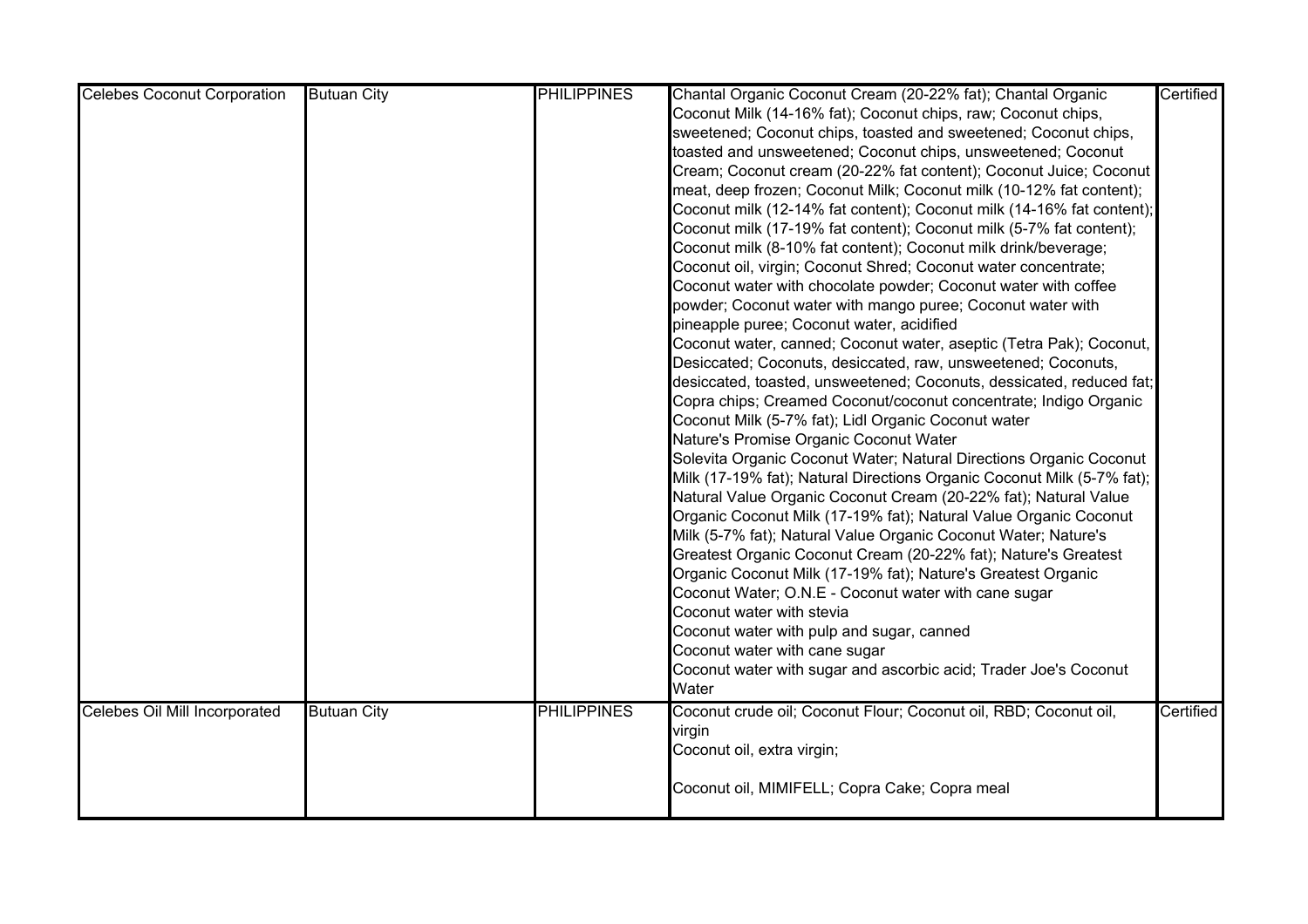| CENTRO DE ACOPIO SAN<br><b>DIEGO</b>       | Archidona, Napo                                          | <b>ECUADOR</b> | Cacao paste 100%; Cacao seco en grano; Chocolate Wiñak 55%;<br>Chocolate Wiñak 70%; Chocolate Wiñak 85%; Guayusa Leaves,<br>Dried; Guayusa, crushed leaves; Guayusa, ground; Hoja de wayusa<br>seca triturada<br>Cocoa; Guayusa; Mixed crops                                                                                                                                                                                                                                                                                                                                                                                                                                                                                                                                                                                                                                                                                                                                                                                                                                                                                                                                                                                                                                                                                                | Certified |
|--------------------------------------------|----------------------------------------------------------|----------------|---------------------------------------------------------------------------------------------------------------------------------------------------------------------------------------------------------------------------------------------------------------------------------------------------------------------------------------------------------------------------------------------------------------------------------------------------------------------------------------------------------------------------------------------------------------------------------------------------------------------------------------------------------------------------------------------------------------------------------------------------------------------------------------------------------------------------------------------------------------------------------------------------------------------------------------------------------------------------------------------------------------------------------------------------------------------------------------------------------------------------------------------------------------------------------------------------------------------------------------------------------------------------------------------------------------------------------------------|-----------|
| Changsha Huir Biological-tech<br>Co., Ltd. | Furong District, Changsha City,<br><b>Hunan Province</b> | <b>CHINA</b>   | Aloe Vera Freeze Dried Powder 200:1(WO); Aloe Vera Gel Freeze<br>Dried Powder; Aloe Vera Gel Spray Dried Powder; Aloe Vera Spray<br>Dried Powder 200:1(WO); Aloe Vera Whole Leaf Concentrated juice;<br>Aloe Vera Whole Leaf Decolorized Freeze Dried Powder; Aloe Vera<br>Whole Leaf Decolorized Spray Dried Powder; Aloe Vera Whole Leaf<br>Freeze Dried powder; Aloe Vera Whole Leaf Spray Dried powder;<br>Barley Grass Powder; Black Tea Extract; Brown Rice Protein;<br>Evergreen-Active Aloe Vera Gel Freeze Dried Powder; Evergreen-<br>Active Aloe Vera Gel Juice; Fava bean fiber; Fava bean protein;<br>Green Tea Extract; Hemp seed/ kernel/ hearts protein powder; Mung<br>bean fiber; Mung bean protein; Pea protein peptide; Peas, Protein;<br>Puer tea extract; Pumpkin kernel/ hearts protein powder; Rice Protein;<br>Rosemary extract with alcohol (Carnosic acid); Rosemary extract with<br>alcohol (Rosemary acid); Rosemary extract with alcohol (Ursolic acid);<br>Rosemary extract with water (Rosemary acid); Rosemary extract with<br>water (Rosemary hydrosol); Rosemary extract, CA; Rosemary extract,<br>CA (Olive oil); Rosemary extract, CA (Sunflower Seed oil); Rosemary<br>extract, RA; Rosemary hydrosol; Rosemary leaves; Rosemary Oil;<br>Textured pea protein ; Wheatgrass, Powder; White tea extract | Certified |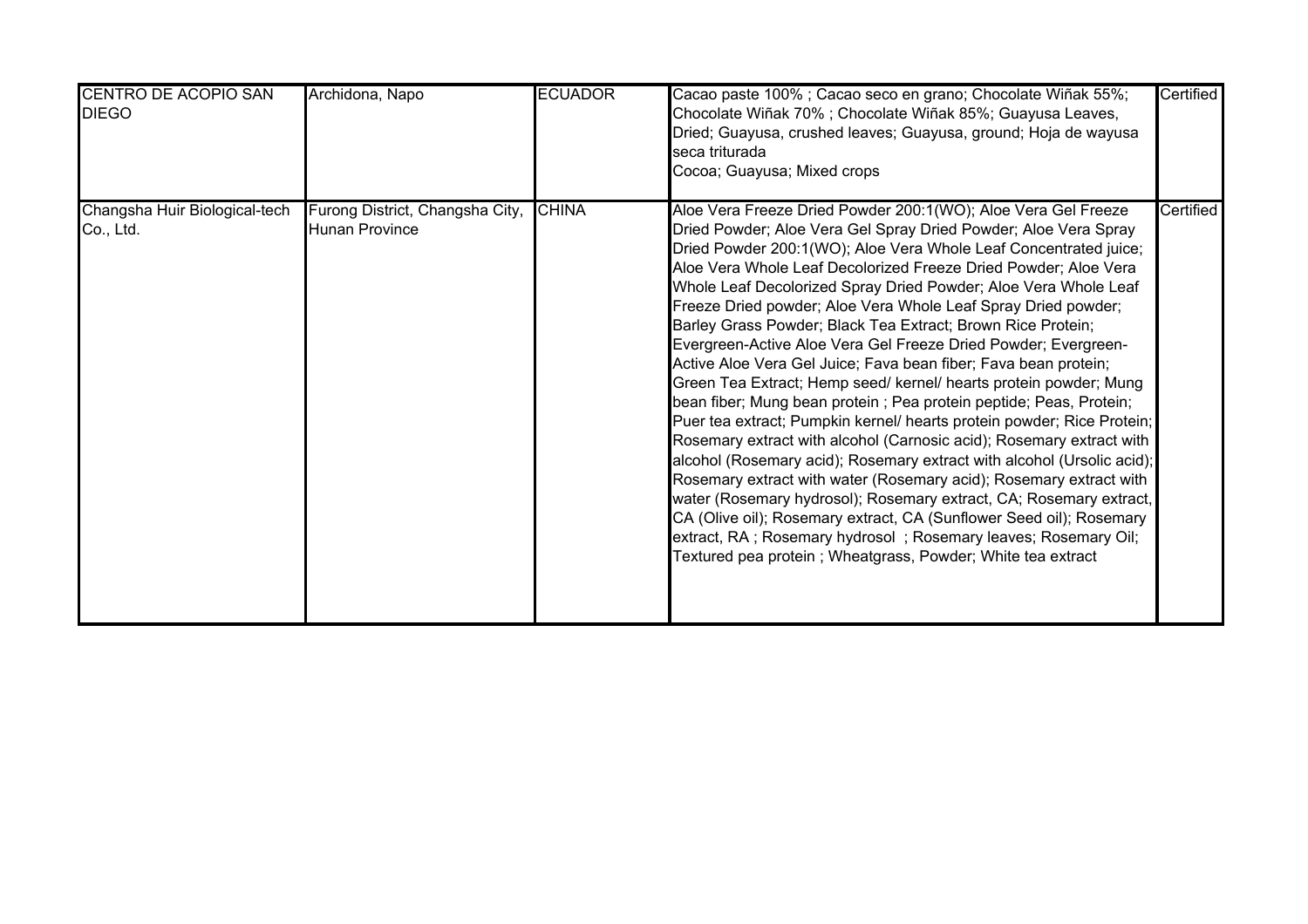| Changsha Nutrahealth Bio-tech Xingsha, Hunan Province<br>Co., Ltd. |                       | <b>CHINA</b> | Astragalus Root; Black Tea; Burdock root; Cassia seed; Chamomile<br>Flower; Chrysanthemum Flower; Cinnamon Bark; Dandelion root;<br>Dark Tea; Dong quai root; Ginger; Ginkgo leaf; Goji Berry Dried;<br>Green Tea; Gunpowder Tea; Hawthorn Fruit; Hibiscus; Honey suckle<br>flower; Instant Tea; Jasmine Flower; Jasmine Tea; Lavender; Licorice;<br>Matcha; Milk thistle; Monk Fruit; Oolong Tea; Peppermint;<br>Pomegranate Peel; Puerh Tea; Reishi mushroom; Rooibos; Rose<br>Bud/Petal; Schisandra berry; Teabags( Green Tea, Black Tea, Yellow<br>Tea, Oolong Tea, White Tea, Pu-erh Tea, Dark Tea, Gunpowder Tea,<br>Jasmine Tea, Dandelion Root Tea, Nutrahealth tea 520, Fennel<br>Curcumae Tea, Dandelion Ginger Tea, Fennel Chamomile Tea,<br>dandelion DNA - Organic Roasted Dandelion Root Tea); Tumeric<br>Root; White ginseng; White Tea; Yellow Tea | <b>Certified</b> |
|--------------------------------------------------------------------|-----------------------|--------------|--------------------------------------------------------------------------------------------------------------------------------------------------------------------------------------------------------------------------------------------------------------------------------------------------------------------------------------------------------------------------------------------------------------------------------------------------------------------------------------------------------------------------------------------------------------------------------------------------------------------------------------------------------------------------------------------------------------------------------------------------------------------------------------------------------------------------------------------------------------------|------------------|
| <b>CHANKAS FOODS PERÚ</b><br>S.A.C                                 | Andahuaylas, Apurimac | PERU         | Amaranth ; Chia (Salvia Hispanica); Maize; Threshed quinoa<br>Amaranth; Chia; Corn; Quinoa                                                                                                                                                                                                                                                                                                                                                                                                                                                                                                                                                                                                                                                                                                                                                                         | Certified        |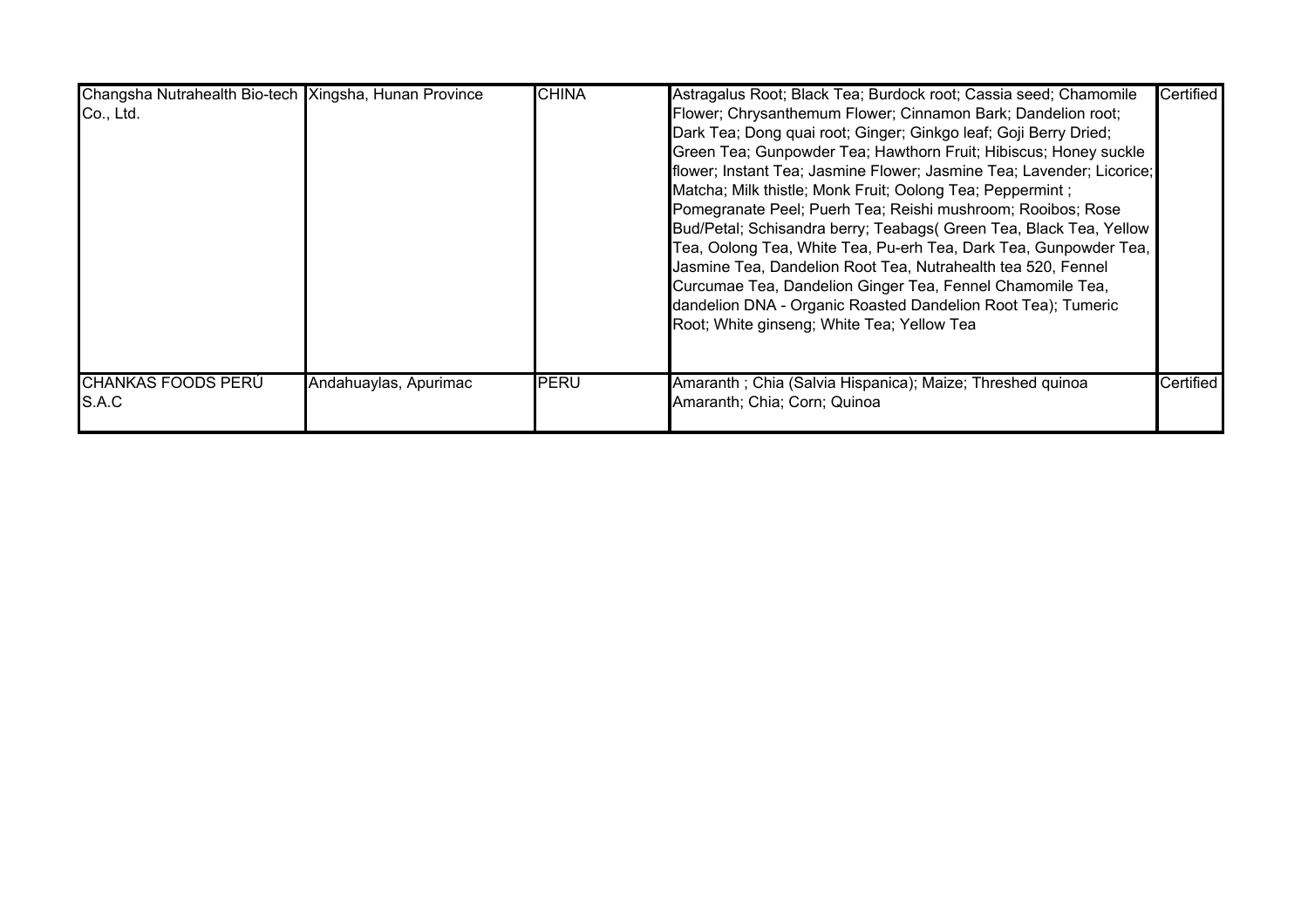| Chengda Development Co., Ltd. Dalian, Liaoning Province | <b>CHINA</b> | Adzuki bean; Apricot seed(Prunus armeniaca); Astragalus Root             | Certified |
|---------------------------------------------------------|--------------|--------------------------------------------------------------------------|-----------|
|                                                         |              | Powder; Astragalus Root Slices; Astragalus Root(Astragalus               |           |
|                                                         |              | membranaceus); Atractylodes Rhizome(Atractylodes lancea);                |           |
|                                                         |              | Buckwheat; Burdock(Arctium lappa); Chinese Angelica Root Powder;         |           |
|                                                         |              | Chinese Angelica Root Slices; Chinese Angelica Root(Angelica             |           |
|                                                         |              | sinensis); Chinese Magnoliavine Fruit Powder ; Chinese Magnoliavine      |           |
|                                                         |              | Fruit(Schisandra chinensis); Chrysanthemum(Chrysanthemum                 |           |
|                                                         |              | indicum); Corn; Dandelion Herb Powder; Dandelion Herb Slices;            |           |
|                                                         |              | Dandelion Herb(Taraxacum mongolicum); Dates Jujube; Epimedium            |           |
|                                                         |              | Herb(Epimedium brevicornum); Evening primrose oil; Flax seed oil;        |           |
|                                                         |              | Ginkgo Leaf(Gingko biloba); Ginseng extract; Ginseng tails, red, dried;  |           |
|                                                         |              | Ginseng tails, white, dried; Ginseng, fresh; Ginseng, powder; Ginseng,   |           |
|                                                         |              | red, dried; Ginseng, red, sliced; Ginseng, sliced; Ginseng, white,       |           |
|                                                         |              | dried; Goji berry juice; Goji berry powder; Goji Berry, dried; Gojiberry |           |
|                                                         |              | juice, concentrate; Grifola(Polyporus umbellatus); Holy Thistle Fruit    |           |
|                                                         |              | Powder; Holy Thistle Fruit(Silybum marianum); Jujube Powder; Jujube      |           |
|                                                         |              | Slices; Jujube(Zizyphus jujuba); Licorice Root Powder; Licorice Root     |           |
|                                                         |              | Slices; Licorice Root(Glycyrrhiza uralensis); Lucid Ganoderma            |           |
|                                                         |              | Powder; Lucid Ganoderma(Ganoderma lucidum); Manyprickle                  |           |
|                                                         |              | Acanthopanax Root Powder; Manyprickle Acanthopanax Root Slices;          |           |
|                                                         |              | Manyprickle Acanthopanax Root(Manyprickle acanthopanax);                 |           |
|                                                         |              | Mulberry Fruit(Morus alba); Mung bean; Panax Notoginseng; Panax          |           |
|                                                         |              | Notoginseng Powder; Peanut; Pomegranate Peel(Punica granatum);           |           |
|                                                         |              | Pomegranate seed; Pumpkin seed kernel, shine skine; Pumpkin seed,        |           |
|                                                         |              | grow without shell; Pumpkin seed, shine skine; Rhubarb Root Powder       |           |
|                                                         |              | Rhubarb Root Slices; Rhubarb Root(Rheum tanguticum);                     |           |
|                                                         |              | Safflower(Carthamus tinctorius); Soybean; Speckled kidney bean           |           |
|                                                         |              | (Pinto bean); Sunflower seed kernel; Tangshen Root ; Tangshen Root       |           |
|                                                         |              | Powder; Tangshen Root Slices; Tuber Fleeceflower Root Powder;            |           |
|                                                         |              | Tuber Fleeceflower Root Slices ; Tuber Fleeceflower Root(Fallopia        |           |
|                                                         |              | multiflora); Valerian Root(Valeriana officinalis); Walnut(Juglans regia) |           |
|                                                         |              |                                                                          |           |
| Chengda Development Co., Ltd. Jilin Province            | <b>CHINA</b> | Ginseng powder; Ginseng Sliced, Dried; Red Ginseng Tails, Dried;         | Certified |
| <b>Dunhua AB</b>                                        |              | Red Ginseng, Dried; White Ginseng Tails, Dried; White ginseng, dried     |           |
|                                                         |              | Ginseng                                                                  |           |
|                                                         |              |                                                                          |           |
|                                                         |              |                                                                          |           |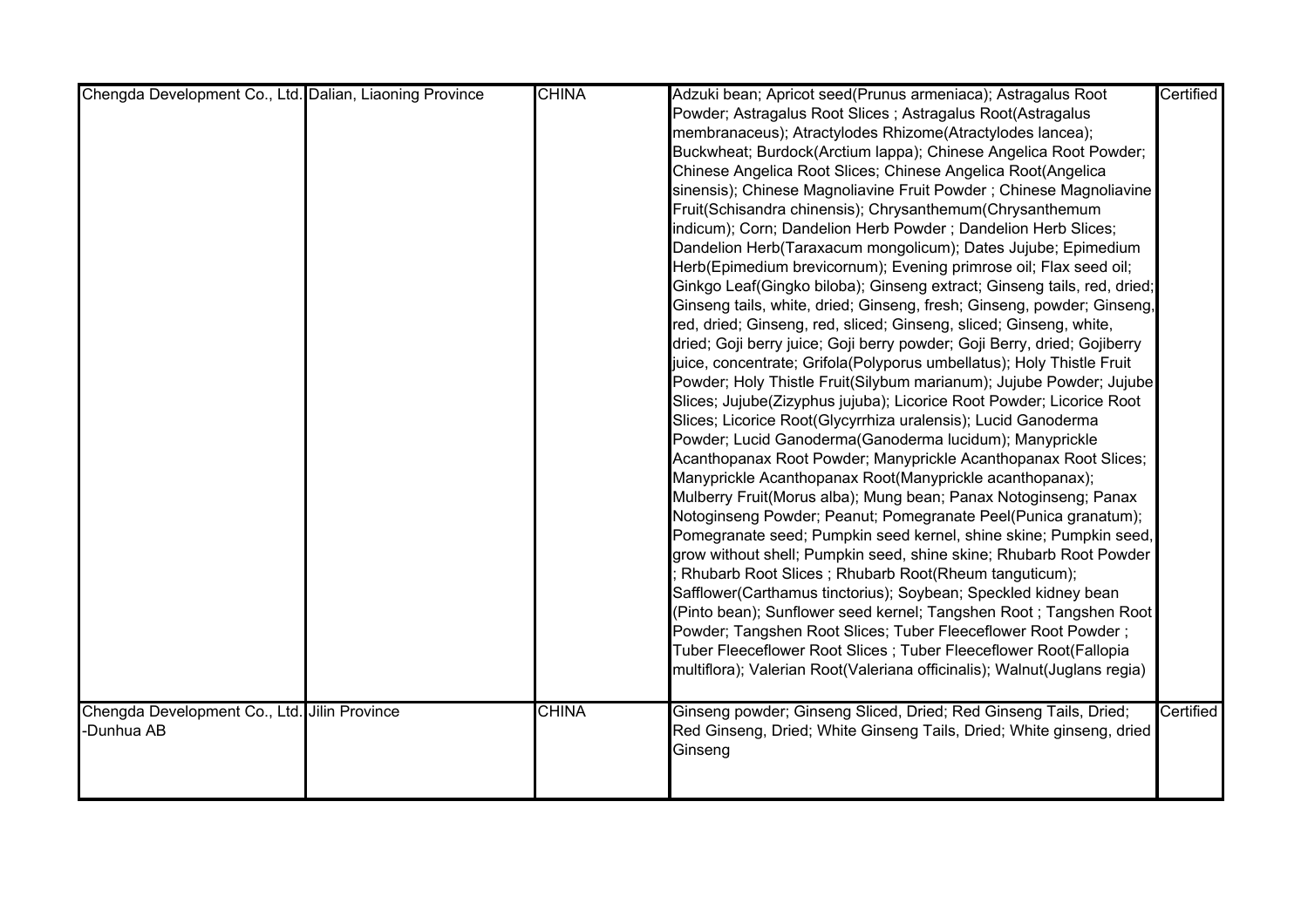| Chengda Development Co., Ltd. Shaanxi Province | <b>CHINA</b> | Apricot seed/Prunus armeniaca; Astragalus root /Astragalus               | Certified |
|------------------------------------------------|--------------|--------------------------------------------------------------------------|-----------|
| -Jingkou A1                                    |              | membranaceus; Atractylodes rhizome /Atractylodes chinensis;              |           |
|                                                |              | Burdock /Arctium lappa; Chinese angelica root /Angelica sinensis;        |           |
|                                                |              | Chinese magnoliavine fruit / Schisandra chinensis; Chrysanthemum         |           |
|                                                |              | /Chrysanthemum morifolium; Dandelion herb /Taraxacum                     |           |
|                                                |              | mongolicum; Epimedium herb / Epimedium grandiflorum; Ginkgo leaf         |           |
|                                                |              | /Ginkgo biloba; Grifola /Polyporus umbellatus; Holy thistle fruit        |           |
|                                                |              | /Silybum marianum; Jujube /Ziziphus jujuba; Licorice root /Glycyrrhiza   |           |
|                                                |              | uralensis; Lucid ganoderma /Ganoderma lucidum; Manyprickle               |           |
|                                                |              | acanthopanax root/Acanthopanax senticosus; Mulberry fruit / Fructus      |           |
|                                                |              | mori; Panax notoginseng/Panax notoginseng; Pomegranate peel              |           |
|                                                |              | /Punica granatum; Pomegranate seed /Punica granatum; Rhubarb             |           |
|                                                |              | root /Rheum palmatum; Safflower /Carthamus tinctorius; Tangshen          |           |
|                                                |              | root /Codonopsis pilosula; Tuber fleeceflower root /Polygonum            |           |
|                                                |              | multiflorum; Valerian root /Valeriana officinalis; Walnut /Juglans regia |           |
|                                                |              | Herbs                                                                    |           |
|                                                |              |                                                                          |           |
|                                                |              |                                                                          |           |
|                                                |              |                                                                          |           |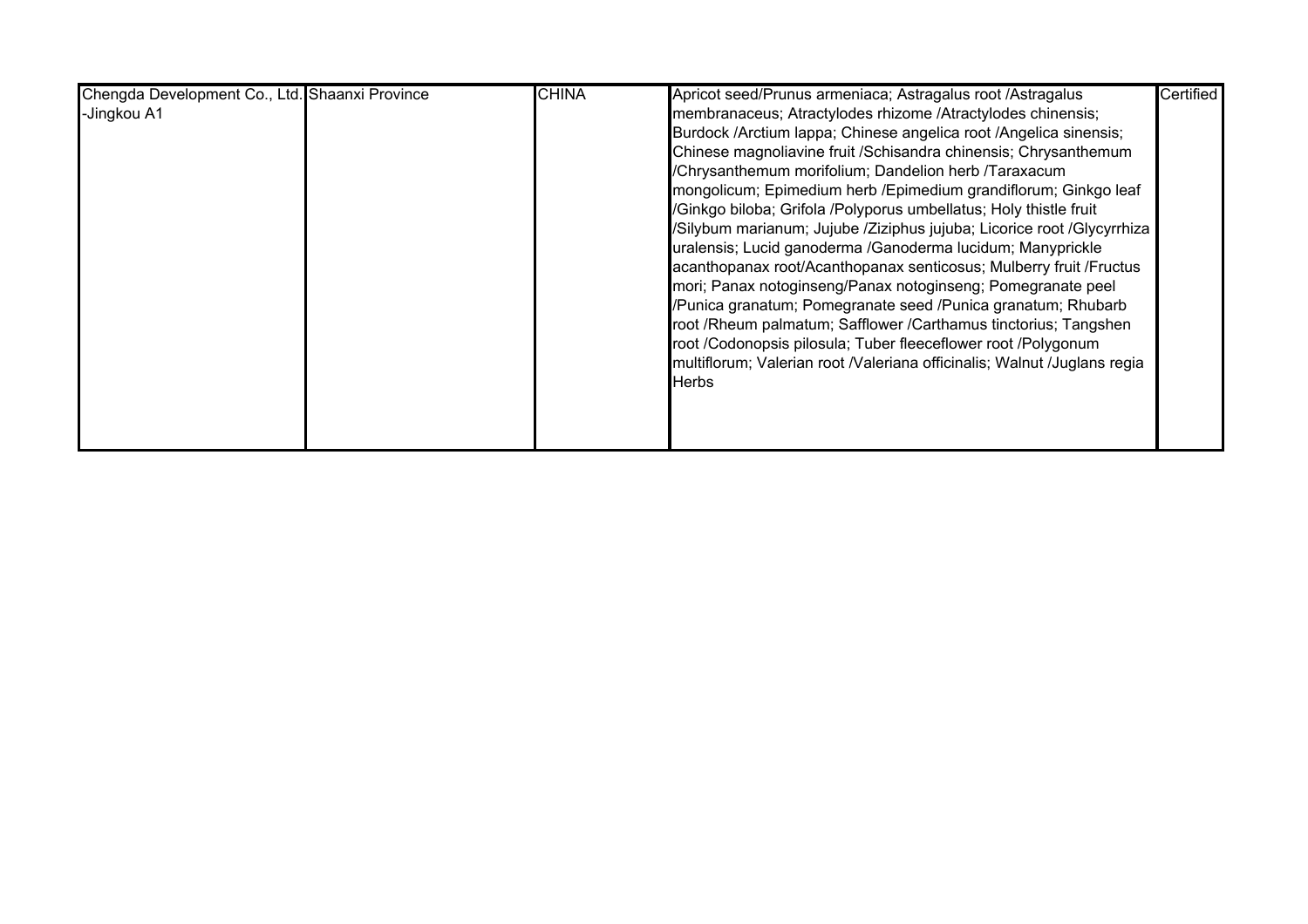|                                                       | Chengde ShenLi Food Co., Ltd. Kuancheng ManZu Autonomous CHINA |              | Candied haw ball; Candied hawthorn berry ball; Candied hawthorn             | Certified |
|-------------------------------------------------------|----------------------------------------------------------------|--------------|-----------------------------------------------------------------------------|-----------|
|                                                       | County, Hebei Province                                         |              | berry chip; Candied hawthorn berry dice; Candied hawthorn berry             |           |
|                                                       |                                                                |              | slice; Candied hawthorn sticker; Candied pitted hawthorn berry;             |           |
|                                                       |                                                                |              | Chestnut snacks; Dried Pitted Hawthorn berry slice; Dry chestnuts;          |           |
|                                                       |                                                                |              | Dry chestnuts powder; Dry hawthorn berry; Dry hawthorn berry chips;         |           |
|                                                       |                                                                |              | Dry Peeled Chestnuts; Dry pitted hawthorn berry; Extruded Snacks;           |           |
|                                                       |                                                                |              | Freeze Dried Chestnuts Powder; Freeze Dried Hawthorn berry chips;           |           |
|                                                       |                                                                |              | Freeze Dried hawthorn berry powder; Freeze Dried Hawthorn berry             |           |
|                                                       |                                                                |              | slice; Freeze Dried Peeled Chestnuts; Freeze Dried Pitted Hawthorn          |           |
|                                                       |                                                                |              | berry; Fresh chestnuts in shell; Frozen Hawthorn berry; Frozen Peeled       |           |
|                                                       |                                                                |              | Chestnuts (IQF chestnuts); Frozen Pitted Hawthorn berry; Frozen             |           |
|                                                       |                                                                |              | ringent chestnuts in shell; Frozen Roasted Chestnuts; Frozen Roasted        |           |
|                                                       |                                                                |              | Chestnuts in shell; Hawthorn ball; Hawthorn berry; Hawthorn berry           |           |
|                                                       |                                                                |              | ball; Hawthorn berry chip; Hawthorn berry dice; Hawthorn berry slice;       |           |
|                                                       |                                                                |              | Hawthorn berry sticker; Hawthorn cake; Hawthorn chip; Hawthorn              |           |
|                                                       |                                                                |              | dice; Hawthorn slice; Hawthorn sticker; IQF roasted chestnuts;              |           |
|                                                       |                                                                |              | Organic Roasted Peeled Chestnuts Snack; Roasted chestnut snacks;            |           |
|                                                       |                                                                |              | Roasted chestnuts in shell; Roasted chestnuts in shell snacks;              |           |
|                                                       |                                                                |              | Roasted peeled chestnut snacks; Roasted ringent chestnut snacks;            |           |
|                                                       |                                                                |              | Roasted ringent chestnuts                                                   |           |
|                                                       |                                                                |              |                                                                             |           |
| Chengde ShenLi Food Co., Ltd. Kuancheng County, Hebei |                                                                | <b>CHINA</b> | Chestnuts; Hawthorn berries                                                 | Certified |
|                                                       | Province                                                       |              |                                                                             |           |
| Chengdu 3000 Forage                                   | Pujiang County, Chengdu City,                                  | <b>CHINA</b> | Beeswax ; Honey; Royal Jelly                                                | Certified |
| Apiculture Co., Ltd.                                  | Sichuan Province                                               |              |                                                                             |           |
| Chengdu 3000 Forage                                   | <b>Xinjiang Provicne</b>                                       | <b>CHINA</b> | Beeswax; Honey                                                              | Certified |
| Apiculture Co., Ltd. - Xinjiang                       |                                                                |              | Bees                                                                        |           |
| A2                                                    |                                                                |              |                                                                             |           |
| Chengdu 3000 Forage                                   | Sichuan                                                        | <b>CHINA</b> | Beeswax; Honey                                                              | Certified |
| Apiculture Co., Ltd. - Sichuan A2                     |                                                                |              | <b>Bees</b>                                                                 |           |
| Chengdu Shuyunyipin                                   | Chengdu, Sichuan Province                                      | <b>CHINA</b> | Evening primrose seeds; Fava bean; Flax seeds; Green soybean with Certified |           |
| <b>Ecological Agriculture</b>                         |                                                                |              | green kernel; Pea; Perilla seeds; Pumpkin seeds; Rice Paddy;                |           |
| Development Co., Ltd.                                 |                                                                |              | Sesame; Soybean; Sunflower seeds                                            |           |
|                                                       |                                                                |              |                                                                             |           |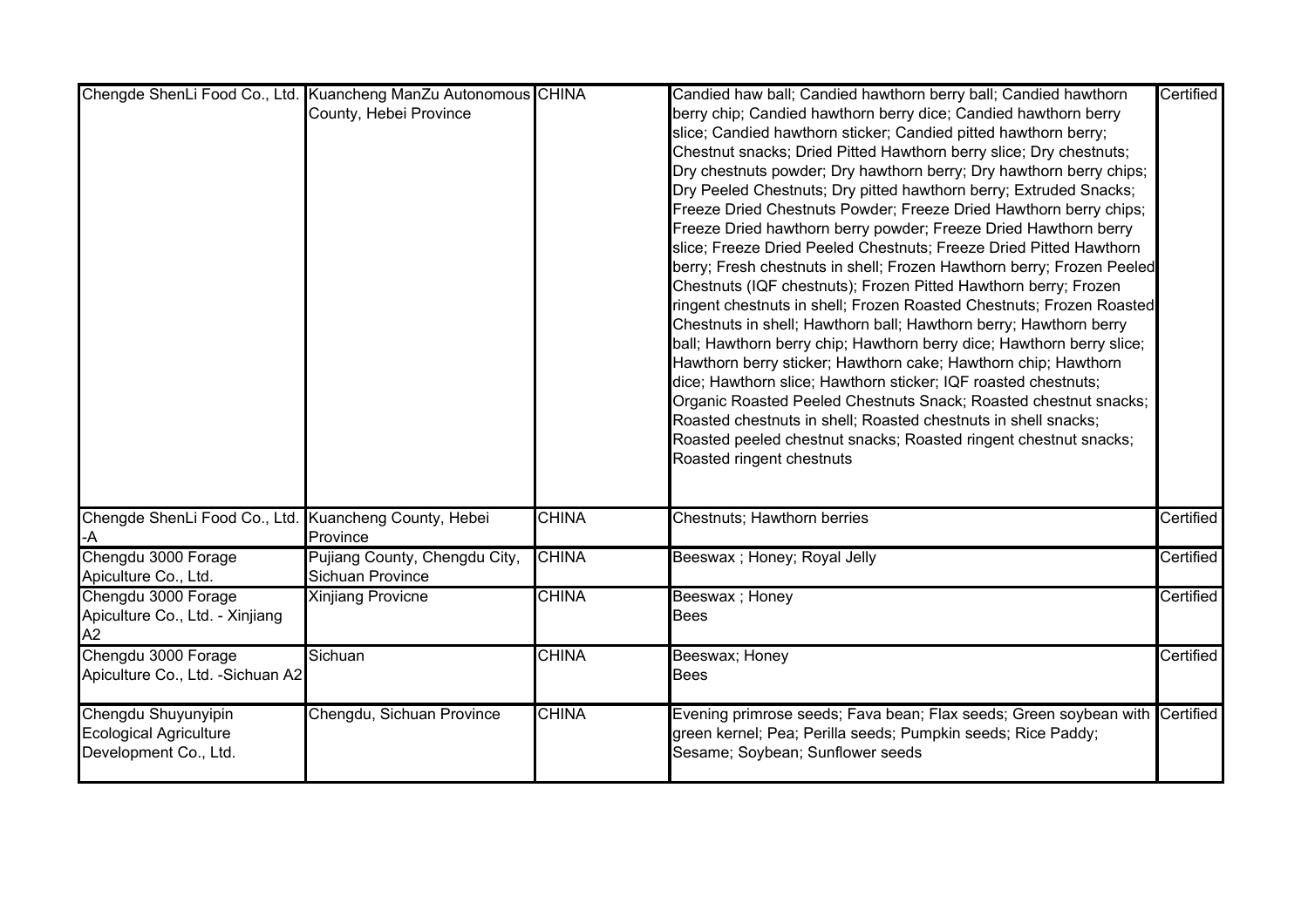| Chengdu Shuyunyipin<br><b>Ecological Agriculture</b><br>Development Co., Ltd. - Heshan<br>Farm | Heihe City, Heilongjiang<br>Province  | <b>CHINA</b>  | Evening Primrose; Fava bean; Flaxseed / Linseed; Green soybean<br>with green kerne; Peas; Pumpkin Seed; Soy Bean; Sunflower Seed<br>Beans; Corn; Flax; Oilseeds; Peas/Green peas; Pumpkin / Squash;<br>Soybeans; Sunflowers                                                                                                                                                                                      | Certified |
|------------------------------------------------------------------------------------------------|---------------------------------------|---------------|------------------------------------------------------------------------------------------------------------------------------------------------------------------------------------------------------------------------------------------------------------------------------------------------------------------------------------------------------------------------------------------------------------------|-----------|
| Chengdu Shuyunyipin<br><b>Ecological Agriculture</b><br>Development Co., Ltd. - Hulin<br>Farm  | <b>Heilongjiang Province</b>          | <b>CHINA</b>  | Corn; Flax seed; Pea; Perilla seed; Rice paddy; Sesame; Soybean;<br>Sunflower seed<br>Corn; Flax; Oilseeds; Peas/Green peas; Rice; Sesame; Soybeans;<br>Sunflowers                                                                                                                                                                                                                                               | Certified |
| <b>Chiping Shengkang Foodstuff</b><br>Co., Ltd.                                                | Liaocheng City, Shandong<br>Province  | <b>CHINA</b>  | Dehydrated garlic flakes; Dehydrated garlic<br>granules/ground/minced/chopped; Dehydrated garlic powder;<br>Dehydrated onion flakes; Dehydrated onion<br>granules/ground/minced/chopped; Dehydrated onion powder; Roasted<br>garlic flakes; Roasted garlic granules/ground/minced/chopped;<br>Roasted garlic powder; Toasted onion flakes; Toasted onion<br>granules/ground/minced/chopped; Toasted onion powder | Certified |
| <b>Chongqing CQG Health</b><br>Industry Co., Ltd.                                              | Jiulongpo District, Chongqing<br>City | <b>CHINA</b>  | Rice; Rice Paddy, dried<br>Rice                                                                                                                                                                                                                                                                                                                                                                                  | Certified |
| Cicero Moreira dos Santos                                                                      | 83350-000 Morretes PR                 | <b>BRAZIL</b> | Galangal (Alpinia officinarum); Ginger; Saffron (Curcuma longa,<br>Curcuma ceasia e Curcuma amada); Yam (Dioscorea alata)<br>Fallow annual; Galangal; Ginger; Taro; Trees; Turmeric                                                                                                                                                                                                                              | Certified |
| Citrofrut S.A.P.I. de C.V.                                                                     | Huehuetlán, San Luis Potosí           | <b>MEXICO</b> | Aseptic Orange Pulp Cells; Cold Pressed Early Orange Oil; Cold<br>Pressed Orange Oil; Frozen Concentrated Early Orange Juice; Frozen<br>Concentrated Orange Juice; Not from concentrate aseptic Early<br>Orange Juice; Not from concentrate aseptic orange juice; Not from<br>concentrate pasteurized orange juice; Unpasteurized Orange Juice                                                                   | Certified |
| Citrofrut S.A.P.I. de C.V. Paso<br>Largo                                                       | Martinez de la Torre, Veracruz        | <b>MEXICO</b> |                                                                                                                                                                                                                                                                                                                                                                                                                  | Certified |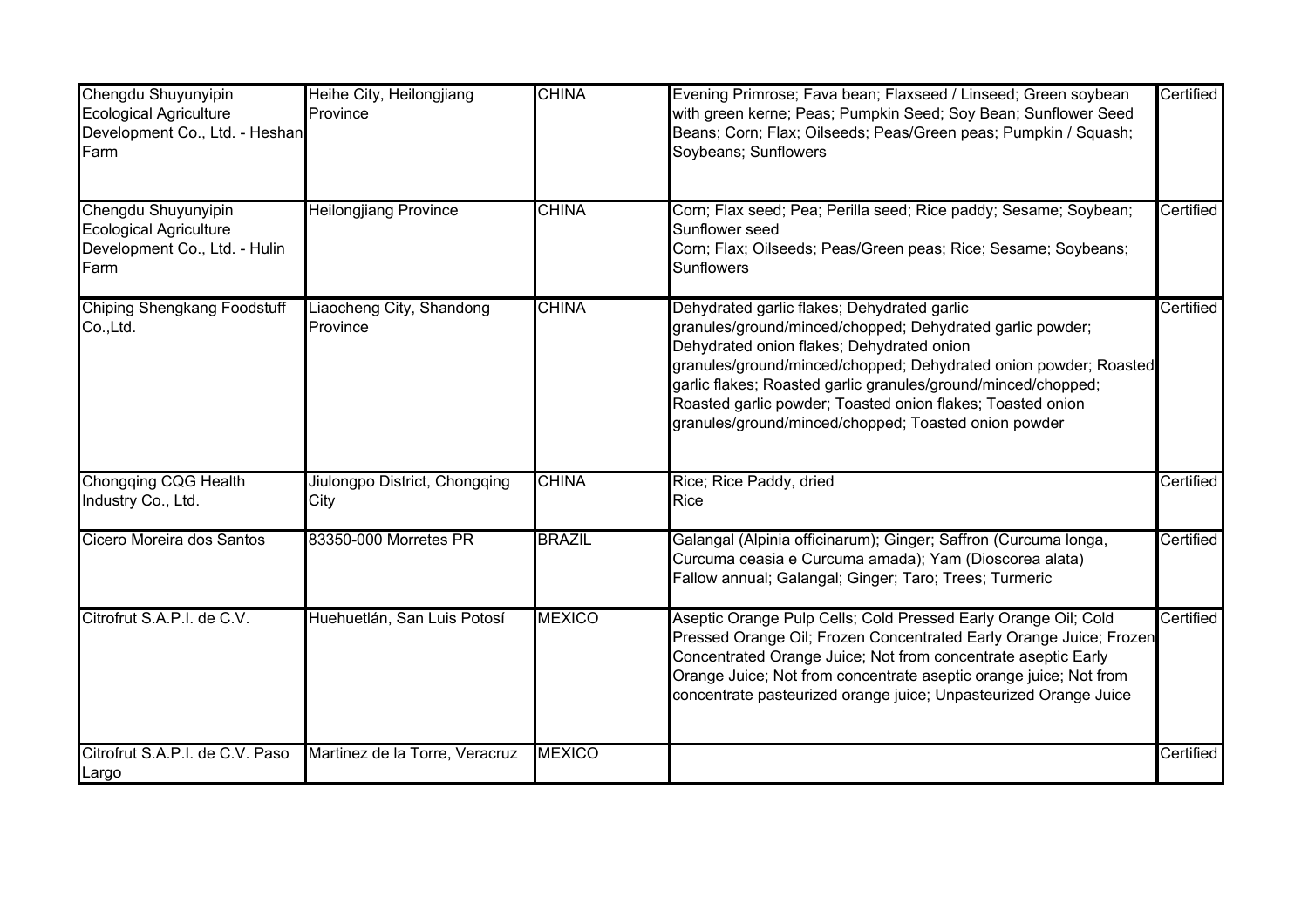| Citrofrut S.A.P.I. de C.V. Planta Monterrey, Nuevo León<br>Rosario                           |                                        | <b>MEXICO</b>     | Aseptic concentrated mango puree; Pasteurized frozen mango puree; Certified<br>Simple mango aseptic puree                                                                                                                                                                                                                                                                                                                                                               |           |
|----------------------------------------------------------------------------------------------|----------------------------------------|-------------------|-------------------------------------------------------------------------------------------------------------------------------------------------------------------------------------------------------------------------------------------------------------------------------------------------------------------------------------------------------------------------------------------------------------------------------------------------------------------------|-----------|
| <b>CLUZON S.A.</b>                                                                           | Guayaquil, Guayas                      | <b>ECUADOR</b>    | Bananas (Musa paradisiaca)<br>Banana; Fallow perennial                                                                                                                                                                                                                                                                                                                                                                                                                  | Certified |
| Coconut Oil Mozambique LDA                                                                   | Inhambane                              | <b>MOZAMBIQUE</b> | Dried coconut flakes; Org coconut oil; The press cake after cold<br>pressing; Whole mature coconuts<br>Coconut                                                                                                                                                                                                                                                                                                                                                          | Certified |
| Coetzee & Coetzee (PTY) LTD                                                                  |                                        |                   | Black tea; Fruit Tea                                                                                                                                                                                                                                                                                                                                                                                                                                                    | Certified |
| <b>COFCO Rice (Wuchang)</b><br>Limited.                                                      | Wuchang City, Heilongjiang<br>Province | <b>CHINA</b>      | <b>Rice</b>                                                                                                                                                                                                                                                                                                                                                                                                                                                             | Certified |
| <b>COLIMA PROCESSORS S DE</b><br><b>RL DE CV</b>                                             | <b>TECOMAN, COLIMA</b>                 | <b>MEXICO</b>     | Banana puree; Banana puree with ascorbic acid; Banana puree with<br>citric acid and ascorbic acid; Banana puree with lemon juice and<br>ascorbic acid; Blackberry puree; Mango puree; Papaya puree with<br>ascorbic acid and citric acid; Pineapple juice; Pineapple puree with<br>ascorbic acid; Raspberry puree; Strawberry Pure                                                                                                                                      | Certified |
| Comercialización Agropecuaria<br>y Reconversión Ecológica S.A.<br>de C.V. - Comercialización | Puebla, Puebla                         | <b>MEXICO</b>     | Sesame                                                                                                                                                                                                                                                                                                                                                                                                                                                                  | Certified |
| <b>COMERCIALIZADORA</b><br><b>AGRICOLA SIERRA</b><br>ORGANICS S.A.                           | Quito, Pichincha                       | <b>ECUADOR</b>    | Cauliflower florets ; Amaranth; Black quinoa; Broccoli cuts; Broccoli<br>florets; Broccoli, fresh; Cauliflower puree frozen; Cauliflower Rice;<br>Cauliflower, fresh; Chia; Chopped kale; Chopped Spinach; Fresh<br>swiss chard; Harina de quinua; IQF organic mix; IQF swiss chard;<br>Kale puree frozen ; Kale, fresh; Multi colored cauliflower; Puré de<br>Brócoli congelado; Quinoa; Quinoa mix; Red quinoa; Spinach puree<br>frozen; Spinach, fresh; White quinoa | Certified |
| Comercializadora y<br>Procesadora Internacional de<br>Productos Agrícolas, S.A. de<br>C.V.   | Celaya, Guanajuato                     | <b>MEXICO</b>     | Sesame                                                                                                                                                                                                                                                                                                                                                                                                                                                                  | Certified |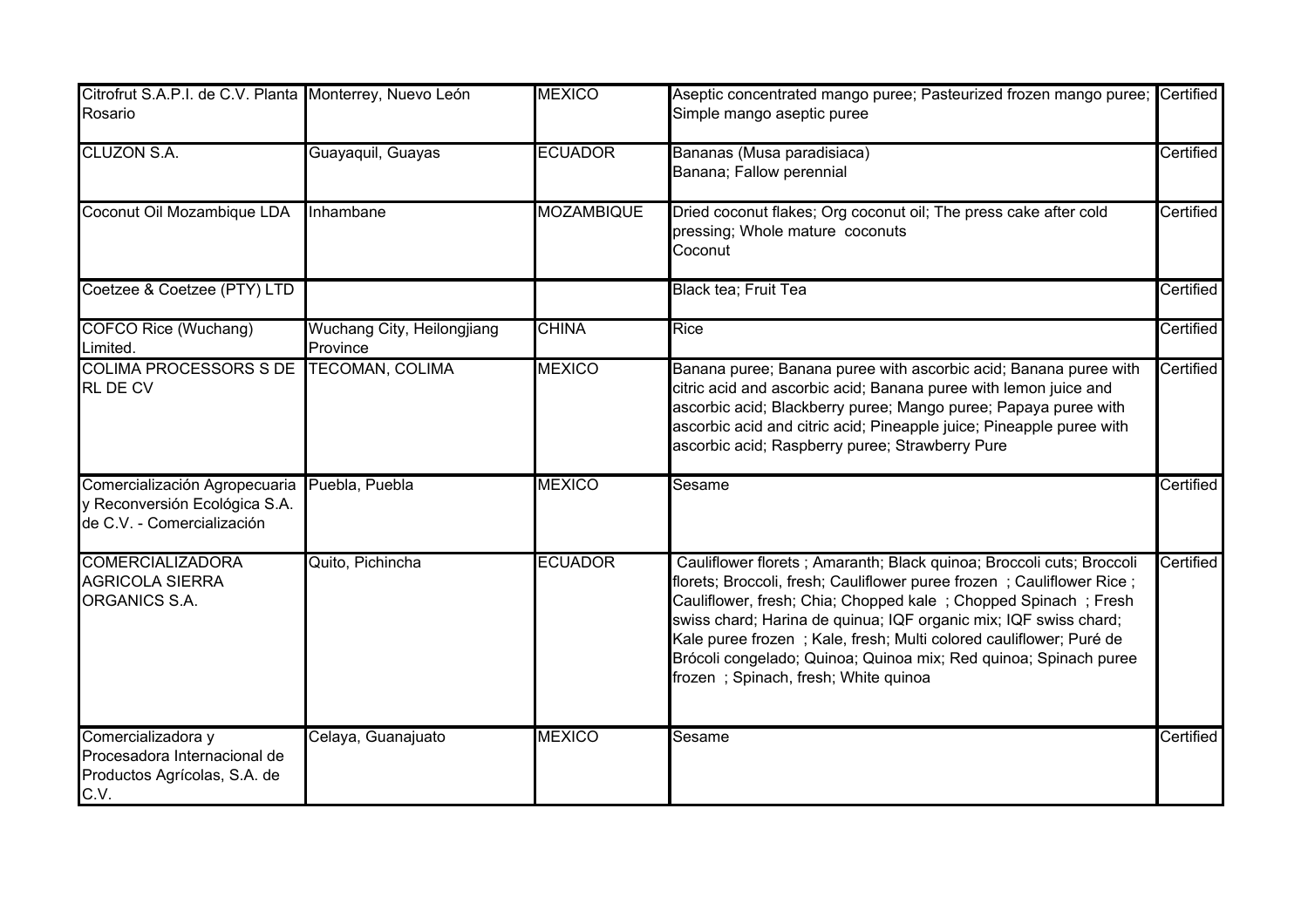| <b>COMPAÑIA AZUCARERA</b><br>VALDEZ S.A.                                                          | Milagro, Guayas                               | <b>ECUADOR</b>                      | Coconut Sugar                                                                                                                                                           | Certified |
|---------------------------------------------------------------------------------------------------|-----------------------------------------------|-------------------------------------|-------------------------------------------------------------------------------------------------------------------------------------------------------------------------|-----------|
| <b>COMPAÑÍA ECUATORIANA</b><br>DEL TÉ C.A. CETCA                                                  | Quito, Pichincha                              | <b>ECUADOR</b>                      | <b>Dragon Fruit</b><br><b>Dragon Fruit</b>                                                                                                                              | Certified |
| Compañia Envasadora Del<br>Atlantico S.A.S                                                        | <b>BARRANQUILLA</b>                           | <b>COLOMBIA</b>                     | Frozen Clarified Organic Mango Juice Concentrate; Mango puree;<br>Mango Puree Concentrate; Mango puree, no pasteurized and frozen;<br>Mangos<br>Mango                   | Certified |
| Compañia Universal de Café,<br>S.A. COUNISA                                                       | <b>Cuidad Guatemala</b>                       | <b>GUATEMALA</b>                    | Green coffee beans Var, oro                                                                                                                                             | Certified |
| <b>CONACADO®</b> Agroindustrial                                                                   | Los Prados, Santo Domingo,<br>Distr. Nacional | <b>DOMINICAN</b><br><b>REPUBLIC</b> | Cocoa Beans; Cocoa Butter; Cocoa Cake; Cocoa Cake Alkalized;<br>Cocoa Liquor; Cocoa Nibs; Cocoa Shell; Natural Alkalized Cocoa<br>Powder; Natural Cocoa Powder<br>Cocoa | Certified |
| CONEXÃO AGRO                                                                                      | Crato, CE                                     | <b>BRAZIL</b>                       | Honey (orgánico)<br><b>Bees</b>                                                                                                                                         | Certified |
| Coop. Agrícola Cafetalera de<br>Servicios Varios Nahualá R.L.                                     | Nahualá, Sololá                               | <b>GUATEMALA</b>                    | Green coffee Var. oro; Parchment coffee<br>Coffee                                                                                                                       | Certified |
| Coop. Agropecuaria y de<br>Servicios Múltiples de<br><b>Bananeros Dominicanos</b><br>(COOPABANDO) | DM Guayacanes, Laguna<br>Salada, Valverde     | <b>DOMINICAN</b><br><b>REPUBLIC</b> | Fresh Bananas, Washed and Packed                                                                                                                                        | Certified |
| <b>COOPACI DE LLAYLLA</b>                                                                         | Satipo-Junin                                  | PERU                                | Coffee gold / green; Dry cocoa beans; Parchment coffee<br>Cocoa; Coffee                                                                                                 | Certified |
| Cooperación Económica de<br>Interés Social S.A                                                    | Cuidad Vieja, Sacatepéquez                    | <b>GUATEMALA</b>                    | Green bean; Snow Peas<br>French bean; Vetches                                                                                                                           | Certified |
| <b>COOPERATIVA AGRARIA</b><br><b>CAFETALERA INDUSTRIAL</b><br><b>SATINAKI</b>                     | Chanchamayo, Junín                            | PERU                                | Coffe green; Coffe husk; Dried coffee stalk; Ground coffee;<br>Parchment coffee<br>Coffee                                                                               | Certified |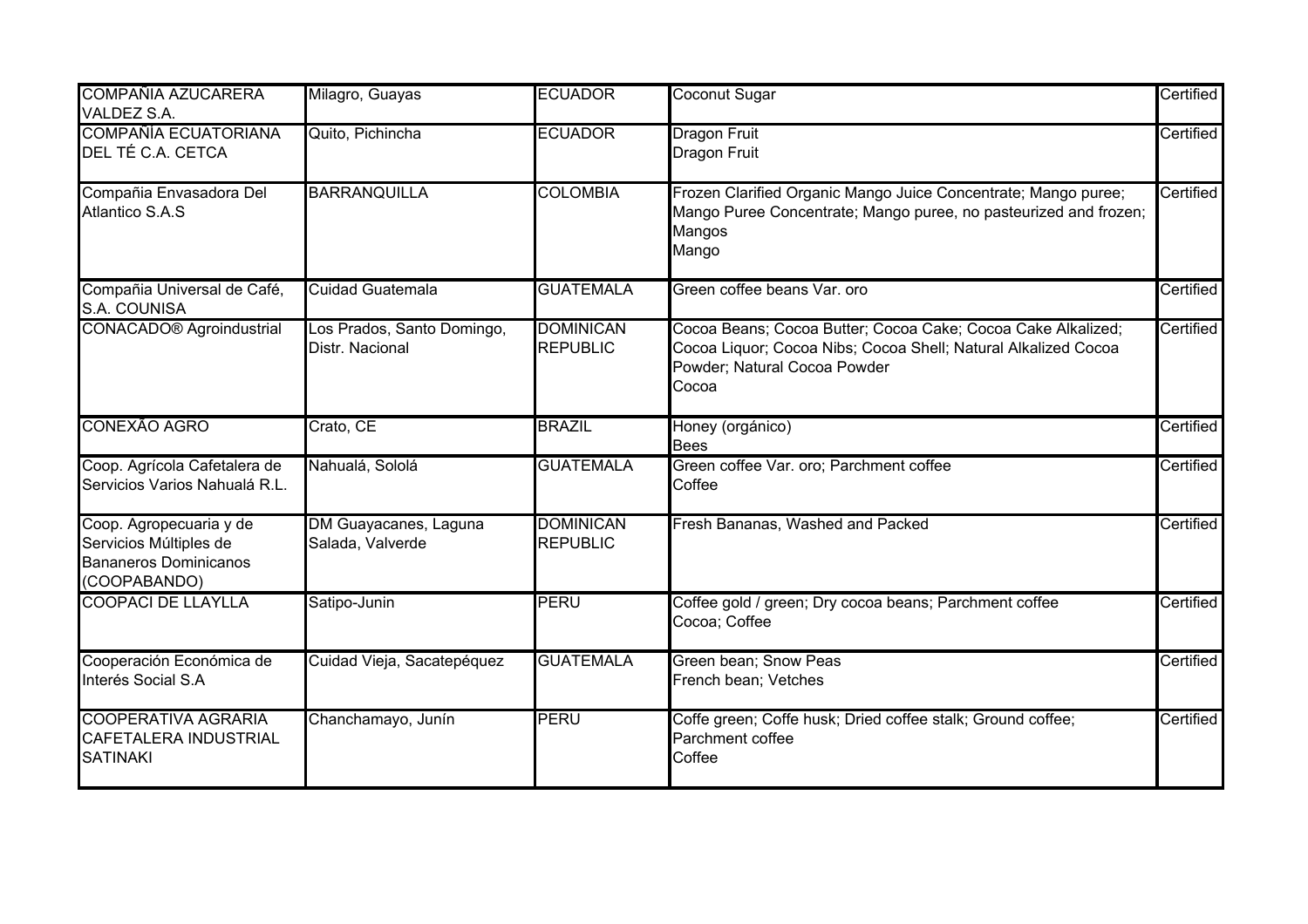| <b>COOPERATIVA AGRARIA DE</b><br><b>PRODUCTORES ORGANICOS</b><br>AMPBAO - CAPO - AMPBAO | Piura - Sullana   | PERU        | <b>Plantains</b><br>Banana; Lemons              | Certified |
|-----------------------------------------------------------------------------------------|-------------------|-------------|-------------------------------------------------|-----------|
| COOPERATIVA AGRARIA DE<br><b>PRODUCTORES ORGANICOS</b><br><b>IDE LA SIERRA</b>          | Huamanga, Ayacuho | PERU        | Avocados                                        | Certified |
| COOPERATIVA AGRARIA DE<br>USUARIOS RIO Y VALLE                                          | Sullana, Piura    | PERU        | Bananas<br>Banana; Lemons                       | Certified |
| <b>COOPERATIVA AGRARIA DEL JUNIN</b><br>VRAEM                                           |                   | <b>PERU</b> | Dry cocoa beans; Fresh ginger<br>Cocoa; Ginger  | Certified |
| COOPERATIVA AGRARIA<br>ECOLOGICA CACAOTERA<br>VALLE RIO ENE - COOPAVRE                  | Satipo, Junín     | <b>PERU</b> | Cocoa bean in the pulp; Dry cocoa bean<br>Cocoa | Certified |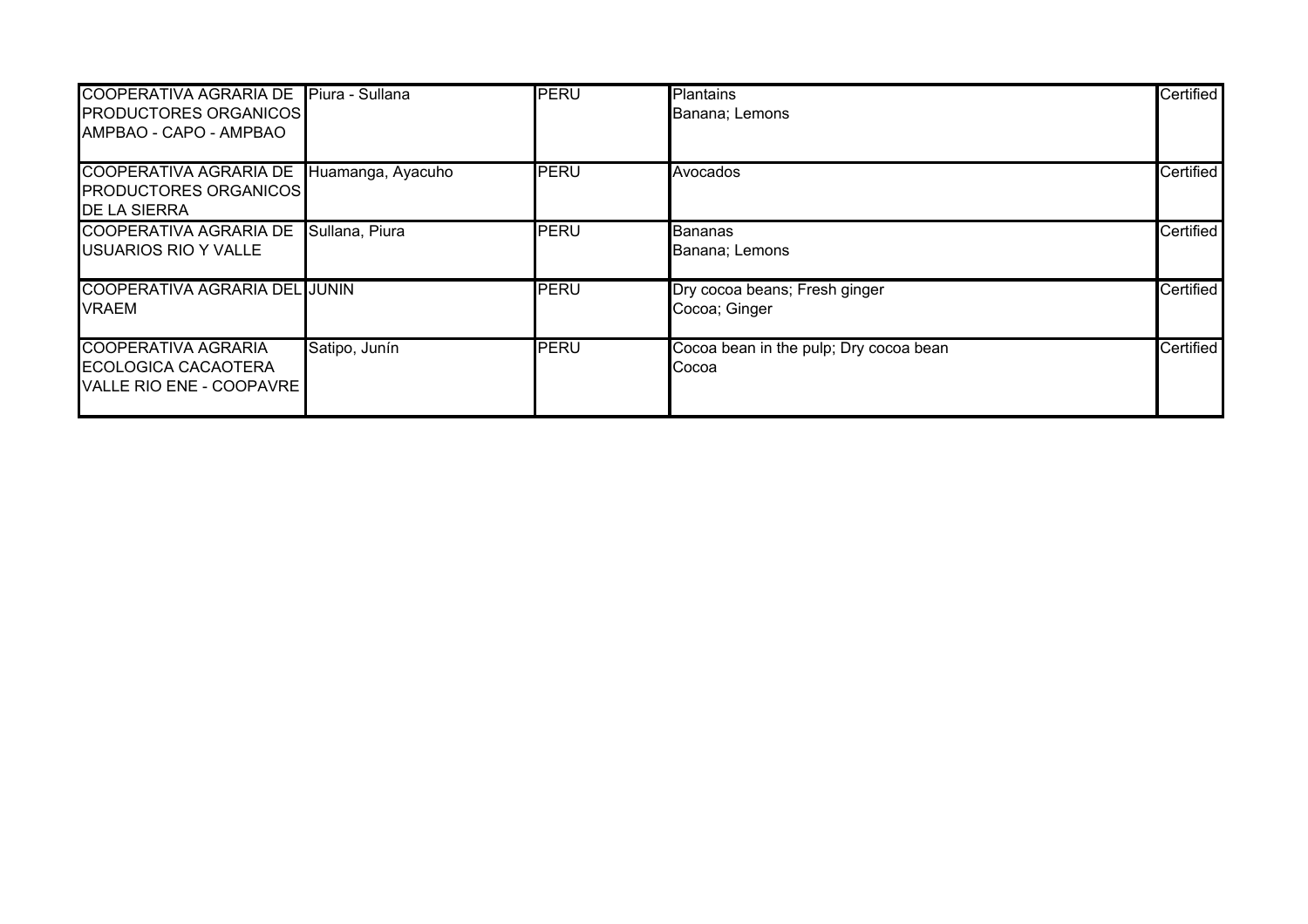| <b>COOPERATIVA AGRARIA</b>                                                                        | <b>PIURA</b>               | <b>PERU</b>      |                                                                                                                                                                                                                                                                                                                                                                                                                                                                                                                                                                                                                                                                                                                                                                                                                                                                                                                                                                                                                                                                                                                                                                                                                                                                                                                                                                                                                                                                                                                                                                                                                                                                        | Certified |
|---------------------------------------------------------------------------------------------------|----------------------------|------------------|------------------------------------------------------------------------------------------------------------------------------------------------------------------------------------------------------------------------------------------------------------------------------------------------------------------------------------------------------------------------------------------------------------------------------------------------------------------------------------------------------------------------------------------------------------------------------------------------------------------------------------------------------------------------------------------------------------------------------------------------------------------------------------------------------------------------------------------------------------------------------------------------------------------------------------------------------------------------------------------------------------------------------------------------------------------------------------------------------------------------------------------------------------------------------------------------------------------------------------------------------------------------------------------------------------------------------------------------------------------------------------------------------------------------------------------------------------------------------------------------------------------------------------------------------------------------------------------------------------------------------------------------------------------------|-----------|
| ECOLÓGICA Y SOLIDARIA<br><b>PIURA</b>                                                             |                            |                  | Cocoa paste; Aguaymanto jam; Aloe vera gel; Aloe vera podwer;<br>Annatto grain; Annatto powder; Banana; Banana chips; Banana chips<br>with oregano; Bananas flour; Cassava chips / Snacks; Cassava flour;<br>Cocoa; Cocoa powder; Coffee powder; Confitillo (Compacted panela)<br>Dehydrated Aguaymanto; Dehydrated garlic; Dehydrated Orange<br>Leaf; Dehydrated orégano; Dried banana; Dried lemon verbena; Dried<br>peanuts; Dry cocoa; Essence of annatto; Flavored banana chips;<br>Fresh golden berry; Garlic; Garlic paste; Garlic powder; Granulated<br>panela; Green Coffee; hot pepper paste; Lemon; Lemon peel flour;<br>Lemongrass essential oil; Lime, essential oil; Orange; Orange<br>essential oil; Orange peel flour; Oregano powder; Panela block;<br>Parchment coffee; Peanut; Peanut almond; Peanut butter; Peanut oil;<br>Potato Chips / Snacks with Garlic; Potato chips / Snacks with oregano<br>Potato chips/snacks; Potato flour; Roasted coffee; Roasted peanuts;<br>Rocoto Powder; Sacha Inchi (Plukenetia Volubilis); Sacha inchi flour;<br>Sacha inchi oil; Sacha inchi paste; Sacha inchi roasted almonds; Salty<br>roasted peanuts; Soja oil; Soy paste; Soy powder; Spicy banana<br>chips; Spicy peanuts; Spicy potato chips/snacks; Spicy potato<br>chips/snacks with oregano; Sugar cane brandy; Sugar cane honey;<br>Sugar cane molasses; Sunflower nibs; Sunflower Oil; Sunflower<br>paste; Sweet banano chips; Sweet potato chips/snacks; Sweet potato<br>flour<br>Aloe Vera; Banana; Cassava; Cocoa; Coffee; Lemongrass; Lemons;<br>Orange; Origanum; Peanuts; Potatoes; Rocoto; Sacha inchi;<br>Soybeans; Sugarcane; Sunflowers |           |
| <b>COOPERATIVA AGRARIA</b><br><b>EXPORTADORA DE</b><br>PRODUCTORES APICOLAS                       | Colonia Valdense           | <b>URUGUAY</b>   | Honey; Propolis; Queen bees<br><b>Bees</b>                                                                                                                                                                                                                                                                                                                                                                                                                                                                                                                                                                                                                                                                                                                                                                                                                                                                                                                                                                                                                                                                                                                                                                                                                                                                                                                                                                                                                                                                                                                                                                                                                             | Certified |
| <b>COOPERATIVA AGRARIA</b><br><b>INTERCULTURAL CAFE Y</b><br>CACAO DE RIO TAMBO -<br><b>VRAEM</b> | SATIPO, JUNIN              | <b>PERU</b>      | Cocoa beans; Green Coffee; parchment coffee<br>Cocoa; Coffee                                                                                                                                                                                                                                                                                                                                                                                                                                                                                                                                                                                                                                                                                                                                                                                                                                                                                                                                                                                                                                                                                                                                                                                                                                                                                                                                                                                                                                                                                                                                                                                                           | Certified |
| Cooperativa Agrícola Integral<br>La Voz Que Clama en el<br>Desierto R.L.                          | San Juan La Laguna, Sololá | <b>GUATEMALA</b> | Parchment coffee; Roasted and ground coffee<br>Coffee                                                                                                                                                                                                                                                                                                                                                                                                                                                                                                                                                                                                                                                                                                                                                                                                                                                                                                                                                                                                                                                                                                                                                                                                                                                                                                                                                                                                                                                                                                                                                                                                                  | Certified |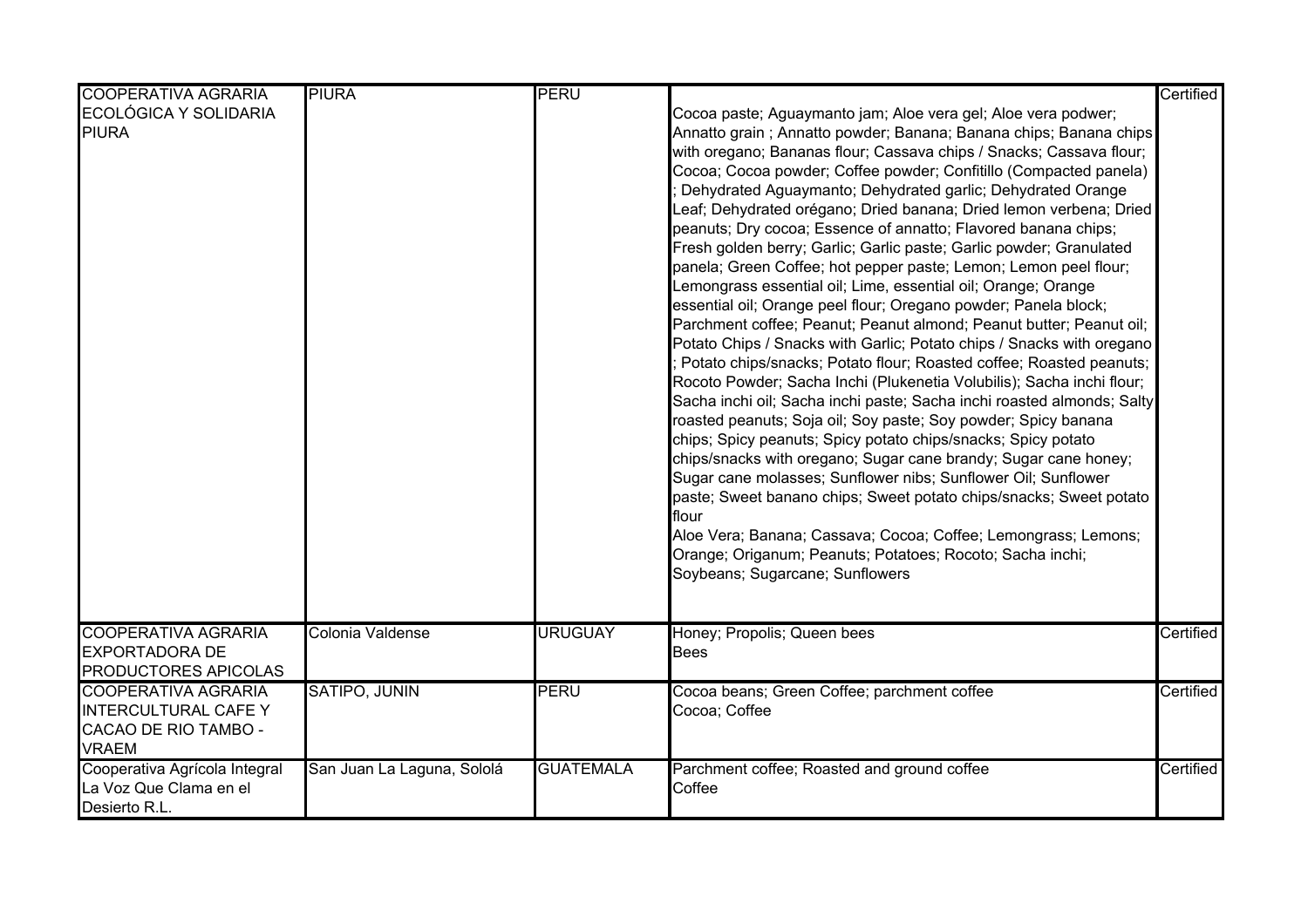| <b>COOPERATIVA AGRO</b><br><b>INDUSTRIAL CABANA LTDA</b>                                                                | <b>PUNO</b>                                          | <b>PERU</b>                         | Cañihua (Cenopodium Pallidicaule); Canihua flakes; Canihua flour;<br>Pearl black quinoa; Pearl Red Quinoa; Pearl tricolor quinoa; Pearl<br>white quinoa; Pearly Canihua; Quinoa flakes; Quinoa flour; Threshed<br>black quinoa; Threshed red quinoa; Threshed white quinoa<br>Canihua; Quinoa                                                                                    | Certified |
|-------------------------------------------------------------------------------------------------------------------------|------------------------------------------------------|-------------------------------------|----------------------------------------------------------------------------------------------------------------------------------------------------------------------------------------------------------------------------------------------------------------------------------------------------------------------------------------------------------------------------------|-----------|
| <b>COOPERATIVA</b><br>AGROINDUSTRIAL INDIGENA<br><b>ASHANINKA Y</b><br><b>NOMATSIGENGA ASI</b><br><b>OMAGARO KANUJA</b> | satipo                                               | PERU                                | Coffee parchment dry; Dry cocoa beans<br>Cocoa; Coffee                                                                                                                                                                                                                                                                                                                           | Certified |
| <b>COOPERATIVA</b><br><b>AGROINDUSTRIAL</b><br>KUSKANCHIQ VRAEM LTDA                                                    | La Convención, Cusco                                 | <b>PERU</b>                         | Dry cocoa beans (151.05 Tn)<br>Cocoa                                                                                                                                                                                                                                                                                                                                             | Certified |
| <b>COOPERATIVA</b><br><b>AGROINDUSTRIAL</b><br>MACHUPICCHU LTDA.                                                        | <b>APURIMAC - ANDAHUAYLAS</b><br><b>SAN JERONIMO</b> | <b>IPERU</b>                        | Amaranth; Amaranth flakes; Amaranth grains; Amaranth instant<br>powder; Amaranth puff; Chia; Chia oil; Chia powder; Quinoa flakes;<br>Quinoa instant powder; Quinoa powder; Quinoa pre-cooked<br>dehydrated; Quinoa puff; Quinoa, black; Quinoa, red; Quinoa, white;<br>Threshed black quinoa; Threshed red quinoa; Threshed white quinoa<br>Amaranth; Chia; Mixed crops; Quinoa | Certified |
| <b>COOPERATIVA</b><br><b>AGROINDUSTRIAL TIERRA</b><br>ANDINA APURIMAC LTDA -<br><b>CATAA LTDA</b>                       | Apurimac, Andahuaylas                                | PERU                                | Pearled Quinoa Grains; Thrilled Quinoa<br>Fallow annual; Quinoa; Silver Birch                                                                                                                                                                                                                                                                                                    | Certified |
| <b>COOPERATIVA</b><br><b>AGROINDUSTRIAL</b><br><b>YARINACOCHA</b>                                                       | <b>UCAYALI</b>                                       | <b>PERU</b>                         | Camu-camu                                                                                                                                                                                                                                                                                                                                                                        | Certified |
| Cooperativa Agropecuaria de<br>los Empleados de EKOBAN,<br>INC. (EKOBANCOOP, INC.)                                      | Mao Valverde                                         | <b>DOMINICAN</b><br><b>REPUBLIC</b> | Fresh banana<br>Banana                                                                                                                                                                                                                                                                                                                                                           | Certified |
| <b>COOPERATIVA ASHANINKA</b><br><b>KEMITO SANKORI</b>                                                                   | <b>SATIPO-JUNIN</b>                                  | PERU                                | Dry cocoa bean<br>Cassava; Cocoa                                                                                                                                                                                                                                                                                                                                                 | Certified |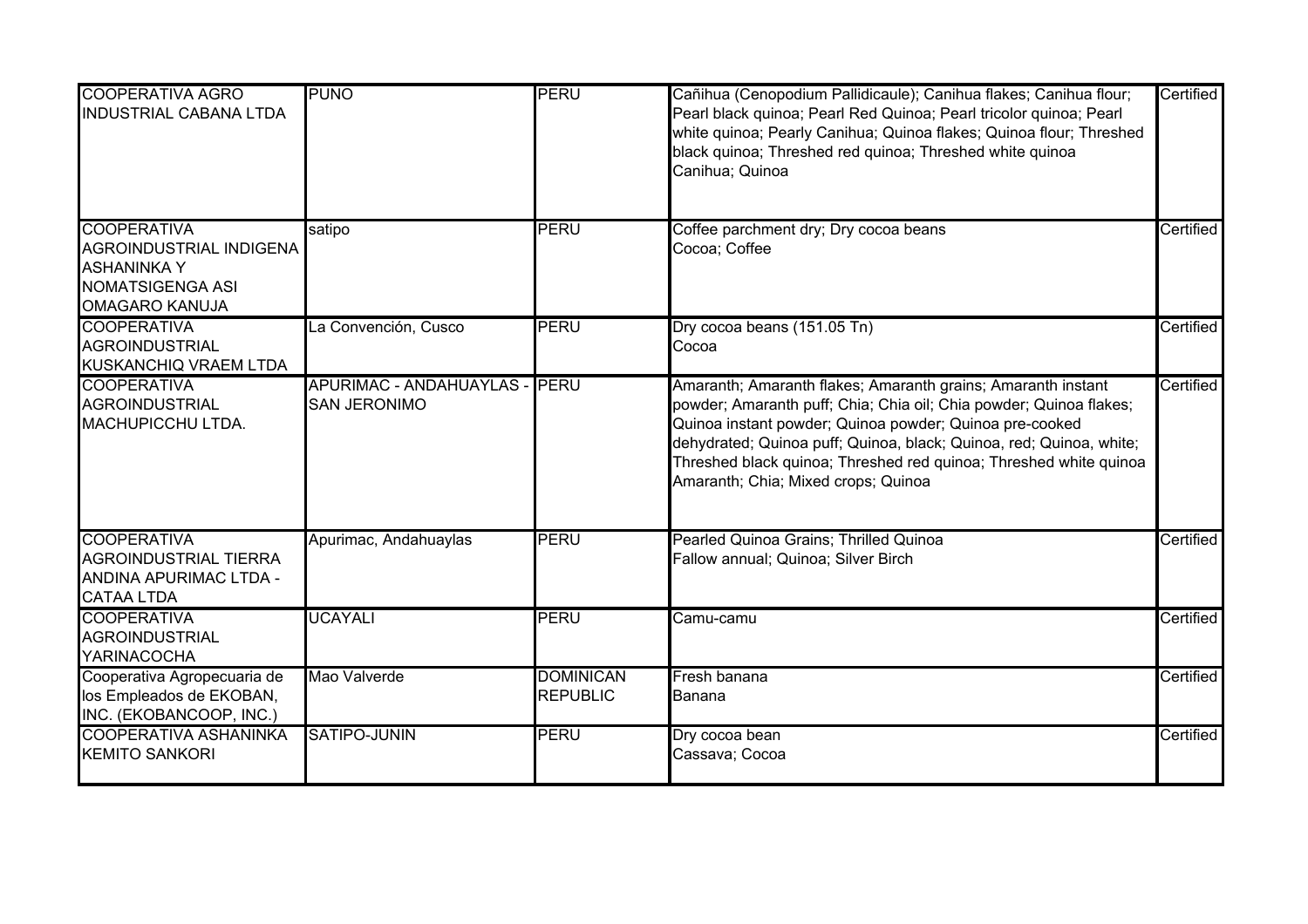| Cooperativa Cafetera de la<br>Costa CAFICOSTA.                                                          | Santa Marta, Magdalena | <b>COLOMBIA</b>  | Coffee, Parchment Dried ; Green Coffee (Excelso Coffee); Roasted<br>and ground coffee; Roasted Coffee Beans; Threshed Coffee<br>Cooproducts<br>Coffee | Certified |
|---------------------------------------------------------------------------------------------------------|------------------------|------------------|-------------------------------------------------------------------------------------------------------------------------------------------------------|-----------|
| Cooperativa de Café Especiales Ciénaga, Magdalena<br>Sierra Nevada "COOCAFE SN"                         |                        | <b>COLOMBIA</b>  | Coffee, excelso; Dry Parchment Coffee; Treshed coffee, coproducts<br>Coffee                                                                           | Certified |
| <b>COOPERATIVA DE</b><br><b>CAFICULTORES DE</b><br><b>MANIZALES</b>                                     | CHINCHINÁ, CALDAS      | <b>COLOMBIA</b>  | Coproducts of Threashed Coffee; Excelso Coffee                                                                                                        | Certified |
| Cooperativa de Caficultores De San Gil<br>Santander Ltda.                                               |                        | <b>COLOMBIA</b>  | <b>Dried Parchment Coffee</b>                                                                                                                         | Certified |
| Cooperativa De Caficultores Del Popayán, Cauca<br>Cauca - CAFICAUCA.                                    |                        | <b>COLOMBIA</b>  | Co-Products of threshed coffee; Parchment Coffee Dried<br>Coffee                                                                                      | Certified |
| Cooperativa de caficultores y<br>Agricultores de la Sierra<br>Nevada de Santa Marta -<br>COOAGRONEVADA. | Santa Marta- Magdalena | <b>COLOMBIA</b>  | Dry cocoa; Dry Parchment Coffee; Excelso Coffee<br>Cocoa; Coffee                                                                                      | Certified |
| <b>COOPERATIVA DE</b><br>PRODUCCION DE PANELA<br>"EL PARAISO"                                           | Quito, Picincha        | <b>ECUADOR</b>   | Bark Of Balsa (Ochroma Pyramidale); Cane Honey; Panela<br>Granulada; Panela, in blocks<br>Balsa; Sugarcane                                            | Certified |
| <b>COOPERATIVA DE</b><br>PRODUCCION INTEGRAL<br><b>APICULTORES DEL</b><br>SUROCCIDENTE R.L.             | Catarina, San Marcos   | <b>GUATEMALA</b> | Beeswax; Honey<br><b>Bees</b>                                                                                                                         | Certified |
| Cooperativa de S/M Cacao<br>Bocatoreña R.L. (COCABO<br>R.L.                                             | Distrito de Almirante. | <b>PANAMA</b>    | Banana; Dry Cocoa beans<br>Banana; Cocoa; Mixed Crops                                                                                                 | Certified |
| Cooperativa de Servicios<br>Multiples Nueva Esperanza del<br>Bocay R.L (COOSEMNEB R.                    | San José de Bocay.     | <b>NICARAGUA</b> | Dry cocoa bean<br>Cocoa                                                                                                                               | Certified |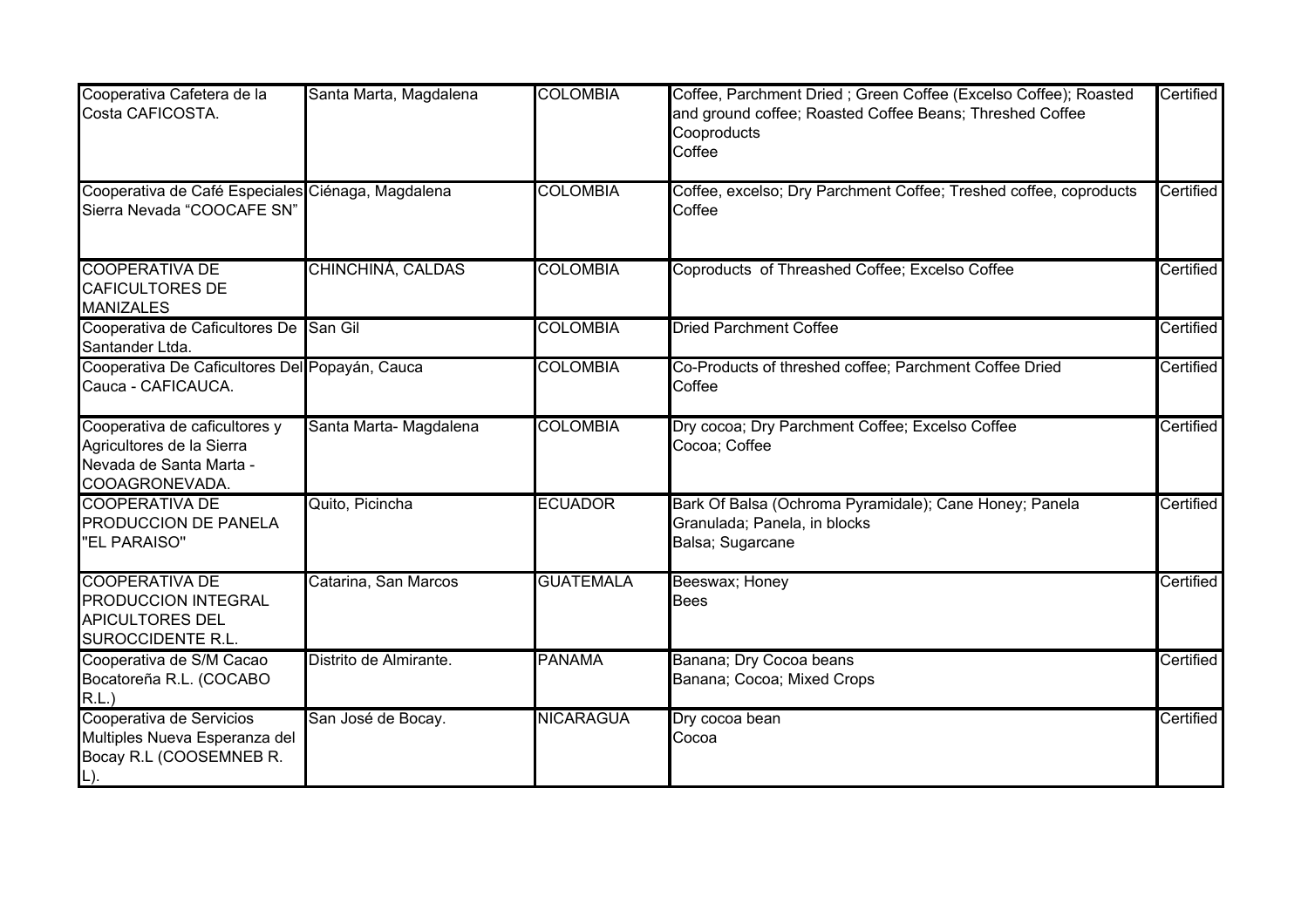| Cooperativa Departamental<br>Cafetera de Cundinamarca -<br><b>COODECAFEC Ltda</b>                            | Bogotá                                 | <b>COLOMBIA</b>                     | Parchment coffee dried                                                                                                                                                                                                                                                           | Certified |
|--------------------------------------------------------------------------------------------------------------|----------------------------------------|-------------------------------------|----------------------------------------------------------------------------------------------------------------------------------------------------------------------------------------------------------------------------------------------------------------------------------|-----------|
| Cooperativa El Fresno S.C de<br>R.L. de CV                                                                   | Guadalajara, Jalisco                   | <b>MEXICO</b>                       | Avocados                                                                                                                                                                                                                                                                         | Certified |
| <b>COOPERATIVA LA NORTEÑA</b><br>YCUAMANDYYÚ LTDA.                                                           | San Pedro de Ycuamandyyú,<br>San Pedro | <b>PARAGUAY</b>                     | Bitter Orange (Citrus Aurantium), dry peel; Lemon (Citrus Medica), dry Certified<br>peel; Lemon Grass (Cymbopogon Citratus), dry leaf; Lemon Verbena<br>(Aloysia Citriodora), dry leaf; Lemon Verbena Stems (Aloysia<br>citriodora)<br>Lemon Verbena; Lemongrass; Lemons; Orange |           |
| <b>COOPERATIVA</b><br><b>PRODUCTORES UNIDOS</b><br>PARA EL DESARROLLO DE<br>BAMBAMARCA -<br><b>PROUDEBAM</b> | <b>HUALGAYOC - CAJAMARCA</b>           | <b>PERU</b>                         | Goldenberry                                                                                                                                                                                                                                                                      | Certified |
| Coopérative Daiat/Domaine<br><b>Nzaha</b>                                                                    | Guelmim                                | <b>MOROCCO</b>                      |                                                                                                                                                                                                                                                                                  | Certified |
| Coordinadora de<br>Organizaciones de Desarrollo<br>de Concepción Huista<br>(CODECH) / CODECH S.A.            | Huehuetenango                          | <b>GUATEMALA</b>                    | Organic Green Coffee ; Organic parchment coffee<br>Coffee                                                                                                                                                                                                                        | Certified |
| Corporación Agroforestal del<br>Noroeste Juana Luz/ Finca Los<br><b>Nietos</b>                               | Mao, Valverde                          | <b>DOMINICAN</b><br><b>REPUBLIC</b> | Banana, washed and packed<br>Banana                                                                                                                                                                                                                                              | Certified |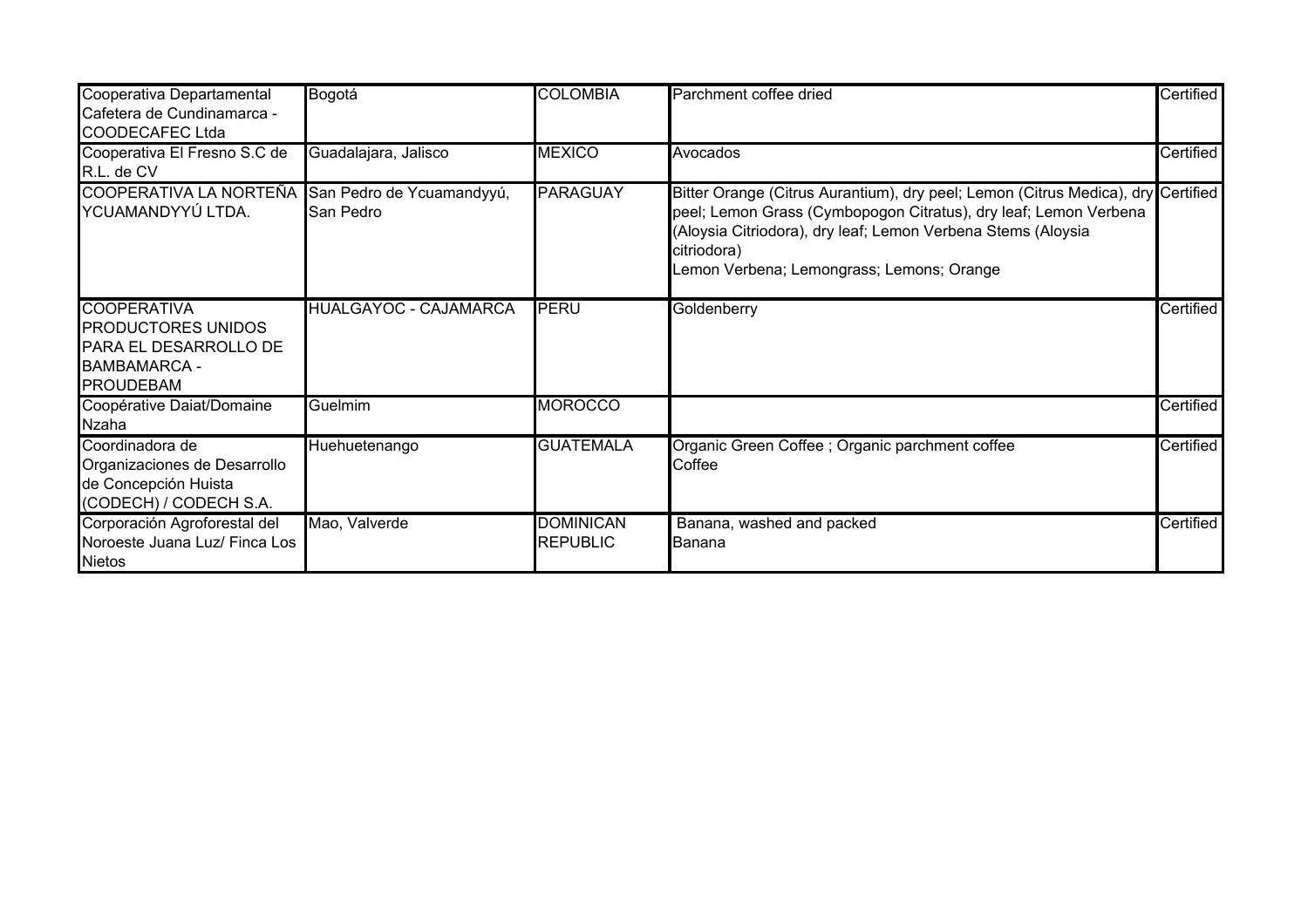| <b>CORPORACION</b>                                                                                                           | Huamanga, Ayacucho          | <b>PERU</b>    |                                                                                                                                                                                                                                                                                                                                                                                                                                                                                                                                                                                                                                                                                                                                                                                                                                                                                                                                                                                                                                                                                                                                                    | Certified |
|------------------------------------------------------------------------------------------------------------------------------|-----------------------------|----------------|----------------------------------------------------------------------------------------------------------------------------------------------------------------------------------------------------------------------------------------------------------------------------------------------------------------------------------------------------------------------------------------------------------------------------------------------------------------------------------------------------------------------------------------------------------------------------------------------------------------------------------------------------------------------------------------------------------------------------------------------------------------------------------------------------------------------------------------------------------------------------------------------------------------------------------------------------------------------------------------------------------------------------------------------------------------------------------------------------------------------------------------------------|-----------|
| AGROINDUSTRIAL DEL SUR<br><b>S.A.C.</b>                                                                                      |                             |                | Black precooked quinoa;<br>Dehydrated goldenberrie;<br>Dry Maca in pieces;<br>Lucuma dried in pieces;<br>Pre-cooked amaranth flakes;<br>Quinoa extruded;<br>Red precooked quinoa;<br>Roasted and ground coffee;<br>Toasted quinoa flour;<br>White precooked quinoa; Achiote powder; Achiote Seed (Bixa<br>Orellana); Amaranth flakes; Amaranth grains; Amaranth pop;<br>Amaranth powder; Canihua grains; Canihua pop; Cañihua, Extruded;<br>Cañihua, Flour; Chia, Seeds; Cocoa Beans, Dried; Cocoa nibs;<br>Dehydrated turmeric; Dehydrated yacon; Dried ginger flakes; Dry<br>maca; Extruded amaranth; Fresh ginger; Fresh turmeric; Gelatinized<br>maca flour; Germinated quinoa; Ginger powder; Green Coffee;<br>Lucuma Flour; Maca Flour; Pearl black quinoa; Pearl red quinoa;<br>Pearl white quinoa; Pre-cooked Amaranth; Precooked quinoa flakes;<br>Quinoa flakes; Quinoa Flour; Quinoa pop; Roasted coffee; Sacha<br>Inchi (Plukenetia Volubilis) Flour; Toasted amaranth; Toasted<br>amaranth powder; Toasted canihua; Toasted canihua powder;<br>Toasted quinoa; Toasted Sacha Inchi; Tri-color quinoa; Turmeric<br>powder; yacon flour |           |
| <b>CORPORACION DE</b><br><b>PRODUCTORES Y</b><br><b>COMERCIALIZADORES</b><br><b>ORGANICOS BIO TAITA</b><br><b>CHIMBORAZO</b> | Colta-Cajabamba, Chimborazo | <b>ECUADOR</b> | Quinoa Flour; Quinoa pop; Quinoa, without saponins                                                                                                                                                                                                                                                                                                                                                                                                                                                                                                                                                                                                                                                                                                                                                                                                                                                                                                                                                                                                                                                                                                 | Certified |
| Corporación Ecuatoriana<br>Colonche Line                                                                                     | Santa Elena, Santa Elena    | <b>ECUADOR</b> | Aloe Vera Pulp; Aloe Vera Gel<br>Aloe Vera                                                                                                                                                                                                                                                                                                                                                                                                                                                                                                                                                                                                                                                                                                                                                                                                                                                                                                                                                                                                                                                                                                         | Certified |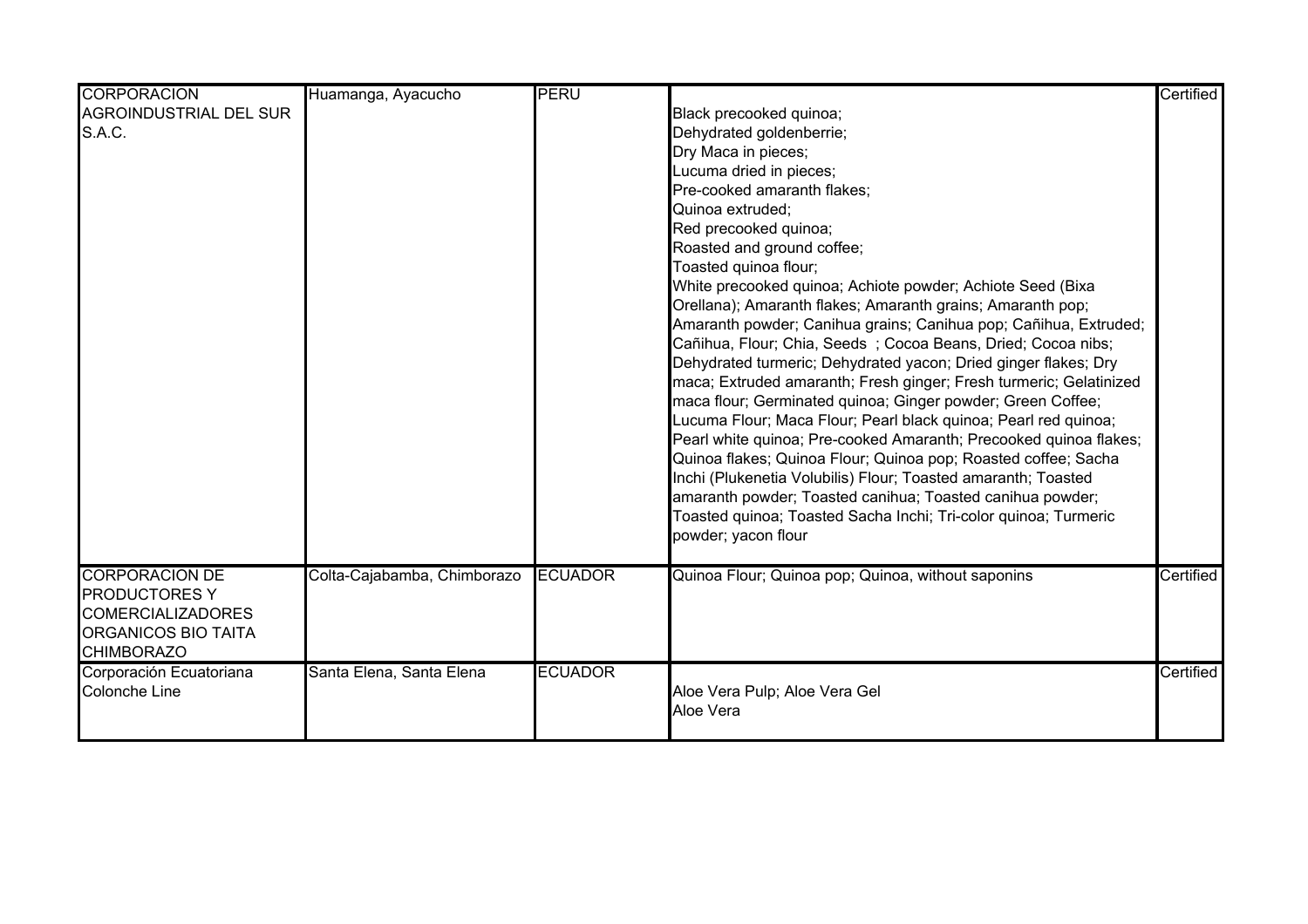| <b>CORPORACIÓN</b><br><b>ECUATORIANA DE</b><br><b>CONGELADOS</b><br>PROCONGELADOS S.A.S. | Aloag, Machachi, Pichincha | <b>ECUADOR</b>                      | 4 Color cauliflower fresh; 4 color Cauliflower IQF; Broccoli Fresh;<br>Broccoli IQF ; Broccoli leaves IQF; Broccoli leaves puree frozen;<br>Broccoli Leaves, Fresh; Broccoli puree frozen; Broccoli rice IQF;<br>Broccoli Spears IQF; Broccoli stalks IQF; Cauliflower IQF; Cauliflower<br>puree frozen; Cauliflower rice IQF; Cauliflower, Fresh; Chard IQF;<br>Chard puree frozen; Chard, fresh; Kale IQF; Kale puree frozen; Kale,<br>Fresh; Mix Of Certificated Fresh Products; Mix of certificated IQF<br>products; Spinach Fresh; Spinach IQF; Spinach puree frozen | Certified |
|------------------------------------------------------------------------------------------|----------------------------|-------------------------------------|---------------------------------------------------------------------------------------------------------------------------------------------------------------------------------------------------------------------------------------------------------------------------------------------------------------------------------------------------------------------------------------------------------------------------------------------------------------------------------------------------------------------------------------------------------------------------|-----------|
| <b>CORPORACION FORTALEZA</b><br><b>DEL VALLE</b>                                         | Calceta, Manabí            | <b>ECUADOR</b>                      | Cocoa Butter; Cocoa Nibs ; Cocoa Powder; Fortaleza Del Valle<br>Chocolate 65%<br>Fortaleza Del Valle Chocolate 65%, With Banano; Fortaleza Del<br>Valle Chocolate 65%, With Golden Berry; Fortaleza Del Valle<br>Chocolate 65%, With Salt; Paste, Mass or Cocoa Liquor<br>Cocoa                                                                                                                                                                                                                                                                                           | Certified |
| <b>CORPORACION INKA SISA</b><br><b>SAC</b>                                               | San Martin De Porres, Lima | PERU                                | Black quinoa; Cañihua; Chia; Kiwicha; Quinoa; Red quinoa; Threshed Certified<br>quinoa; Tricolor quinoa; White quinoa<br>Quinoa                                                                                                                                                                                                                                                                                                                                                                                                                                           |           |
| <b>CORPORACIÓN PAKTA</b><br><b>MINTALAY</b>                                              | Quito, Pichincha           | <b>ECUADOR</b>                      | Chili, dehydrated and ground; Gínger, dehydrated and ground;<br>Ishpink, calyx dried (Ocotea quixos); Mushrooms, dried; Panela,<br>grained; Quinoa; Quinoa flour; Tumeric, dehydrated and ground                                                                                                                                                                                                                                                                                                                                                                          | Certified |
| Corporación Panelera Doña<br>Panela LTDA                                                 | <b>BOGOTÁ D.C.</b>         | <b>COLOMBIA</b>                     | Bark of Balsa (Ochroma pyramidale); Cane Juice; Panela Grained;<br>Panela in Blocks; Panela in cubes ; Panela Powder; Sugar Cane<br>(Saccharum officinarum); Sugarcane Syrup<br>Balsa; Sugarcane                                                                                                                                                                                                                                                                                                                                                                          | Certified |
| Corporación Universidad Libre<br>"Planta de café Majavita"                               |                            |                                     | Roasted and Ground Coffee; Excelso Coffee; Roasted Whole Bean<br>Coffee<br>Coffee                                                                                                                                                                                                                                                                                                                                                                                                                                                                                         | Certified |
| COSTA SUR AGROCACAO BY Santo Domingo Este<br><b>OJ SRL</b>                               |                            | <b>DOMINICAN</b><br><b>REPUBLIC</b> | Cocoa Beans                                                                                                                                                                                                                                                                                                                                                                                                                                                                                                                                                               | Certified |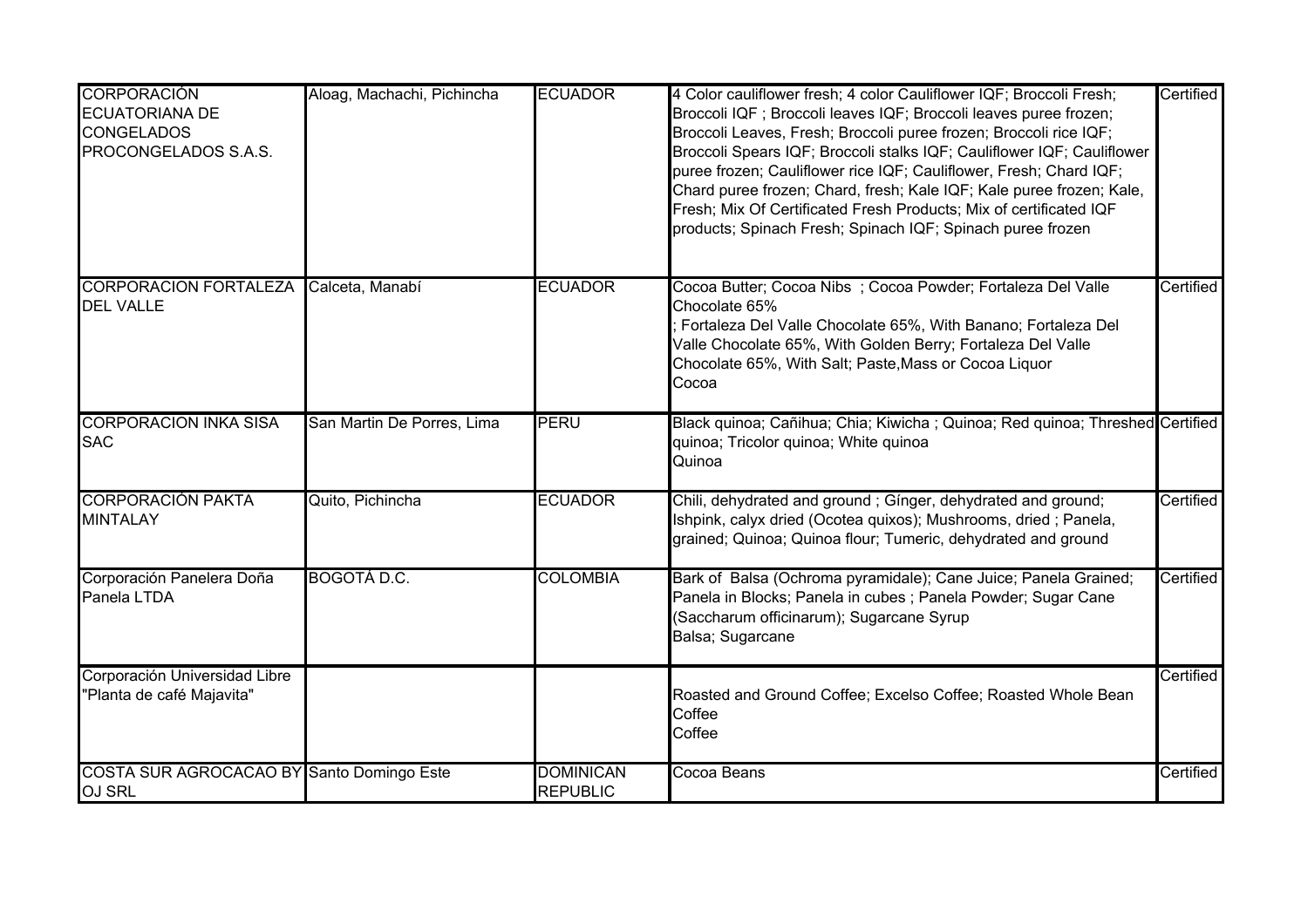| CPX PERU S.A.C.                                                                              | Surquillo, Lima                                         | PERU                                | Black dry maca; Dry maca; Fresh black maca; Fresh maca; Fresh<br>red maca; Fresh yellow maca; Maca leaf; Maca seed; Red dry maca;<br>Yellow dry maca<br>Peruvian ginseng | Certified                                |
|----------------------------------------------------------------------------------------------|---------------------------------------------------------|-------------------------------------|--------------------------------------------------------------------------------------------------------------------------------------------------------------------------|------------------------------------------|
| Crede Mozambique Limitada                                                                    | <b>District of Morrumbene</b>                           | <b>MOZAMBIQUE</b>                   |                                                                                                                                                                          | Suspen<br>ded<br>since<br>16.05.20<br>22 |
| Cristian Arturo Crespo Madera-<br>Loy Banana                                                 | Santiago                                                | <b>DOMINICAN</b><br><b>REPUBLIC</b> | Banana, washed and packed<br>Banana                                                                                                                                      | Certified                                |
| CRISTOBAL FABIAN HEREDIA Machala, El Oro<br>QUEZADA                                          |                                                         | <b>ECUADOR</b>                      | Banana<br>Banana                                                                                                                                                         | Certified                                |
| CT Agroindústria e Comércio<br>de Frutos Cítricos Ltda.                                      | Zona Rural, Caixa Postal 242,<br>Mogi Mirim, SP         | <b>BRAZIL</b>                       | Organic cold pressed lime oil; Organic Frozen Concentrated Lime<br>Juice; Organic Frozen Not from Concentrated Lime Juice-NFC; Tahiti<br>Lime<br>∟ime                    | Certified                                |
| <b>CULTIVAGRO S.A.</b>                                                                       | Guayaquil, Guayas                                       | <b>ECUADOR</b>                      | Cocoa pulp; Cocoa Beans; Cocoa Fruits<br>Cocoa                                                                                                                           | Certified                                |
| <b>CULTIVO SABILERO EL</b><br>TAMPICO SPR DE RL DE CV                                        | Tampico, Tamaulipas                                     | <b>MEXICO</b>                       | Aloe seed<br>Aloe Vera                                                                                                                                                   | Certified                                |
| Dachaidan Wolin Ecological<br>Agriculture Technology Co., Ltd. Haixi State, Qinghai Province | Dachaidan Town Committee,                               | <b>CHINA</b>                        |                                                                                                                                                                          | Certified                                |
| <b>DALIA MARLENE SISALIMA</b><br><b>TENECOTA</b>                                             | El Guabo, El Oro                                        | <b>ECUADOR</b>                      |                                                                                                                                                                          | Certified                                |
| Dalian Full Rich Co., Ltd.                                                                   | Ganjingzi District, Dalian,<br><b>Liaoning Province</b> | <b>CHINA</b>                        | Canola meal/Rapeseed meal; Flax meal; Soybean meal; Soybean oil, Certified<br>unrefined                                                                                  |                                          |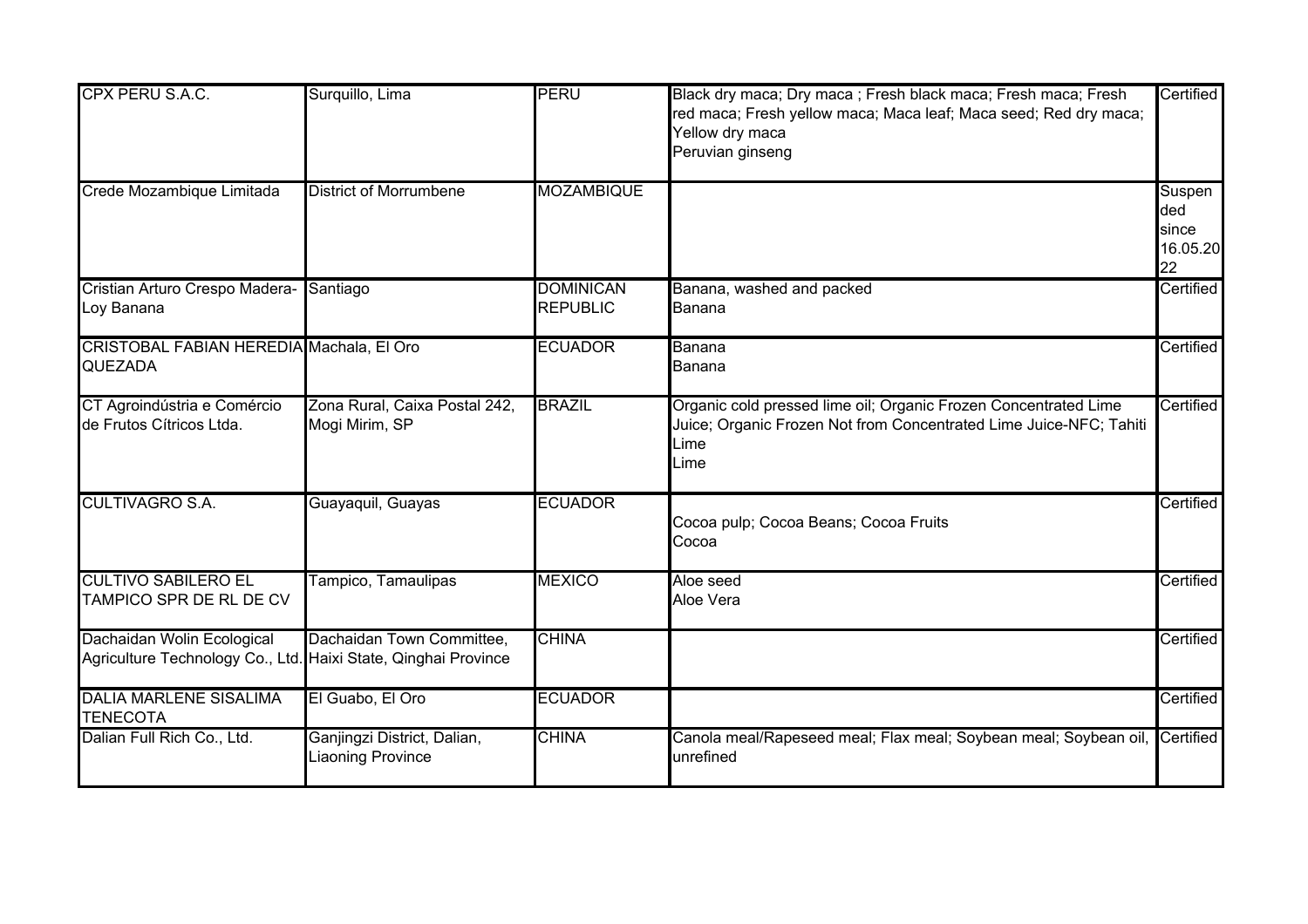| Dalian Greenland Import and<br>Export Co., Ltd.   | Longtou Township, Dalian City,<br><b>Liaoning Province</b> | <b>CHINA</b> | Adzuki Bean; Broomcorn millet; Broomcorn Millet, Hulled; Buckwheat; Certified<br>Buckwheat, hulled; Flaxseed / Linseed; Hemp Seed; Hemp seed<br>kernel; Millet; Millet, hulled; Mung bean; Oat; Peanuts; Peanuts<br>Kernels; Pumpkin kernel shine skin; Pumpkin Seed; Sesame; Soy<br>Bean; Soybean, Black; Sunflower kernel; Sunflower Seeds                                                                                                                                                                                                                                                                                                                                                                                                                                                                                                                                                                                                                                                                                                                                                                                                                                                                                                                                                                                                                                                                                                                                                                                                                                                                                                                                                                                                                                                                                                                                                                                                                                                                                               |           |
|---------------------------------------------------|------------------------------------------------------------|--------------|--------------------------------------------------------------------------------------------------------------------------------------------------------------------------------------------------------------------------------------------------------------------------------------------------------------------------------------------------------------------------------------------------------------------------------------------------------------------------------------------------------------------------------------------------------------------------------------------------------------------------------------------------------------------------------------------------------------------------------------------------------------------------------------------------------------------------------------------------------------------------------------------------------------------------------------------------------------------------------------------------------------------------------------------------------------------------------------------------------------------------------------------------------------------------------------------------------------------------------------------------------------------------------------------------------------------------------------------------------------------------------------------------------------------------------------------------------------------------------------------------------------------------------------------------------------------------------------------------------------------------------------------------------------------------------------------------------------------------------------------------------------------------------------------------------------------------------------------------------------------------------------------------------------------------------------------------------------------------------------------------------------------------------------------|-----------|
| Dalian Guanghe Agricultural<br>Products Co., Ltd. | Free Trade Zone, Dalian,<br><b>Liaoning Province</b>       | <b>CHINA</b> | Adzuki bean; Alfalfa; Barley; Black beans with green kernel; Black<br>kidney beans; Black rice; Black soybean; Blended feed pellets; Broken<br>rice; Brown rice; Brown rice flour; Buckwheat; Buckwheat flour;<br>Buckwheat groats; Buckwheat husk; Buckwheat kernel; Castor; Chick<br>pea; Concentrated soybean protein; Corn; Corn chop; Corn cob; Corn<br>flour; Corn gluten meal; Corn skin; Cowpea; Cracked corn; Cracked<br>soybean; Cracked sunflower kernel; Distiller's dried grain with<br>solubles/DDGS; Evening primrose seed; Flax meal/Flax Expeller/Flax<br>Cake; Flax seed; Glutinous rice; glutinous rice flour; Goji berries;<br>Grain sorghum; Green soybean; Hemp seed; Hemp seed kernel;<br>Lentil; Millet; Millet husk; Mung bean; Mung bean, hulled; Non-sticky<br>millet/Hulled Millet/Millet; Oat; Oat flour; Oat kernel; Paddy; Pea; Pea<br>protein; Peanut; Peanut kernel; Peanut meal/Peanut Expeller/ Peanut<br>Cake; Peanut oil; Perilla seed; Pinenut kernel; Pinto bean (light<br>speckled kidney bean); Potato; Puffed corn; Puffed soybean; Pumpkin<br>kernel (Shine Skin); Pumpkin seed; Pumpkin seed grown without<br>shell/Pumpkin kernels (GWS); Pumpkin seed shine skin kernel;<br>Raisin; Rape seed; Rapeseed meal/Rapeseed Expeller/Rapeseed<br>Cake; Rapeseed oil; Raw flax oil; Red kidney bean(Dark Red kidney<br>bean); Rice; Rice bran; Rice bran meal; Rice bran oil; Rice flour;<br>Roasted buckwheat kernel; Roasted corn; Roasted soybean; Sesame;<br>Sesame meal; Sesame oil; Soybean; Soybean hulls; Soybean<br>isoflavone; Soybean meal/ Soybean Expeller/Soybean Cake; Soybean<br>oil; Soybean powder; Soybean, hulled; Squashed corn; Sticky hulled<br>millet(Glutinous millet); Sticky millet; Sunflower kernel; Sunflower<br>meal/Sunflower Expeller/ Sunflower cake; Sunflower oil; Sunflower<br>seed; Sweet potato; Walnut Kernels; Walnuts; Watermelon seed;<br>Watermelon seed kernels; Wheat; Wheat bran; Wheat flour; Wheat<br>gluten meal; Wheat starch; White kidney bean | Certified |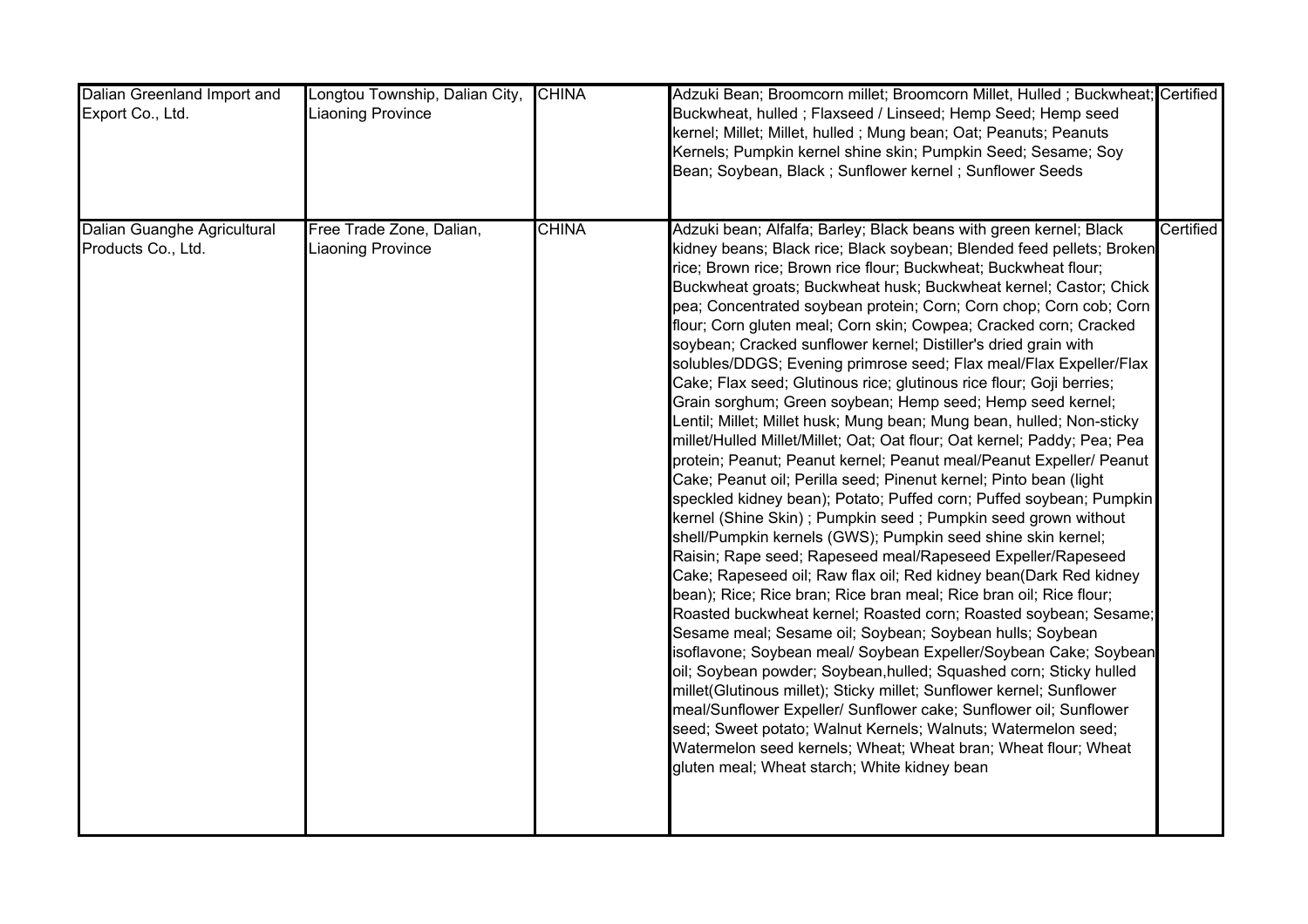| Dalian Huaen Co., Ltd. -<br>Yunnan Zhaotong A                                           | Zhaotong City, Yunnan Province CHINA                    |              | Fresh Wasabi Roots ; Fresh Wasabi Leaves<br>Fallow annual; Radish                                                                                                                                                                                                                                      | Certified |
|-----------------------------------------------------------------------------------------|---------------------------------------------------------|--------------|--------------------------------------------------------------------------------------------------------------------------------------------------------------------------------------------------------------------------------------------------------------------------------------------------------|-----------|
| Dalian Huaen Co., Ltd. -<br>Tongliao Organic Farm 1                                     | Ongniud Banner, Tongliao City,<br>Inner Mongolia        | <b>CHINA</b> | Buckwheat; Buckwheat, hulled; Buckwheat, husks; Maize; Millet; Millet Certified<br>bran; Millet, hulled; Mung(bean); Mungbean ; Peanuts; Sorghum; Soy<br>Bean; Sunflower Seeds; Wheat<br>Beans; Buck wheat; Corn; Grain sorghum; Millet; Peanuts; Soybeans;<br>Sunflowers; Wheat                       |           |
| Dalian Huaen Co., Ltd. -<br>Tongliao Organic Farm 2                                     | Ongniud Banner, Tongliao City<br>Inner Mongolia         | <b>CHINA</b> | Buckwheat; Buckwheat, hulled; Buckwheat, husks; Maize; Millet;<br>Millet, hulled; Mungbean; Perilla Seeds; Pumpkin Seed; Pumpkins,<br>Seeds; Sorghum; Soy Bean; Sunflower Seeds; Wheat<br>Beans; Buck wheat; Corn; Grain sorghum; Millet; Oil plants; Pumpkin /<br>Squash; Soybeans; Sunflowers; Wheat | Certified |
| Dalian Jinyu Foods Co., Ltd.                                                            | Zhongshan District, Dalian,<br><b>Liaoning Province</b> | <b>CHINA</b> | Pinenut kernels; Pinenuts, with shell                                                                                                                                                                                                                                                                  | Certified |
| Dalian Jinyu Foods Co., Ltd. -<br>Zhuanghe A1                                           | Zhuanghe County, Dalian,<br><b>Liaoning Province</b>    | <b>CHINA</b> | Pinecone; pinenut<br>Pine                                                                                                                                                                                                                                                                              | Certified |
| Dalian Junhao Ginger<br>Specialized Cooperation                                         | Zhuanghe City, Liaoning<br>Province                     | <b>CHINA</b> | Corn; Ginger; Peanuts; Potatoes; Soybeans; Taro                                                                                                                                                                                                                                                        | Certified |
| Dalian Lianyang Foodstuff Co.,<br>Ltd.                                                  | Dalian City, Liaoning Province                          | <b>CHINA</b> | Beeswax ; Honey; Royal Jelly                                                                                                                                                                                                                                                                           | Certified |
| Dalian Lianyang Foodstuff Co.,<br>Ltd. - A2                                             | Benxi City, Liaoning Province                           | <b>CHINA</b> | Beeswax; Honey; Royal jelly<br><b>Bees</b>                                                                                                                                                                                                                                                             | Certified |
| Dalian Now Agriculture Co., Ltd. Development Zone, Dalian,                              | <b>Liaoning Province</b>                                | <b>CHINA</b> | Canned grapefruit; Canned mandarin; Fresh Ginger                                                                                                                                                                                                                                                       | Certified |
| Dalian Now Agriculture Co., Ltd. Dalian, Liaoning Province<br>Qiandaohu Farm            |                                                         | <b>CHINA</b> | Grapefruit; Japanese medlar i.e. loquat; Mandarin<br>Grapefruit; Mandarin; Medlar                                                                                                                                                                                                                      | Certified |
| Dalian Now Agriculture Co., Ltd. 116600 Development Zone,<br><b>Zhuanghe Processing</b> | Dalian, Liaoning Province                               | <b>CHINA</b> | fresh Ginger                                                                                                                                                                                                                                                                                           | Certified |
| Dalian Now Trading Co., Ltd.                                                            | Development Zone, Dalian,<br><b>Liaoning Province</b>   | <b>CHINA</b> | Canned grapefruit; Canned mandarin; Fresh Ginger                                                                                                                                                                                                                                                       | Certified |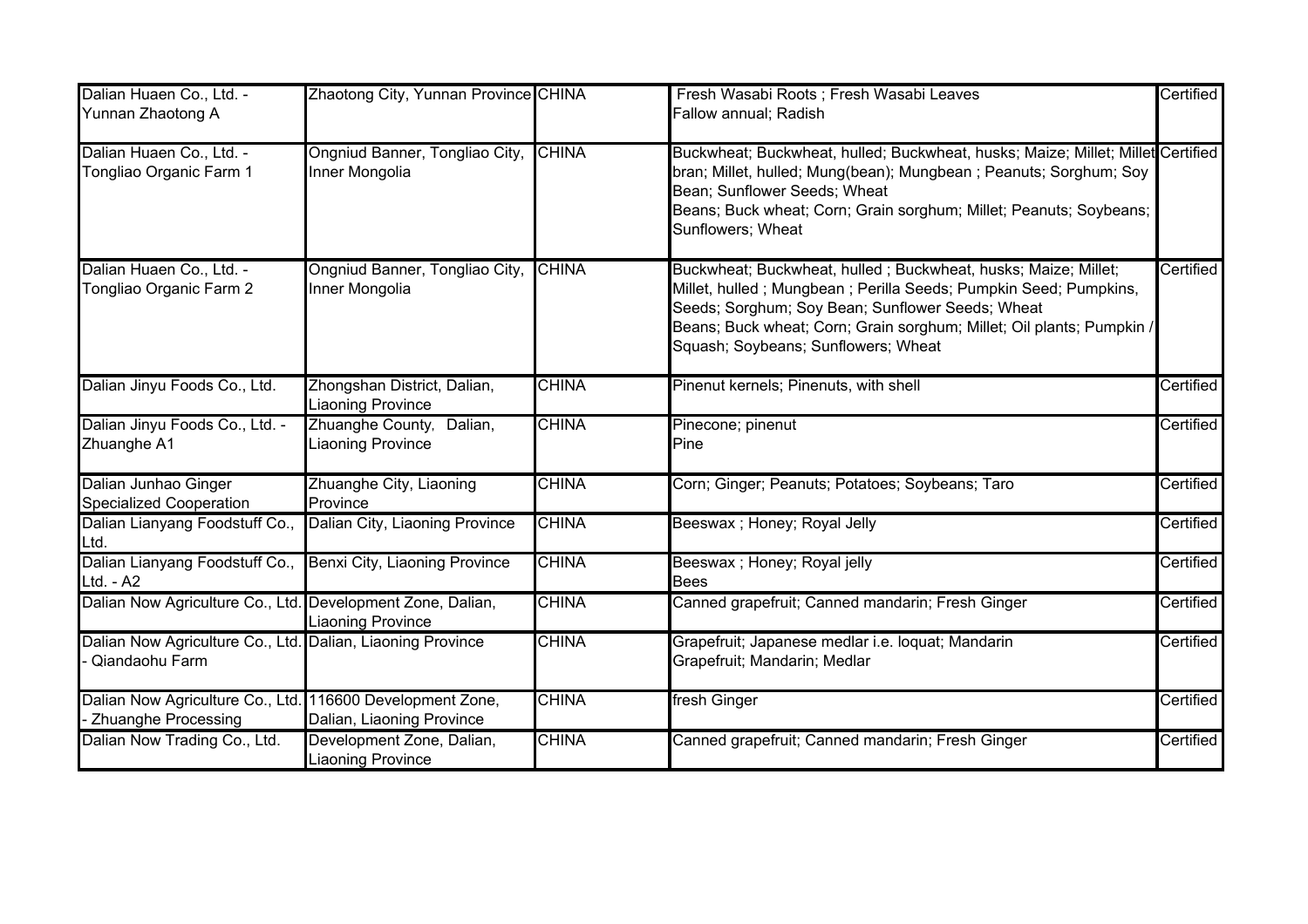| <b>Dalian Spring Agricultural</b><br>Products Co., Ltd.                               | Dalian, Liaoning Province                            | <b>CHINA</b> | Adzuki bean; Barley; Black bean; Black bean flour, puffed; Black<br>bean, puffed; Buckwheat; Buckwheat flour, puffed; Buckwheat, flour;<br>Buckwheat, hulled; Buckwheat, hulled, puffed; Buckwheat, hulled,<br>roasted; Buckwheat, husks; Buckwheat, puffed; Coix seed; Coix seed<br>flour, puffed; Coix seed, puffed; Corn; Corn flour, puffed; Corn, puffed;<br>Cucumbers, seeds; Flax seeds; Hemp seed; Hemp seed, hulled;<br>Kidney bean, black; Kidney bean, light speckled; Kidney bean, red;<br>Kidney bean, white; Lentils; Millet; Millet flour; Millet flour, puffed;<br>Millet, puffed; Mung bean flour; Mung beans; Oat ; Oat flour; Oat flour,<br>puffed; Oat, puffed; Pea; Peanut kernel; Peanut kernel, salted,<br>roasted; Peanut, roasted; Peanuts; Perilla seed; Perilla seed, hulled;<br>Pumpkin seeds, grown without shell; Pumpkin seeds, shine skin; Rice<br>flour, black, puffed; Rice flour, black, steamed; Rice flour, brown,<br>puffed; Rice flour, brown, steamed; Rice flour, steamed; Rice, black,<br>puffed; Rice, black, steamed; Rice, brown, puffed; Rice, brown,<br>steamed; Rice, steamed; Sesame seed powder, Roasted; Sesame<br>seeds; Sesame seeds, roasted; Sorghum; Sorghum flour; Sorghum<br>flour, puffed; Soybean; Soybean cake/soya cake/soybean<br>expeller/soya expeller; Soybean crude lecithin/soya crude lecithin;<br>Soybean meal/soya meal/soymeal; Soybean oil/soya oil; Soybean<br>powder/flour; Soybean, dehulled; Soybean, roasted; Sunflower kernel;<br>Sunflower seeds; Wheat | Certified              |
|---------------------------------------------------------------------------------------|------------------------------------------------------|--------------|-----------------------------------------------------------------------------------------------------------------------------------------------------------------------------------------------------------------------------------------------------------------------------------------------------------------------------------------------------------------------------------------------------------------------------------------------------------------------------------------------------------------------------------------------------------------------------------------------------------------------------------------------------------------------------------------------------------------------------------------------------------------------------------------------------------------------------------------------------------------------------------------------------------------------------------------------------------------------------------------------------------------------------------------------------------------------------------------------------------------------------------------------------------------------------------------------------------------------------------------------------------------------------------------------------------------------------------------------------------------------------------------------------------------------------------------------------------------------------------------------------------------------------------------|------------------------|
| <b>Dalian Spring Agricultural</b><br>Products Co., Ltd. -<br>Zhangjiakou Organic Base | Ganjingzi District, Dalian City,<br>iaoning Province | <b>CHINA</b> | Black bean; Black kidney bean; Coix seed; Flaxseed; Hemp seed;<br>Mung bean; Red kidney bean; Sesame seed<br>Adzuki beans; Barley; Beans; Buck wheat; Flax; Hemp; Job's tears;<br>Millet; Oats; Peanuts; Peas/Green peas; Sesame; Soybeans                                                                                                                                                                                                                                                                                                                                                                                                                                                                                                                                                                                                                                                                                                                                                                                                                                                                                                                                                                                                                                                                                                                                                                                                                                                                                              | Certified              |
| Dalian Three Standing Grain<br><b>Limited Company</b>                                 | 116001 Dalian, Liaoning<br>Province                  | <b>CHINA</b> | Black kidney bean; Buckwheat; Hemp seed; Lentil; Light Speckled<br>kidney bean(Light Red Speckled Bean); Mung bean; Red Bean<br>(Adzuki Bean); Red kidney beans(Dark Ded kidney bean); Soybean;<br>White kidney bean                                                                                                                                                                                                                                                                                                                                                                                                                                                                                                                                                                                                                                                                                                                                                                                                                                                                                                                                                                                                                                                                                                                                                                                                                                                                                                                    | Certified              |
| Dalian Tianhe Food Co., Ltd.                                                          | Dalian, Liaoning Province                            | <b>CHINA</b> |                                                                                                                                                                                                                                                                                                                                                                                                                                                                                                                                                                                                                                                                                                                                                                                                                                                                                                                                                                                                                                                                                                                                                                                                                                                                                                                                                                                                                                                                                                                                         | Suspen<br>ded<br>since |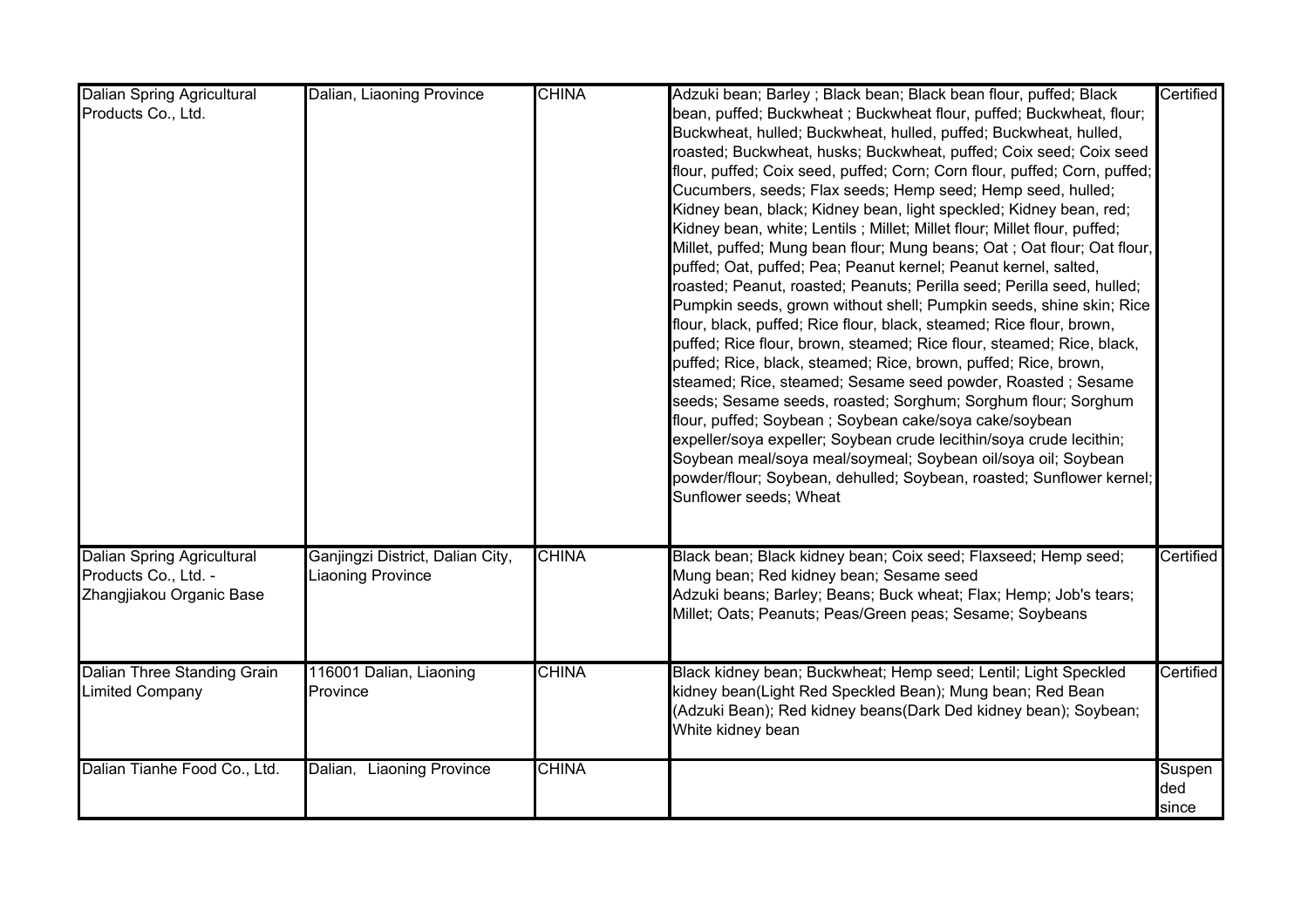| Dalian Tianhe Foods Co., Ltd. - Bayannaoer City, Inner<br>Jianfeng Farm | Mongolia                                             | <b>CHINA</b> | Adzuki Bean; Buckwheat; Buckwheat, hulled; Corn; Flax seeds; Green Certified<br>mung bean; Pumpkin seeds, GWS; Pumpkin seeds,<br>SS; Pumpkinseeds kernels, GWS; Pumpkinseeds kernels, SS;<br>Red kidney bean; Soy Bean; Speckled kidney bean;<br>Sunflower Seeds; Sunflower seeds kernels; White kidney bean<br>Adzuki beans; Beans; Buck wheat; Corn; Oil flax; Pumpkin / Squash;<br>Soybeans; Sunflowers                                                                                                                                                                                                                                                                                                                     |           |
|-------------------------------------------------------------------------|------------------------------------------------------|--------------|--------------------------------------------------------------------------------------------------------------------------------------------------------------------------------------------------------------------------------------------------------------------------------------------------------------------------------------------------------------------------------------------------------------------------------------------------------------------------------------------------------------------------------------------------------------------------------------------------------------------------------------------------------------------------------------------------------------------------------|-----------|
| Dalian U-Ka Organics Co., Ltd.                                          | Dalian, Liaoning Province                            | <b>CHINA</b> | Chickpeas; Chickpeas protein; Fava bean; Fava bean fiber (Broad<br>bean fiber); Fava bean starch (Broad bean starch); Fava protein<br>(Broad bean protein); Mung bean; Mung bean fiber; Mung bean<br>protein; Mung bean starch; Pea; Pea fiber; Pea peptide powder; Pea<br>protein; Pea starch; Pea textured protein                                                                                                                                                                                                                                                                                                                                                                                                           | Certified |
| Dalian Xinglongken Organic<br>Cereal & Oil Co. Ltd.                     | Jinzhou District, Dalian, Liaoning CHINA<br>Province |              | Barley; Black Soybean cake / meal / oilcake / (soya expeller); Black<br>Soybeans(Green kernel/Yellow kernel); Blended Feed; Corn; Corn<br>flour; Crude soy lecithin; Crude sunflower seed lecithin; Flax cake<br>/meal /oilcake/ (linseed expeller); Linseed / Flax seed(Brown /<br>Golden); Peanut; Peanut cake / meal / oilcake; Puffed soybean /<br>Extruded soybean; Rapeseed; Rapeseed cake / meal /(rapeseed<br>expeller / canola expeller); Sesame; Sesame cake/meal/oil<br>cake(sesame expeller); Soybean cake /meal / oilcake /(soya expeller);<br>Soybean hulls; Soybean, hulled; Soybeans; Squashed corn; Sunflower<br>cake / meal /oilcake/ (sunflower seed expeller); Sunflower seed;<br>Wheat; Wheat gluten meal | Certified |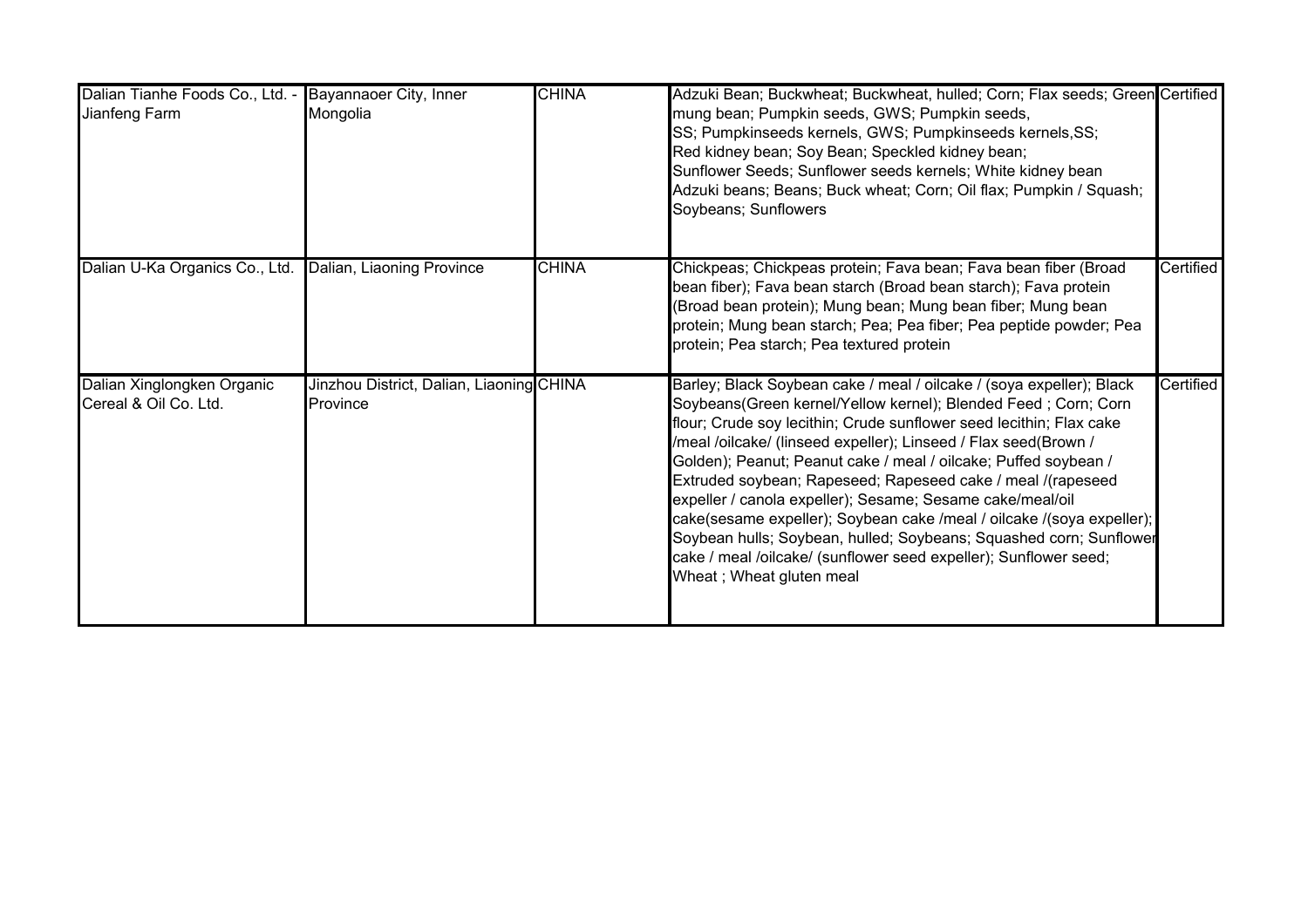| Dalian Xinglongken Organic<br>Products Co., Ltd.                     | Jinzhou District, Dalian, Liaoning CHINA<br>Province |              | Adzuki beans; Barley ; Black kidney bean; Black rice; Black sesame;<br>Black Soybean cake / meal / oilcake / (soya expeller); Black<br>Soybeans(Green kernel/Yellow kernel); Blended Feed; Borlotti<br>/Speckled kidney bean /Pinto bean; Brown rice; Buckwheat;<br>Buckwheat kernel; Chickpeas; Coix seeds; Corn; Corn flour; Corn<br>gluten meal; Corn grits; Cowpeas; Crude soy lecithin; Crude sunflower<br>seed lecithin; DDGS; Flax cake / meal / oilcake(linseed expeller);<br>Glutinous Millet/Broomcorn Millet; Glutinous rice; Green Soybeans<br>with Green Kernels(Green Soybeans); Hemp seed; Lentils; Linseed /<br>Flax seed (Brown / Golden); Millet; Mung bean, hulled; Mung Beans;<br>Oat; Pea; Pea protein; Peanut; Peanut cake / meal / oilcake; Perilla<br>seed; Pinenut; Pinenut kernels; Puffed soybean / Extruded soybean;<br>Pumpkin seed; Pumpkin seed grown without shell; Pumpkin seed<br>kernel; Rapeseed; Rapeseed cake / meal /(rapeseed expeller / canola  <br>expeller); Red kidney bean; Rice; Rice bran; Rice protein; Sesame;<br>Sesame cake / meal / oilcake (sesame seed expeller); Sorghum;<br>Soybean cake /meal / oilcake /(soya expeller); Soybean hulled;<br>Soybean hulls; Soybeans; Soybeans, black, with green kernels;<br>Squashed corn; Sunflower cake / meal /oilcake/(sunflower seed<br>expeller); Sunflower kernels; Sunflower seeds; Wheat; Wheat bran; | Certified |
|----------------------------------------------------------------------|------------------------------------------------------|--------------|-----------------------------------------------------------------------------------------------------------------------------------------------------------------------------------------------------------------------------------------------------------------------------------------------------------------------------------------------------------------------------------------------------------------------------------------------------------------------------------------------------------------------------------------------------------------------------------------------------------------------------------------------------------------------------------------------------------------------------------------------------------------------------------------------------------------------------------------------------------------------------------------------------------------------------------------------------------------------------------------------------------------------------------------------------------------------------------------------------------------------------------------------------------------------------------------------------------------------------------------------------------------------------------------------------------------------------------------------------------------------------------------------------------|-----------|
| Dalian Xinglongken Organic<br>Products Co., Ltd. - Kulun Farm Region | Inner Mongolia Autonomous                            | <b>CHINA</b> | Wheat flour; White kidney bean<br>Adzuki bean; Black bean; Black soybean with green kernel;<br>Buckwheat; Coix seeds; Cowpea; Glutinous millet; Maize/Corn; Millet;<br>Mung bean; Sesame; Sorghum; Sunflower seeds<br>Adzuki beans; Beans; Buck wheat; Corn; Cowpea; Fallow annual;<br>Grain; Grain sorghum; Millet; Sesame; Sunflowers                                                                                                                                                                                                                                                                                                                                                                                                                                                                                                                                                                                                                                                                                                                                                                                                                                                                                                                                                                                                                                                                   | Certified |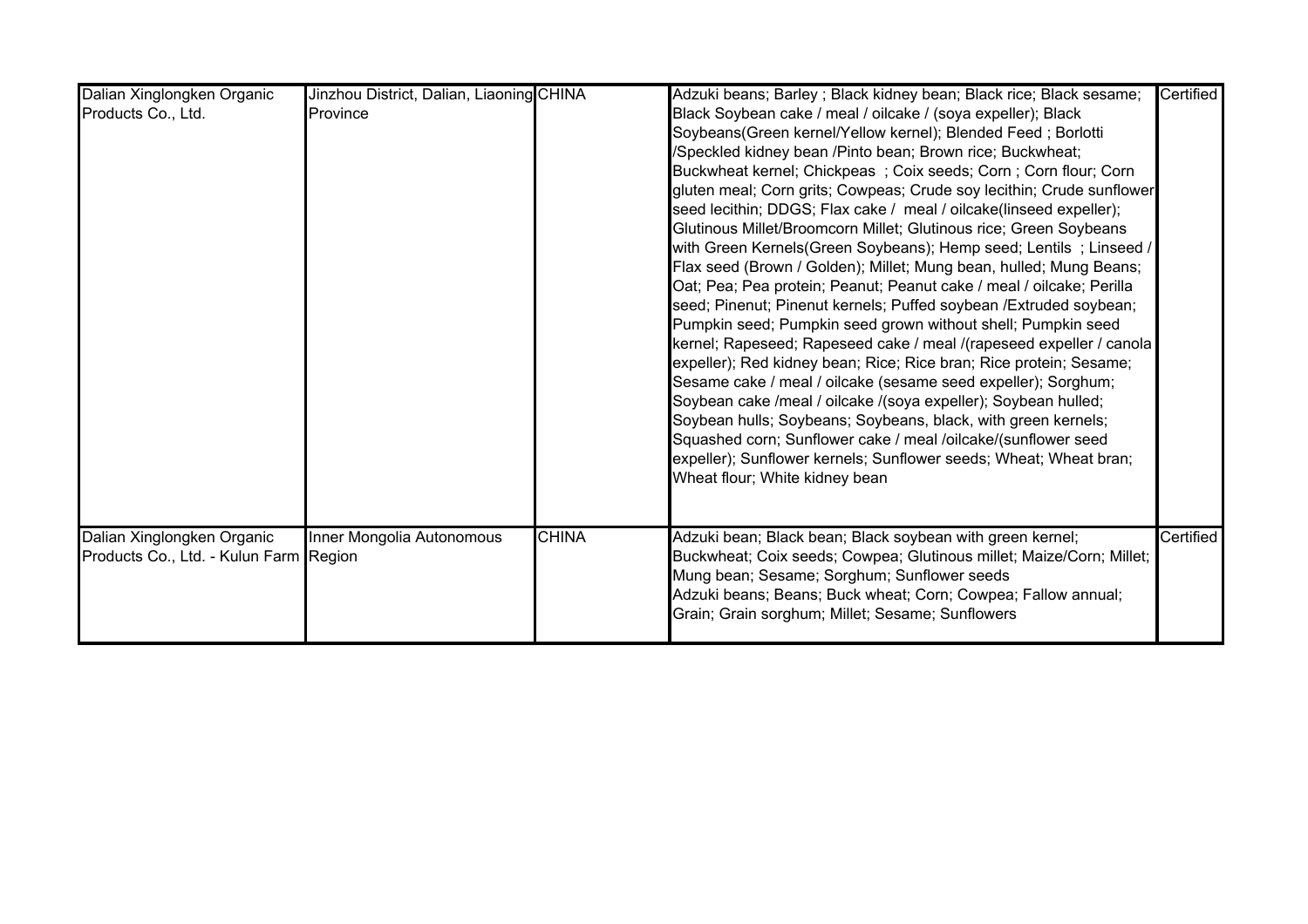| Dalian Xinyi Organics Co., Ltd.                                | <b>Liaoning Province</b>                                     | <b>CHINA</b> | Adzuki Bean; Black kidney beans(Black turtle bean); Black soybean;<br>Black soybean with green kernel; Buckwheat; Buckwheat kernel;<br>Chickpeas; Corn; Dark red kidney beans (Red kidney bean); Fatty<br>powder; Flaxseed / Linseed; Flaxseed Cake; Flaxseed Meal; Green<br>soybean; Hemp Seed; Hulled hemp seed; Hulled lentil; Hulled millet;<br>Lentil; Millet; Mung(bean); Pinto bean(light speckled kidney bean);<br>Pumpkin seed SS; Rape seed cake/meal; Rapeseed; Rice Paddy;<br>Rumen soybean meal; Seame cake; Sesame; Sesame meal; Soy<br>Bean; Soybean cake/meal; Soybean hulls; Sunflower kernel;<br>Sunflower seed cake/meal; Sunflower Seeds; Wheat; Wheat Bran;<br>White kidney beans                                                                                            | Certified |
|----------------------------------------------------------------|--------------------------------------------------------------|--------------|---------------------------------------------------------------------------------------------------------------------------------------------------------------------------------------------------------------------------------------------------------------------------------------------------------------------------------------------------------------------------------------------------------------------------------------------------------------------------------------------------------------------------------------------------------------------------------------------------------------------------------------------------------------------------------------------------------------------------------------------------------------------------------------------------|-----------|
| Dalian Yifenghe Trade Co., Ltd. Dalian City, Liaoning Province |                                                              | <b>CHINA</b> | Buckwheat; Hemp Seed; Hemp stalk; Peas; Pumpkin seed, GWS;<br>Pumpkin seed, SS; Rapeseed; Soy Bean; White kidney bean<br>Beans; Buck wheat; Hemp; Peas/Green peas; Pumpkin / Squash;<br>Rape; Soybeans                                                                                                                                                                                                                                                                                                                                                                                                                                                                                                                                                                                            | Certified |
| Dalian Zhengye Trading Co.,<br>Ltd.                            | Ganjingzi District, Dalian City,<br><b>Liaoning Province</b> | <b>CHINA</b> | Adzuki Bean; Bean paste; Borlotti bean; Broomcorn millet;<br>Buckwheats, unhulled; Ginger dehydated/dry (powder,<br>cubes/roots/lumps, piceces, slices); Ginger in syrup (dices, cubes,<br>sticks, slices, balls, shavings); Ginger Syrup; Ginger,<br>crystallized (dices, cubes, sticks, slices, balls); Ginger,<br>pickled (dices, cubes, sticks, slices, balls, shavings) ; Goji Berry,<br>Dried; Konjac Powder (Amorphophallus Konjac); Millet, unhulled; Miso;<br>Mung(bean); Noni fruit slice dehydrated; Noni Juice; Noni juice<br>concentrate; Pumpkin seeds, unhulled; Reduce Sodium Soy Sauce;<br>Rice; Rice Vinegar; Sorghum; Soy Bean; Soy sauce (Shoyu); Soybean<br>Meal; Soybean Oil; Sunflower seeds, unhulled; Tamari Soy Sauce;<br>Vinegar; Wheat; Whole-bean Low Salt Soy Sauce | Certified |
| DaLian Zhengye Trading Co.,<br>Ltd. - Luozigou A               | <b>Jilin Province</b>                                        | <b>CHINA</b> | Adzuki Bean; Borlotti bean; corn; Pumpkin seeds, unhulled; Soy Bean; Certified<br>Sunflower seeds, unhulled<br>Adzuki beans; Beans; Corn; Pumpkin / Squash; Soybeans;<br><b>Sunflowers</b>                                                                                                                                                                                                                                                                                                                                                                                                                                                                                                                                                                                                        |           |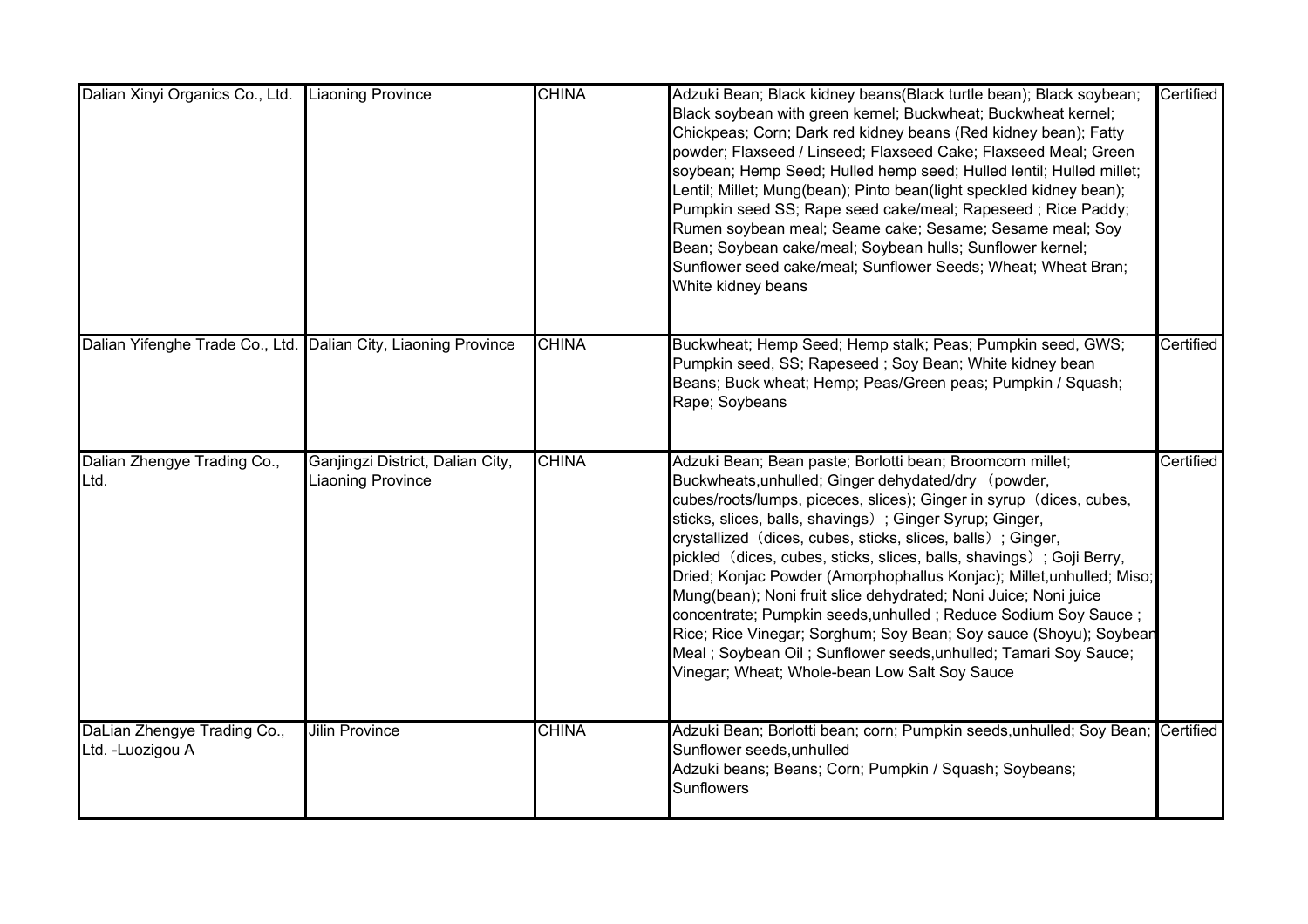| Dalian Zhengye Trading Co.,<br>Ltd. - Zhalutegi A | Inner Mogolia Province              | <b>CHINA</b>   | Adzuki Bean; borlotti bean; broomcorn millet; buckwheats, unhulled;<br>corn; millet, unhulled; mungbean; Sorghum; soybean; sunflower<br>seeds, unhulled; Wheat<br>Adzuki beans; Beans; Buck wheat; Common millet; Corn; Grain<br>sorghum; Millet; Soybeans; Sunflowers; Wheat                                                                                                                                                                                                                                                                                                                                                                                                                                                                                                                                                                                                                                                                                                                                                                                                                                                                                                             | Certified |
|---------------------------------------------------|-------------------------------------|----------------|-------------------------------------------------------------------------------------------------------------------------------------------------------------------------------------------------------------------------------------------------------------------------------------------------------------------------------------------------------------------------------------------------------------------------------------------------------------------------------------------------------------------------------------------------------------------------------------------------------------------------------------------------------------------------------------------------------------------------------------------------------------------------------------------------------------------------------------------------------------------------------------------------------------------------------------------------------------------------------------------------------------------------------------------------------------------------------------------------------------------------------------------------------------------------------------------|-----------|
| <b>Dalian Zhongding Agriculture</b><br>Co., Ltd.  | Zhuanghe City, Liaoning<br>Province | <b>CHINA</b>   |                                                                                                                                                                                                                                                                                                                                                                                                                                                                                                                                                                                                                                                                                                                                                                                                                                                                                                                                                                                                                                                                                                                                                                                           | Certified |
| Damin Foodstuff (Zhangzhou)<br>Co., Ltd.          | Zhangzhou, Fujian Province          | <b>CHINA</b>   | Black Tea extract (FD/SD/Concentrate); Chrysanthemum extract<br>(FD/SD/Concentrate); Green Tea extract (FD/SD/Concentrate);<br>Jasmine Tea extract (FD/SD/Concentrate); Oolong Tea extract<br>(FD/SD/Concentrate); Pu'er Tea (Raw Tea) extract<br>(FD/SD/Concentrate); Pu'er Tea (Ripe Tea) extract<br>(FD/SD/Concentrate);            Rose extract (FD/SD/Concentrate);            Rose<br>Flower Water extract; White Tea extact (FD/SD/Concentrate)                                                                                                                                                                                                                                                                                                                                                                                                                                                                                                                                                                                                                                                                                                                                    | Certified |
| <b>DANIEL DAVID DECKER</b><br><b>ABADIE</b>       | Guayaquil, Guayas                   | <b>ECUADOR</b> | Bananas (Musa paradisiaca), for processing                                                                                                                                                                                                                                                                                                                                                                                                                                                                                                                                                                                                                                                                                                                                                                                                                                                                                                                                                                                                                                                                                                                                                | Certified |
| <b>DANIELA AGUSTINA ARCOS</b><br><b>TORRES</b>    | Quito, Pichincha                    | <b>ECUADOR</b> | Pasta de cacao orgánica; banano covered with chocolate; Black<br>pepper; Brunei cherry; Cacao orgánico en polvo; Cocoa Beans;<br>Macambo /bacao; Manteca de cacao orgánica; Organic cacao nibs;<br>Organic cacao pulp; Organic cacao shells; Organic chocolate 100%;<br>Organic chocolate 65%; Organic chocolate 80%; Organic chocolate<br>with brunei cherry; Organic chocolate with cacao nibs; Organic<br>chocolate with cacao pulp; Organic chocolate with calamondín;<br>Organic chocolate with curcuma; Organic chocolate with guayabilla;<br>Organic chocolate with passionfruit and black pepper; organic<br>chocolate with sal and cardamom; organic dehydrated bacao; organic<br>dehydrated banano; Organic dehydrated black pepper; Organic<br>dehydrated brunei cherry; Organic dehydrated calamondín; Organic<br>dehydrated cardamom; Organic dehydrated curcuma; Organic<br>dehydrated guayabilla; Organic dehydrated Maracuya; Organic<br>dehydrated salak; Salak covered with chocolate; Salak with cacao<br>nibs<br>Banana; Black pepper; Brazilian guava; Calamondin; Cardamom;<br>Cocoa; Guava; Ishpink; Mixed Crops; Passion fruit; Salak; Sour<br>cherries; Turmeric | Certified |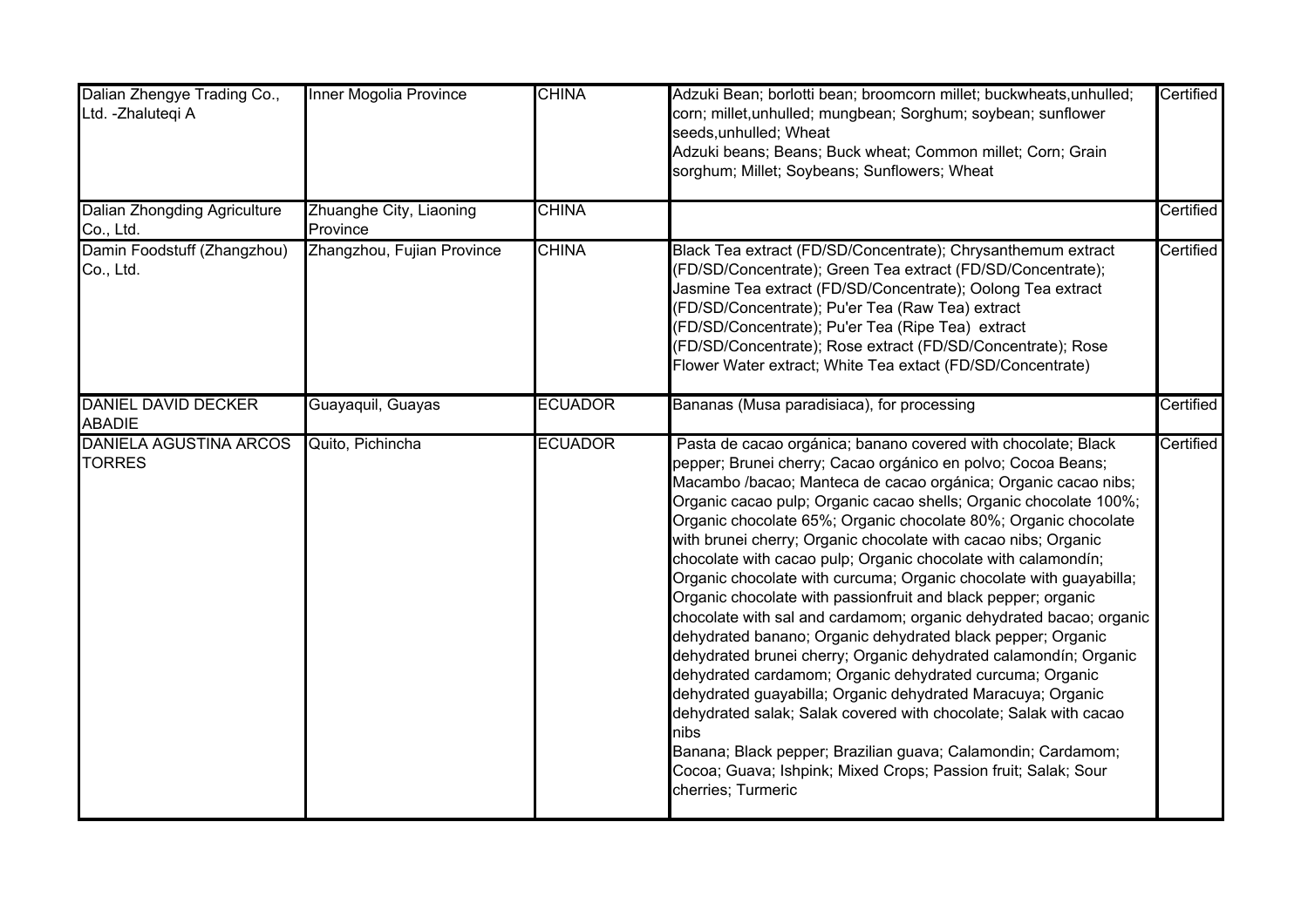| Dare Organic Agriculturals Co.,<br>Ltd.                             | Danyang, Jiangsu                                                             | <b>CHINA</b>   | Apple Juice ; Apple Juice Concentrate ; Apple Pomace ; Apple Puree ; Certified<br>Apple Puree Concentrate; Apricot Puree; Apricot Puree Concentrate<br>Blackberry Juice; Blackberry Puree; Blackcurrant Juice;<br>Blackcurrant Juice Concentrate; Bluberry Juice Concentrate;<br>Blueberries Juice; Kiwi Puree; Peach Juice Concentrate ; Pear Juice<br>Concentrate; Pear Pomace; Pear Puree; Pear puree concentrate;<br>Pineapple Juice; Pineapple juice concentrate; Raspberry Juice;<br>Strawberry Juice; Strawberry Juice Concentrate; Strawberry puree;<br>Yang-mei (Red bayberry) juice; Yang-mei (Red bayberry) juice<br>concentrate; Yumberry juice concentrate |                                         |
|---------------------------------------------------------------------|------------------------------------------------------------------------------|----------------|-------------------------------------------------------------------------------------------------------------------------------------------------------------------------------------------------------------------------------------------------------------------------------------------------------------------------------------------------------------------------------------------------------------------------------------------------------------------------------------------------------------------------------------------------------------------------------------------------------------------------------------------------------------------------|-----------------------------------------|
| Dare Organic Agriculturals Co.,<br>Ltd. - Jichang Farm              | Dongguan Village, Jichang<br>Town, Ji County, Linfen, Shanxi<br>Province     | <b>CHINA</b>   | <b>Apples</b>                                                                                                                                                                                                                                                                                                                                                                                                                                                                                                                                                                                                                                                           | Certified                               |
| Dasherb Organic Agricultural<br>Technology Co., Ltd.                | High-tech Industrial<br>Development Zone, Benxi,<br><b>Liaoning Province</b> | <b>CHINA</b>   |                                                                                                                                                                                                                                                                                                                                                                                                                                                                                                                                                                                                                                                                         | Decertifi<br>ed since<br>14.12.20<br>21 |
| Dasherb Organic Agricultural<br>Technology Co., Ltd. - A1           | Benxi City, Liaoning Province                                                | <b>CHINA</b>   |                                                                                                                                                                                                                                                                                                                                                                                                                                                                                                                                                                                                                                                                         | Decertifi<br>ed since<br>14.12.20<br>21 |
| Delhi Longevity Sambo Green<br>Food Co., Ltd. - Huaitoutala<br>Farm | Delingha City, Qinghai Province CHINA                                        |                | Fresh Goji Berry; Goji Berry, Dried<br>Goji                                                                                                                                                                                                                                                                                                                                                                                                                                                                                                                                                                                                                             | Certified                               |
| <b>DELIMAR SA</b>                                                   | <b>AGADIR</b>                                                                | <b>MOROCCO</b> | Filets d'anchois marinés, à L'HUILE EQUILIBREE BIO (Huile de<br>tournesol BIO 85% / Huile d'olive extra vierge BIO 15%); Filets<br>d'anchois marinés, à la sauce AIL-PERSIL BIO et à l'huile de<br>tournesol BIO; Filets d'anchois marinés, à la sauce HARISSA BIO et à<br>l'huile de tournesol BIO; Filets d'anchois marinés, à la sauce<br>POIVRON BIO et à l'huile de tournesol BIO; Filets d'anchois marinés,<br>aux HERBES DE PROVENCE BIO et à l'huile de tournesol BIO                                                                                                                                                                                           | Certified                               |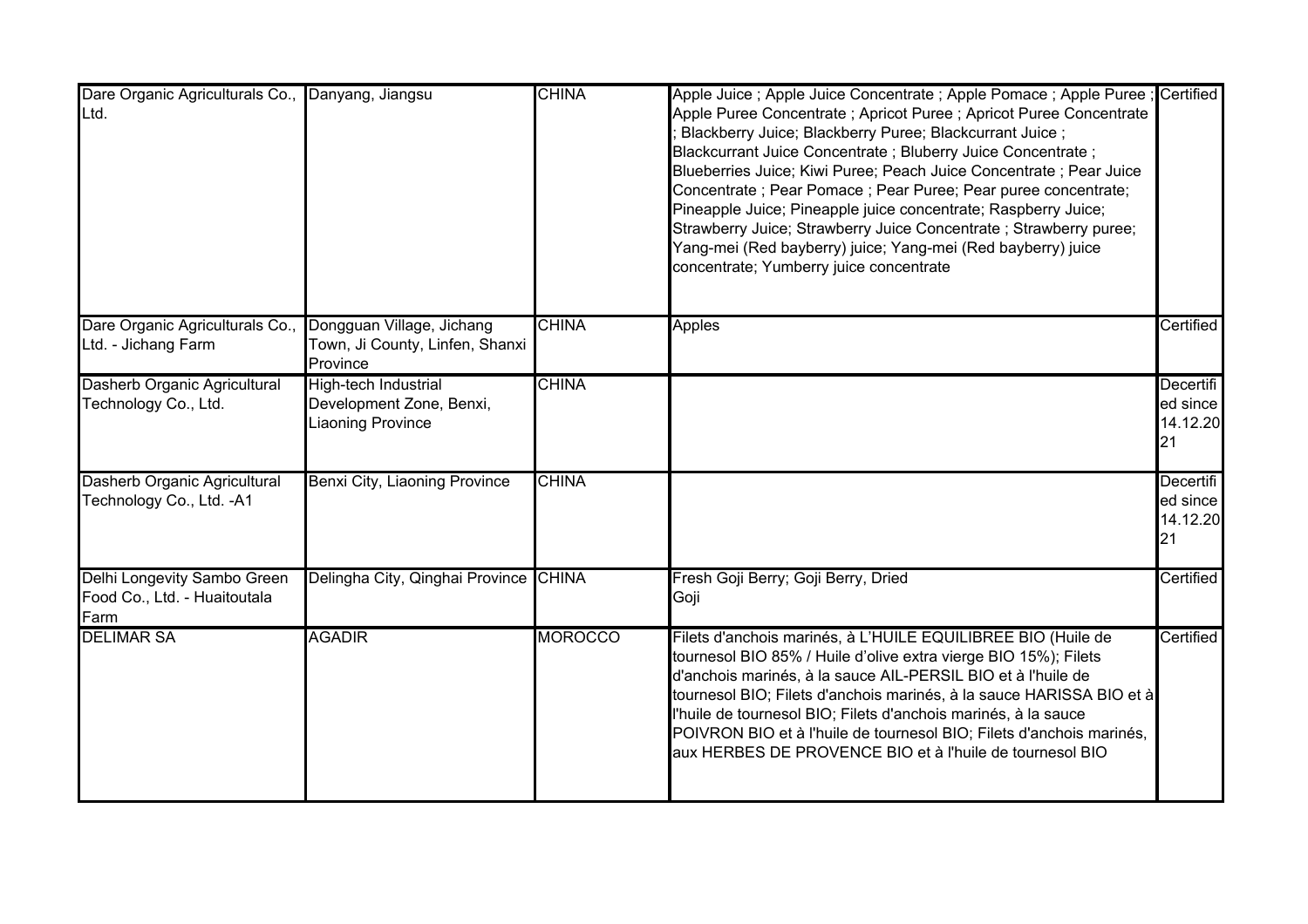| Delingha Jiaxin Agricultural<br>Products Development Co., Ltd.   | 817000 Qinghai Province                   | <b>CHINA</b>        | Goji berry, dried                                                                                                                                                                                                                                                                                                                                                                                                                                                                                                                                                                                                                                                                                 | Certified |
|------------------------------------------------------------------|-------------------------------------------|---------------------|---------------------------------------------------------------------------------------------------------------------------------------------------------------------------------------------------------------------------------------------------------------------------------------------------------------------------------------------------------------------------------------------------------------------------------------------------------------------------------------------------------------------------------------------------------------------------------------------------------------------------------------------------------------------------------------------------|-----------|
| <b>Desert Raisins</b>                                            | Bloemsmond, Kanoneiland,<br>Northern Cape | <b>SOUTH AFRICA</b> | Raisins                                                                                                                                                                                                                                                                                                                                                                                                                                                                                                                                                                                                                                                                                           | Certified |
| <b>Desert Timber Africa SARL</b>                                 | et Bvd Abderrahim Bouabid,<br>Casablanca  | <b>MOROCCO</b>      | Date palm; Fallow perennial                                                                                                                                                                                                                                                                                                                                                                                                                                                                                                                                                                                                                                                                       | Certified |
| <b>Desert Timber Tafilalet SARL</b>                              | Casablanca                                | <b>MOROCCO</b>      | Date palm; Olives                                                                                                                                                                                                                                                                                                                                                                                                                                                                                                                                                                                                                                                                                 | Certified |
| Destiladora del Valle de Tequila Tequila, Jalisco<br>S.A de C.V. |                                           | <b>MEXICO</b>       | VERDE GREEN EXTRA AGED ORGANIC TEQUILA ; VERDE<br>GREEN ORGANIC AGED TEQUILA; VERDE GREEN ORGANIC<br>WHITE TEQUILA; VERDE GREEN RESTED ORGANIC TEQUILA                                                                                                                                                                                                                                                                                                                                                                                                                                                                                                                                            | Certified |
| DIANA-FOOD ECUADOR S.A.                                          | Pasaje, El Oro                            | <b>ECUADOR</b>      | 100% Banana Crunchies; Acidified Aseptic Seedless Banana Puree;<br>Acidified Aseptic Seedless Banana Puree With Organic Lemon Juice<br>Concentrate; Acidified Aseptic Seedless Banana Puree, Without Citric<br>Acid; Acidified Aseptic With Seeds Banana Puree; Acidified Aseptic<br>With Seeds Banana Puree With Organic Lemon Juice Concentrate;<br>Acidified Aseptic With Seeds Banana Puree, Without Citric Acid;<br>Banana Essence; Banana Flakes; Banana Peel Flakes; Banana Peel<br>Powder; Banana Powder; Low Acid Aseptic Seedless Banana Puree;<br>Low Acid Aseptic Seedless Banana Puree 100%; Low Acid Aseptic<br>With Seeds Banana Puree; Mango Flakes; Mango Powder; Mango<br>Puree | Certified |
| Die Wingerdloot t/a<br><b>Groenheuwel Topfruit</b>               | Augrabies, Northern Cape                  | <b>SOUTH AFRICA</b> | Clementines; Grapefruit; Lemon (Citrus sp.); Oranges                                                                                                                                                                                                                                                                                                                                                                                                                                                                                                                                                                                                                                              | Certified |
| <b>DISTRIBUIDORA RIO</b><br><b>ITAMBEY S.A.</b>                  | Ciudad del Este                           | <b>PARAGUAY</b>     | Blended Yerba Mate With Ginger; Blended Yerba Mate With Herbs LA Certified<br>POTENTE With Catuaba; Chimarrao FD; Matecha Classic; Matecha<br>Premium; Matecha Pure; Yerba Mate (In Cuts Of Aviva, Tea Bag,<br>Bulk Pack); Yerba Mate Processed FEDE Rico; Yerba Mate<br>Processed LA MEJOR; Yerba Mate TEMATE                                                                                                                                                                                                                                                                                                                                                                                    |           |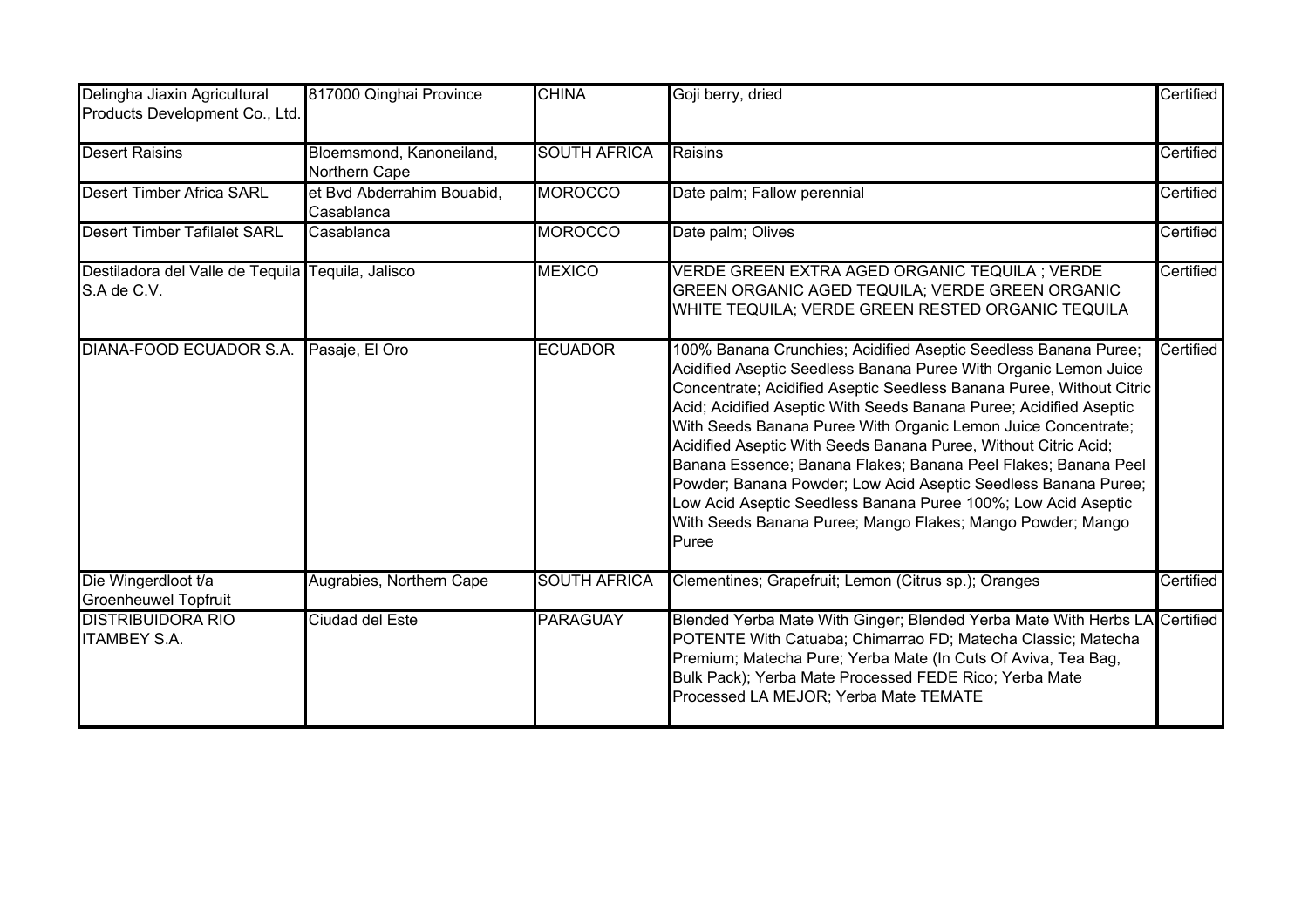| Docefruta Indústria e Comércio Tarumã, São Pedro do Turvo,                      |             | <b>BRAZIL</b> | Acai Organic Dehydrated Juice; Acerola Dehydrated Juice 17% Vit.C Certified                                                                                                                                                                                                                                                                                                                                                                                                                                                                                                                                                                                                                                                        |           |
|---------------------------------------------------------------------------------|-------------|---------------|------------------------------------------------------------------------------------------------------------------------------------------------------------------------------------------------------------------------------------------------------------------------------------------------------------------------------------------------------------------------------------------------------------------------------------------------------------------------------------------------------------------------------------------------------------------------------------------------------------------------------------------------------------------------------------------------------------------------------------|-----------|
| de Produtos Alimentícios Ltda.                                                  | <b>I</b> SP |               | Organic; Acerola Organic Dehydrated Juice; Acerola Organic Juice;<br>Camu camu Organic Dehydrated Juice; Dehydrated Guarana in<br>Organic Powder; Dehydrated passion fruit powder; Organic<br>Dehydrated Banana Puree; Organic Dehydrated Cashew Juice;<br>Organic Dehydrated Coconut Water; Organic Dehydrated Ginger<br>Powder; Organic Dehydrated Green Coffee; Organic Dehydrated<br>Guava Juice; Organic Dehydrated Juice Lemon; Organic Dehydrated<br>Juice Mango; Organic Dehydrated Juice Orange; Organic Dehydrated<br>Maltodextrin; Organic Dehydrated Papaya Juice; Organic Dehydrated<br>Powder Matte; Organic Dehydrated Propolis Powder; Organic<br>Dehydrated Strawberry Juice); Pineapple Organic Dehydrated Juice |           |
| <b>DOĞANCAN GIDA TARIM</b><br>ÜRÜN. İNŞ. TUR. SAN. ve TİC.<br>LTD. ȘTI.         | Malatya     | <b>TURKEY</b> | Apricot Kernels; Apricots, Dried; Apricots, Dried, diced                                                                                                                                                                                                                                                                                                                                                                                                                                                                                                                                                                                                                                                                           | Certified |
| DOĞANCAN GIDA TARIM<br>ÜRÜN. İNŞ. TUR. SAN. ve TİC.<br>LTD. ȘTİ. (DOĞANCAN AGR) | Malatya     | <b>TURKEY</b> | Apricot; Table grapes                                                                                                                                                                                                                                                                                                                                                                                                                                                                                                                                                                                                                                                                                                              | Certified |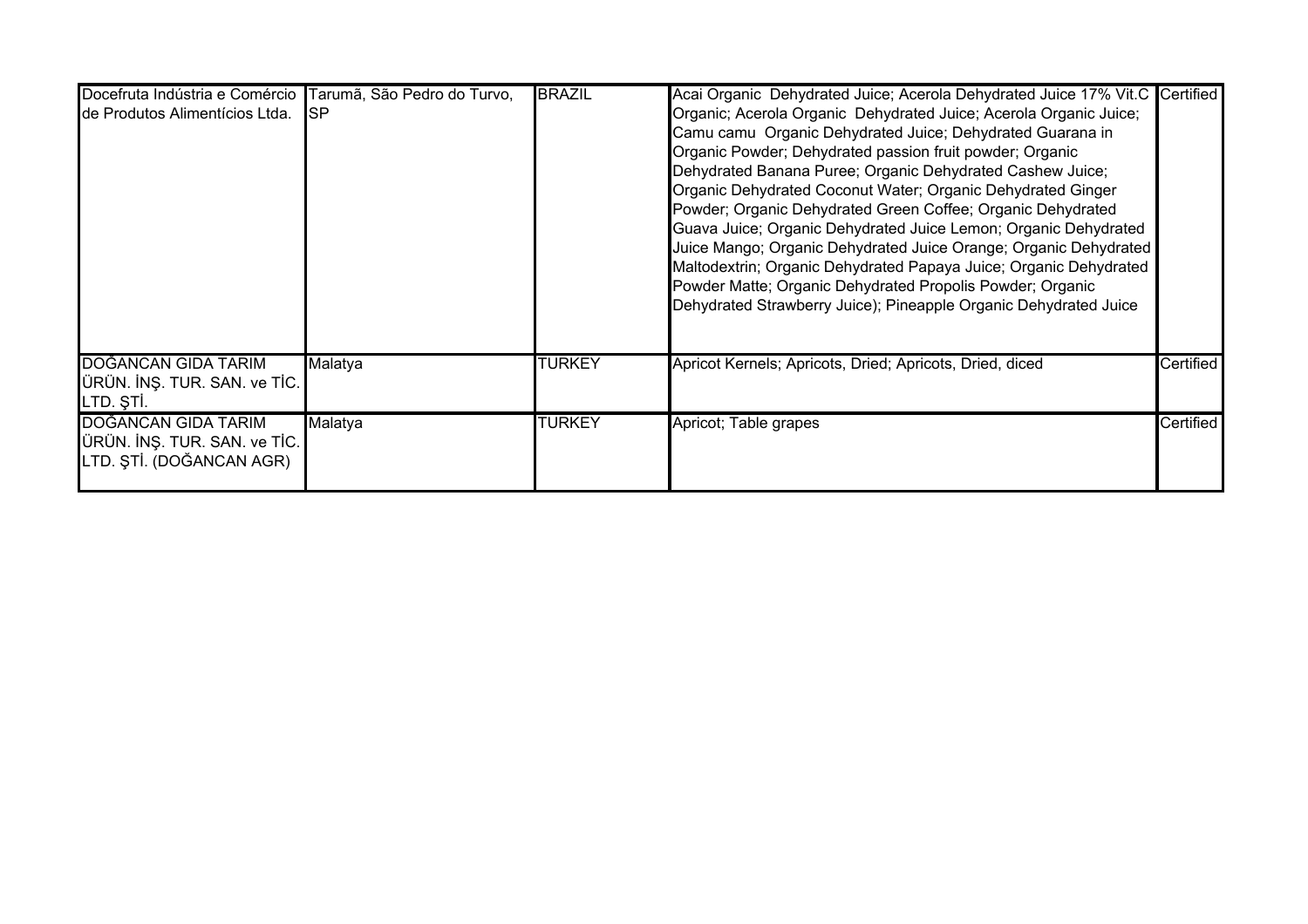| <b>TURKEY</b> | Apple ; Apple FTNF; Apple Juice Concentrate; Apple Juice               | Certified |
|---------------|------------------------------------------------------------------------|-----------|
|               | Concentrate Decolorized; Apple Juice Iced, Clear; Apple Juice Iced,    |           |
|               | Cloudy; Apple Natural Flavor; Apple Puree; Apple Puree Concentrate;    |           |
|               | Apple-wild collection; Apricot; Apricot FTNF; Apricot Puree; Apricot   |           |
|               | Puree Concentrate; Aseptic Apple Juice Clear; Aseptic Apple Juice      |           |
|               | Cloudy; Aseptic Pear Juice Clear; Aseptic Pear Juice Cloudy; Aseptic   |           |
|               | Pomegranate Juice Clear; Aseptic Pomegranate Juice Cloudy;             |           |
|               | Aseptic Sourcherry Juice Clear; Aseptic Sourcherry Juice Cloudy;       |           |
|               | Aseptic Sweetcherry Juice Clear; Aseptic Sweetcherry Juice Cloudy;     |           |
|               | Aseptic Tartcherry Juice Clear; Aseptic Tartcherry Juice Cloudy; Black |           |
|               | Carrot Juice Concentrate; Black Carrot Juice Concentrate, Cloudy;      |           |
|               | Black Carrot Puree; Black Turkish Tea Extract; Black Turkish Tea       |           |
|               | Extract Flavor; Blackberries; Carrot; Carrot FTNF; Carrot Puree;       |           |
|               | Carrot Puree Concentrate; Cherries; Cloudy Apple Juice Concentrate ;   |           |
|               | Cloudy Pomegranate Juice; Cornel Cherries; Cranberries ; Dried         |           |
|               | Tangerine Peel; Fig; Freeze Dried Apple; Freeze Dried Apricot;         |           |
|               | Freeze Dried Apricot Cube Diced; Freeze Dried Apricot Half Cut;        |           |
|               | Freeze Dried Banana; Freeze Dried Black Currant; Freeze Dried          |           |
|               | Black Fig; Freeze Dried Black Fig Cube Diced; Freeze Dried Black       |           |
|               | Mulberry; Freeze Dried Black Mulberry Cut; Freeze Dried Blackberry;    |           |
|               | Freeze Dried Blueberry; Freeze Dried Carrot; Freeze Dried Cherry;      |           |
|               | Freeze Dried Fig; Freeze Dried Grape; Freeze Dried Green Fig;          |           |
|               | Freeze Dried Green Fig Cube Diced; Freeze Dried Kiwi; Freeze Dried     |           |
|               | Kiwi Cube Diced; Freeze Dried Mandarin; Freeze Dried Mandarin          |           |
|               | Sliced; Freeze Dried Melon Cube Diced; Freeze Dried Orange; Freeze     |           |
|               | Dried Orange Peel Cube Diced; Freeze Dried Orange Sliced; Freeze       |           |
|               | Dried Peach; Freeze Dried Peach Cube Diced; Freeze Dried Plum;         |           |
|               | Freeze Dried Plum Cube Diced; Freeze Dried Plum Half Cut; Freeze       |           |
|               | Dried Pomegranate; Freeze Dried Pomegranate Arils; Freeze Dried        |           |
|               | Powder Apple; Freeze Dried Powder Apricot; Freeze Dried Powder         |           |
|               | Cherry; Freeze Dried Powder Fig; Freeze Dried Powder Grape;            |           |
|               | Freeze Dried Powder Mandarin; Freeze Dried Powder Peach; Freeze        |           |
|               |                                                                        |           |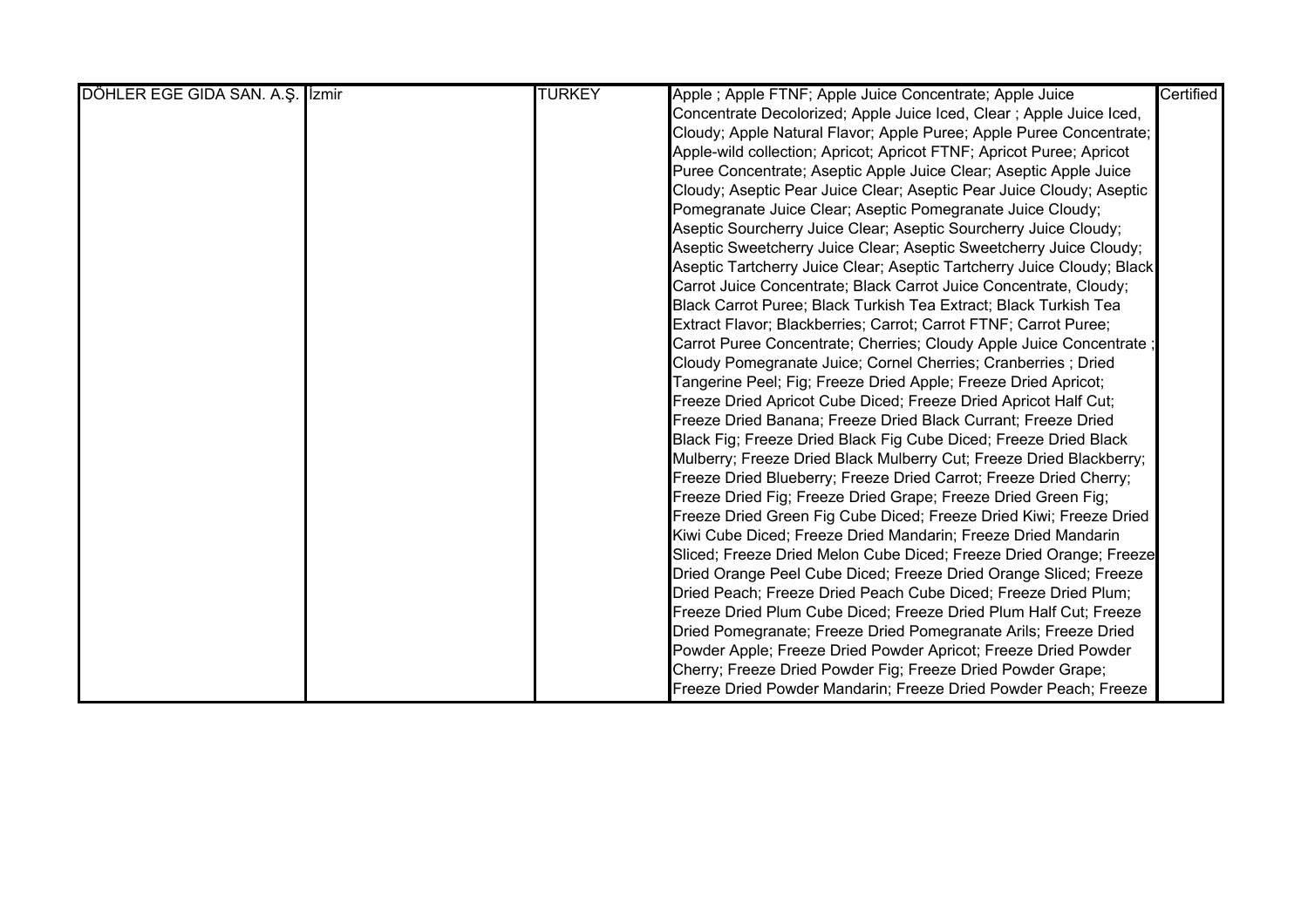| DÖHLER GIDA SAN. A.Ş.                                      | Istanbul                                 | <b>TURKEY</b>                       | Apple Juice Concentrate; Apple Juice Concentrate, Decolorized;<br>Apple Juice, Cloudy; Apple Puree; Apple Puree Concentrate; Black<br>Carrot Juice Concentrate ; Black Carrot Juice, Cloudy; Black Carrot<br>Puree; Black Turkish Tea Extract; Black Turkish Tea Extract Flavor;<br>Cloudy Pomegranate Juice; Freeze Dry Strawberry; IQF Strawberry;<br>Natural Apple Flavor; Pomegranate Juice Concentrate ; Pomegranate<br>Peels; Pomegranate Seeds; Strawberry Juice Concentrate;<br>Strawberry Puree; Strawberry Puree concentrate | Certified |
|------------------------------------------------------------|------------------------------------------|-------------------------------------|----------------------------------------------------------------------------------------------------------------------------------------------------------------------------------------------------------------------------------------------------------------------------------------------------------------------------------------------------------------------------------------------------------------------------------------------------------------------------------------------------------------------------------------|-----------|
| DÖHLER GIDA SAN. A.Ş.<br>(DOHLER PROC 02)                  | <b>Balikesir</b>                         | <b>TURKEY</b>                       | Apple FTNF, Apricot FTNF, Pear FTNF, Carrot FTNF, Strawberry<br>FTNF; Apple Puree Concentrate, Apricot Puree Concentrate, Pear<br>Puree Concentrate, Carrot Puree Concentrate, Strawberry Puree<br>Concentrate; Apple Puree, Apricot Puree, Pear Puree, Carrot Puree,<br>Tomato Puree, Strawberry Puree; Organic Tomato Paste, Organic<br>Tomato Puree; Pizza Sauce                                                                                                                                                                    | Certified |
| Dolores Nereida Alfau                                      | Mao, Valverde                            | <b>DOMINICAN</b><br><b>REPUBLIC</b> | Fresh Banana<br>Banana                                                                                                                                                                                                                                                                                                                                                                                                                                                                                                                 | Certified |
| <b>Domaine Agricole SUNPLANT</b><br><b>SARL</b>            | Agadir                                   | <b>MOROCCO</b>                      | <b>Brussels sprout</b><br>Chilli pepper; Chives; Cucumbers; Eggplants; Melons; Onions;<br>Pepper; Summer squash; Tomatoes; Watermelon                                                                                                                                                                                                                                                                                                                                                                                                  | Certified |
| Domaine BIO NG                                             | Belfaa                                   | <b>MOROCCO</b>                      | Beans; Pepper; Summer squash                                                                                                                                                                                                                                                                                                                                                                                                                                                                                                           | Certified |
| Domaines CHAMI Zouheir                                     | Fès                                      | <b>MOROCCO</b>                      | Bitter orange; Fallow annual; Orange; Pomegranates; Rosa<br>damascena                                                                                                                                                                                                                                                                                                                                                                                                                                                                  | Certified |
| Dorigenn S.A.S.                                            | Mosquera                                 | <b>COLOMBIA</b>                     | Roasted and Ground Coffee; Block Panela; Dry Parchment Coffee;<br>Powdered Panela; Roasted Coffee Beans                                                                                                                                                                                                                                                                                                                                                                                                                                | Certified |
| Dranchmex S.P.R. de R.L. de<br>C.V.                        | Antunez, Mpio de Paracuaro,<br>Michoacán | <b>MEXICO</b>                       | Papaya<br>Papaya                                                                                                                                                                                                                                                                                                                                                                                                                                                                                                                       | Certified |
| <b>Dulan Linsheng Desertification</b><br>Control Co., Ltd. | Dulan County, Haixi, Qinhai<br>Province  | <b>CHINA</b>                        |                                                                                                                                                                                                                                                                                                                                                                                                                                                                                                                                        | Certified |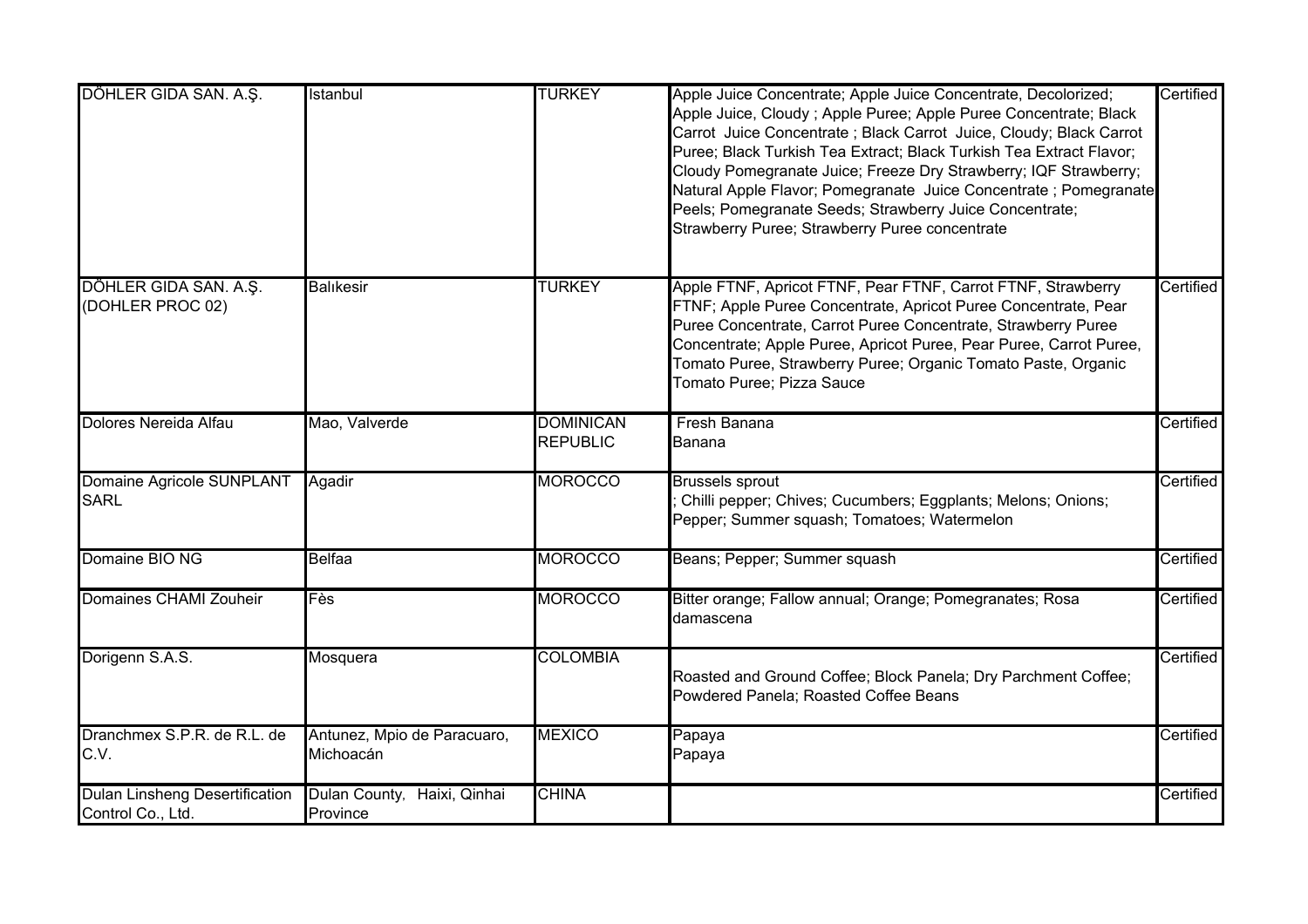| Dulan Linyi Organic Wolfberry<br><b>Planting Cooperative</b>                                    | 751100 Qinhai Province                 | <b>CHINA</b>        | Goji berry, Dried<br>Goji                                                                                                                                                                                                                                                         | Certified |
|-------------------------------------------------------------------------------------------------|----------------------------------------|---------------------|-----------------------------------------------------------------------------------------------------------------------------------------------------------------------------------------------------------------------------------------------------------------------------------|-----------|
| Dune Foods (Pty)Ltd                                                                             | <b>Somerset West</b>                   | <b>SOUTH AFRICA</b> | Mesquite Powder; Prosopis glandulosa seed pod powder; Prosopis<br>glandulosa super food espresso (MannaBrew)<br>Mesquite                                                                                                                                                          | Certified |
| Dunhua City Fuxing Agricultural Dunhua City, Jilin Province<br>Products Co., Ltd.               |                                        | <b>CHINA</b>        | Black kidney bean; Corn; Cucumbers, Seeds; Flaxseed / Linseed;<br>Pumpkin Seed; Soybean cake/Soya cake/Soybean expeller/Soya<br>expeller; Soybean crude lecithin/Soya crude lecithin; Soybean<br>meal/Soya meal/Soymeal; Soybean oil/Soya oil; Soybean/Soya; White<br>kidney bean | Certified |
| Dunhua City Fuxing Agricultural<br>Products Co., Ltd. - Erzhan<br>Farm                          | Ning'an city, Heilongjiang<br>Province | <b>CHINA</b>        | Corn ; Cucumbers, Seeds; Pumpkin Seed; Soy Bean<br>Corn; Cucumbers; Pumpkin / Squash; Soybeans                                                                                                                                                                                    | Certified |
| Dunhua City Fuxing Agricultural Bei'an City,<br>Products Co., Ltd. - Weishan<br>Farm 1          | Heilongjiang<br>Province               | <b>CHINA</b>        | Black kidney bean; Corn; Flaxseed / Linseed; Pumpkin Seed; Soy<br>Bean; White kidney bean<br>Beans; Corn; Oil flax; Pumpkin / Squash; Soybeans                                                                                                                                    | Certified |
| Dunhua City Fuxing Agricultural Heilongjiang Province,<br>Products Co., Ltd.- Weishan<br>Farm 2 |                                        | <b>CHINA</b>        | Corn; Flaxseed / Linseed; Pumpkin Seed; Soy Bean<br>Corn; Oil flax; Pumpkin / Squash; Soybeans                                                                                                                                                                                    | Certified |
| Dunhua City Huali Foreign<br>Economic & Trade Co., Ltd.                                         | Yanbian Prefecture, Jilin<br>Province  | <b>CHINA</b>        | Adzuki bean; Black bean; Corn; Full Fat Soya Grits; Soybean;<br>Soybean Crude lecithin/Crude Soybean Lecithin; Soybean meal/<br>Toasted soybean meal/Soya cake/soya bean expeller /soybean<br>expeller/soya-beans-press-cake; Soybean oil                                         | Certified |
| Dunhua City Huali Foreign<br>Economic & Trade Co., Ltd. -<br><b>Huali Farm</b>                  | Dunhua City, Jilin Province            | <b>CHINA</b>        | Adzuki bean; Black bean; Corn; Potatoes; Sorghum; Soybean<br>Adzuki beans; Beans; Corn; Grain sorghum; Potatoes; Soybeans                                                                                                                                                         | Certified |
| Dunhua City Huali Foreign<br>Economic & Trade Co., Ltd. -<br><b>Beixing Farm</b>                | Qitaihe City, Heilongjiang<br>Province | <b>CHINA</b>        | Corn; Potatoes; Pumpkin seeds; Soybean<br>Corn; Potatoes; Pumpkin / Squash; Soybeans                                                                                                                                                                                              | Certified |
| Dunhua City Huali Foreign<br>Economic & Trade Co., Ltd. -<br>Jiangnan                           | Yanbian Prefecture, Jilin<br>Province  | <b>CHINA</b>        | Adzuki bean; Black Bean; Corn; Soybean                                                                                                                                                                                                                                            | Certified |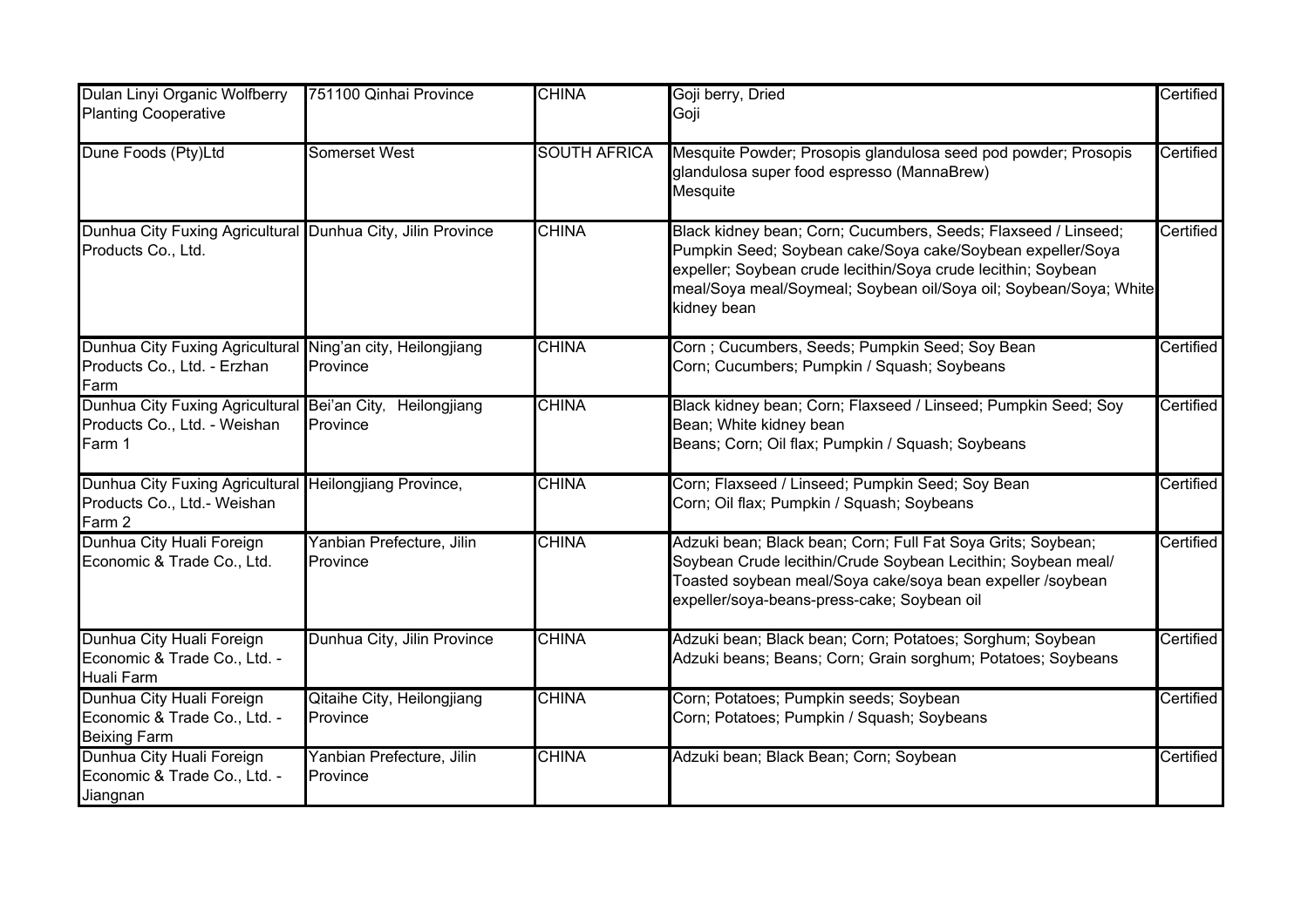| Dunhua City Jinfeng Grain and<br>Oil Co., Ltd.                                    | <b>Jilin Province</b>                       | <b>CHINA</b>                        | Adzuki bean; Black Bean; Corn; Full Fat Soya Grits; Soybean;<br>Soybean Crude lecithin/Crude Soybean Lecithin; Soybean meal/<br>Toasted soybean meal/Soya cake/soya bean expeller /soybean<br>expeller/soya-beans-press-cake; Soybean oil | <b>Certified</b> |
|-----------------------------------------------------------------------------------|---------------------------------------------|-------------------------------------|-------------------------------------------------------------------------------------------------------------------------------------------------------------------------------------------------------------------------------------------|------------------|
| Dunhua City Jinfeng Grain And<br>Oil Co., Ltd. - Jinfeng Fuxin B                  | <b>Jilin Province</b>                       | <b>CHINA</b>                        | Adzuki bean; Black bean; Corn; Full Fat Soya Grits; Soybean;<br>Soybean Crude lecithin/Crude Soybean Lecithin; Soybean meal/<br>Toasted soybean meal/Soya cake/soya bean expeller /soybean<br>expeller/soya-beans-press-cake; Soybean oil | Certified        |
| Dunhua City Jinfeng Grain and<br>Oil Co., Ltd. - Nantaizi Farm                    | Dunhua City, Jilin Province                 | <b>CHINA</b>                        | Adzuki bean; Corn; Potatoes; Sorghum; Soybean<br>Adzuki beans; Corn; Grain sorghum; Potatoes; Soybeans                                                                                                                                    | Certified        |
| Dunhua Xinyi Organic Products Heilongjiang Province<br>Co., Ltd. - Huluwaizi Farm |                                             | <b>CHINA</b>                        | Cucumbers, Seeds; Pumpkin Seed; Soy Bean<br>Corn; Cucumbers; Pumpkin / Squash; Soybeans                                                                                                                                                   | Certified        |
| Dunhua Xinyi Organic Products Heilongjiang Province<br>Co., Ltd. - Shuguang Farm  |                                             | <b>CHINA</b>                        | Cucumbers, Seeds; Pumpkin Seed; Soy Bean<br>Corn; Cucumbers; Pumpkin / Squash; Soybeans                                                                                                                                                   | Certified        |
| Duran's Green & Organics y/o<br>Celeste Del Carmen Capellán<br>Cruz               | Santiago de los Caballeros                  | <b>DOMINICAN</b><br><b>REPUBLIC</b> | Washed and Packed Fresh Bananas<br>Banana                                                                                                                                                                                                 | Certified        |
| Duran's Green & Organics y/o<br>Rafael Antonio Duran                              | Montecristi                                 | <b>DOMINICAN</b><br><b>REPUBLIC</b> | Fresh and Packed Banana; Fresh Bananas Washed and Packed<br>Banana                                                                                                                                                                        | Certified        |
| Dysselsdorp Vrugte Droeëry                                                        | Dysselsdorp, Western Cape                   | <b>SOUTH AFRICA</b>                 | Citrus Fruit Skin, Dried; Citrus Fruits, Dried; Slices & Wedges                                                                                                                                                                           | Certified        |
| East Goji (Ningxia) Foodstuff<br>Co., Ltd.                                        | Zhongning County, Zhongwei<br>City, Ningxia | <b>CHINA</b>                        | Dried cranberries; Fresh cranberries; Goji berry powder/Goji powder;<br>Goji Berry, Dried; Goji Berry, Juice; Goji juice, concentrate; Whole<br>Hemp Seed                                                                                 | <b>Certified</b> |
| Easy Food (Jiaxing) Co., Ltd.                                                     | Jiaxing City, Zhejiang Province             | <b>CHINA</b>                        | Beeswax derived from organic raw material; Honey; Pollen; Royal<br>Jelly                                                                                                                                                                  | Certified        |
| Easy Food (Jiaxing) CO., LTD. - 314003 Jiaxing City, Zhejiang<br>A2               | Province                                    | <b>CHINA</b>                        | Beeswax ; Honey; Pollen; Royal jelly<br><b>Bees</b>                                                                                                                                                                                       | Certified        |
| Ecodanimar S.A.S.                                                                 | Tabio, Cundinamarca                         | <b>COLOMBIA</b>                     | Tahiti Limes (Citrus latifolium)                                                                                                                                                                                                          | Certified        |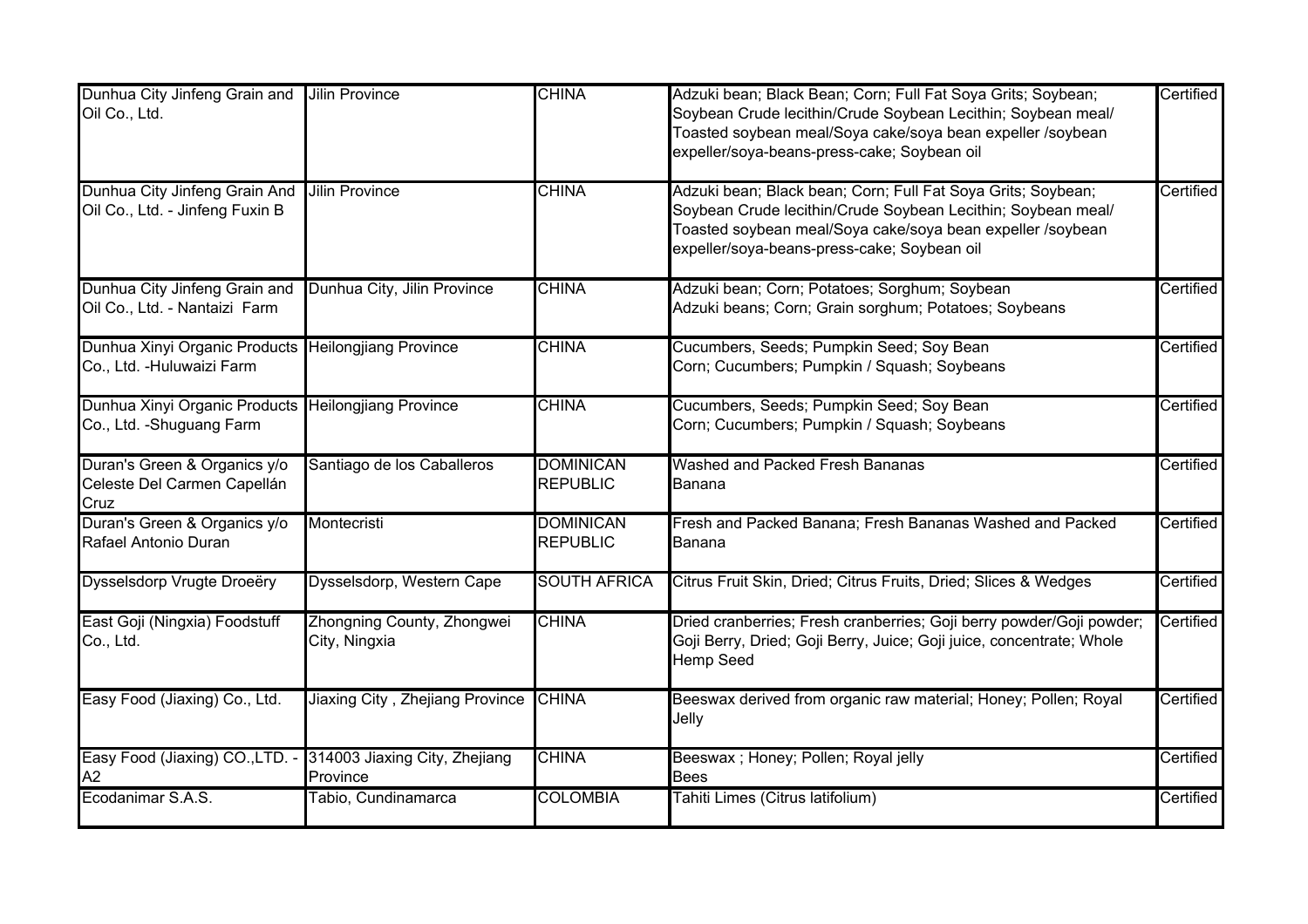| EcoFarm Moçambique Limitada Sofala                    |                          | <b>MOZAMBIQUE</b>   | Molasses; Organic Sugar<br>Fallow annual; Green manure; Sudan Grass; Sugarcane; Vegetable                                                                                                                                                                                                                                                                                                                                                                                                                                                                                                                                          | Certified |
|-------------------------------------------------------|--------------------------|---------------------|------------------------------------------------------------------------------------------------------------------------------------------------------------------------------------------------------------------------------------------------------------------------------------------------------------------------------------------------------------------------------------------------------------------------------------------------------------------------------------------------------------------------------------------------------------------------------------------------------------------------------------|-----------|
| <b>Ecomac Sarl</b>                                    | Tanger                   | <b>MOROCCO</b>      | Avocados (Hass, Fuerte, Bacon)<br>Avocados                                                                                                                                                                                                                                                                                                                                                                                                                                                                                                                                                                                         | Certified |
| Ecomoz Energias Alternativas<br><b>LDA</b>            | Maputo                   | <b>MOZAMBIQUE</b>   | Org coconut oil<br>Coconut                                                                                                                                                                                                                                                                                                                                                                                                                                                                                                                                                                                                         | Certified |
| <b>EcoProducts CC</b>                                 | Makhado                  | <b>SOUTH AFRICA</b> | Baobab seeds Baobab oil Baobab powder Baobab oil cake Baobab<br>fibre                                                                                                                                                                                                                                                                                                                                                                                                                                                                                                                                                              | Certified |
| <b>ECOTTON SAC</b>                                    | <b>MIRAFLORES - LIMA</b> | PERU                | Cotton<br>Cotton                                                                                                                                                                                                                                                                                                                                                                                                                                                                                                                                                                                                                   | Certified |
| <b>ECUADOR KAKAO</b><br>PROCESSING PROECUAKAO<br>S.A. | Guayaquil, Guayas        | <b>ECUADOR</b>      | Cacao powder; Cocoa Beans; Cocoa Butter; Cocoa cake; Cocoa<br>liquor; Cocoa nibs; Cocoa shells                                                                                                                                                                                                                                                                                                                                                                                                                                                                                                                                     | Certified |
| <b>ECUADOR ORGÁNICO ORG-</b><br>EC C.L.               | Guayas, Guayaquil        | <b>ECUADOR</b>      | Almond milk; Cane sugar; Cardamon powder; Chia; Cocoa beans;<br>Cocoa butter; Cocoa Cake; Cocoa liquor/Cocoa paste; Cocoa Nibs;<br>Cocoa Powder; Coconut sugar; Common anise grain; Common<br>ground anise; Crushed Cinnamon; Dehydrated and ground turmeric;<br>Dehydrated blueberry; Dehydrated guayusa; Dehydrated lemon balm;<br>Dehydrated lemon verbena; Dried Hibiscus Flower; Goldenberry;<br>Ground lemon verbena; Guayusa ground; Kidron; Lemon balm,<br>ground; Lemon verbena dried; Maca powder; Moringa ground;<br>Organic moringa; Panela; Peanut; Roasted coffee beans; Turmeric;<br>Uvilla dehydrated; Yacon honey | Certified |
| Ecuadorcolat S.A.                                     | Guayaquil, Guayas        | <b>ECUADOR</b>      | Cocoa Beans                                                                                                                                                                                                                                                                                                                                                                                                                                                                                                                                                                                                                        | Certified |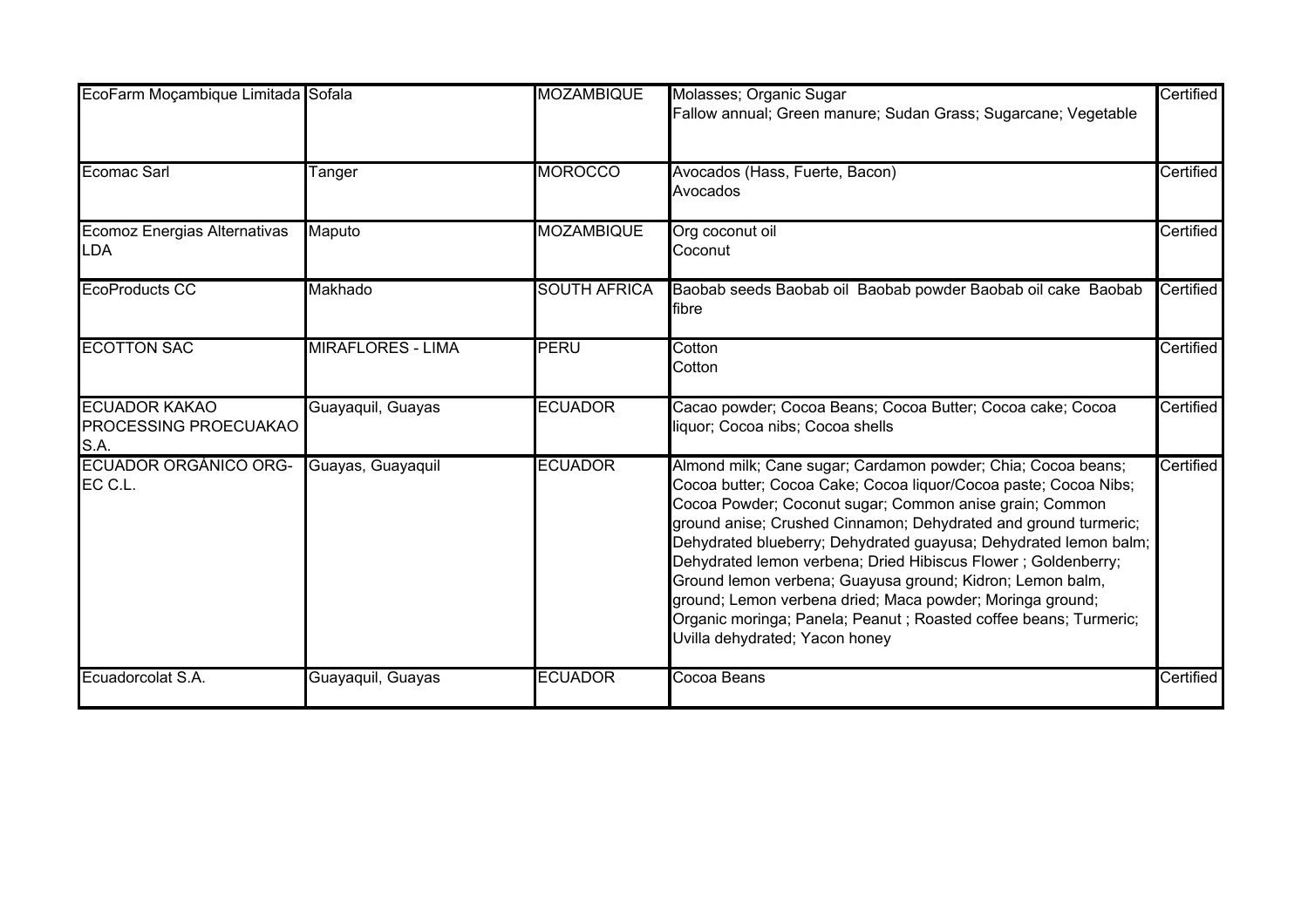| <b>ECUATORIANA DE</b>        | Quito, Pichincha            | <b>ECUADOR</b>   | 1. Cocoa beans; 2. Cocoa roasted; 3. Cocoa shell; 4. Cocoa          | Certified |
|------------------------------|-----------------------------|------------------|---------------------------------------------------------------------|-----------|
| <b>CHOCOLATES</b>            |                             |                  | Nibs; 5. Cocoa Nibs Raw; 6. Paste, Mass or Cocoa Liquor; 7.         |           |
| ECUACHOCOLATES S.A.          |                             |                  | Paste, Mass or Cocoa Liquor Raw; 8. Drops Or Chocolate Chips;       |           |
|                              |                             |                  | 9. Dehydrated fruits, cocoa nibs, Coffee, peanut, covered chocolate |           |
|                              |                             |                  | (grajeados); 10. Productos bañados en chocolate/ Chocolate dipped   |           |
|                              |                             |                  | products; 11. Chocolate Couverture; 12. Chocolate Bars; 13.         |           |
|                              |                             |                  | Cocoa butter; 14. Cane sugar; 15. Cocoa powder; 16. Soy Lecithin;   |           |
|                              |                             |                  | 17. Sunflower lecithin; 18. Chocolate/Couverture, Halaku 100%; 19.  |           |
|                              |                             |                  | Chocolate/Couverture, Halaku 80%; 20. Chocolate/Couverture,         |           |
|                              |                             |                  | Halaku 70%; 21. Chocolate/Couverture, Halaku 65%; 22.               |           |
|                              |                             |                  | Chocolate/Couverture, Halaku 55%; 23. Chocolate/Couverture, Raw     |           |
|                              |                             |                  | Halaku 70%; 24. Chocolate/Couverture, Raw Halaku 77%; 25.           |           |
|                              |                             |                  | Chocolate Kallari 70%; 26. Chocolate Kallari 75%; 27. Chocolate     |           |
|                              |                             |                  | Kallari 85%; 28. Conexión Chocolate Virgin 100% / Gran Cocoa ; 29.  |           |
|                              |                             |                  | Conexión Chocolate Virgin 85% / Vinces; 30. Conexión Chocolate      |           |
|                              |                             |                  | Virgin 70% / Los Ríos; 31. Conexión Chocolate Virgin 70% Cocoa      |           |
|                              |                             |                  | Nibs; 32. Conexión Chocolate Virgin 70% Pink Salt & Cocao Nibs;     |           |
|                              |                             |                  | 33. Conexión Cocoa Nibs Virgin; 34. Conexión Cocoa Liquor Virgin;   |           |
|                              |                             |                  | 35. Conexión Chocolate 100% / Pure Ecuador; 36. Conexión            |           |
|                              |                             |                  | Chocolate 81% Calceta /Dark Roast; 37. Conexión Chocolate 70%       |           |
|                              |                             |                  | Manabí / Medium Roast; 38. Conexión Chocolate 70% Esmeraldas /      |           |
|                              |                             |                  | Muisne; 39. Conexión Chocolate 65% Esmeraldas / Esmeraldas          |           |
|                              |                             |                  | Sunrise; 40. Conexión Chocolate 64% Fortaleza / Light Roast; 41.    |           |
|                              |                             |                  | Conexión Cocoa Nibs; 42. Conexión Cocoa Liquor; 43. Conexión        |           |
|                              |                             |                  | Chocolate Virgin 100% & Cacao Nibs; 44. Conexión Chocolate 66%      |           |
|                              |                             |                  | Esmeraldas; 45. Villakuyaya Organic Dark Chocolate 65%; 46.         |           |
|                              |                             |                  | Villakuyaya Organic Dark Chocolate 65% Masala Chai; 47.             |           |
|                              |                             |                  | Villakuyaya Organic Dark Chocolate 65%<br>Earl Grey Lavender; 48.   |           |
|                              |                             |                  | Villakuyaya Organic Dark Chocolate 65% Matcha Green Tea; 49.        |           |
|                              |                             |                  | Villakuyaya Organic Dark Chocolate 65% Coconut Vanilla Dessert;     |           |
|                              |                             |                  | 50. Villakuyaya Organic Dark Chocolate 65% Herbal Cranberry         |           |
|                              |                             |                  | Orange; 51. Villakuyaya Organic Dark Chocolate 65% Cherry Vanilla;  |           |
| <b>EDWINNY RAFAEL VARGAS</b> | Boca de Mao, Esperanza, Mao | <b>DOMINICAN</b> | Fresh bananas Washed and Packed                                     | Certified |
| <b>MOLINA</b>                | Valverde                    | <b>REPUBLIC</b>  | Pasture; Plantains                                                  |           |
|                              |                             |                  |                                                                     |           |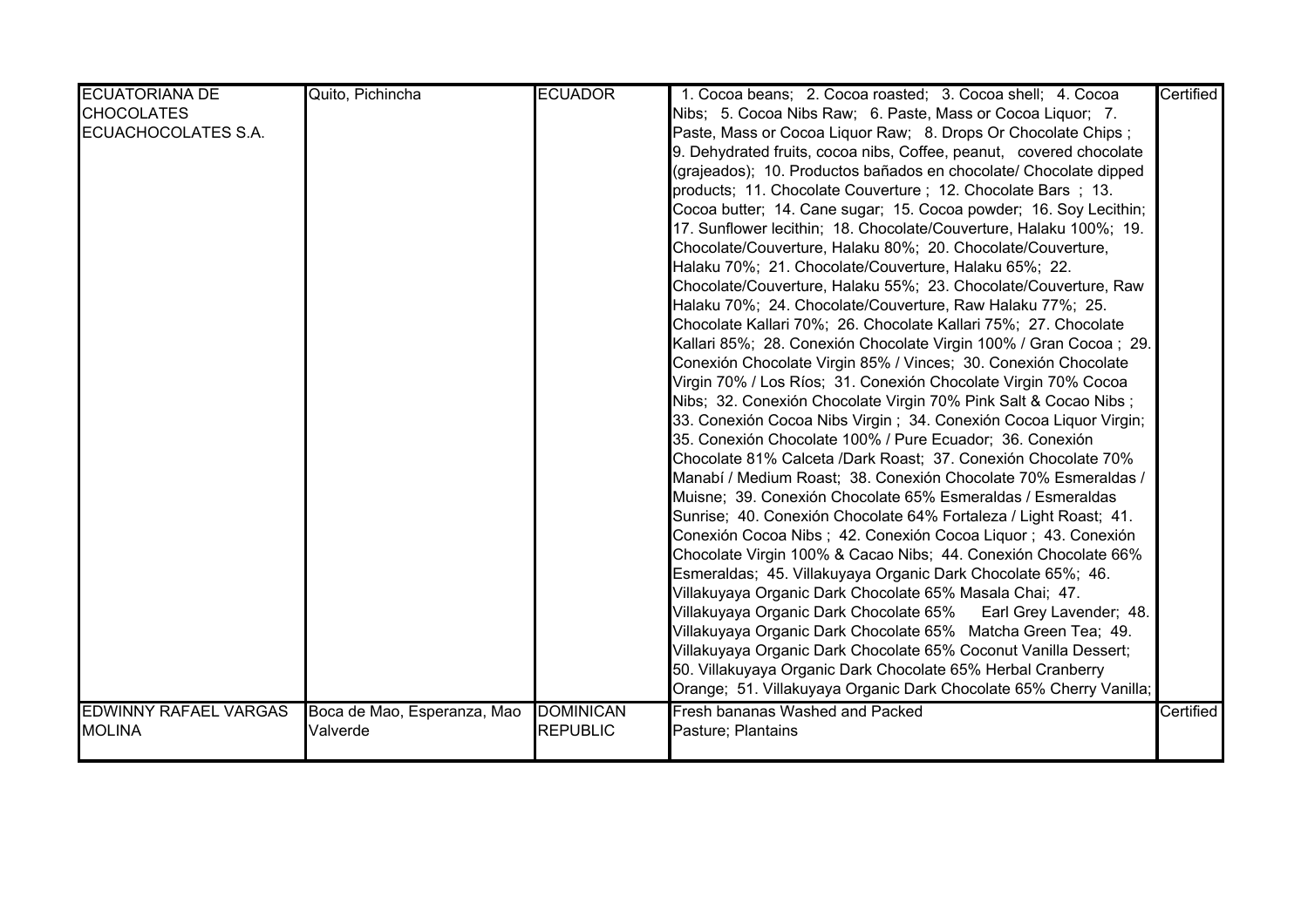| <b>ELITE NATUREL MEYVE</b> | Ankara | <b>TURKEY</b> | Apple Juice; Apple Juice Concentrate; Apricot Juice; Apricot Juice     | Certified |
|----------------------------|--------|---------------|------------------------------------------------------------------------|-----------|
| SUYU İÇ VE DIŞ TİCARET     |        |               | Concentrate; Apricot Puree; Beet Juice; Bilberry Juice; Bilberry Juice |           |
| A.Ş.                       |        |               | Concentrate; Black Mulberry Juice; Black Mulberry Juice Concentrate    |           |
|                            |        |               | Black Pomegranate Juice Concentrate; Blackberry Juice; Cherry          |           |
|                            |        |               | Juice; Cherry Juice Concentrate; COLIBRI / ELITE / BIOFRUTTI /         |           |
|                            |        |               | BILBERRY JUICE - Organic Bilberry Juice; COLIBRI / ELITE /             |           |
|                            |        |               | BIOFRUTTI / BILBERRY, BLACK MULBERRY JUICE - Mix Fruit                 |           |
|                            |        |               | Juice / Bilberry, Black Mullberry; COLIBRI / ELITE / BIOFRUTTI /       |           |
|                            |        |               | BLACKBERRY JUICE - Fruit Juice / Blackberry Juice; COLIBRI /           |           |
|                            |        |               | ELITE / BIOFRUTTI / CERISE JUICE - Fruit Juice / Cherry Juice;         |           |
|                            |        |               | COLIBRI / ELITE / BIOFRUTTI / COCO BANANA, CHIA - Mix Fruit            |           |
|                            |        |               | Juice / Coconut, Banana, Apple, Peach, Chia; COLIBRI / ELITE /         |           |
|                            |        |               | BIOFRUTTI / COCO CEST TOP - Mix Fruit Juice / Coconut, Banana,         |           |
|                            |        |               | Apple, Peach, Chia; COLIBRI / ELITE / BIOFRUTTI / CRANBERRY            |           |
|                            |        |               | JUICE - Fruit Juice / Cranberry Juice; COLIBRI / ELITE / BIOFRUTTI /   |           |
|                            |        |               | FRAISE JUICE - Fruit Juice / Strawberry Juice ; COLIBRI / ELITE /      |           |
|                            |        |               | BIOFRUTTI / FRUIT ROUGE - Mix Fruit Juice / Pomegranate, Plum,         |           |
|                            |        |               | Grape, Cherry, Black Mulberry, Cranberry; COLIBRI / ELITE /            |           |
|                            |        |               | BIOFRUTTI / GRANADE BLACK DIAMOND JUICE - Fruit Juice /                |           |
|                            |        |               | Pomegranate Juice; COLIBRI / ELITE / BIOFRUTTI / GRANADE               |           |
|                            |        |               | JUICE - Fruit Juice / Pomegranate Juice; COLIBRI / ELITE /             |           |
|                            |        |               | BIOFRUTTI / GRANADE RUBY RED JUICE - Fruit Juice/                      |           |
|                            |        |               | Pomegranate Juice; COLIBRI / ELITE / BIOFRUTTI / GRANADE               |           |
|                            |        |               | VARIETE PINK JUICE - Fruit Juice / Pomegranate Juice; COLIBRI /        |           |
|                            |        |               | ELITE / BIOFRUTTI / GREEN CLEAN - Mix Fruit Juice / Cucumber,          |           |
|                            |        |               | Parsley, Apple, Celery, Lemon; COLIBRI / ELITE / BIOFRUTTI /           |           |
|                            |        |               | GREEN POWER - Mix Fruit Juice / Spinach, Parsley, Lemon,               |           |
|                            |        |               | Banana; COLIBRI / ELITE / BIOFRUTTI / JEN ROUGIS - Mix Fruit           |           |
|                            |        |               | Juice / Sourcherry, Beet, Ginger, Turmeric; COLIBRI / ELITE /          |           |
|                            |        |               | BIOFRUTTI / ORANGE MAGIC - Mix Fruit Juice / Carrot, Apple,            |           |
|                            |        |               | Cucumber, Celery, Broccoli; COLIBRI / ELITE / BIOFRUTTI / PEAR,        |           |
|                            |        |               | APPLE, BANANA - Mix Fruit Juice / Pear, Apple, Banana; COLIBRI /       |           |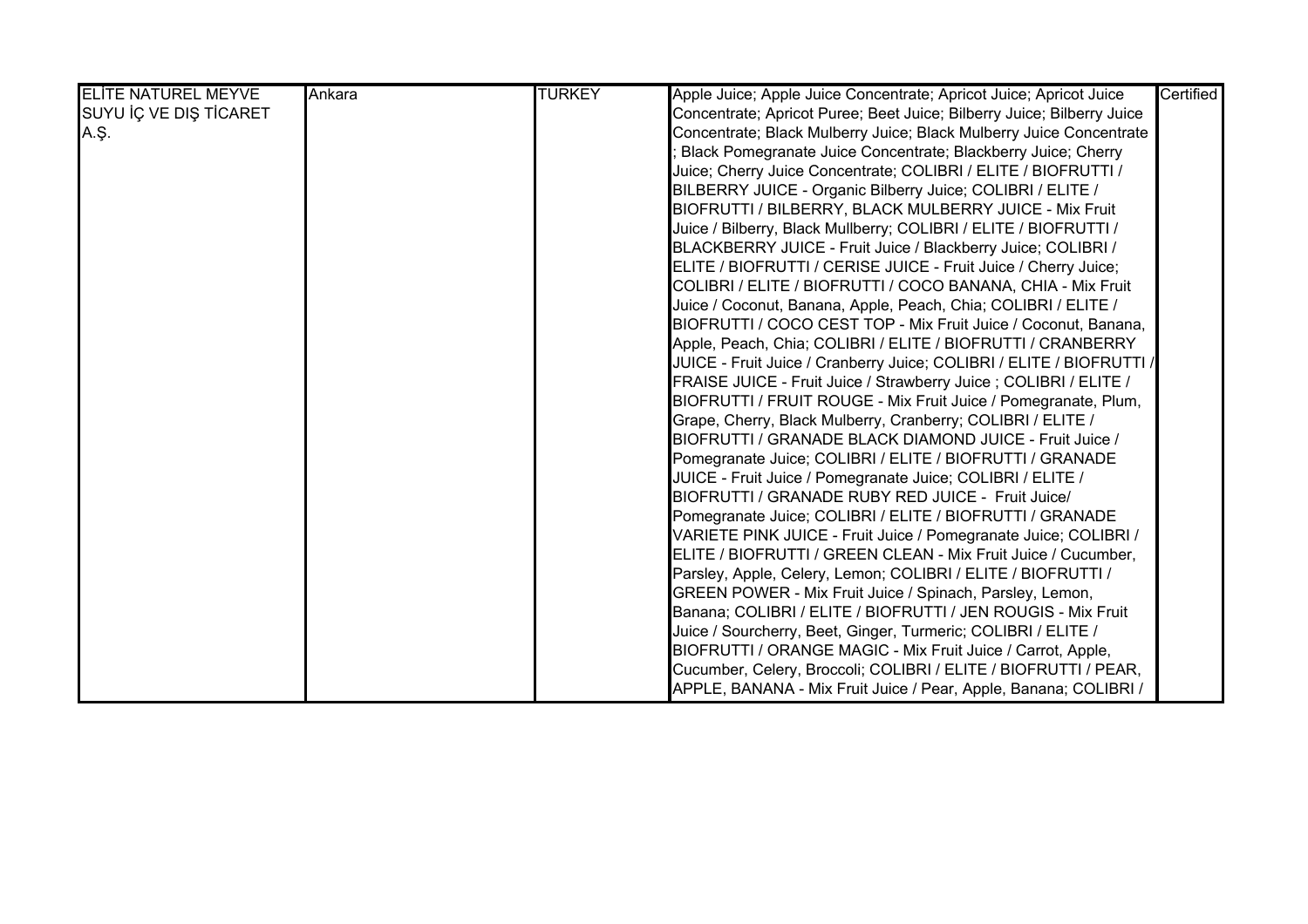| <b>ELITE NATUREL ORGANIK</b>  | Ankara         | <b>TURKEY</b> | Apple; Apple Juice; Apple Juice Concentrate; Apricot; Apricot Juice; | Certified |
|-------------------------------|----------------|---------------|----------------------------------------------------------------------|-----------|
| <b>GIDA SANAYİ ve TİCARET</b> |                |               | Apricot Juice Concentrate; Apricot Puree; Banana; Beet; Beet Juice;  |           |
| A.Ş.                          |                |               | Bilberry; Bilberry Juice; Bilberry Juice Concentrate; Black (Purple) |           |
|                               |                |               | Carrot; Black Mulberry Juice; Black Mulberry Juice Concentrate;      |           |
|                               |                |               | Black Pomegranate Juice Concentrate; Blackberry; Blackberry Juice;   |           |
|                               |                |               | Blackmulberry; Cherry; Cherry Juice; Cherry Juice Concentrate;       |           |
|                               |                |               | COLIBRI / ELITE / BIOFRUTTI / BILBERRY JUICE - Organic Bilberry      |           |
|                               |                |               | Juice; COLIBRI / ELITE / BIOFRUTTI / BILBERRY, BLACK                 |           |
|                               |                |               | MULBERRY JUICE - Mix Fruit Juice / Bilberry, Black Mullberry;        |           |
|                               |                |               | COLIBRI / ELITE / BIOFRUTTI / BLACKBERRY JUICE - Fruit Juice /       |           |
|                               |                |               | Blackberry Juice; COLIBRI / ELITE / BIOFRUTTI / CERISE JUICE -       |           |
|                               |                |               | Fruit Juice / Cherry Juice; COLIBRI / ELITE / BIOFRUTTI / COCO       |           |
|                               |                |               | BANANA, CHIA - Mix Fruit Juice / Coconut, Banana, Apple, Peach,      |           |
|                               |                |               | Chia; COLIBRI / ELITE / BIOFRUTTI / COCO CEST TOP - Mix Fruit        |           |
|                               |                |               | Juice / Coconut, Banana, Apple, Peach, Chia; COLIBRI / ELITE /       |           |
|                               |                |               | BIOFRUTTI / CRANBERRY JUICE - Fruit Juice / Cranberry Juice;         |           |
|                               |                |               | COLIBRI / ELITE / BIOFRUTTI / FRAISE JUICE - Fruit Juice /           |           |
|                               |                |               | Strawberry Juice ; COLIBRI / ELITE / BIOFRUTTI / FRUIT ROUGE -       |           |
|                               |                |               | Mix Fruit Juice / Pomegranate, Plum, Grape, Cherry, Black Mulberry,  |           |
|                               |                |               | Cranberry; COLIBRI / ELITE / BIOFRUTTI / GRANADE BLACK               |           |
|                               |                |               | DIAMOND JUICE - Fruit Juice / Pomegranate Juice; COLIBRI / ELITE     |           |
|                               |                |               | BIOFRUTTI / GRANADE JUICE - Fruit Juice / Pomegranate Juice;         |           |
|                               |                |               | COLIBRI / ELITE / BIOFRUTTI / GRANADE RUBY RED JUICE -               |           |
|                               |                |               | Fruit Juice/ Pomegranate Juice; COLIBRI / ELITE / BIOFRUTTI /        |           |
|                               |                |               | GRANADE VARIETE PINK JUICE - Fruit Juice / Pomegranate Juice;        |           |
|                               |                |               | COLIBRI / ELITE / BIOFRUTTI / GREEN CLEAN - Mix Fruit Juice /        |           |
|                               |                |               | Cucumber, Parsley, Apple, Celery, Lemon; COLIBRI / ELITE /           |           |
|                               |                |               | BIOFRUTTI / GREEN POWER - Mix Fruit Juice / Spinach, Parsley,        |           |
|                               |                |               | Lemon, Banana; COLIBRI / ELITE / BIOFRUTTI / JEN ROUGIS - Mix        |           |
|                               |                |               | Fruit Juice / Sourcherry, Beet, Ginger, Turmeric; COLIBRI / ELITE /  |           |
|                               |                |               | BIOFRUTTI / ORANGE MAGIC - Mix Fruit Juice / Carrot, Apple,          |           |
|                               |                |               | Cucumber, Celery, Broccoli; COLIBRI / ELITE / BIOFRUTTI / PEAR,      |           |
| <b>ELITE NATUREL ORGANIK</b>  | <b>Mersin</b>  | <b>TURKEY</b> | Bog bilberries; Orange; Pear; Persimmon; Plums                       | Certified |
| <b>GIDA SANAYİ ve TİCARET</b> |                |               |                                                                      |           |
| A.Ş. (ELITE-AGR-01)           |                |               |                                                                      |           |
| <b>ELITE NATUREL ORGANIK</b>  | <b>Bilecik</b> | <b>TURKEY</b> | Fallow annual; Figs; Persimmon; Plums; Pomegranates; Quinces         | Certified |
| <b>GIDA SANAYİ ve TİCARET</b> |                |               |                                                                      |           |
| A.Ş. (ELITE-AGR-02)           |                |               |                                                                      |           |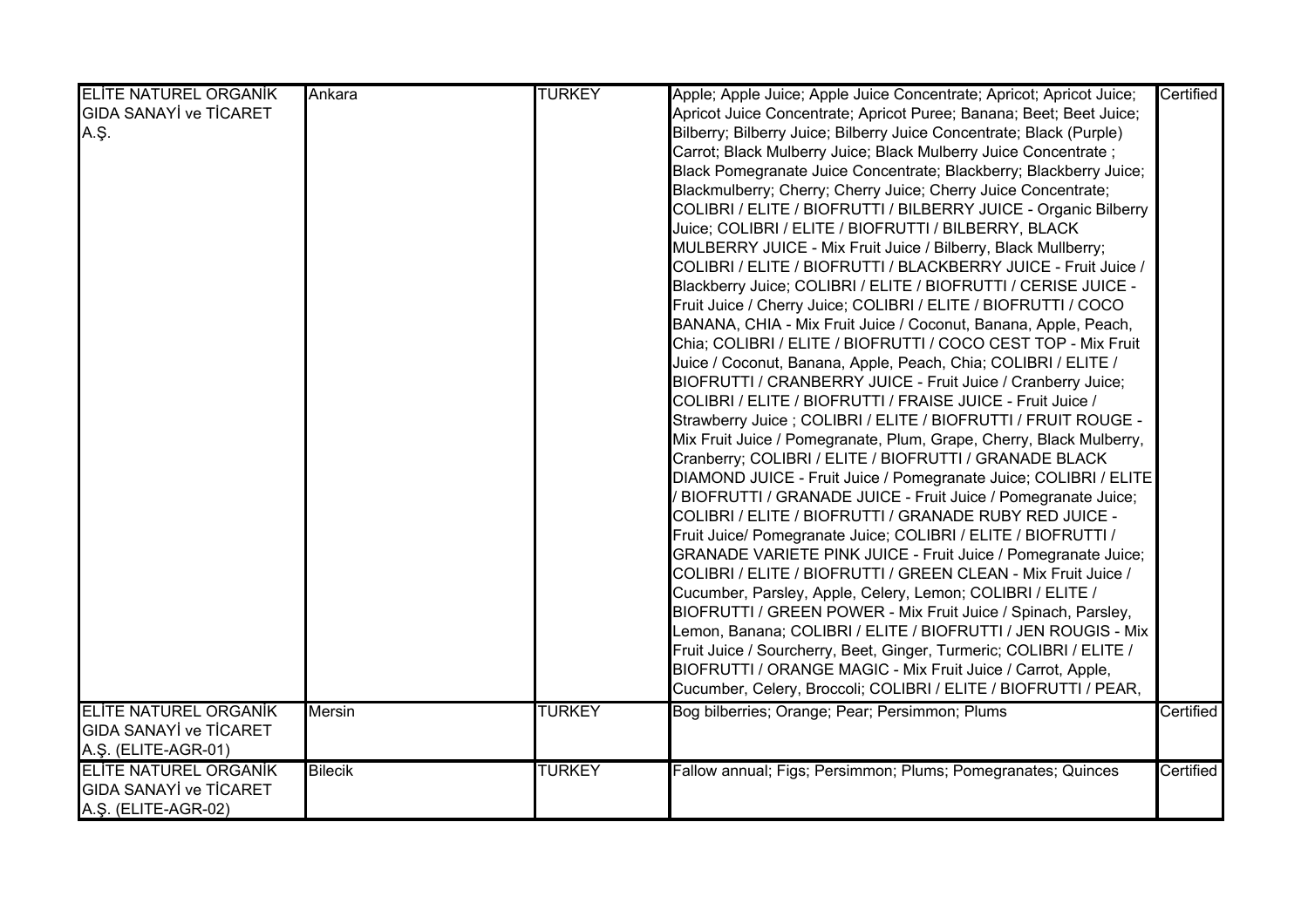| <b>ELITE NATUREL ORGANIK</b><br><b>GIDA SANAYİ ve TİCARET</b><br>A.Ş. (ELITE-AGR-04)  | Kütahya                   | <b>TURKEY</b> | Cherries; Sour cherries                                                                                                                                                                                                                                                                                                                                                  | Certified |
|---------------------------------------------------------------------------------------|---------------------------|---------------|--------------------------------------------------------------------------------------------------------------------------------------------------------------------------------------------------------------------------------------------------------------------------------------------------------------------------------------------------------------------------|-----------|
| <b>ELITE NATUREL ORGANIK</b><br><b>GIDA SANAYİ ve TİCARET</b><br>A.Ş. (ELITE-AGR-09)  | Antalya                   | <b>TURKEY</b> | Banana                                                                                                                                                                                                                                                                                                                                                                   | Certified |
| <b>ELITE NATUREL ORGANIK</b><br><b>GIDA SANAYİ ve TİCARET</b><br>A.Ş. (ELITE-AGR-13)  | Niğde                     | <b>TURKEY</b> |                                                                                                                                                                                                                                                                                                                                                                          | Certified |
| <b>ELITE NATUREL ORGANIK</b><br><b>GIDA SANAYİ ve TİCARET</b><br>A.Ş. (ELITE-WILD-01) | Adana                     | <b>TURKEY</b> | Apples; Blackberries; Cranberries; Hawthorn berries; Mixed Crops;<br>Mulberries; Pear; Persimmon; Pomegranates; Sour cherries;<br>Yumberries (Myrica rubra)                                                                                                                                                                                                              | Certified |
| <b>ELITE NATUREL ORGANIK</b><br><b>GIDA SANAYİ ve TİCARET</b><br>A.Ş. (ELITE-WILD-02) | Kastamonu                 | <b>TURKEY</b> | Apples; Blackberries; Cherries; Cranberries; Hawthorn berries; Mixed<br>crops; Pear; Plums; Raspberries; Rose hip; Sour cherries;<br><b>Strawberries</b>                                                                                                                                                                                                                 | Certified |
| <b>ELITE NATUREL ORGANIK</b><br><b>GIDA SANAYİ ve TİCARET</b><br>A.Ş. (ELITE-WILD-12) | <b>Mersin</b>             | <b>TURKEY</b> | Grapefruit ; Lemons; Lime; Mandarin/Tangerine; Orange                                                                                                                                                                                                                                                                                                                    | Certified |
| <b>ELITE NATUREL ORGANIK</b><br><b>GIDA SANAYI ve TICARET</b><br>A.Ş. (ELITE-WILD-13) | Kastamonu                 | <b>TURKEY</b> | Apples; Blackberries; Cornelian Cherry; Mixed Crops; Pear;<br>Raspberries; Sahlep; Strawberries                                                                                                                                                                                                                                                                          | Certified |
| <b>ELITE NATUREL ORGANIK</b><br><b>GIDA SANAYİ ve TİCARET</b><br>A.Ş. (ELITE-WILD-21) | Sinop                     | <b>TURKEY</b> | Apples; Black Grape; Blackberries; Blueberry; Cherries; Cornelian<br>Cherry; Daphne; Figs; Hawthorn berries; Kiwi; Klamath Weed; Lemon<br>balm; Linden; Medlar; Mint; Mixed Crops; Mulberries; Nettle; Pear;<br>Persimmon; Plums; Pomegranates; Quinces; Roman Chamomile;<br>Rose hip; Sahlep; Sour cherries; Strawberries; Sumac; Thistle;<br>Yumberries (Myrica rubra) | Certified |
| <b>ELITE NATUREL ORGANIK</b><br><b>GIDA SANAYİ ve TİCARET</b><br>A.Ş. (ELITE-WILD-22) | İnebolu, Küre - Kastamonu | <b>TURKEY</b> | Apples; Blackberries; Dandelion; Mixed crops; Pear; Pigweed<br>Amaranth; Raspberries                                                                                                                                                                                                                                                                                     | Certified |
| <b>ELITE NATUREL ORGANIK</b><br><b>GIDA SANAYI ve TICARET</b><br>A.Ş. (ELITE-WILD-27) | Adana                     | <b>TURKEY</b> | Apples; Blackberries; Bog bilberries; Carob tree<br>Cherries; Cranberries; Elder; Giant fennel; Hawthorn berries;<br>Heather; Juniper; Labdanum; Mixed crops; Pear; Plums; Prickley<br>pear; Rosemary; Thyme; Yumberries (Myrica rubra)                                                                                                                                  | Certified |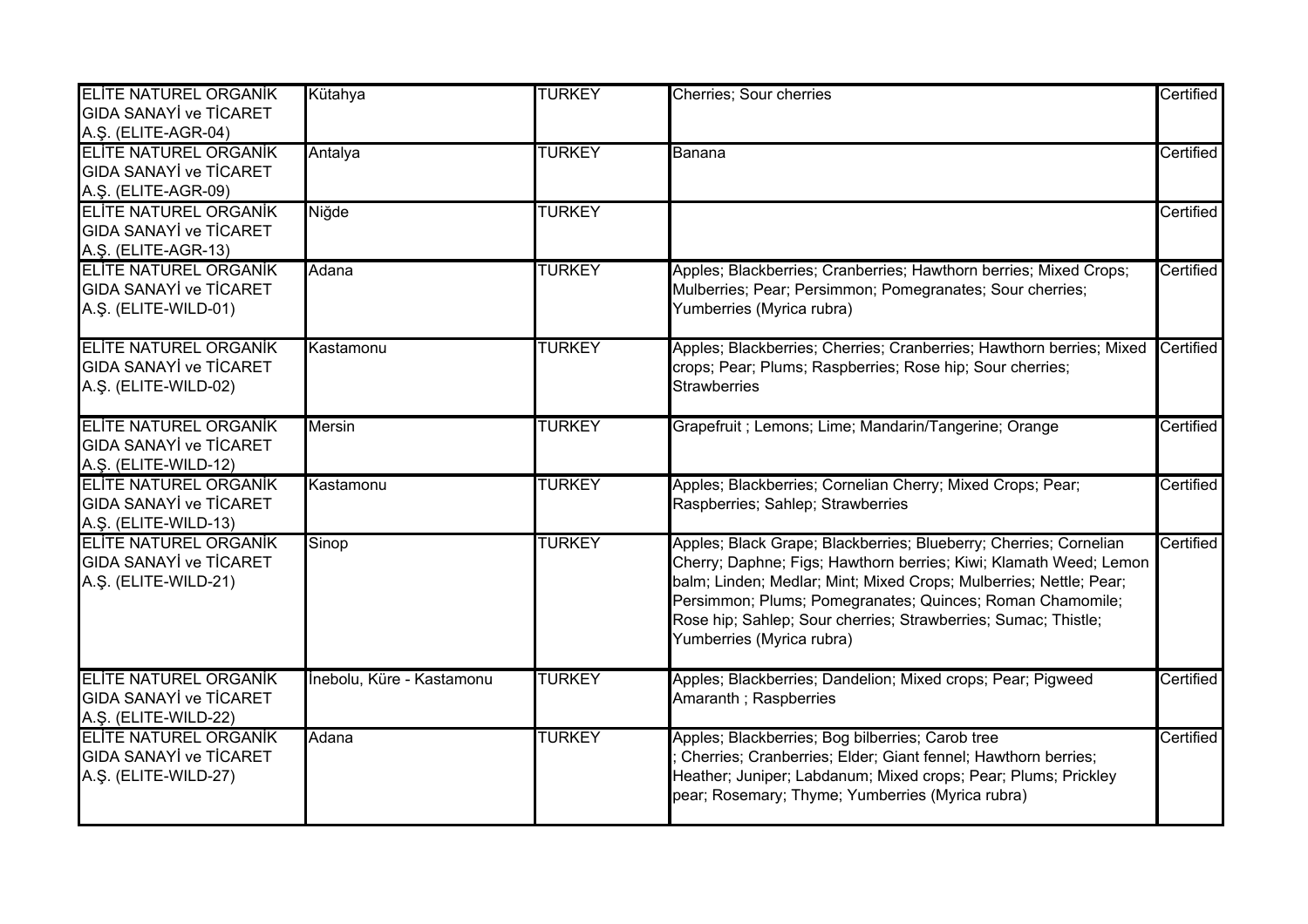| <b>ELITE NATUREL ORGANIK</b><br><b>GIDA SANAYİ ve TİCARET</b><br>A.Ş. (ELITE-WILD-28)                       | Tufanbeyli, Yeniköy, Çamloluk -<br>Adana     | <b>TURKEY</b>                       | Apples; Cherries; Hawthorn berries; Mixed crops; Mulberries; Pear;<br>Pomegranates; Sour cherries                                                                                                                                                                                                                                                                                                                                                                                                                                                                                                                                                                                                                                                                                                                                                                       | Certified |
|-------------------------------------------------------------------------------------------------------------|----------------------------------------------|-------------------------------------|-------------------------------------------------------------------------------------------------------------------------------------------------------------------------------------------------------------------------------------------------------------------------------------------------------------------------------------------------------------------------------------------------------------------------------------------------------------------------------------------------------------------------------------------------------------------------------------------------------------------------------------------------------------------------------------------------------------------------------------------------------------------------------------------------------------------------------------------------------------------------|-----------|
| <b>ELMA SU PUCCINELLI</b><br><b>ELMATAS MEYVE SEBZE</b><br>DEĞERLENDİRME ÖZÜ VE<br>SULARI SAN. VE TIC. A.Ş. | İstanbul                                     | <b>TURKEY</b>                       | Apple Juice Concentrate; Apple Pulp; Apricot Concentrate; Apricot<br>Puree, Concentrated; Carrot Juice Concentrate; Peach<br>Puree, Concentrated; Pomegranate Juice Concentrate; Quince<br>Juice, Concentrated; Sour Cherry Juice Concentrate; Tomato, Paste                                                                                                                                                                                                                                                                                                                                                                                                                                                                                                                                                                                                            | Certified |
| Eloy Salvador Muñoz Cruz                                                                                    | Valverde                                     | <b>DOMINICAN</b><br><b>REPUBLIC</b> | <b>Bananas</b><br>Banana                                                                                                                                                                                                                                                                                                                                                                                                                                                                                                                                                                                                                                                                                                                                                                                                                                                | Certified |
| <b>EMAF - Empresa Agroindustrial Caucaia</b><br>de Desidratação de Frutas Ltda.                             |                                              | <b>BRAZIL</b>                       | Açaí powder; Acerola powder; Banana lyophilized; Banana with<br>Lyophilized Acerola; Banana with Iyophilized Lemon; Banana with<br>lyophilized passion fruit; Bananas with Iyophilized acai; Bananas with<br>lyophilized guava; Camu camu Lyophilized; Cashew lyophilized;<br>Cashews With Iyophilized Maltodextrin; Coconut Iyophilized; Cupuaçu<br>lyophilized; Green acerola with lyophilized maltodextrin; Guava<br>lyophilized; Guava With Lyophilized Maltodextrin; Lemon, lyophilized;<br>Mango with Lyophilized Maltodextrin; Mangos Iyophilized; Melon<br>lyophilized; Melon With Lyophilized Maltodextrin; Papaya Iyophilized;<br>Papaya With Lyophilized Maltodextrin; Passion Fruit With Lyophilized<br>Maltodextrin; Passion Fruit, lyophilized; Pitaya Lyophilized; Red<br>acerola with lyophilized maltodextrin<br>Banana; Coconut; Guava; Lemons; Mango | Certified |
| Emerald Acres Trading Pty Ltd.                                                                              | Paulpietersburg, Kwa Zulu Natal SOUTH AFRICA |                                     | Dried Citrus blossoms; Eucalyptus radiata oil; Lemon scented tea tree Certified<br>oil; Tea tree oil<br>Eucalyptus; Fallow annual; Leptospermum petersonii; Orange; Pecan;<br>Tea tree                                                                                                                                                                                                                                                                                                                                                                                                                                                                                                                                                                                                                                                                                  |           |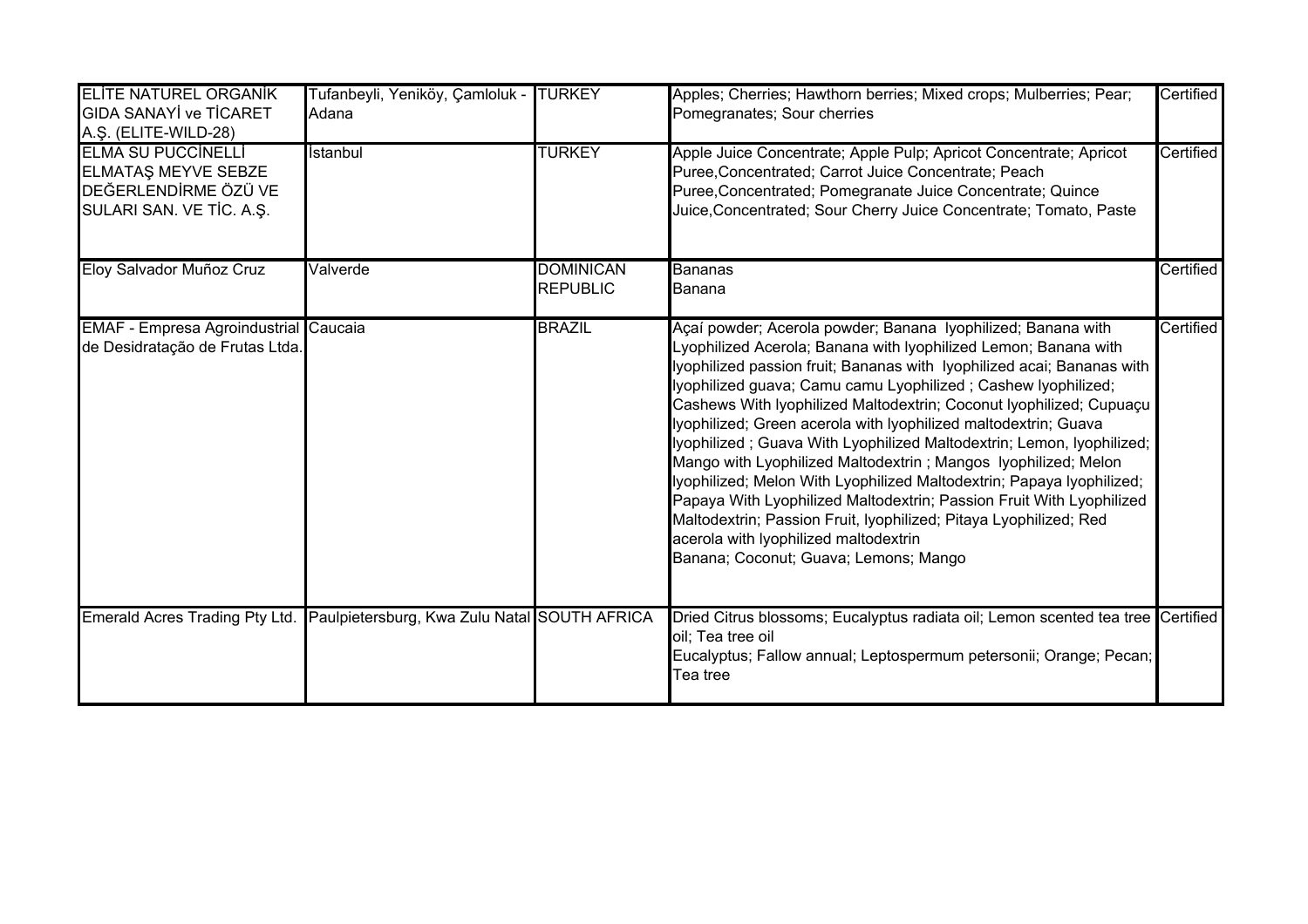| Empresa Brasileira de Bebidas<br>e Alimentos S/A Aracati | Aracati                | <b>BRAZIL</b>                       | Açaí 14% Organic Solids; Açaí concentrate 25% solids organic; Açaí<br>concentrate 30% solids organic; Açaí single strength 12% solids<br>organic; Acerola Green Juice Concentrate 50 Brix Cloudy; Acerola<br>Juice Concentrate 30 Brix Organic; Clarified Watermelon Juice<br>Concentrate 65 Brix Organic; Concentrated Mate Extrato Concentrate<br>50 Brix Organic; Green Acerola Juice Concentrate 20 Brix Organic;<br>Green Acerola Juice Concentrate Concentrate Clarified 50 Brix<br>Organic; Guarana Extract Concentrate 50 Brix Organic; Organic Açaí<br>Oil; Organic Acerola Juice Concentrate 65 Brix Cloudy Organic;<br>Organic Acerola Juice Concentrate Clarified 65 Brix Organic; Organic<br>Clarified Açai Juice; Organic Green Mate Concentrate 50 Brix Organic<br>Extract; Organic Ripe Acerola Juice Concentrate Clarified 50 Brix<br>Organic; Organic Whole Acerola Pulp; Organic Whole Grain Acerola<br>Juice; Organic Whole Watermelon Juice; Ripe Acerola Juice<br>Concentrate 20 Brix Organic; Tropicool mango; Watermelon Juice<br>Concentrate Cloudy 65 Brix Organic | Certified |
|----------------------------------------------------------|------------------------|-------------------------------------|----------------------------------------------------------------------------------------------------------------------------------------------------------------------------------------------------------------------------------------------------------------------------------------------------------------------------------------------------------------------------------------------------------------------------------------------------------------------------------------------------------------------------------------------------------------------------------------------------------------------------------------------------------------------------------------------------------------------------------------------------------------------------------------------------------------------------------------------------------------------------------------------------------------------------------------------------------------------------------------------------------------------------------------------------------------------------------------------|-----------|
| <b>EMPROCOMPT CIA. LTDA.</b>                             | Machala, El Oro        | <b>ECUADOR</b>                      | Bananas (Musa paradisiaca); Cocoa                                                                                                                                                                                                                                                                                                                                                                                                                                                                                                                                                                                                                                                                                                                                                                                                                                                                                                                                                                                                                                                            | Certified |
| Enmanuel de Jesús Reyes<br>Quiñones                      | 61000 Mao, Valverde    | <b>DOMINICAN</b><br><b>REPUBLIC</b> | Banana, fresh (wasched and packed)<br>Banana                                                                                                                                                                                                                                                                                                                                                                                                                                                                                                                                                                                                                                                                                                                                                                                                                                                                                                                                                                                                                                                 | Certified |
| ENTEGRE GIDA SAN. A.Ş.                                   | Malatya                | <b>TURKEY</b>                       | Apricot Kernels; Apricots dried, diced; Apricots, Dried; Broad bean<br>white, dried; Bulgur; Chickpeas (Cicer arietinum); Figs dried, diced;<br>Figs, Dried; Hazelnut; Hazelnuts, chopped; Hazelnuts, Roasted; Lentil,<br>red; Lentils, green; Mulberries, dried; Olive, diced; Oliveoil; Olives;<br>Pine Kernels; Pistachio; Rice Flour; Sultanas (dried); Tomatoes,<br>Dried, diced                                                                                                                                                                                                                                                                                                                                                                                                                                                                                                                                                                                                                                                                                                        | Certified |
| <b>Erdos Green Source Biotech</b><br>Co., Ltd.           | Etuoke, Inner Mongolia | <b>CHINA</b>                        |                                                                                                                                                                                                                                                                                                                                                                                                                                                                                                                                                                                                                                                                                                                                                                                                                                                                                                                                                                                                                                                                                              | Certified |
| <b>EROLCORP S.A.</b>                                     | Duran, Guayaquil       | <b>ECUADOR</b>                      | Chocolate with oil AGROFORG 002; Dark chocolate 70% cocoa ;<br>Dark chocolate AGROFOCORG 002                                                                                                                                                                                                                                                                                                                                                                                                                                                                                                                                                                                                                                                                                                                                                                                                                                                                                                                                                                                                 | Certified |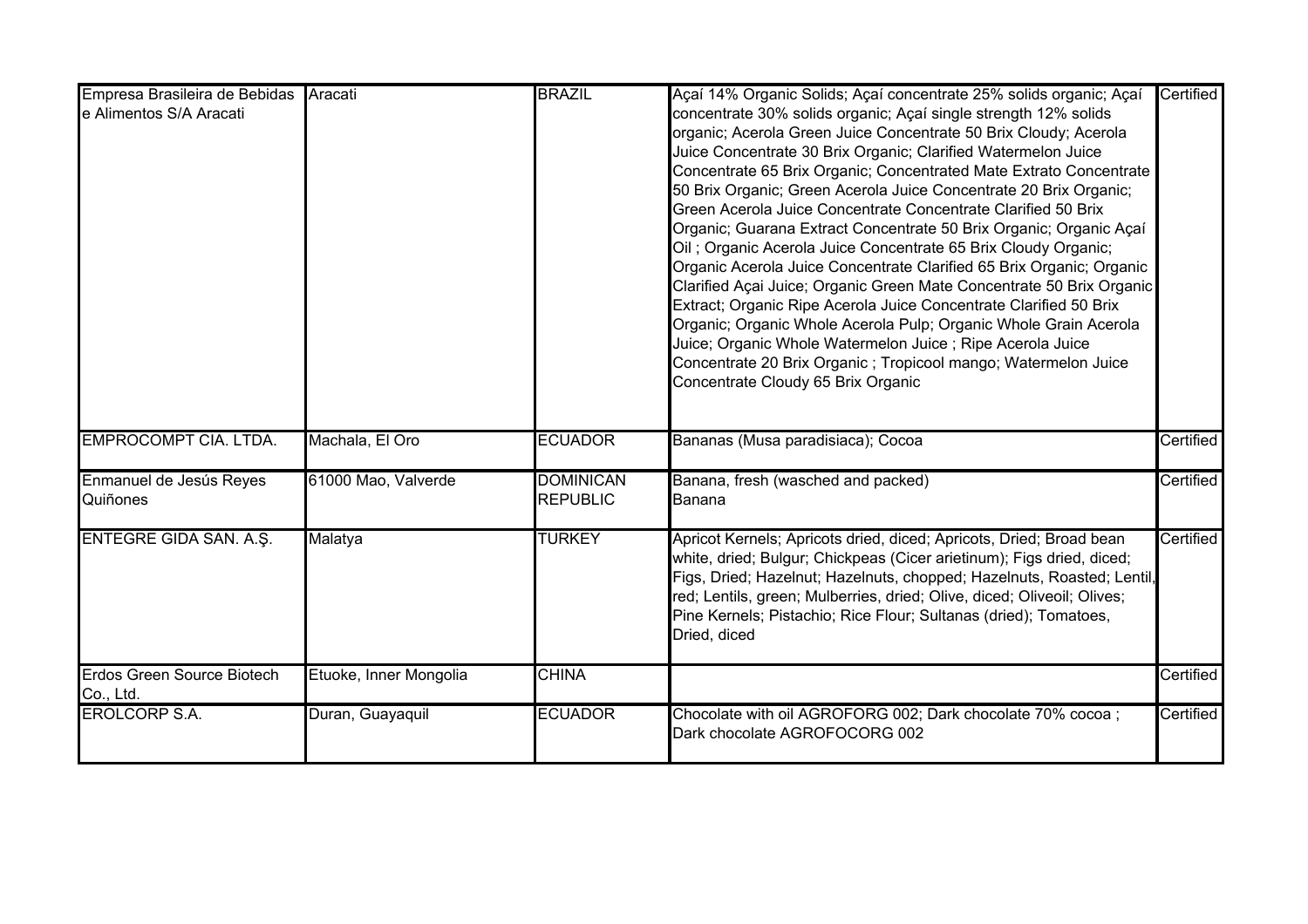| Ervateira São Mateus                                                                              | Curitiba                                                       | <b>BRAZIL</b>       |                                                                                                                                                                                                                                                                                                     | Certified |
|---------------------------------------------------------------------------------------------------|----------------------------------------------------------------|---------------------|-----------------------------------------------------------------------------------------------------------------------------------------------------------------------------------------------------------------------------------------------------------------------------------------------------|-----------|
|                                                                                                   |                                                                |                     | Mate RFC (18t); Green Mate (9t); Green Mate Cancheada (25t);<br>Guarana (seeds); Guarana powder; Mate PU1- (18t); Mate PU2 (18t);<br>Mate RCC (18t); Natural Mate (9t); Roasted Mate (9t); Roasted Mate<br>Cancheada (25t)<br>Mate                                                                  |           |
| Euroberry (PTY) Ltd.                                                                              | Somerset West                                                  | <b>SOUTH AFRICA</b> | Beetroot Juice Concentrate; Organic Blueberries                                                                                                                                                                                                                                                     | Certified |
|                                                                                                   |                                                                |                     |                                                                                                                                                                                                                                                                                                     |           |
| EUROFRESH - Planta de<br>proceso                                                                  | Huaral - Lima                                                  | <b>PERU</b>         | Avocado var. Fuerte; Avocado var. Hass; Ginger; Tumeric<br>Avocados                                                                                                                                                                                                                                 | Certified |
| <b>EUROMERC - Proyecto David</b>                                                                  | Mariscal Estigarribia, Boquerón PARAGUAY                       |                     | Sesame                                                                                                                                                                                                                                                                                              | Certified |
| <b>Martens</b>                                                                                    | - Chaco                                                        |                     | Chia; Sesame                                                                                                                                                                                                                                                                                        |           |
| EURO-MERC S.A.                                                                                    | Limpio, Departamento Central                                   | <b>PARAGUAY</b>     | Chia (Salvia Hispanica); Sesame                                                                                                                                                                                                                                                                     | Certified |
| <b>EXPORTACIONES</b><br>DUREXPORTA S.A.                                                           | Guayaquil, Guayas                                              | <b>ECUADOR</b>      | Mangos<br>Mango                                                                                                                                                                                                                                                                                     | Certified |
| <b>EXPORTADORA DE BANANO</b><br>ECUATORIANO DE CALIDAD<br><b>QUALITYBANANA S.A.</b>               | Machala, El Oro                                                | <b>ECUADOR</b>      | Banana                                                                                                                                                                                                                                                                                              | Certified |
| <b>EXPORTADORA</b><br>LANGOSMAR S.A.                                                              | Guayaquil, Guayas                                              | <b>ECUADOR</b>      | Fresh shrimps (Lipeneus Vanamei); Frozen shrimp PND (peeled and<br>deveined); Frozen shrimp PPV (deveined with needle without cut on<br>the spine); Frozen shrimp PUD: (peeled without deveining); Frozen<br>shrimps head off; Frozen shrimps head on; Shrimps (Litopeneaus<br>Vannamei)<br>Shrimps | Certified |
| EXTRACTORA DE ACEITE LA La Concordia, Santo Domingo<br>JOYA EXTRAJOYA CIA. LTDA. De Los Tsachilas |                                                                | <b>ECUADOR</b>      | Crude Palm Oil; Palm Cake or Balanced Palm; Palm Nut                                                                                                                                                                                                                                                | Certified |
| JOYA EXTRAJOYA CIA. LTDA.-<br><b>GRUPO DE PRODUCTORES</b>                                         | EXTRACTORA DE ACEITE LA Santo Domingo de los Tsachilas ECUADOR |                     | <b>Fresh Fruit Bunches</b><br>African oil palm                                                                                                                                                                                                                                                      | Certified |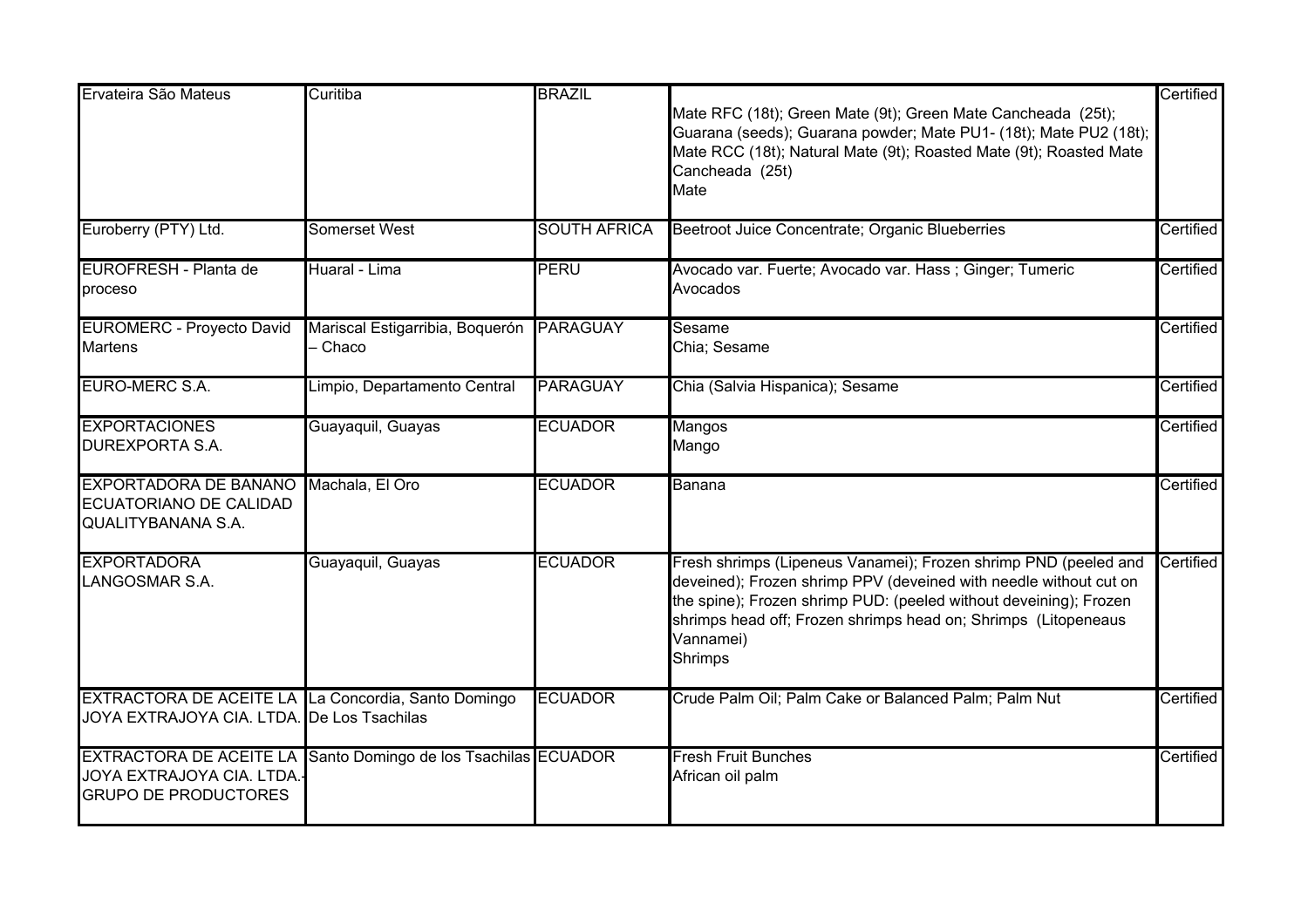| <b>Ezingoleni Essential Oils Pty</b> | Plains                       | <b>SOUTH AFRICA</b> | Nursery trees; Sugarcane; Tea tree; Trees                          | Certified |
|--------------------------------------|------------------------------|---------------------|--------------------------------------------------------------------|-----------|
| (Ltd.)                               |                              |                     |                                                                    |           |
| <b>Family Farm Organics</b>          | 6 Fung Yip Street, Hong Kong | <b>HONG KONG</b>    | Adzuki; Alfalfa Seeds; Almond Butter; Almond Flour; Almonds;       | Certified |
| <b>International Limited</b>         |                              |                     | Amaranth / FAMILY FARM® organics  Organic Amaranth; Black          |           |
|                                      |                              |                     | Soybean; Black Turtle Beans; Brazil Nuts; Brown Rice Protein;      |           |
|                                      |                              |                     | Buckwheat Groats / FAMILY FARM® organics _ Organic Buckwheat       |           |
|                                      |                              |                     | Groats; Cacao Butter; Cacao Liquor (Cacao Paste); Cacao Nibs;      |           |
|                                      |                              |                     | Cacao Powder; Camu Camu Powder; Cashews Nuts (Raw Cashews)         |           |
|                                      |                              |                     | / FAMILY FARM® organics _ Organic Cashew; Chia Seeds / FAMILY      |           |
|                                      |                              |                     | FARM® organics _ Organic Chia Seeds; Chickpeas / FAMILY            |           |
|                                      |                              |                     | FARM® organics _ Organic Chickpeas; Coconut Butter; Coconut        |           |
|                                      |                              |                     | Chips / FAMILY FARM® organics _ Organic Coconut Chips; Coconut     |           |
|                                      |                              |                     | Flour; Coconut Nectar; Coconut Sugar; Cranberries Dried; Dates ;   |           |
|                                      |                              |                     | Dehydrated Goldenberries; Desiccated Coconut / FAMILY FARM®        |           |
|                                      |                              |                     | organics _ Organic Desiccated Coconut; Extra Virgin Coconut Oil /  |           |
|                                      |                              |                     | FAMILY FARM® organics Organic Extra Virgin Coconut Oil; Figs,      |           |
|                                      |                              |                     | Dried; Goji Berries / FAMILY FARM® organics  Organic Goji Berries; |           |
|                                      |                              |                     | Golden Flax seeds / FAMILY FARM® organics  Organic Golden Flax     |           |
|                                      |                              |                     | Seeds; Hazelnuts; Hemp Seeds (Shelled); Hibiscus; Honey; Lentils   |           |
|                                      |                              |                     | (Green&Red&Yellow); Lucuma Powder; Maca Powder; Macadamia          |           |
|                                      |                              |                     | Nuts; Matcha Powder; Millet / FAMILY FARM® organics Organic        |           |
|                                      |                              |                     | Millet; Mulberry, Dried; Mung Beans; Nut Butter; Nut Kernels;      |           |
|                                      |                              |                     | Precooked White Quinoa Flake; Pumpkin Kernel (SS); Pumpkin         |           |
|                                      |                              |                     | Kernels (Pumpkin Seeds); Quinoa / FAMILY FARM® organics            |           |
|                                      |                              |                     | Organic Black Quinoa; Quinoa / FAMILY FARM® organics _ Organic     |           |
|                                      |                              |                     | Red Quinoa; Quinoa / FAMILY FARM® organics _ Organic Tricolor      |           |
|                                      |                              |                     | Quinoa; Quinoa / FAMILY FARM® organics _ Organic White Quinoa;     |           |
|                                      |                              |                     | Quinoa Pop (white/red); Raw Apricots / FAMILY FARM® organics _     |           |
|                                      |                              |                     | Organic Dried Apricots; Raw Barley Grass Powder / FAMILY FARM®     |           |
|                                      |                              |                     | organics _ Organic Barley Grass Powder; Red Kidney Beans; Reishi   |           |
|                                      |                              |                     | Powder; Rice (Long Grain Brown/ Short Grain Brown/ Wild); Rolled   |           |
|                                      |                              |                     | Oats / FAMILY FARM® organics _ Organic Quick Cooking Oat           |           |
|                                      |                              |                     | Flakes; Rolled Oats / FAMILY FARM® organics _ Organic Whole        |           |
|                                      |                              |                     | Grain Oat Flakes; Spirulina Powder; Sun Dried Tomatoes / FAMILY    |           |

FARM® organics \_ Organic Sun Dried Tomatoes; Tahini; Walnuts;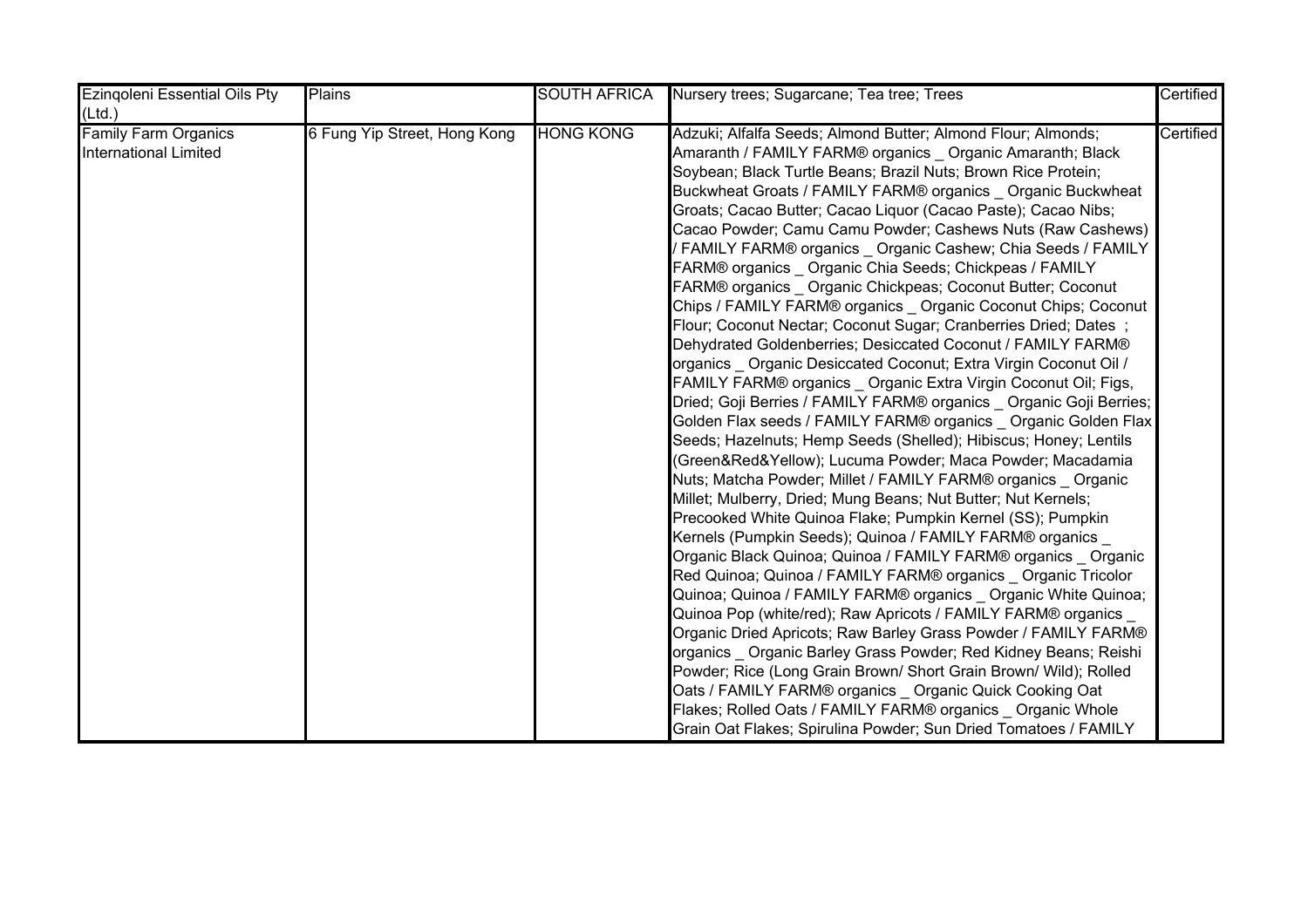| Far East Microalgae Ind Co.,<br>Ltd.                                     | Nan-Gang District                    | <b>TAIWAN</b>   | Chlorella pyrenoidosa; Chlorella pyrenoidosa powder, tablets or<br>granule; Chlorella vulgaris and Chlorella pyrenoidosa<br>Chlorella vulgaris powder, tablets or granule; Spirulina and Chlorella<br>powder, tablets or granule; Spirulina platensis; Spirulina platensis<br>powder, tablets or granule | Certified                                 |
|--------------------------------------------------------------------------|--------------------------------------|-----------------|----------------------------------------------------------------------------------------------------------------------------------------------------------------------------------------------------------------------------------------------------------------------------------------------------------|-------------------------------------------|
| Farm Fresh S.A                                                           | Cortes                               | <b>HONDURAS</b> | Pineapple juice<br>Pineapple                                                                                                                                                                                                                                                                             | Certified                                 |
| Fazenda Esperança - Grupo<br>Saquarema Agrícola Cerrado                  | Perdizes, Minas Gerais               | <b>BRAZIL</b>   |                                                                                                                                                                                                                                                                                                          | Suspen<br>ded<br>since<br>18.02.20<br>22  |
| Fazenda Nossa Senhora de<br>Fátima - Grupo Saquarema<br>Agrícola Cerrado | Perdizes - Minas Gerais              | <b>BRAZIL</b>   |                                                                                                                                                                                                                                                                                                          | Suspen<br>ded<br>since<br>21.02.20<br>22  |
| Fazenda Saquarema I - Grupo<br>Saquarema Agrícola Sul de<br><b>Minas</b> | Carmo da Cachoeira / Minas<br>Gerais | <b>BRAZIL</b>   |                                                                                                                                                                                                                                                                                                          | Suspen<br>ded<br>Isince<br>18.02.20<br>22 |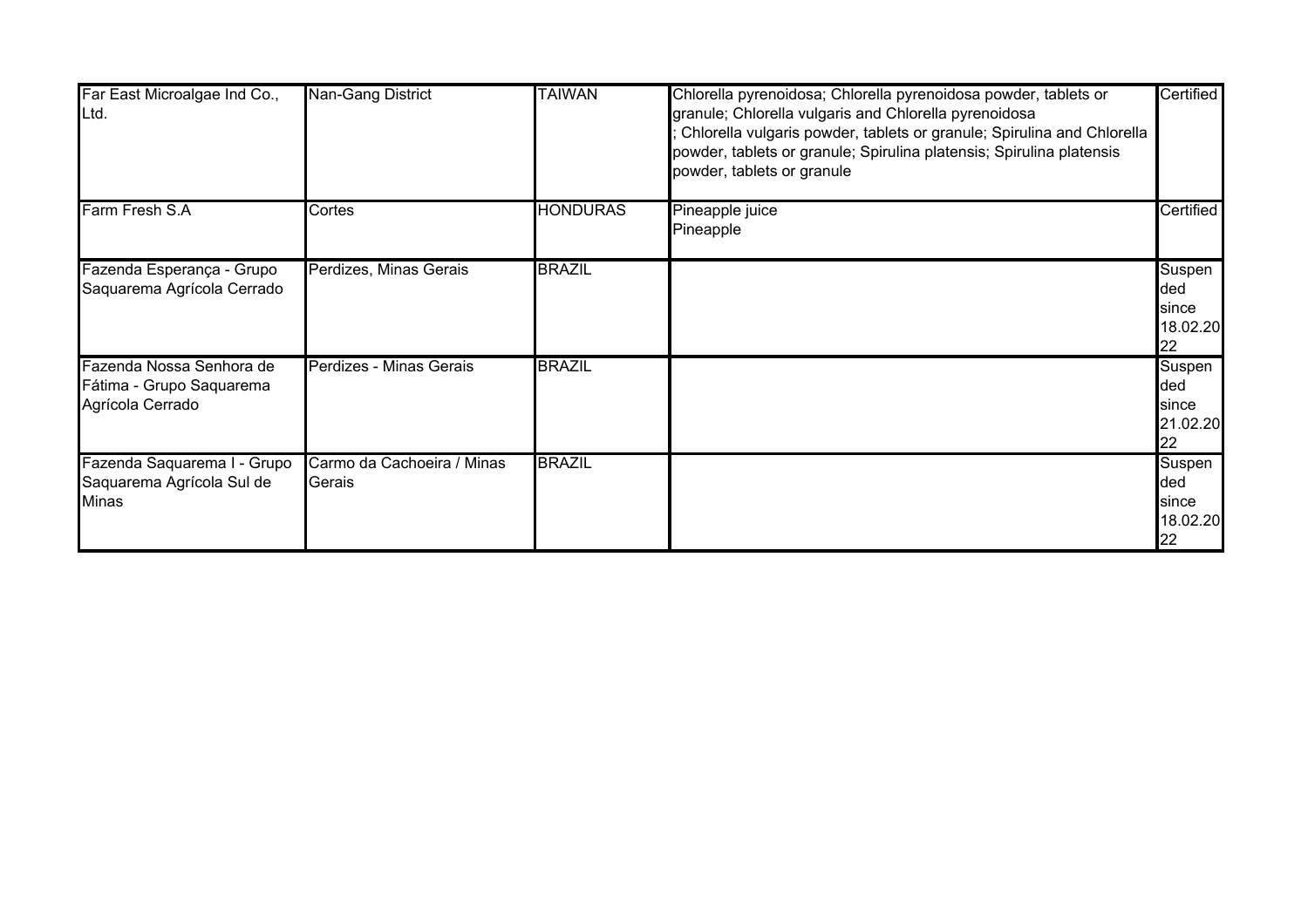| FC Silk Road Organik Foods | <b>Tashkent</b> | <b>UZBEKISTAN</b> | Almonds (natural and sugar almond) - Prunus dulcis; Apple (dried,          | Certified |
|----------------------------|-----------------|-------------------|----------------------------------------------------------------------------|-----------|
| processing and export      |                 |                   | IQF, concentrate) - Malus domestica; Apricot (fresh, dried, IQF,           |           |
|                            |                 |                   | concentrate, blossom) - Prunus armeniaca; Apricot Kernel & shell -         |           |
|                            |                 |                   | Nucleus pruni Armeniaci; Barberries (dried) - Berberis vulgaris; Basil -   |           |
|                            |                 |                   | Ocimum Basilicum; Beans - Alubia; Black Cumin seeds Sedana;                |           |
|                            |                 |                   | Blackberry (dried) - Rubus fructiosus; Broccoli (dried, seeds) -           |           |
|                            |                 |                   | Brassica oleracea var. italica; Cabbage (dried, IQF) - Brassica            |           |
|                            |                 |                   | oleracea convar. capitata var. alba; Carrot (dried, IQF) - Daucus          |           |
|                            |                 |                   | carota ssp. sativus; Cauliflower, Dried; Cherries (fresh, dried, IQF,      |           |
|                            |                 |                   | concentrate) - Prunus avium; Cherry pits - nucleus cerasi; Chickpeas       |           |
|                            |                 |                   | Cicer arietinum; Coriander Seed, Dried; Cucumber (dried) - Cucumis         |           |
|                            |                 |                   | sativus; Currant (dried berries, leaves) - Ribes; Eggplants; Fennel;       |           |
|                            |                 |                   | Goji (dried berries, IQF) - Lycium barbarum; Gooseberries (dried) -        |           |
|                            |                 |                   | Ribes uva-crispa var. sativum; Grapes (dried, IQF, leaves) - Vitis         |           |
|                            |                 |                   | vinifera; Hawthorn (dried) - Crataegus; Jujube / Red Date Berry (dried)    |           |
|                            |                 |                   | Ziziphus zizyphus; Juniper Berries (dried) - Juniperus communis;           |           |
|                            |                 |                   | Kale (dried, IQF) - Brassica oleracea var. sabellica; Khaki /              |           |
|                            |                 |                   | Persimmon (dried) - Diospyros kaki; Leek (dried, IQF) - Allium             |           |
|                            |                 |                   | porrum; Lemons (dried, fresh, leaves) - citrus limon; Melons (dried,       |           |
|                            |                 |                   | fresh, IQF, concentrate) - Cucumis melo var, cantalupensis; Mulberry       |           |
|                            |                 |                   | (dried berries, leaves) - Morus; Nettle (dried) - Urtica ; Parsley (dried, |           |
|                            |                 |                   | IQF) - Petroselinum crispum; Peach (dried, IQF, concentrate) -             |           |
|                            |                 |                   | Prunus persica; Peanut - Arachis hypogaea; Pear (dried) - Pyrus            |           |
|                            |                 |                   | communis; Peas - Pisum sativum; Peppers & Chillis (dried, IQF,             |           |
|                            |                 |                   | seeds) - Capsicum annuum; Pistachios - Pistacia vera; Plums (dried,        |           |
|                            |                 |                   | IQF, concentrate) - Prunus domestica ssp. insititia; Pomegranates          |           |
|                            |                 |                   | (fresh, dried, IQF, concentrate) - Punica granatum; Potatoe (dried) -      |           |
|                            |                 |                   | Solanum tuberosum; Pumpkin kernels & dried, IQF - Cucurbita;               |           |
|                            |                 |                   | Quince (dried) - Cydoniaoblonga; Raisin (dried, IQF, leaves) - Acinus      |           |
|                            |                 |                   | passus; Raspberry (dried berries, leafs) - Rubus idaeus; Red Beets         |           |
|                            |                 |                   | (dried, IQF, leaves) - Beta vulgaris; Rosehip (dried) - Rosa canina;       |           |
|                            |                 |                   | Sea Buckthorn (dried, IQF, Oil) - Hippohpae rhamn; Sour cherries           |           |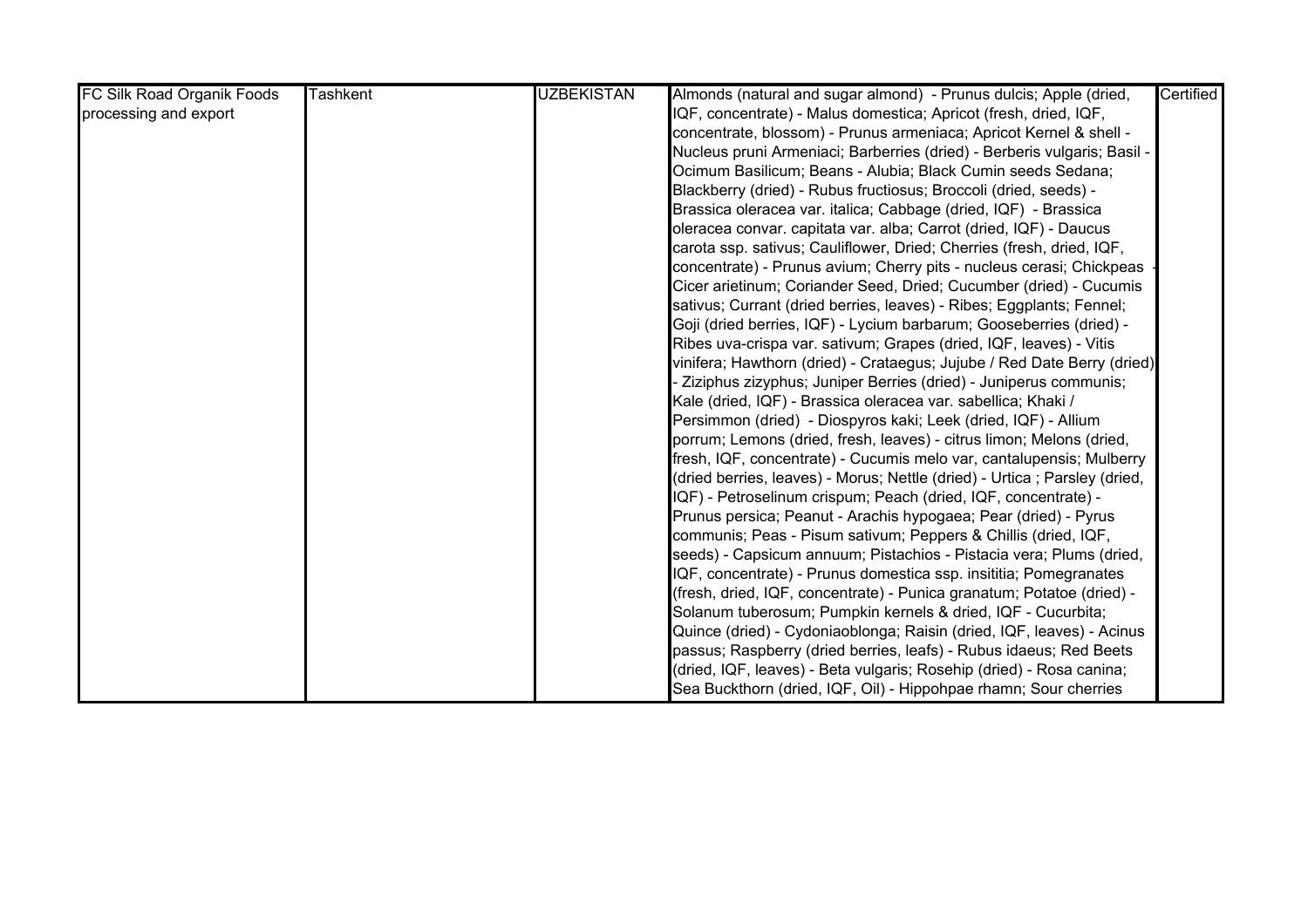| FC Silk Road Organik Foods                                                                                | <b>Tashkent</b> | <b>UZBEKISTAN</b> | Almonds, Prunus Dulcis; Apple (dried, IQF and concentrate) Malus                                                                                                                                                                                                                                                                                                                                                                                                                                                                                                                                                                                                                                                                                                                                                                                                                                                                                                                                                                                                                                                                                                                                                                                                                                                                                                                                                                              | Certified |
|-----------------------------------------------------------------------------------------------------------|-----------------|-------------------|-----------------------------------------------------------------------------------------------------------------------------------------------------------------------------------------------------------------------------------------------------------------------------------------------------------------------------------------------------------------------------------------------------------------------------------------------------------------------------------------------------------------------------------------------------------------------------------------------------------------------------------------------------------------------------------------------------------------------------------------------------------------------------------------------------------------------------------------------------------------------------------------------------------------------------------------------------------------------------------------------------------------------------------------------------------------------------------------------------------------------------------------------------------------------------------------------------------------------------------------------------------------------------------------------------------------------------------------------------------------------------------------------------------------------------------------------|-----------|
| <b>Wild Collection</b>                                                                                    |                 |                   | domestica; Apricot (fresh, dried, IQF), Prunus Arrmeniaca; Apricot<br>kernel & shell, Nucleus Pruni Armeniaci; Barberries (dried), Berberis<br>Vulgaris; Blackberry (berries dried, blossom, leafs), Rubus Fructiosus;<br>Cherries (fresh, dried, IQF, concentrate, blossom), Prunus Avium;<br>Cumin, Cuminum Cyminum; Goji (dried berries, IQF, flowers, leaves),<br>Lycium Barbarum; Hawthorn (dried), Crataegus; Jujube / Red Date<br>Berry (dried), Ziziphus Zizyphus; Juniper Berries (dried), Juniperus<br>Communis; Khaki/ Persimmon (dried), Diospyros Kaki; Mulberry (dried<br>berries, leafs), Morus; Nettle (dried, seeds), Urtica; Pear (dried), Pyrus<br>Communis; Pistachios, Pistacia Vera; Plums (dried, IQF,<br>concentrate), Prunus Domestica ssp. Insititia; Pomegranates (fresh,<br>dried, IQF, concentrate, blossom), Punica Granatum; Raspberry<br>(dried berries, leafs), Rubus Idaeus; Rosehip (dried), Rosa Canina;<br>Sea Buckthorn (dried, IQF, oil), Hippophae rhamn.; Sour Cherries<br>(dried, IQF, concentrate), Prunus Cerasus; Sour Cherry Pits, Nucleus<br>Bacae Pruni Cerasi; Walnut (kernel, shelled, leafs), Juglans Regia<br>Almonds; Apples; Apricot; Barberry; Berries; Blackberries; Caraway;<br>Cherries; Dog Rose; Goji; Hawthorn; Jujube, Chinese jujube, Chinese<br>date; Juniper; Mulberries; Nettle; Pear; Pistachio; Plums;<br>Pomegranates; Raspberries; Sea buckthorn; Sour cherries; Walnut |           |
|                                                                                                           |                 |                   |                                                                                                                                                                                                                                                                                                                                                                                                                                                                                                                                                                                                                                                                                                                                                                                                                                                                                                                                                                                                                                                                                                                                                                                                                                                                                                                                                                                                                                               |           |
| <b>Feddane El Khair SARL</b>                                                                              | Casablanca      | <b>MOROCCO</b>    | Mandarin                                                                                                                                                                                                                                                                                                                                                                                                                                                                                                                                                                                                                                                                                                                                                                                                                                                                                                                                                                                                                                                                                                                                                                                                                                                                                                                                                                                                                                      | Certified |
| Federación Comerc. de Café<br>Especial de Guatemala<br>FECCEG/ Exp. de Café<br>Especial de Guatemala S.A. | Quetzaltenango  | <b>GUATEMALA</b>  | Bee Pollen; Bee wax; Cacao Parchment; Dreid macadamia with shell; Certified<br>Dried coffee pulp; Dried malanga; Granulated panela; Green coffee;<br>Honey bee; Honey Coffee; Lemon grass essential oil; Natural coffee;<br>Pachuli essential oil; Panela in bloks; panela's Juice; Parchment<br>Cardamom; Propolis; Roasted and ground coffee; Roasted Coffee<br><b>Beans</b><br>Banana; Bastard cedar; Beans; Cardamom; Citronella; Cocoa; Coffee;<br>Lemongrass; Macadamia nut; Mixed Crops; Patchouli; Sugarcane;<br>Tannia<br><b>Bees</b>                                                                                                                                                                                                                                                                                                                                                                                                                                                                                                                                                                                                                                                                                                                                                                                                                                                                                                |           |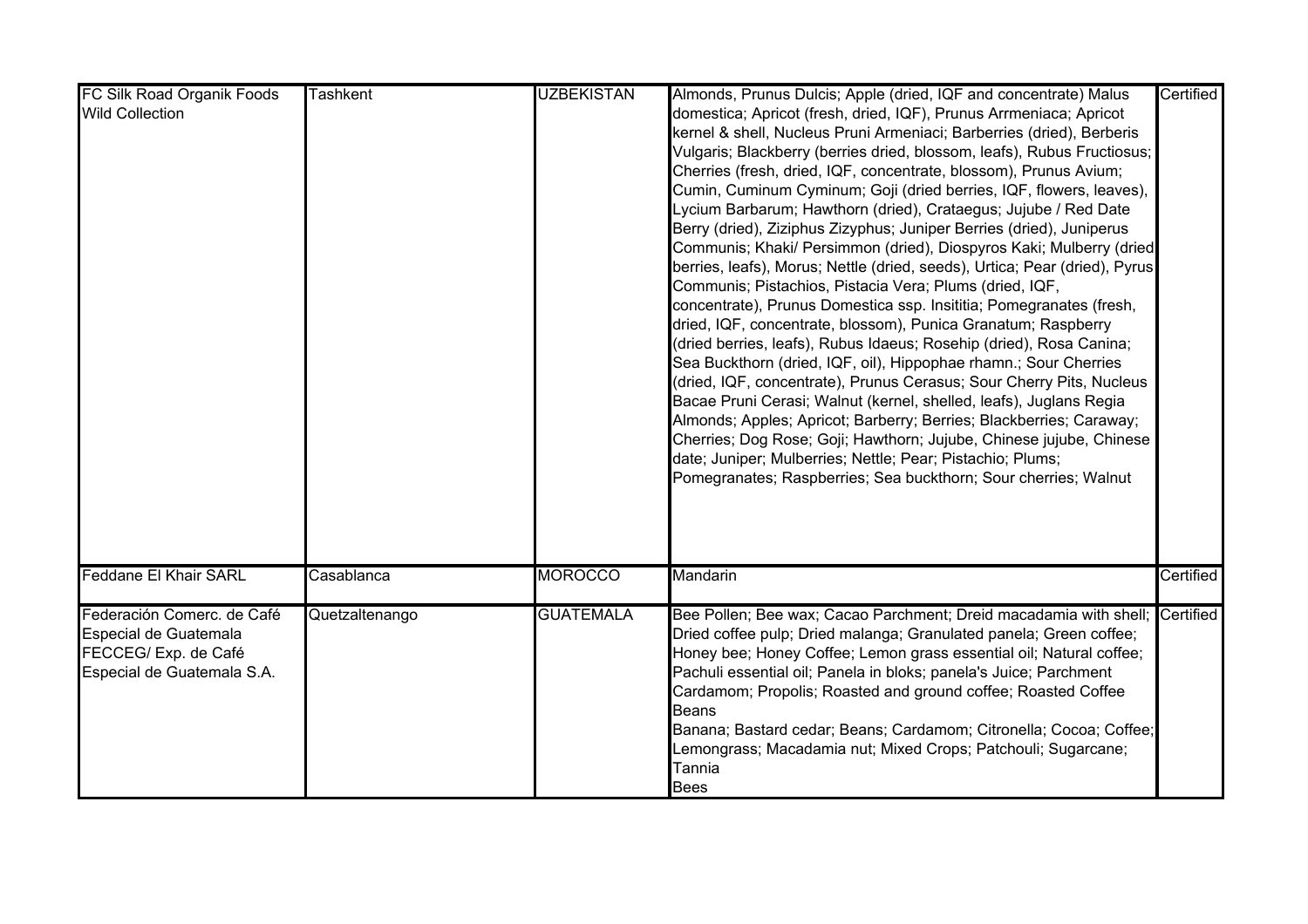| FEDERACION DE PEQUEÑOS 190753 Parroquia Panguintza,<br><b>EXPORTADORES</b><br>AGROPECUARIOS ORG. DEL<br>SUR DE LA AMAZONIA<br><b>ECUATORIANA APEOSAE</b> | Zamora Chinchipe | <b>ECUADOR</b>  | Cassava chips with salt; Chili, dried and ground; Coffee, toasted;<br>Coffee, toasted and ground; Green Coffee; Oregano, dried and<br>ground; Plantain chips, naturally sweet; Plantain chips, salted;<br>Plantain chips, spicy; Plantain, peeled; Plantain, with peel; Thyme,<br>dried and ground<br>Cassava; Chilli pepper; Cocoa; Coffee; German thyme; Mixed crops;<br>Origanum; Peanuts; Plantains                                                                                                                                         | Certified        |
|----------------------------------------------------------------------------------------------------------------------------------------------------------|------------------|-----------------|-------------------------------------------------------------------------------------------------------------------------------------------------------------------------------------------------------------------------------------------------------------------------------------------------------------------------------------------------------------------------------------------------------------------------------------------------------------------------------------------------------------------------------------------------|------------------|
| Federación Nacional de<br>cafeteros de Colombia<br>Buencafé - Liofilizado de<br>Colombia                                                                 | Chinchiná        | <b>COLOMBIA</b> | Coffee oil; Concentrated Coffee Extract; Decaffeinated Freeze Dried<br>Coffee ; Freeze Dried Coffee with or without oil coating; Freeze dried<br>coffee with roasted and microground coffee; Freeze dried<br>coffee/soluble coffee/instant coffee/ Instant Arabica Coffee; Roasted<br>and ground coffee; Roasted coffee beans                                                                                                                                                                                                                   | Certified        |
| Federación Nacional de<br>Cafeteros de Colombia<br>Sombrilla Sostenible Kachalú                                                                          | Bucaramanga      | <b>COLOMBIA</b> | <b>Dried Parchment Coffee</b><br>Coffee                                                                                                                                                                                                                                                                                                                                                                                                                                                                                                         | <b>Certified</b> |
| Federación Nacional de<br>Cafeteros de Colombia.                                                                                                         | Bogotá D.C.      | <b>COLOMBIA</b> | Roasted and ground coffee; Roasted coffee beans; Vacuum packed<br>green coffee                                                                                                                                                                                                                                                                                                                                                                                                                                                                  | Certified        |
| FEDERACIÓN REGIONAL DE<br><b>ASOCIACIONES DE</b><br>PEQUEÑOS CAFETALEROS<br><b>ECOLÓGICOS DEL SUR</b>                                                    | CATAMAYO, LOJA   | <b>ECUADOR</b>  | Natural Coffee; Arakacha (Arracacha xanthorrhiza); Arracacha And<br>Manioc Chips Lightly Salted Mix ; Cassava/Manioc (Manihot<br>esculentum); Cocoa Beans, Dried; Coffee "Cereza"; Coffee beans,<br>washed; Coffee, toasted and ground; Exportable coffee; Guava<br>(Plantae); Manioc Chips lightly Salted ; Orange; Parchment coffee;<br>Peanuts grain (Arachish Ypogaea); Plantain Chips Lightly Salted;<br>Plantain Chips Lightly Spicy; Plantains (Musa acuminata); Refined<br>sunflower oil; Soursop (Annona muricata); Sweet banana Chips | Certified        |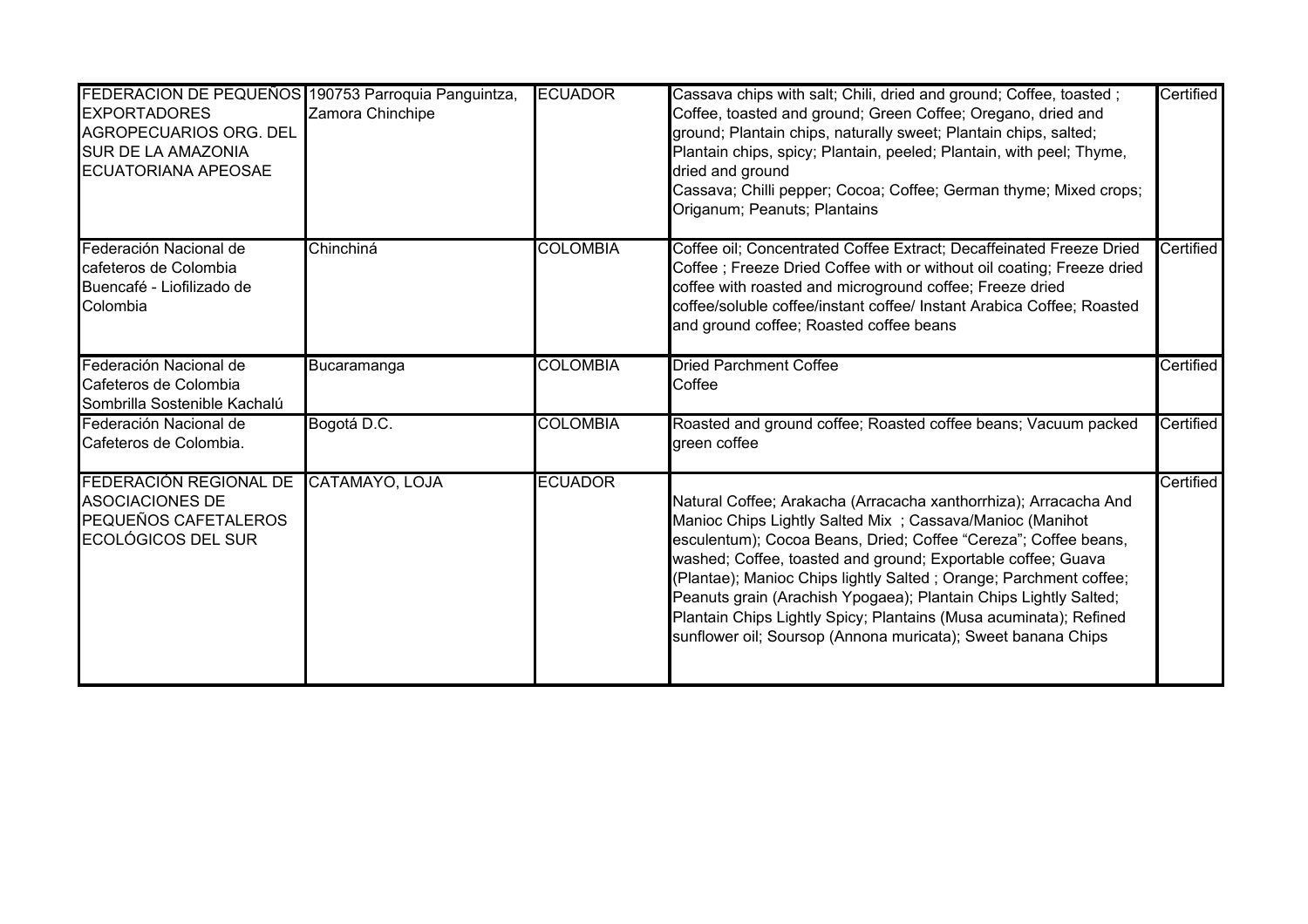| Feicheng Tianhe Foodstuff Co., Feicheng, TaiAn, Shandong<br>Ltd.  | Province                            | <b>CHINA</b>                        | Basil (IQF, dried, fresh) ; Bell Pepper (IQF, dried, fresh); Broccoli<br>(IQF, dried, fresh); Carrots (IQF, dried, fresh); Cauliflower (IQF, dried,<br>fresh); Chilli (IQF, dried, fresh); Edamame (IQF, Dried, fresh);<br>Frozen edamame kernels; Frozen edamame kernels, salted; Frozen<br>edamame pods; Frozen edamame pods, salted; Garlic (IQF, dried,<br>fresh); Green Bean (IQF, dried, fresh); Green Onion (IQF, dried,<br>fresh); Kale (IQF, dried, fresh); Onions (IQF, dried, fresh); Pea (IQF,<br>dried, fresh); Spinach (IQF,dried, fresh); Strawberries (IQF, dried,<br>fresh); Sweet Corn (IQF, dried, fresh) | Certified |
|-------------------------------------------------------------------|-------------------------------------|-------------------------------------|------------------------------------------------------------------------------------------------------------------------------------------------------------------------------------------------------------------------------------------------------------------------------------------------------------------------------------------------------------------------------------------------------------------------------------------------------------------------------------------------------------------------------------------------------------------------------------------------------------------------------|-----------|
| <b>Feicheng Tianhe Foodstuff</b><br>Co., Ltd. - Guanzhuang Farm A | Taian, Shandong Province            | <b>CHINA</b>                        | Basil; Bell pepper; Broccoli; Carrot; Cauliflower; Chilli; Edamame;<br>Garlic; Green Beans; Green onion; Onion; Spinach; Strawberry;<br>Wheat<br>Basil; Beans; Black pepper; Broccoli; Carrots; Cauliflower; Chilli<br>pepper; Corn; Feed peas; Garlic; Kale; Onions; Soybeans; Spinach;<br><b>Strawberries</b>                                                                                                                                                                                                                                                                                                              | Certified |
| Feicheng Yumeng Family Farm Feicheng, Taian, Shandong             | Province                            | <b>CHINA</b>                        |                                                                                                                                                                                                                                                                                                                                                                                                                                                                                                                                                                                                                              | Certified |
| <b>Fernando Franco Torres</b>                                     | Guayubin, Montecristi               | <b>DOMINICAN</b><br><b>REPUBLIC</b> | Fresh banana<br>lBanana                                                                                                                                                                                                                                                                                                                                                                                                                                                                                                                                                                                                      | Certified |
| <b>Filpo Agroindustrial S.R.L</b>                                 | 51000 Santiago de Los<br>Caballeros | <b>DOMINICAN</b><br><b>REPUBLIC</b> | Washed and Packed Fresh Bananas<br>Banana; Pasture                                                                                                                                                                                                                                                                                                                                                                                                                                                                                                                                                                           | Certified |
| <b>FINCA AGRICOLA MARTE</b><br><b>ESPINAL SRL</b>                 | Perdenales                          | <b>DOMINICAN</b><br><b>REPUBLIC</b> | Avocados                                                                                                                                                                                                                                                                                                                                                                                                                                                                                                                                                                                                                     | Certified |
| <b>FINCA CAFETERA LAS</b><br><b>NIEVES</b>                        | Manaure, Cesar                      | <b>COLOMBIA</b>                     | Coffee Parchment T3 (10/2022); Organic parchment coffee                                                                                                                                                                                                                                                                                                                                                                                                                                                                                                                                                                      | Certified |
| Finca Jubana/Milcelsa Almonte                                     | Mao, Valverde                       | <b>DOMINICAN</b><br><b>REPUBLIC</b> |                                                                                                                                                                                                                                                                                                                                                                                                                                                                                                                                                                                                                              | Certified |
| Finca La Casita / Milcelsa<br>Almonte                             | Mao, Valverde                       | <b>DOMINICAN</b><br><b>REPUBLIC</b> | Fresh bananas, washed and packed<br>Banana                                                                                                                                                                                                                                                                                                                                                                                                                                                                                                                                                                                   | Certified |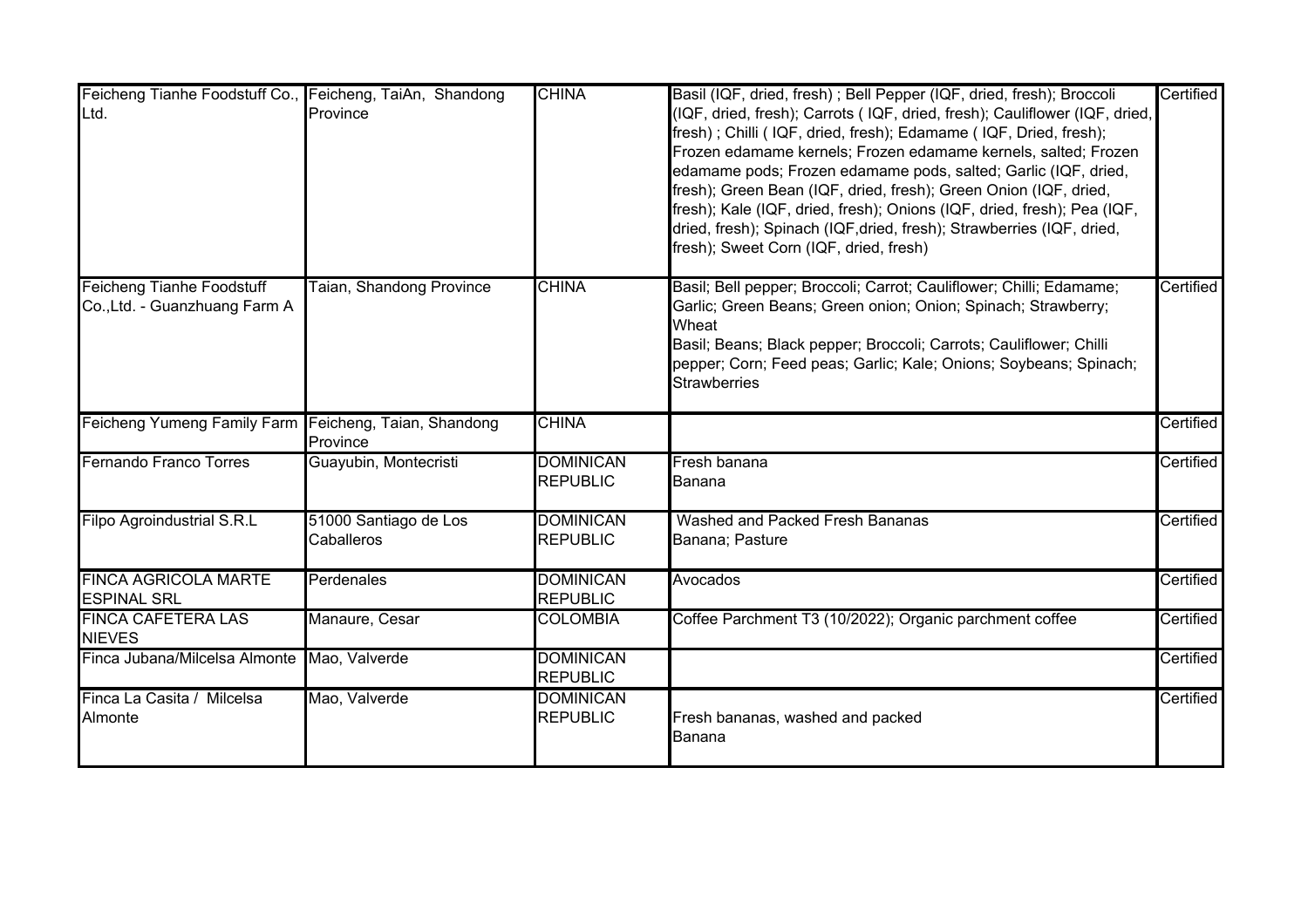| Finca La Fortuna                                                       | Santa Tecla, La Libertad.                  | <b>EL SALVADOR</b>                  | Green coffee beans; Dry cherry coffee; Ground coffee; Roasted<br>coffee beans<br>Coffee                                                                                                                              | Certified |
|------------------------------------------------------------------------|--------------------------------------------|-------------------------------------|----------------------------------------------------------------------------------------------------------------------------------------------------------------------------------------------------------------------|-----------|
| Finca La Viajaca                                                       | Mao, Valverde                              | <b>DOMINICAN</b><br><b>REPUBLIC</b> | Banana Washed and Packed; Fresh Banana<br>Banana                                                                                                                                                                     | Certified |
| Finca Laguna Salada / Jose<br>Joaquin de Jesus Almonte<br><b>Bueno</b> |                                            |                                     | <b>Fresh Bananas</b><br>Banana; Pasture                                                                                                                                                                              | Certified |
| Finca Onélcido Núñez                                                   | San José de Ocoa                           | <b>DOMINICAN</b><br><b>REPUBLIC</b> | Avocados; Mango                                                                                                                                                                                                      | Certified |
| <b>FINCA PRODOSA</b>                                                   | 62000 Hatillo Palma, Montecristi DOMINICAN | <b>REPUBLIC</b>                     | Fresh Bananas, Washed and Packaged<br>Banana; Pasture                                                                                                                                                                | Certified |
| Finca Victor Odalis Santana                                            | Montecristi                                | <b>DOMINICAN</b><br><b>REPUBLIC</b> | <b>Fresh Bananas</b><br>Banana; Pasture                                                                                                                                                                              | Certified |
| Finca Víctor Sael Almonte<br>Rodríguez                                 | Mao, Valverde                              | <b>DOMINICAN</b><br><b>REPUBLIC</b> | Fresh banana, washed and packed<br>Banana                                                                                                                                                                            | Certified |
| <b>Finca Yamil Cortes</b>                                              | 61000 Mao, Valverde                        | <b>DOMINICAN</b><br><b>REPUBLIC</b> | Bananos Fresco, washed and packed; Fresh Bananas, washed and<br>packed<br>Banana                                                                                                                                     | Certified |
| <b>FL PROCESADOS DEL</b><br><b>ECUADOR S.A.</b>                        | Quito, Pichincha                           | <b>ECUADOR</b>                      | <b>Baby Bananas</b> ; Passion Fruit                                                                                                                                                                                  | Certified |
| Flavormax Nutrition Co., Ltd.                                          | Xuhui District, Shanghai                   | <b>CHINA</b>                        | Bee Pupae; Bees; Beeswax; Beeswax derived from organic raw<br>material; Honey; Lyophilized royal jelly powder; Pollen; Propolis<br>extract; Propolis powder with pollen; Raw propolis; Royal Jelly; White<br>beeswax | Certified |
| Flora Nectar (Grupo BA)                                                | Ribeira do Pombal                          | <b>BRAZIL</b>                       | Honey<br><b>Bees</b>                                                                                                                                                                                                 | Certified |
| Flora Nectar (Grupo MG)                                                | Bocaiúva                                   | <b>BRAZIL</b>                       | <b>Bees</b>                                                                                                                                                                                                          | Certified |
| Flora Nectar (Grupo PR-SP)                                             | Santa Cruz do Rio Pardo                    | <b>BRAZIL</b>                       | Honey (Organic)<br><b>Bees</b>                                                                                                                                                                                       | Certified |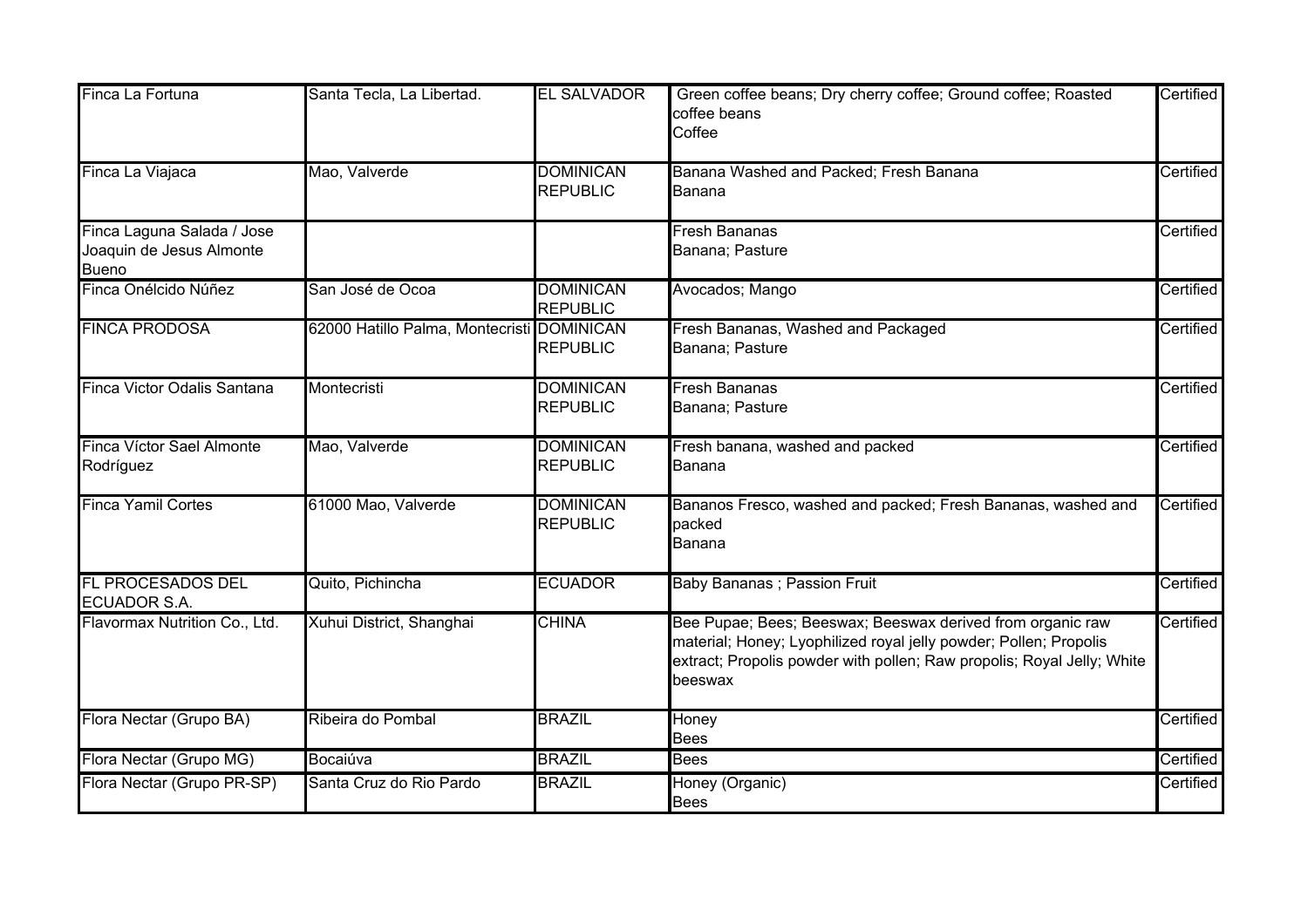| Flora Nectar (Grupo RS)                                                              | Vacaria         | <b>BRAZIL</b>                       | Honey (409,2 t)<br><b>Bees</b>                                                                                                                                                                                                                                                                                                                                                                                  | Certified |
|--------------------------------------------------------------------------------------|-----------------|-------------------------------------|-----------------------------------------------------------------------------------------------------------------------------------------------------------------------------------------------------------------------------------------------------------------------------------------------------------------------------------------------------------------------------------------------------------------|-----------|
| Flora Nectar Indústria Comércio Barretos, SP<br>de Importação e Exportação<br>Ltda.  |                 | <b>BRAZIL</b>                       | Honey                                                                                                                                                                                                                                                                                                                                                                                                           | Certified |
| <b>FOGGIASA S.A.</b>                                                                 | Milagro, Guayas | <b>ECUADOR</b>                      | lBanana<br>lBanana                                                                                                                                                                                                                                                                                                                                                                                              | Certified |
| FORTE GIDA SAN. VE TAR.<br>ÜRÜN. PAZ. İTH. İHR. LTD.<br>ŞТİ.                         | Ankara          | <b>TURKEY</b>                       | Apple Juice; Apple Molasses; AppleExtract; Carob; Carob Extract;<br>Carob Juice; Carob Molasses; Fig Extract; Fig Juice; Fig Molasses;<br>Figs, Dried; Grape Extract; Grape Juice; Grape Molasses; Mulberry<br>Extract; Mulberry Juice; Mulberry Molasses; Mulberry, Dried;<br>Pomegranate Extract; Pomegranate Juice; Pomegranate Molasses;<br>Pomegranate Sour; Raisins; Sour Cherry Juice; Sweetcherry Juice | Certified |
| Francisco Franco Sánchez                                                             | Montecristi     | <b>DOMINICAN</b><br><b>REPUBLIC</b> | Fresh bananas, washed and packed.<br><b>I</b> Banana                                                                                                                                                                                                                                                                                                                                                            | Certified |
| <b>FRANS DANIEL SÁNCHEZ</b><br><b>CEVALLOS / REINALDO</b><br>DANIEL SÁNCHEZ CEVALLOS | Machala, El Oro | <b>ECUADOR</b>                      | Bananas for processing                                                                                                                                                                                                                                                                                                                                                                                          | Certified |
| Fresh Teruma S.A.S.                                                                  | Bogotá D.C.     | <b>COLOMBIA</b>                     | Tahití Limes                                                                                                                                                                                                                                                                                                                                                                                                    | Certified |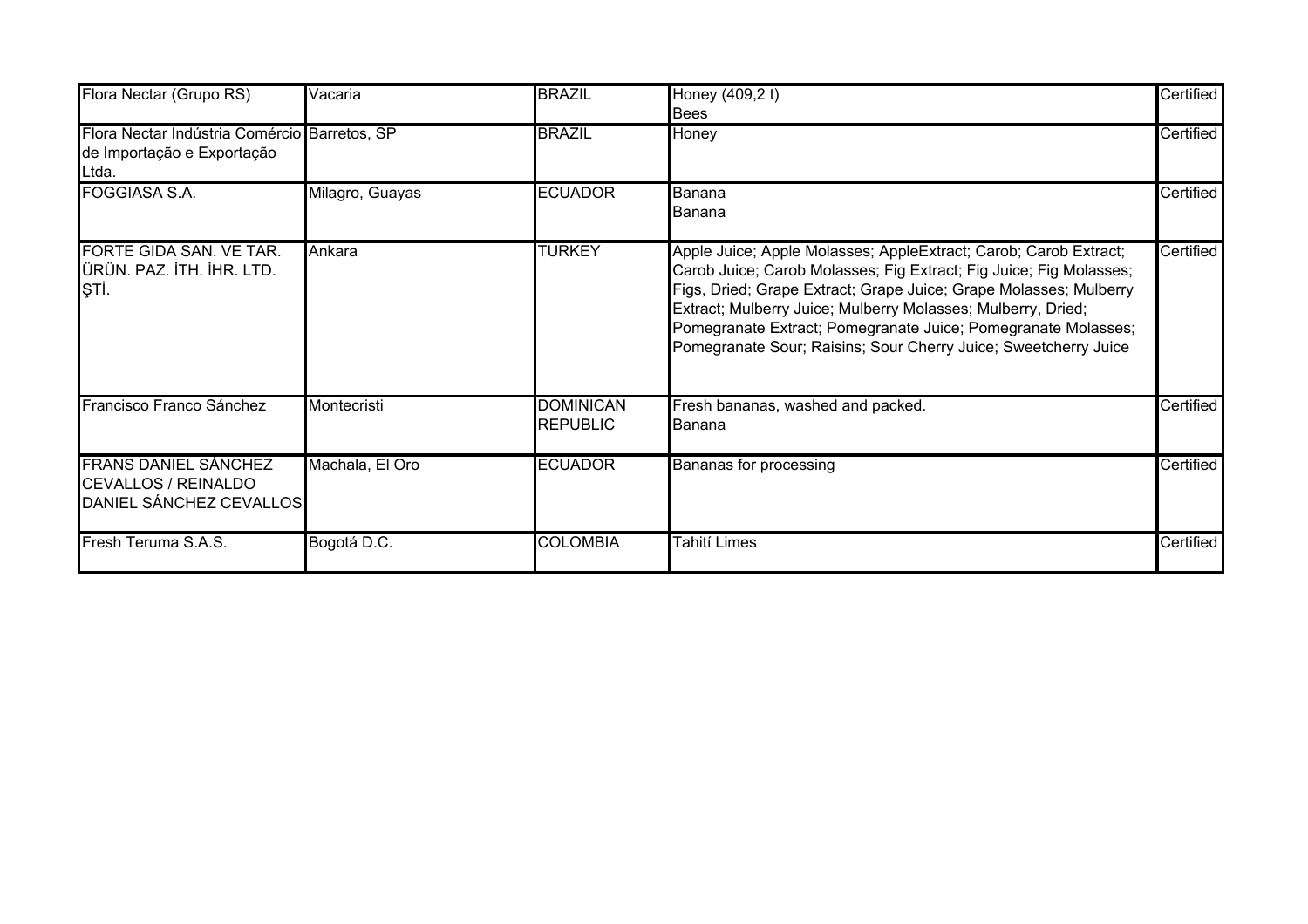| FRESHCOSTA CIA. LTDA. | 090112, Guayaquil, Guayas | <b>ECUADOR</b>                      | Kuná/Freshcosta Organic Artisanal Couverture 58% (Blocks, Chips,<br>Drops).; Freshcosta/Kuná Organic Granulated Unrefined Cane<br>Sugar; Kuná Organic Chocolate 50% Kids.; Kuná Organic Chocolate<br>71% Napo - Amazonas. ; Kuná Organic Chocolate 71% Physalis -<br>Salt; Kuná/ Freshcosta Organic cacao juice; Kuná/ Freshcosta<br>Organic cacao syrup; Kuná/ Freshcosta Organic Cocoa Husk; Kuná/<br>Freshcosta Organic dried pineapple (slices, powder); Kuná/<br>Freshcosta Organic raw cacao nibs; Kuná/ Freshcosta Organic Raw<br>macadamia nuts; Kuná/Freschosta Organic Chocolate Artisanal<br>Couverture 65% (Blocks, Chips, Drops).; Kuná/Freshcosta Organic<br>Artisanal Chocolate Couverture 90% (blocks, chips, drops).;<br>Kuná/Freshcosta Organic Artisanal Chocolate 55% (blocks, chips,<br>drops).; Kuná/Freshcosta Organic Artisanal Chocolate 71% (blocks,<br>chips, drops).; Kuná/Freshcosta Organic Artisanal Chocolate 75%<br>(blocks, chips, drops).; Kuná/Freshcosta Organic Artisanal Chocolate<br>Couverture 72% (blocks, chips, drops).; Freshcosta/ Kuná organic<br>cacao tea; Freshcosta/ Kuna Organic Plantain Flour; Freshcosta/<br>Kuná/ Utropica green plantain; Kuná / Frescosta Organic Cacao<br>Beans Dark Chocolate Covered.; Kuná / Freshcosta Organic Cacao | Certified |
|-----------------------|---------------------------|-------------------------------------|-----------------------------------------------------------------------------------------------------------------------------------------------------------------------------------------------------------------------------------------------------------------------------------------------------------------------------------------------------------------------------------------------------------------------------------------------------------------------------------------------------------------------------------------------------------------------------------------------------------------------------------------------------------------------------------------------------------------------------------------------------------------------------------------------------------------------------------------------------------------------------------------------------------------------------------------------------------------------------------------------------------------------------------------------------------------------------------------------------------------------------------------------------------------------------------------------------------------------------------------------------------------------------------------------------|-----------|
|                       |                           |                                     | Kuná / Freshcosta Organic Chocolate 71% Cardamom - Salt; Kuná<br>/Frescosta Organic Chocolate 71% Vanilla; Kuná /Freshcosta<br>Organic Raw Cocoa Mass/Paste; Kunâ /Freshcosta Organic Raw<br>Cocoa Powder; Kuná Organic Chocolate 100% Esmeraldas - Rio<br>Verde.; Kuná organic chocolate 50% Kids Baby Banana; Kuná<br>Organic Chocolate 71% Coffee Nibs; Kuná Organic Chocolate 71%<br>Napo – Comunidades. ; Kuná Organic Chocolate 71% Raw Nibs -<br>Atacama Salt.; Kuná Organic Chocolate 75% Raw; Kuná Organic<br>Chocolate 75% Sweet N Crunchy; Kuná Organic Chocolate 77% Los<br>Rios; Kuná Organic Chocolate 82% Esmeraldas - Rio Verde.; Kuná<br>Organic Chocolate 90% Alegria; Kuná Organic dried Physalis Dark<br>Chocolate Covered.; Kuná/ Freshcosta Organic cacao mass/paste;                                                                                                                                                                                                                                                                                                                                                                                                                                                                                                         |           |
| Froilán Madera        | Mao, Valverde             | <b>DOMINICAN</b><br><b>REPUBLIC</b> | Fresh Banana, washed and packed<br>Banana                                                                                                                                                                                                                                                                                                                                                                                                                                                                                                                                                                                                                                                                                                                                                                                                                                                                                                                                                                                                                                                                                                                                                                                                                                                           | Certified |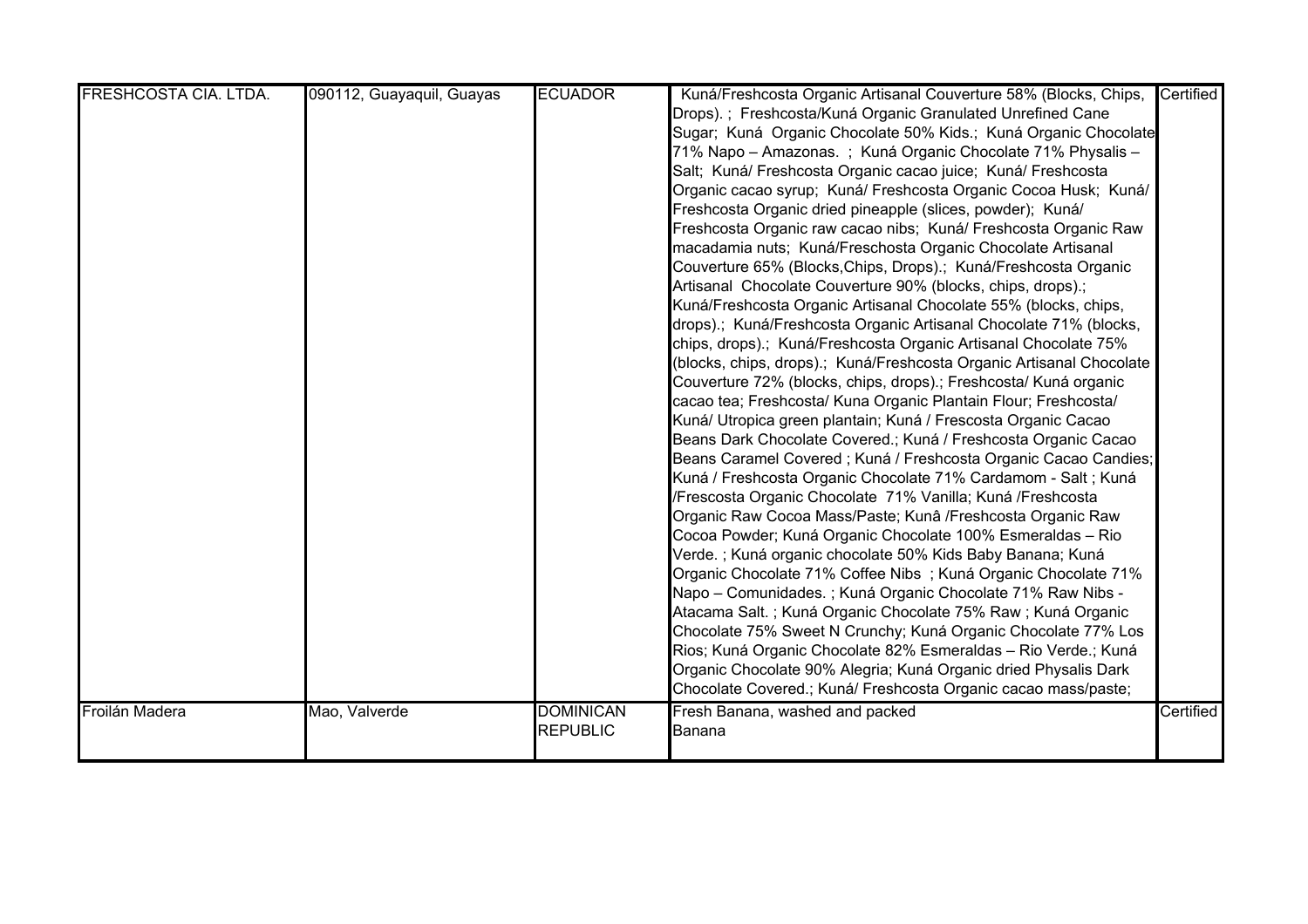| FRUANDES FRUTOS DE LOS Ibague, Tolima |                  | <b>COLOMBIA</b>     |                                                                                 | Certified |
|---------------------------------------|------------------|---------------------|---------------------------------------------------------------------------------|-----------|
| ANDES S.A.S.                          |                  |                     | Chocolate Covered Fruit Mixtures / Mix de Chocobites;                           |           |
|                                       |                  |                     | Cocoa butter;                                                                   |           |
|                                       |                  |                     | Fresh Fruit Orange; 65% Organic Chocolate Sweetened with Panela /               |           |
|                                       |                  |                     | Dark Organic Chocolate 65% Sweetened with Panela; 70% organic                   |           |
|                                       |                  |                     | chocolate sweetened with panela / Dark organic chocolate 70%                    |           |
|                                       |                  |                     | sweetened with panela; 70% organic chocolate with cocoa nibs / 70%              |           |
|                                       |                  |                     | organic dark chocolate with cocoa nibs; 80% organic chocolate                   |           |
|                                       |                  |                     | sweetened with panela / Dark organic chocolate 80% sweetened with               |           |
|                                       |                  |                     | panela; Banana Fruit Powder / Flour; Banana Jam / Banana                        |           |
|                                       |                  |                     | Spécialité; Banana Marmalade; Banana pulp; Bite de única fruta                  |           |
|                                       |                  |                     | Banano / Bites Banano; Bite de única fruta Mango / Bites Mango; Bite            |           |
|                                       |                  |                     | de única fruta Piña / Bites Piña; Bite de única fruta                           |           |
|                                       |                  |                     | Pitaya/Pitahaya/Dragon Fruit // Bites Pitaya / Pitahaya / Dragon Fruit;         |           |
|                                       |                  |                     | Bites de Fruta deshidratada Banano - Mango; Bites de Fruta                      |           |
|                                       |                  |                     | deshidratada Banano - Pitaya / Pitahaya / Dragon Fruit; Bites de Fruta          |           |
|                                       |                  |                     | deshidratada Banano - Uchuva / Golden Berries / Physalis; Candied               |           |
|                                       |                  |                     | Peanuts / Candied Peanuts; Cape Gooseberry / Golden Berries /                   |           |
|                                       |                  |                     | Dehydrated Physalis Chocolate Covered / Cape Gooseberry / Golden                |           |
|                                       |                  |                     | Berries / Dehydrated Physalis Dark Chocolate Coated / Chocobites                |           |
|                                       |                  |                     | Cape Gooseberry / Golden Berries / Physalis; Cape Gooseberry Pulp /             |           |
|                                       |                  |                     | Golden Berries / Physalis; Chocolate Covered Cocoa Nibs / Dark                  |           |
|                                       |                  |                     | Chocolate Covered Cocoa Nibs; Chocolate Covered Dried Banana /                  |           |
|                                       |                  |                     | Dark Chocolate Covered Dried Banana / Banana Chocobites;                        |           |
|                                       |                  |                     | Chocolate Covered Dried Pineapple / Dark Chocolate Covered Dried                |           |
|                                       |                  |                     | Pineapple / Chocobites Pineapple; Chocolate Covered Peanuts / Dark              |           |
|                                       |                  |                     | Chocolate Covered Peanuts / Chocobites Peanuts; Chocolate Peanut                |           |
|                                       |                  |                     | Spread / Peanut Choco Spread // Chocolate Peanut Butter; Cocoa                  |           |
|                                       |                  |                     | Beans; Cocoa Husk; Cocoa liquor; Cocoa Nibs (Theobroma cacao);                  |           |
|                                       |                  |                     | Dehydrated Chocolate Covered Mango / Dehydrated Mango Covered                   |           |
|                                       |                  |                     | with Dark Chocolate / Chocobites Mango; Dehydrated Pitaya /                     |           |
|                                       |                  |                     | Pitahaya / Chocolate Covered Dragon Fruit / Pitaya / Pitahaya /                 |           |
| Fruitique                             | <b>Cape Town</b> | <b>SOUTH AFRICA</b> | Blueberry Fruited Prep; Granadilla DY (drinking yogurt) Smooth Syrup; Certified |           |
|                                       |                  |                     | Granadilla LF (low fat) Smooth Syrup; Strawberry DY (drinking yogurt)           |           |
|                                       |                  |                     | Smooth Syrup; Strawberry LF (low fat) Smooth Syrup; Synercore                   |           |
|                                       |                  |                     | Vanilla Syrup; Vanilla LF (low fat) Smooth Syrup                                |           |
|                                       |                  |                     |                                                                                 |           |
|                                       |                  |                     |                                                                                 |           |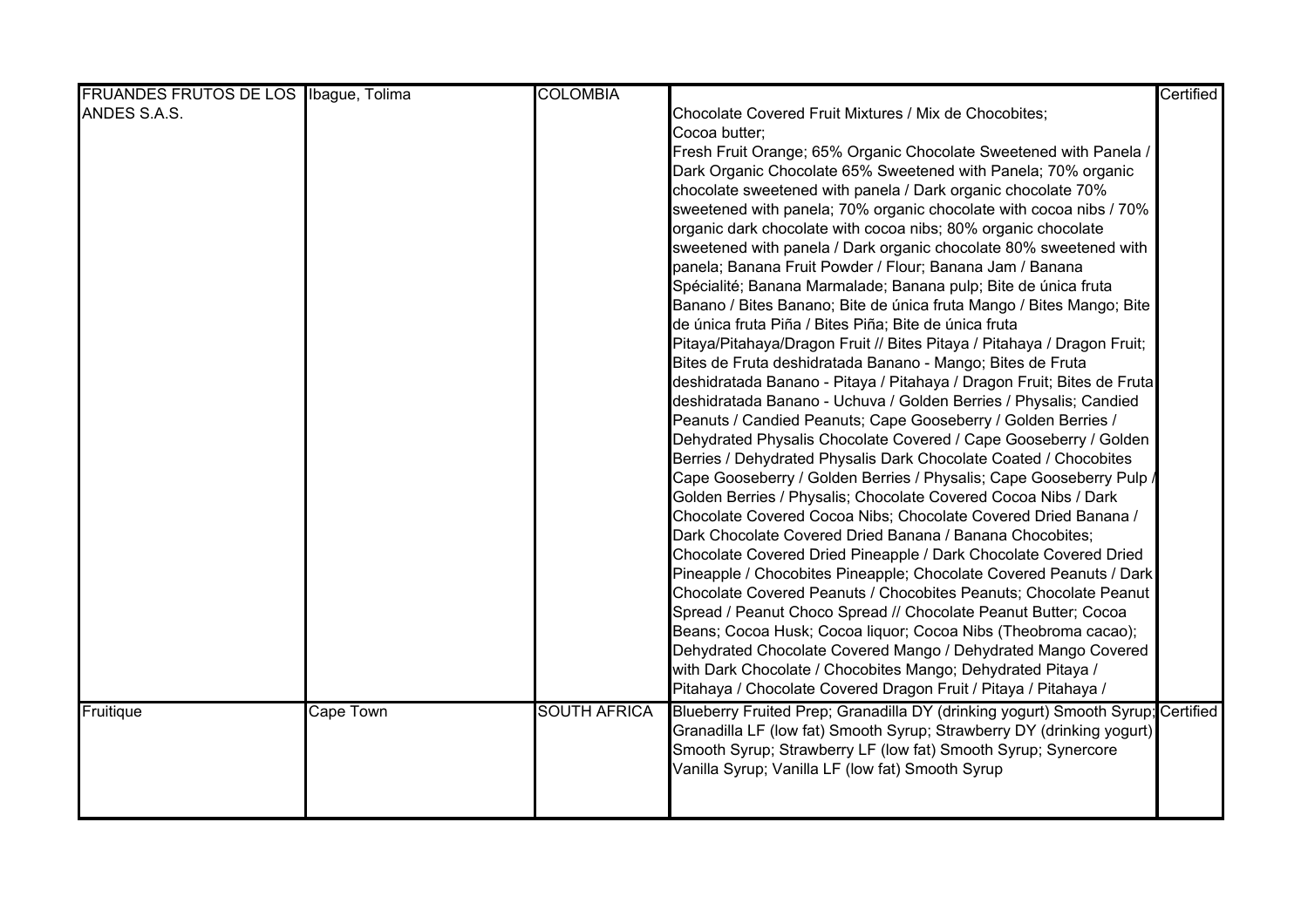| <b>FRUMORE S.A.</b>                                       | Machala, El Oro                                    | <b>ECUADOR</b>                      | Banana                                                                                                                                                                                                          | Certified |
|-----------------------------------------------------------|----------------------------------------------------|-------------------------------------|-----------------------------------------------------------------------------------------------------------------------------------------------------------------------------------------------------------------|-----------|
| Fruta Ecológica Dominicana<br>S.R.L. - (FRUECODOM S.R.L.) | Mao, Valverde                                      | <b>DOMINICAN</b><br><b>REPUBLIC</b> | Fresh Bananas, Washed and Packed                                                                                                                                                                                | Certified |
| <b>FRUTALIA S.A</b>                                       | San Lorenzo, Central                               | <b>PARAGUAY</b>                     | Beans; Grapefruit; Orange; Sesame                                                                                                                                                                               | Certified |
| <b>FRUTALIA S.A. / Planta</b>                             | Limpio, Central                                    | <b>PARAGUAY</b>                     | Chia expeller; Chia Oil; Chia, Flour; Chia, Seeds; Grapefruit juice;<br>Natural sesame seed; Orange juice; Sesame bar; Sesame expeller;<br>Sesame Flour; Sesame Oil; Toasted sesame seed; Toasted sesame<br>oil | Certified |
| <b>FRUTAROM PERU S.A.</b>                                 | Lima                                               | PERU                                | ANNATO 72923; SEED EXHAUST 73400<br>Achiote                                                                                                                                                                     | Certified |
| <b>FRUTORGANIC CIA. LTDA.</b>                             | Cuenca, Azuay                                      | <b>ECUADOR</b>                      | Yellow dragon fruit<br>Dragon Fruit                                                                                                                                                                             | Certified |
| <b>Fuding Chunlv Tea Industry</b><br>Co., Ltd.            | Fuding City, Ningde City, Fujian CHINA<br>Province |                                     | Black Tea; Green Tea; Jasmine tea ; Oolong tea ; White tea<br>Tea plant                                                                                                                                         | Certified |
| Fuding Fangming Tea Co., Ltd.                             | <b>Fuding City, Fujian Province</b>                | <b>CHINA</b>                        | Black Tea; Fresh Tea Leaves; Green Tea; Oolong Tea; White Tea<br>Tea plant                                                                                                                                      | Certified |
| <b>Fuding Wupu Tea Company</b><br>Limited                 | Panxi Town, Fujian Province                        | <b>CHINA</b>                        | Black Tea; Fresh Tea Leaves; White Tea<br>Tea plant                                                                                                                                                             | Certified |
| Fujian Aton Green Garden Tea<br>Industrial Co., Ltd.      | Shaowu City, Fujian Province                       | <b>CHINA</b>                        | Black tea; Fresh tea leaves; Green tea; Lapsang tea; Oolong tea;<br>White tea<br>Tea plant                                                                                                                      | Certified |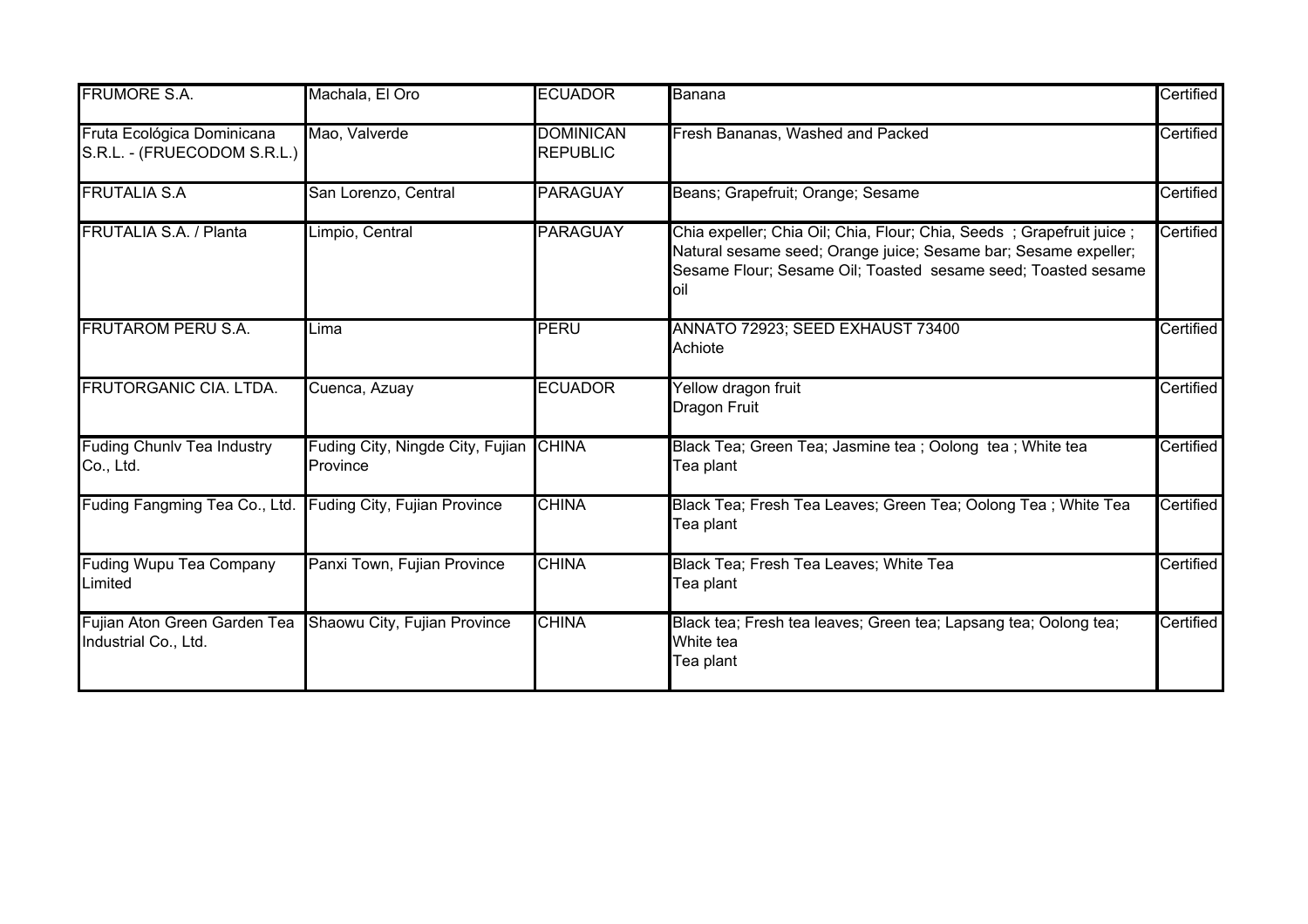| Fujian Blue Lake Foods Co.,<br>Ltd.                                                         | Cangshan District, Fuzhou,<br><b>Fujian Province</b>                                   | <b>CHINA</b> | Dragon Leaf Organic Black Tea; Dragon Leaf Organic Green Tea;<br>Dragon Leaf Organic Oolong Tea (Organic Red Tea); Dragon Leaf<br>Organic White Tea; Dried Tremella; Imozai Organic Black Tea; Imozai<br>Organic Green Tea; Imozai Organic Oolong Tea; Imozai Organic Tie<br>Guan Yin Tea; Imozai Organic White Tea; Organic Black Tea;<br>Organic Forest Green; Organic Green Tea; Organic Kong Fu Black<br>Tea; Organic Mao Jian Green Tea; Organic Oolong Tea ; Organic<br>Oolong Tea Fannings; Organic Pi Lo Chun; Organic Ti Kuan Yin;<br>Organic White Tea | Certified |
|---------------------------------------------------------------------------------------------|----------------------------------------------------------------------------------------|--------------|------------------------------------------------------------------------------------------------------------------------------------------------------------------------------------------------------------------------------------------------------------------------------------------------------------------------------------------------------------------------------------------------------------------------------------------------------------------------------------------------------------------------------------------------------------------|-----------|
| Fujian Everest Import & Export No.18 Central North Ring Road,<br>Trading Co., Ltd.          | Fuzhou.Fujian                                                                          | <b>CHINA</b> | Black tea; Green tea; Oolong tea; White tea                                                                                                                                                                                                                                                                                                                                                                                                                                                                                                                      | Certified |
| Fujian Pinpinxiang Tea Industry Fuding City, Fujian Province<br>Co., Ltd. - Heshan Tea Farm |                                                                                        | <b>CHINA</b> | Fresh tea leaves; White tea<br>Tea plant                                                                                                                                                                                                                                                                                                                                                                                                                                                                                                                         | Certified |
| Fujian Provincal Native produce Fuzhou, Fujian<br>& Animal By-products I&E Co.,<br>Ltd.     |                                                                                        | <b>CHINA</b> | Black Tea; Green Tea; Jasmine Tea; Oolong Tea; Pu-Er Tea;<br><b>White Tea</b>                                                                                                                                                                                                                                                                                                                                                                                                                                                                                    | Certified |
| <b>Fujian Province Anxi County</b><br>Xingxi Tea Co., Ltd.                                  | Anxi County, Fujian Province                                                           | <b>CHINA</b> | Black Tea; Black Tea With Rose; Dried Rose Flower; Dried Tea<br>Flower; Ginseng, Red/White; Green Tea; Green Tea With Rose;<br>Jasmine Tea; Matcha; Oolong Tea; Pu'er (Green) Tea; Pu'er Tea;<br>White Tea; Yellow Tea                                                                                                                                                                                                                                                                                                                                           | Certified |
| <b>Fujian Province Anxi County</b><br>Xingxi Tea Co., Ltd. -<br>Hucungequ Organic Tea Farm  | Lutian Town, Anxi, Fujian                                                              | <b>CHINA</b> | Fresh tea leaves; Oolong tea<br>Tea tree                                                                                                                                                                                                                                                                                                                                                                                                                                                                                                                         | Certified |
| <b>Fujian Shaxian Sunrise Foods</b><br>Co., Ltd.                                            | Jingu Industrial Park, Qiujiang<br>Zhuyuan Village, Shaxian<br>County, Sanming, Fujian | <b>CHINA</b> | Candied Ginger; Crystallized Ginger; De-salted Ginger; Fresh Ginger;<br>Frozen Ginger Puree; Ginger in brine; Ginger in Syrup; Ginger Juice;<br>Ginger Powder; Ginger Puree; Ginger Spread; Ginger Syrup; Grated<br>Ginger; Minced Ginger; Pickled Ginger; Sushi Ginger                                                                                                                                                                                                                                                                                          | Certified |
| Fujian Wuyishan National<br>Nature Reserve Lapsang Tea<br>Industry Co., Ltd.                | Wuyishan City, Fujian Province                                                         | <b>CHINA</b> | Black Tea; Fresh tea leaves; Oolong tea<br>Tea plant                                                                                                                                                                                                                                                                                                                                                                                                                                                                                                             | Certified |
| Fujian Wuyishan Zhongyuan<br>Organic Tea Industry Co., Ltd.                                 | Wuyishan City, Fujian Province CHINA                                                   |              | Black Tea; Fresh tea leaves; Oolong Tea<br>Tea plant                                                                                                                                                                                                                                                                                                                                                                                                                                                                                                             | Certified |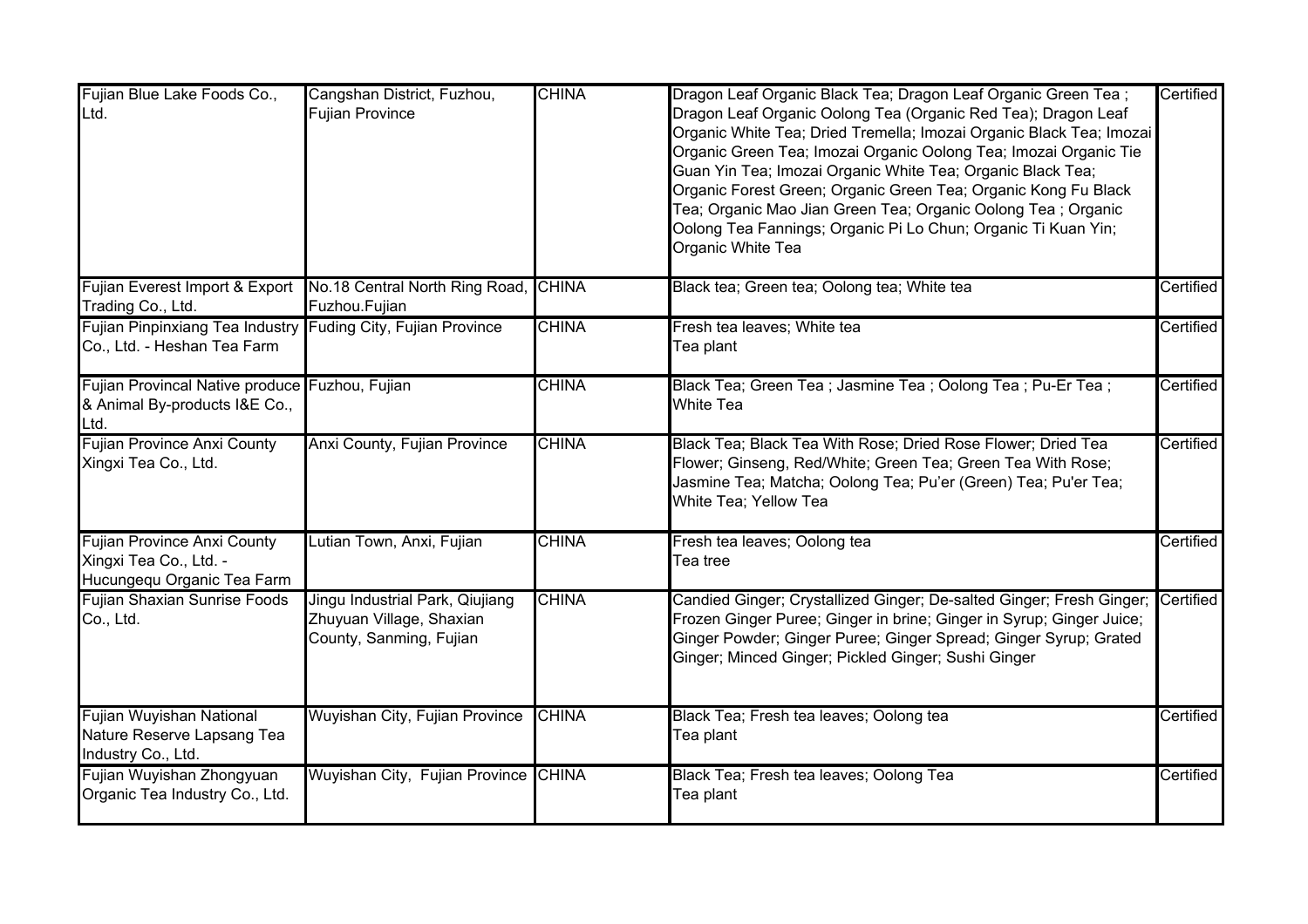| Fujian Yurongxiang Tea Co.,<br>Ltd.                                   | Bailin Town, Fuding City, Fujian CHINA<br>Province |                                     | Black Tea; Green Tea; Oolong Tea; White Tea<br>Tea plant                                                                                                                                                                                                                                                                                                                                                                                                                                                                                                                                                                                                                                                                                                                                                                                                                                                                                                                                                                                                                                                                                                                                                                                                                                                                                                                                                                                                                                                                                              | Certified |
|-----------------------------------------------------------------------|----------------------------------------------------|-------------------------------------|-------------------------------------------------------------------------------------------------------------------------------------------------------------------------------------------------------------------------------------------------------------------------------------------------------------------------------------------------------------------------------------------------------------------------------------------------------------------------------------------------------------------------------------------------------------------------------------------------------------------------------------------------------------------------------------------------------------------------------------------------------------------------------------------------------------------------------------------------------------------------------------------------------------------------------------------------------------------------------------------------------------------------------------------------------------------------------------------------------------------------------------------------------------------------------------------------------------------------------------------------------------------------------------------------------------------------------------------------------------------------------------------------------------------------------------------------------------------------------------------------------------------------------------------------------|-----------|
| <b>FULVIO PELLEGRINI</b>                                              | Hatillo Palma, Montecristi                         | <b>DOMINICAN</b><br><b>REPUBLIC</b> | <b>Banano Fresco</b><br>Banana                                                                                                                                                                                                                                                                                                                                                                                                                                                                                                                                                                                                                                                                                                                                                                                                                                                                                                                                                                                                                                                                                                                                                                                                                                                                                                                                                                                                                                                                                                                        | Certified |
| <b>FUNDACIÓN CHANKUAP</b><br><b>RECURSOS PARA EL</b><br><b>FUTURO</b> | 140101 Macas, Morona<br>Santiago                   | <b>ECUADOR</b>                      | Achiote (Bixa Orellana); Ají deshidratado (Capsicum annuum); Ají<br>deshidratado y molido (Capsicum annuum); Camote deshidratado<br>(Ipomoea batatas); Camote deshidratado y molido (Ipomoea batatas);<br>Dehydrated peanut; Dehydrated Turmeric; Dragon's blood (Crotton<br>lechleri); Dried beans (Phaseolus vulgaris); Dry cocoa beans<br>Ginger, dehydrated; Ginger, dehydrated and ground; Ginger, essential<br>oil; Guayusa (Ilex Guayusa); Guayusa leaves, dehydrated; Guayusa<br>leaves, dehydrated and ground; Ishpink bark (Ocotea quixos),<br>dehydrated ; Ishpink Dehydrated and ground bark / Canela<br>Amazónica (Ocotea quixos); Ishpink, (Ocotea quixos); Ishpink, calyx<br>dried (Ocotea quixos); Ishpink, leaf essential oil (Ocotea quixos)<br>Lemongrass essential oil (Cymbopogon citratus); Lemongrass,<br>dehydrated and chopped (Cymbopogon citratus); Lemongrass,<br>dehydrated and ground (Cymbopogon citratus); Pasto limón/Zacate<br>limón/hierba Luisa (Cymbopogon citratus), Dehydrated; Plátano<br>deshidratado (Musa x paradisiaca); Plátano deshidratado y molido<br>(Musa x paradisiaca); Roasted peanut; Turmeric dehydrated and<br>ground; Turmeric essential oil; Ungurahua oil (Oenocarpus Bataua);<br>Yuca Deshidratada (Manihot esculenta); Yuca deshidratada y molida<br>(Manihot esculenta)<br>Achiote; Cassava; Chilli pepper; Cocoa; Cowpea; Dragon blood;<br>Ginger; Guayusa; Hungurahua/Seje palm; Ishpink; Lemongrass;<br>Mixed crops; Peanuts; Plantains; Sweet potato; Turmeric ; Wild<br>Collection | Certified |
|                                                                       |                                                    |                                     |                                                                                                                                                                                                                                                                                                                                                                                                                                                                                                                                                                                                                                                                                                                                                                                                                                                                                                                                                                                                                                                                                                                                                                                                                                                                                                                                                                                                                                                                                                                                                       |           |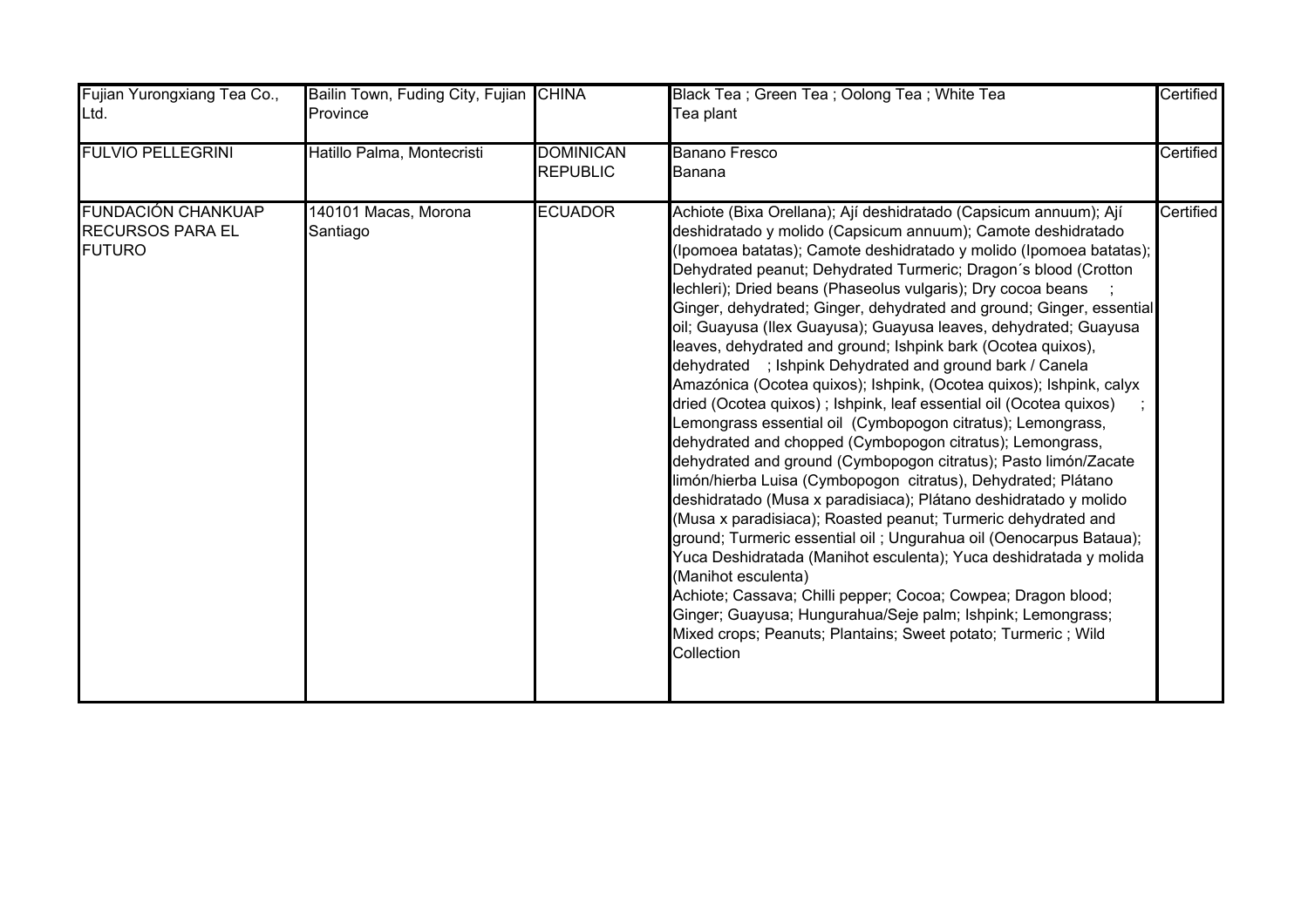| <b>FUNDACION MAQUITA</b><br><b>CUSHUNCHIC</b><br>COMERCIALIZANDO COMO<br><b>HERMANOS MCCH-</b> | Quito,                                         | <b>ECUADOR</b> | Banana flour; Cassava flour; Cocoa beans, dried; Cocoa Butter;<br>Cocoa cake; Cocoa Liqueur; Cocoa Nibs; Dehydrated mango;<br>Dehydrated orange; Dehydrated passion fruit; Dried Goldenberry<br>Slice; Granulated Panela; Guava and passion fruit marmalade; Guava<br>marmalade; Mango jam; Musaseas flour; Orange marmalade;<br>Passion fruit jam; Quinoa; Quinoa flour; Quinoa Pop; Quinoa pop with<br>panela; Roasted peanuts; Sugar cane molasses; Uvilla jam; Whole<br>Dried Goldenberry | Certified |
|------------------------------------------------------------------------------------------------|------------------------------------------------|----------------|-----------------------------------------------------------------------------------------------------------------------------------------------------------------------------------------------------------------------------------------------------------------------------------------------------------------------------------------------------------------------------------------------------------------------------------------------------------------------------------------------|-----------|
| <b>Fusong County ChuanQi</b><br>Ecology Ginseng Industry Co.,<br>Ltd.                          | Fusong County, Baishan City,<br>Jilin Province | <b>CHINA</b>   | American Ginseng, dried; Fresh American ginseng; Fresh ginseng;<br>Ginseng, dried; Ginseng, red<br>Fallow perennial; Ginseng                                                                                                                                                                                                                                                                                                                                                                  | Certified |
| <b>FUTURCORP S.A.</b>                                                                          | Guayaquil, Guayas                              | <b>ECUADOR</b> | Banana flakes; Banana powder; Banana puree high acid seedless;<br>Banana puree high acid whit seeds; Banana puree low acid seedless;<br>Banana puree low acid whit seeds; Banana puree seedless                                                                                                                                                                                                                                                                                               | Certified |
| <b>Gande County Jiayuan</b><br>Ecological Science and<br>Technology Co., Ltd.                  | Guoluo Area, Qinghai Province                  | <b>CHINA</b>   | Caterpillar fungus, dried; Fritillaria cirrhosa, bulb, dried; Gentian<br>Flowers, Dried (Gentiana Spp.); Potentilla anserina powder; Potentilla<br>anserina, dried; Snow Chrysanthemum (sanvitalia procumbens), dried                                                                                                                                                                                                                                                                         | Certified |
| <b>Gande County Jiayuan</b><br>Ecological Science and<br>Technology Co., Ltd. - A1             | Guoluo, Qinghai Province                       | <b>CHINA</b>   | Caterpillar fungus, dried; Fritillaria cirrhosa, bulb, dried; Gentian<br>Flowers, Dried (Gentiana Spp.); Potentilla anserina, dried; Snow<br>chrysanthemum, dried                                                                                                                                                                                                                                                                                                                             | Certified |
| Gansu Genuine Seed Co., Ltd.                                                                   |                                                |                | Cucumber F1 seed, K.5308; Cucumber F1 seed, K.5320; Cucumber<br>F1 seed, K.717; Cucumber F1 seed, K.963; Pepper F1 seed, P.117;<br>Pepper F1 seed, P.1386; Pepper F1 seed, P.1483; Pepper F1 seed,<br>P.1521; Pepper F1 seed, P.2127; Pepper F1 seed, P.4097; Pepper F1<br>seed, P.7058                                                                                                                                                                                                       | Certified |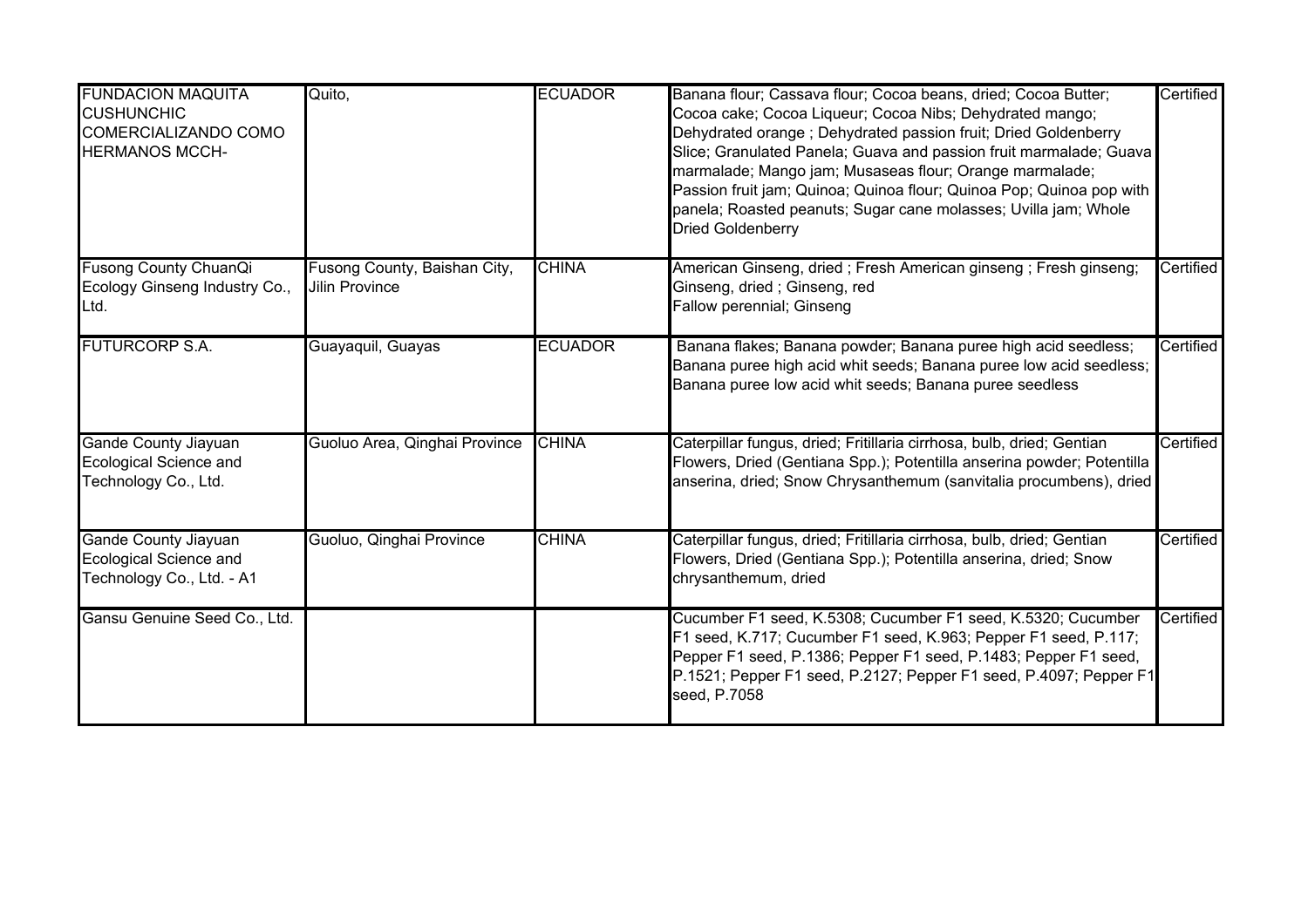| -Chifeng                                                                  | Gansu Genuine Seed Co., LTD. Songshan District, Chifeng City, CHINA<br>Inner Mongolia |                                     | Cucumber F1 seed, K.5308; Cucumber F1 seed, K.5320; Cucumber<br>F1 seed, K.717; Cucumber F1 seed, K.963; Pepper F1 seed, P.117;<br>Pepper F1 seed, P.1386; Pepper F1 seed, P.1483; Pepper F1 seed,<br>P.1521; Pepper F1 seed, P.2127; Pepper F1 seed, P.4097; Pepper F1<br>seed, P.7058<br>Cucumbers; Soybeans; Sweet pepper                                                                                                                                                                                                                                                                                                                                                                                                                                                                                                                                                                                                                                                                                                                                                                                                                                                                                                                                                                            | Certified |
|---------------------------------------------------------------------------|---------------------------------------------------------------------------------------|-------------------------------------|---------------------------------------------------------------------------------------------------------------------------------------------------------------------------------------------------------------------------------------------------------------------------------------------------------------------------------------------------------------------------------------------------------------------------------------------------------------------------------------------------------------------------------------------------------------------------------------------------------------------------------------------------------------------------------------------------------------------------------------------------------------------------------------------------------------------------------------------------------------------------------------------------------------------------------------------------------------------------------------------------------------------------------------------------------------------------------------------------------------------------------------------------------------------------------------------------------------------------------------------------------------------------------------------------------|-----------|
| <b>Gansu Wonderful Food</b><br>Technology Co., Ltd.                       | Zhangye City, Gansu Province                                                          | <b>CHINA</b>                        | AD Carrot; AD Kale; AD Onion; AD Paprika; AD Sweet beet; AD<br>Sweet bell pepper; AD Tomato; Garlic<br>Alfalfa; Beet; Carrots; Chilli pepper; Garlic; Kale; Onions; Paprika;<br>Tomatoes                                                                                                                                                                                                                                                                                                                                                                                                                                                                                                                                                                                                                                                                                                                                                                                                                                                                                                                                                                                                                                                                                                                | Certified |
| Gansu Zhongshida International Lanzhou, Gansu Province<br>Trade Co., Ltd. |                                                                                       | <b>CHINA</b>                        | Adzuki Bean; Alfalfa; Barley; Black beans with green kernel; Black<br>kidney beans; Black soybean/Black beans; Buckwheat; Buckwheat<br>flour; Buckwheat kernel(Buckwheat groats); Chickpeas; Corn cob;<br>Corn grits; Cowpea; Dehydrated garlic flakes; Dehydrated garlic<br>granule/ground/minced/chopped; Dehydrated garlic powder;<br>Dehydrated garlic roasted; Dehydrated ginger flakes; Dehydrated<br>ginger granule/ground/minced/chopped; Dehydrated ginger powder;<br>Evening primrose seed; Flaxseed; Goji Berry (Lycium Barbarum);<br>Grain sorghum; Green soybean with green kernels; Hemp Seed;<br>Hulled Buckwheat Kernel(groats); Hulled millet; Lentil; Light speckled<br>kidney beans(Pinto bean); Millet; Millet kernel; Mung bean; Mung<br>bean, dehulled; Oat; Oat Flour; Oat kernel; Peanuts; Peas; Perilla<br>Seeds; Pinenut; Pinenut kernels; Pinto beans; Potatoes; Pumpkin<br>Seed; Pumpkin seed grown without shell; Pumpkin seed kernel, shine<br>skin; Pumpkin seed snow white; Pumpkin seed, shine skin; Red<br>kidney beans; Roasted buckwheat kernels; Sesame; Sorghum; Soy<br>Bean; Speckled kidney beans; Sticky millet; Sticky millet kernel/Sticky<br>millet hulled; Sticky Sorghum; Sunflower kernel/Sunflower seeds<br>kernel; Sunflower Seeds; White kidney beans | Certified |
| Garcia                                                                    | Boruco, Valverde                                                                      | <b>DOMINICAN</b><br><b>REPUBLIC</b> | Bananas, washed and packed<br>Banana                                                                                                                                                                                                                                                                                                                                                                                                                                                                                                                                                                                                                                                                                                                                                                                                                                                                                                                                                                                                                                                                                                                                                                                                                                                                    | Certified |
| Gaya Vanilla y Especies, SA.                                              | Gutiérrez Zamora, Veracruz                                                            | <b>MEXICO</b>                       | Dried, vanilla<br>Black pepper; Orange; Pomelos; Vanilla                                                                                                                                                                                                                                                                                                                                                                                                                                                                                                                                                                                                                                                                                                                                                                                                                                                                                                                                                                                                                                                                                                                                                                                                                                                | Certified |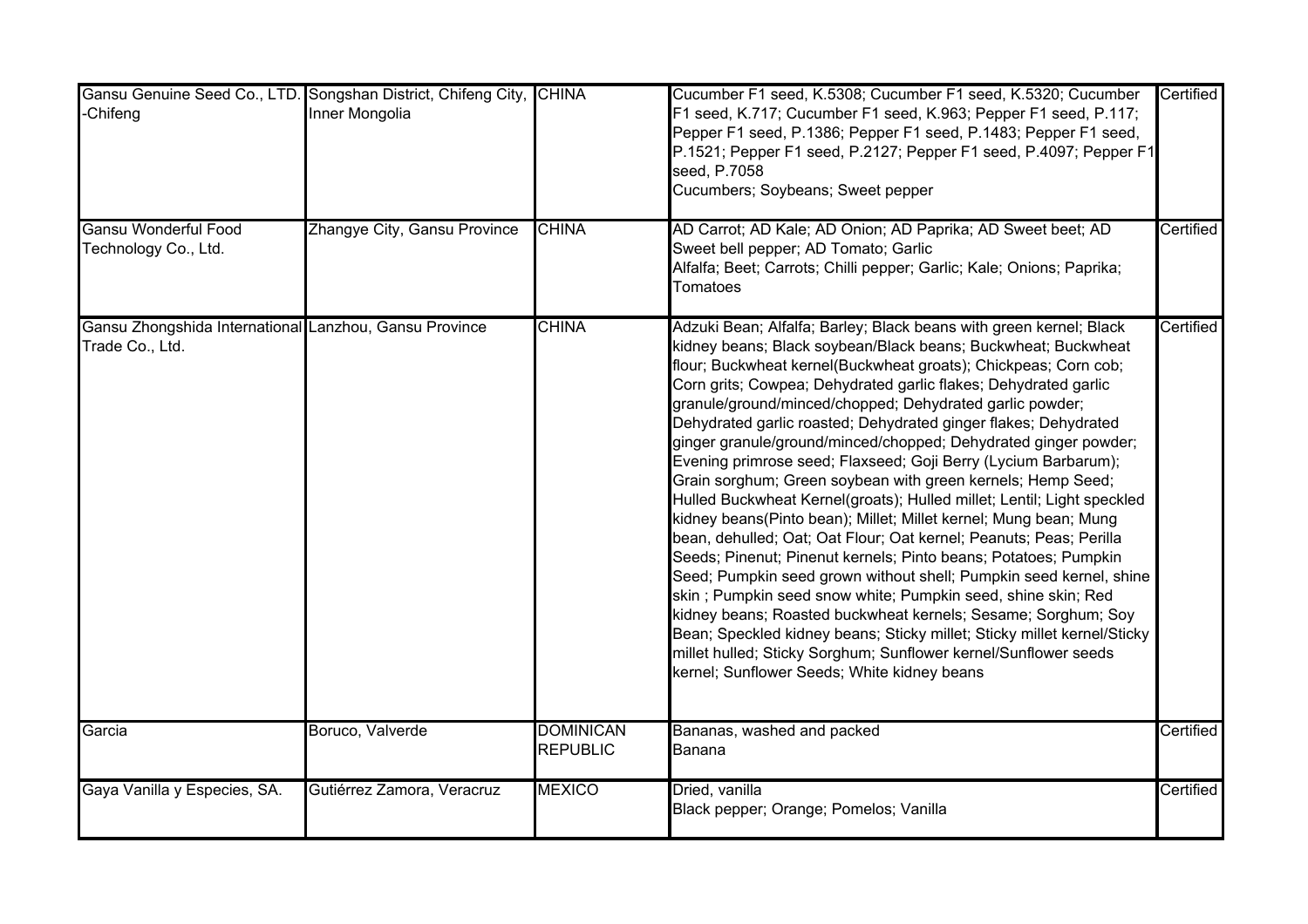| George Enrique Matamoros                | <b>MACHALA</b>     | <b>ECUADOR</b> | <b>Bananas</b>                                                                                                                                                                                                                                                                                                                                                                                                                                                                                                                                                                                                                                                                                                                                                                                                                                                                                                                                                                                                                                                                                                                                                                                                                                                                                                                                                                                                                                                                                                                                                                                                                                                                                                                                                                                                                                                                                                                                                                                                                                                                                                                                                                                                                                                                             | Certified |
|-----------------------------------------|--------------------|----------------|--------------------------------------------------------------------------------------------------------------------------------------------------------------------------------------------------------------------------------------------------------------------------------------------------------------------------------------------------------------------------------------------------------------------------------------------------------------------------------------------------------------------------------------------------------------------------------------------------------------------------------------------------------------------------------------------------------------------------------------------------------------------------------------------------------------------------------------------------------------------------------------------------------------------------------------------------------------------------------------------------------------------------------------------------------------------------------------------------------------------------------------------------------------------------------------------------------------------------------------------------------------------------------------------------------------------------------------------------------------------------------------------------------------------------------------------------------------------------------------------------------------------------------------------------------------------------------------------------------------------------------------------------------------------------------------------------------------------------------------------------------------------------------------------------------------------------------------------------------------------------------------------------------------------------------------------------------------------------------------------------------------------------------------------------------------------------------------------------------------------------------------------------------------------------------------------------------------------------------------------------------------------------------------------|-----------|
| Acaro                                   |                    |                | Banana                                                                                                                                                                                                                                                                                                                                                                                                                                                                                                                                                                                                                                                                                                                                                                                                                                                                                                                                                                                                                                                                                                                                                                                                                                                                                                                                                                                                                                                                                                                                                                                                                                                                                                                                                                                                                                                                                                                                                                                                                                                                                                                                                                                                                                                                                     |           |
| Georgia's Natural LLC                   | <b>Thilisi</b>     | <b>GEORGIA</b> | Almond Dry kernel, Dry Seeds; Almonds; Apple Juice; Apple Pulp;<br>Apples; Apples, Dried, Frozen; Apricot Juice; Apricot Kernels; Apricot<br>Pulp; Apricots; Apricots, Dried, Frozen; bay leaves Dried, Fresh,<br>Oil, Frozen, Paste; Beetroot Dried; Beetroot Frozen; Bilberry Dry,<br>Frozen, Juice, Pulp; Black Carrot, Dried, Frozen, Juice, Pulp; Black<br>Cherry, Dried, Frozen, Juice, Pulp; Blackberries; Blackberry Dried,<br>Frozen, Pulp; Blackberry Juice; Blackberry Puree; Broccoli; Broccoli<br>Juice; Broccoli, Dried, Frozen; Broccoli, Leaves; Cabbage Fresh,<br>Dried, Juice, Frozen; Carrot Dried; Celery; Celery Juice; Celery, Dried,<br>Frozen; Celery, Leaves; Chili Peppers, Dry, Frozen, Pulp; Coriander;<br>Coriander Juice; Coriander Leaves; Coriander, Dried, Frozen;<br>Cucumber; Cucumber Juice Concentrate; Cucumbers, Dried, Frozen,<br>Juice, Paste; Dill; Dill fresh, Juice, Pulp, Paste; Dill, Dried, Frozen;<br>Fenugreek; Fenugreek Juice, Fresh, Pulp, Frozen, Paste; Fenugreek,<br>Dried (Trigonella); Fig Juice, Pulp; Figs; Figs, Dried, Frozen; Garlic;<br>Garlic Fresh, Paste, Pulp; Garlic, Dried, Frozen; Ginger (Zingiber<br>officinale); Ginger Fresh, Juice, Pulp, Frozen; Ginger, Dried; Golden<br>Beet Root, Juice, Frozen, Dry, Pulp; Golden Carrot, Juice, Frozen,<br>Dry, Pulp; Hazelnut Dry Kernel, Dry Seeds; Hazelnuts; Jalapeno Dry,<br>Frozen, Paste, Pulp, Juice; Kale (Brassica leracea acephala); Kale<br>Dried, Juice, Pulp, Pomace, paste, Frozen; Marigold Dried, Paste,<br>Frozen; Melon Dried, Frozen; melon Fresh; Melon Juice; Melons;<br>Mulberry Dry, Frozen, Juice, Pulp; Nectarines; Nectarines, Juice,<br>Dried, Pomace, Frozen, Pulp; Onion Dry, Frozen, Paste; Parsley;<br>Parsley Dried, Frozen; Parsley Fresh, Juice, Pulp, Paste; Peach Juice,<br>Pulp; Peaches; Peaches Dried, Frozen; Peaches Vinegar; Pear Juice;<br>Pear Puree; Pears; Pears, Dried, Frozen; Pennyroyal Fleabane;<br>Peppermint; Peppermint Dried, Frozen; Peppermint Juice, Fresh,<br>Paste; Persimmon; Persimmon Dry, Persimmon Puree, Persimmon<br>Juice, Frozen; Plum Juice, Dry, Frozen; Plum Purée; Plums;<br>Pomegranate Juice; Pomegranate Seeds, Pomegranate Skin,<br>Pomegranate Membrane; Pomegranate, Dried; Pomegranates; | Certified |
| <b>GEYNNER JONATHAN</b><br>OROZCO GAONA | Arenillas - El Oro | <b>ECUADOR</b> | Bananas washed and packed<br>Banana                                                                                                                                                                                                                                                                                                                                                                                                                                                                                                                                                                                                                                                                                                                                                                                                                                                                                                                                                                                                                                                                                                                                                                                                                                                                                                                                                                                                                                                                                                                                                                                                                                                                                                                                                                                                                                                                                                                                                                                                                                                                                                                                                                                                                                                        | Certified |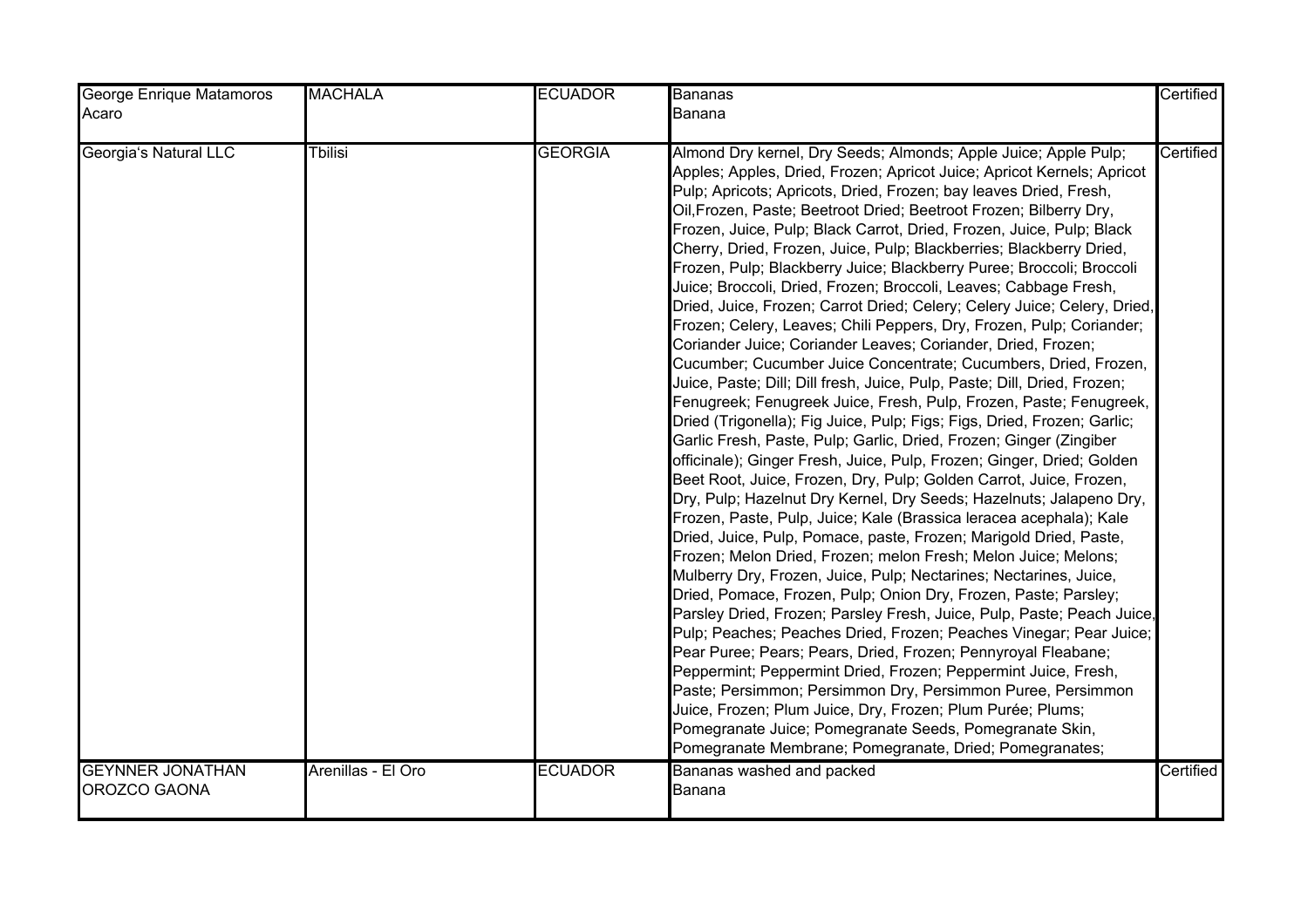| <b>Giant Explorer Foodstuff</b><br>(Shenzhen) Co., Ltd.             | 518108 Shi Yan Jie Dao, Bao<br>An District, Guangdong | <b>CHINA</b>   | Abalone style; Angel hair; Angel hair style; Fettuccine; Fettuccine<br>style; Glasnudeln style; Konjac cake; Konjac powder; Konjac pudding;<br>Lasagne; Lasagne style; Liver style; Macaroni; Noodle style; Rice;<br>Rice style; Risoni; Sashimi style; Sea cucumber style; Shirataki ;<br>Shirataki bundles; Shrimp style; Spaghetti; Spaghetti style; Spinach<br>Tagliatelle; Tagliatelle; Vermicelli style | Certified        |
|---------------------------------------------------------------------|-------------------------------------------------------|----------------|---------------------------------------------------------------------------------------------------------------------------------------------------------------------------------------------------------------------------------------------------------------------------------------------------------------------------------------------------------------------------------------------------------------|------------------|
| <b>GIDATAY GIDA VE TARIM</b><br>SAN. VE TIC. A.Ş.                   | Aydın                                                 | <b>ITURKEY</b> | Oliveoil                                                                                                                                                                                                                                                                                                                                                                                                      | <b>Certified</b> |
| <b>GIDATAY GIDA VE TARIM</b><br>SAN. VE TİC. A.Ş. (GIDATAY-<br>AGR) | Aydın                                                 | <b>TURKEY</b>  | <b>Olives</b>                                                                                                                                                                                                                                                                                                                                                                                                 | <b>Certified</b> |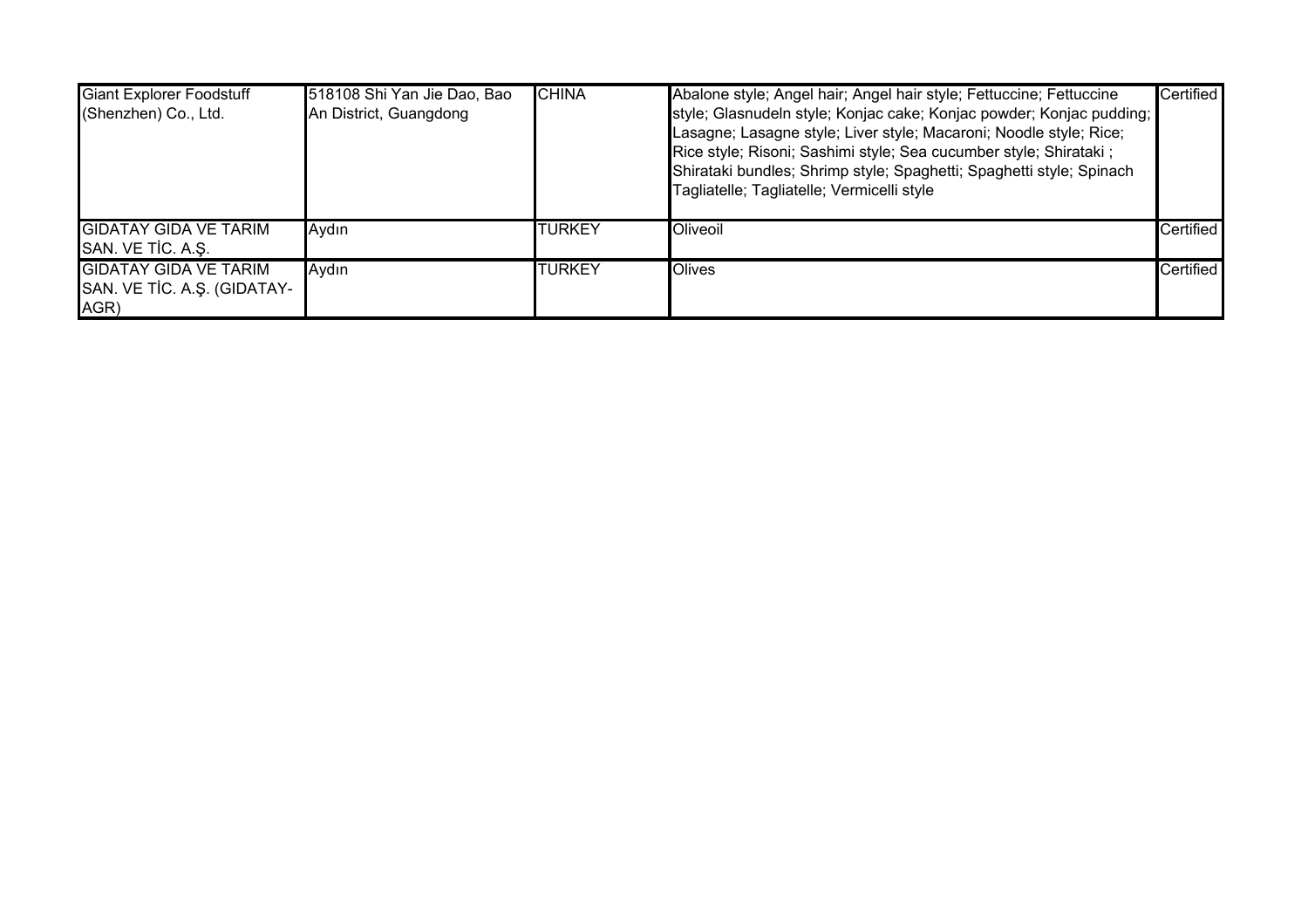| <b>GLINT S.A.C.</b> | Lima - Lima | PERU |                                                                      | Certified |
|---------------------|-------------|------|----------------------------------------------------------------------|-----------|
|                     |             |      | panela;                                                              |           |
|                     |             |      | Purple corn; Aceite virgen extra Sacha Inchi - nitrogenado;          |           |
|                     |             |      | Algarroba (Carob/Mesquite) powder; Chia virgin oil; Coconut oil      |           |
|                     |             |      | refined; Coffee green oil; dehydrated gold berry; Dried banana;      |           |
|                     |             |      | goldenberry; Organic chocolate drops 53% cocoa / Semi sweet          |           |
|                     |             |      | morsels 53% cocoa drops; Quinoa; Quinoa puff cocoa; Sacha            |           |
|                     |             |      | Inchi; Sacha inchi butter with coffee; Sacha inchi extra virgin oil; |           |
|                     |             |      | Sunflower oil refined; Tara germ instant powder;                     |           |
|                     |             |      | Cacao Nibs; Amaranth; Amaranth extruded flake; Amaranth powder;      |           |
|                     |             |      | Annatto powder; Banana powder; Black chia seed; Black maca dried;    |           |
|                     |             |      | Black Maca Powder; Black quinoa grains; Black quinoa powder;         |           |
|                     |             |      | Cacao butter; Cacao grain/beans; Cacao Husk; Cacao liquor; Cacao     |           |
|                     |             |      | powder; Camu camu powder; Camu camu whole fruit powder;              |           |
|                     |             |      | Cañihua; Cañihua Flakes; Canihua instant powder; Canihua powder;     |           |
|                     |             |      | Chia protein instant powder; Chocolate dipped quinoa pop; Cocoa      |           |
|                     |             |      | powder with panela; Cold pressed chia seed oil; Cold pressed chia    |           |
|                     |             |      | seed oil - nitrogenized; Cold pressed sacha inchi oil; Germinated    |           |
|                     |             |      | Quinoa; Goldenberry organic powder; Granulated panela; Green         |           |
|                     |             |      | coffee beans; Kiwicha Pop; Lucuma chip; Lucuma powder; Maca          |           |
|                     |             |      | chips; Maca Powder; Maca powder OSS; Maca raw powder; Mix            |           |
|                     |             |      | maca gelatinized with cocoa powder; Moringa; Moringa leaf; Moringa   |           |
|                     |             |      | seeds; Multicolored quinoa flakes; Organic alkaline cocoa cake 10-   |           |
|                     |             |      | 12% fat content; Organic alkalized cocoa cake 20-22% fat content;    |           |
|                     |             |      | Organic alkalized cocoa powder 10-12% fat content; Organic alkalized |           |
|                     |             |      | cocoa powder 20-22% fat content; Organic black alkalized cocoa       |           |
|                     |             |      | powder 10-12% fat content; Organic chocolate chunks 55% cocoa;       |           |
|                     |             |      | Organic cocoa bean ; Organic cocoa butter; Organic cocoa liquor      |           |
|                     |             |      | chunks; Organic cocoa liquor/ mass/Unsweetened chocolate/100%        |           |
|                     |             |      | cocoa; Organic cocoa powder 10-12% fat content; Organic cocoa        |           |
|                     |             |      | powder mixed with cane sugar/Drinking chocolate; Organic cocoa       |           |
|                     |             |      | powder mixed with organic quinoa (with vanilla); Organic cocoa       |           |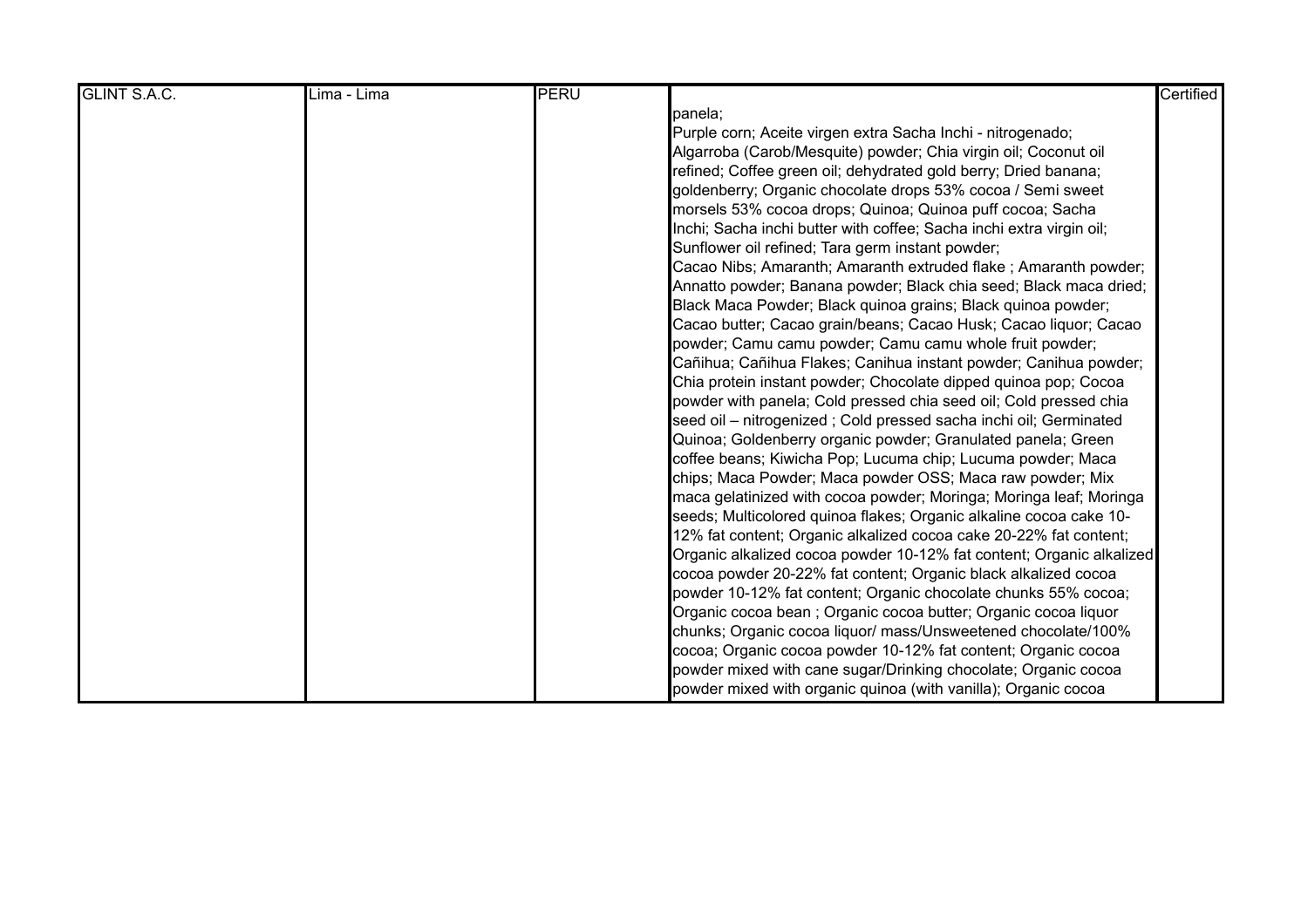| GÖKNUR GIDA MAD. ENRJ.      | Ankara | <b>TURKEY</b> | Antioxidant Juice (Water, Organic Apple Juice Concentrate, Organic     | Certified |
|-----------------------------|--------|---------------|------------------------------------------------------------------------|-----------|
| IML. ITH. VE IHR. SAN. TIC. |        |               | Pomegranate Juice Concentrate, Organic Sour Cherry Juice               |           |
| A.Ş.                        |        |               | Concentrate, Organic Sweet Cherry Juice Concentrate, Organic           |           |
|                             |        |               | Grape Juice Concentrate, Organic Carrot Juice Concentrate)-Pure        |           |
|                             |        |               | Anatolia; Antioxidant Force Juice (Organic Pomegranate Juice,          |           |
|                             |        |               | Organic Grape Juice, Organic Strawberry Juice, Organic Carrot Juice,   |           |
|                             |        |               | Organic Sweet Cherry Juice)-Les Jardins De Roxelane; Apple             |           |
|                             |        |               | Decolorized Juice Concentrate; Apple Juice (NFC); Apple juice          |           |
|                             |        |               | (Organic Apple Juice E6-1)-Fruit Drops; Apple Juice (Organic Apple     |           |
|                             |        |               | Juice)-Ben Organic ; Apple Juice (Organic Apple Juice)-Bio Gusto;      |           |
|                             |        |               | Apple Juice Clear; Apple Juice Cloudy; Apple Juice Concentrate;        |           |
|                             |        |               | Apple Juice Concentrate, Clear; Apple Juice Concentrate, Cloudy;       |           |
|                             |        |               | Apple Juice Concentrate, Light Colored; Apple Juice with Ginger        |           |
|                             |        |               | Cinnamon (Organic Apple Juice, Organic Ginger, Organic Cinnamon)-      |           |
|                             |        |               | Ben Organic; Apple Pomace; Apple Pulp- Puree; Apple Pulp- Puree        |           |
|                             |        |               | Concentrate; Apples; Apples Aroma; Apricot Aroma; Apricot Juice        |           |
|                             |        |               | (NFC); Apricot Juice Concentrate; Apricot Juice, Clear; Apricot Juice, |           |
|                             |        |               | Cloudy; Apricot Kernel; Apricot Pulp-Puree; Apricot Pulp-Puree         |           |
|                             |        |               | Concentrate; Apricots; Banana Puree; Black /Mulberry- Mulberry Juice   |           |
|                             |        |               | (NFC); Black /Mulberry- Mulberry Puree; Black /Mulberry- Mulberry      |           |
|                             |        |               | Puree Concentrate; Black Cabbage Puree; Black carrot (Purple           |           |
|                             |        |               | Carrot) and Orange Carrot or Carrot Juice; Black carrot (Purple        |           |
|                             |        |               | Carrot) and Orange Carrot or Carrot Juice (NFC); Black carrot          |           |
|                             |        |               | (Purple Carrot) and Orange Carrot or Carrot Juice Concentrate ; Black  |           |
|                             |        |               | carrot (Purple Carrot) and Orange or Carrot Aroma; Black carrot        |           |
|                             |        |               | (Purple Carrot) and Orange or Carrot Pulp-Puree; Black Mulberry -      |           |
|                             |        |               | Pomegranate Juice (Organic Pomegranate Juice, Organic Apple            |           |
|                             |        |               | Juice, Organic Black Mulberry Juice)-Ben Organic ; Black Mulberry /    |           |
|                             |        |               | Mulberry Juice Concentrate; Black/ Mulberry- Mulberry Juice;           |           |
|                             |        |               | Blueberry Juice; Blueberry Juice Concentrate; Carrot - Pomegranate     |           |
|                             |        |               | Juice (Organic Purple Carrot Juice, Organic Pomegranate Juice,         |           |
|                             |        |               | Organic Lemon Juice)-Carozang; Carrot Mix Juice (Water, Organic        |           |
| GÖKNUR GIDA MAD. ENRJ.      | Niğde  | <b>TURKEY</b> | Apples; Apricots; Cherries; Fallow annual; Peach; Pear; Quinces;       | Certified |
| IML. ITH. VE IHR. SAN. TIC. |        |               | Sour cherries; Table grapes                                            |           |
| A.Ş. (GOKN-AGR-01)          |        |               |                                                                        |           |
| GÖKNUR GIDA MAD. ENRJ.      | Adana  | <b>TURKEY</b> | Apricots; Fallow perennial; Mulberries; Pomegranates                   | Certified |
| IML. ITH. VE IHR. SAN. TIC. |        |               |                                                                        |           |
| A.Ş. (GOKN-AGR-02)          |        |               |                                                                        |           |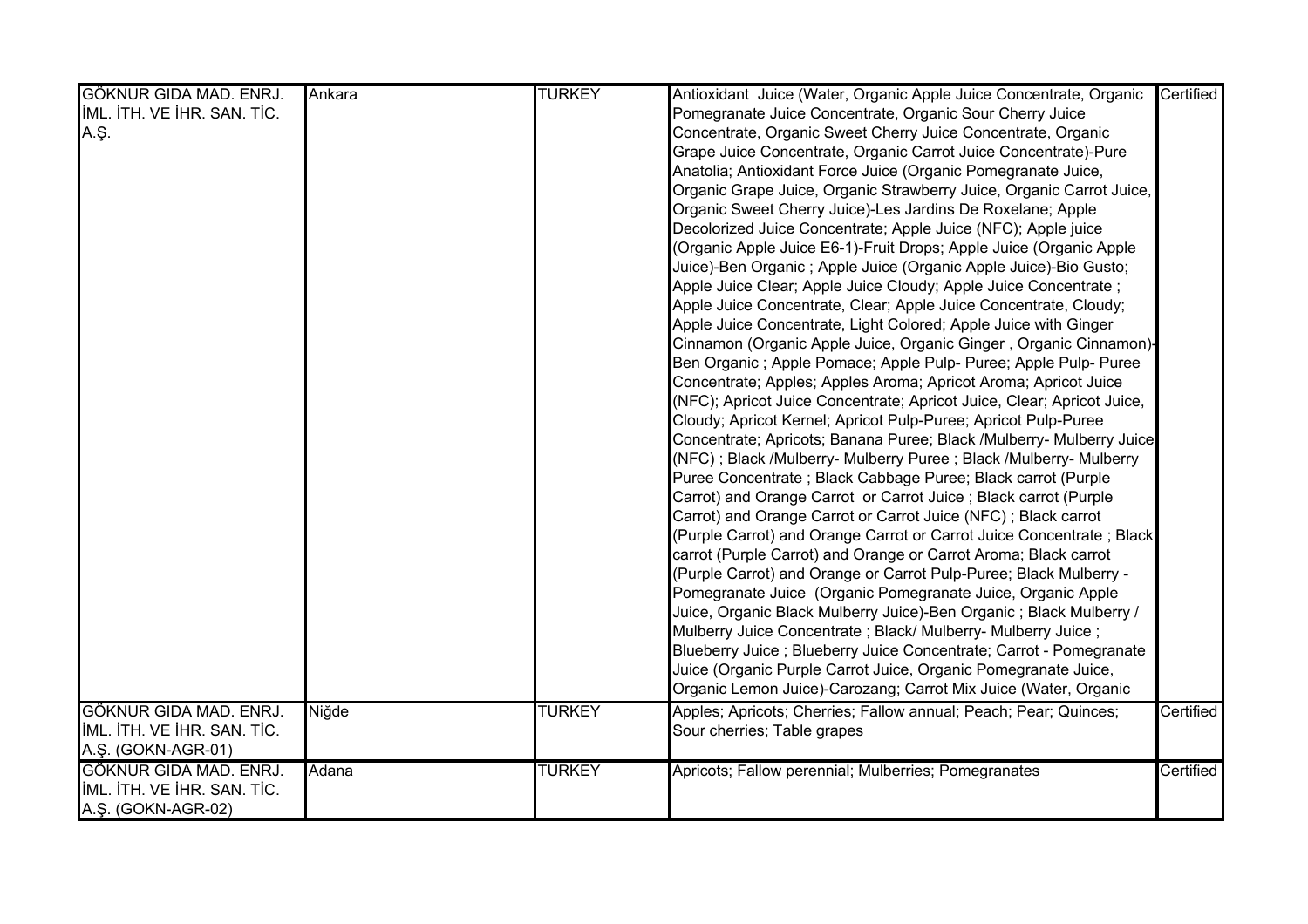| GÖKNUR GIDA MAD. ENRJ.      | <b>Adana</b> | <b>TURKEY</b> | Lemons; Mandarin; Orange                                           | Certified        |
|-----------------------------|--------------|---------------|--------------------------------------------------------------------|------------------|
| IML. ITH. VE IHR. SAN. TIC. |              |               |                                                                    |                  |
| A.Ş. (GOKN-AGR-03)          |              |               |                                                                    |                  |
| GÖKNUR GIDA MAD. ENRJ.      | Konya        | <b>TURKEY</b> |                                                                    | Certified        |
| IML. ITH. VE IHR. SAN. TIC. |              |               |                                                                    |                  |
| A.Ş. (GOKN-AGR-06)          |              |               |                                                                    |                  |
| GÖKNUR GIDA MAD. ENRJ.      | Niğde        | <b>TURKEY</b> | Apples; Apricots; Cherries; Fallow perennial; Guelder rose; Peach; | <b>Certified</b> |
| IML. ITH. VE IHR. SAN. TIC. |              |               | Pear; Plums; Sour cherries; Table grapes                           |                  |
| A.Ş. (GOKN-AGR-07)          |              |               |                                                                    |                  |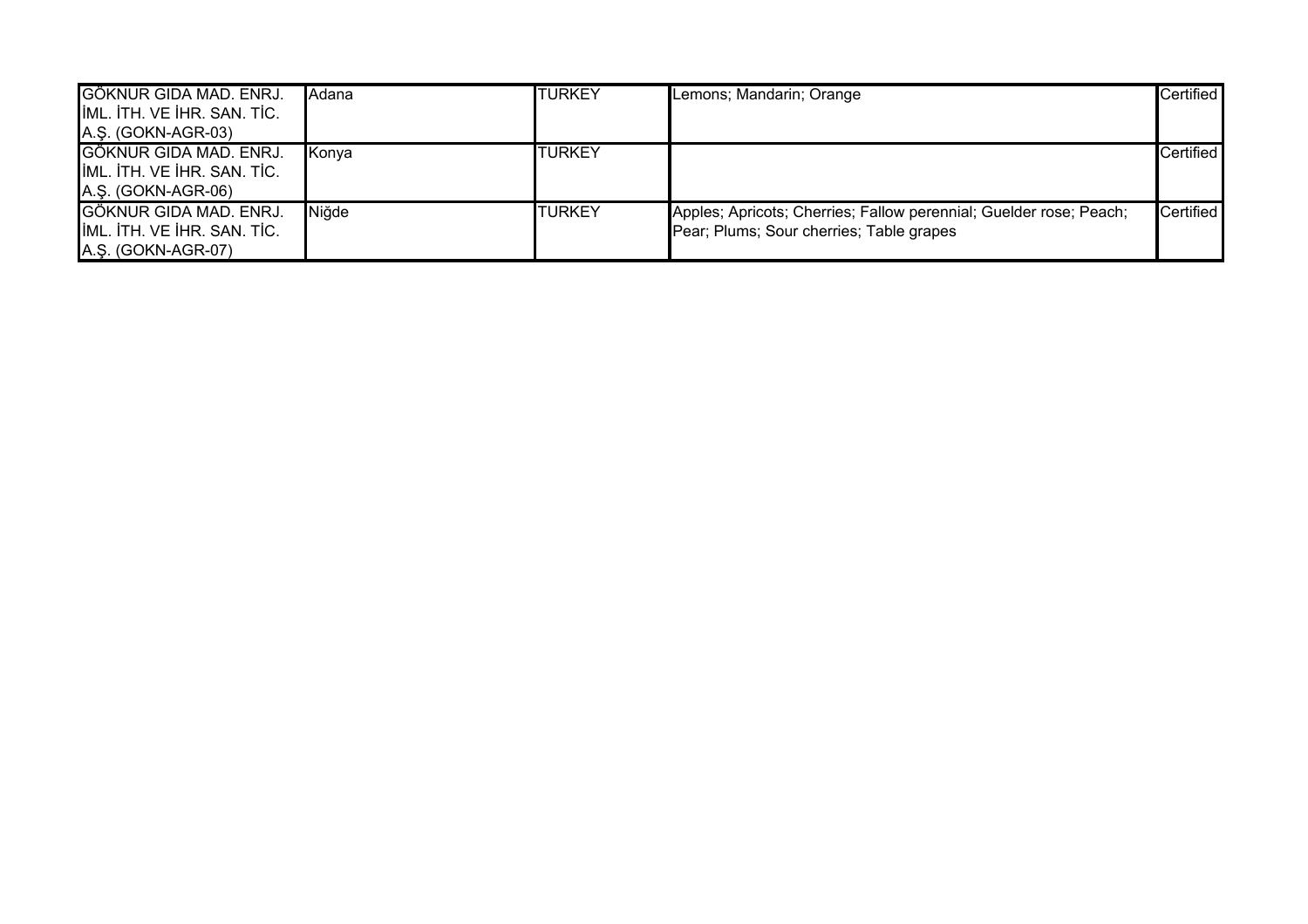| GÖKNUR GIDA MAD. ENRJ.      | <b>Mersin</b> | <b>TURKEY</b> | Apple Aroma; Apple Decolorized Juice Concentrate; Apple Juice          | Certified |
|-----------------------------|---------------|---------------|------------------------------------------------------------------------|-----------|
| IML. ITH. VE IHR. SAN. TIC. |               |               | (NFC); Apple Juice Concentrate ; Apple Juice Concentrate, Clear;       |           |
| A.Ş. (GOKN-PROC-02)         |               |               | Apple Juice Concentrate, Cloudy; Apple Juice Concentrate, Light        |           |
|                             |               |               | Colored; Apple Juice, Clear; Apple Juice, Cloudy; Apple Pomace;        |           |
|                             |               |               | Apple Pulp-Puree; Apple Pulp-Puree Concentrate; Apples; Apricot        |           |
|                             |               |               | Aroma; Apricot Juice (NFC); Apricot Juice Concentrate; Apricot Juice,  |           |
|                             |               |               | Clear; Apricot Juice, Cloudy; Apricot Kernel; Apricot Pulp-Puree;      |           |
|                             |               |               | Apricot Pulp-Puree Concentrate; Apricots; Banana Puree; Black          |           |
|                             |               |               | Carrot (Purple Carrot), Orange Carrot or Carrot Aroma; Black Carrot    |           |
|                             |               |               | (Purple carrot), Orange Carrot or Carrot Juice ; Black Carrot (Purple  |           |
|                             |               |               | Carrot), Orange Carrot or Carrot Juice (NFC); Black Carrot (Purple     |           |
|                             |               |               | Carrot), Orange Carrot or Carrot Juice Concentrate; Black Carrot       |           |
|                             |               |               | (Purple Carrot), Orange Carrot or Carrot Pulp-Puree; Carrots;          |           |
|                             |               |               | Cucumber Juice; Cucumber Juice Concentrate; Cucumber Puree;            |           |
|                             |               |               | Cucumber Puree Concentrate; Dark/Sweet Cherry; Dark/Sweet              |           |
|                             |               |               | Cherry Aroma; Dark/Sweet Cherry Juice (NFC); Dark/Sweet Cherry         |           |
|                             |               |               | Juice Concentrate ; Dark/Sweet Cherry Juice, Clear; Dark/Sweet         |           |
|                             |               |               | Cherry Juice, Cloudy; Dark/Sweet Cherry Kernel; Dark/Sweet Cherry      |           |
|                             |               |               | Pulp-Puree; Fig Aroma; Fig Juice; Fig Juice Concentrate; Fig Pulp-     |           |
|                             |               |               | Puree; Fig Pulp-Puree Concentrate; Figs; Garlic; Garlic Juice;         |           |
|                             |               |               | Guelder Rose Juice; Lemon Aroma; Lemon Juice (NFC); Lemon              |           |
|                             |               |               | Juice Concentrate; Lemon Juice Concentrate, Clear; Lemon Juice,        |           |
|                             |               |               | Clear; Lemon Juice, Cloudy; Lemon Pulp-Puree; Lemons; Mandarin         |           |
|                             |               |               | Aroma; Mandarin Juice (NFC); Mandarin Juice Concentrate;               |           |
|                             |               |               | Mandarin Juice Concentrate, Clear; Mandarin Juice, Clear; Mandarin     |           |
|                             |               |               | Juice, Cloudy; Mandarin Pulp-Puree; Mandarins; Mango Puree; Mix        |           |
|                             |               |               | Fruit Juice; Mixed Fruit Juice Concentrate; Mulberry / Black Mulberry; |           |
|                             |               |               | Mulberry / Black Mulberry Juice ; Mulberry / Black Mulberry Juice      |           |
|                             |               |               | (NFC); Mulberry / Black Mulberry Juice Concentrate; Mulberry /         |           |
|                             |               |               | Black Mulberry Puree; Mulberry / Black Mulberry Puree Concentrate;     |           |
|                             |               |               | Onions; Orange Aroma; Orange Juice (NFC); Orange Juice                 |           |
|                             |               |               | Concentrate; Orange Juice Concentrate, Clear; Orange Juice, Clear;     |           |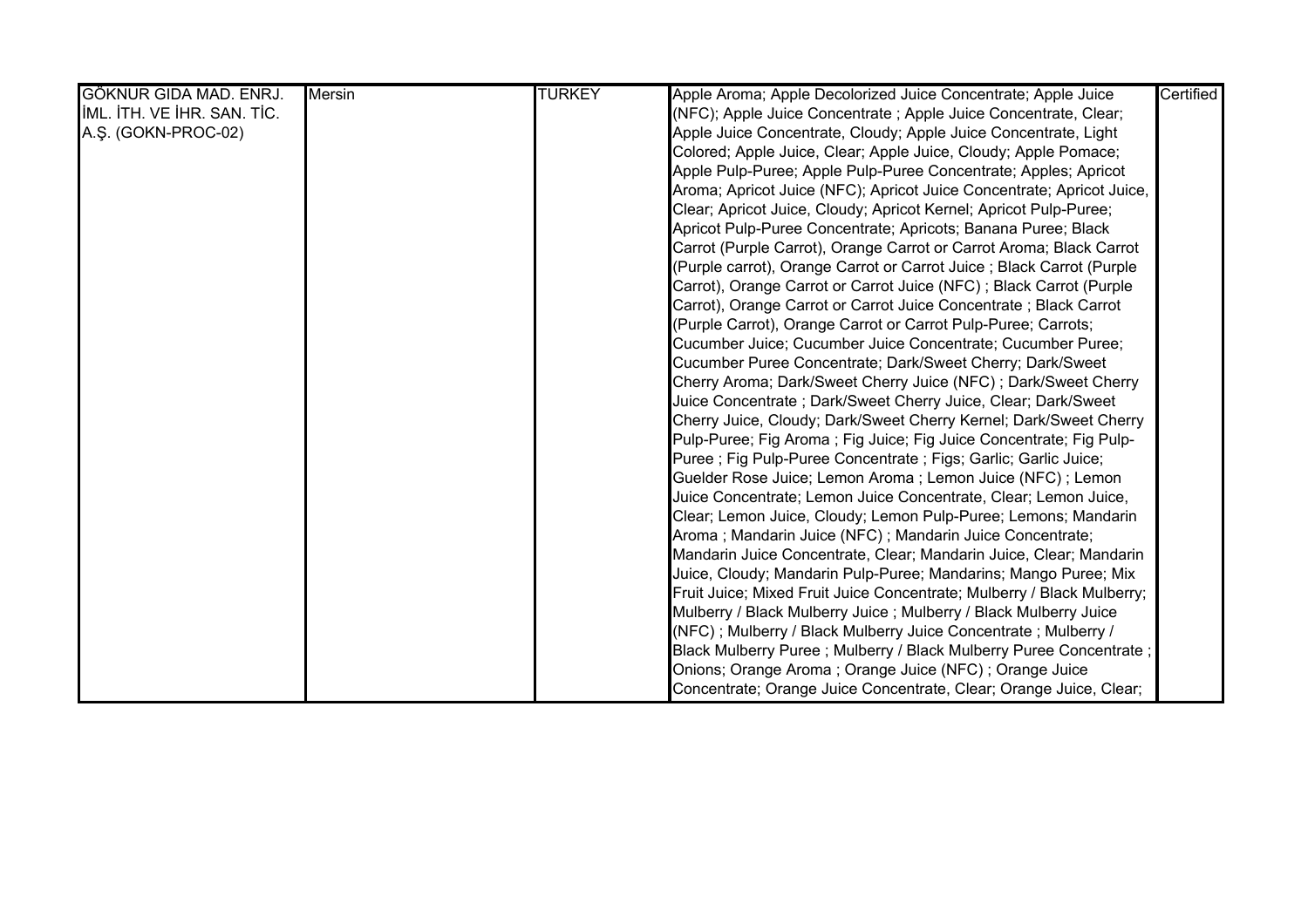| GÖKNUR GIDA MAD. ENRJ.      | Adana | <b>TURKEY</b> | Apple Frozen, IQF; Apple Juice Concentrate; Apple Juice Concentrate, Certified |
|-----------------------------|-------|---------------|--------------------------------------------------------------------------------|
| IML. ITH. VE IHR. SAN. TIC. |       |               | Clear; Apple Juice Concentrate, Cloudy; Apple Juice Concentrate,               |
| A.Ş. (GOKN-PROC-03)         |       |               | Decolorized; Apple Juice Concentrate, Light Colored; Apple Juice,              |
|                             |       |               | Cloudy; Apple Juice, Clear; Apple Juice, NFC; Apple Pomace; Apple              |
|                             |       |               | Pulp- Puree; Apple Pulp- Puree Concentrate; Apples; Apples, Aroma;             |
|                             |       |               | Apricot Aroma; Apricot Frozen, IQF; Apricot Juice (NFC); Apricot               |
|                             |       |               | Juice Concentrate; Apricot Juice, Clear; Apricot Juice, Cloudy; Apricot        |
|                             |       |               | Kernels; Apricot Pulp-Puree; Apricot Pulp-Puree Concentrate;                   |
|                             |       |               | Apricots; Black /Mulberry- Mulberry Juice NFC; Black carrot (Purple            |
|                             |       |               | Carrot), Orange Carrot or Carrot Juice; Black carrot (Purple Carrot),          |
|                             |       |               | Orange Carrot or Carrot Juice (NFC); Black carrot (Purple Carrot),             |
|                             |       |               | Orange Carrot or Carrot Juice Concentrate; Black carrot (Purple                |
|                             |       |               | Carrot), Orange or Carrot Aroma; Black carrot (Purple Carrot), Orange          |
|                             |       |               | or Carrot Pulp-Puree; Black/ Mulberry- Mulberry Juice ; Black/Mulberry         |
|                             |       |               | Juice Concentrate ; Black/Mulberry- Mulberry Frozen, IQF; Carrot               |
|                             |       |               | Frozen IQF; Carrots; Dark Sweet Cherry; Dark Sweet Cherry Juice,               |
|                             |       |               | Clear; Dark Sweet Cherry Juice, Cloudy; Dark/Sweet Cherry Aroma;               |
|                             |       |               | Dark/Sweet Cherry Frozen IQF; Dark/Sweet Cherry Juice Concentrate              |
|                             |       |               | Dark/Sweet Cherry Juice NFC; Dark/Sweet Cherry Kernel;                         |
|                             |       |               | Dark/Sweet Cherry Pulp-Puree; Fig; Fig Aroma ; Fig Frozen (IQF); Fig           |
|                             |       |               | Juice; Fig Juice Concentrate; Fig Pulp-Puree; Fig Pulp-Puree                   |
|                             |       |               | Concentrate; Lemon Aroma; Lemon Frozen, IQF; Lemon Juice                       |
|                             |       |               | Concentrate; Lemon Juice Concentrate, Clear; Lemon Juice NFC;                  |
|                             |       |               | Lemon Juice, Clear; Lemon Juice, Cloudy; Lemon Pulp-Puree;                     |
|                             |       |               | Lemons; Mandarin; Mandarin Aroma ; Mandarin Frozen IQF;                        |
|                             |       |               | Mandarin Juice Concentrate; Mandarin Juice Concentrate, Clear;                 |
|                             |       |               | Mandarin Juice NFC; Mandarin Juice, Clear; Mandarin Juice, Cloudy;             |
|                             |       |               | Mandarin Pulp-Puree; Mulberry / Black Mulberry; Mulberry / Black               |
|                             |       |               | Mulberry Puree ; Mulberry / Black Mulberry Puree Concentrate;                  |
|                             |       |               | Orange Aroma; Orange Frozen, IQF; Orange Juice (NFC); Orange                   |
|                             |       |               | Juice Concentrate, Clear; Orange Juice Concentrates; Orange Juice,             |
|                             |       |               | Clear; Orange Juice, Cloudy; Orange Puree; Oranges; Peach Aroma;               |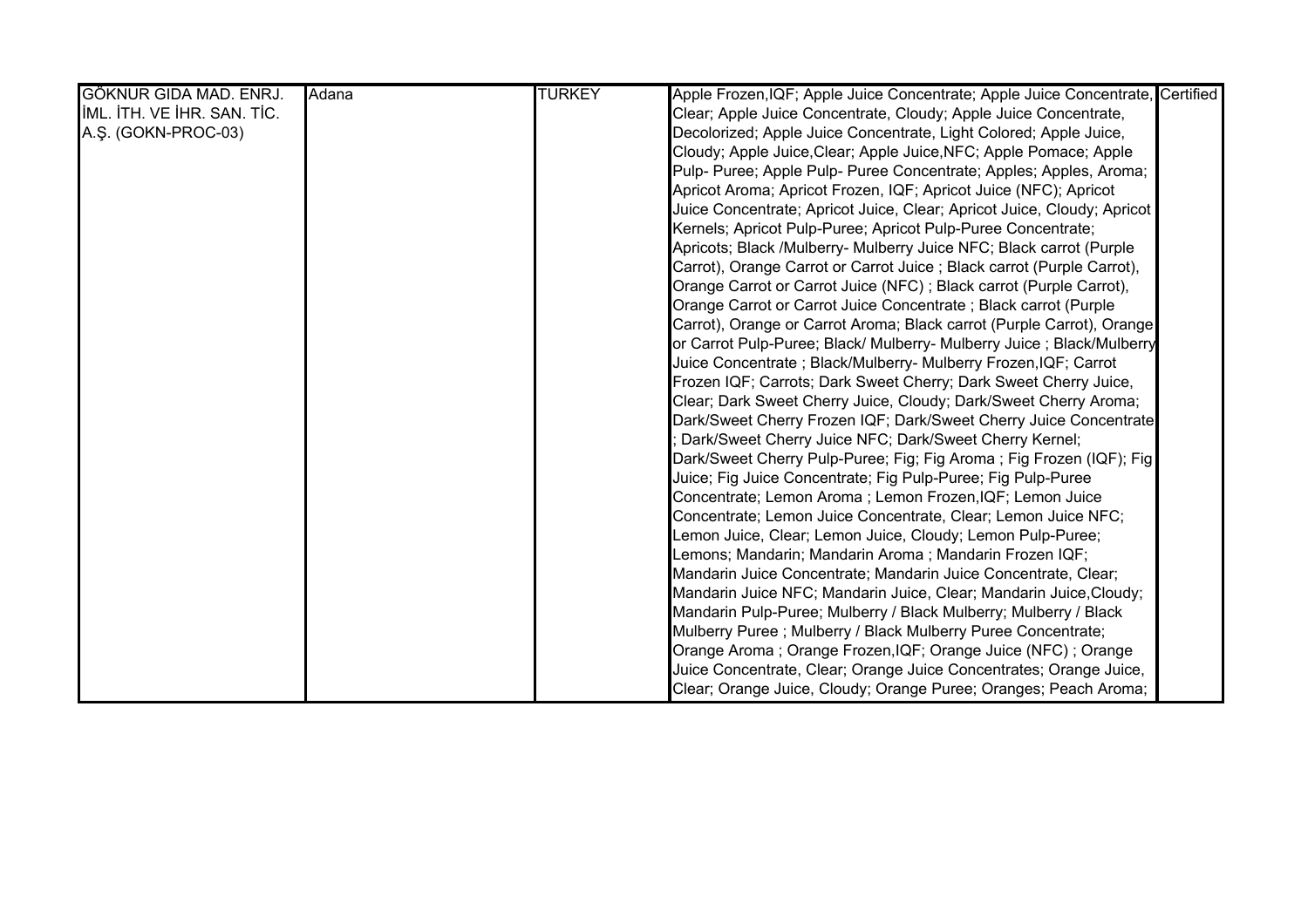| GÖKNUR GIDA MAD. ENRJ.      | Afyonkarahisar | <b>TURKEY</b> | Apple Decolorized Juice Concentrate; Apple Juice (NFC); Apple Juice Certified |           |
|-----------------------------|----------------|---------------|-------------------------------------------------------------------------------|-----------|
| IML. ITH. VE IHR. SAN. TIC. |                |               | Clear; Apple Juice Cloudy; Apple Juice Concentrate ; Apple Juice              |           |
| A.Ş. (GOKN-PROC-04)         |                |               | Concentrate, Clear; Apple Juice Concentrate, Cloudy; Apple Juice              |           |
|                             |                |               | Concentrate, Light Colored; Apple Pomace; Apple Pulp- Puree; Apple            |           |
|                             |                |               | Pulp- Puree Concentrate; Apples; Apples, Aroma; Apricot Aroma;                |           |
|                             |                |               | Apricot Juice (NFC); Apricot Juice Concentrate; Apricot Juice, Clear;         |           |
|                             |                |               | Apricot Juice, Cloudy; Apricot Kernel; Apricot Pulp-Puree; Apricot Pulp-      |           |
|                             |                |               | Puree Concentrate; Apricots; Black carrot (Purple Carrot) and Carrot          |           |
|                             |                |               | Aroma; Black carrot (Purple Carrot) and Carrot Juice; Black carrot            |           |
|                             |                |               | (Purple Carrot) and Carrot Juice (NFC); Black carrot (Purple Carrot)          |           |
|                             |                |               | and Carrot Juice Concentrate; Black carrot (Purple Carrot) and Carrot         |           |
|                             |                |               | Pulp-Puree; Carrots; Dark Sweet Cherry; Dark/Sweet Cherry Aroma;              |           |
|                             |                |               | Dark/Sweet Cherry Juice (NFC); Dark/Sweet Cherry Juice                        |           |
|                             |                |               | Concentrate; Dark/Sweet Cherry Juice, clear; Dark/Sweet Cherry                |           |
|                             |                |               | Juice, Cloudy; Dark/Sweet Cherry Kernel; Dark/Sweet Cherry Pulp-              |           |
|                             |                |               | Puree; Fig Juice; Fig Juice Concentrate; Fig Puree; Fig Puree                 |           |
|                             |                |               | Concentrate; Figs; Lemon (Citrus sp.); Lemon Aroma ; Lemon Juice              |           |
|                             |                |               | (NFC); Lemon Juice Concantrate; Lemon Juice Concentrate, Clear;               |           |
|                             |                |               | Lemon Juice Concentrate, Cloudy; Lemon Juice, Clear; Lemon Juice,             |           |
|                             |                |               | Cloudy; Lemon Puree; Lemon Puree Concentrate; Mandarin Aroma;                 |           |
|                             |                |               | Mandarin Juice; Mandarin Juice (NFC); Mandarin Juice Concentrate;             |           |
|                             |                |               | Mandarin Juice Concentrate, Clear; Mandarin Juice, Clear; Mandarin            |           |
|                             |                |               | Puree; Mandarin Puree Concentrate; Mulberry; Mulberry Juice;                  |           |
|                             |                |               | Mulberry Juice Concentrate; Mulberry Puree ; Mulberry Puree                   |           |
|                             |                |               | Concentrate; Orange Aroma; Orange Juice (NFC); Orange Juice                   |           |
|                             |                |               | Concentrate; Orange Juice Concentrate, Clear; Orange Juice, Clear;            |           |
|                             |                |               | Orange Juice, Cloudy; Orange Puree; Orange Puree Concentrate;                 |           |
|                             |                |               | Oranges; Peach Aroma; Peach Juice (NFC); Peach Juice                          |           |
|                             |                |               | Concentrate; Peach Juice Concentrate, Clear; Peach Juice, Clear;              |           |
|                             |                |               | Peach Juice, Cloudy; Peach Kernel; Peach Pulp-Puree; Peach Pulp-              |           |
|                             |                |               | Puree Concentrate; Peaches; Pear Aroma; Pear Juice (NFC); Pear                |           |
|                             |                |               | Juice Concentrate; Pear Juice Concentrate, Clear; Pear Juice                  |           |
| Golden Future Flavors &     | Jiangxi        | <b>CHINA</b>  | Anethol, Nat.; Cassia Oil; Cinnamic aldehyde, Nat.; Citral, Nat.;             | Certified |
| Fragrances Co., Ltd.        |                |               | Citronella oil; Citronellal, Nat.; Citronellol, Nat; Eucalyptol, Nat.;        |           |
|                             |                |               | Eucalyptus Oil (Eucalyptus Globulus); Geraniol, Nat; Howood oil,              |           |
|                             |                |               | crude; Lavender oil(Lavandula angustifolia); Litsea Cubeba, Oil; Star         |           |
|                             |                |               | Anise Oil; Tea tree oil (Melaleuca alternifolia); Wintergreen oil, Nat.       |           |
|                             |                |               |                                                                               |           |
|                             |                |               |                                                                               |           |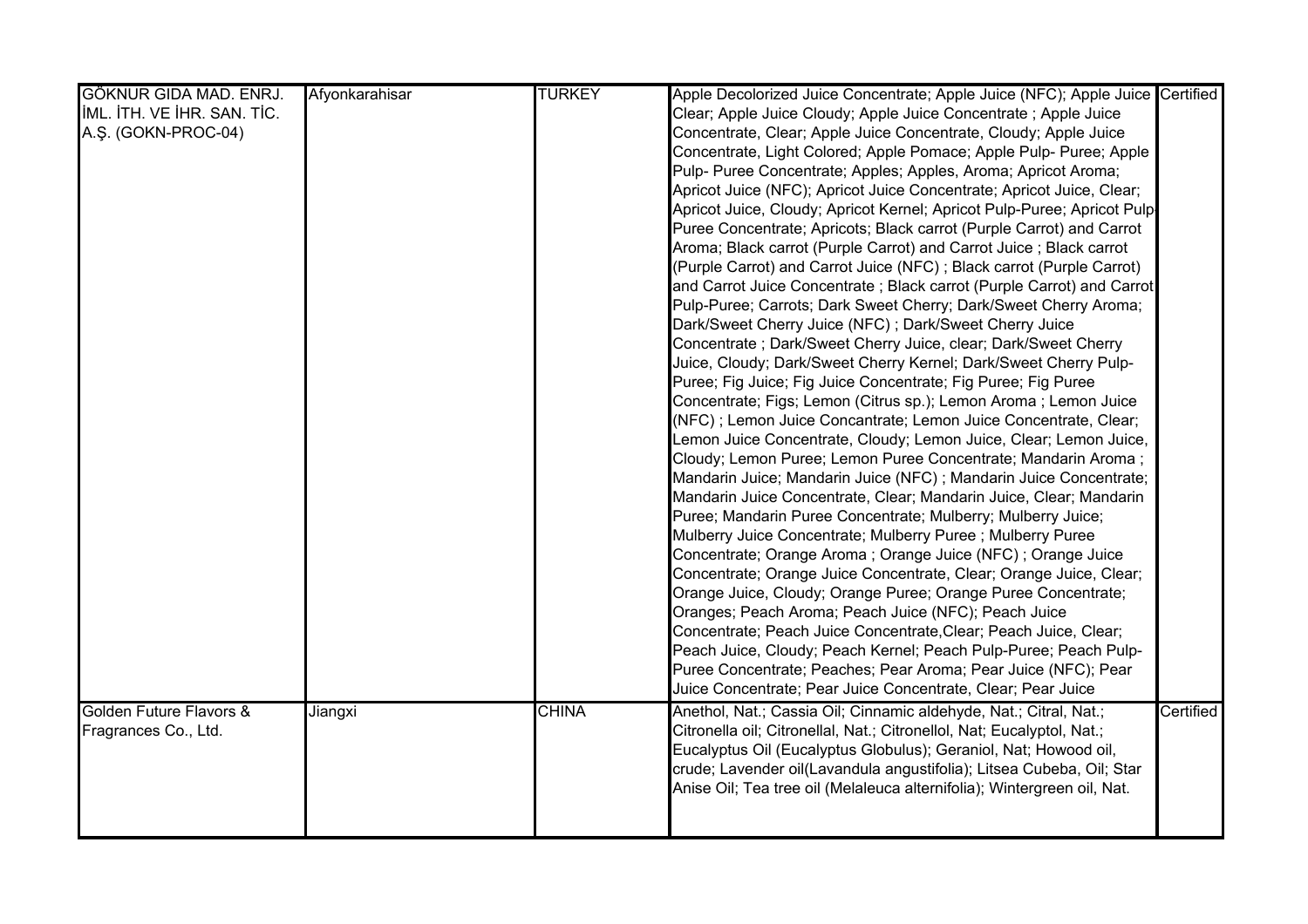| Golden Future Flavors &                            | <b>Guangxi Province</b>        | <b>CHINA</b> | (Cinnamom) Cassia oil ; Star anise oil                               | Certified |
|----------------------------------------------------|--------------------------------|--------------|----------------------------------------------------------------------|-----------|
| Fragrances Co., Ltd. -Baisheng                     |                                |              | Anise; Habu                                                          |           |
| Napo AB                                            |                                |              |                                                                      |           |
| Golden Future Flavors &                            | Huocheng City, Xinjiang        | <b>CHINA</b> | Lavender Oil                                                         | Certified |
| Fragrances Co., Ltd. - Huocheng Province           |                                |              | <b>Flowers</b>                                                       |           |
| AB                                                 |                                |              |                                                                      |           |
| Golden Future Flavors &                            | Fuzhou City, Jiangxi Province  | <b>CHINA</b> | Rice paddy; Tea tree oil, crude                                      | Certified |
| Fragrances Co., Ltd. -                             |                                |              | Rice; Tea tree                                                       |           |
| Jiegangting AB                                     |                                |              |                                                                      |           |
| Golden Future Flavors &                            | <b>Yunnan Province</b>         | <b>CHINA</b> | Citronella oil                                                       | Certified |
| Fragrances Co., Ltd. - Pinghe                      |                                |              | Citronella                                                           |           |
| Lvchun A1B                                         |                                |              |                                                                      |           |
| Golden Future Flavors &                            | Fengqing County, Yunnan        | <b>CHINA</b> | Winter green oil (Gaultheria yunnanensis)                            | Certified |
| Fragrances Co., Ltd. -                             | Province                       |              | Wintergreen                                                          |           |
| Qincaitang A1B                                     |                                |              |                                                                      |           |
| Golden Future Flavors &                            | Jinxi County, Jiangxi Province | <b>CHINA</b> | Ho wood branches and leaves; Ho wood oil, crude                      | Certified |
| Fragrances Co., Ltd. - Shangce                     |                                |              | Other permanent crops                                                |           |
| AB                                                 |                                |              |                                                                      |           |
| Golden Future Flavors &                            | <b>Hunan Province</b>          | <b>CHINA</b> | Litsea Cubeba; Litsea cubeba oil                                     | Certified |
| Fragrances Co., Ltd. -                             |                                |              | Healing and aromatic plants                                          |           |
| <b>Taiyangping A1B</b>                             |                                |              |                                                                      |           |
| Golden Future Flavors &                            | <b>Yunnan Province</b>         | <b>CHINA</b> | Eucalyptus oil                                                       | Certified |
| Fragrances Co., Ltd. - Weishan                     |                                |              | Eucalyptus                                                           |           |
| A <sub>1</sub> B                                   |                                |              |                                                                      |           |
| Golden Future Flavors &                            | Reg-iment in Yining City,      | <b>CHINA</b> | Lavender oil                                                         | Certified |
| Fragrances Co., Ltd. - Yining AB Xinjiang Province |                                |              | <b>Flowers</b>                                                       |           |
|                                                    |                                |              |                                                                      |           |
| <b>Golmud General Health</b>                       | 816000 Golmud City, Qinghai    | <b>CHINA</b> | Dried Seabuckthorn Berry; Goji berries, powder ; Goji berry juice,   | Certified |
| Agriculture Development Co.,                       | Province                       |              | concentrate; Goji berry seed; Goji Berry, Juice; Gojiberries, dried; |           |
| Ltd.                                               |                                |              | Gojiberries, IQF; Seabuckthorn concentrate; Seabuckthorn Fruit Oil;  |           |
|                                                    |                                |              | Seabuckthorn fruit powder; Seabuckthorn raw juice; Seabuckthorn      |           |
|                                                    |                                |              | seed Oil                                                             |           |
|                                                    |                                |              |                                                                      |           |
| <b>Golmud General Health</b>                       | 816000 Golmud City, Qinghai    | <b>CHINA</b> | Fresh goji berry                                                     | Certified |
| Agriculture Development Co.,                       | Province                       |              | Goji                                                                 |           |
| Ltd. Dagele Farm                                   |                                |              |                                                                      |           |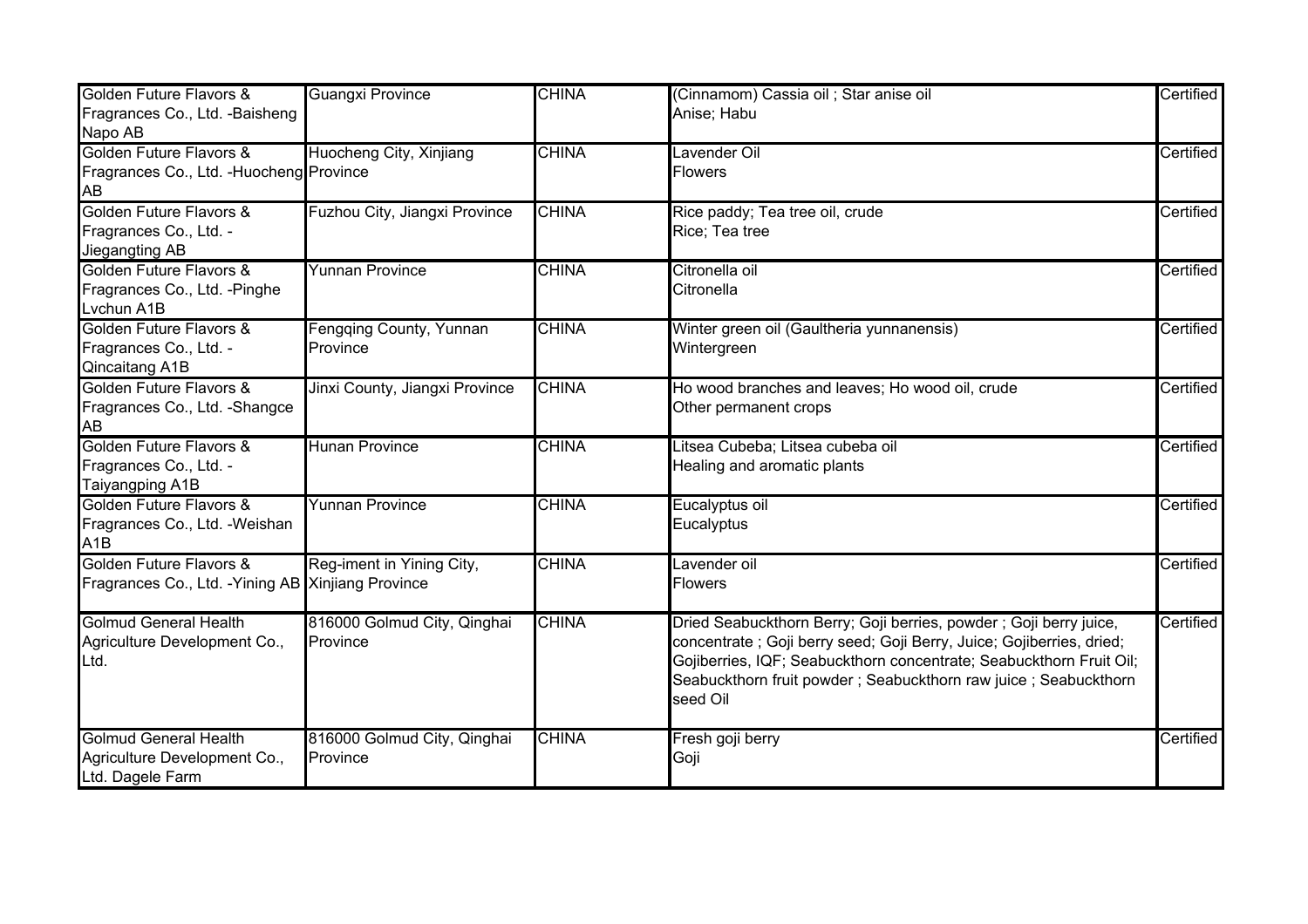| Golmud Qisheng Science-Tech Haixi, Qinghai Province<br>Development Co., Ltd.                                            |                                         | <b>CHINA</b> | Fresh Goji berry; Goji berry, black, dried; Goji berry, dried; Goji berry,<br>Seedling<br>Goji | Certified |
|-------------------------------------------------------------------------------------------------------------------------|-----------------------------------------|--------------|------------------------------------------------------------------------------------------------|-----------|
| <b>Golmud Yilin Gojiberry</b><br>Technology Development Co.,<br>Ltd.                                                    | Golmud City, Qinghai Province           | <b>CHINA</b> | Black Goji berry, dried; Goji Berry, Dried                                                     | Certified |
| <b>Golmud Yilin Gojiberry</b><br>Technology Development Co.,<br>Ltd. - Dagele                                           | Golmud City, Qinghai Province           | <b>CHINA</b> | black gojiberry, fresh; Gojiberry, fresh<br>Goji                                               | Certified |
| <b>Gonghe County Qinghailake</b><br><b>Red Wolfberry Planting</b><br><b>Professional Cooperative</b>                    | 813000 Hainan Zhou, Qinghai<br>Province | <b>CHINA</b> | Goji Berry Bud, Tea; Goji Berry, Dried                                                         | Certified |
| <b>Gonghe County Qinghailake</b><br><b>Red Wolfberry Planting</b><br>Professional Cooperative -<br>GengGatang Farm      | Hainan Zhou, Qinghai Province           | <b>CHINA</b> | Goji Berry Bud, Tea; Goji Berry, Dried<br>Goji; Tea plant                                      | Certified |
| <b>Gonghe County Qinghailake</b><br><b>Red Wolfberry Planting</b><br>Professional Cooperative -<br>Shazhuyu Beitai Farm | Hainan Zhou, Qinghai Province           | <b>CHINA</b> | Goji Berry, Dried; Goji seedling<br>Goji                                                       | Certified |
| <b>Gonghe County Yumiao</b><br><b>Industry Corporation Limited</b>                                                      | Gonghe County, Qinghai<br>Province      | <b>CHINA</b> | Goji Berry Bud, Tea; Goji Berry, Dried                                                         | Certified |
| Gonghe County Yumiao<br>Industry Corporation Limited-<br>XinGengGatang A                                                | Hainan Zhou, Qinghai Province           | <b>CHINA</b> | Fallow perennial; Goji                                                                         | Certified |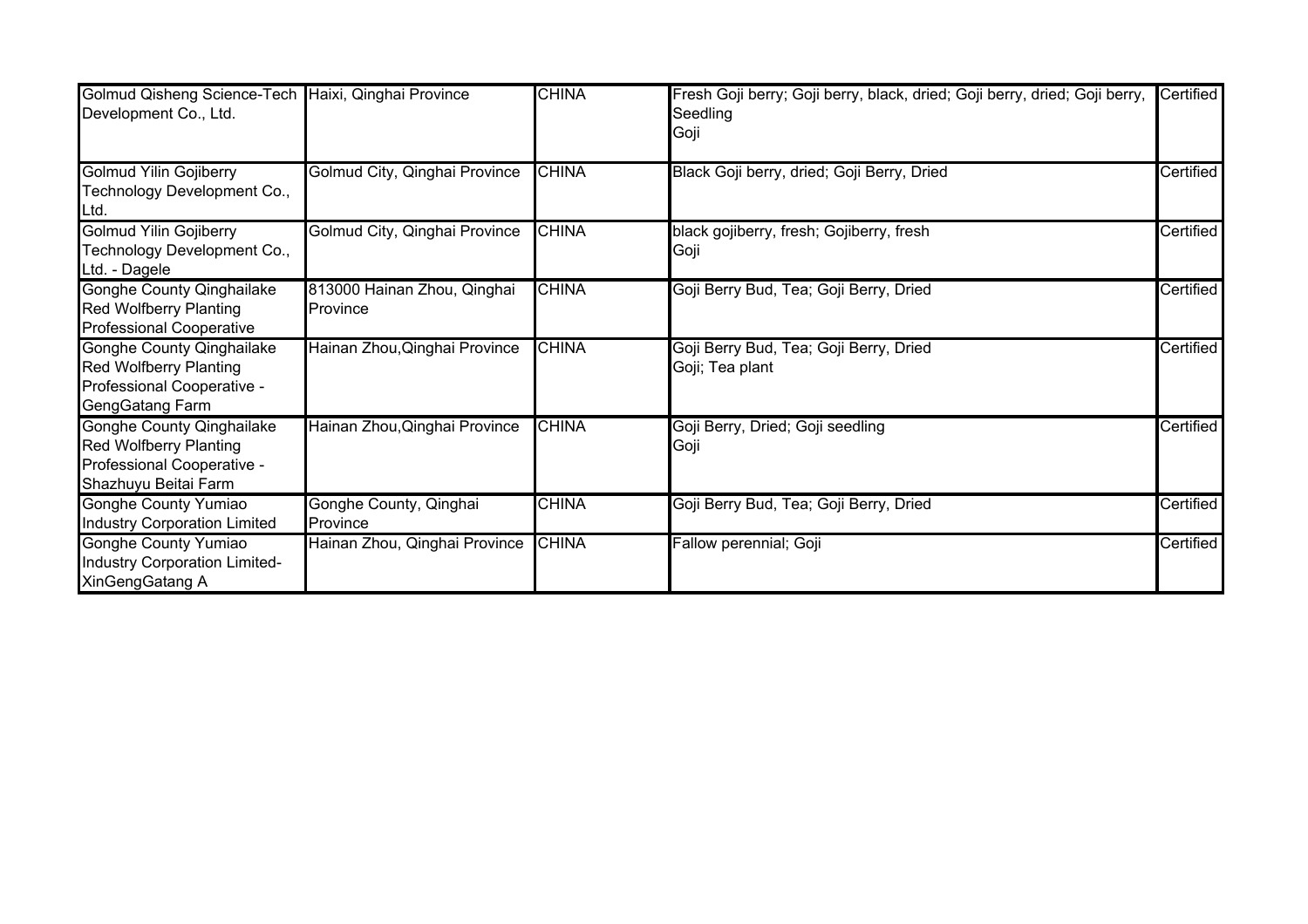| Good Life Organic | Hillcrest, Durban     | <b>SOUTH AFRICA</b> | Arrow Root; Braai Salt; Celery Salt; Chickpea Flour; Chilli Salt;       | Certified |
|-------------------|-----------------------|---------------------|-------------------------------------------------------------------------|-----------|
|                   |                       |                     | Coconut; Five Spice Himalayan Salt; Garlic Salt; Goodspoon Cocoa;       |           |
|                   |                       |                     | Guar Gum; Himalayan Salt with Organic Garlic & Rosemary;                |           |
|                   |                       |                     | Himalayan Salt with Organic Pepper Corns (Grinder); Himalayan Salt      |           |
|                   |                       |                     | with Organic Rosemary (Grinder); Mushroom Salt; Organic Advieh;         |           |
|                   |                       |                     | Organic After Meals; Organic Ajwain Seeds; Organic Alfalfa Powder;      |           |
|                   |                       |                     | Organic All Seasons; Organic All Spice; Organic Amalaki; Organic        |           |
|                   |                       |                     | Apple Cider Vinegar - Clear; Organic Apple Cider Vinegar - Cloudy;      |           |
|                   |                       |                     | Organic Apple Pieces; Organic Apricots; Organic Aronia; Organic         |           |
|                   |                       |                     | Arrowroot Baobab Baking Powder; Organic Arrowroot Icing Sugar;          |           |
|                   |                       |                     | Organic Arunja; Organic Ashwagandha; Organic Aztec Cocoa;               |           |
|                   |                       |                     | Organic Balsamic Vinegar; Organic Banana; Organic Banana Powder;        |           |
|                   |                       |                     | Organic Baobab Baking Powder; Organic Baobab Powder; Organic            |           |
|                   |                       |                     | Barbeque Best; Organic Barley Grass Powder; Organic Basmati Rice;       |           |
|                   |                       |                     | Organic Bay Leaf; Organic Beetroot Powder; Organic Beluga Lentils;      |           |
|                   |                       |                     | Organic Bengali Five Spice; Organic Berry Blast; Organic Berry Nice;    |           |
|                   |                       |                     | Organic Big & Bold; Organic Black Cumin Seed Oil; Organic Black         |           |
|                   |                       |                     | Cumin Seeds; Organic Black Pepper Corns; Organic Black Pepper           |           |
|                   |                       |                     | Powder; Organic Black Peppercorns - Cracked; Organic Black Rice ;       |           |
|                   |                       |                     | Organic Black Sesame Seeds; Organic Brahmi; Organic Broccoli            |           |
|                   |                       |                     | Powder; Organic Brown Basmati Rice; Organic Cacao Boost; Organic        |           |
|                   |                       |                     | Cacao Nibs - RAW; Organic Cacao Powder - RAW; Organic Cacao             |           |
|                   |                       |                     | Wow; Organic Cacao-Chilli Twist; Organic Camomile Calm; Organic         |           |
|                   |                       |                     | Caraway Seeds; Organic Carb Control; Organic Cardamom Seeds;            |           |
|                   |                       |                     | Organic Carob; Organic Carob Chai; Organic Carrot Powder; Organic       |           |
|                   |                       |                     | Cashew & Mulberries; Organic Cayenne Pepper; Organic Ceylon             |           |
|                   |                       |                     | Cinnamon; Organic Chai Tea Mix; Organic Chia Seeds; Organic             |           |
|                   |                       |                     | Chicken Braai Rub; Organic Chilli Bites; Organic Chilli Flakes; Organic |           |
|                   |                       |                     | Chilli Powder; Organic Chillies; Organic Chilli-Garlic Grind; Organic   |           |
|                   |                       |                     | Chinese Five Spice; Organic Chlorella; Organic Choc Chips; Organic      |           |
|                   |                       |                     | Churna - Kapha; Organic Churna - Pitta; Organic Churna - Vata;          |           |
|                   |                       |                     | Organic Cinnamon Powder; Organic Cinnamon Quills; Organic               |           |
| Green Land Ltd.   | Nanning City, Guangxi | <b>CHINA</b>        | Organic Black Tea; Organic Dark Tea; Organic Green Tea; Organic         | Certified |
|                   |                       |                     | Jasmine Tea; Organic Oolong Tea; Organic Puerh Tea; Organic             |           |
|                   |                       |                     | White Tea; Organic yellow tea                                           |           |
|                   |                       |                     |                                                                         |           |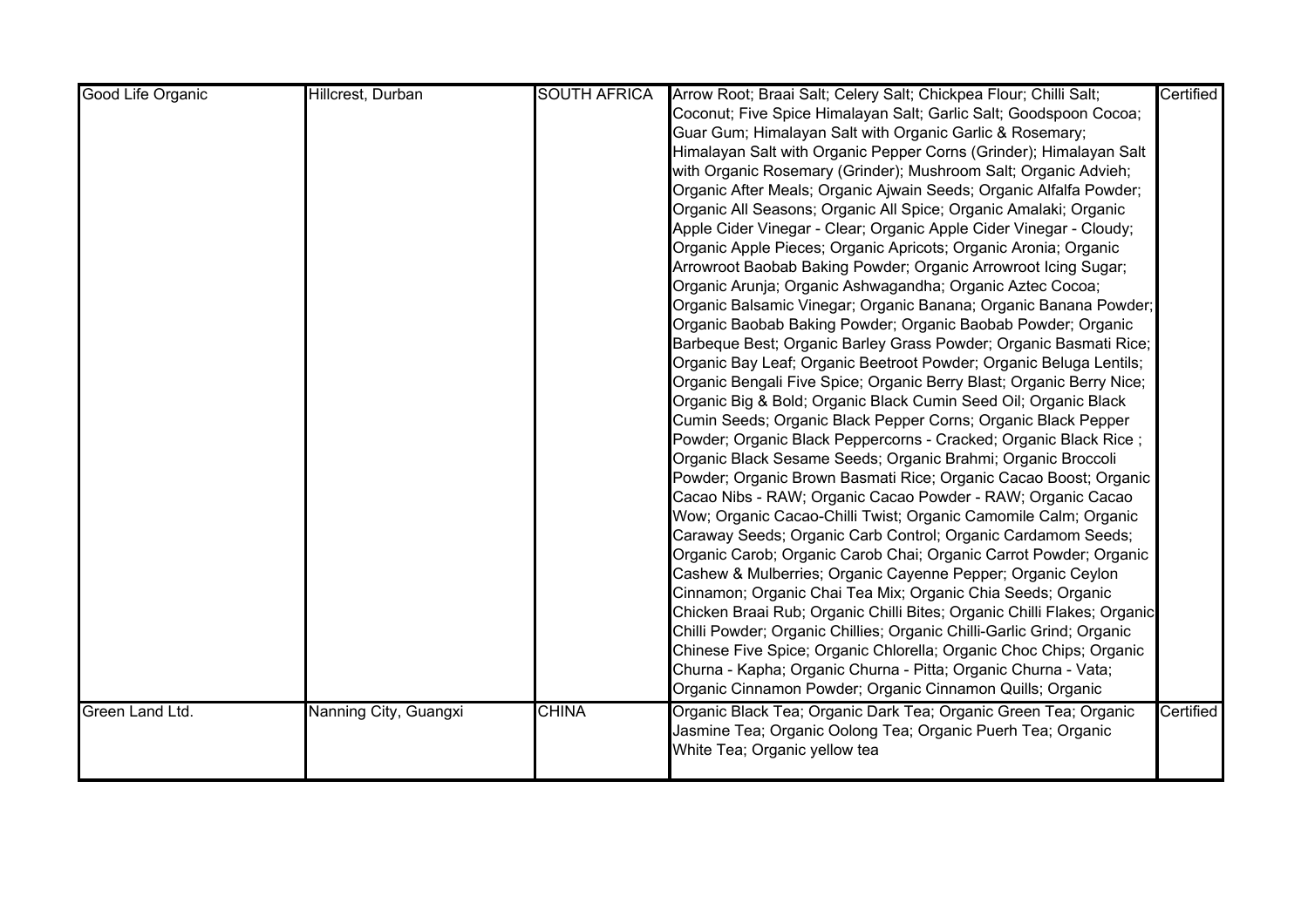| Green Ltd.                                        | Tomsk                                      | <b>RUSSIAN</b><br><b>FEDERATION</b> | Blueberries, Dried; Chanterelle (var. Cantharellus Cibarius); Cowberry Certified<br>(Vaccínium vítis-idaéa) dried; Herbs, Dried; Morel cap (var. Verpa<br>Bohemica); Morel cone (var. Morchella Conica); Pine Kernel Oil; Pine<br>Kernels; Porcini (Boletus Pinophilus); Rose hip (genus Rōsa); Sea<br><b>Buckthorn Dried</b>                                                                                                                                                                        |           |
|---------------------------------------------------|--------------------------------------------|-------------------------------------|------------------------------------------------------------------------------------------------------------------------------------------------------------------------------------------------------------------------------------------------------------------------------------------------------------------------------------------------------------------------------------------------------------------------------------------------------------------------------------------------------|-----------|
| <b>Groenheuwel Boerdery</b>                       | Augrabies, Northern Cape                   | <b>SOUTH AFRICA</b>                 | Alfa Valencia; Dried small star ruby fruits; Eureka Lemon; Grapefruit<br>Star Ruby; Mandarin; Midnight Valencia; Orange dried flowers;<br>Orange Navels; Ruby Valencia; Valencias - Turkey<br>Grapefruit; Lemons; Mandarin; Orange                                                                                                                                                                                                                                                                   | Certified |
| <b>GRUPO AGRICOLA DEL</b><br>PACIFICO SA DE CV    | SAYULA, JALISCO                            | <b>MEXICO</b>                       | Organic Avocado                                                                                                                                                                                                                                                                                                                                                                                                                                                                                      | Certified |
| Grupo Orgánico Cundinamarca. Bogotá               |                                            | <b>COLOMBIA</b>                     | Coffee                                                                                                                                                                                                                                                                                                                                                                                                                                                                                               | Certified |
| GRUPO SOLAVE S.A. de C.V. 45380 Amatitán, Jalisco |                                            | <b>MEXICO</b>                       | Agavesu Organic Agave SyrupAmbar; Fructanos de agave orgánico<br>en polvo, Organic Agave Fructans Powder); Fructanos de agave<br>orgánico liquidos, Organic Agave Fructans Liquid; Organic Agave<br>Juice; Organic Agave Syrup; Organic Agave Syrup Amber; Organic<br>Agave Syrup Dark; Organic Agave Syrup Extra Dark; Organic Agave<br>Syrup Extra Light; Organic Agave Syrup Extra Light Premium; Organic<br>Agave Syrup Light; Organic Agave Syrup Partially Hydrolyzed;<br>Organic Tequila 100% | Certified |
| Guangxi Jinhua Tea Co., Ltd.                      | <b>Heng County Nanning City</b><br>Guangxi | <b>CHINA</b>                        | Organic Black tea; Organic Dark Tea; Organic Green Tea; Organic<br>Jasmine Tea; Organic Oolong Tea; Organic Puerh Tea; Organic<br>White Tea; Organic Yellow tea                                                                                                                                                                                                                                                                                                                                      | Certified |
| Guangxi Longshengyuan Tea<br>Industry Co., Ltd.   | Hengxian County, Guangxi                   | <b>CHINA</b>                        | Black Tea; butterfly pea flower dried; Chloranthaceac flower, dried,;<br>Green Tea; Jasmine flower, dried; Jasmine Tea; Magnolia flower,<br>dried; Oolong tea; Pu'er tea; White tea                                                                                                                                                                                                                                                                                                                  | Certified |
| <b>Guangxi New Spring Foods</b><br>Co., Ltd.      | Taocheng Town, Daxin County,<br>Guangxi    | <b>CHINA</b>                        | Fresh ginger; Ginger dehydrated; Ginger in brine; Ginger in syrup;<br>Ginger syrup; Ginger, candied and drained; Ginger, crystallized                                                                                                                                                                                                                                                                                                                                                                | Certified |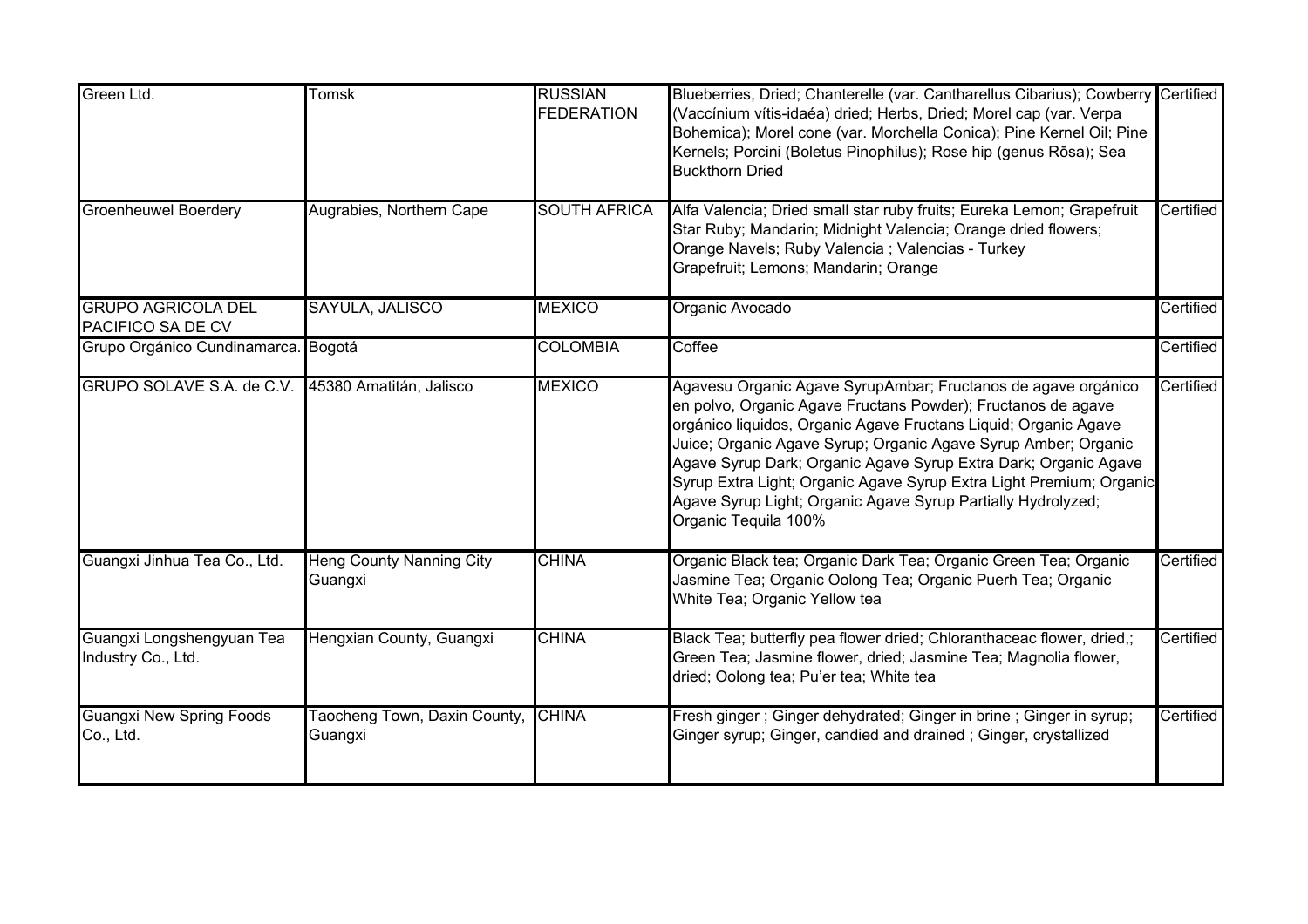| Guangzhou Coyong                                                                  | Guangzhou City, Guangdong          | <b>CHINA</b>                        | Soybean fluid lecithin; Soybean oil; Soybean powder lecithin;                                                                                                                               | Certified |
|-----------------------------------------------------------------------------------|------------------------------------|-------------------------------------|---------------------------------------------------------------------------------------------------------------------------------------------------------------------------------------------|-----------|
| Biotechnology Co., Ltd.                                                           | Province                           |                                     | Sunflower fluid lecithin; Sunflower powder lecithin                                                                                                                                         |           |
| Guidom, S.R.L                                                                     | Mao, Valverde                      | <b>DOMINICAN</b><br><b>REPUBLIC</b> | <b>Bananas</b><br>Banana                                                                                                                                                                    | Certified |
| <b>Guilin Huilin Natural Products</b><br>Development Co., Ltd.                    | Guilin, Guangxi Province           | <b>CHINA</b>                        | Chinese blackberry leaves, dried; Fennel seeds, dried; Star<br>anise, dried                                                                                                                 | Certified |
| <b>Guilin Huilin Natural Products</b><br>Development Co., Ltd. - Dafa<br>Pingle   | Guilin, Guangxi                    | <b>CHINA</b>                        | Chinese blackberry leaves, dried ; Star anise seeds, dried<br>Anise; Cinnamon; Fallow perennial; Rubus suavissimus                                                                          | Certified |
| <b>Guilin Huilin Natural Products</b><br>Development Co., Ltd. - Pingle<br>Longhe | Guilin, Guangxi                    | <b>CHINA</b>                        | Chinese Blackberry Leaves, dried(Rubus suavissimus)<br>Rubus suavissimus                                                                                                                    | Certified |
| Guilin Sanleng Biotech Co., Ltd.<br>Sishuixiang A                                 | Guilin City, Guangxi Province      | <b>CHINA</b>                        | Monk fruit seedling<br>Monk fruit                                                                                                                                                           | Certified |
| Guillermo Antonio Quezada<br>Córdova                                              | La Unión, Esmeraldas               | <b>ECUADOR</b>                      | Banana<br>Banana                                                                                                                                                                            | Certified |
| Guizhou FML Tea Industry Co.<br>Ltd.                                              | Anshun City, Guizhou Province      | <b>CHINA</b>                        | Black Tea; Green Tea; Tea flower, dried; White Tea<br>Flowers ; Tea plant                                                                                                                   | Certified |
| <b>Guizhou Goodyoung Yuchen</b><br>Co., Ltd.                                      | Wengan County, Guizhou<br>Province | <b>CHINA</b>                        | Black Tea; Green Tea; Sencha; White Tea<br>Tea plant                                                                                                                                        | Certified |
| <b>GUNETA FAIRTRASA, S.R.L</b>                                                    | Mao                                | <b>DOMINICAN</b><br><b>REPUBLIC</b> | Washed and Packed Fresh Bananas                                                                                                                                                             | Certified |
| Hacienda Cafetera La Pradera<br>S.A.S                                             |                                    |                                     | Coffee beans (Excelso); Coffee beans (Threshed coffee coproducts);<br>Coffee beans, roasted; Coffee flowers; Coffee Shell; Coffee, roasted<br>and ground; Parchment coffee, dried<br>Coffee | Certified |
| Hacienda Calichana                                                                |                                    |                                     | Bananas (Musa paradisiaca)<br>Banana                                                                                                                                                        | Certified |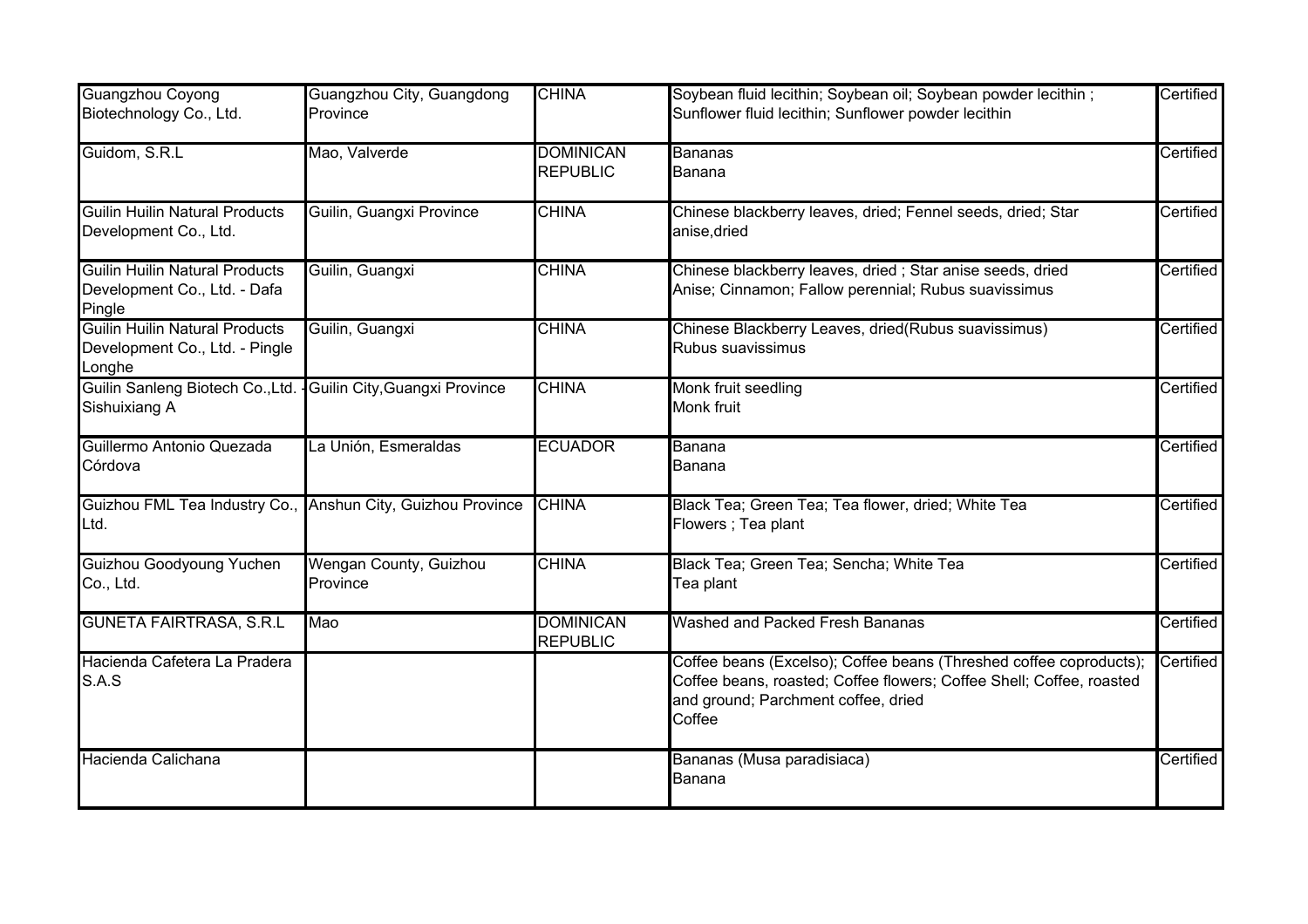| HACIENDA CELIA MARIA C.A. Guayaquil, Guayas                      |                                                                                  | <b>ECUADOR</b> | Banana<br>Banana                                                                                                                    | Certified |
|------------------------------------------------------------------|----------------------------------------------------------------------------------|----------------|-------------------------------------------------------------------------------------------------------------------------------------|-----------|
| <b>HACIENDA RANCHO CAMILA</b>                                    | Jose Guango Bajo-Cotopaxi                                                        | <b>ECUADOR</b> | <b>Broccoli</b> ; Cauliflower<br>Broccoli; Cauliflower; Crop rotation                                                               | Certified |
| Hainan Noni Industrial Park<br>Development Co., Ltd.             | Haikou, Hainan                                                                   | <b>CHINA</b>   | Noni                                                                                                                                | Certified |
| Hainan Xisha Noni<br>Biotechnology Co., Ltd.                     | Yazhou District, Sanya City,<br><b>Hainan Province</b>                           | <b>CHINA</b>   | Noni Fruit Slices, dehydrated; Noni Juice; Noni juice concentrate                                                                   | Certified |
| Haixi Huisheng Biotechnology<br>Co., Ltd.                        | Delingha, Haixi State, Qinghai<br>Province                                       | <b>CHINA</b>   | Fresh goji ; Goji Berrry, Dried<br>Goji                                                                                             | Certified |
| Haixi Winsage Biotech Co., Ltd.                                  | Delingha City,<br>Qinghai<br>Province                                            | <b>CHINA</b>   | Black goji berry, dried; Goji berry, dried<br>Goji                                                                                  | Certified |
| Hangzhou Biyutian Health<br>Products Co., Ltd.                   | Hangzhou, Zhejiang                                                               | <b>CHINA</b>   | Beeswax ; Beeswax granules; Lyophilized royal jelly powder; Pollen;<br>Propolis extract; Propolis powder; Raw propolis; Royal Jelly | Certified |
| Hangzhou Biyutian Health<br>Products Co., Ltd. - A2              | <b>Shandong Province</b>                                                         | <b>CHINA</b>   | Beeswax; Honey; Pollen; Propolis, raw; Royal jelly<br><b>Bees</b>                                                                   | Certified |
| Hangzhou Biyutian Health<br>Products Co., Ltd. -<br>Changbaishan | <b>Jilin Province</b>                                                            | <b>CHINA</b>   | Beeswax; Honey; Pollen; Propolis, raw; Royal jelly<br><b>Bees</b>                                                                   | Certified |
| Hangzhou Choisun Bio-Tech<br>Co., Ltd.                           | Hangzhou, Zhejiang                                                               | <b>CHINA</b>   | Camellia oil; Camellia seed                                                                                                         | Certified |
| Hangzhou Fanglong Tea Co.,<br>Ltd.                               | Yuhang District, Hangzhou,<br>Zhejiang                                           | <b>CHINA</b>   | Black Tea; Green Tea; Oolong Tea; White tea                                                                                         | Certified |
| Hangzhou Fanglong Tea Co.,<br>Ltd. - A                           | Zhuyuan Village/Yuhang Town;<br>Duishi Village/Zaoxi Town;<br>Hangzhou, Zhejiang | <b>CHINA</b>   | Fresh tea leaves<br>Tea plant                                                                                                       | Certified |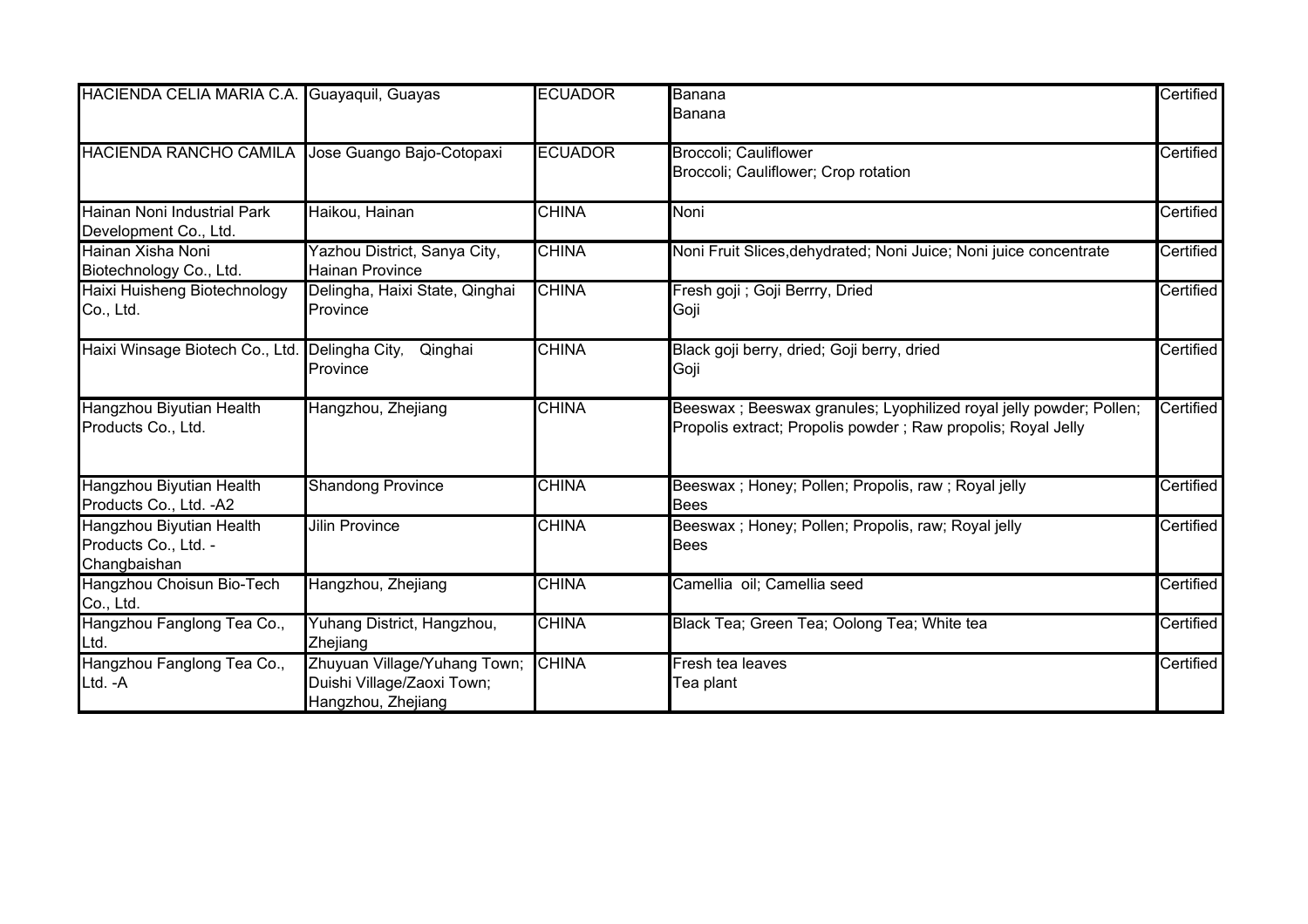| Hangzhou Jiayi Trading Co.,<br>Ltd.                                                     | Xiacheng District, Hangzhou                        | <b>CHINA</b> | Black tea; Camellia oil; Decaffeinated Tea (Black/Green/White/Oolong Certified<br>tea); Genmaicha; Green Tea(buddhist Tea, dragon well /lung ching/<br>long jing, tian mu qing ding, mao feng/ jin shan mao feng/ yunwu /mao<br>jian, bird tongue, green needle, everyday green/ wu lv, chun mee/ mee<br>tea, green tea fannings,sencha, sencha fannings, gunpowder<br>/gunpowder temple of heaven, jade wings, an ji bai cha, high mountain<br>green tea, hojicha); Jasmine tea; Matcha; Oolong tea; Pu-er tea; Tea,<br>in tea bags (black tea /green tea/white tea/oolong tea/genmaicha);<br>White tea (bai mu dan, white peony, sou mei, bai hao yin zhen, white<br>silver needle) |           |
|-----------------------------------------------------------------------------------------|----------------------------------------------------|--------------|---------------------------------------------------------------------------------------------------------------------------------------------------------------------------------------------------------------------------------------------------------------------------------------------------------------------------------------------------------------------------------------------------------------------------------------------------------------------------------------------------------------------------------------------------------------------------------------------------------------------------------------------------------------------------------------|-----------|
| Hangzhou Kainong Ecological<br>Technology Co., Ltd.                                     | Hangzhou, Zhejiang Province                        | <b>CHINA</b> | Black tea; Green tea; Jasmine Tea; Oolong tea; Puerh Tea; White<br>tea; Yellow tea                                                                                                                                                                                                                                                                                                                                                                                                                                                                                                                                                                                                    | Certified |
| Hangzhou Kainong Ecological<br>Technology Co., Ltd. - Qiantan<br>Farm                   | Jiande City, Hangzhou, Zhejiang CHINA<br>Province  |              | Fresh tea leaves<br>Tea plant                                                                                                                                                                                                                                                                                                                                                                                                                                                                                                                                                                                                                                                         | Certified |
| Hangzhou Kainong Ecological<br>Technology Co., Ltd. -<br><b>Huangping Farm</b>          | Qiandongnan Prefecture,<br><b>Guizhou Province</b> | <b>CHINA</b> |                                                                                                                                                                                                                                                                                                                                                                                                                                                                                                                                                                                                                                                                                       | Certified |
| Hangzhou Kainong Ecological<br>Technology Co., Ltd. - Tonglu<br>Farm                    | Hangzhou City, Zhejiang<br>Province                | <b>CHINA</b> | Fresh tea leaves<br>Tea plant                                                                                                                                                                                                                                                                                                                                                                                                                                                                                                                                                                                                                                                         | Certified |
| Hangzhou Kangneng Tea Co.,<br>Ltd.                                                      | Hangzhou City, Zhejiang<br>Province                | <b>CHINA</b> | Fresh tea leaves; Green tea (including Green tea Sencha, Tencha,<br>Lungching); Matcha<br>Tea plant                                                                                                                                                                                                                                                                                                                                                                                                                                                                                                                                                                                   | Certified |
| Hangzhou Lin'an Oriental Tea<br><b>Applied Technology Research</b><br>Institute         | Hangzhou City, Zhejiang<br>Province                | <b>CHINA</b> | Black tea; Green tea (Matcha); Green tea incl. famous tea; Steamed<br>green tea/Sentcha; Tea powder (Black tea); Tea powder (Green tea);<br>Tea powder (Steamed green tea); White tea                                                                                                                                                                                                                                                                                                                                                                                                                                                                                                 | Certified |
| Hangzhou Lin'an Oriental Tea<br>Applied Technology Research<br>Institute-Longjingqiao 1 | Linan City, Zhejiang Province                      | <b>CHINA</b> | Black Tea; fresh tea leaves; Green tea incl. famous green tea;<br>Steamed green tea(Sentcha); White tea                                                                                                                                                                                                                                                                                                                                                                                                                                                                                                                                                                               | Certified |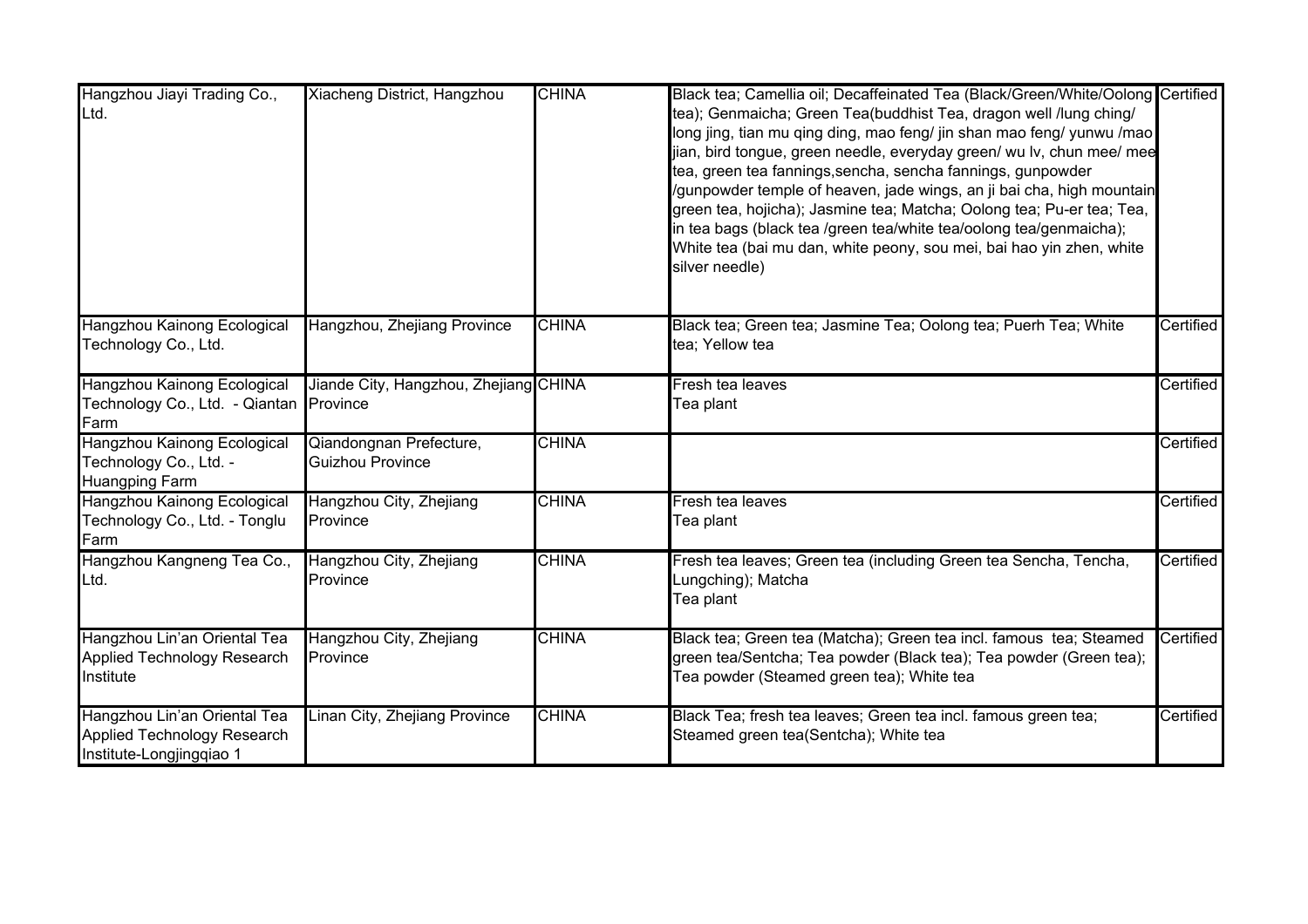| Hangzhou Qiandaohu Liyu<br>Agriculture Development Co.,<br>Ltd. | Chunan County, Hangzhou City, CHINA<br>Zhejiang Province    |              | black tea; fresh jasmine flowers; fresh tea leaves; green tea; jasmine<br>flower, dried; jasmine tea; Matcha; Oolong tea; tea bag; white tea<br><b>Jasmine Flower</b><br>Tea plant                                                                                                            | Certified |
|-----------------------------------------------------------------|-------------------------------------------------------------|--------------|-----------------------------------------------------------------------------------------------------------------------------------------------------------------------------------------------------------------------------------------------------------------------------------------------|-----------|
| Hangzhou Shanming Tea Co.,<br>Ltd.                              | Hangzhou, Zhejiang Province                                 | <b>CHINA</b> | Black tea; Fruit tea ; Genmaicha; Green tea; Herbal tea ; Jasmine tea; Certified<br>Matcha; Oolong tea; Organic White Tea-Meditative Mind White And<br>Jasmine Green Tea Blend With Rose; Pu-Erh tea; White tea                                                                               |           |
| Hangzhou Te Nature Import &<br>Export Co., Ltd.                 | Tonglu County, Hangzhou City,<br><b>Zhejiang Province</b>   | <b>CHINA</b> | Beeswax ; Beeswax granules; Honey; Lyophilized royal jelly powder;<br>Pollen; Propolis extract; Propolis powder; Raw Propolis; Royal Jelly                                                                                                                                                    | Certified |
| Hangzhou Teaworld Organic<br>Food Co., Ltd.                     | Jiande City, Zhejiang Province                              | <b>CHINA</b> | Black tea; Green tea; Green tea (Lung Ching); White tea<br>Tea plant                                                                                                                                                                                                                          | Certified |
| Hangzhou Tienchu Miyuan<br>Health Food Co., Ltd.                | Tonglu County, Zhejiang<br>Province                         | <b>CHINA</b> | Beeswax derived from organic raw material; Beeswax granules;<br>Honey; Pollen; Pollen tablet; Propolis extract; Royal Jelly; Royal jelly<br>powder lyophilized; Royal jelly tablet; White beeswax; White beeswax<br>granules                                                                  | Certified |
| Hangzhou Tienchu Miyuan<br>Health Food Co., Ltd.-A2             | 311519 Tonglu County,<br>Zhejiang                           | <b>CHINA</b> | Honey; Pollen; Raw Propolis; Royal jelly<br><b>Bees</b>                                                                                                                                                                                                                                       | Certified |
| Hangzhou Yibei Tea<br>Technology Co., Ltd. - Linan AB Province  | Hangzhou City, Zhejiang                                     | <b>CHINA</b> | Osmanthus flower, dried; Black Tea; Fresh osmanthus flowers; Fresh<br>tea leaves; Green tea (incl. Sentcha and famous tea); Oolong Tea;<br><b>White Tea</b><br>Flowers ; Tea plant                                                                                                            | Certified |
| Hangzhou Yibei Tea<br>Technology Co., Ltd.                      | Lin'An District, Hangzhou City,<br><b>Zhejiang Province</b> | <b>CHINA</b> | Black tea; Black tea, in tea bags; Genmaicha; Green tea; Green Tea<br>Powder/Matcha; Green tea, in tea bags; Jasmine flower, dried;<br>Jasmine tea; Jasmine tea, in tea bags; Oolong Tea; Oolong tea,in tea<br>bags; Osmanthus flower, dried; Pu-er Tea; White tea; White tea, in tea<br>bags | Certified |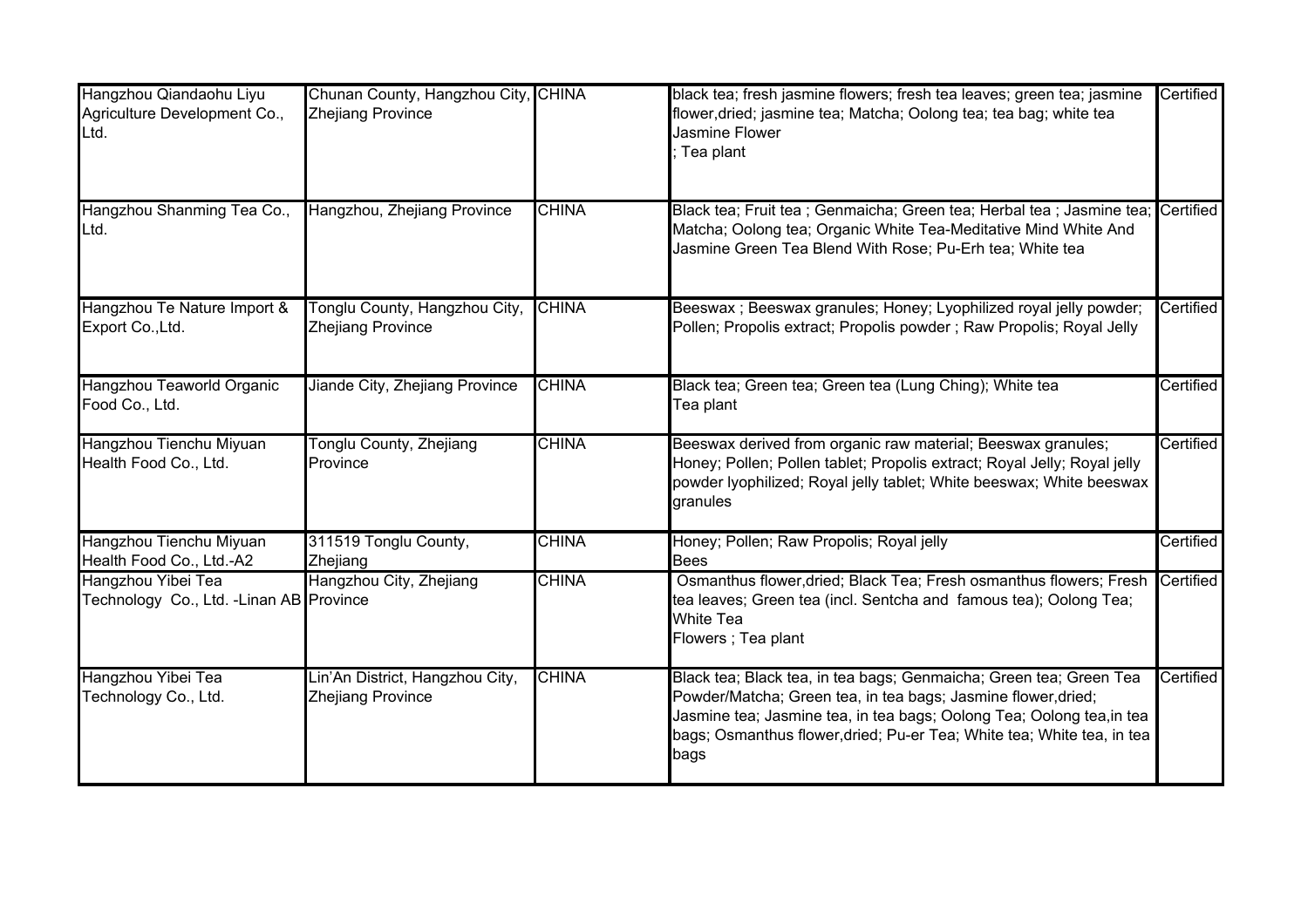| Hangzhou Yinquan Tea Industry Hangzhou City, Zhengjiang                                  |                                                                    | <b>CHINA</b>  | Longjing; Matcha; Sencha                                                                                                                                              | Certified |
|------------------------------------------------------------------------------------------|--------------------------------------------------------------------|---------------|-----------------------------------------------------------------------------------------------------------------------------------------------------------------------|-----------|
| Co., Ltd.                                                                                | Province                                                           |               | Tea plant                                                                                                                                                             |           |
| <b>HANIFI ÇÖVEN</b>                                                                      | Konya                                                              | <b>TURKEY</b> | Black (Purple) Carrot; Red Beet; Wheat                                                                                                                                | Certified |
| Hannong Jiali (Taian)<br><b>Agricultural Planting</b><br><b>Professional Cooperative</b> | Taian City, Shandong Province                                      | <b>CHINA</b>  |                                                                                                                                                                       | Certified |
| Harbin Hehejia Agriculture &<br>Husbandry Development Co.,<br>Ltd.                       | Wuchang City, Harbin City,<br><b>Heilongjiang Province</b>         | <b>CHINA</b>  | Paddy rice; Rice<br>Rice                                                                                                                                              | Certified |
| Harbin Zhongan Making Oil Co., Daoli District, Harbin City,<br>Ltd.                      | <b>Heilongjiang Province</b>                                       | <b>CHINA</b>  | Barley; Corn; Flaxseed / Linseed; Millet; Potatoes; Pumpkin Seed;<br>Snow White Pumpkin Seeds; Soy Bean; Soybean / Soya Oil; Soybean<br>Cake / Meal; Soybean Expeller | Certified |
| Harbin Zhongan Making Oil Co., Qiqihar City, Heilongjiang<br>Ltd. - Keshan Farm          | Province                                                           | <b>CHINA</b>  | Millet; Snow White Pumpkin seeds; Soy Bean<br>Corn; Millet; Pumpkin / Squash; Soybeans                                                                                | Certified |
| HAS GIDA TARIM INŞ. VE TİC. Aydın<br>LTD. ȘTİ.                                           |                                                                    | <b>TURKEY</b> | Figs, Dried; Oliveoil                                                                                                                                                 | Certified |
| HAS GIDA TARIM INS. VE TIC.<br>LTD. ȘTİ. (HAS-GIDA-AGR)                                  | Yaylapınar, Yukarıörencik<br>villages, Bozdoğan, Nazilli,<br>Aydın | <b>TURKEY</b> | Olives                                                                                                                                                                | Certified |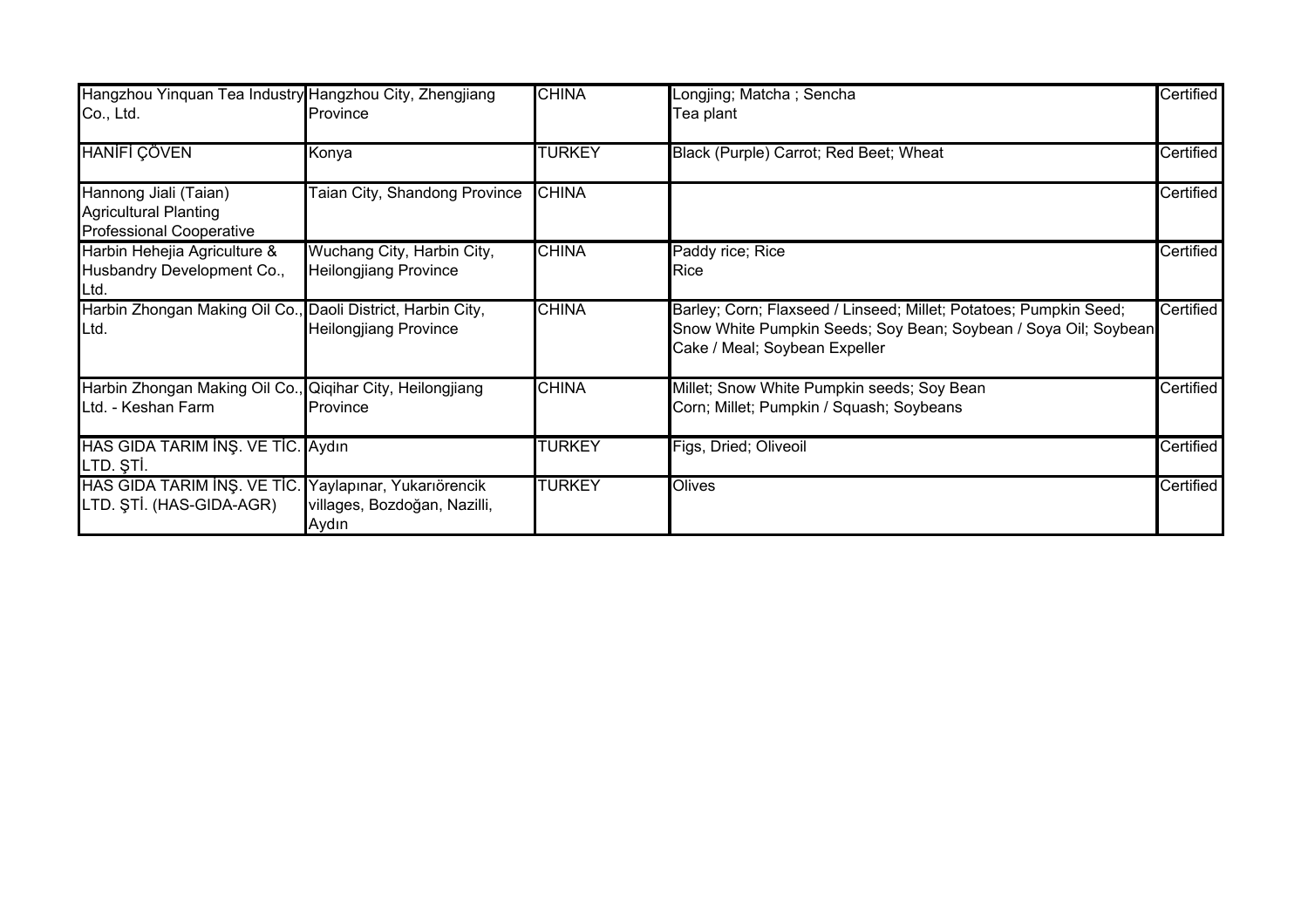| <b>HC NATURA S.A.C.</b>                           | <b>JUNIN - JUNIN</b>        | <b>PERU</b>     | BITTER CHOCOLATE 60%; BLACK QUINOA GRAINS; CAMU<br>CAMU POWDER; CAMU CAMU POWDER CAPSULES; CANIHUA<br>POWDER; Carob powder; Carob, Pod; Cat's claw powder; CHIA<br>POWDER; Chia, Seeds; CHOCOLATE COATING 85%;<br>CHOCOLATE COVERAGE 75%; Cocoa Beans; COCOA NIBS;<br>Cocoa Powder; DEHYDRATED BANANA; DEHYDRATED CAMU<br>CAMU; DEHYDRATED GOLDEN BERRY; DEHYDRATED LUCUMA<br>IN PIECES; DEHYDRATED OREGANO; DEHYDRATED SWEET<br>POTATO; dried black maca; Dried maca; Dried purple maca; Dried<br>red maca; Dried yellow maca; Dry maca; EXTRACTO DE MACA;<br>FRESH CAMU CAMU; FRESH OREGANO; FRESH TURMERIC;<br>Gelatinized maca powder; Ginger Dehydrated; GINGER FLAKES;<br>Ginger Powder; Golden Berry; GOLDEN BERRY COVERED WITH<br>CHOCOLATE; KIWICHA GRAINS; KIWICHA POWDER; LUCUMA<br>POWDER; Maca powder; OREGANO POWDER; Panela; PURPLE<br>CORN EXTRACT; RED QUINOA GRAINS; Sacha Inchi (Plukenetia<br>Volubilis) Oil; Sacha Inchi (Plukenetia Volubilis) Seeds; SACHA INCHI<br>COVERED IN CHOCOLATE; Tare powder; TRICOLOR QUINOA<br>GRAINS; TURMERIC CHUNKS; WHITE QUINOA GRAINS; WHOLE | Certified |
|---------------------------------------------------|-----------------------------|-----------------|------------------------------------------------------------------------------------------------------------------------------------------------------------------------------------------------------------------------------------------------------------------------------------------------------------------------------------------------------------------------------------------------------------------------------------------------------------------------------------------------------------------------------------------------------------------------------------------------------------------------------------------------------------------------------------------------------------------------------------------------------------------------------------------------------------------------------------------------------------------------------------------------------------------------------------------------------------------------------------------------------------------------------------------------------------------------------------------------------|-----------|
| HCgroup S. de R.L. de C.V.                        | Comayagua                   | <b>HONDURAS</b> | YACON; Yacon Syrup<br>Peruvian ginseng<br>Beet Snack; Parsnip Snack; Plantain Chips; Sweet Potato Snack;                                                                                                                                                                                                                                                                                                                                                                                                                                                                                                                                                                                                                                                                                                                                                                                                                                                                                                                                                                                             | Certified |
|                                                   |                             |                 | Sweet Potato Snack, orange; Sweet Potato Snack, purple; Valley<br>Blend Root Vegetable Chips (Snacks of sweet potato, purple sweet<br>potato, cassava, taro).; Yucca Snack                                                                                                                                                                                                                                                                                                                                                                                                                                                                                                                                                                                                                                                                                                                                                                                                                                                                                                                           |           |
| Hebei Liyuan Foods Co., Ltd.                      | Zunhua City, Hebei Province | <b>CHINA</b>    | Chestnuts; Chestnuts, in hull; Organic Roasted Chestnut(s); Organic<br>Roasted Chestnut(s) (shelled); Organic Roasted Chestnut(s)(In-shell);<br>Organic Roasted Peeled Chestnut(s); Peeled Chestnut (s); Peeled<br>Organic Roasted Chestnut(s); Peeled Roasted Chestnut (s); Ringent<br>Chestnut (s); Roasted Chestnut (s); Roasted Shelled Chestnut (s);<br>Smiling Chestnut (s); Unpeeled Roasted Chestnut (s)<br><b>Chestnuts</b>                                                                                                                                                                                                                                                                                                                                                                                                                                                                                                                                                                                                                                                                 | Certified |
| <b>Hefei Unibest Tea Industry</b><br>Company Ltd. | Hefei, Anhui Province       | <b>CHINA</b>    |                                                                                                                                                                                                                                                                                                                                                                                                                                                                                                                                                                                                                                                                                                                                                                                                                                                                                                                                                                                                                                                                                                      | Certified |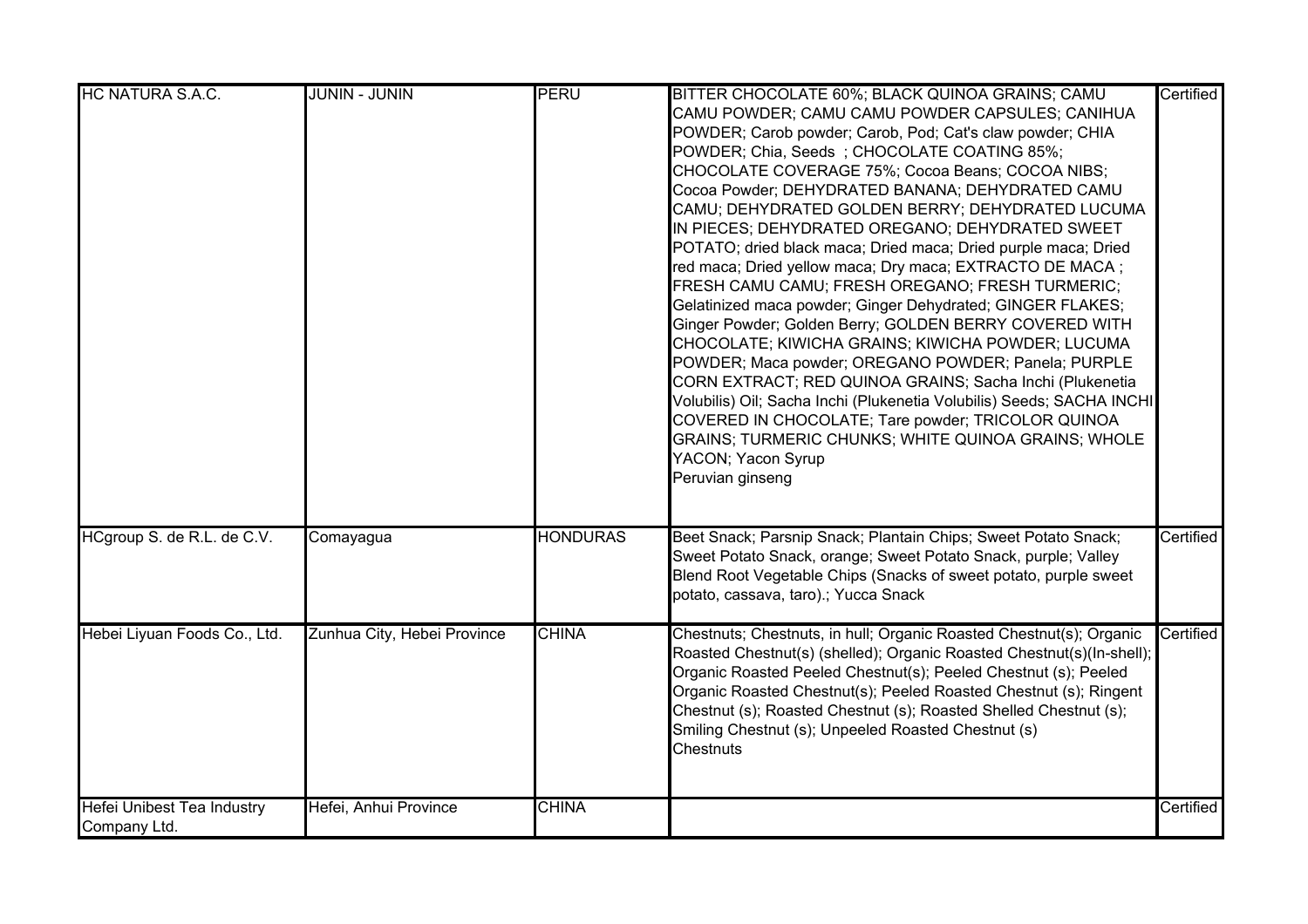| Heilongjiang Hexing Agricultural Baoqing, Heilongjiang Province<br>Products Co., Ltd.                                |                                                            | <b>CHINA</b> |                                                                                                                                       | Suspen<br>ded<br>since<br>30.04.20<br>22 |
|----------------------------------------------------------------------------------------------------------------------|------------------------------------------------------------|--------------|---------------------------------------------------------------------------------------------------------------------------------------|------------------------------------------|
| Heilongjiang Hexing Agricultural Heilongjiang Province<br>Products Co., Ltd. - Bamiantong<br><b>Base</b>             |                                                            | <b>CHINA</b> | Pumpkin seed, shine skin<br>Corn; Pumpkin / Squash; Soybeans                                                                          | Certified                                |
| Heilongjiang Hexing Agricultural Baoqing County, Heilongjiang<br>Products Co., Ltd. - Baoshan<br>Farm                | Province                                                   | <b>CHINA</b> | Corn; Pumpkin seed, shine skin; Soybean<br>Corn; Pumpkin / Squash; Soybeans                                                           | Certified                                |
| Heilongjiang Land Reclamation<br>Dragon King Foods Co., Ltd.                                                         | Suihua City, Heilongjiang<br>Province                      | <b>CHINA</b> |                                                                                                                                       | Certified                                |
| <b>Heilongjiang Land Reclamation</b><br>Dragon King Foods Co., Ltd. -<br>Heilongjiang Hongguang Farm                 | Hailun City, Helongjiang<br><b>Province</b>                | <b>CHINA</b> | Black soybean; corn; Pumpkin seed; Sorghum; soybean; sunflower<br>seeds<br>Beans; Corn; Grain; Pumpkin / Squash; Soybeans; Sunflowers | Certified                                |
| Heilongjiang Province Bei'an<br>Nongken Haiwang Dryland Crop Province<br><b>Planting Professional</b><br>Cooperative | Bei'an, Heihe City, Heilongjiang                           | <b>CHINA</b> | Barley; Flax seeds; Potatoes; Pumpkin Seed; Soy Bean<br>Barley; Corn; Oil flax; Potatoes; Pumpkin / Squash; Soybeans                  | Certified                                |
| Heilongjiang Province Bei'an<br>Nongken Lanjun Dryland Crop<br><b>Planting Professional</b><br>Cooperative           | Bei 'an, Heihe City, Heilongjiang CHINA<br><b>Province</b> |              | Barley; Potatoes; Pumpkin Seed; Soy Bean<br>Barley; Corn; Potatoes; Pumpkin / Squash; Soybeans                                        | Certified                                |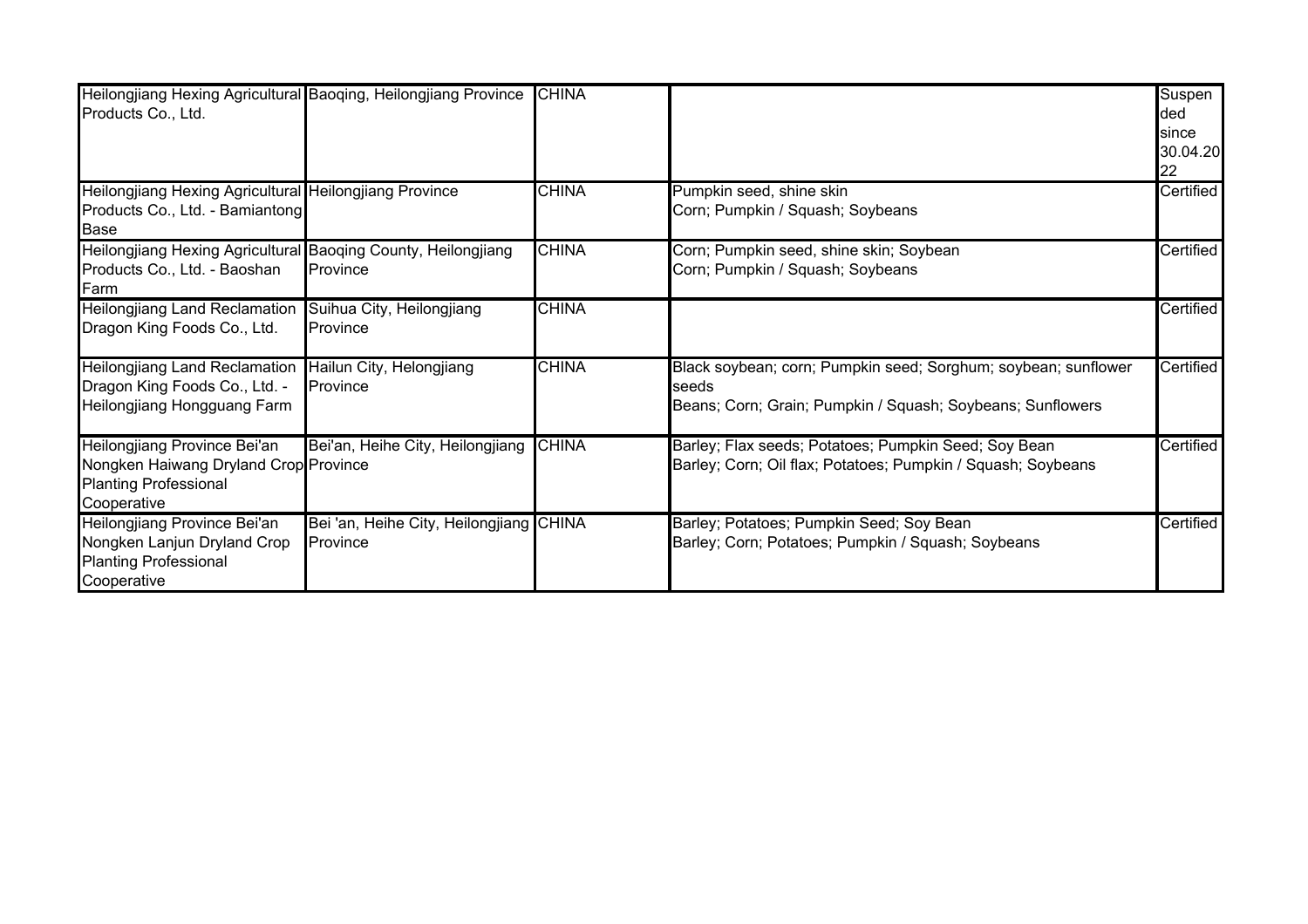| Heilongjiang Province De Lang<br>Fu Food Development Co., Ltd.                        | <b>Heilongjiang Province</b>                          | <b>CHINA</b> | Black bean(soya bean/bean) lasagna; Black bean(soya bean/bean)<br>pasta(noodles), spaghetti/linguine/fettuccine/instant noodles ribbon cut<br>pasta; Green soybean(soya bean/bean)/edamame lasagna; Green<br>soybean(soya bean/bean)/edamame<br>pasta(noodles), spaghetti/linguine/fettuccine/instant noodles/ ribbon cut<br>pasta; Protein adzuki bean pasta ,spaghetti/linguine/fettuccine; Protein<br>green soybean(soya bean/bean)/edamame &quinoa<br>pasta, spaghetti/linguine/fettuccine; Protein green soybean(soya<br>bean/bean)/edamame& spinach pasta, spaghetti/linguine/fettuccine;<br>Protein Soybean(soya bean/bean) & spinach<br>pasta, spaghetti/linguine/fettuccine; Protein Soybean(soya bean/bean)<br>&quinoa pasta, spaghetti/linguine/fettuccine; Soybean(soya<br>bean/bean) lasagna; Soybean(soya bean/bean)<br>pasta(noodles), spaghetti/linguine/fettuccine/instant noodles/ ribbon cut<br>pasta | Certified |
|---------------------------------------------------------------------------------------|-------------------------------------------------------|--------------|--------------------------------------------------------------------------------------------------------------------------------------------------------------------------------------------------------------------------------------------------------------------------------------------------------------------------------------------------------------------------------------------------------------------------------------------------------------------------------------------------------------------------------------------------------------------------------------------------------------------------------------------------------------------------------------------------------------------------------------------------------------------------------------------------------------------------------------------------------------------------------------------------------------------------|-----------|
| Heilongjiang Province Wuchang 150207 Wuchang City, Harbin<br>Jinhe Rice Industry LLC. | City, Heilongjiang Province                           | <b>CHINA</b> | Rice; Rice Paddy<br>Rice                                                                                                                                                                                                                                                                                                                                                                                                                                                                                                                                                                                                                                                                                                                                                                                                                                                                                                 | Certified |
| <b>Heilongjiang Shendingfeng</b><br>Black Bee Products Co., Ltd.                      | Hulin City, Jixi City, Heilongjiang CHINA             |              | Honey; Royal jelly, raw<br><b>Bees</b>                                                                                                                                                                                                                                                                                                                                                                                                                                                                                                                                                                                                                                                                                                                                                                                                                                                                                   | Certified |
| Heng County Good Young Co.,<br>Ltd.                                                   | Heng County, Nanning City,<br><b>Guangxi Province</b> | <b>CHINA</b> | Black Tea; Green Tea; Jasmine Tea; Matcha; Sencha; White tea                                                                                                                                                                                                                                                                                                                                                                                                                                                                                                                                                                                                                                                                                                                                                                                                                                                             | Certified |
| <b>Hengsoy Agricultural Products</b><br>Co.,Ltd.                                      | 116001 Dalian, Liaoning<br>Province                   | <b>CHINA</b> | Black kidney bean; Buckwheat; Buckwheat kernel; Hemp Seed; Lentil; Certified<br>Light Red Speckled Bean(Light Speckled Kidney Bean); Mungbean;<br>Red Bean (Adzuki Bean); Red kidney beans(Dark Ded kidney bean);<br>Soy Bean; White kidney bean                                                                                                                                                                                                                                                                                                                                                                                                                                                                                                                                                                                                                                                                         |           |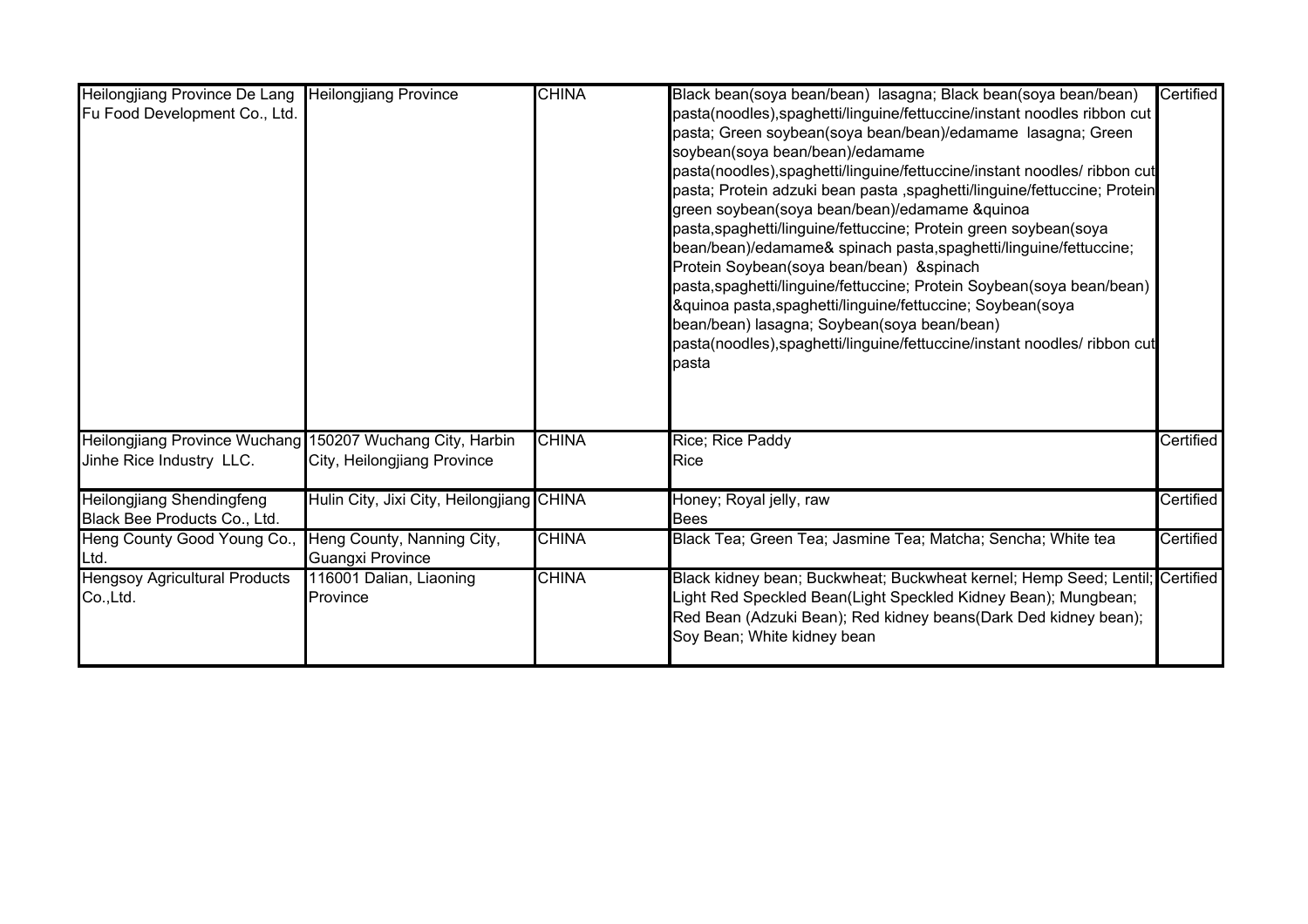| Herba (Cambodia) Co., Ltd.                | <b>Phnom Penh</b>           | <b>CAMBODIA</b>     | Cambodian Organic brown broken rice; Cambodian Organic Brown<br>Red Rice; Cambodian Organic Brown Rice; Cambodian organic<br>asmine milled rice; Cambodian organic jasmine semi milled rice;<br>Cambodian organic long grain parboiled rice; Cambodian Organic<br>medium grain brown rice; Cambodian Organic medium grain white<br>rice; Cambodian Organic White Jasmine Broken Rice; Cambodian<br>Organic White Long Grain Rice; Cambodian Organic White Rice<br>100% broken; Organic jasmine parboiled rice white/brown; Organic<br>rice flour; Organic rice starch | Certified |
|-------------------------------------------|-----------------------------|---------------------|-----------------------------------------------------------------------------------------------------------------------------------------------------------------------------------------------------------------------------------------------------------------------------------------------------------------------------------------------------------------------------------------------------------------------------------------------------------------------------------------------------------------------------------------------------------------------|-----------|
| <b>Herba Bangkok Sociedad</b><br>Limitada | <b>Bangkok</b>              | <b>THAILAND</b>     | black rice; broken rice; gaba, brown; glutinous rice, broken, black;<br>glutinous rice, broken, red; glutinous rice, broken, white; glutinous rice,<br>ong grain, black; glutinous rice, long grain, red; glutinous rice, long<br>grain, white; red rice, brown; red rice, white; Rice Noodles; rice, Hom<br>Mal, brown; rice, Hom Mali, white; rice, Jasmine, brown; rice,<br>Jasmine, white; rice, long grain, brown; rice, long grain, white; rice,<br>parboiled, brown; rice, parboiled, white; riceberry                                                         | Certified |
| Hexrivier Sitrus (Pty) Ltd.               | Citrusdal, Western Cape     | <b>SOUTH AFRICA</b> | Lemon (Citrus sp.); Lemons; Oranges; Sweet Potatoes<br>Fallow perennial; Lemons; Sweet potato                                                                                                                                                                                                                                                                                                                                                                                                                                                                         | Certified |
| HFE BERRIES PERU S.A.C.                   | Chiclayo - Lambayeque       | <b>PERU</b>         | Blueberry<br>Blueberry                                                                                                                                                                                                                                                                                                                                                                                                                                                                                                                                                | Certified |
| HİPP DIŞ TİCARET LTD. ŞTİ.                | <i><u><b>Izmir</b></u></i>  | <b>TURKEY</b>       | Apple Juice Concentrate; Apples, Aroma; Apricot Puree; Apricot<br>Puree Concentrate; Black Carrot Juice Concentrate; Carrot Juice<br>Concentrate; IQF/ Frozen Onion; IQF/Frozen Pumpkin; Pear Juice<br>Concentrate; Quince Juice Concentrate; Sourcherry Concentrate;<br>Sourcherry Juice Concentrate                                                                                                                                                                                                                                                                 | Certified |
| HIPP DIŞ TİCARET LTD. ŞTİ.<br>(HIPP AGR)  | Kastamonu, Çankırı, Erzurum | <b>TURKEY</b>       | Apples; Apricot; Mulberries; Pear; Plums; Sour cherries; Walnut                                                                                                                                                                                                                                                                                                                                                                                                                                                                                                       | Certified |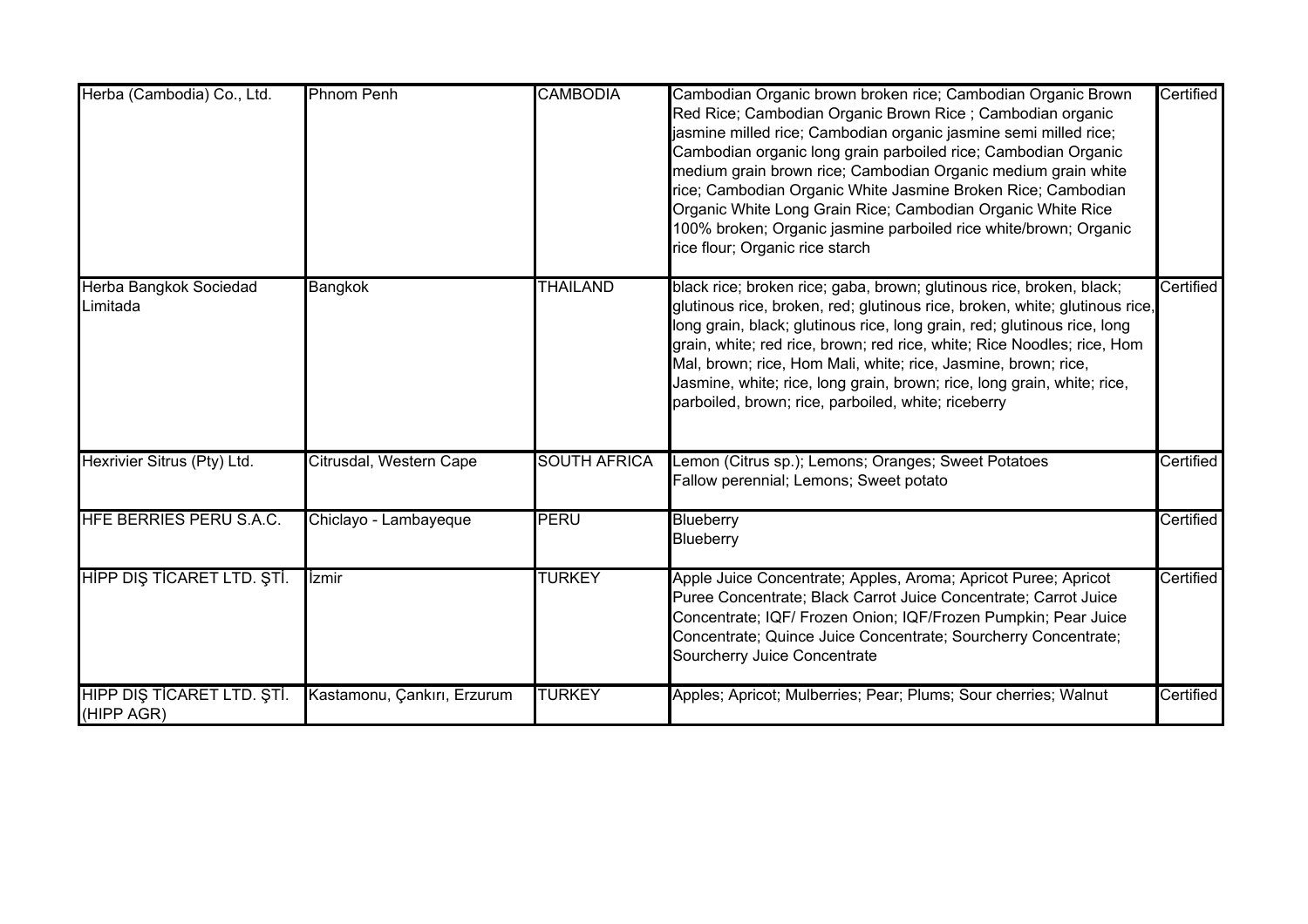| <b>HOJA VERDE GOURMET</b><br>HOVGO S.A.                | Quito, Pichincha                                                         | <b>ECUADOR</b>                      | cacao liquor ; Chocolate 58% + goldenberry (bar); Chocolate 58% +<br>quinoa (bar); Chocolate 58% + roses + lemon (bar, mini bar);<br>Chocolate 58% lemon grass + quinoa (bar); Chocolate 66% + lemon<br>verbena (bar); Chocolate 66% + mint (bar, mini bar); Chocolate 66% +<br>orange (bar, mini bar); Chocolate 72% + coffee + cacao nibs (bar);<br>Chocolate 72% + goldenberry (bar); Chocolate 72% + lemon verbena<br>(bar); Chocolate 72% + mint (bar); Chocolate 72% + roses + lemon<br>(bar); Chocolate 72% lemongrass and quinoa (bar); Chocolate Hoja<br>Verde 100% (bar, couverture); Chocolate Hoja Verde 58% (bar,<br>couverture); Chocolate Hoja Verde 66% (bar, mini bar, couverture);<br>Chocolate Hoja Verde 72% (bar, mini bar, couverture); Chocolate<br>Hoja Verde 80% (bar, mini bar, couverture); Cocoa butter; Cocoa<br>nibs; Coffee grains covered with chocolate 58% (Choco coffee);<br>Organic cacao beans; Organic sunflower lecithin; Sugar | Certified |
|--------------------------------------------------------|--------------------------------------------------------------------------|-------------------------------------|------------------------------------------------------------------------------------------------------------------------------------------------------------------------------------------------------------------------------------------------------------------------------------------------------------------------------------------------------------------------------------------------------------------------------------------------------------------------------------------------------------------------------------------------------------------------------------------------------------------------------------------------------------------------------------------------------------------------------------------------------------------------------------------------------------------------------------------------------------------------------------------------------------------------------------------------------------------------|-----------|
| <b>HONDURAS CHIPS</b><br>MANUFACTURING S.A. DE<br>C.V. | Comayagua                                                                | <b>HONDURAS</b>                     | Beetroot Snack; Parsnip Snack; Sweet Potato Snack; Sweet Potato<br>Snack, orange; Sweet Potato Snack, violet; Yucca Snack                                                                                                                                                                                                                                                                                                                                                                                                                                                                                                                                                                                                                                                                                                                                                                                                                                              | Certified |
| Honey Banana Fresh S.R.L                               | Mao, Valverde                                                            | <b>DOMINICAN</b><br><b>REPUBLIC</b> | <b>Fresh Bananas</b>                                                                                                                                                                                                                                                                                                                                                                                                                                                                                                                                                                                                                                                                                                                                                                                                                                                                                                                                                   | Certified |
| Hongwuyue Farm                                         | <b>Heilongjiang Province</b>                                             | <b>CHINA</b>                        | Black kidney bean; Borlotti bean; Corn; Flaxseed; Potato; Red kidney<br>bean; Soybean; White kidney bean<br>Beans; Corn; Fallow annual; Oil flax; Potatoes; Soybeans                                                                                                                                                                                                                                                                                                                                                                                                                                                                                                                                                                                                                                                                                                                                                                                                   | Certified |
| <b>HONORIO SECUNDINO</b><br>MALDONADO MALDONADO        | Machala, El Oro                                                          | <b>ECUADOR</b>                      | Banana<br>Banana                                                                                                                                                                                                                                                                                                                                                                                                                                                                                                                                                                                                                                                                                                                                                                                                                                                                                                                                                       | Certified |
| <b>HQ Flavor SAPI de CV</b>                            | Chacalilla, San Blas, Nayarit                                            | <b>MEXICO</b>                       | Avocado IQF; Blackberry IQF; Blueberry IQF; dehydrated mango;<br>Mango IQF; Pineapple IQF; Raspberry IQF; Strawberry IQF                                                                                                                                                                                                                                                                                                                                                                                                                                                                                                                                                                                                                                                                                                                                                                                                                                               | Certified |
| Huangshan Biyun Tea Factory                            | Xiuning County, Huangshan<br>City, Anhui Province                        | <b>CHINA</b>                        | Black Tea; Green Tea; Jasmine tea ; Lapsang Tea ; Oolong Tea ;<br>Osmanthus flowers, dried; Osmanthus tea; Puer Tea; White tea;<br><b>Yellow Tea</b>                                                                                                                                                                                                                                                                                                                                                                                                                                                                                                                                                                                                                                                                                                                                                                                                                   | Certified |
| Farm A                                                 | Huangshan Biyun Tea Factory - Xiuning County, Weiqiao, Anhui<br>Province | <b>CHINA</b>                        | Osmanthus blossoms; Tea plant                                                                                                                                                                                                                                                                                                                                                                                                                                                                                                                                                                                                                                                                                                                                                                                                                                                                                                                                          | Certified |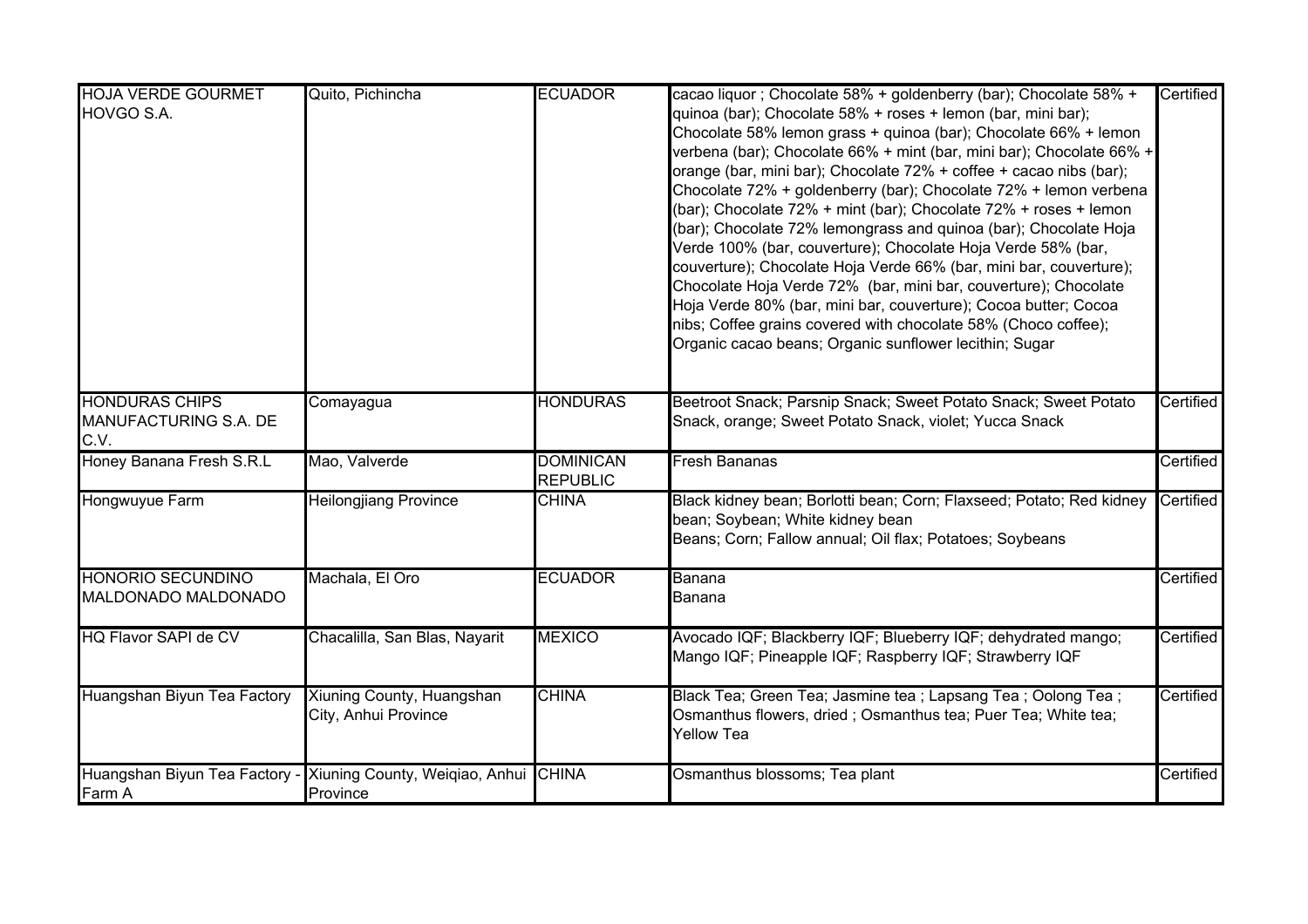| Hubei Yizhi Konjac<br>Biotechnology Co., Ltd.              | Changyang County, Changyang CHINA<br>Prefecture, Hubei Province |                                     | Konjac Powder ; Konjac, Flour                                                                                                                                                                                                                                                                                                                                                                                                                                                                                                                                                                                                                                                                                                                                                                                                                                                                                                                                                                                                                                                                                                                                                                                                                                                                                                                                                                                                                                                                                                                                                                                                                                                  | Certified |
|------------------------------------------------------------|-----------------------------------------------------------------|-------------------------------------|--------------------------------------------------------------------------------------------------------------------------------------------------------------------------------------------------------------------------------------------------------------------------------------------------------------------------------------------------------------------------------------------------------------------------------------------------------------------------------------------------------------------------------------------------------------------------------------------------------------------------------------------------------------------------------------------------------------------------------------------------------------------------------------------------------------------------------------------------------------------------------------------------------------------------------------------------------------------------------------------------------------------------------------------------------------------------------------------------------------------------------------------------------------------------------------------------------------------------------------------------------------------------------------------------------------------------------------------------------------------------------------------------------------------------------------------------------------------------------------------------------------------------------------------------------------------------------------------------------------------------------------------------------------------------------|-----------|
| Huertas el Maguey, SPR de RL Chihuahua, Chihuahua<br>de CV |                                                                 | <b>MEXICO</b>                       | Pecan nut<br>Pecan                                                                                                                                                                                                                                                                                                                                                                                                                                                                                                                                                                                                                                                                                                                                                                                                                                                                                                                                                                                                                                                                                                                                                                                                                                                                                                                                                                                                                                                                                                                                                                                                                                                             | Certified |
| Hugo Kunze y Dieter Kunze                                  | Young - Rio Negro                                               | <b>URUGUAY</b>                      | Honey<br><b>Bees</b>                                                                                                                                                                                                                                                                                                                                                                                                                                                                                                                                                                                                                                                                                                                                                                                                                                                                                                                                                                                                                                                                                                                                                                                                                                                                                                                                                                                                                                                                                                                                                                                                                                                           | Certified |
| Huizhou Wangjia Food Co., Ltd. Huizhou City, Guangdong     | Province                                                        | <b>CHINA</b>                        | Slim Noodles; Slim Noodles Noodles-Art; Better Than Pasta<br>Tagliatelle; Better Than Noodles; Better Than Noodles Thai Style;<br>Better Than Pasta Angel Hair; Better Than Pasta Spaghetti; Better<br>Than Rice; B-light Konjac Noodles; B-light Konjac Pasta spaghetti; B-<br>light Konjac Rice; B-light pasta fettuccini; B-light pasta lasagne; B-light<br>pasta penne; B-light Pearl Rice; Calorie clever Glassnudel style; Diet<br>Fettuccine; Diet Noodles; Diet Rice; Diet Spaghetti; Ener Bio KONJAK<br>NUDELN; Ener Bio KONJAK REIS; Envi-Bio-Fettuccine; Envi-Bio-<br>Lasagne; Envi-Bio-Riz; Envi-Bio-Spaghetti; GUTBIO Pasta Konjac<br>fettuccine; GUTBIO Pasta Konjac Noodles; GUTBIO Pasta Konjac<br>rice; Kannyaku food; Keto Mix Nudli/Rezancov; Keto Mix Ryze; Keto<br>Mix Spaget/Spagiet; Keto Mix Tagliatelle; Keto Mix Vlasovych<br>Nudli/Vlasovych Rezancov; Keto Skinny Noodles; Keto Skinny Penne;<br>Keto Skinny Rice; Konjac cake; Konjac noodle; Konjac Pasta<br>Fettuccine; Konjac Pasta Lasagna; Konjac Pasta Penne; Konjac<br>Pasta Spaghetti; Konjac Penne; Konjac Rice; Konjac thai style; Konjac<br>Thai Style Noodles; Konnyaku knot; NATURAL DIET NOODES;<br>NATURAL DIET RICE; Rice-Shaped Konjac; Slim Noodle Style; Slim<br>Noodles; Slim Noodles Thai Style; Slim Pasta Fettuccine; Slim Pasta<br>Lasagna; Slim Pasta Lasagne; Slim Pasta Penne; Slim Pasta<br>Spaghetti; Slim Pasta Spaghetti-Art ; Slim Pasta Tagliatelle; Slim<br>Pasta Tagliatelle-Art; Slim Reis Reis-Art; Slim Rice; Slim Rijst; Vitan<br>Bio-Tagliatelle-Art; Vitanu Bio-Noodles-Art; Vitanu Bio-Reis-Art; Vitanu<br>Bio-Spaghetti-Art; ZERO RICE; ZERO SPAGHETTI | Certified |
| <b>HUMARIAS SRL</b>                                        | Gaspar Hernandez, Espaillat,<br>Moca                            | <b>DOMINICAN</b><br><b>REPUBLIC</b> | Cocoa beans<br>Cocoa                                                                                                                                                                                                                                                                                                                                                                                                                                                                                                                                                                                                                                                                                                                                                                                                                                                                                                                                                                                                                                                                                                                                                                                                                                                                                                                                                                                                                                                                                                                                                                                                                                                           | Certified |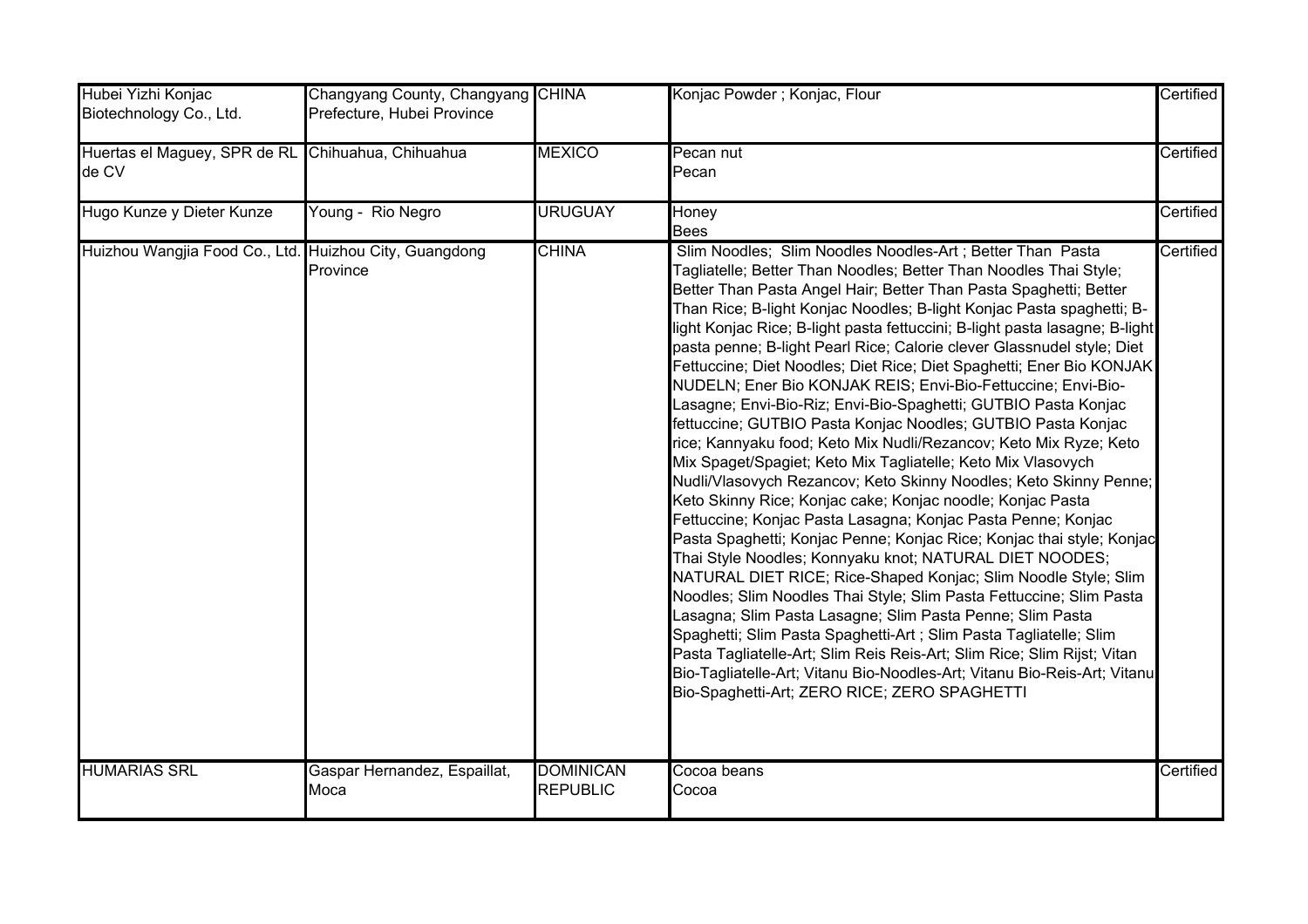| Hunan Gaomashan Agriculture                                          | Anhua County, Yiyang City,                                                                              | <b>CHINA</b> | Dark tea                                                                                                                                                                                                                                                                                                                                                                                                                                       | Certified |
|----------------------------------------------------------------------|---------------------------------------------------------------------------------------------------------|--------------|------------------------------------------------------------------------------------------------------------------------------------------------------------------------------------------------------------------------------------------------------------------------------------------------------------------------------------------------------------------------------------------------------------------------------------------------|-----------|
| Co., Ltd.                                                            | <b>Hunan Province</b>                                                                                   |              | Tea plant                                                                                                                                                                                                                                                                                                                                                                                                                                      |           |
| Hunan Guanzhuang GanFa Tea Huaihua City, Hunan Province<br>Co., Ltd. |                                                                                                         | <b>CHINA</b> | Black tea ; Green tea ; White tea<br>Tea plant                                                                                                                                                                                                                                                                                                                                                                                                 | Certified |
| Hunan Hanguotian<br>Biotechnology Co., Ltd.                          | Huaihua City, Hunan Province                                                                            | <b>CHINA</b> | Milk vetches; Monk fruit, fresh; Stevia, fresh<br>Monk fruit; Stevia; Vetches                                                                                                                                                                                                                                                                                                                                                                  | Certified |
| Hunan Hongda Tea Co., Ltd.                                           | Changsha County, Hunan<br>Province                                                                      | <b>CHINA</b> | <b>Black Tea; Green Tea</b><br>Tea plant                                                                                                                                                                                                                                                                                                                                                                                                       | Certified |
| Hunan Huacheng Biotech, Inc -<br><b>Wugang Dongting A</b>            | <b>Hunan Province</b>                                                                                   | <b>CHINA</b> | Luo Han Guo miao / Monk fruit seedlings (478000 plants)<br><b>Monk fruit</b>                                                                                                                                                                                                                                                                                                                                                                   | Certified |
| Hunan Huacheng Biotech, Inc.                                         | Changsha, Hunan Province                                                                                | <b>CHINA</b> | Instant black tea(Instant black tea powder, black tea extract); Instant<br>green tea(Instant green tea powder, green tea extract); Instant oolong<br>tea(Instant oolong tea powder, oolong tea extract); Instant white<br>tea(Instant white tea powder, white tea extract); Sweet tea extract;<br>Turmeric extract                                                                                                                             | Certified |
| <b>Huomachong Farm</b>                                               | Hunan Huacheng Biotech, Inc. - Huaihua City Yongping Town of CHINA<br>Yuanlin County, Huaihua,<br>Huhan |              | Paddy rice, dried; Sweet tea leaves, fresh<br>Fallow annual; Monk fruit; Rice; Rubus suavissimus                                                                                                                                                                                                                                                                                                                                               | Certified |
| Hunan Huitong Baotian Tea<br>Industry Co., Ltd.                      | Huitong County, Hunan<br>Province                                                                       | <b>CHINA</b> | Black Tea; Green Tea; Gunpowder tea ; Oolong tea ; White tea ;<br>Yellow tea<br>Tea plant                                                                                                                                                                                                                                                                                                                                                      | Certified |
| Hunan Hupingshan Tea<br>Industry Co., Ltd.                           | Shimen County, Changde City,<br><b>Hunan Province</b>                                                   | <b>CHINA</b> |                                                                                                                                                                                                                                                                                                                                                                                                                                                | Certified |
| Hunan Nuoz Biological<br>Technology Co., Ltd.                        | <b>Yiyang City, Hunan Province</b>                                                                      | <b>CHINA</b> | Centella extract with alcohol; Centella extract with water (Centella<br>hydrosol); Centella, dried; Litsea cubeba oil; Rosemary extract with<br>alcohol (Carnosic acid); Rosemary extract with alcohol (Rosmarinic<br>acid); Rosemary extract with alcohol (Ursolic acid); Rosemary extract<br>with water (Rosemary hydrosol); Rosemary extract with water<br>(Rosmarinic acid); Rosemary leaf powder; Rosemary leaves, dried;<br>Rosemary oil | Certified |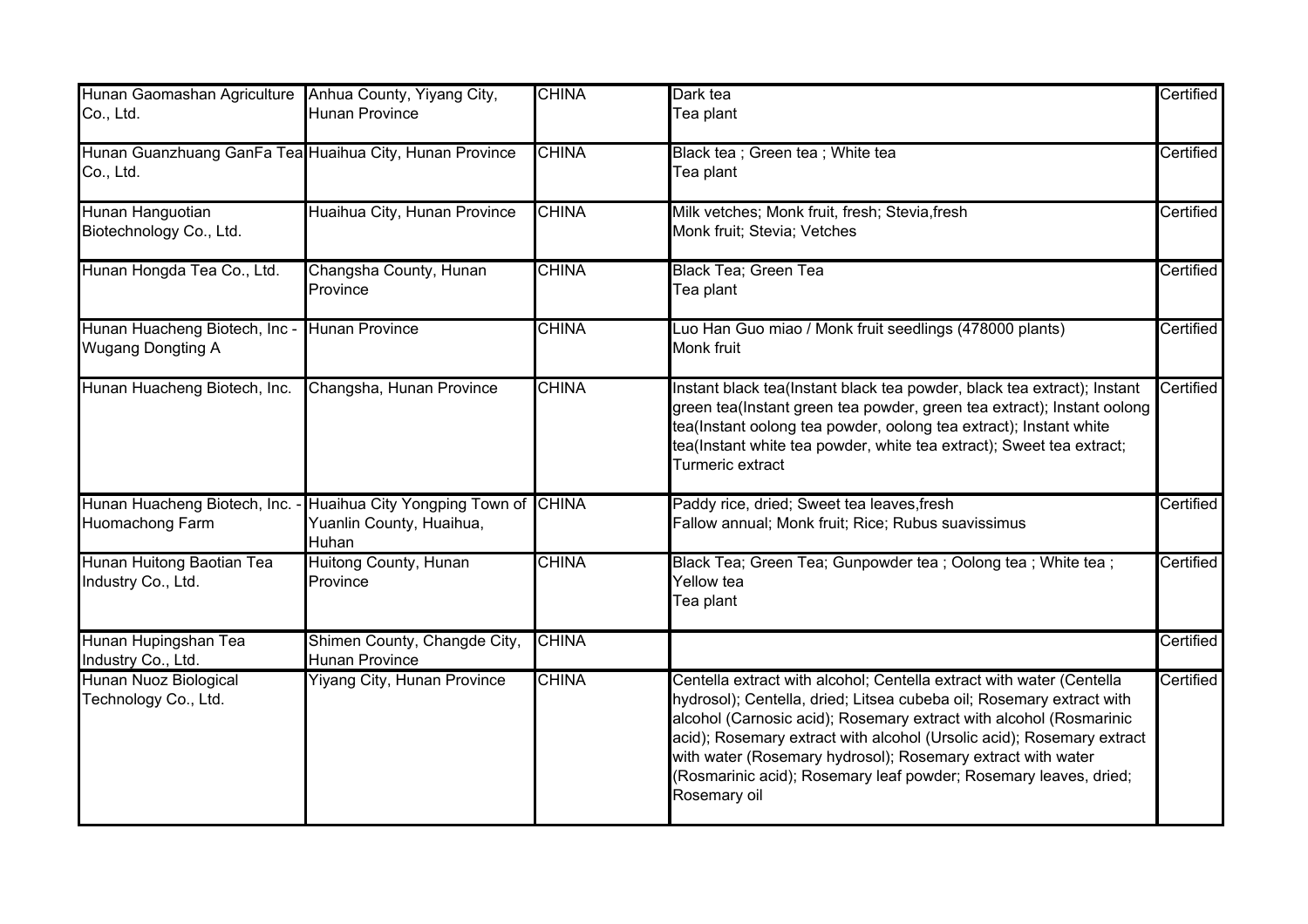| Hunan Nuoz Biological                                             | <b>Yiyang City, Hunan Province</b>                | <b>CHINA</b> | Centella, fresh; Litsea cubeba seed; Rosemary, fresh                                                                                                                                                                                                                                                                                                                                                                                                                                                                                                                                                                                                                                                                                                                                                                                                                                                                                                                                                                                                                                                                                                 | Certified |
|-------------------------------------------------------------------|---------------------------------------------------|--------------|------------------------------------------------------------------------------------------------------------------------------------------------------------------------------------------------------------------------------------------------------------------------------------------------------------------------------------------------------------------------------------------------------------------------------------------------------------------------------------------------------------------------------------------------------------------------------------------------------------------------------------------------------------------------------------------------------------------------------------------------------------------------------------------------------------------------------------------------------------------------------------------------------------------------------------------------------------------------------------------------------------------------------------------------------------------------------------------------------------------------------------------------------|-----------|
| Technology Co., Ltd. - Yiyang<br>Farm                             |                                                   |              | Healing and aromatic plants; Herbs; Rosemary                                                                                                                                                                                                                                                                                                                                                                                                                                                                                                                                                                                                                                                                                                                                                                                                                                                                                                                                                                                                                                                                                                         |           |
| Hunan Nutrahealth Tea Industry Changsha Economic And<br>Co., Ltd. | Technological Development<br>Zone, Hunan Province | <b>CHINA</b> | Astragalus Root; Black Tea; Burdock root; Cassia seed; Chamomile<br>Flower; Chrysanthemum Flower; Cinnamon Bark; Dandelion root;<br>Dark Tea; Dong quai root; Ginger; Ginkgo leaf; Goji Berry Dried;<br>Green Tea; Gunpowder Tea; Hawthorn Fruit; Hibiscus ; Honey suckle<br>flower; Instant Tea ; Jasmine Flower; Jasmine Tea; Lavender<br>(LavAndula angustifolia); Licorice; Matcha; Milk thistle; Monk Fruit;<br>Oolong Tea; Peppermint ; Pomegranate Peel; Puerh Tea; Reishi<br>mushroom; Rooibos; Rose Bud/Petal; Schisandra berry; Teabags<br>(Green Tea, Black Tea, Yellow Tea, Oolong Tea, White Tea, Pu-erh<br>Tea, Dark Tea, Gunpowder Tea, Jasmine Tea, Dandelion Root Tea,<br>Nutrahealth tea 520, Fennel Curcumae Tea, Dandelion Ginger Tea,<br>Fennel Chamomile Tea, dandelion DNA - Organic Roasted Dandelion<br>Root Tea); Tumeric Root; White ginseng; White Tea; Yellow Tea                                                                                                                                                                                                                                                       | Certified |
| Hunan Nutramax Inc.                                               | Changsha City, Hunan Province CHINA               |              | Agaricus blazei murrill extract; Agaricus blazei murrill powder; Aloe<br>barbadensis extract; Aloe vera gel concentrated juice; Aloe vera gel<br>spray dried powder; Aloe vera whole leaf juice; Aloe vera whole leaf<br>spray dried powder; Astragalus root extract; Auricularia auricula<br>extract; Chaga extract; Chaga powder; Coprinus comatus extract;<br>Coprinus comatus powder; Cordyceps militaris extract; Coriolus<br>versicolor extract; Coriolus versicolor powder; Dandelion root extract;<br>Erythritol; Ginkgo leaf extract; Ginseng extract; Goji berry juice; Goji<br>berry juice concentrate; Goji berry polysaccharide; Goji berry powder;<br>Gojiberry extract; Hericium erinaceus extract; Hericium erinaceus<br>powder; Inulin; Maitake extract; Oyster mushroom extract; Phellinus<br>igniarius / Phellinus linteus extract; Phellinus igniarius powder;<br>Polyporus umbellatus extract; Poria cocos extract; Red ginseng<br>extract; Red ginseng powder; Reishi extract; Rhodiola rosea extract;<br>Rhubarb root extract; Seabuckthorn extract; Shiitake extract; So<br>Nourished Erythritol; Sweet tea extract; Xylitol | Certified |
| Hunan Nutramax Inc. -<br>Dengyuantai Dadian A                     | <b>Wugang City, Hunan Province</b>                | <b>CHINA</b> | Monk fruit; Sweet Tea<br>Monk fruit; Rubus suavissimus                                                                                                                                                                                                                                                                                                                                                                                                                                                                                                                                                                                                                                                                                                                                                                                                                                                                                                                                                                                                                                                                                               | Certified |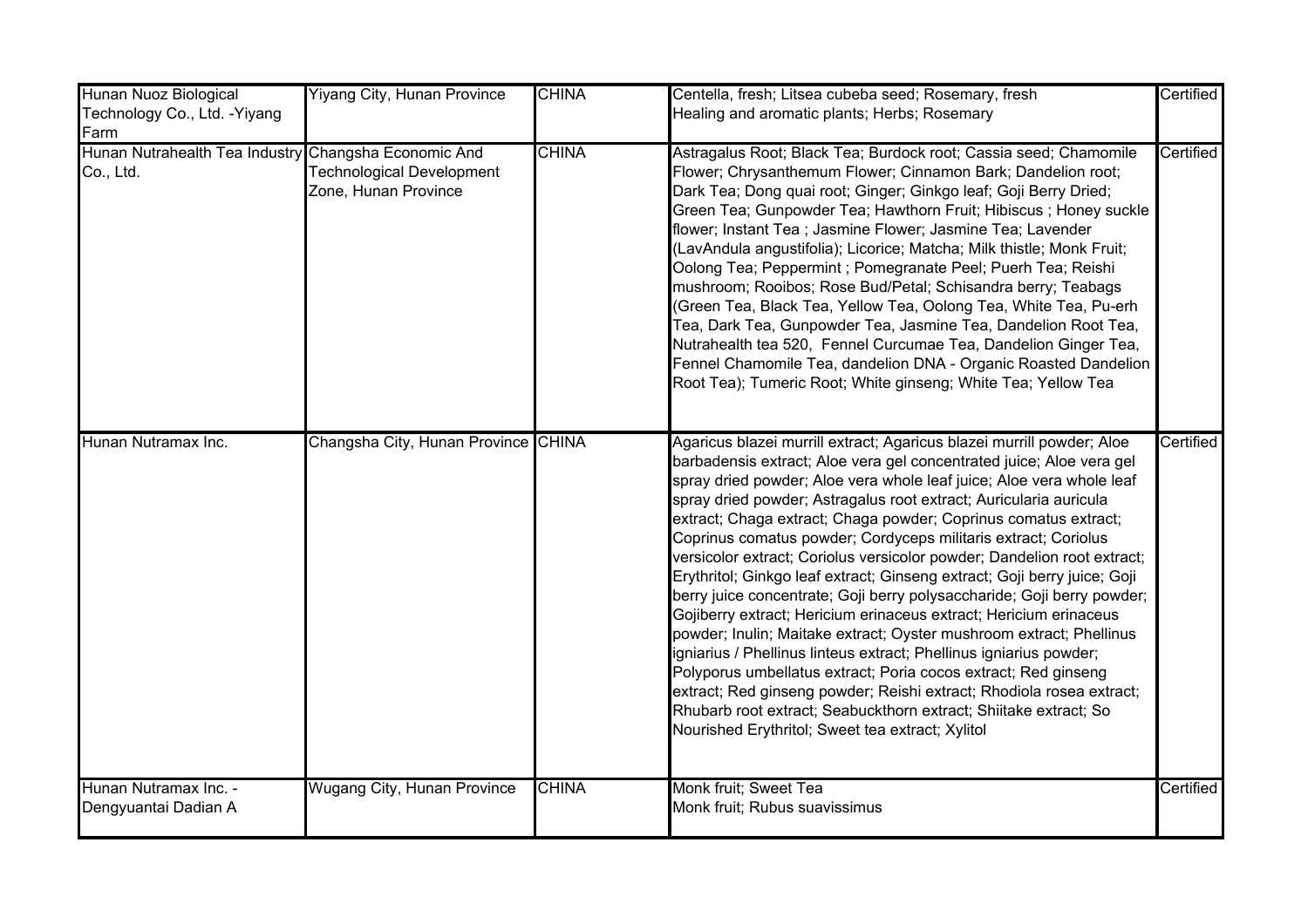| ΙA                                            | Hunan Nutramax Inc. - Wugang Wugang Town, Hunan Province CHINA           |              | Dried sweet tea; Monk fruit<br>Fallow annual; Monk fruit; Rubus suavissimus                                                                                                                                                                                                                                                                                                                                                                                                                                                                                                                                                                                                                                             | Certified |
|-----------------------------------------------|--------------------------------------------------------------------------|--------------|-------------------------------------------------------------------------------------------------------------------------------------------------------------------------------------------------------------------------------------------------------------------------------------------------------------------------------------------------------------------------------------------------------------------------------------------------------------------------------------------------------------------------------------------------------------------------------------------------------------------------------------------------------------------------------------------------------------------------|-----------|
| Hunan Nutramax Inc. - Wugang<br>Huangdaoao A  | Wugang City, Hunan Province                                              | <b>CHINA</b> | Monk fruit seedling<br>Monk fruit                                                                                                                                                                                                                                                                                                                                                                                                                                                                                                                                                                                                                                                                                       | Certified |
| Hunan Qianqiujie Tea Industry<br>Co., Ltd.    | Anhua County, Hunan Province CHINA                                       |              | Black Tea; Dark tea; Green Tea<br>Tea plant                                                                                                                                                                                                                                                                                                                                                                                                                                                                                                                                                                                                                                                                             | Certified |
| Hunan Shine Wing Trading Co.,<br>Ltd.         | Furong District, Changsha City,<br><b>Hunan Province</b>                 | <b>CHINA</b> | Black Tea; Dark Tea; Green Tea; Jasmine Flowers; Jasmine Tea;<br>Oolong Tea; Pu-Er Tea; Tea Flower; White tea                                                                                                                                                                                                                                                                                                                                                                                                                                                                                                                                                                                                           | Certified |
| <b>Hunan Shineway Enterprise</b><br>Co., Ltd. | Changsha County, Hunan<br>Province                                       | <b>CHINA</b> | Hemp seed oil; Hemp seed protein powder; Pumpkin Seed Oil;<br>Pumpkin seed protein powder; Rosemary extract, CA; Rosemary<br>extract, CA (Olive oil); Rosemary extract, CA (Sunflower seed oil);<br>Rosemary extract, RA; Rosemary extract, UA; Rosemary hydrosol;<br>Rosemary leaves; Rosemary Oil; Sunflower seed oil; Sunflower seed<br>protein powder                                                                                                                                                                                                                                                                                                                                                               | Certified |
| Hunan Super Tea Co., Ltd.                     | China (Hunan) Pilot Free Trade<br>Zone, Changsha Area, Hunan<br>Province | <b>CHINA</b> | Black Tea; Black tea, in tea bags; Genmaicha; Green Tea; Green tea<br>powder/Matcha; Green tea, in tea bags; Jasmine flower, dried;<br>Jasmine tea; Jasmine tea, in tea bags; Oolong tea; Oolong tea, in tea<br>bags; Osmanthus flower, dried; Pu-er tea; White tea; White tea, in tea<br>bags                                                                                                                                                                                                                                                                                                                                                                                                                          | Certified |
| Hunan Sweetmax Inc.                           | Dong'an, Yongzhou City, Hunan CHINA<br>Province                          |              | Agaricus blazei murrill extract; Aloe barbadensis extract; Astragalus<br>root extract; Auricularia auricula extract; Chaga extract; Coprinus<br>comatus extract; Cordyceps militaris extract; Coriolus versicolor<br>extract; Dandelion root extract; Erythritol; Ginkgo leaf extract; Ginseng<br>extract; Goji berry extract; Goji berry polysaccaride; Hericium<br>erinaceus extract; Maitake extract; Oyster mushroom extract;<br>Phellinus igniarius / Phellinus linteus extract; Polyporus umbellatus<br>extract; Poria cocos extract; Red ginseng extract; Reishi extract;<br>Rhodiola rosea extract; Rhubarb root extract; Seabuckthorn extract;<br>Shiitake extract; So Nourished Erythritol; Sweet tea extract | Certified |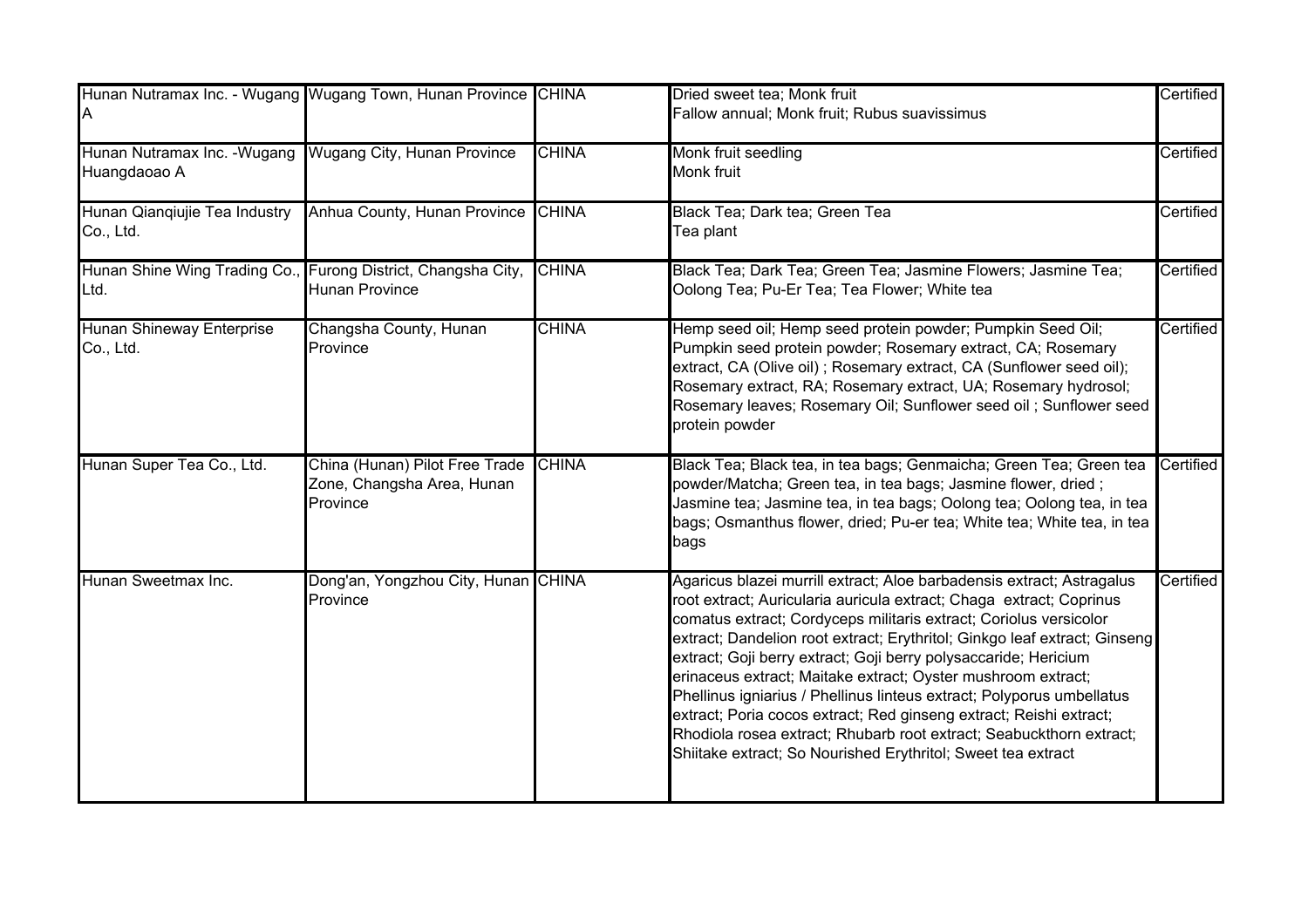| Hunan Top Tea Co., Ltd.                                            | Furong District, Changsha City,<br>Hunan Province                           | <b>CHINA</b>        | Black tea; Green tea; Gunpowder tea; Oolong tea; Puerh tea; White<br>tea                                                                                                                                                                                                                                                                                                                                                       | Certified |
|--------------------------------------------------------------------|-----------------------------------------------------------------------------|---------------------|--------------------------------------------------------------------------------------------------------------------------------------------------------------------------------------------------------------------------------------------------------------------------------------------------------------------------------------------------------------------------------------------------------------------------------|-----------|
| Hunan Xiangfeng Tea Industry<br>Co., Ltd.                          | Jinjing Town, Changsha County, CHINA<br><b>Hunan Province</b>               |                     | Black tea; Dark Tea; Genmaicha; Green tea; Green tea powder;<br>Green tea/ White tea mixed; Gunpowder Tea; Jasmine flower, dried;<br>Jasmine Tea ; Matcha; Oolong Tea; Osmanthus flower, dried; Pu 'erh<br>Tea(Raw Tea); Pu 'erh Tea(Ripe Tea); Puerh Tea; Steamed green<br>tea; Tea bags(oolong tea, black tea, genmaicha, green tea, white tea,<br>yellow tea, jasmine tea); Tea powder(black tea); White tea; Yellow<br>Tea | Certified |
| Hunan Xiangfeng Tea Industry<br>Co., Ltd. - Xinping Farm 2         | Changsha County, Hunan<br>Province                                          | <b>CHINA</b>        | Fresh tea leaves<br>Tea plant                                                                                                                                                                                                                                                                                                                                                                                                  | Certified |
| Hunan Xiangfeng Tea Industry<br>Co., Ltd. - Feiyue Farm 1          | Changsha County, Hunan<br>Province                                          | <b>CHINA</b>        | fresh tea leaves<br>Tea plant                                                                                                                                                                                                                                                                                                                                                                                                  | Certified |
| Hunan Xiaoxiang Tea Industry<br>Co., Ltd.                          | Ningxiang Economic and<br>Technological Development<br>Zone, Hunan Province | <b>CHINA</b>        | Black Tea; Dark Tea; Green Tea; Green tea powder / Matcha;<br>Jasmine flower; Jasmine Tea; Oolong Tea; Pu'erh Tea; Sencha;<br>White Tea; Yellow Tea                                                                                                                                                                                                                                                                            | Certified |
| I. G. Boerderye (Pty) Ltd                                          | Skeerpoort                                                                  | <b>SOUTH AFRICA</b> | Laying hens                                                                                                                                                                                                                                                                                                                                                                                                                    | Certified |
| Ignacio Iturbide Torres                                            |                                                                             |                     | Green coffee (brands: La Victoria, Amate, Don Marcos, Álamo,<br>Abacá, Abeto, Oro Azteca y Las Mirras); Parchment coffee ( brands:<br>La Victoria, Amate, Las Mirras); Roasted and ground coffee (Brands:<br>La Victoria, Amate, Don Marcos, Álamo, Abacá, Abeto, Oro Azteca y<br>Las Mirras); Toasted coffee (Brands: La Victoria, Amate, Don Marcos,<br>Álamo, Abacá, Abeto, Oro Azteca y Las Mirras)<br>Coffee              | Certified |
| Imepex S.A.S.                                                      | Palmira, Valle del Cauca                                                    | <b>COLOMBIA</b>     | Panela in Blocks or Molded (Piloncillo, Pre-Parted, Round, Square,<br>Fractionated); Panela Powder; Panela, Grained                                                                                                                                                                                                                                                                                                            | Certified |
| Importadora y Exportadora<br>Agrícola e Industrial Alianza<br>S.A. | El Palmar, Quetzaltenango                                                   | <b>GUATEMALA</b>    | macadamia kernel; Macadamia with dried shell (macadamia in shell);<br>Parchment coffee<br>Coffee; Macadamia nut; Mixed Crops                                                                                                                                                                                                                                                                                                   | Certified |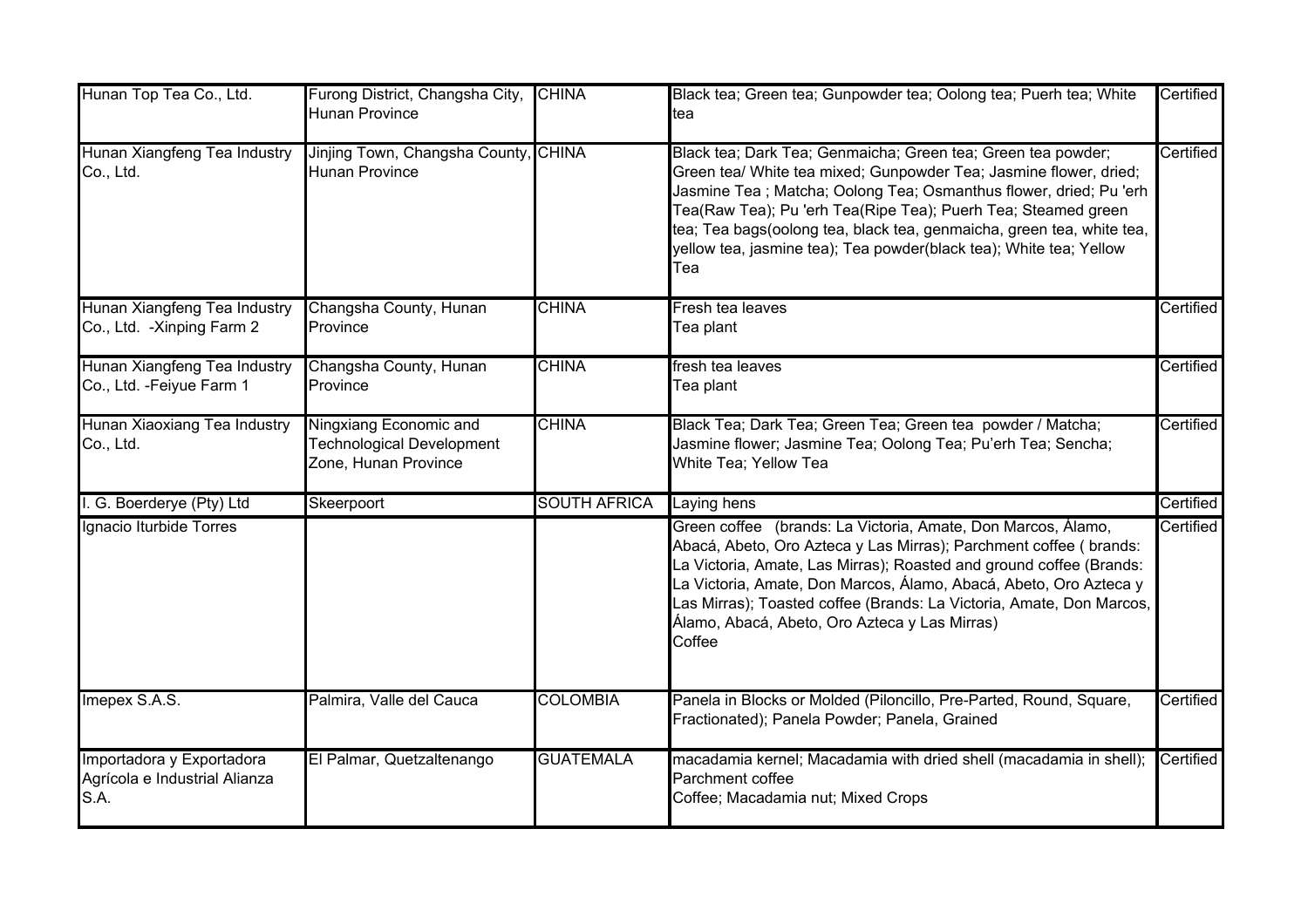| <b>INCA MYSTIC GRAIN S.A.C.</b>                               | <b>LIMA</b>     | <b>PERU</b>         | Amaranth flakes; Amaranth gelatinized; Amaranth grains; Amaranth<br>pop; Cacao beans; Camu Camu, Powder; Cañihua flour ; Cañihua,<br>Grains; Carob Tree, Powder (Ceratonia siliqua); Chestnuts; Chia<br>grains; Chia, Flour; Chocolate covered dried goldenberries; Chocolate<br>covered quinoa pop; Cocoa Butter; Cocoa liquor; Cocoa Nibs; Cocoa<br>Powder; Dehydrated Goldenberry; Kiwicha flour; Lucuma powder;<br>Maca gelatinized; Mangos Dried; Panela; Purple corn powder; Quinoa<br>Flakes; Quinoa flour; Quinoa gelatinized; Quinoa grains; Quinoa pop /<br>insufflated; Quinoa precooked dehydrated; Sacha Inchi (Plukenetia<br>Volubilis) Seeds; Tarwi powder | Certified |
|---------------------------------------------------------------|-----------------|---------------------|---------------------------------------------------------------------------------------------------------------------------------------------------------------------------------------------------------------------------------------------------------------------------------------------------------------------------------------------------------------------------------------------------------------------------------------------------------------------------------------------------------------------------------------------------------------------------------------------------------------------------------------------------------------------------|-----------|
| Inconexus S.A.S                                               | Bogotá D.C.     | <b>COLOMBIA</b>     | Green Coffee (Excelso)                                                                                                                                                                                                                                                                                                                                                                                                                                                                                                                                                                                                                                                    | Certified |
| Inconexus S.A.S.- Grupo Sierra Bogotá D.C., Cundinamarca      |                 | <b>COLOMBIA</b>     | Coffee "Cereza" (mature Coffee Beans); parchment coffee, dried<br>Coffee                                                                                                                                                                                                                                                                                                                                                                                                                                                                                                                                                                                                  | Certified |
| <b>INDAGROPEC C A</b>                                         | Machala, El Oro | <b>ECUADOR</b>      | Banana<br>Banana                                                                                                                                                                                                                                                                                                                                                                                                                                                                                                                                                                                                                                                          | Certified |
| Independent Honeybush<br>Producers of the Langkloof<br>(IHPL) | Misgund         | <b>SOUTH AFRICA</b> | Honeybush<br>Honeybushes                                                                                                                                                                                                                                                                                                                                                                                                                                                                                                                                                                                                                                                  | Certified |
| Indústria e Comércio de<br>Conservas Alteroza LTDA            | Barcarena       | <b>BRAZIL</b>       | Açaí (1.800t); Caiçaraí - Palm heart<br>Palm heart (48t)<br>Acai berry                                                                                                                                                                                                                                                                                                                                                                                                                                                                                                                                                                                                    | Certified |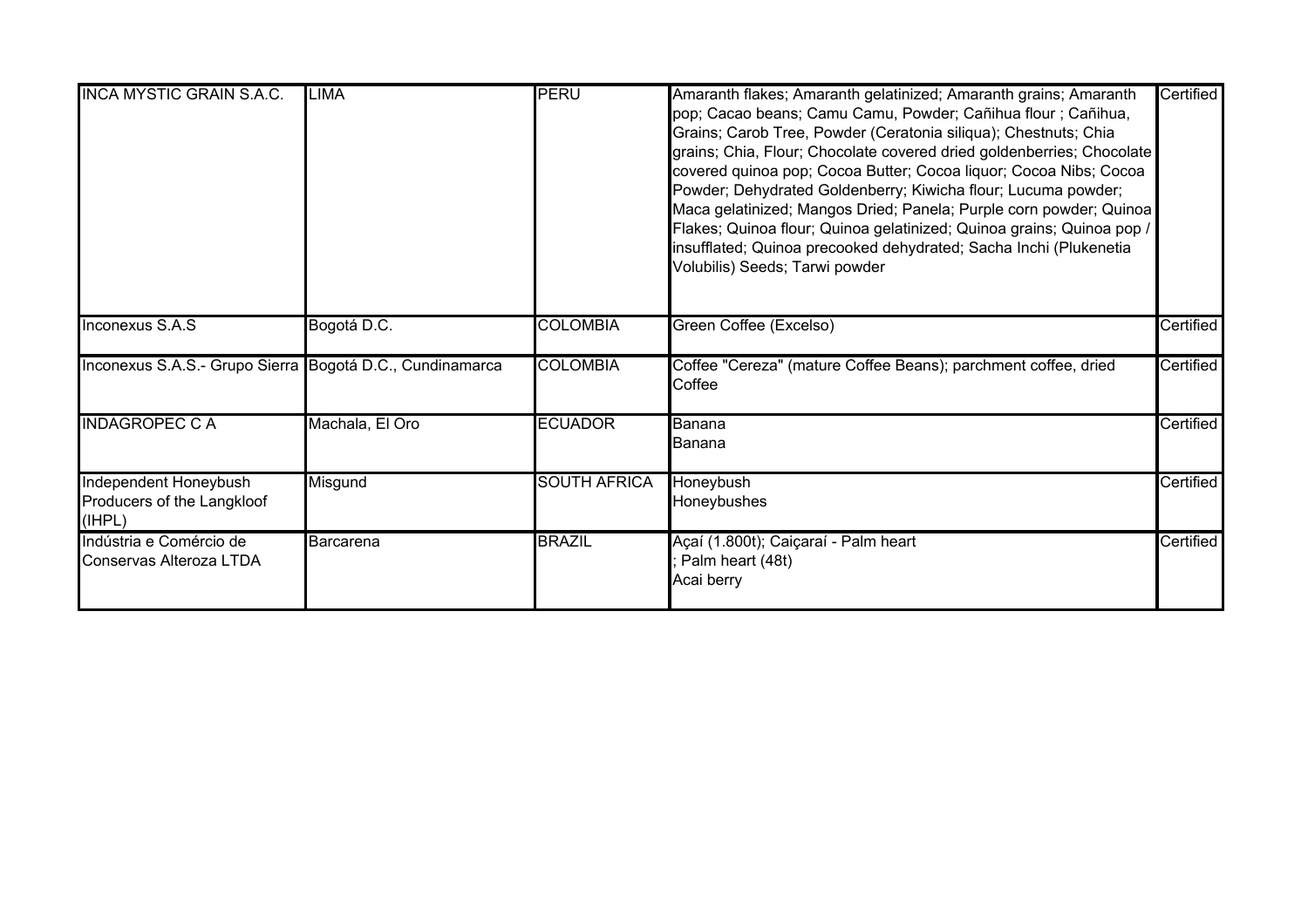| <b>INDUSTRIA LOJANA DE</b>          | Loja - Loja | <b>ECUADOR</b>   | Allspice (Pimenta Dioica) Essential Oil; Amaranth Infusion;             | Certified |
|-------------------------------------|-------------|------------------|-------------------------------------------------------------------------|-----------|
| <b>ESPECERIAS ILE - Planta Loja</b> |             |                  | Amazonian Garlic, Essential Oil/Sacha Garlic (Mansoa alliacea)/         |           |
|                                     |             |                  | Garlic Vine (Mansoa alliacea) Essential Oil; Basil Essencial Oil; Black |           |
|                                     |             |                  | Spicy Pepper (Piper Nigrum) Essential Oil; Black Tea; Black Tea         |           |
|                                     |             |                  | With Cardamom; Cardamom, Essential Oil; Celery, Dried;                  |           |
|                                     |             |                  | Chamomilla Essential Oil; Chamomille Infusion; Cinnamon Essential       |           |
|                                     |             |                  | Oil; Cinnamon Infusion; Dehydrated Amazonian Garlic /Sacha Garlic       |           |
|                                     |             |                  | (Mansoa Alliacea); Dehydrated Basil; Dehydrated Chamomille;             |           |
|                                     |             |                  | Dehydrated Chamomille Flowers; Dehydrated Hibiscus Flowers;             |           |
|                                     |             |                  | Dehydrated Kiwicha/Amaranth/Ataco/Bledo/ Ataco Flower;                  |           |
|                                     |             |                  | Dehydrated Lemon Grass; Dehydrated Lemon Verbena; Dehydrated            |           |
|                                     |             |                  | Melissa; Dehydrated Mint; Dehydrated Moringa; Dehydrated Rose           |           |
|                                     |             |                  | Geranium (Pelargonium Graveolens) (Geranium Roseum);                    |           |
|                                     |             |                  | Dehydrated Spearmint/Peppermint; Dried                                  |           |
|                                     |             |                  | Kiwicha/Amaranth/Ataco/Bledo/Tataco Seeds; Dry Amazonian Garlic         |           |
|                                     |             |                  | 'Sacha Garlic (Mansoa Alliacea); Ginger Essential Oil; Green Tea;       |           |
|                                     |             |                  | Ground Amazonian Garlic / Sacha Garlic (Mansoa Alliacea); Ground        |           |
|                                     |             |                  | Basil; Ground Cardamom; Ground Chamomille; Ground Cinnamon;             |           |
|                                     |             |                  | Ground Coyote Coriander/Amazonian Coriander (Eryngium foetidum);        |           |
|                                     |             |                  | Ground Guayusa (Ilex Guayusa L.); Ground                                |           |
|                                     |             |                  | Kiwicha/Amaranth/Ataco/Bledo/ Ataco; Ground Lemon Grass; Ground         |           |
|                                     |             |                  | Lemon Verbena; Ground Mint; Ground Moringa; Ground Pepperomia/          |           |
|                                     |             |                  | Piperonia Refleta; Ground Rose Geranium (Pelargonium Graveolens)        |           |
|                                     |             |                  | (Geranium Roseum); Ground Spearmint/Peppermint; Ground Spicy            |           |
|                                     |             |                  | Pepper (Piper Nigrum); Guayusa (Ilex Guayusa L.) Infusion;              |           |
|                                     |             |                  | Guayusa, Dehydrated; Hibiscus Flowers Infusion; Horchata                |           |
|                                     |             |                  | Infusion/Amaranth Andean Blend; Horchata With Cardamom                  |           |
|                                     |             |                  | Infusion/Andean Blend Of Amaranth And Cardamom; Ishpink (Ocotea         |           |
|                                     |             |                  | Quixos) Infusion/ Amazonian Cinnamon Infusion; Lemon Grass              |           |
|                                     |             |                  | (Cymbopogon Citratus) Infusion; Lemon Grass Essential Oil; Lemon        |           |
|                                     |             |                  | Verbena (Aloysia Citriodora/Aloysia Triphylla Britton) Essential Oil;   |           |
|                                     |             |                  | Lemon Verbena (Aloysia Citriodora/Aloysia Triphylla Britton) Infusion;  |           |
| Industria Panelera de               | Guatemala   | <b>GUATEMALA</b> | Block panela; Granulated panela; Nutrition suplement; Virgin cane       | Certified |
| Guatemala, S.A.                     |             |                  | honey                                                                   |           |
|                                     |             |                  |                                                                         |           |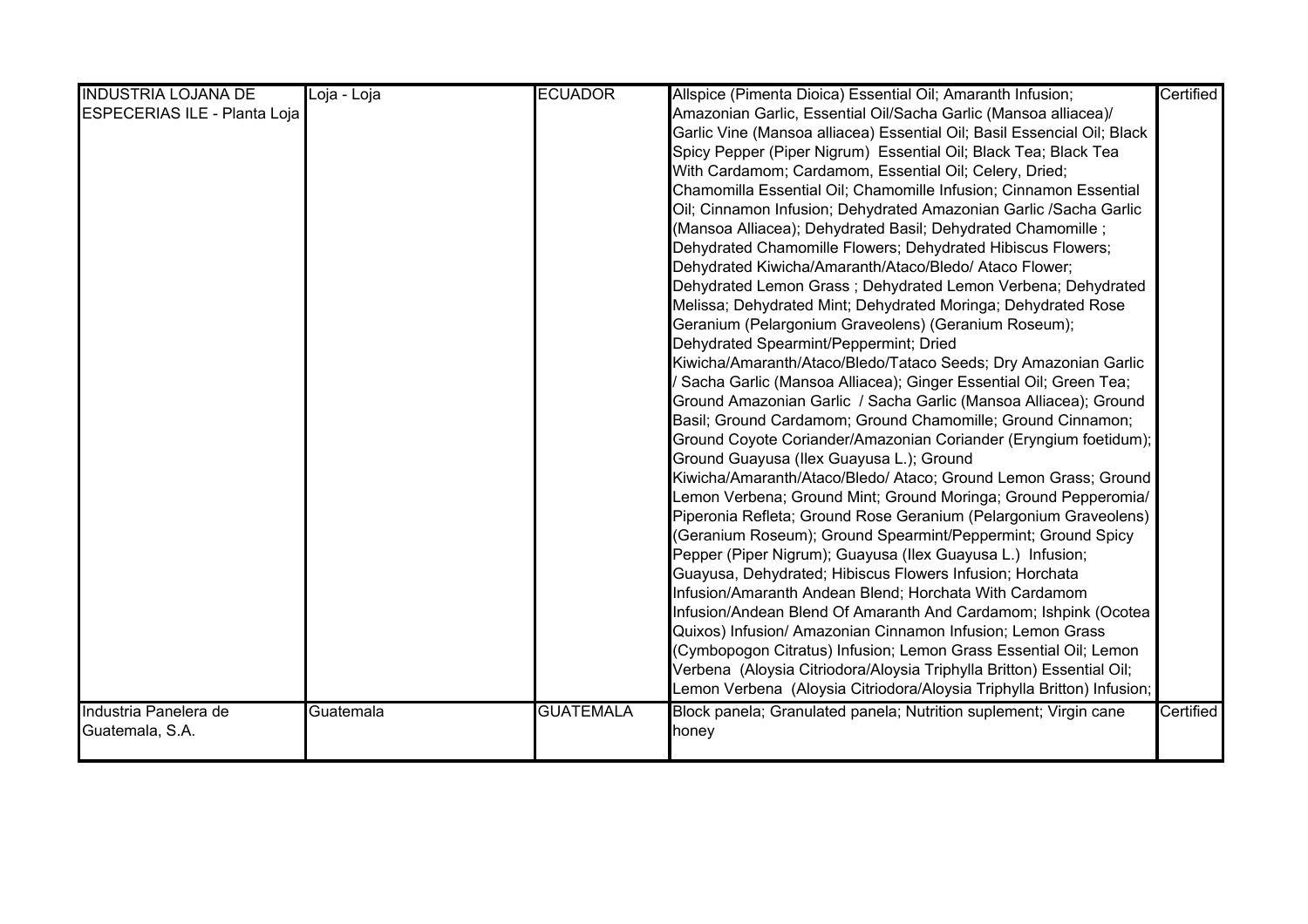| Industrializadora de Fructanos | Zapopán, Jalisco | <b>IMEXICO</b> | Agave Honey Blend; Agave lechuguilla; Agave maspariyo; Agave      | Certified |
|--------------------------------|------------------|----------------|-------------------------------------------------------------------|-----------|
| Tierra Blanca S.A. de C.V.     |                  |                | sotol; Fiber Prime/ Organic Fiber Prime; First Blossom Coconut    |           |
|                                |                  |                | Nectar; Organic Agave Fructans (Liquid); Organic Agave Fructans   |           |
|                                |                  |                | (Powder); Organic Agave Syrup ; Organic Blue Agave Syrup; Organic |           |
|                                |                  |                | Blue Agave Syrup (Prebiotic); Organic Blue Agave Syrup (Raw);     |           |
|                                |                  |                | Organic Chia Seeds; Organic Coconut Syrup; Organic Honey;         |           |
|                                |                  |                | Salmiana agave                                                    |           |
|                                |                  |                | Agave; Salmiana agave                                             |           |
|                                |                  |                |                                                                   |           |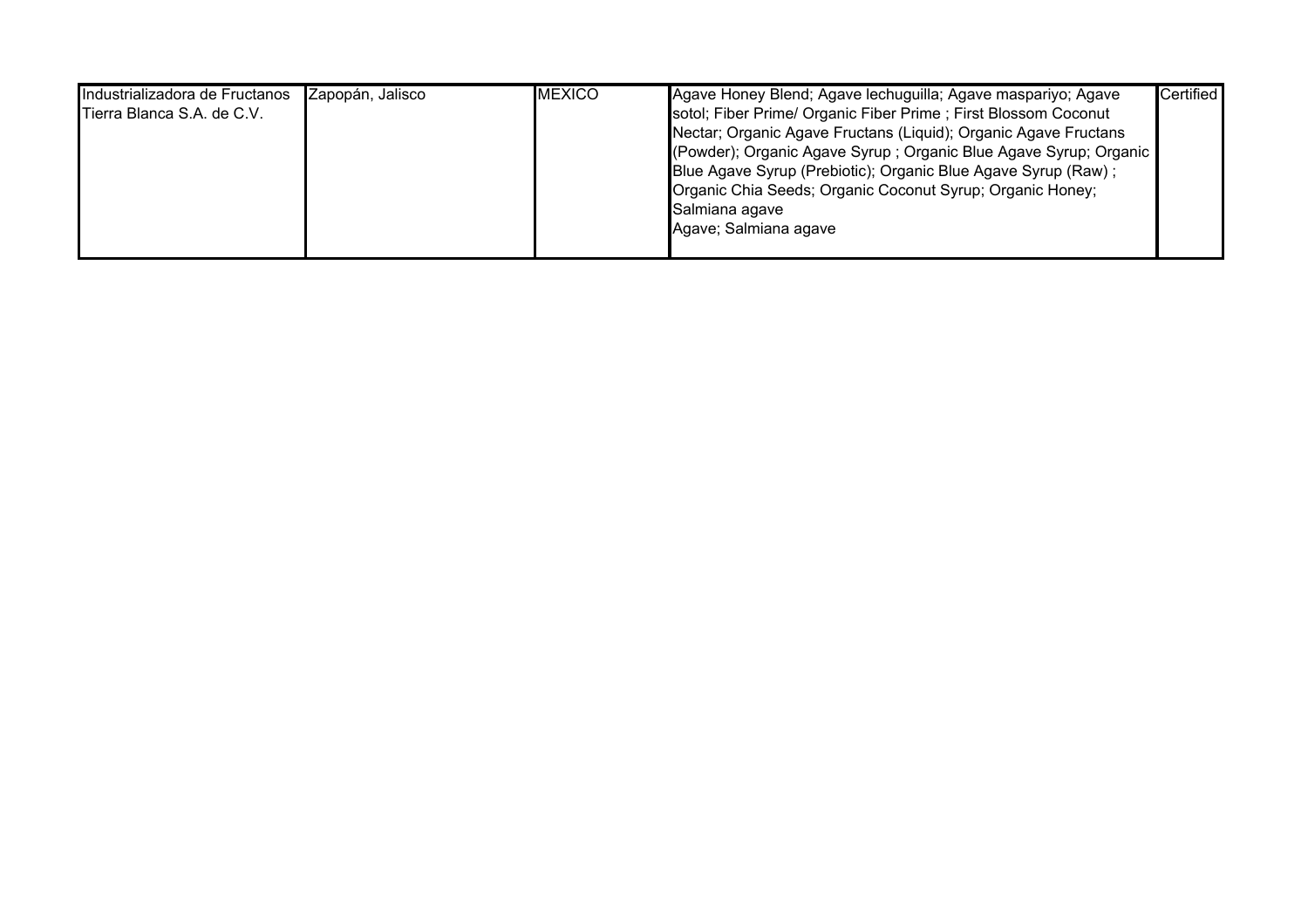| Industrializadora Integral del | Tlaquepaque, Jalisco | <b>MEXICO</b>  | Chlorophyll Extract from Organic Agave Leaf; Oganic Wild Agave      | Certified |
|--------------------------------|----------------------|----------------|---------------------------------------------------------------------|-----------|
| Agave S.A.P.I. de C.V.         |                      |                | Sweetener; Organic Agave Inulin Golden Powder / Organic Agave       |           |
|                                |                      |                | Fructans Golden Powder / Organic Agave Fiber Golden Powder;         |           |
|                                |                      |                | Organic Agave Inulin Granulated; Organic Agave Inulin Liquid /      |           |
|                                |                      |                | Organic Agave Fructans Liquid / Organic Agave Fiber Liquid; Organic |           |
|                                |                      |                | Agave Inulin Powder / Organic Agave Fructans Powder / Organic       |           |
|                                |                      |                | Agave Fiber Powder / Organic Agave Inulin Premium / Organic Agave   |           |
|                                |                      |                | Inulin; Organic Agave Inulin Powder Granulated / Organic Agave      |           |
|                                |                      |                | Fructans Powder Granulated / Organic Agave Fiber Powder             |           |
|                                |                      |                | Granulated; Organic Agave Inulin Silver Powder / Organic Agave      |           |
|                                |                      |                | Fructans Silver Powder / Organic Agave Fiber Silver Powder; Organic |           |
|                                |                      |                | Agave Spread; Organic Agave Syrup (brand: Raisa's); Organic         |           |
|                                |                      |                | Agave Syrup / Organic Agave Nectar / Sirop d'agave / Sciroppo di    |           |
|                                |                      |                | agave / Sciroppo d' agave; Organic Agave Syrup Premium; Organic     |           |
|                                |                      |                | Agave Syrup Premium Dark; Organic Agave Syrup Premium Light;        |           |
|                                |                      |                | Organic Agave Syrup Premium Raw; Organic Agave Syrup Salmeana       |           |
|                                |                      |                | Organic Agave Syrup Salmeana Dark Premium; Organic Agave            |           |
|                                |                      |                | Syrup Salmeana Extra Premium; Organic Agave Syrup Salmeana          |           |
|                                |                      |                | Light Premium; Organic Agave Syrup Salmeana Raw Premium;            |           |
|                                |                      |                | Organic Agave Syrup Standard; Organic Agave Syrup Standard Dark;    |           |
|                                |                      |                | Organic Agave Syrup Standard Light; Organic Agave Syrup Standard    |           |
|                                |                      |                | Raw; Organic Agave syrup with Chlorophyll Extract; Organic Agave    |           |
|                                |                      |                | Tequila ; Organic Blue Agave Inulin Powder; Organic Blue Agave      |           |
|                                |                      |                | Syrup / Organic Blue Agave Nectar; Organic Blue Weber Agave         |           |
|                                |                      |                | Syrup; Organic Blue Weber Agave Syrup (Brand: Melissa's); Organic   |           |
|                                |                      |                | Dark Agave Syrup; Organic Light Agave Syrup; Organic Raw Agave      |           |
|                                |                      |                | Sweetener; Organic Raw Agave Syrup; Organic Sweet Agave;            |           |
|                                |                      |                | Organic Sweet Agave Granulated; Organic Sweet Agave Granulated      |           |
|                                |                      |                | Brown Powder; Organic Sweet Agave Granulated Powder; Organic        |           |
|                                |                      |                | Sweet Agave Powder / Sweet Organic Agave Powder; Salmiana           |           |
|                                |                      |                | agave; Wild Agave Nectar                                            |           |
|                                |                      |                | Salmiana agave                                                      |           |
| <b>INDUSTRIAS ALEN EVELIZA</b> | Ambato, Tungurahua   | <b>ECUADOR</b> | Alen; Barley germ; Conceptual Eveliza; Gluten Free Eveliza; Gluten  | Certified |
|                                |                      |                | Free Eveliza Multigrain ; Quinoa; Rye Wheat Bran / Wheat Bran; Rye  |           |
|                                |                      |                | wheat germ / Wheat germ / Rye germ                                  |           |
|                                |                      |                | Amaranth; Andean lupine; Barley; Chia; Corn; Green manure; Mixed    |           |
|                                |                      |                | crops; Quinoa; Rye; Wheat                                           |           |
|                                |                      |                |                                                                     |           |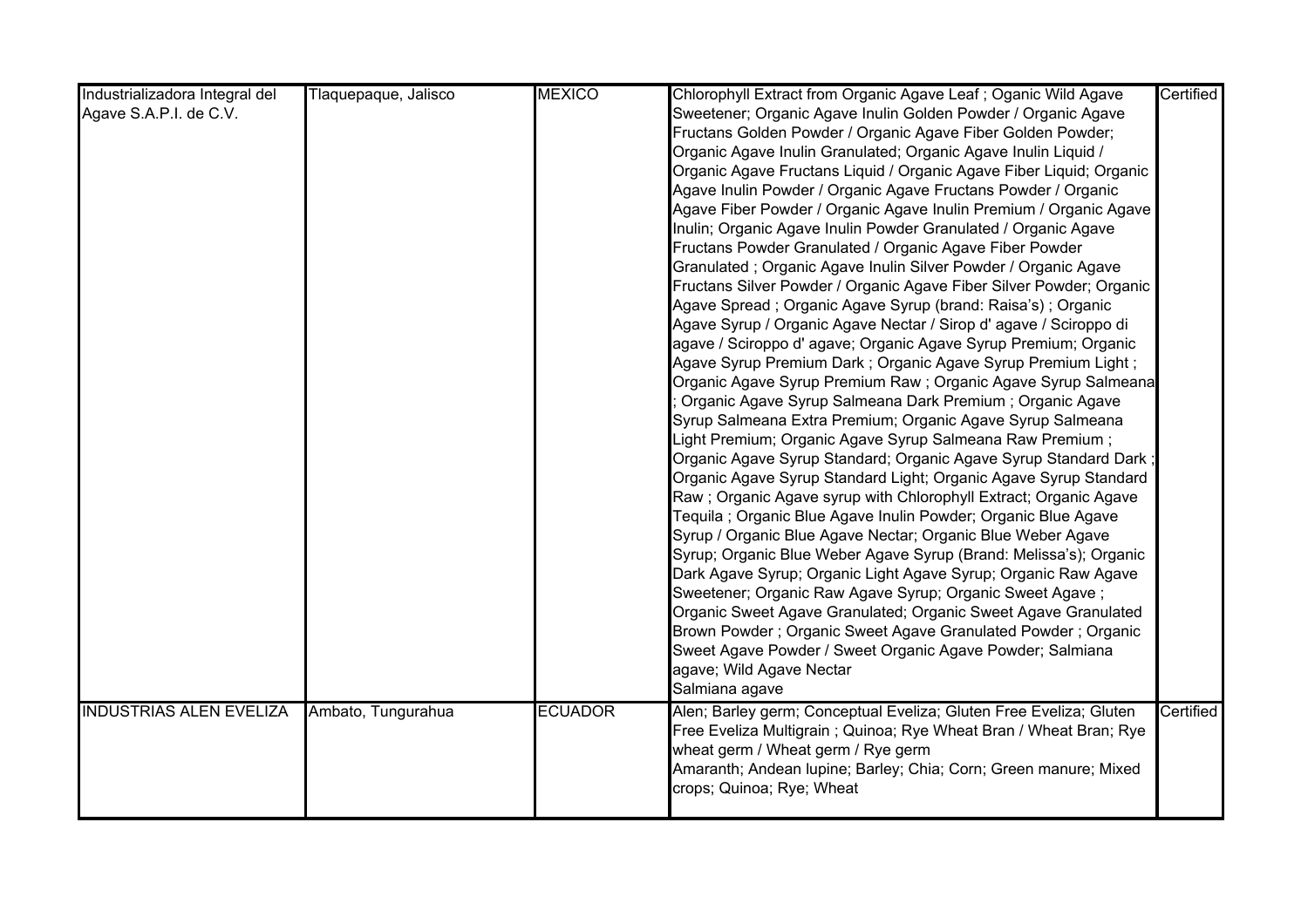| <b>INDUSTRIAS BORJA,</b><br><b>INBORJA S.A.</b>                                                        | El Guabo, El Oro                   | <b>ECUADOR</b> | Acidified Organic Banana Puree with citric and ascorbic acids,<br>Seedless; Acidified Organic Banana Puree With Citric And Ascorbic<br>Acids, with seeds; Organic Banana Puree Acidified With Concentrate<br>Organic Lemon Juice, with seeds; Organic Banana Puree Acidified<br>With Concentrated Organic Lemon Juice And Ascorbic Acid,<br>Seedless.; Organic Banana Puree Acidified With Concentrated<br>Organic Lemon Juice And Ascorbic Acid, with seeds; Organic Banana<br>Puree Acidified With Concentrated Organic Lemon Juice, Seedless;<br>Organic Banana Puree With Ascorbic Acid, Seedless; Organic<br>Banana Puree With Ascorbic Acid, with seeds.; Organic Banana<br>Puree, Seedless; Organic Banana Puree, with seeds | Certified |
|--------------------------------------------------------------------------------------------------------|------------------------------------|----------------|-------------------------------------------------------------------------------------------------------------------------------------------------------------------------------------------------------------------------------------------------------------------------------------------------------------------------------------------------------------------------------------------------------------------------------------------------------------------------------------------------------------------------------------------------------------------------------------------------------------------------------------------------------------------------------------------------------------------------------------|-----------|
| <b>INES CUMANDA ANDRADE</b><br><b>JIMENEZ</b>                                                          | Ibarra, Imbabura                   | <b>ECUADOR</b> | Wheat<br>Quinoa; Wheat                                                                                                                                                                                                                                                                                                                                                                                                                                                                                                                                                                                                                                                                                                              | Certified |
| Inka Fresh - Cusco                                                                                     | Huayopata - Quillabamba -<br>Cusco | PERU           | Black tea; Black tea with ginger; Black tea with lemon; Black tea with<br>orange; Black tea with turmeric; Green tea<br>Tea plant                                                                                                                                                                                                                                                                                                                                                                                                                                                                                                                                                                                                   | Certified |
| <b>INKA FRESH S.A.C.</b>                                                                               | Lima                               | <b>PERU</b>    | Black pepper; Dehydrated "jalapeno chili"; Dehydrated black pepper;<br>Dehydrated habanero pepper; Dehydrated lemon; Dehydrated<br>oranges; Dehydrated pepper; Fresh ginger; Fresh lemon; Fresh<br>oranges; Fresh turmeric; Ginger flakes; Lemon peel; Orange Peel;<br>Turmeric flakes<br>Black pepper; Chili peppers (Jalapeño); Ginger; Habanero Chilli<br>pepper; Lemons; Orange; Pepper; Turmeric                                                                                                                                                                                                                                                                                                                               | Certified |
| <b>INKASVALE EXPORT</b><br><b>SOCIEDAD ANONIMA</b><br><b>CERRADA -</b><br><b>INKASVALEXPORT S.A.C.</b> | Lima - Lima                        | PERU           | BLACK PEARL QUINOA; BLACK QUINOA; BLACK TRILLED<br>QUINUA; Cañihua; Chia (Salvia Hispanica); Kiwicha; Kiwicha flakes;<br>Kiwicha flour; Maca powder; Maca, gelatinized flour; Quinoa flakes;<br>Quinoa flour; Quinoa grains; RED PEARL QUINOA; RED QUINOA;<br>RED TRILLED QUINUA; TRICOLOR PEARLATED QUINUA;<br>TRICOLOR QUINOA; WHITE PEARLADA QUINUA; WHITE<br>QUINOA; WHITE TRILLED QUINUA                                                                                                                                                                                                                                                                                                                                       | Certified |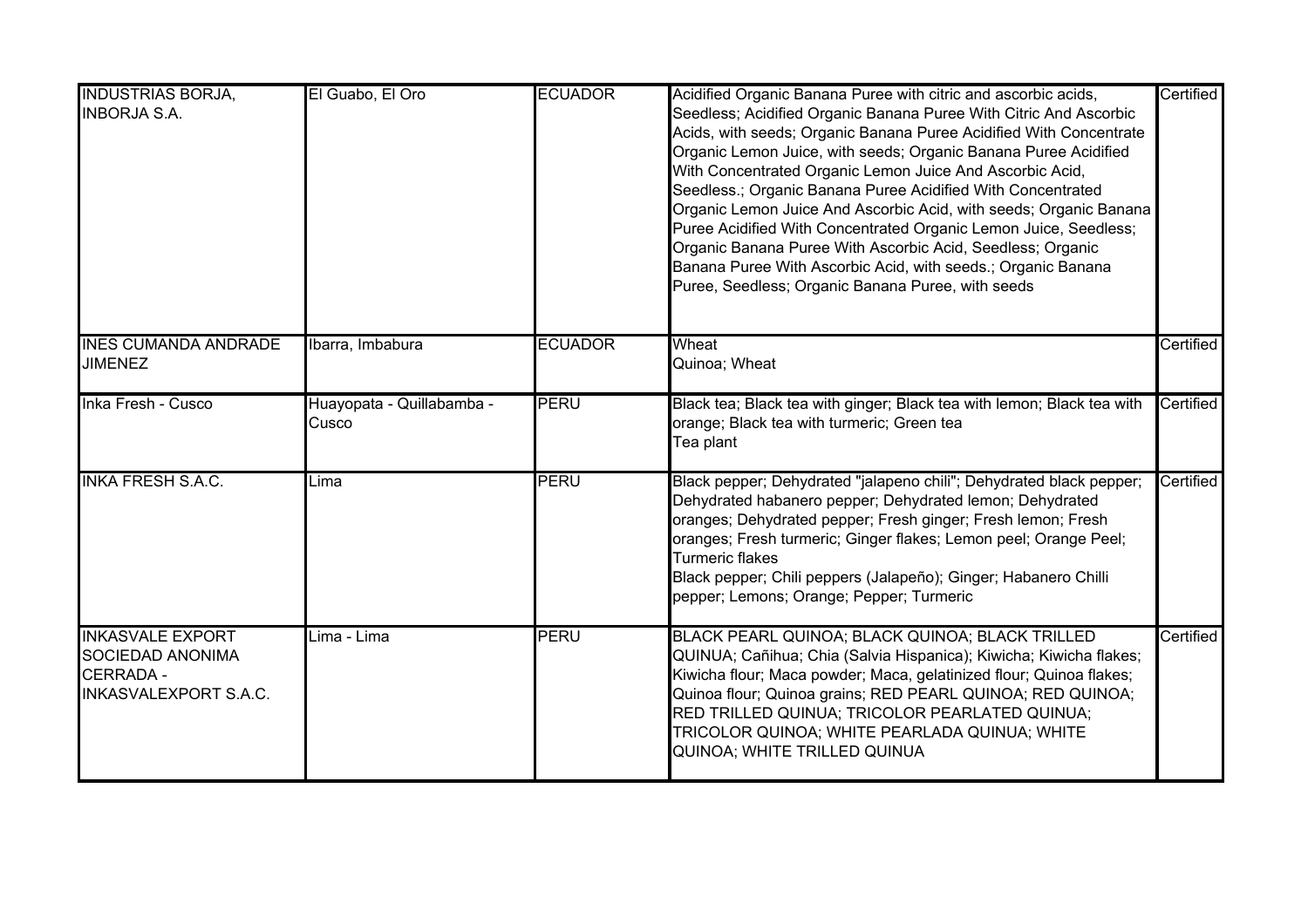| Inmobiliaria Polyzoo S.A.                                     | Guayaquil, Guayas                                 | <b>ECUADOR</b> | Cocoa Beans<br>Cocoa; Fallow annual                                                                                                                                                                                                                                                                                                                                                                                                                                                                                                                  | Certified |
|---------------------------------------------------------------|---------------------------------------------------|----------------|------------------------------------------------------------------------------------------------------------------------------------------------------------------------------------------------------------------------------------------------------------------------------------------------------------------------------------------------------------------------------------------------------------------------------------------------------------------------------------------------------------------------------------------------------|-----------|
| Inner Mongolia Chateau<br>Hansen Wine Sales Co., Ltd.         | Wuhai City of Inner Mongolia<br>Autonomous Region | <b>CHINA</b>   | <b>Red wine</b><br>Wine grapes                                                                                                                                                                                                                                                                                                                                                                                                                                                                                                                       | Certified |
| Inner Mongolia Kind Wanjia<br>Food Co., Ltd.                  | 137400 Ulanhot City, Inner<br>Mongolia            | <b>CHINA</b>   | Adzuki Bean; Borlotti bean; Miso; Mungbean; Shoyu; Soy Bean;<br>Tamari soy sauce ; Wheat                                                                                                                                                                                                                                                                                                                                                                                                                                                             | Certified |
| Inner Mongolia Pure Fresh<br>Farm Technology Co., Ltd.        | Inner Mongolia                                    | <b>CHINA</b>   | Adzuki Bean; Barley; Barley Kernel; Black Bean With Green Kernel;<br>Black Kidney Bean; Blanched Peanut Kernel; Buckwheat; Buckwheat<br>Flour / Powder; Buckwheat Kernel; Buckwheat Shell; Flax Seed;<br>Hulled Millet; Light Speckled Beans(Pinto Bean); Mung Bean; Oat;<br>Oat Kernel; Peanut in shell; Peanuts Kernels; Pumpkin Seed (GWS);<br>Pumpkin Seed Kernel (Shine Skin); Red Kidney Bean; Sesame;<br>Sorghum; Sorghum Kernel; Soybean; Sticky Millet (Hulled sticky<br>millet); Sunflower Seed Kernel; Sunflower Seeds; White Kidney Bean | Certified |
| Inner Mongolia Sanzhuliang<br>Natural Oats Industry Co., Ltd. | Hohhot, Inner Mongolia                            | <b>CHINA</b>   | Milkvetch Root; Oat Kernel; Oat Seed; Potatoes; Rapeseed;<br><b>Sunflower Seeds</b><br>Fallow annual; Oats; Potatoes; Rape; Roots; Sunflowers                                                                                                                                                                                                                                                                                                                                                                                                        | Certified |
| Inner Mongolia Super Food<br>Industry Co., Ltd.               | Hangjinhouqi Bayannaoer City,<br>Inner Mongolia   | <b>CHINA</b>   | Pumpkin kernels, grown without shell (GWS); Pumpkin kernels,<br>hulled; Pumpkin kernels, shine skin; Pumpkin kernels, shine<br>skin, hulled; Pumpkin kernels, with shell; Sunflower kernels, hulled;<br>Sunflower seeds                                                                                                                                                                                                                                                                                                                              | Certified |
| Inter-Agri Oils                                               | Port Shepstone, Kwa-Zulu Natal SOUTH AFRICA       |                | Rosemary Oil; Tea Tree Oil, white<br>Fallow annual; Rosemary; Tea tree                                                                                                                                                                                                                                                                                                                                                                                                                                                                               | Certified |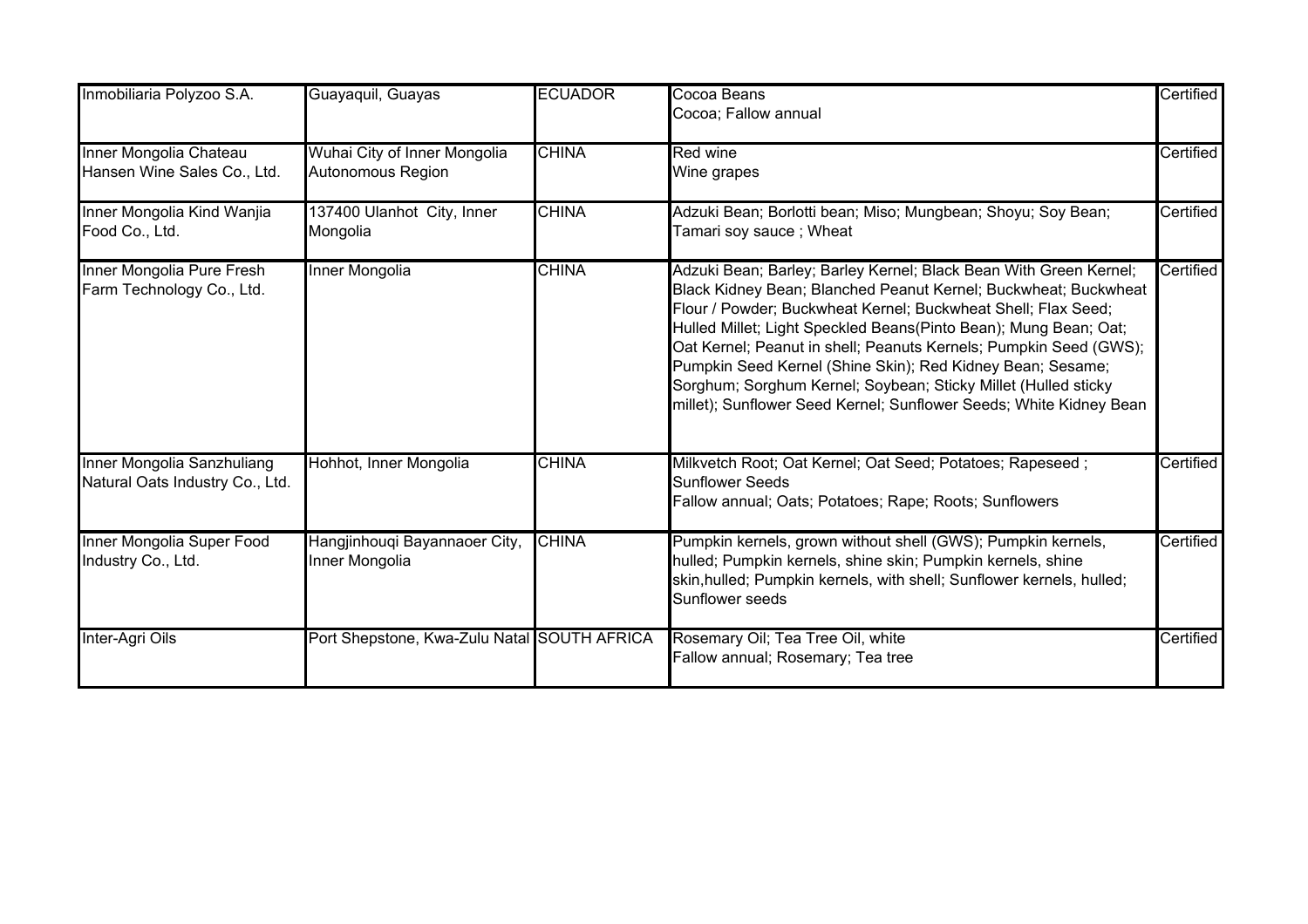| Interbai Agroindustrial S. de<br>R.L. de C.V. | Comayagua | <b>HONDURAS</b>                     | Cassava bites; Cassava chews; Cassava dices; Cassava flakes;<br>Cassava flour; Cassava fries (stix); Cassava pellets; Cassava purée<br>or concentrate; Cassava slices; Orange fleshed sweet potato; Orange<br>fleshed sweet potato bites; Orange fleshed sweet potato chews;<br>Orange fleshed sweet potato dices; Orange fleshed sweet potato<br>flakes; Orange fleshed sweet potato flour; Orange fleshed sweet<br>potato fries (stix); Orange fleshed sweet potato pellets; Orange<br>fleshed sweet potato purée or concentrate; Orange fleshed sweet<br>potato slices; Pigeon Peas; Purple fleshed potato fries (stix); Purple<br>fleshed sweet potato; Purple fleshed sweet potato bites; Purple<br>fleshed sweet potato chews; Purple fleshed sweet potato dices;<br>Purple fleshed sweet potato flakes; Purple fleshed sweet potato flour;<br>Purple fleshed sweet potato pellets; Purple fleshed sweet potato<br>purée or concentrate; Purple fleshed sweet potato slices; Taro bites;<br>Taro chews; Taro dices; Taro flakes; Taro fries (stix); Taro pellets;<br>Taro purée or concentrate; Taro slices; White fleshed potato fries<br>(stix); White fleshed sweet potato; White fleshed sweet potato bites;<br>White fleshed sweet potato dices; White fleshed sweet potato flakes;<br>White fleshed sweet potato flour; White fleshed sweet potato pellets;<br>White fleshed sweet potato purée or concentrate; White fleshed sweet | Certified |
|-----------------------------------------------|-----------|-------------------------------------|-------------------------------------------------------------------------------------------------------------------------------------------------------------------------------------------------------------------------------------------------------------------------------------------------------------------------------------------------------------------------------------------------------------------------------------------------------------------------------------------------------------------------------------------------------------------------------------------------------------------------------------------------------------------------------------------------------------------------------------------------------------------------------------------------------------------------------------------------------------------------------------------------------------------------------------------------------------------------------------------------------------------------------------------------------------------------------------------------------------------------------------------------------------------------------------------------------------------------------------------------------------------------------------------------------------------------------------------------------------------------------------------------------------------------------------------------|-----------|
| INTERBANAN EXPORT S.R.L. Mao, Valverde        |           | <b>DOMINICAN</b><br><b>REPUBLIC</b> | potato slices<br>Fresh Bananas, Washed and Packed                                                                                                                                                                                                                                                                                                                                                                                                                                                                                                                                                                                                                                                                                                                                                                                                                                                                                                                                                                                                                                                                                                                                                                                                                                                                                                                                                                                               | Certified |
| <b>INTERLOOM S.A.C.</b>                       | LIMA      | PERU                                | Dehydrated ginger chips /<br>Ginger Slices; Fresh ginger (River Road); Fresh turmeric (River Road)<br>Ginger; Turmeric                                                                                                                                                                                                                                                                                                                                                                                                                                                                                                                                                                                                                                                                                                                                                                                                                                                                                                                                                                                                                                                                                                                                                                                                                                                                                                                          | Certified |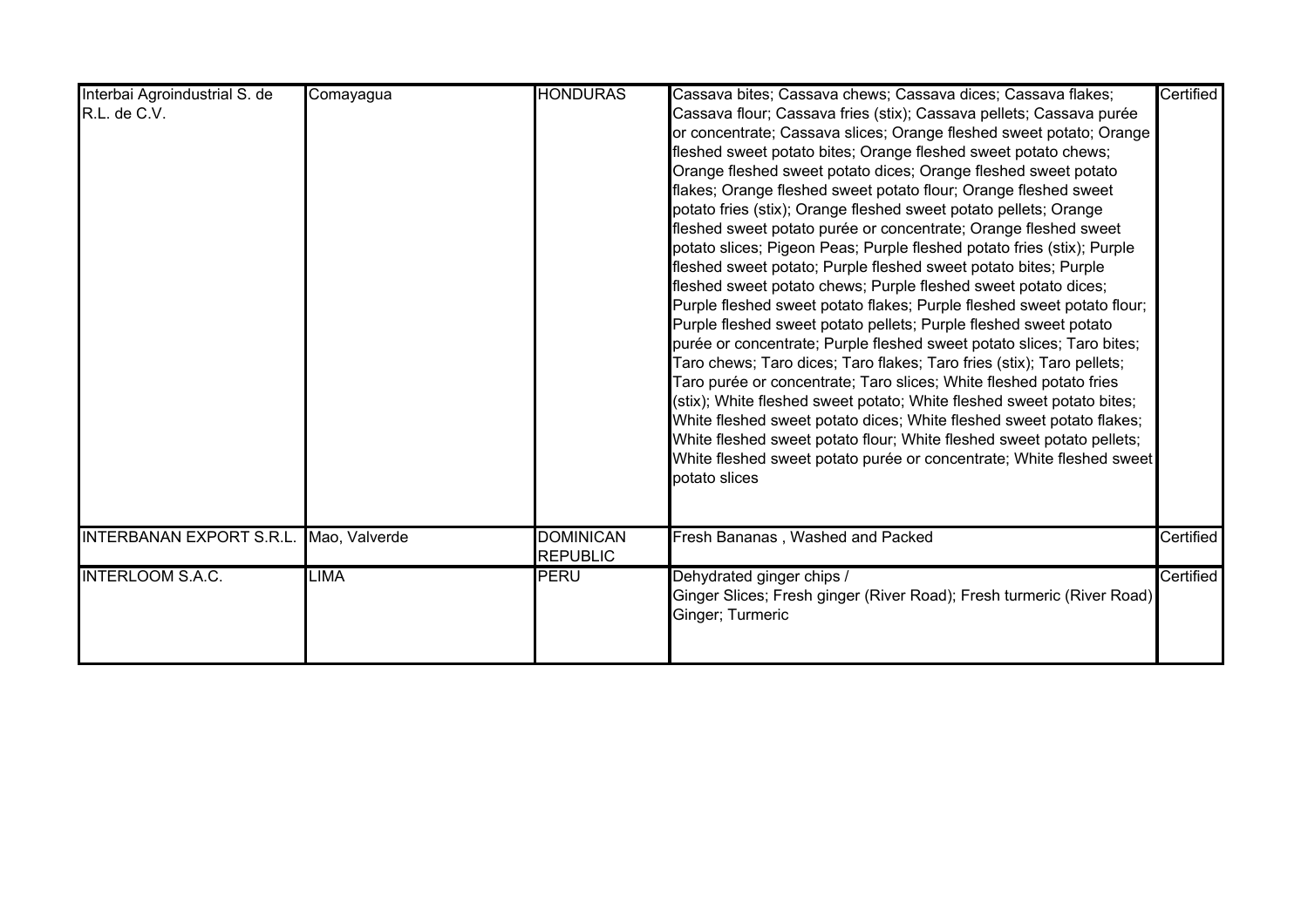| Inter-trade-union LLC                                                  | <b>Moskow</b>                   | <b>RUSSIAN</b><br><b>FEDERATION</b> | VKUS Organic/ China Oolong; VKUS Organic/ Fruit Tea Forest<br>Fruits; VKUS Organic/ Herbal Tea Chamomile Orange; VKUS<br>Organic/ Herbal Tea Ginger Wellness; VKUS Organic/ Herbal Tea<br>Mint; VKUS Organic/ Herbal Tea Verbena; VKUS Organic/Black Tea<br>Assam 20*2, 25gr.; VKUS Organic/Black Tea Darjeeling Spring Flush;<br>VKUS Organic/Black Tea Earl Grey 20*2, 25 gr.; VKUS Organic/Black<br>Tea Englisch Breakfast; VKUS Organic/Green Tea Japan Sencha<br>Arata; VKUS Organic/Green Tea Morgenstunde                                                                                                                | Certified |
|------------------------------------------------------------------------|---------------------------------|-------------------------------------|---------------------------------------------------------------------------------------------------------------------------------------------------------------------------------------------------------------------------------------------------------------------------------------------------------------------------------------------------------------------------------------------------------------------------------------------------------------------------------------------------------------------------------------------------------------------------------------------------------------------------------|-----------|
| Inulina y Miel de Agave, S.A. de Capilla de Guadalupe, Jalisco<br>C.V. |                                 | <b>MEXICO</b>                       | Organic Agave Syrup; (Organic Raw 100% Blue Agave Syrup) (NOP, Certified<br>UE, JAS); Extra Virgin Avocado Oil; Extra Virgin Coconut Oil; Organic<br>Premium Blue Agave Inulin Powder; Organic 100% Blue Agave<br>Crystallized Syrup; Organic 100% Blue Agave Liquid Inulin; Organic<br>100% Blue Agave Syrup; Organic 100% Blue Agave Tequila; Organic<br>Agave Inulin; Organic Agave Powder; Organic Aloe Vera Powder<br>100X; Organic Aloe Vera Powder 200X; Organic Chia; Partially<br>Hydrolyzed Organic 100% Blue Agave Syrup; Preventy Fiber ; Refined<br>Avocado Oil; Refined Coconut Oil<br>Blue Agave Tequilana Weber |           |
| <b>INVERSIONES AGRESTE</b><br>S.A.C.                                   | Callao - Lima                   | <b>PERU</b>                         | Strawberries                                                                                                                                                                                                                                                                                                                                                                                                                                                                                                                                                                                                                    | Certified |
| <b>INVERSIONES ALLPA RURU</b><br>S.A.C.                                | <b>LIMA - SANTIAGO DE SURCO</b> | PERU                                | Cocoa Husk; Coffee husks; green coffee; Parchment coffee                                                                                                                                                                                                                                                                                                                                                                                                                                                                                                                                                                        | Certified |
| <b>INVERSIONES LA CATA SAC</b>                                         | Lima                            | <b>PERU</b>                         | <b>Passion Fruit</b><br>Passion fruit                                                                                                                                                                                                                                                                                                                                                                                                                                                                                                                                                                                           | Certified |
| Inversiones San Roque de<br>Martiria S.A.S.                            | Bogotá D.C.                     | <b>COLOMBIA</b>                     | Guásimo (Guasuma ulmifolia); Panela powder; Panela syrup; Panela, Certified<br>in blocks<br>Guasimo bark; Sugarcane                                                                                                                                                                                                                                                                                                                                                                                                                                                                                                             |           |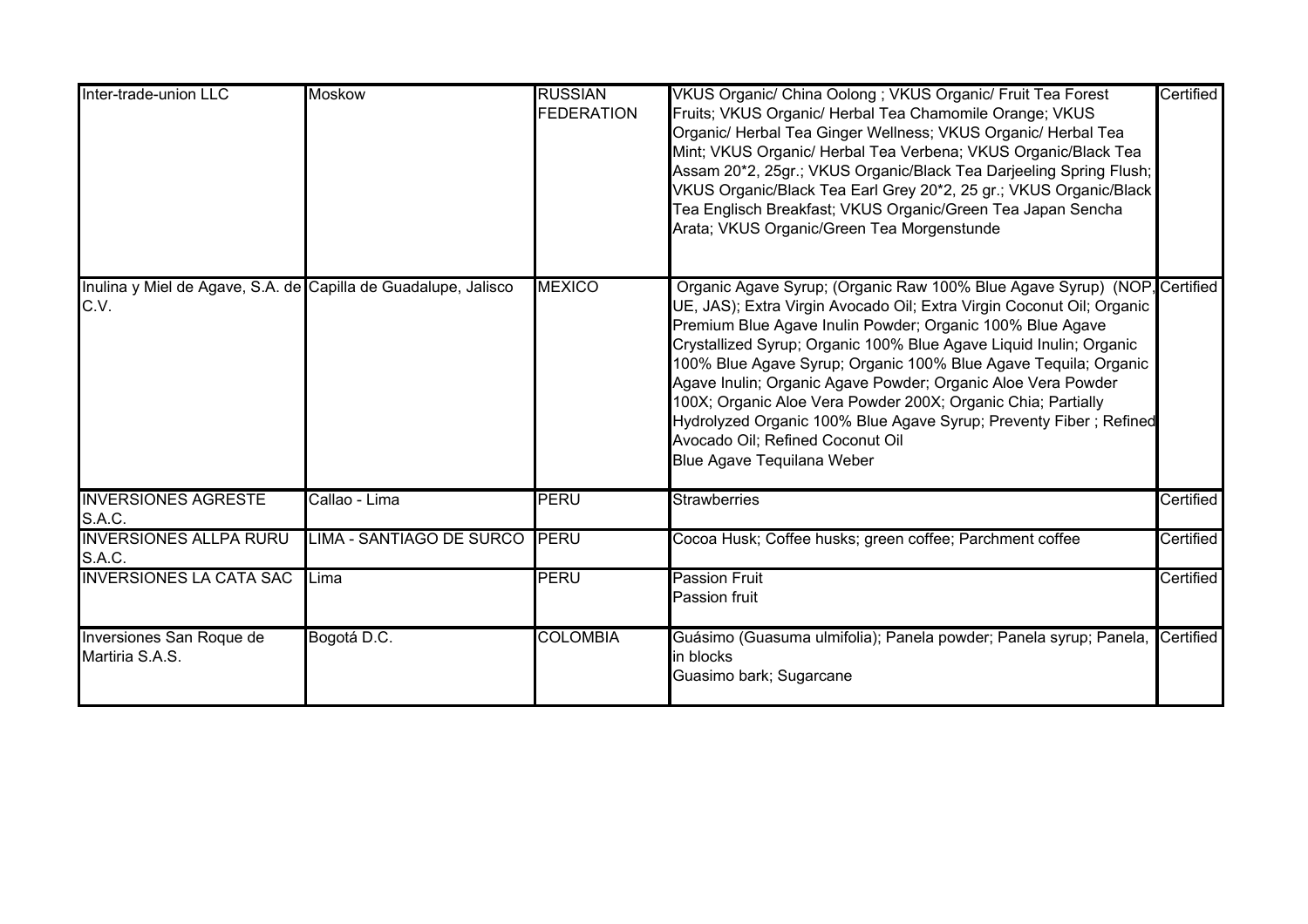| Ion Cebotari            | Soroca              | MOLDOVA,<br><b>REPUBLIC OF</b> | Aniseed (Pimpinella Anisum); Cornflower, Dried (Centaurea cyanus);<br>Linden Blossoms; Mallow flowers; Marigold Dried; Raspberry Leaves;<br>Red Clover flowers; Rowan Berry; Sea Buckthorn Berries; Walnut<br>lleaves<br>Anise; Clover; Common marigold; Linden; Mallow; Mixed Crops;<br>Raspberries; Sea buckthorn; Walnut | Certified        |
|-------------------------|---------------------|--------------------------------|-----------------------------------------------------------------------------------------------------------------------------------------------------------------------------------------------------------------------------------------------------------------------------------------------------------------------------|------------------|
| <b>IRENECUADOR S.A.</b> | Machala, El Oro     | <b>IECUADOR</b>                | Bananas                                                                                                                                                                                                                                                                                                                     | <b>Certified</b> |
| ISIDRO TORRES MAGAÑA    | Zapotiltic, Jalisco | <b>IMEXICO</b>                 | Bee wax (0.80 TM); Honey bee (40.00 TM)<br><b>Bees</b>                                                                                                                                                                                                                                                                      | <b>Certified</b> |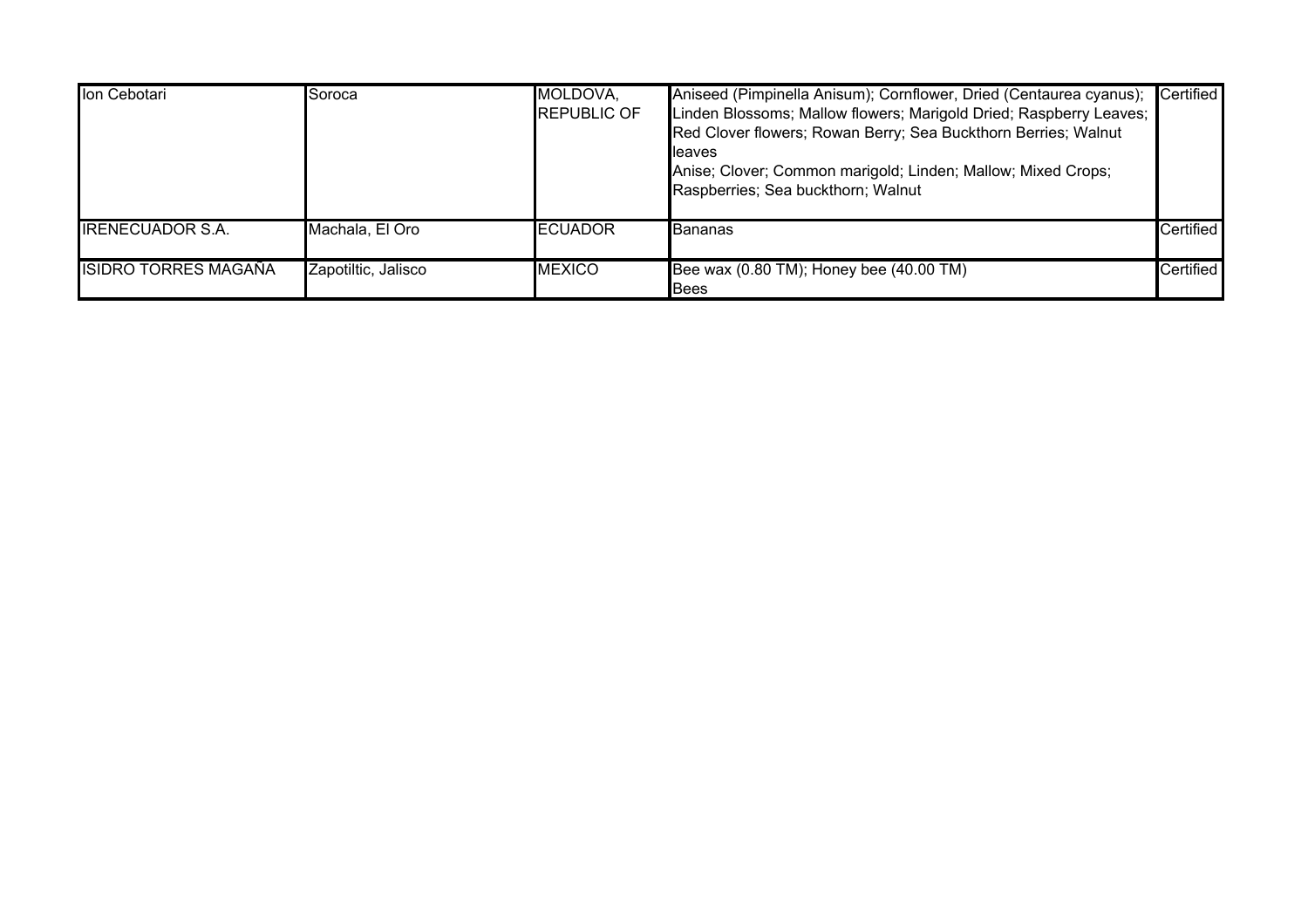| <b>IŞIK ORGANİK GIDA TARIM</b> | <i><u><b>Izmir</b></u></i> | <b>TURKEY</b> | Acorn Whole, Roasted, Diced; Almonds Inshell&Kernel, Raw&Roasted Certified |
|--------------------------------|----------------------------|---------------|----------------------------------------------------------------------------|
| ÜRÜNLERİ HAYVANCILIK           |                            |               | Almonds, Bitter Almonds Inshell&Kernels Apples Dried; Apples               |
| SAN. ve DIŞ TİC.LTD.ŞTİ.       |                            |               | Dried(with/without skin) Rings, Sliced, Diced, Granules, Powder; Apricot   |
|                                |                            |               | Kernels; Apricots Dried Diced, Halves, Paste, RTE (ready to eat);          |
|                                |                            |               | Apricots, Dried; Beans Broad, White Dried; Bulgur; Chickpeas;              |
|                                |                            |               | Coconut Chips; Dates Dried                                                 |
|                                |                            |               | Whole, Pitted, Paste, Diced, Granule, Powder, RTE (ready to eat); Dried    |
|                                |                            |               | Fruits; Dried Olives Black&Green, Rings, Diced; Figs, Dried; Figs, Dried   |
|                                |                            |               | Diced, Halves, Clipped, Paste, Roasted, RTE (ready to eat); Fruit Balls    |
|                                |                            |               | Bites Bars Disks; Fruit Bars Dried&Paste Fruit&Nut Bars                    |
|                                |                            |               | Dried&Paste Fruit&Nuts Balls Bites Bars Disks; Fruits; Fruits,             |
|                                |                            |               | Processed; Grapes, Dried; Hazelnut Kernel                                  |
|                                |                            |               | Roasted, Flour, Oil, Paste, Meal; Hazelnut Kernels, In Shell; Hazelnuts;   |
|                                |                            |               | IQF Apricots Halves, Diced; IQF Blackberries                               |
|                                |                            |               | Calibrated, Uncalibrated, Crumbs, Powder; IQF Broccoli, Florets; IQF       |
|                                |                            |               | Carrots, Whole, Diced, Sliced; IQF Caulifflowers, Florets; IQF Figs        |
|                                |                            |               | Whole, Diced, Halves, Sliced; IQF Grapes, Whole; IQF Onion,                |
|                                |                            |               | Diced, Sliced; IQF Peaches Diced, Sliced; IQF Pears, Diced; IQF            |
|                                |                            |               | Peppers, Sliced, Diced, Flanbe; IQF Plums, Halves, Diced; IQF              |
|                                |                            |               | Pomegranate Arils; IQF Pumpkin Whole Diced Sliced; IQF Quinces             |
|                                |                            |               | Diced, Sliced; IQF Raspberries                                             |
|                                |                            |               | Calibrated, Uncalibrated, Crumbs, Powder; IQF Sourcherries                 |
|                                |                            |               | Pitted, Unpitted; IQF Strawberries                                         |
|                                |                            |               | Whole, Diced, Calibrated, Uncalibrated, Sliced; IQF Sweetcherries          |
|                                |                            |               | Pitted, Unpitted; IQF Tomatoes, Diced; Laurel Leaves; Legumes;             |
|                                |                            |               | Lentils(Green&Red&Yellow); Mulberries Dried; Mulberries Dried              |
|                                |                            |               | Colored with Juice Concentrate, Crumbles, Paste; Nuts Dried; Nuts          |
|                                |                            |               | Processed; Oliveoil; Olives; Oregano; Peaches Dried; Peaches               |
|                                |                            |               | Dried, Halves, & Pieces, Diced, Diced& Sliced; Pears                       |
|                                |                            |               | Dried, Sliced, Diced, RTE (ready to eat); Pears, Dried; Pinenut            |
|                                |                            |               | Inshell&Kernels Pistachios                                                 |
|                                |                            |               | Inshell&Kernels, Raw&Roasted, Salted&Unsalted Prunes Dried;                |

Prunes Dried Whole Unpitted,Pitted Halves and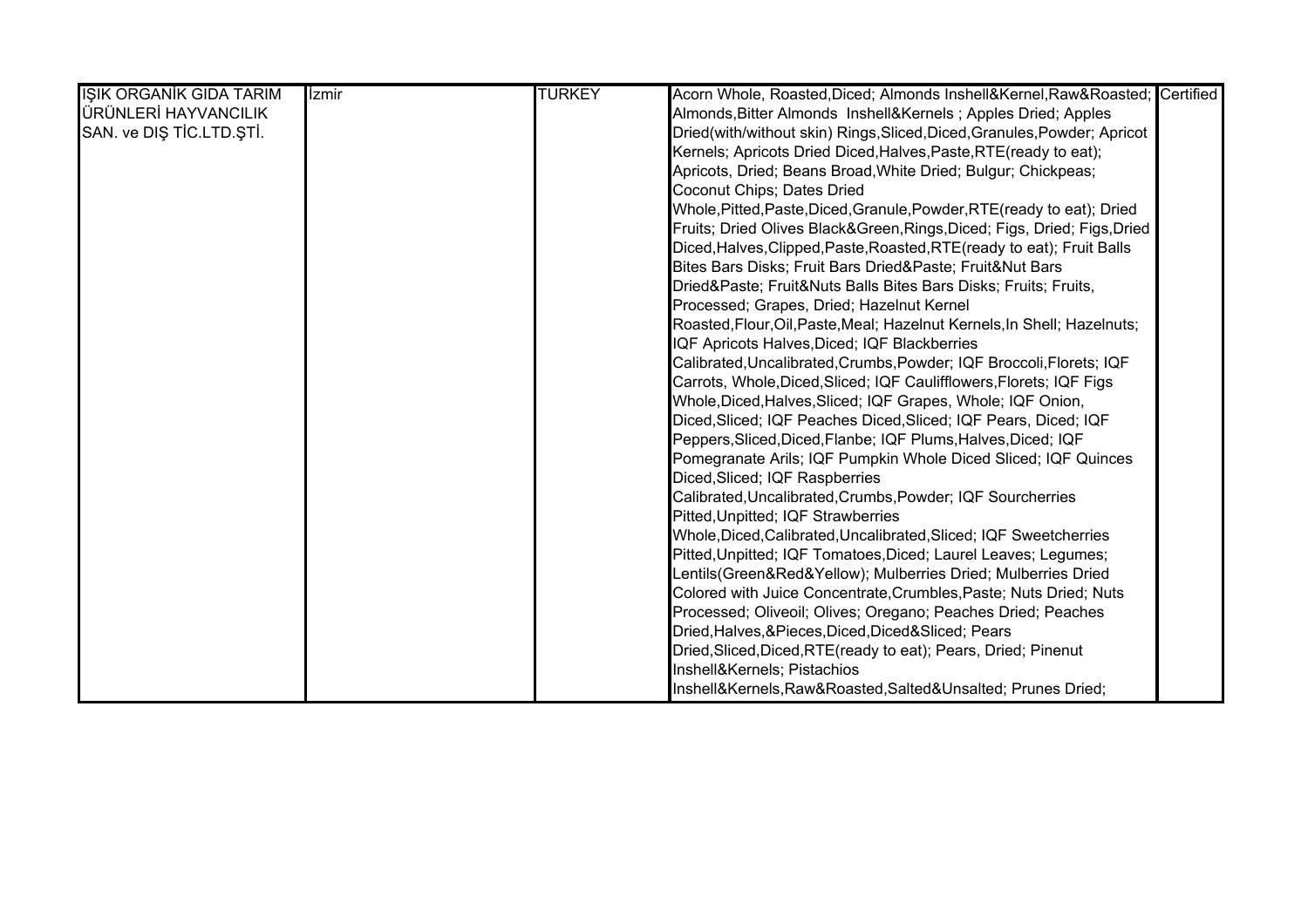| IŞIK TARIM ÜRÜNLERİ SAN.                              |               | Acorn Whole, Roasted, Diced; Almonds Inshell&Kernel, Raw&Roasted Certified           |           |
|-------------------------------------------------------|---------------|--------------------------------------------------------------------------------------|-----------|
| ve TİC. A.Ş.                                          |               | Almonds, Bitter Almonds Inshell&Kernels Apples Dried; Apples                         |           |
|                                                       |               | Dried(with/without skin) Rings, Sliced, Diced, Granules, Powder; Apricot             |           |
|                                                       |               | Kernels; Apricots Dried Diced, Halves, Paste, RTE (ready to eat);                    |           |
|                                                       |               | Apricots, Dried; Beans Broad, White Dried; Bulgur; Chickpeas;                        |           |
|                                                       |               | Coconut Chips; Dates Dried                                                           |           |
|                                                       |               | Whole, Pitted, Paste, Diced, Granule, Powder, RTE (ready to eat); Dried              |           |
|                                                       |               | Fruits; Dried Olives Black&Green, Rings, Diced; Figs, Dried; Figs, Dried             |           |
|                                                       |               | Diced, Halves, Clipped, Paste, Roasted, RTE (ready to eat); Fruit Balls &            |           |
|                                                       |               | Bites & Bars & Disks; Fruit Bars Dried&Paste Fruit&Nut Bars                          |           |
|                                                       |               | Dried&Paste Fruit&Nuts Balls & Bites & Bars & Disks; Fruits; Fruits,                 |           |
|                                                       |               | Processed; Grapes, Dried; Hazelnut Kernels, Roasted, Whole-                          |           |
|                                                       |               | Diced, Flour, Paste, Oil; Hazelnuts; IQF Apricots Halves, Diced; IQF                 |           |
|                                                       |               | Blackberries Calibrated, Uncalibrated, Crumbs, Powder; IQF                           |           |
|                                                       |               | Broccoli, Florets; IQF Carrots, Whole, Diced, Sliced; IQF                            |           |
|                                                       |               | Cauliflowers, Florets; IQF Figs Whole, Diced, Halves, Slices; IQF                    |           |
|                                                       |               | Grapes; IQF Onion, Diced, Sliced; IQF Peaches Diced, Sliced; IQF                     |           |
|                                                       |               | Pears, Diced; IQF Peppers, Sliced, Diced, Flanbe; IQF                                |           |
|                                                       |               | Plums, Halves, Diced; IQF Pomegranate Arils; IQF Quinces                             |           |
|                                                       |               | Diced, Sliced; IQF Raspberries                                                       |           |
|                                                       |               | Calibrated, Uncalibrated, Crumbs, Powder; IQF Tomatoes, Diced; IQF                   |           |
|                                                       |               | Zucchini Whole Diced Sliced; Laurel Leaves; Legumes;                                 |           |
|                                                       |               | Lentils(Green&Red&Yellow);            Mix Fruit & Vegetables ;            Mulberries |           |
|                                                       |               | Dried; Mulberries Dried Colored with Juice                                           |           |
|                                                       |               | Concentrate, Crumbles, Paste; Nuts Dried; Nuts Processed; Oat Flour;                 |           |
|                                                       |               | Oliveoil; Olives; Oregano; Peaches Dried; Peaches                                    |           |
|                                                       |               | Dried, Halves, & Pieces, Diced, Diced& Sliced; Pears                                 |           |
|                                                       |               | Dried, Sliced, Diced, RTE (ready to eat); Pears, Dried; Pinenut                      |           |
|                                                       |               | Inshell&Kernels Pistachios                                                           |           |
|                                                       |               | Inshell&Kernels, Raw&Roasted, Salted&Unsalted Prunes Dried;                          |           |
|                                                       |               | Prunes Dried Whole Unpitted, Pitted Halves and                                       |           |
|                                                       |               | Pieces, Diced, Paste, Diced Halves, RTE (ready to eat); Pulses; Quince               |           |
| IŞIK TARIM ÜRÜNLERİ SAN.<br>Manisa and Izmir          | <b>TURKEY</b> | <b>Tomatoes, Dried</b>                                                               | Certified |
| ve TİC. A.Ş. (ISIK-AGR-01)                            |               | Cherries; Fallow annual; Olives; Peach; Plums; Table grapes;                         |           |
|                                                       |               | Tomatoes; Wheat                                                                      |           |
|                                                       |               |                                                                                      |           |
| IŞIK TARIM ÜRÜNLERİ SAN.<br>Düzce, Sakarya, Zonguldak | <b>TURKEY</b> | Apples; Hazelnuts; Pear; Walnut                                                      | Certified |
| ve TİC. A.Ş. (ISIK-AGR-02)                            |               |                                                                                      |           |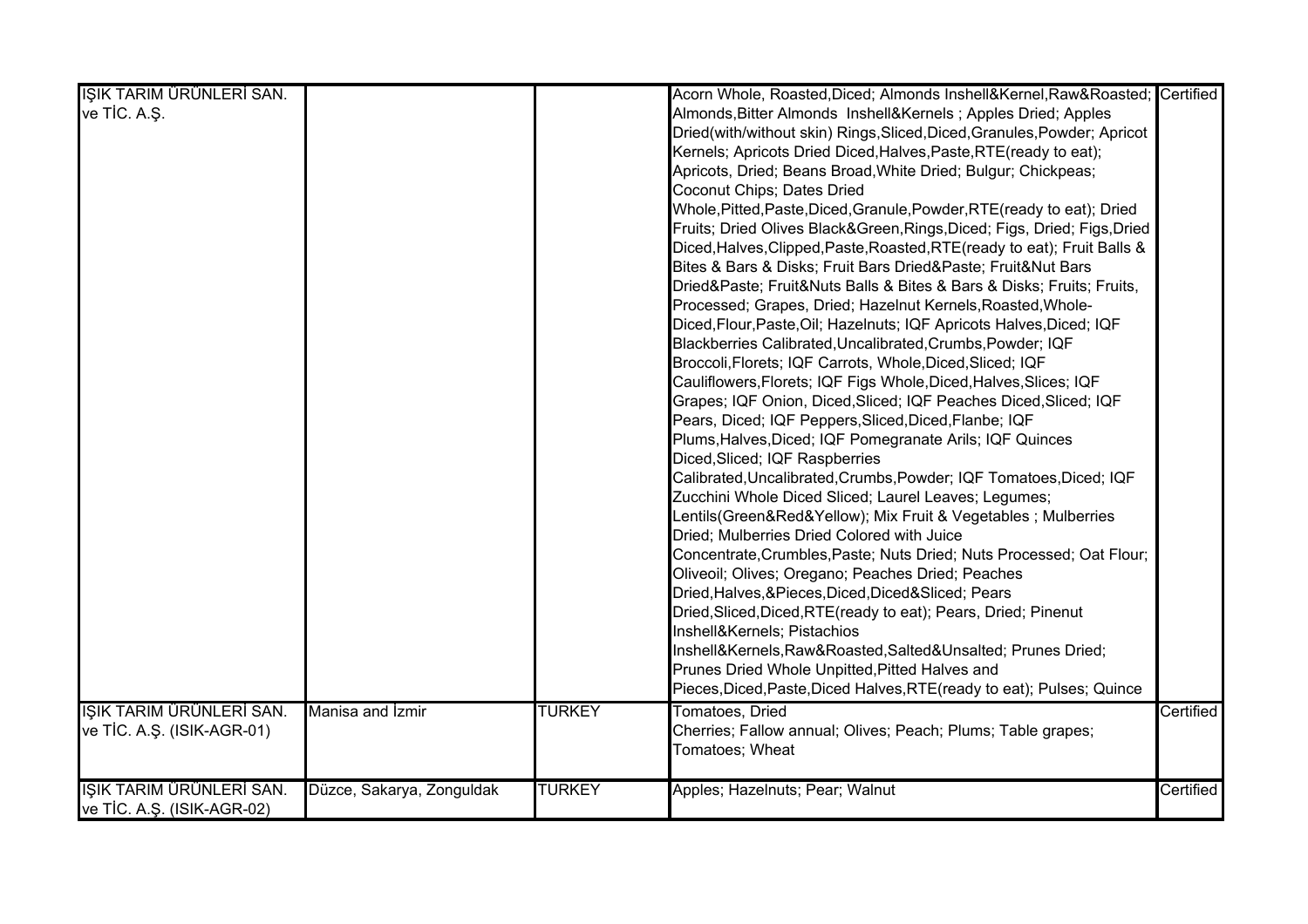| IŞIK TARIM ÜRÜNLERİ SAN.<br>ve TİC. A.Ş. (ISIK-AGR-03) | <b>Izmir and Aydın</b>                            | <b>TURKEY</b> | Figs, Dried<br>Acorns; Apples; Cherries; Chestnuts; Figs; Olives; Pear; Pistachio;<br>Pomegranates; Table grapes; Walnut                             | Certified |
|--------------------------------------------------------|---------------------------------------------------|---------------|------------------------------------------------------------------------------------------------------------------------------------------------------|-----------|
| IŞIK TARIM ÜRÜNLERİ SAN.<br>ve TİC. A.Ş. (ISIK-AGR-04) | Elazığ, Malatya, Sivas                            | <b>TURKEY</b> | Acorns; Almonds; Apples; Apricot; Cherries; Mulberries; Table grapes; Certified<br>Walnut                                                            |           |
| IŞIK TARIM ÜRÜNLERİ SAN.<br>ve TİC. A.Ş. (ISIK-AGR-05) | <b>Bursa</b>                                      | <b>TURKEY</b> | Alfalfa; Blackberries; Cherries; Chestnuts; Fallow annual; Oat grass;<br>Raspberries; Sour cherries; Strawberries; Walnut; Wheat                     | Certified |
| IŞIK TARIM ÜRÜNLERİ SAN.<br>ve TİC. A.Ş. (ISIK-AGR-07) | Afyonkarahisar, Konya, Isparta                    | <b>TURKEY</b> | Almonds; Apples; Apricot; Cherries; Pear; Plums; Quinces; Sour<br>cherries; Strawberries; Walnut                                                     | Certified |
| IŞIK TARIM ÜRÜNLERİ SAN.<br>ve TİC. A.Ş. (ISIK-AGR-11) | Muğla                                             | <b>TURKEY</b> | Corn; Millet; Oats; Sesame; Wheat                                                                                                                    | Certified |
| ISIK TARIM ÜRÜNLERİ SAN.<br>ve TİC. A.Ş. (ISIK-AGR-12) | Adıyaman, Tunceli, Elazığ                         | <b>TURKEY</b> | Almonds; Mulberries; Pistachio; Walnut                                                                                                               | Certified |
| IŞIK TARIM ÜRÜNLERİ SAN.<br>ve TİC. A.Ş. (ISIK-AGR-17) | <b>Bitlis</b>                                     | <b>TURKEY</b> | Figs, Dried<br>Apples; Apricot; Blackberries; Cherries; Figs; Hazelnuts; Mulberries;<br>Peach; Pear; Pistachio; Plums; Quinces; Table grapes; Walnut | Certified |
| IŞIK TARIM ÜRÜNLERİ SAN.<br>ve TİC. A.Ş. (ISIK-AGR-21) | Amasra, Bartın                                    | <b>TURKEY</b> | Hazelnuts; Walnut                                                                                                                                    | Certified |
| IŞIK TARIM ÜRÜNLERİ SAN.<br>ve TİC. A.Ş. (ISIK-AGR-22) | Nazilli, Beydağ, Kiraz - Aydın<br>and <i>zmir</i> | <b>TURKEY</b> | Figs, Dried<br>Apples; Cherries; Chestnuts; Figs; Grape; Olives; Pear; Walnut                                                                        | Certified |
| IŞIK TARIM ÜRÜNLERİ SAN.<br>ve TİC. A.Ş. (ISIK-AGR-23) | Afyonkarahisar and Konya                          | <b>TURKEY</b> | Almonds; Apples; Apricot; Cherries; Peach; Pear; Plums; Sour<br>cherries; Walnut                                                                     | Certified |
| IŞIK TARIM ÜRÜNLERİ SAN.<br>ve TİC. A.Ş. (ISIK-AGR-24) | Manisa                                            | <b>TURKEY</b> | Strawberries                                                                                                                                         | Certified |
| IŞIK TARIM ÜRÜNLERİ SAN.<br>ve TİC. A.Ş. (ISIK-AGR-25) | Konya                                             | <b>TURKEY</b> | <b>Strawberries</b>                                                                                                                                  | Certified |
| IŞIK TARIM ÜRÜNLERİ SAN.<br>ve TİC. A.Ş. (ISIK-AGR-26) | Kütahya                                           | <b>TURKEY</b> | <b>Strawberries</b>                                                                                                                                  | Certified |
| IŞIK TARIM ÜRÜNLERİ SAN.<br>ve TİC. A.Ş. (ISIK-AGR-27) | Aydın                                             | <b>TURKEY</b> | <b>Strawberries</b>                                                                                                                                  | Certified |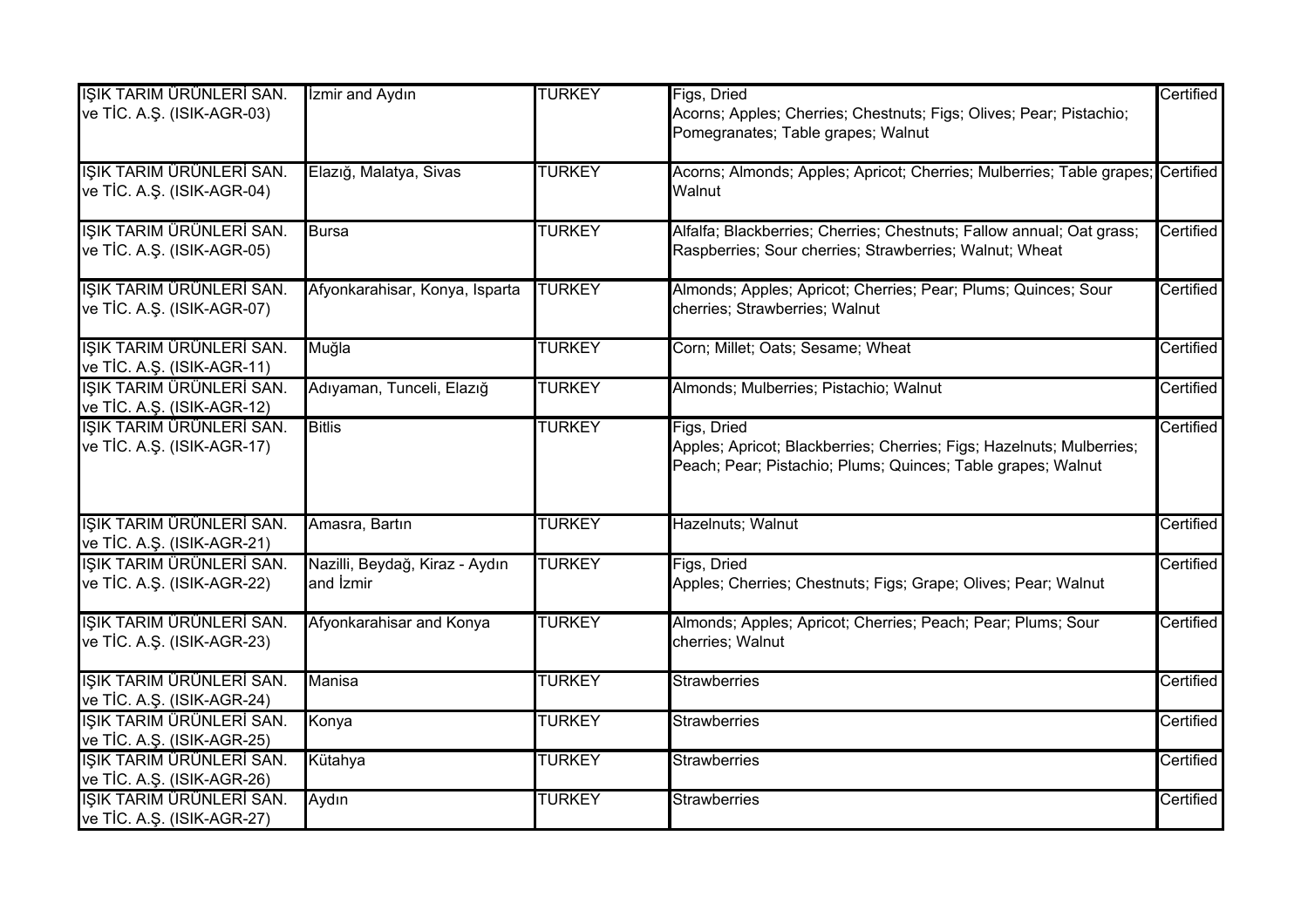| IŞIK TARIM ÜRÜNLERİ SAN.<br>ve TİC. A.Ş. (ISIK-AGR-30)                     | <b>Bursa</b>                         | <b>TURKEY</b>                       |                                                                                                                                                                                                                                                                                                                        | Certified |
|----------------------------------------------------------------------------|--------------------------------------|-------------------------------------|------------------------------------------------------------------------------------------------------------------------------------------------------------------------------------------------------------------------------------------------------------------------------------------------------------------------|-----------|
| IŞIK TARIM ÜRÜNLERİ SAN.<br>ve TİC. A.Ş. (ISIK-AGR-31)                     | Canakkale                            | <b>TURKEY</b>                       | <b>Strawberries</b>                                                                                                                                                                                                                                                                                                    | Certified |
| IŞIK TARIM ÜRÜNLERİ SAN.<br>ve TİC. A.Ş. (ISIK-SUBC-22)                    | Zonguldak                            | <b>TURKEY</b>                       | Hazelnut Kernel Roasted; Hazelnut kernels; Hazelnut Kernels,<br>Roasted and Milled Flour; Hazelnut Kernels, Roasted and Chopped;<br>Hazelnut Meal; Hazelnut Puree; Hazelnuts, Roasted and Milled                                                                                                                       | Certified |
| Itabrasil Comercio de Produtos<br>Apicolas Ltda.                           | Itapecerica - MG                     | <b>BRAZIL</b>                       | ES-ESBee wax (Pending); Bee wax (Organic); Bee wax (T1);<br>Honey; Honey (organic); Honey (Pendente); Honey (T1); Propolis;<br>Propolis (organic); Propolis (Pendente); Propolis (T1); Propolis Extract<br><b>Bees</b>                                                                                                 | Certified |
| J. H. Retief Boerdery cc                                                   | Kakamas, Northern Cape               | <b>SOUTH AFRICA</b>                 | Lemons; Oranges<br>Lemons; Orange                                                                                                                                                                                                                                                                                      | Certified |
| Jaime Marcelo Maldonado<br>Maldonado                                       | Machala - El ro                      | <b>ECUADOR</b>                      | Banana<br>Banana                                                                                                                                                                                                                                                                                                       | Certified |
| Jaime Patricio Paillacho Mármol Pedro Moncayo, Tabacundo                   |                                      | <b>ECUADOR</b>                      | Quinoa grains<br>Quinoa                                                                                                                                                                                                                                                                                                | Certified |
| <b>JEANNETTE E. YOLANDA</b><br>SALADIN G. DE VIVONI                        | Mao, Valverde                        | <b>DOMINICAN</b><br><b>REPUBLIC</b> | Fresh Bananas, Washed and packed.<br>Banana                                                                                                                                                                                                                                                                            | Certified |
| Jiande Xinanjiang Lvfanda Food Jiande City, Zhejiang Province<br>Co., Ltd. |                                      | <b>CHINA</b>                        | Canned grapefruit; Canned mandarin                                                                                                                                                                                                                                                                                     | Certified |
| Jiangxi Haifu Bio Engineering<br>Co., Ltd.                                 | Shanggao County, Jiangxi<br>Province | <b>CHINA</b>                        | Instant black tea (Instant black tea powder, black tea extract); Instant<br>green tea (Instant green tea powder, green tea extract); Instant oolong<br>tea (Instant oolong tea powder, oolong tea extract); Instant white tea<br>(Instant white tea powder, white tea extract); Sweet Tea Extract;<br>Turmeric extract | Certified |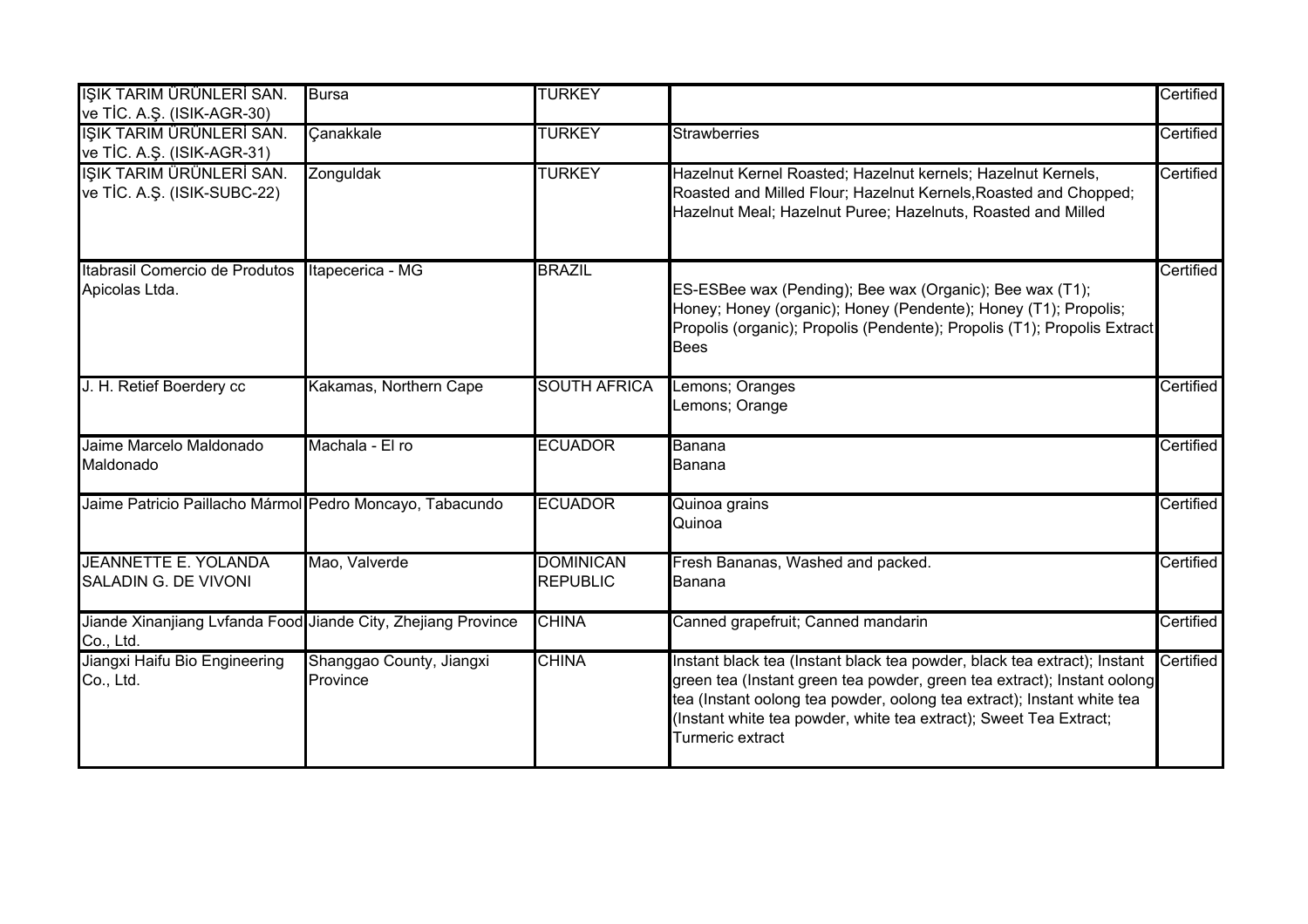| Jiangxi Longping Organic<br>Agriculture Co. Ltd.                                           | Yichun City, Wentang Town,<br>Jiangxi Province          | <b>CHINA</b> | Chrysanthemum tea; Dried, chrysanthemum; Dried, rice paddy,<br>unhulled; Rice<br>Flowers; Rice                                                                                                                                                                                                     | Certified |
|--------------------------------------------------------------------------------------------|---------------------------------------------------------|--------------|----------------------------------------------------------------------------------------------------------------------------------------------------------------------------------------------------------------------------------------------------------------------------------------------------|-----------|
| Jiangxi Wanzai Jinjiang Organic Wanzai County, Jiangxi<br>Foods Co., Ltd.                  | Province                                                | <b>CHINA</b> | Bare Ginger; Black Crystallized Ginger; Crystallized Ginger;<br>Crystallized Ginger Bonbon; Drained/Candied ginger; Dusted ginger;<br>Fresh Ginger; Ginger in brine; Ginger in Syrup; Ginger Powder; Salty<br>Ginger                                                                               | Certified |
| Jiangxi Wuyuan Dazhangshan<br>Organic Food Co., Ltd.                                       | Wuyuan County, Shangrao City, CHINA<br>Jiangxi Province |              | Black Tea; Butterfly pea flowers, dried; Chloranthus spicatus flower,<br>dried; Ginkgo leaves, dried; Green Tea; Jasmine flower, dried;<br>Jasmine Tea; Magnolia flower, dried; Matcha ; Oolong Tea;<br>Osmanthus flowers, dried; Rose flowers, dried; Tea flowers, dried;<br>Tea seeds; White Tea | Certified |
| Jiangxi Wuyuan Dazhangshan<br>Organic Food Co., Ltd. -<br>Hengzhou Organic Jasmine<br>Base | Hengxian, Guangxi Province                              | <b>CHINA</b> | organic butterfly pea flower; organic chloranthaceac flower; organic<br>Jasmine flower; organic Magnolia flower<br><b>Flowers</b>                                                                                                                                                                  | Certified |
| Jiangxi Wuyuan Dazhangshan<br>Organic Food Co., Ltd. -<br>Dazhangshan AB                   | Wuyuan County, Jiangxi<br>Province                      | <b>CHINA</b> | Ginko leaves, dried; Osmanthus flower, dried; Rose flower, dried; Tea Certified<br>flower, dried; Tea leaves, dried; Tea Seeds<br>Flowers ; Ginkgo; Osmanthus blossoms; Tea plant                                                                                                                  |           |
| Jiangxi Wuyuan Dazhangshan<br>Organic Food Co., Ltd. -<br>Kaoshui Tea Farm                 | Wuyuan County, Jiangxi<br>Province                      | <b>CHINA</b> | Green tea, Oolong tea; Tea flowers, dried<br>Tea plant                                                                                                                                                                                                                                             | Certified |
| Jiangxi Wuyuan Dazhangshan<br>Organic Food Co., Ltd. -<br>Wuzhiyuan Tea Farm               | Shangrao City, Jiangxi Province CHINA                   |              | Osmanthus flower, dried; Rose flower, dried; Tea flower, dried; Tea<br>leaves, dried; Tea seeds<br>Flowers ; Osmanthus blossoms; Tea plant                                                                                                                                                         | Certified |
| <b>Jiayin Daming Agriculture</b><br>Products Co., Ltd.                                     | Yichun City, Heilongjiang<br>Province                   | <b>CHINA</b> | Corn; Flax seeds; Perilla Seeds; Pumpkin Seed; Rapeseed; Soy<br>Bean<br>Corn; Fallow annual; Oil flax; Oil plants; Pumpkin / Squash; Rape; Sea<br>buckthorn; Soybeans                                                                                                                              | Certified |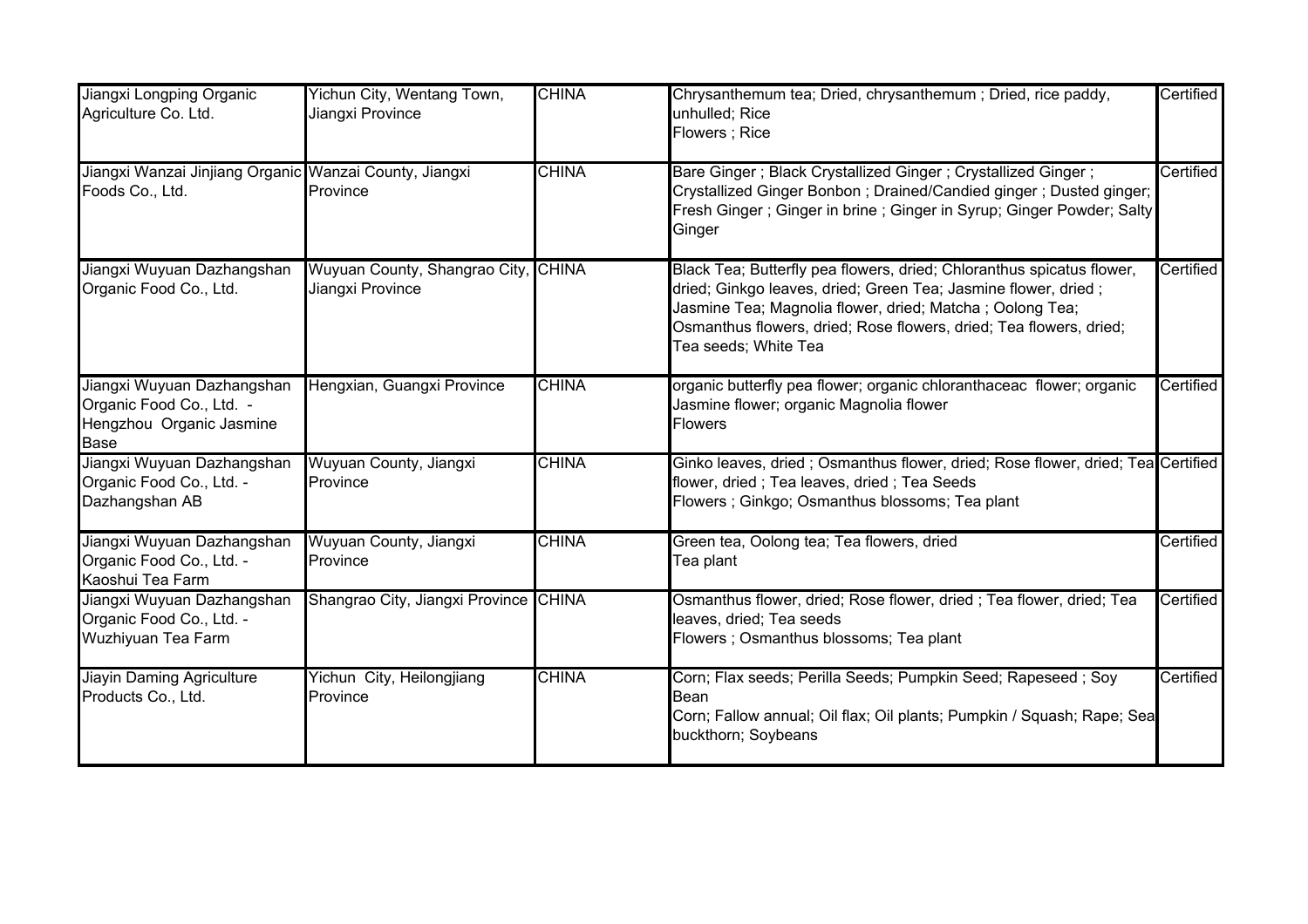| <b>Jiayin Daming Agriculture</b><br>Products Co., Ltd.               | Yichun City, Heilongjiang<br>Province                       | <b>CHINA</b> | Borage seeds; Corn; Evening primrose seed; Flax seeds; Hemp<br>seeds; Mung beans; Pea; Peanut with shell; Perilla Seeds; Pumpkin<br>kernels, grown without shell; Pumpkin seeds; Pumpkin seeds with<br>shell; Soybeans                       | Certified |
|----------------------------------------------------------------------|-------------------------------------------------------------|--------------|----------------------------------------------------------------------------------------------------------------------------------------------------------------------------------------------------------------------------------------------|-----------|
| <b>Jiayin Daming Agriculture</b><br>Products Co., Ltd. - Jiayin Farm | Jiayin County, Heilongjiang<br>Province                     | <b>CHINA</b> | Borage seeds; Corn; Flax seeds; Peanut with shell; Perilla Seeds;<br>Pumpkin Seed; Soy Bean<br>Borage; Corn; Flax; Oilseeds; Peanuts; Pumpkin / Squash; Soybeans                                                                             | Certified |
| <b>Jiayin Daming Agriculture</b><br>Products Co., Ltd. - Jiayin Farm | Yichun City, Heilongjiang<br><b>Province</b>                | <b>CHINA</b> | Borage seeds; Corn; Evening primrose seeds; Flax seeds; Peanut<br>with shell; Perilla Seeds; Pumpkin seeds; Soy Bean<br>Borage; Corn; Flax; Oilseeds; Peanuts; Pumpkin / Squash; Soybeans                                                    | Certified |
| Jiayin Daming Agriculture<br>Products Co., Ltd. - Jiayin Farm        | Jiayin County, Yichun City,<br><b>Heilongjiang Province</b> | <b>CHINA</b> | Corn; Flax seeds; Hemp seeds; Mungbeans; Pea; Peanut with shell;<br>Soybeans<br>Beans; Corn; Feed peas; Flax; Hemp; Peanuts; Pumpkin / Squash;<br>Soybeans                                                                                   | Certified |
| <b>Jilin City Yufeng Rice Industry</b><br>Co., Ltd.                  | Jilin City, Jilin Province                                  | <b>CHINA</b> | <b>Rice</b><br>Rice                                                                                                                                                                                                                          | Certified |
| Jilin Jinya Nut Processing Co.,<br>Ltd.                              | 133700 Dunhua, Jilin Province                               | <b>CHINA</b> | Adzuki Bean; Buckwheat; Buckwheat kernel; Corn (Maize); Maize<br>cob/Corn cob; Peanut kernel; Peanuts; Pumpkin seed kernel, shine<br>skin; Pumpkin seed, Shine skin; Pumpkin seeds, GWS; Soybean;<br>Sunflower Seeds; Sunflower seeds kernel | Certified |
| Jilin Jinya Nut Processing Co.,<br>Ltd. - Fuyu Farm                  | <b>Jilin Province</b>                                       | <b>CHINA</b> | Buckwheat; Corn; Peanut; Peanut kernel; Pumpkin seed SSP;<br>Sunflower seed<br>Buck wheat; Corn; Peanuts; Pumpkin / Squash; Sunflowers                                                                                                       | Certified |
| Jilin Jinya Nut Processing Co.,<br>Ltd. -Dashitou                    | Dunhua, Jinlin Province                                     | <b>CHINA</b> | Adzuki bean; Corn; Peanut; Peanut kernel; Pumpkin seed, GWS;<br>Pumpkin seed, SSP; Soybean; Sunflower seed<br>Adzuki beans; Corn; Peanuts; Pumpkin / Squash; Soybeans;<br><b>Sunflowers</b>                                                  | Certified |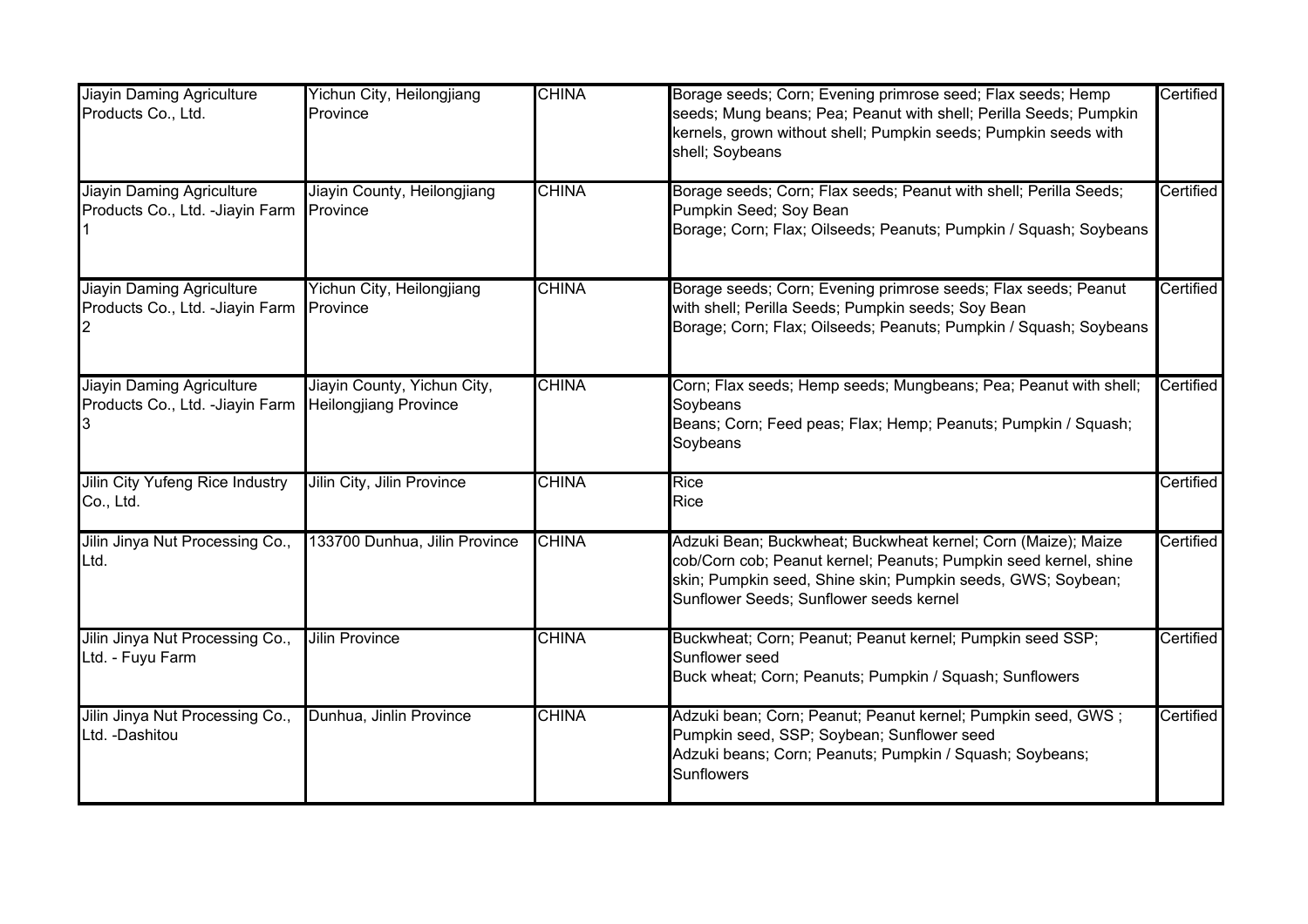| Jilin Province Dewei Cereals<br>Industry Co., Ltd.       |                                                         |                                     | Mixed coarse cereals                                                                                                                                                                                                                                                                               | Certified |
|----------------------------------------------------------|---------------------------------------------------------|-------------------------------------|----------------------------------------------------------------------------------------------------------------------------------------------------------------------------------------------------------------------------------------------------------------------------------------------------|-----------|
| Jilin Province Natural Kingdom<br>Health Food Co., Ltd.  | Fusong County, Baishan City,<br><b>Jilin Province</b>   | <b>CHINA</b>                        | Beeswax ; Honey; Royal jelly<br><b>Bees</b>                                                                                                                                                                                                                                                        | Certified |
| <b>Jilin Province Youthsun Natural</b><br>Herbs Co., Ltd | <b>Jilin Province</b>                                   | <b>CHINA</b>                        |                                                                                                                                                                                                                                                                                                    | Certified |
| Jilin Xingrong Food Co., Ltd.                            | Dongfeng County, Jilin Province CHINA                   |                                     | Hazelnut in shell (Corylus heterophylla); Pine nut, kernels; Pine nuts,<br>with shell; Walnut                                                                                                                                                                                                      | Certified |
| Jilin Xingrong Food Co., Ltd. -<br><b>Budayuan Base</b>  | <b>Liaoning Province</b>                                | <b>CHINA</b>                        | Hazelnut (Corylus heterophylla Fisch.); Pine nut (Pinus koreaiensis);<br>Walnut(Juglans regia)<br>Hazelnuts; Pine; Walnut                                                                                                                                                                          | Certified |
| Jiujiang Holly Foods Co., Ltd.                           | 330400 De'an County, Jiujiang<br>City, Jiangxi Province | <b>CHINA</b>                        | Ginger in syrup(dices, cubes, sticks, slices, balls, shavings); Ginger<br>syrup; Ginger, crystallized(dices, cubes, sticks, slices, balls, brick);<br>Ginger, dehydated/dry ( powder, cubes/roots/lumps, pieces, slices);<br>Ginger, pickled(dices, cubes, sticks, slices, balls, shavings, puree) | Certified |
| <b>Joint Stock Company</b><br><b>PROGRESS</b>            | <b>City Lipetsk</b>                                     | <b>RUSSIAN</b><br><b>FEDERATION</b> | Apple puree; Banana puree; Mango puree; Pear puree                                                                                                                                                                                                                                                 | Certified |
| JORGE ENRIQUE GALLARDO Machala, El Oro<br><b>HIDALGO</b> |                                                         | <b>ECUADOR</b>                      | <b>Bananas for processing</b>                                                                                                                                                                                                                                                                      | Certified |
| José A. Garcia                                           | Mao, Valverde                                           | <b>DOMINICAN</b><br><b>REPUBLIC</b> | Fresh bananas, washed and packed<br>Banana                                                                                                                                                                                                                                                         | Certified |
| José Agustín Padilla Crúz                                | Guayubín, Montecristi                                   | <b>DOMINICAN</b><br><b>REPUBLIC</b> | <b>Fresh Bananas</b><br>Banana                                                                                                                                                                                                                                                                     | Certified |
| José Arístides Polanco<br>Morrobel                       | Montecristi                                             | <b>DOMINICAN</b><br><b>REPUBLIC</b> |                                                                                                                                                                                                                                                                                                    | Certified |
| José Eugenio De La Cruz<br>Wassaff                       | Castañuelas, Montecristi                                | <b>DOMINICAN</b><br><b>REPUBLIC</b> | Banana, washed and packed; Fresh Bananas Washed and Packed<br>Banana                                                                                                                                                                                                                               | Certified |
| <b>JOSE MANUEL MOLINA</b><br><b>RAMIREZ</b>              | Machala - El Oro                                        | <b>ECUADOR</b>                      | Banana<br>Banana                                                                                                                                                                                                                                                                                   | Certified |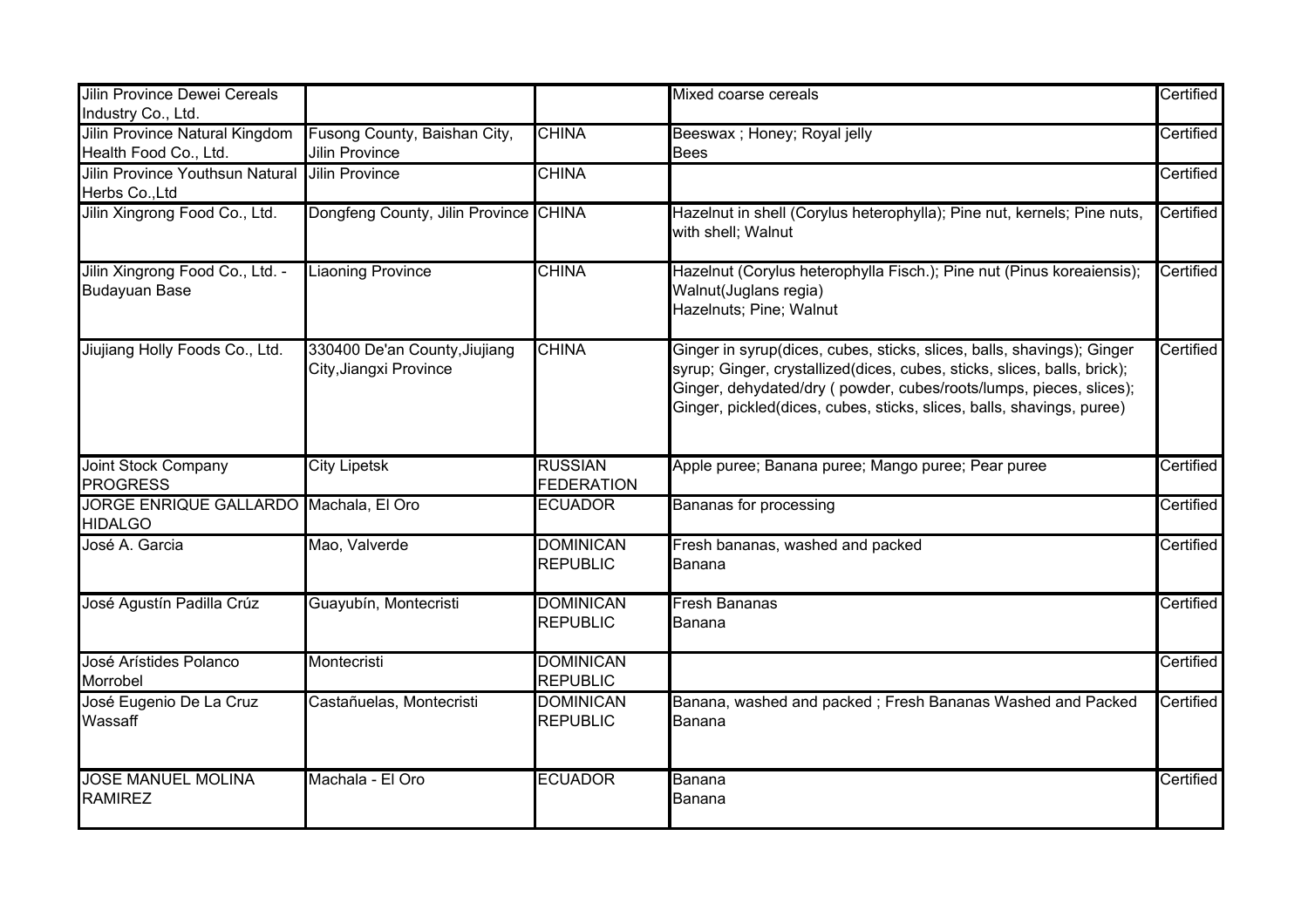| José Paiewonsky e Hijos,<br>S.R.L.            | Santiago de los Caballeros                         | <b>DOMINICAN</b><br><b>REPUBLIC</b> | Cocoa Beans; Coconuts<br>Cocoa; Coconut                                                                                                                                                                                                                                                                                                                                                                                                                                                                                                                                         | Certified |
|-----------------------------------------------|----------------------------------------------------|-------------------------------------|---------------------------------------------------------------------------------------------------------------------------------------------------------------------------------------------------------------------------------------------------------------------------------------------------------------------------------------------------------------------------------------------------------------------------------------------------------------------------------------------------------------------------------------------------------------------------------|-----------|
| <b>JOSE TAVARE RODRIGUEZ</b><br><b>VIVONI</b> | Mao, Valverde                                      | <b>DOMINICAN</b><br><b>REPUBLIC</b> | Bananos Fresco lavado y empacado.<br>Banana                                                                                                                                                                                                                                                                                                                                                                                                                                                                                                                                     | Certified |
| <b>JOVIBANANA S.R.L</b>                       | Mao, Valverde                                      | <b>DOMINICAN</b><br><b>REPUBLIC</b> | <b>Fresh Bananas</b><br>Banana                                                                                                                                                                                                                                                                                                                                                                                                                                                                                                                                                  | Certified |
| Juan Carlos Filpo Castillo                    | Mao, Valverde                                      | <b>DOMINICAN</b><br><b>REPUBLIC</b> | Fresh Banana, Washed and Packed<br>Banana; Fallow perennial; Other permanent crops; Pasture                                                                                                                                                                                                                                                                                                                                                                                                                                                                                     | Certified |
| <b>JUAN JOSE NOBLECILLA</b><br><b>GARCIA</b>  | Santa Rosa - El Oro                                | <b>ECUADOR</b>                      | Bananas (Musa paradisiaca)<br>Banana                                                                                                                                                                                                                                                                                                                                                                                                                                                                                                                                            | Certified |
| Jugos Álamo SA de CV                          | 66220 San Pedro Garza García, MEXICO<br>Nuevo León |                                     | Grapefruit Concentrated Juice; Grapefruit Essential Oil; Grapefruit<br>Juice, Fresh; Grapefruit peel; Italian Lemon Concentrated Juice;<br>Italian Lemon Essential Oil; Italian Lemon Juice, fresh; Lemon peel;<br>Orange Essential Oil; Orange Juice Concentrate; Orange Juice,<br>Fresh; Orange Peel; Persian Lime Concentrated Juice; Persian Lime<br>Essential Oil; Persian Lime Juice, Fresh; Persian lime peel; Tangerine<br>Concentrated Juice; Tangerine Essential Oil; Tangerine Juice, Fresh<br>Grapefruit ; Italian lemon ; Mandarin/Tangerine; Orange; Persian Lime | Certified |
| <b>JULIO ANGEL RODRIGUEZ</b><br><b>CRUZ</b>   | Mao, Valverde                                      | <b>DOMINICAN</b><br><b>REPUBLIC</b> | Bananas, washed and packed<br>Banana                                                                                                                                                                                                                                                                                                                                                                                                                                                                                                                                            | Certified |
| Justino Martin Francisco<br>Polanco           |                                                    |                                     | Bananas, washed and packed<br>Banana                                                                                                                                                                                                                                                                                                                                                                                                                                                                                                                                            | Certified |
| <b>JWFRESH S.A.</b>                           | Guayaquil, Guayas                                  | <b>ECUADOR</b>                      | Mangos<br>Mango                                                                                                                                                                                                                                                                                                                                                                                                                                                                                                                                                                 | Certified |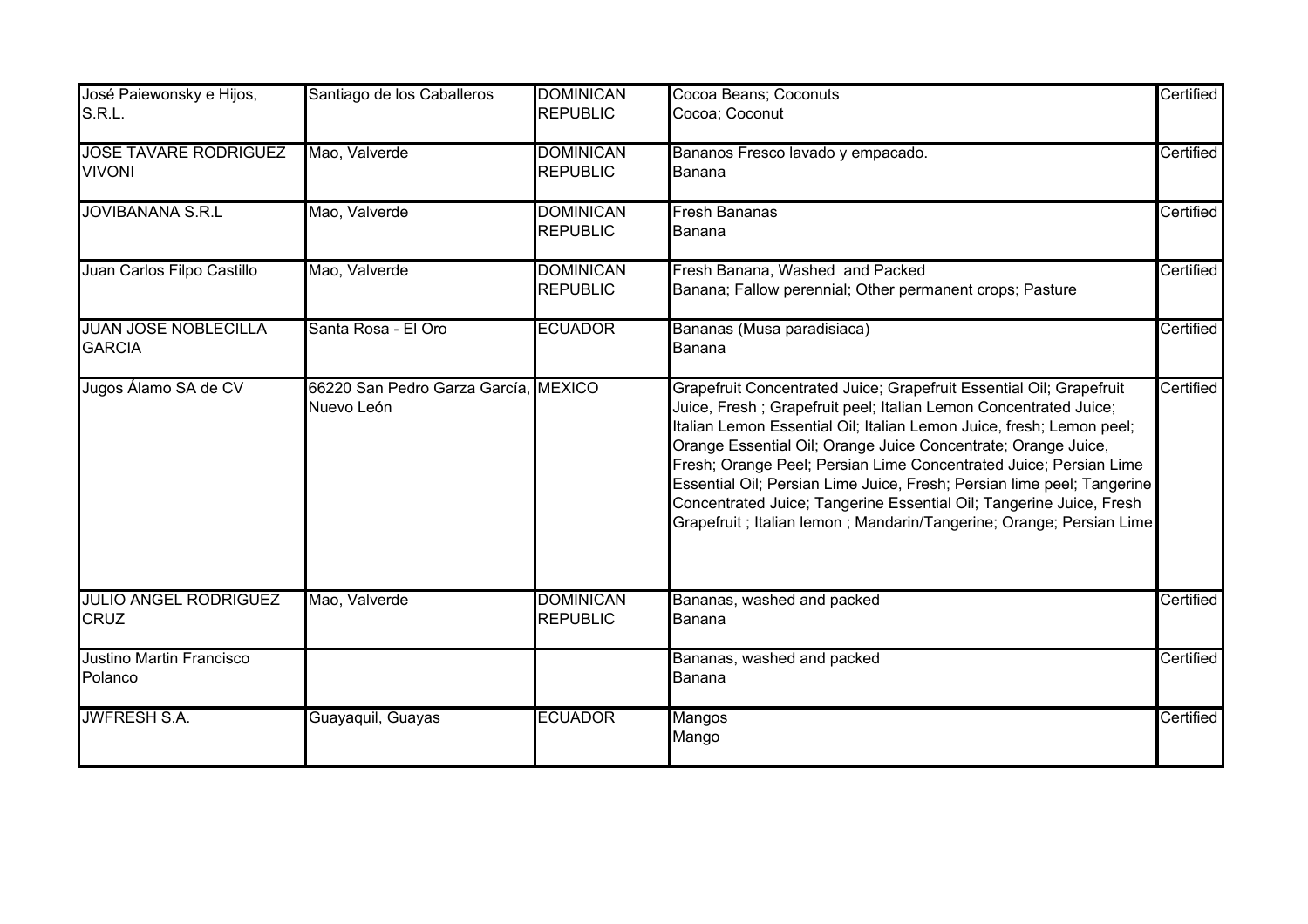| (Flakes, Granules, Ground, Powder); AD Barley grass (Flakes,<br>Granules, Ground, Powder); AD Broccoli (Flakes, Granules, Ground,<br>Powder); AD Burdock(Flakes, Granules, Ground, Powder); AD<br>Cabbage(Flakes, Granules, Ground, Powder) ; AD Carrot (Flakes,<br>Granules, Ground, Powder); AD Cauliflower (Flakes, Granules,<br>Ground, Powder); AD Celery (Flakes, Granules, Ground, Powder);<br>AD Edamame (Kernels, Granules, Ground, Powder) ; AD Garlic<br>(Flakes, Chopped, Minced, Granulated, Ground, Powder); AD Ginger<br>(Flakes, Chopped, Minced, Granulated, Ground, Powder) ; AD Green<br>Bean (Kernels, Granules, Ground, Powder); AD Green Pea(Kernels, |
|-----------------------------------------------------------------------------------------------------------------------------------------------------------------------------------------------------------------------------------------------------------------------------------------------------------------------------------------------------------------------------------------------------------------------------------------------------------------------------------------------------------------------------------------------------------------------------------------------------------------------------------------------------------------------------|
|                                                                                                                                                                                                                                                                                                                                                                                                                                                                                                                                                                                                                                                                             |
|                                                                                                                                                                                                                                                                                                                                                                                                                                                                                                                                                                                                                                                                             |
|                                                                                                                                                                                                                                                                                                                                                                                                                                                                                                                                                                                                                                                                             |
|                                                                                                                                                                                                                                                                                                                                                                                                                                                                                                                                                                                                                                                                             |
|                                                                                                                                                                                                                                                                                                                                                                                                                                                                                                                                                                                                                                                                             |
|                                                                                                                                                                                                                                                                                                                                                                                                                                                                                                                                                                                                                                                                             |
|                                                                                                                                                                                                                                                                                                                                                                                                                                                                                                                                                                                                                                                                             |
|                                                                                                                                                                                                                                                                                                                                                                                                                                                                                                                                                                                                                                                                             |
|                                                                                                                                                                                                                                                                                                                                                                                                                                                                                                                                                                                                                                                                             |
|                                                                                                                                                                                                                                                                                                                                                                                                                                                                                                                                                                                                                                                                             |
| Granules, Ground, Powder); AD Horseradish(Flakes, Granules,                                                                                                                                                                                                                                                                                                                                                                                                                                                                                                                                                                                                                 |
| Ground, Powder); AD Jalapeno(Flakes, Granules, Ground, Powder);                                                                                                                                                                                                                                                                                                                                                                                                                                                                                                                                                                                                             |
| AD Kale(Flakes, Granules, Ground, Powder); AD Leek/ Spring                                                                                                                                                                                                                                                                                                                                                                                                                                                                                                                                                                                                                  |
| Onion(Flakes, Granules, Ground, Powder); AD Oat grass(Flakes,                                                                                                                                                                                                                                                                                                                                                                                                                                                                                                                                                                                                               |
| Granules, Ground, Powder); AD Onion (Flakes, Slices, Dices,                                                                                                                                                                                                                                                                                                                                                                                                                                                                                                                                                                                                                 |
| Kibbled, Chopped, Minced, Granulated, Ground, Powder); AD                                                                                                                                                                                                                                                                                                                                                                                                                                                                                                                                                                                                                   |
| Pepper/ Hot paprika / Paprika / Chili(Flakes, Granules, Ground,                                                                                                                                                                                                                                                                                                                                                                                                                                                                                                                                                                                                             |
| Powder); AD Potato(Flakes, Granules, Ground, Powder); AD                                                                                                                                                                                                                                                                                                                                                                                                                                                                                                                                                                                                                    |
| Pumpkin/butter nut squash(Flakes, Chopped, Minced, Granulated,                                                                                                                                                                                                                                                                                                                                                                                                                                                                                                                                                                                                              |
| Ground, Powder); AD Shallot(Flakes, Granules, Ground, Powder);                                                                                                                                                                                                                                                                                                                                                                                                                                                                                                                                                                                                              |
| AD Shiitake(Flakes, Granules, Ground, Powder); AD Spinach(Flakes,                                                                                                                                                                                                                                                                                                                                                                                                                                                                                                                                                                                                           |
| Granules, Powder); AD Sweet beet(Flakes, , Granules, Powder);                                                                                                                                                                                                                                                                                                                                                                                                                                                                                                                                                                                                               |
| AD sweet bell pepper/Capsicum(Flakes, , Granules, Powder) ; AD                                                                                                                                                                                                                                                                                                                                                                                                                                                                                                                                                                                                              |
| Sweet Corn (Kernels, Granules, Ground, Powder); AD Sweet potato                                                                                                                                                                                                                                                                                                                                                                                                                                                                                                                                                                                                             |
| (Flakes, Chopped, Minced, Granulated, Ground, Powder); AD                                                                                                                                                                                                                                                                                                                                                                                                                                                                                                                                                                                                                   |
| Tomato(Flakes, Granules, Ground, Powder) ; AD Wheat                                                                                                                                                                                                                                                                                                                                                                                                                                                                                                                                                                                                                         |
| grass(Flakes, Granules, Ground, Powder) ; FD Asparagus; FD Bell                                                                                                                                                                                                                                                                                                                                                                                                                                                                                                                                                                                                             |
| pepper; FD Broccoli; FD Cabbage; FD Carrot; FD Cauliflower; FD                                                                                                                                                                                                                                                                                                                                                                                                                                                                                                                                                                                                              |
| Celery; FD Edamame; FD Garlic; FD Green Bean; FD Green pea; FD                                                                                                                                                                                                                                                                                                                                                                                                                                                                                                                                                                                                              |
| Kale; FD Onion; FD Potato; FD Pumpkin/butter nut squash; FD                                                                                                                                                                                                                                                                                                                                                                                                                                                                                                                                                                                                                 |
| shallot; FD Spinach; FD spring onion/leek/green onion; FD sweet                                                                                                                                                                                                                                                                                                                                                                                                                                                                                                                                                                                                             |
| Kaize Group Limited - Shunhao Shaoxing City, Zhejiang<br><b>CHINA</b><br>Barley grass; Broccoli; Cabbage; Carrot; Cauliflower; Edamame; Kale; Certified                                                                                                                                                                                                                                                                                                                                                                                                                                                                                                                     |
| Province<br>Oat grass; Paprika; Spinach; Sugar snap pea; Sweet bell pepper;                                                                                                                                                                                                                                                                                                                                                                                                                                                                                                                                                                                                 |
| Tomato; Wheat grass                                                                                                                                                                                                                                                                                                                                                                                                                                                                                                                                                                                                                                                         |
| Barley grass; Broccoli; Cabbage; Carrots; Cauliflower; Corn; Kale; Oat                                                                                                                                                                                                                                                                                                                                                                                                                                                                                                                                                                                                      |
| grass; Paprika; Peas/Green peas; Soybeans; Spinach; Sugar snap                                                                                                                                                                                                                                                                                                                                                                                                                                                                                                                                                                                                              |
| peas; Sweet pepper; Tomatoes; Wheat grass                                                                                                                                                                                                                                                                                                                                                                                                                                                                                                                                                                                                                                   |
|                                                                                                                                                                                                                                                                                                                                                                                                                                                                                                                                                                                                                                                                             |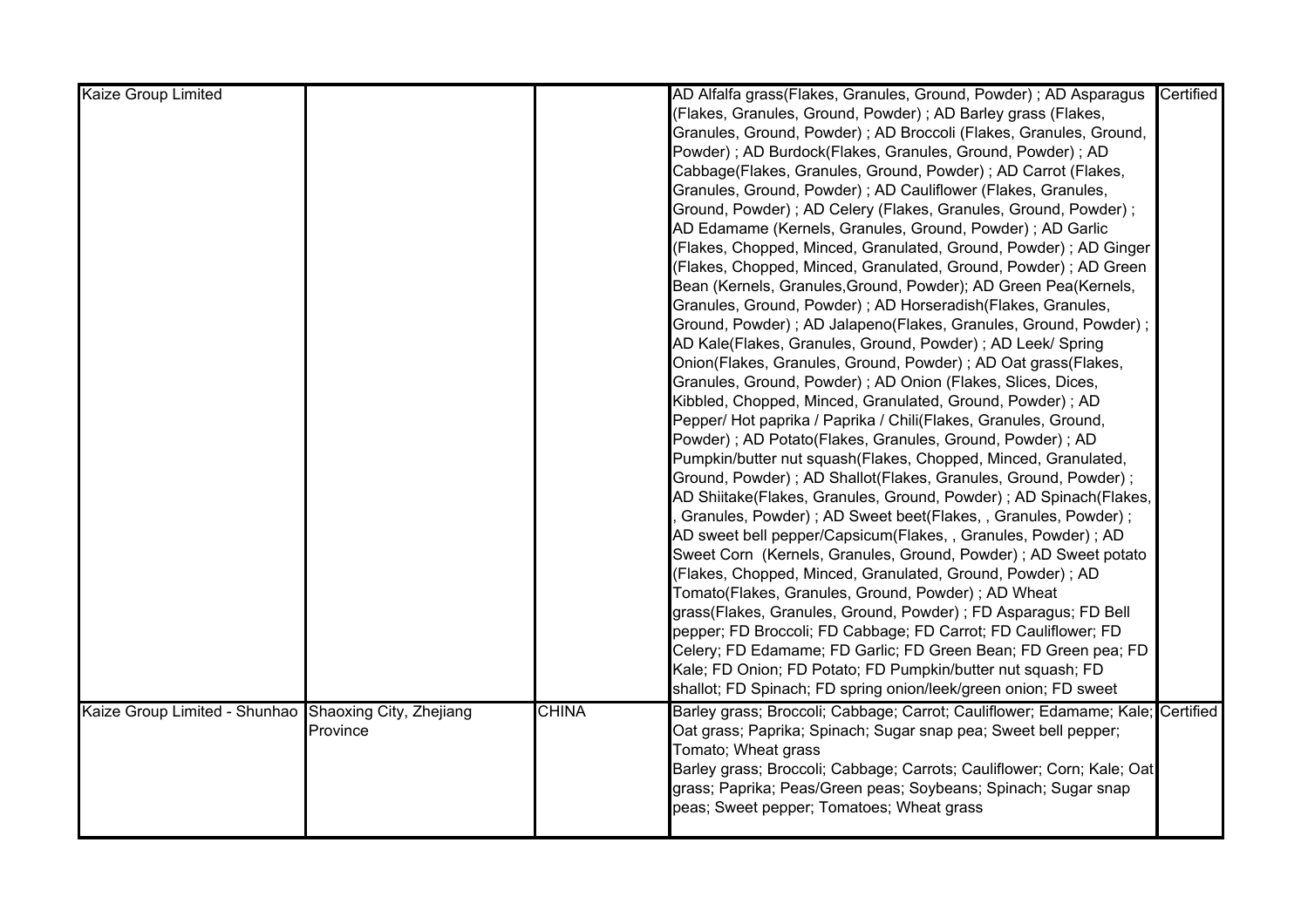| Kaize Group Limited - Wulian<br>Wanghu Organic Farm                         | Rizhao City, Shandong Province CHINA |                | Broccoli; Green onion/spring onion; Potato; Pumpkin/butter nut<br>squash; Soybean; Spinach; Sweet corn<br>Broccoli; Corn; Onions; Potatoes; Pumpkin / Squash; Soybeans                                                                                                                                                                                                                                                                                                                                                                                                                         | Certified |
|-----------------------------------------------------------------------------|--------------------------------------|----------------|------------------------------------------------------------------------------------------------------------------------------------------------------------------------------------------------------------------------------------------------------------------------------------------------------------------------------------------------------------------------------------------------------------------------------------------------------------------------------------------------------------------------------------------------------------------------------------------------|-----------|
| Kaize Group Limited - Zhaili<br>Organic Farm                                | Rizhao City, Shandong Province CHINA |                | Asparagus<br>Asparagus                                                                                                                                                                                                                                                                                                                                                                                                                                                                                                                                                                         | Certified |
| Kaize Group Limited -Feicheng<br>Farm 1                                     | Taian City, Shandong Province CHINA  |                | Barley grass; Broccoli; Burdock; Cabbage; Carrot; Cauliflower; Celery; Certified<br>Chili; Edamame; Garlic; Ginger; Green bean; Green pea; Jalapeno;<br>Kale; Leek; Oat grass; Onion; Pumpkin/butter squash; Shallot;<br>Soybean; Spinach; Sweet bell pepper/Capsicum; Sweet corn; Sweet<br>potato; Wheat grass<br>Barley grass; Beans; Broccoli; Cabbage; Carrots; Cauliflower; Celery;<br>Chili peppers (Jalapeño); Corn; Garlic; Ginger; Kale; Oat grass;<br>Onions; Peas/Green peas; Pigeon pea; Pumpkin / Squash; Shallots;<br>Soybeans; Spinach; Sweet pepper; Sweet potato; Wheat grass |           |
| <b>KALKAN ORGANİK TARIM</b><br>ÜRÜNLERİ GIDA VE TAŞ. DIŞ.<br>TİC. LTD. ŞTİ. | Aydın                                | <b>TURKEY</b>  | Fig Paste; Figs dried diced; Figs, Dried; IQF Quinces                                                                                                                                                                                                                                                                                                                                                                                                                                                                                                                                          | Certified |
| Kamaku Export (Pty) Ltd.                                                    | Outjo                                | <b>NAMIBIA</b> | <b>Devils Claw</b><br>African devil claw                                                                                                                                                                                                                                                                                                                                                                                                                                                                                                                                                       | Certified |
| Kangbao Guangming Cereals<br>and Oils Co., Ltd.                             | Zhangjiakou City, Hebei<br>Province  | <b>CHINA</b>   | Adzuki Bean; Black soybean; Broomcorn miilet; Broomcorn millet,<br>hulled ; Buckwheat; Buckwheat, hulled ; Flaxseed; Millet; Millet, hulled<br>Mung bean; Oat; Soybean<br>Adzuki beans; Beans; Buck wheat; Millet; Oats; Oil flax; Sesame;<br>Soybeans                                                                                                                                                                                                                                                                                                                                         | Certified |
| Kapno Estates Ltd.                                                          | Namadzi                              | <b>MALAWI</b>  | Rosemary Oil<br>Eucalyptus; Rosemary                                                                                                                                                                                                                                                                                                                                                                                                                                                                                                                                                           | Certified |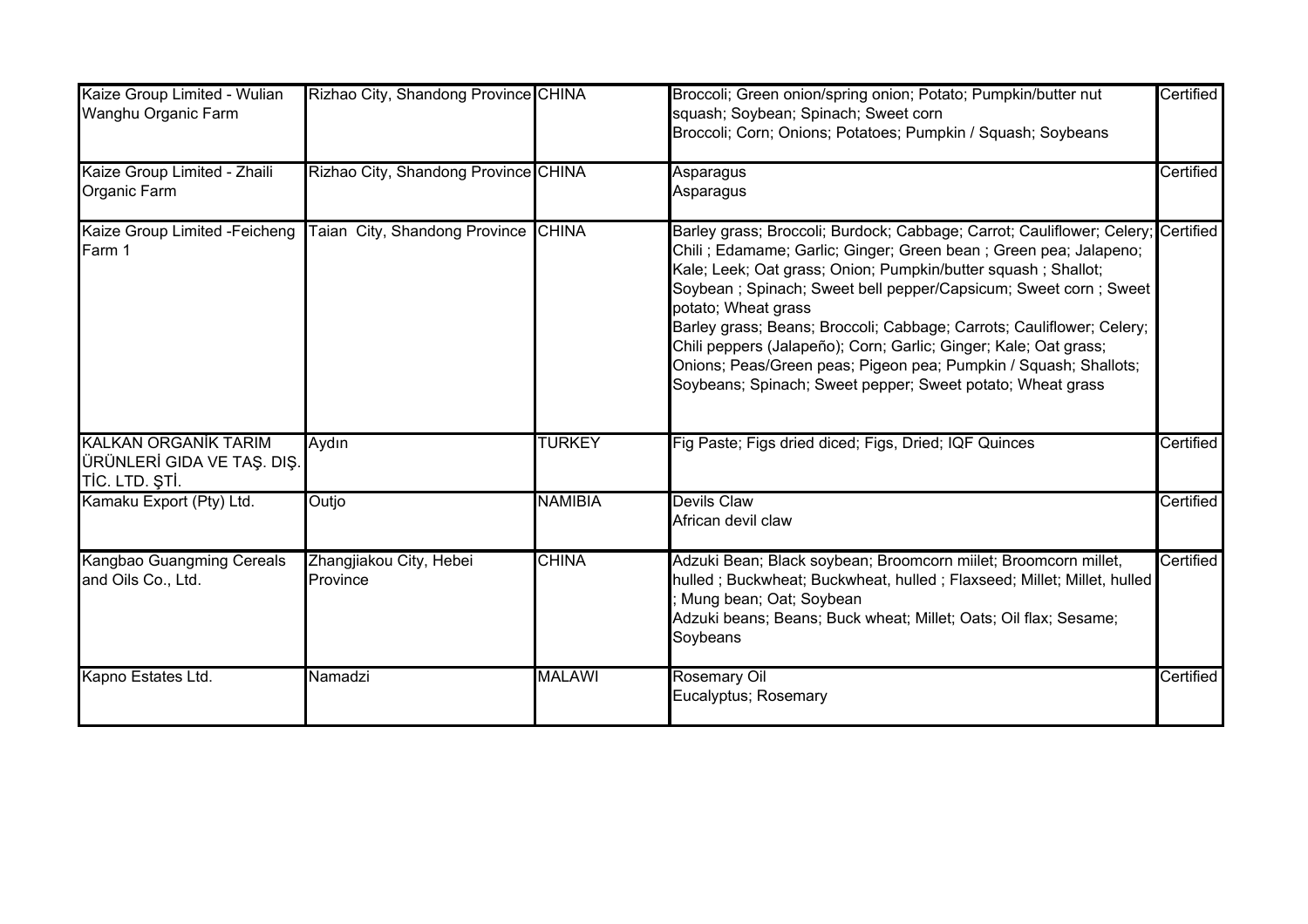| KARALİ ÇAY SAN. TİC. VE<br>GIDA PAZ. A.Ş.                    | <b>Rize</b>       | <b>TURKEY</b>       | Black tea, in teapot bags; Black tea, in tea bags; Earl grey tea, in tea<br>bags; Earl grey tea, in teapot bags; Green Tea; Karali Organic Black<br>Tea(1piecesx500gr); Orgalife Organic Black Tea(tea<br>bags)(100piecesx2gr); Orgalife Organic Black Tea(Tea Bags)(20<br>piecesx2gr); Orgalife Organic Black Tea(teapot bags)(48piecesx3gr);<br>Orgalife Organic Chamomile Tea(tea bags)(20 piecesx2gr); Orgalife<br>Organic Earl Grey Tea(tea bags)(100piecesx2gr); Orgalife Organic<br>Earl Grey Tea(tea bags)(25piecesx2gr); Orgalife Organic Earl Grey<br>Tea(teapot bags)(48piecesx3gr); Orgalife Organic Form Tea(tea<br>bags)(20piecesx2gr); Orgalife Organic Green Tea(tea<br>bags)(20piecesx2gr); Tea; Tea Fibre; Tea Waste; Tea, Black; Tea,<br>Orgalife Chamomile Tea; Tea, Green Tea, in teabags; White Tea | Certified |
|--------------------------------------------------------------|-------------------|---------------------|---------------------------------------------------------------------------------------------------------------------------------------------------------------------------------------------------------------------------------------------------------------------------------------------------------------------------------------------------------------------------------------------------------------------------------------------------------------------------------------------------------------------------------------------------------------------------------------------------------------------------------------------------------------------------------------------------------------------------------------------------------------------------------------------------------------------------|-----------|
| KARALI ÇAY SAN. TİC. VE<br>GIDA PAZ. A.Ş. (KALI-PROC-<br>03) | İstanbul          | <b>TURKEY</b>       | Orgalife Organic Black Tea(tea bags)(100picesx2gr); Orgalife Organic Certified<br>Black Tea(tea bags)(20piecesx2gr); Orgalife Organic Black<br>Tea(teapot bags)(48piecesx3gr); Orgalife Organic Chamomile<br>Tea(tea bags)(20piecesx2gr); Orgalife Organic Earl Grey Tea(tea<br>bags) (100 piecesx2gr); Orgalife Organic Earl Grey Tea(tea bags) (48<br>piecesx2gr); Orgalife Organic Earl GreyTea(tea bags)(25piecesx2gr);<br>Orgalife Organic Green Tea(tea bags)(20piecesx2gr); Organic<br>Orgalife Form Tea(tea bags)(20piecesx2gr)                                                                                                                                                                                                                                                                                   |           |
| <b>KAVANIAN S.A.</b>                                         | Guayaquil, Guayas | <b>ECUADOR</b>      |                                                                                                                                                                                                                                                                                                                                                                                                                                                                                                                                                                                                                                                                                                                                                                                                                           | Certified |
| Kenlei Farms cc                                              | George            | <b>SOUTH AFRICA</b> | Eucalyptus radiata, essential oil; Lemon-Scented Teatree,<br>Oil(Leptospermum petersonii); Rosemary Oil; tee trea Oil<br>Eucalyptus; Greenhouse green plants; Hemp; Herbs; Lemon-scented<br>teatree ; Rosemary; Stevia; Tea tree; Trees                                                                                                                                                                                                                                                                                                                                                                                                                                                                                                                                                                                   | Certified |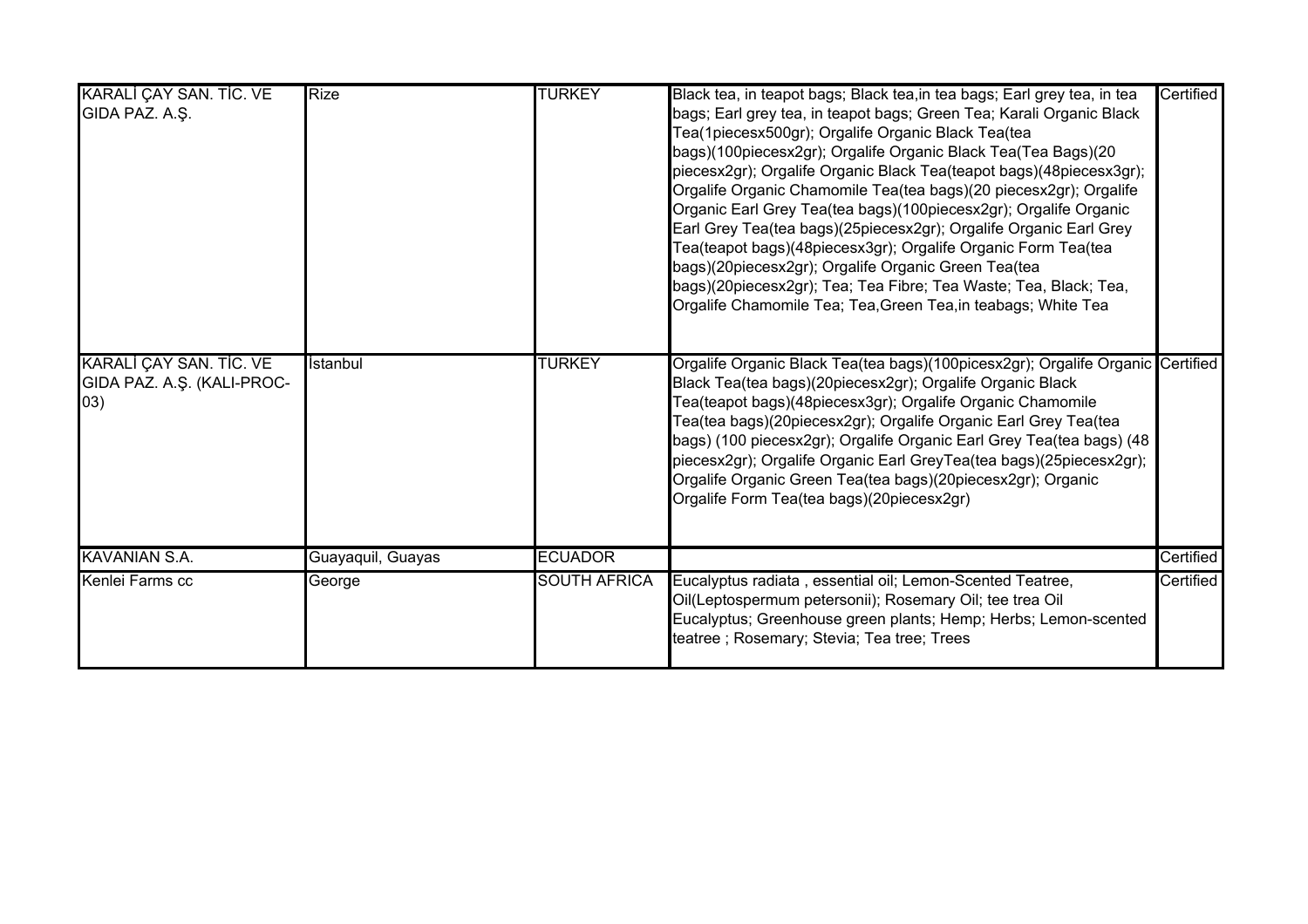| <b>Kersab Fruit Juices</b><br><b>Manufacturing LLC</b>                                                | Al Quoz, Dubai                                       | <b>UNITED ARAB</b><br><b>EMIRATES</b>    | Broccoli soup; Carrot soup; Chestnut soup; Chocolate Coconut Milk<br>Yogurt; Classic kombucha; Ginger and Turmeric Kombucha; Ginger<br>Shots; Hibiscus and Basil Kombucha; Lentil soup; Mango Coconut<br>Milk Yogurt; Mango Kombucha; Natural Coconut Milk Yogurt; Parsnip<br>soup; Peppermint Kombucha; Pumpkin & Coconut Cream soup;<br>Raspberry Coconut milk drinking Yogurt; Raspberry kombucha; Rose<br>Kombucha; Turmeric Shots; Vanilla Coconut Milk Yogurt | Certified |
|-------------------------------------------------------------------------------------------------------|------------------------------------------------------|------------------------------------------|---------------------------------------------------------------------------------------------------------------------------------------------------------------------------------------------------------------------------------------------------------------------------------------------------------------------------------------------------------------------------------------------------------------------------------------------------------------------|-----------|
| Kersten Paulsen Botanicals cc                                                                         | Knysna - Western Cape                                | <b>SOUTH AFRICA</b>                      | Aloe (Sábila), Pulp; Aloe ferox, crystals and dried leaf; Baobab Fruit<br>Powder; Baobab Oil; Buchu Shrub, Leaves As A Birch (Agathosma<br>Betulina); Honeybush tea; Moringa Dried Leaves; Moringa Oil;<br>Moringa Powder; Moringa Seeds; Rooibush Tea; Rose Hips, Oil;<br>Rosehip shell and Tea cut                                                                                                                                                                | Certified |
| Keshan Hengsoy Agricultural<br>Products Technology Co., Ltd.                                          | 161606 Qiqihar City,<br><b>Heilongjiang Province</b> | <b>CHINA</b>                             | Adzuki Bean; Black kdiney bean; Buckwheat; Buckwheat kernel; Dark Certified<br>red kidney bean; Hemp Seed; Lentil; Mungbean; Soybean; Speckled<br>kidney bean; White kidney bean                                                                                                                                                                                                                                                                                    |           |
| Kezuozhongqi Baokang Organic Tongliao City, Inner Mongolia<br><b>Agricultural Product Association</b> |                                                      | <b>CHINA</b>                             | Maize/Corn; Mung bean; Peanuts, with shell; Sesame; Sorghum; Soy<br>Bean; Sunflower Seeds<br>Beans; Corn; Fallow annual; Grain sorghum; Peanuts; Sesame;<br>Soybeans; Sunflowers                                                                                                                                                                                                                                                                                    | Certified |
| Khyar Albasateen Agricultural<br>Al Rahmania & Al<br>CO.<br><b>Bustan Farm</b>                        | Al Ghat Governorate, Riyadh                          | <b>KINGDOM OF</b><br><b>SAUDI ARABIA</b> | Date-Ajwa; Date-Barhi; Date-Finnja; Date-Khlass; Date-Khodary; Date-Certified<br>Majdoul; Date-Maktoum; Date-Nabot Sultaneh-Salma; Date-Sekai;<br>Date-Sheshi; Date-Sukkari; Date-Wonan; organic dates<br>Date palm                                                                                                                                                                                                                                                 |           |
| KION EXPORT S.A.C.                                                                                    | <b>SANTA ANITA - LIMA</b>                            | PERU                                     | Fresh ginger; Fresh turmeric<br>Ginger; Turmeric                                                                                                                                                                                                                                                                                                                                                                                                                    | Certified |
| Klipfontein Organics (Pty) Ltd.                                                                       | Durbanville                                          | <b>SOUTH AFRICA</b>                      | Eggs<br>Alpine pasture<br>Laying hens                                                                                                                                                                                                                                                                                                                                                                                                                               | Certified |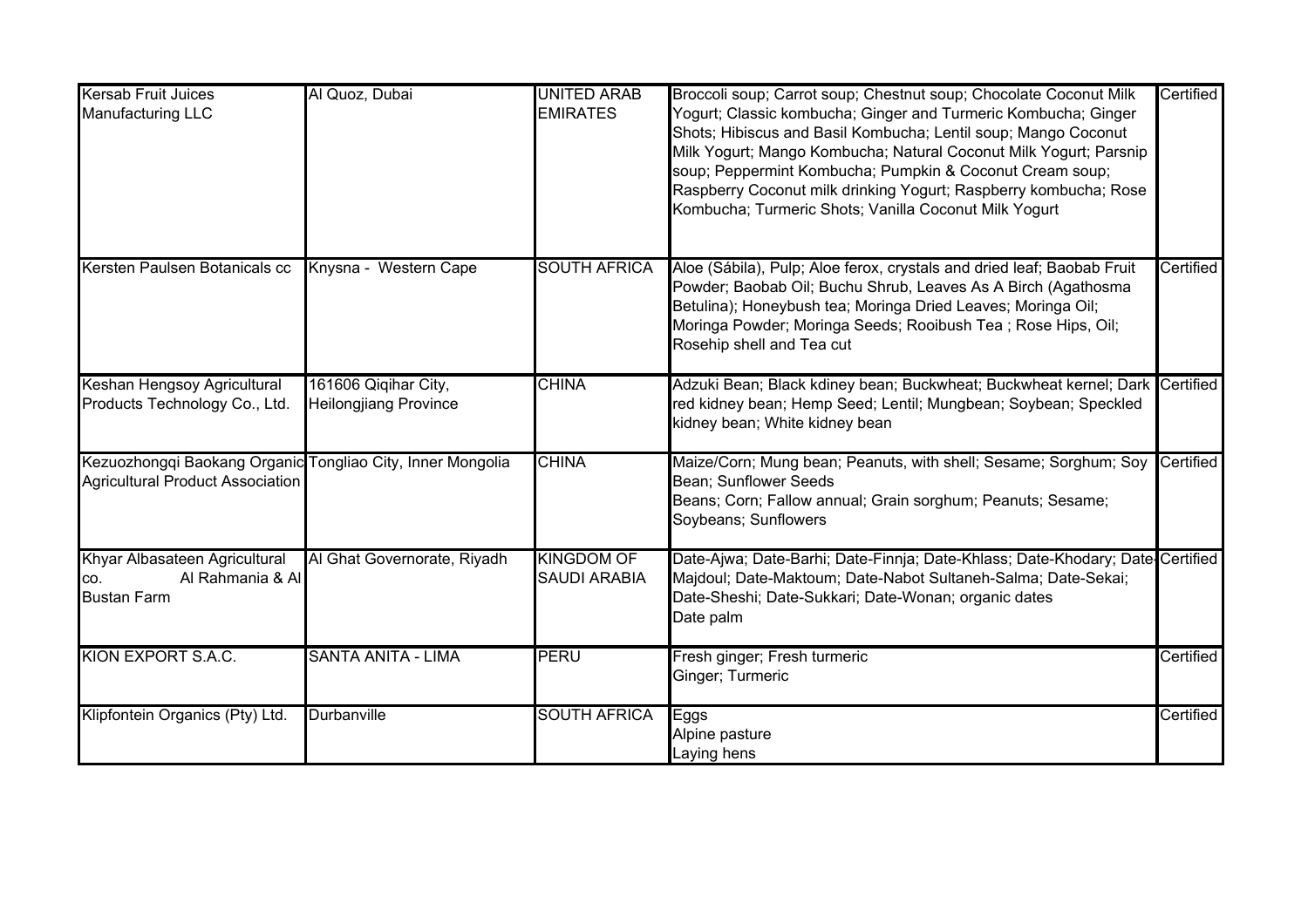| KONFRUT AG TARIM A.S.                                            | İstanbul                                       | <b>TURKEY</b>       | Apples; Blackberries; Blueberries; Cherries; Cranberries; Figs;<br>Mulberries; Pears; Persimmon; Plums; Pomegranates; Raspberries;<br>Rose Hips; Sour Cherries; Strawberries; Sugar Beets; Sumac (Rhus<br>coriaria); Tomatoes; Watermelons                                                                                                                            | Certified |
|------------------------------------------------------------------|------------------------------------------------|---------------------|-----------------------------------------------------------------------------------------------------------------------------------------------------------------------------------------------------------------------------------------------------------------------------------------------------------------------------------------------------------------------|-----------|
| KONFRUT AG TARIM A.Ş.<br>(KONFRUT AG AGR 01)                     | Canakkale                                      | <b>TURKEY</b>       | <b>Strawberries</b>                                                                                                                                                                                                                                                                                                                                                   | Certified |
| KONFRUT AG TARIM A.Ş.<br>(KONFRUT AG AGR 02)                     | <b>Balikesir</b>                               | <b>TURKEY</b>       | <b>Strawberries</b>                                                                                                                                                                                                                                                                                                                                                   | Certified |
| KONFRUT AG TARIM A.S.<br>(KONFRUT AG AGR 06)                     | Kahramanmaraş                                  | <b>TURKEY</b>       |                                                                                                                                                                                                                                                                                                                                                                       | Certified |
| KONFRUT GIDA SAN. VE TİC.<br>A.Ş.                                | Denizli                                        | <b>TURKEY</b>       | Pomegranate Peels; Pomegranate Pomace                                                                                                                                                                                                                                                                                                                                 | Certified |
| <b>KOZAN ORGANİK TARIM</b><br>ÜRÜNLERİ SAN. VE TİC. LTD.<br>ŞTİ. | Aydın                                          | <b>TURKEY</b>       | Figs, Dried<br>Figs; Olives; Walnut                                                                                                                                                                                                                                                                                                                                   | Certified |
| <b>Krantzberg Farm</b>                                           | Kakamas - Northern Cape                        | <b>SOUTH AFRICA</b> | Grape; Grapefruit; Lemons; Orange                                                                                                                                                                                                                                                                                                                                     | Certified |
| Krismar Investments Pty. Ltd.<br>and Augrabies Farm              | Kakamas, Northern Cape                         | <b>SOUTH AFRICA</b> | Grapefruit; Lemons; Orange                                                                                                                                                                                                                                                                                                                                            | Certified |
| Kunming Ganjing Tea Co., Ltd.                                    | Wuhua District, Kunming,<br>Yunnan             | <b>CHINA</b>        | black tea ; green tea ; PuEr tea ; PuEr tea (Shaiqing) ; white tea                                                                                                                                                                                                                                                                                                    | Certified |
| Kunshan Golden Future Imp. &<br>Exp., Co., Ltd.                  | Yushan Town, Kunshan City,<br>Jiangsu Province | <b>CHINA</b>        | Anethol, Nat.; Cassia Oil; Cinnamic aldehyde, Nat.; Citral, Nat.;<br>Citronella Oil; Citronellal, Nat.; Citronellol, Nat.; Eucalyptol, Nat.;<br>Eucalyptus Oil (Eucalyptus Globulus); Geraniol, Nat.; Howood Oil,<br>Crude; Lavender Oil (Lavandula Angustifolia); Litsea Cubeba Oil; Star<br>Anise Oil; Tea tree oil (Melaleuca alternifolia); Wintergreen Oil, Nat. | Certified |
| <b>KUNTU FOODS S.A.C.</b>                                        | Arequipa                                       | <b>PERU</b>         |                                                                                                                                                                                                                                                                                                                                                                       | Certified |
| LA CAMPIÑA PERU SAC                                              | JUNIN - SATIPO - RIO NEGRO. PERU               |                     | Dry Ginger in Flakes; Dry Turmeric in Flakes; Fresh Galanga; Fresh<br>Ginger; Fresh Turmeric<br>Galangal; Ginger; Turmeric                                                                                                                                                                                                                                            | Certified |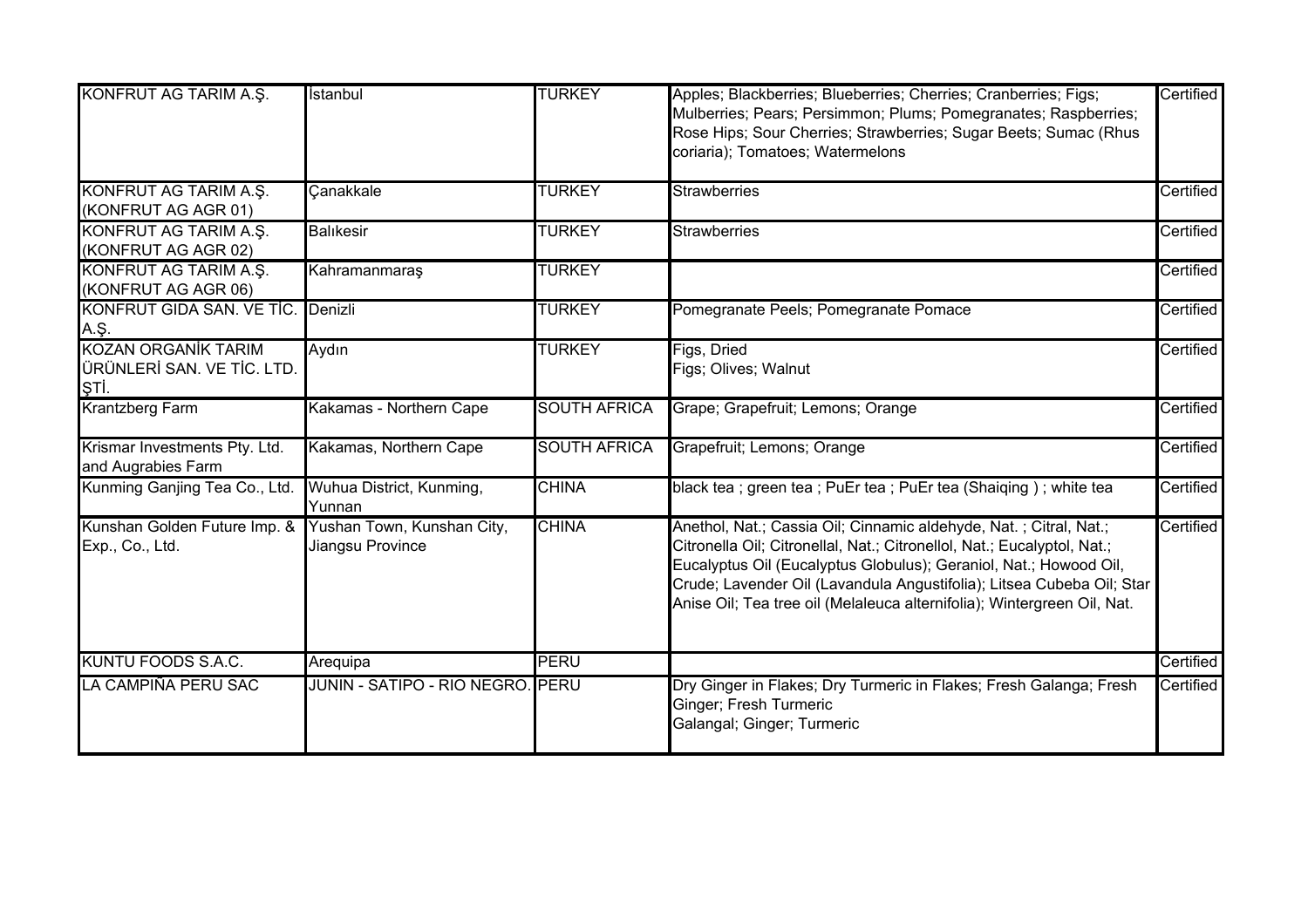| LA COOPERATIVA AGRARIA MAZAMARI - JUNIN<br><b>ASHANINKA Y</b><br>NOMATSIGUENGA CON<br><b>CRITERIOS AMBIENTALES</b><br><b>LTDA</b> |                          | PERU           | Cocoa nibs; Cocoa paste; Dry cocoa beans<br>Cocoa                                                                                                                                                                                                                                                                                                                                                                                                                                                                                                                                                                                                                 | Certified |
|-----------------------------------------------------------------------------------------------------------------------------------|--------------------------|----------------|-------------------------------------------------------------------------------------------------------------------------------------------------------------------------------------------------------------------------------------------------------------------------------------------------------------------------------------------------------------------------------------------------------------------------------------------------------------------------------------------------------------------------------------------------------------------------------------------------------------------------------------------------------------------|-----------|
| LA FABRIL S.A.                                                                                                                    | 13-05-4761-Manta, Manabí | <b>ECUADOR</b> | Organic Filtered Palm Oil ; Organic Palm Kernel Olein.; Organic<br>Palm Rbd/S Mp 42.; Organic Palm Rbd/S PS; Organic Palm Kernel<br>Stearin.; Organic Palm Mid Fractions; Organic Palm Olein.; Organic<br>Palm RBD/S MP 39; Organic Palm Rbd/S Flaked PSF; Organic Palm<br>Rbd/S Mp 36.; Organic Palm Rbd/S Sy.; Organic Palm Red Olein.;<br>Organic Palm Red Stearin; Organic Palm Stearin. ; Organic Rbd<br>Palm Kernel Oil; Organic RBD Palm Oil<br>Organic Super Olein; Palma Orgánico Rbd/S SW; Trademarks:<br>Nutiva Shortening UPC 6 92752 10517 3<br>Organic From the farm<br><b>Natural Habitats</b><br>Aunt PATTY's<br><b>LA FABRIL S.A</b><br>GloryBee | Certified |
| La Fabril S.A. - Planta La<br>Favorita                                                                                            | Guayaquil, Guayas        | <b>ECUADOR</b> | Organic Palm Kernel Olein.; Organic Palm Rbd/S Mp 39.; Organic<br>Palm Rbd/S Mp 42.; Organic Filtered Palm Oil.; Organic Palm Rbd/S<br>PS; Organic Palm Kernel Stearin.; Organic Palm Mid Fractions;<br>Organic Palm Olein.; Organic Palm Rbd/S Flaked PSF; Organic Palm<br>Rbd/S Mp 36.; Organic Palm Rbd/S SW; Organic Palm Rbd/S SY;<br>Organic Palm Red Olein.; Organic Palm Red Stearin.; Organic Palm<br>Stearin. ; Organic Rbd Palm Kernel Oil.; Organic Rbd Palm Oil. ;<br>Organic Super Olein                                                                                                                                                            | Certified |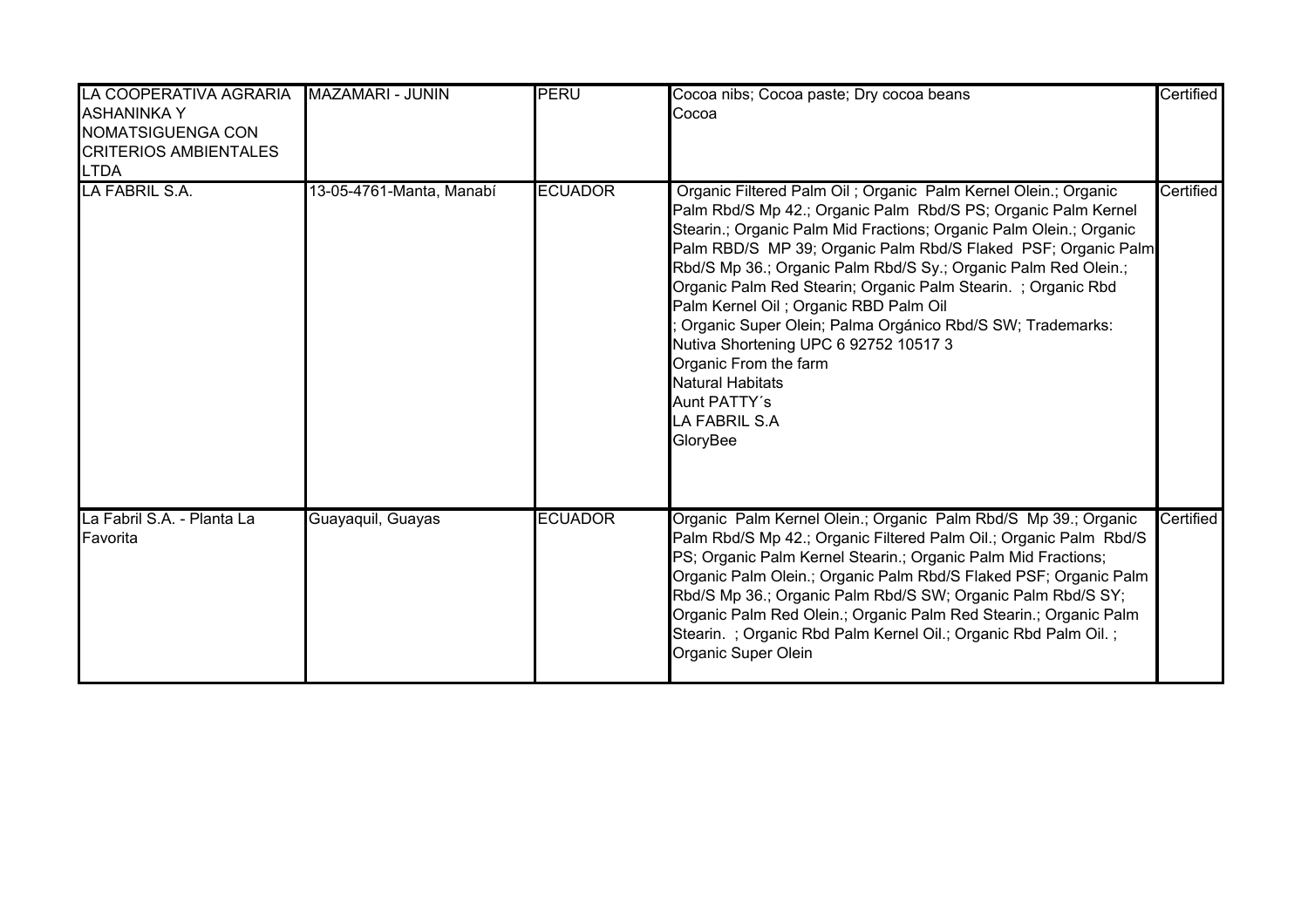| La Gloria Corp & Asociados | Bogotá D.C.         | <b>COLOMBIA</b> | 100% chocolate bar; 100% chocolate coverage; 100% dark chocolate; Certified |           |
|----------------------------|---------------------|-----------------|-----------------------------------------------------------------------------|-----------|
| S.A.S.                     |                     |                 | 50% chocolate coverage; 60% chocolate bar; 60% Chocolate                    |           |
|                            |                     |                 | coverage; 70% chocolate bar; 80% chocolate bar; 80% chocolate               |           |
|                            |                     |                 | coverage; 85% chocolate coverage; Banana Powder; Blackberry                 |           |
|                            |                     |                 | Flavored Cane Juice; Blackberry jam; Blackberry powder; Blackberry          |           |
|                            |                     |                 | Pulp; Bocadillo Guava; Cape gooseberry jam; Chili Powder; Chocolate         |           |
|                            |                     |                 | coated cocoa almond; Chocolate Coated Cocoa Nibs; Chocolate                 |           |
|                            |                     |                 | coated dehydrated banana; Chocolate Coated Dehydrated Coconut;              |           |
|                            |                     |                 | Chocolate coverage 70%; Chocolate covered dehydrated blackberry;            |           |
|                            |                     |                 | Chocolate with panela (Choconela); Cocoa alkaline powder; Cocoa             |           |
|                            |                     |                 | butter; Cocoa husk tea; Cocoa Nibs; Cocoa nibs covered with                 |           |
|                            |                     |                 | chocolate and banana; Cocoa nibs covered with chocolate and                 |           |
|                            |                     |                 | Blackberry; Cocoa nibs covered with chocolate and cape gooseberry;          |           |
|                            |                     |                 | Cocoa nibs covered with chocolate and chili; Cocoa nibs covered with        |           |
|                            |                     |                 | chocolate and coconut; Cocoa nibs covered with chocolate and                |           |
|                            |                     |                 | lemon; Cocoa nibs covered with chocolate and lulo; Cocoa nibs               |           |
|                            |                     |                 | covered with chocolate and mango; Cocoa nibs covered with                   |           |
|                            |                     |                 | chocolate and orange; Cocoa nibs covered with chocolate and                 |           |
|                            |                     |                 | passion fruit; Cocoa nibs covered with chocolate and Peanut; Cocoa          |           |
|                            |                     |                 | nibs covered with chocolate and pineapple; Cocoa nibs with Panela;          |           |
|                            |                     |                 | Cocoa Powder / Cocoa Powder; Cocoa powder with panela (Instant              |           |
|                            |                     |                 | Choconela); Cocoa Shell; coconut flour; Coconut oil; Dark Chocolate         |           |
|                            |                     |                 | (Gloria); Dehydrated banana; Dehydrated blackberry; Dehydrated              |           |
|                            |                     |                 | Cape Gooseberry; Dehydrated chili pepper; Dehydrated chocolate              |           |
|                            |                     |                 | coated lemon; Dehydrated Chocolate Coated Mango; Dehydrated                 |           |
|                            |                     |                 | chocolate coated orange; Dehydrated Chocolate Coated Peanuts;               |           |
|                            |                     |                 | Dehydrated chocolate coated tangerine; dehydrated coconut;                  |           |
|                            |                     |                 | Dehydrated Gooseberry Coated with Chococlate; Dehydrated Guava;             |           |
|                            |                     |                 | Dehydrated lemon; Dehydrated Lulo; Dehydrated Mango; Dehydrated             |           |
|                            |                     |                 | orange; Dehydrated pineapple; Dehydrated Pineapple Covered with             |           |
|                            |                     |                 | Chocolate; Dehydrated tangerine; Frozen Scalded Lulo; Granulated            |           |
|                            |                     |                 | Panela; Guava Powder; Guava pulp; Lemon Flavored Cane Juice;                |           |
| LA MISERICORDIA S.A.       | Luque, Central      | <b>PARAGUAY</b> | Chia (Salvia Hispanica); Sesame                                             | Certified |
|                            |                     |                 |                                                                             |           |
| <b>LA MISERICORDIA</b>     | Guayaibi, San Pedro | <b>PARAGUAY</b> | Chia (Salvia Hispanica)                                                     | Certified |
| S.A. Estancia Almanara     |                     |                 | Chia; Mixed crops; Sesame                                                   |           |
|                            |                     |                 |                                                                             |           |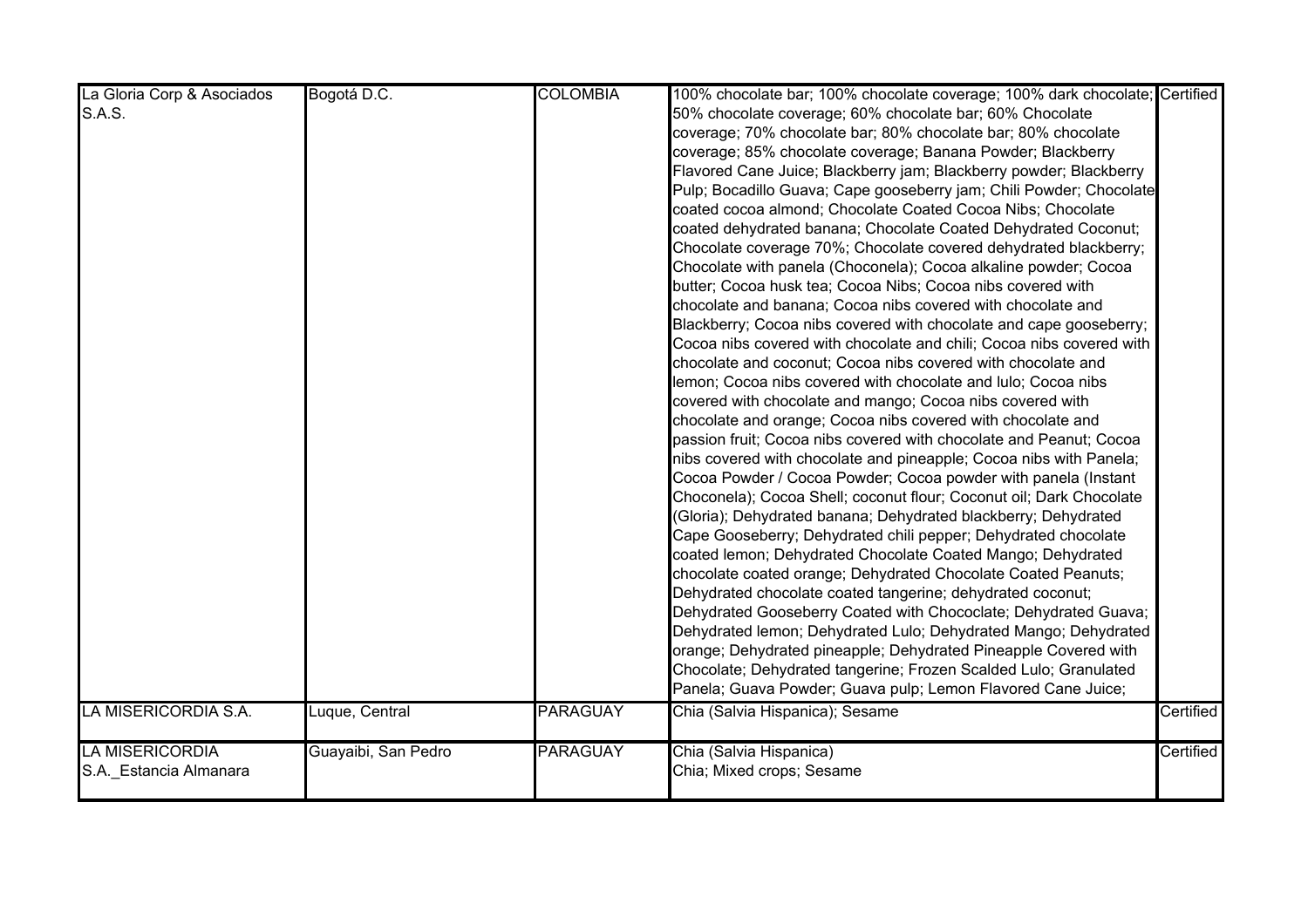| La Tobiana S.A.S.                                                      | Bogota                   | <b>COLOMBIA</b> | Guassimo (Guazuma ulmifolia); Panela in Blocks; Panela Powder;<br>Sugar cane (Saccharum officinarum)<br>Guasimo bark; Sugarcane                                                                                                                                                                                                                                                                                                                                                  | Certified                                |
|------------------------------------------------------------------------|--------------------------|-----------------|----------------------------------------------------------------------------------------------------------------------------------------------------------------------------------------------------------------------------------------------------------------------------------------------------------------------------------------------------------------------------------------------------------------------------------------------------------------------------------|------------------------------------------|
| <b>LABORATORIO ACUATECSA</b><br>S.A.                                   | Santa Elena, Santa Elena | <b>ECUADOR</b>  | Shrimps, larvae Litopenaeus vannamei<br>Larvae                                                                                                                                                                                                                                                                                                                                                                                                                                   | Certified                                |
| <b>LADENCORP S.A.</b>                                                  | La Mana, Cotopaxi        | <b>ECUADOR</b>  | Baby Banana ; Cocoa beans, dried<br>; Plantains; Red Banana<br>Banana; Cocoa; Lemons; Plantains                                                                                                                                                                                                                                                                                                                                                                                  | Certified                                |
| Laizhou Enjoyfarmer Fruit And<br>Vegetable Professional<br>Cooperative | Laizhou City, Shandong   | <b>CHINA</b>    | Ginger (Zingiber officinale)                                                                                                                                                                                                                                                                                                                                                                                                                                                     | Certified                                |
| Lamberhoney Industria,<br>Comércio e Exportação LTDA                   | Rio Claro, São Paulo     | <b>BRAZIL</b>   |                                                                                                                                                                                                                                                                                                                                                                                                                                                                                  | Suspen<br>ded<br>since<br>24.03.20<br>22 |
| Lamberhoney Nordeste                                                   | Jeremoabo                | <b>BRAZIL</b>   | Honey<br><b>Bees</b>                                                                                                                                                                                                                                                                                                                                                                                                                                                             | Certified                                |
| Lanxi Chishan Lake Green<br>Farm Co., Ltd.                             |                          |                 | Green tea (Zhengching, Sencha)<br>Tea plant                                                                                                                                                                                                                                                                                                                                                                                                                                      | Certified                                |
| Lapacho Imex S.A.                                                      | Asunción, Capital        | <b>PARAGUAY</b> | Bitter Orange essence; Bitter Orange leaves ; Bitter orange peel,<br>dried; Dried and cut lemon peel; Dried and cut shell of bitter orange;<br>Dry Leaf of Bitter Orange; Lemon peel essence; Lemon peel, dried;<br>Lemon Verbena essence; Lemon Verbena stems, dried and ground;<br>Lemon Verbena, dried leaves; Lemongrass essence; Lemongrass<br>leaves, dried (Cymbopogon Citratus); Yerba Mate dried leaves<br>Lemon Verbena; Lemongrass; Lemons; Mate; Mixed Crops; Orange | Certified                                |
| <b>LARREA CABEZAS JORGE</b><br><b>WASHINGTON</b>                       | Guayaquil, Guayas        | <b>ECUADOR</b>  | <b>Bananas</b><br>Banana                                                                                                                                                                                                                                                                                                                                                                                                                                                         | Certified                                |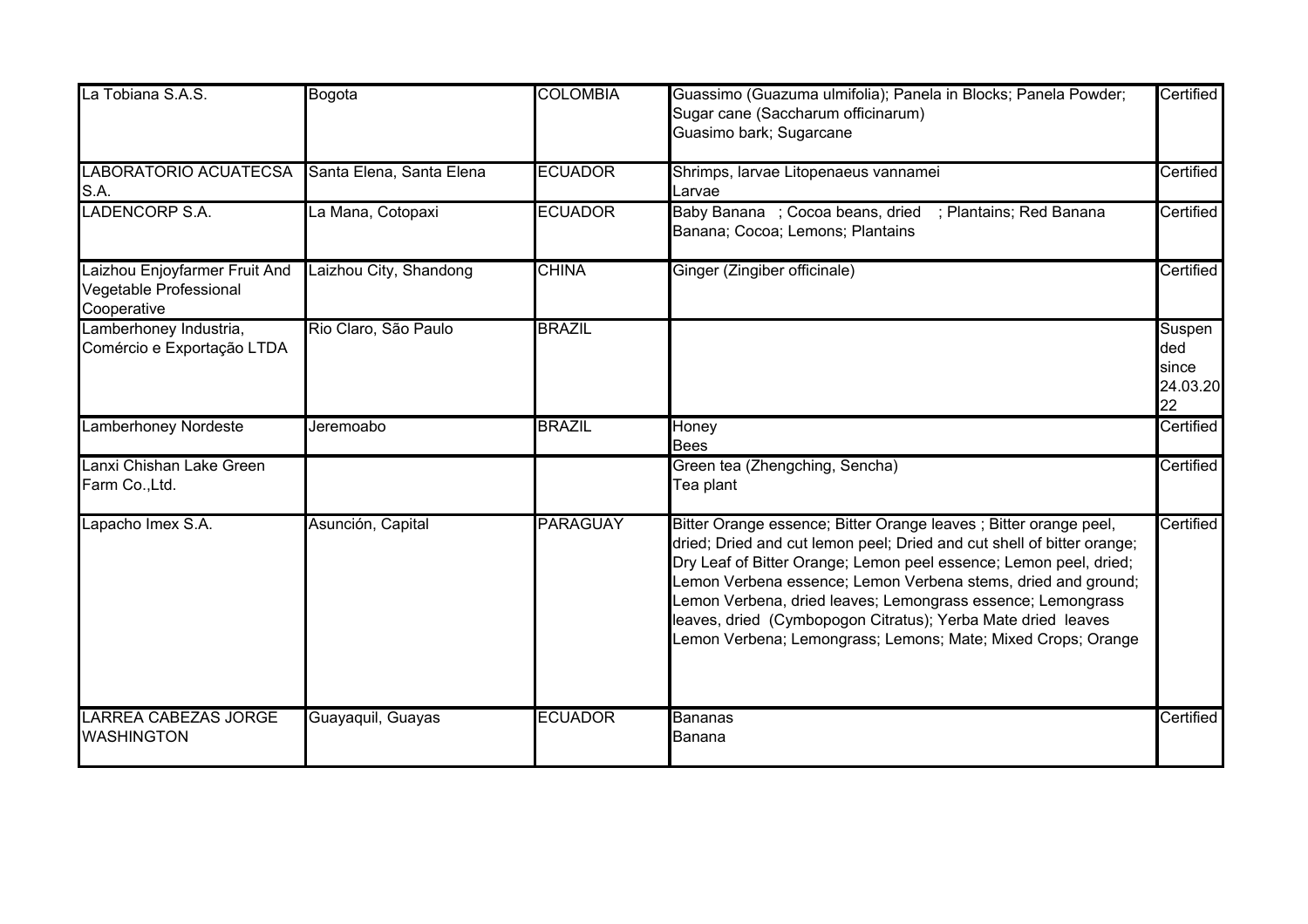| <b>LDAF</b>                                                    | Agadir                                                              | <b>MOROCCO</b>      | Frozen Citrons Segment; Frozen Kumquat Segment; Frozen<br>Mandarine Nadorcott Segment; Frozen Orange Navel Segment;<br>Frozen Pink pomelo Segment                                                                                                                                                                                                                                                                                                                                    | Certified |
|----------------------------------------------------------------|---------------------------------------------------------------------|---------------------|--------------------------------------------------------------------------------------------------------------------------------------------------------------------------------------------------------------------------------------------------------------------------------------------------------------------------------------------------------------------------------------------------------------------------------------------------------------------------------------|-----------|
| Lebombo Cape                                                   | Wellington, Western Cape                                            | <b>SOUTH AFRICA</b> | Bananas; Lemons                                                                                                                                                                                                                                                                                                                                                                                                                                                                      | Certified |
| Liaoning Aever Ingredient Co.,<br>Ltd.                         | Xinglongtai District, Panjin City,<br>iaoning Province              | <b>CHINA</b>        | American ginseng root extract; Bilberry extract/powder; Brown rice<br>protein; Chlorella powder/extract; Ganoderma(Reishi Mushroom)<br>extract/powder; Garlic extract/powder; Ginseng powder/extract; Green<br>tea extract/powder; Inulin powder; Lemon powder/extract; Maca<br>powder/extract; Milk thistle powder/extract; Mulberry powder/juice<br>powder/extract; Peas protein; Rhodiola extract/powder; Rosemary<br>extract; Spirulina powder/extract ; Turmeric powder/extract | Certified |
| Liaoning Sinoeuro Agro-<br><b>Products Processing Factory</b>  | Beipiao Economic Development CHINA<br>Zone, Chaoyang City, Liaoning |                     | Honey; Royal Jelly                                                                                                                                                                                                                                                                                                                                                                                                                                                                   | Certified |
| Liaoning Sinoeuro Agro-<br>Products Processing Factory -<br>A2 | Huludao City, Liaoning Province CHINA                               |                     | Honey; Royal jelly<br>Bees                                                                                                                                                                                                                                                                                                                                                                                                                                                           | Certified |
| Lijiang Daran Biology Co., Ltd.                                | 674100 Yulong County, Lijiang<br>City, Yunnan                       | <b>CHINA</b>        | Konjac Powder (Amorphophallus Konjac)                                                                                                                                                                                                                                                                                                                                                                                                                                                | Certified |
| Lijiang Daran Biology Co., Ltd. -<br>Dashitou Organic Base     | Lijiang City, Yunnan                                                | <b>CHINA</b>        | Konjak                                                                                                                                                                                                                                                                                                                                                                                                                                                                               | Certified |
| Lijiang Deyi Foodstuff Co., Ltd.                               | ijiang City, Yunnan Province                                        | <b>CHINA</b>        | Adzuki Bean; Black kidney bean; Broad Bean, Dried; Buckwheat;<br>Chickpeas; Dark red kidney bean; Hemp seed, unhulled; Large black<br>speckled kidney bean; Large white kidney bean; Light speckled kidney<br>bean; Mung(bean); Pumpkin seeds, unhulled; Rapeseed; Red/purple<br>speckled kidney bean; Soy Bean; Sunflower seed, unhulled; White<br>kidney bean                                                                                                                      | Certified |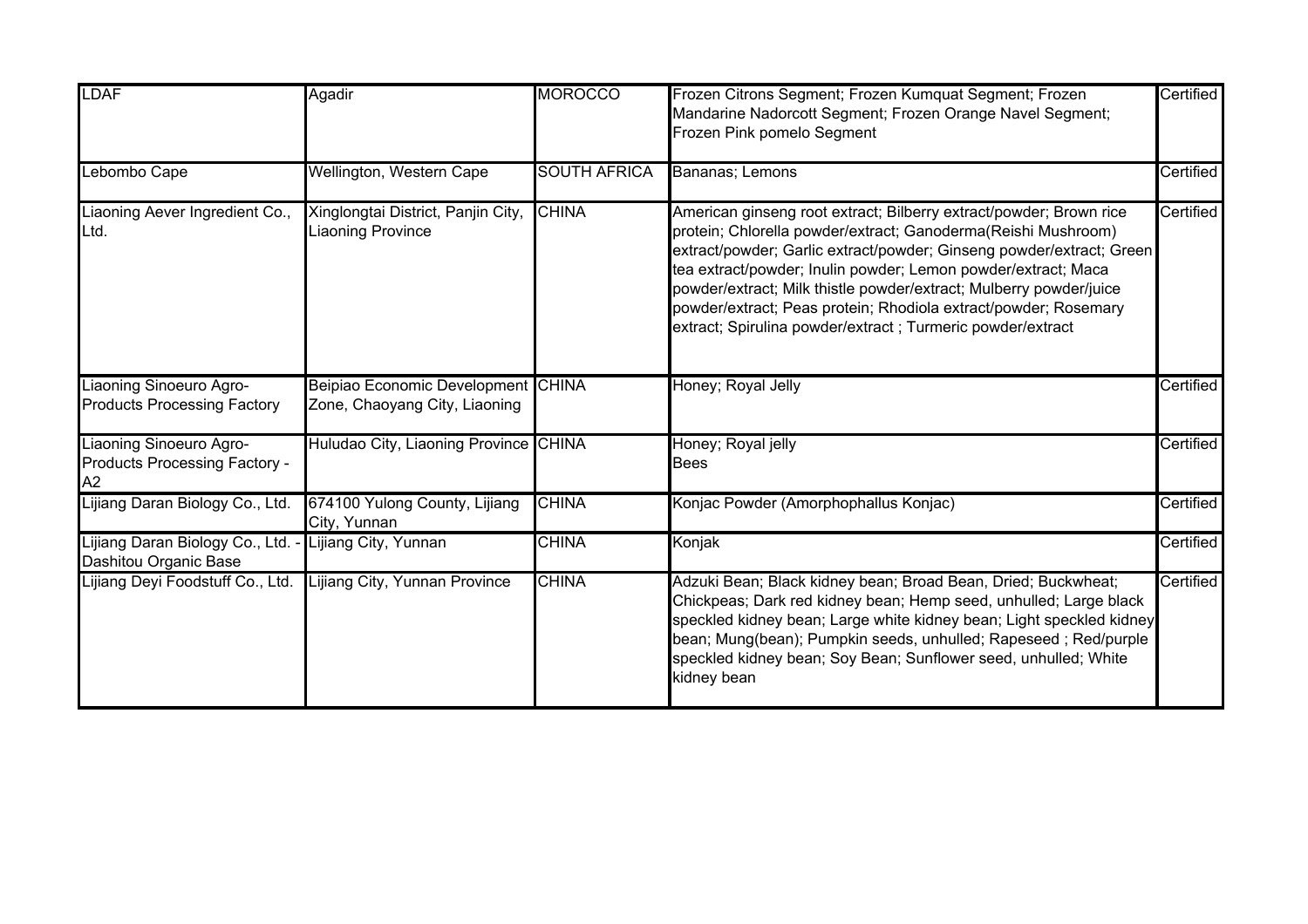| Lijiang Deyi Foodstuff Co., Ltd. - Lijiang City, Yunnan Province<br>Yulong |                                     | <b>CHINA</b> | Black kidney beans; broad bean; Buckwheat; Chickpea; Dark red<br>kidney beans; Hemp seeds; Large black speckled kidney beans;<br>Large white kidney beans ; Light speckled kidney beans ; mungbean ;<br>Rapeseed; Red/purple speckled kidney beans; soybean; sunflower<br>seed; white kidneybean<br>Adzuki beans; Beans; Buck wheat; Chickpeas; Corn; Fallow annual;<br>Hemp; Herbs; Oilseeds; Potatoes; Pumpkin / Squash; Soybeans;<br><b>Sunflowers</b>                                                                                                                                                                                                                                          | Certified |
|----------------------------------------------------------------------------|-------------------------------------|--------------|----------------------------------------------------------------------------------------------------------------------------------------------------------------------------------------------------------------------------------------------------------------------------------------------------------------------------------------------------------------------------------------------------------------------------------------------------------------------------------------------------------------------------------------------------------------------------------------------------------------------------------------------------------------------------------------------------|-----------|
| Linshu AD&FD Food Co., Ltd.                                                | Linshu County, Shandong<br>Province | <b>CHINA</b> | FD Asparagus; FD Bell Pepper; FD Broccoli; FD Cabbage; FD Carrot; Certified<br>FD Cauliflower; FD Celery; FD Edamame; FD Garlic; FD Green<br>peas; FD Kale; FD Onion; FD Potato; FD Pumpkin/Butternut squash;<br>FD Shallot; FD Spinach; FD Spring onion/leek/green onion; FD<br>Sugar snap peas; FD Sweet Corn; FD Sweet Potato                                                                                                                                                                                                                                                                                                                                                                   |           |
| Linshu Fangxing Foodstuff Co.,<br>Ltd.                                     | Linshu County, Shandong<br>Province | <b>CHINA</b> | Celery FD; Edamame FD; Garlic dices FD; Ginger powder; Horse<br>radish powder; King Soba Edamame Miso Soup; King Soba Miso<br>Soup With Ginger; King Soba Miso Soup with Pumpkin; Leek FD;<br>Miso products, FD; Onion FD; Organic chilli ramen miso sachets;<br>Organic edamame ramen miso sachets; Organic miso cup ; Organic<br>ramen miso sachets; Pumpkin powder; Soy sauce FD, powder; Sweet<br>potato powder; Tamari soy sauce FD, powder; Tofu FD                                                                                                                                                                                                                                          | Certified |
| Linshu Lvkang Vegetables<br>Processing Co., Ltd.                           | Linyi City, Shandong Province       | <b>CHINA</b> | Dehydrated carrots; Dehydrated garlic toasted(flakes, chopped,<br>minced, ground, granulated, powder); Dehydrated garlic(flakes,<br>chopped, minced, ground, granulated, powder); Dehydrated ginger<br>(Slices, chopped, minced, granulated, powder); Dehydrated<br>onion(slices, chopped, minced, granulate, powder); Dehydrated<br>onions toasted(Slices, chopped, minced, granulated, powder);<br>Dehydrated spinach; IQF carrots (slices, diced, puree); IQF Chilli; IQF<br>garlic (cloves, slices, cube, puree); IQF garlic roasted (cloves, diced,<br>puree); IQF Ginger(peeled whole, slices, cubes, puree); IQF green<br>onion; IQF Onions(slices, diced, puree); IQF soybean; IQF spinach | Certified |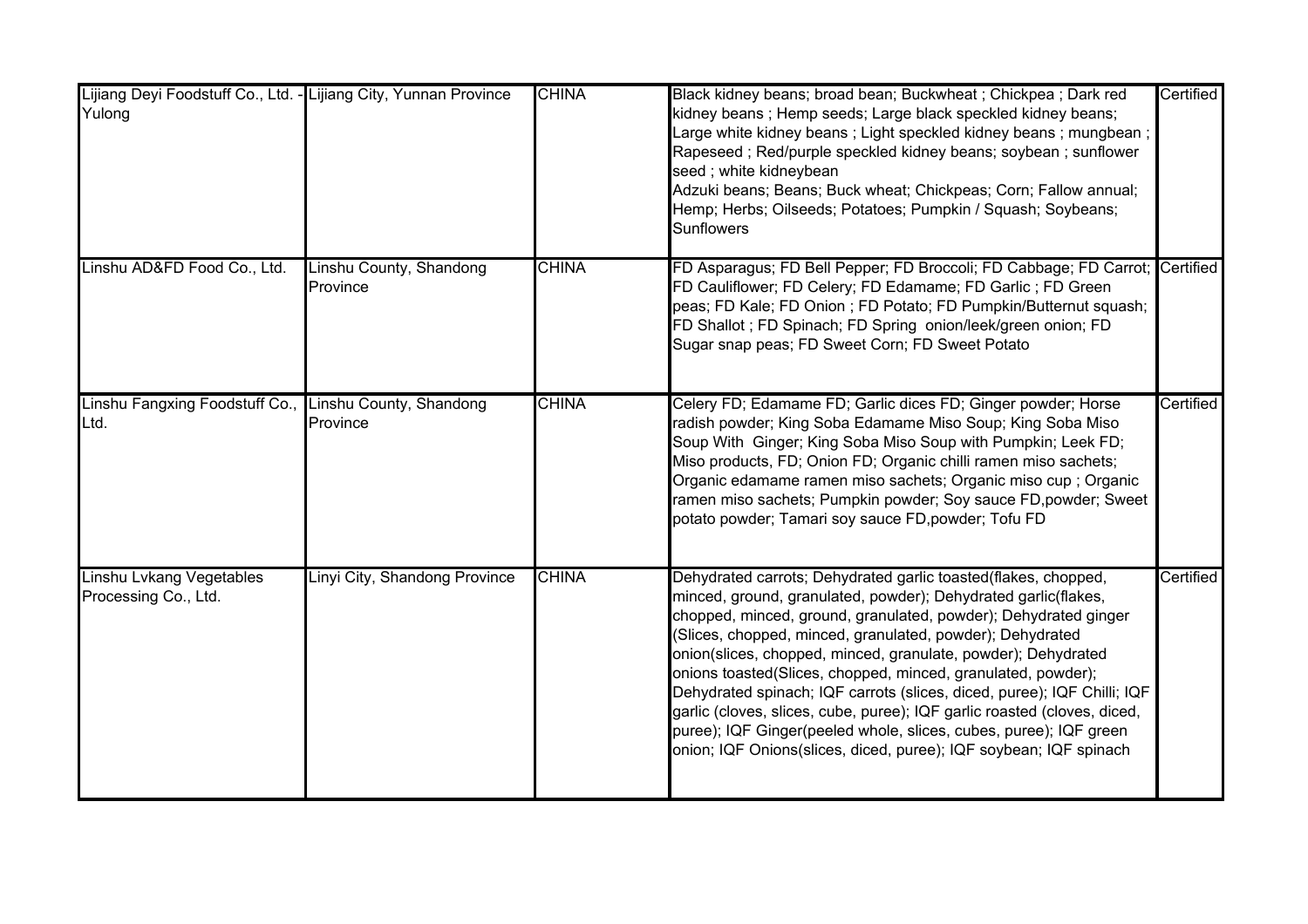| Linshu Lvkang Vegetables<br>Processing Co., Ltd. - Shimen<br>Farm | Linyi City, Shandong Province       | <b>CHINA</b> | Chilli; Corn; Garlic; Ginger; Onions; Peanuts; Potatoes; Soybean;<br>Sweet Potatoes; Watermelons; Wheat<br>Vegetable                                                | Certified |
|-------------------------------------------------------------------|-------------------------------------|--------------|---------------------------------------------------------------------------------------------------------------------------------------------------------------------|-----------|
| Linshu LvKang Vegetables<br>Processing Co., Ltd. - Xincun<br>Farm | Linyi City, Shandong Province       | <b>CHINA</b> |                                                                                                                                                                     | Certified |
| Linyi Dongfang Food Co., Ltd.                                     | Linyi City, Shandong Province       | <b>CHINA</b> | Garlic in brine; Pickled garlic                                                                                                                                     | Certified |
| Linyi Dongxu Foods Co., Ltd.                                      | Yishui County, Shandong<br>Province | <b>CHINA</b> | Peanuts Kernels; Peanuts Kernels, Blanched; Peanuts Kernels,<br>Chopped And Roasted; Peanuts Kernels, Roasted; Peanuts, roasted,<br>with shell; Peanuts, with shell | Certified |
| Linyi Dongxu Foods Co., Ltd. -<br>Yishui Xingye                   | <b>Shandong Province</b>            | <b>CHINA</b> | Corn; Peanut kernels, Baisha; Peanut kernels, Luhua; Peanuts<br>baisha, with shell; Peanuts luhua, with shell; Sweet Potatoes<br>Corn; Peanuts; Sweet potato        | Certified |
| Linyi Dongxu Foods Co., Ltd.-<br>Baokang                          | Tongliao City, Inner Mongolia       | <b>CHINA</b> | Maize; Peanuts Kernels; Peanuts with shell; Sunflower Seeds<br>Corn; Peanuts; Sunflowers                                                                            | Certified |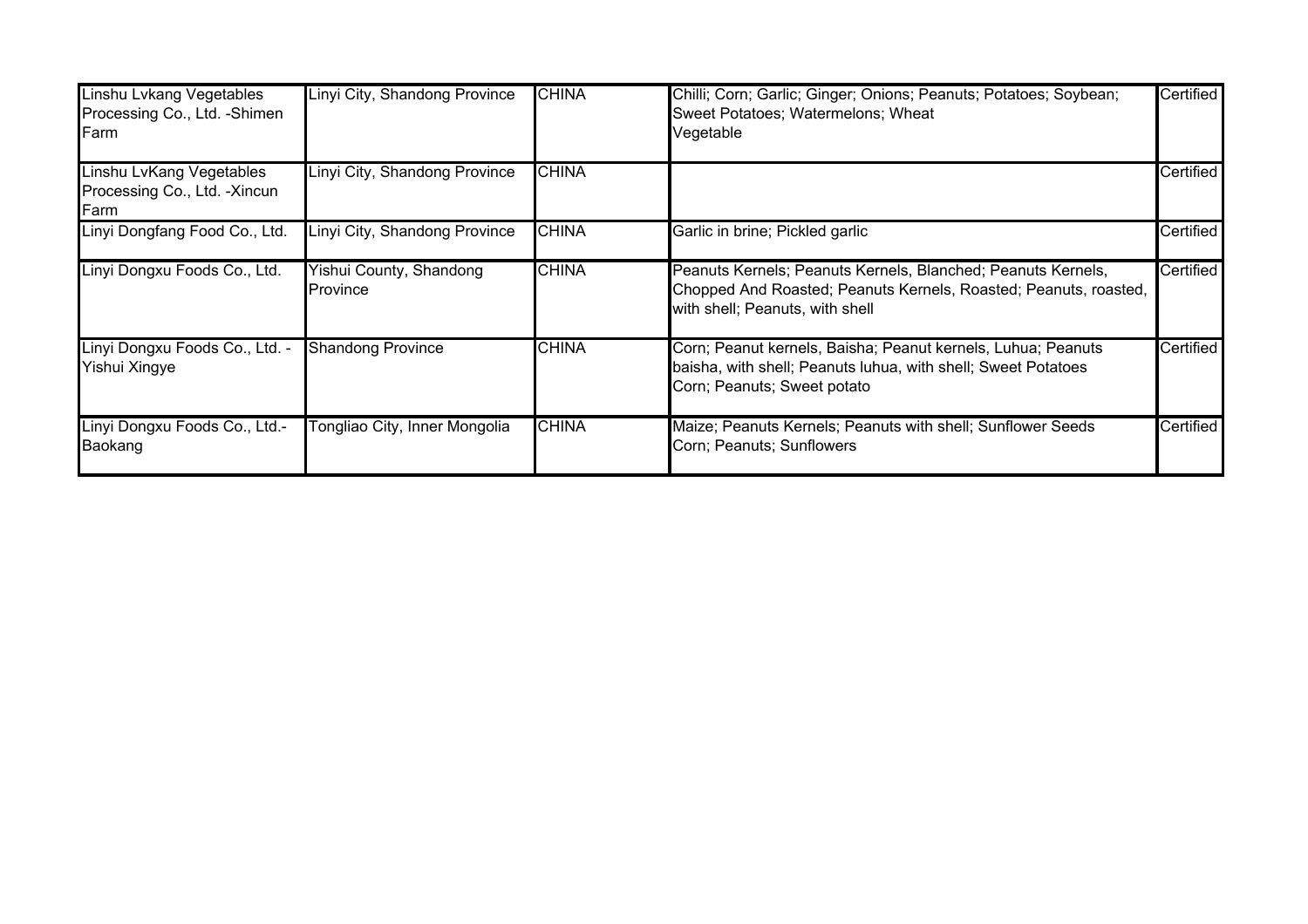| Linyi Wonderful Foodstuff Co., Linyi City, Shandong Province |                 | <b>CHINA</b>        | AD Alfalfa grass (Flakes, Granules, Ground, Powder); AD Asparagus Certified |           |
|--------------------------------------------------------------|-----------------|---------------------|-----------------------------------------------------------------------------|-----------|
| Ltd.                                                         |                 |                     | (Flakes, Granules, Ground, Powder); AD Barley grass (Flakes,                |           |
|                                                              |                 |                     | Granules, Ground, Powder); AD Broccoli (Flakes, Granules, Ground,           |           |
|                                                              |                 |                     | Powder); AD Burdock (Flakes, Granules, Ground, Powder); AD                  |           |
|                                                              |                 |                     | Cabbage (Flakes, Granules, Ground, Powder); AD Carrot (Flakes,              |           |
|                                                              |                 |                     | Granules, Ground, Powder); AD Cauliflower (Flakes, Granules,                |           |
|                                                              |                 |                     | Ground, Powder); AD Celery (Flakes, Granules, Ground, Powder);              |           |
|                                                              |                 |                     | AD Edamame (Kernels, Granules, Ground, Powder); AD Garlic                   |           |
|                                                              |                 |                     | (Flakes, Chopped, Minced, Granulated, Ground, Powder); AD Ginger            |           |
|                                                              |                 |                     | (Flakes, Chopped, Minced, Granulated, Ground, Powder); AD Green             |           |
|                                                              |                 |                     | Bean (Kernels, Granules, Ground, Powder) ; AD Green Pea (Kernels,           |           |
|                                                              |                 |                     | Granules, Ground, Powder); AD Horseradish (Flakes, Granules,                |           |
|                                                              |                 |                     | Ground, Powder); AD Jalapeno (Flakes, Granules, Ground, Powder)             |           |
|                                                              |                 |                     | AD Kale (Flakes, Granules, Ground, Powder); AD Leek/ Spring                 |           |
|                                                              |                 |                     | Onion (Flakes, Granules, Ground, Powder); AD Oat grass (Flakes,             |           |
|                                                              |                 |                     | Granules, Ground, Powder); AD Onion (Flakes, Slices, Dices,                 |           |
|                                                              |                 |                     | Kibbled, Chopped, Minced, Granulated, Ground, Powder); AD                   |           |
|                                                              |                 |                     | Pepper/ Hot paprika / Paprika / Chili (Flakes, Granules, Ground,            |           |
|                                                              |                 |                     | Powder); AD Potato (Flakes, Granules, Ground, Powder); AD                   |           |
|                                                              |                 |                     | Pumpkin / Butternut Squash (Flakes, Chopped, Minced, Granulated,            |           |
|                                                              |                 |                     | Ground, Powder) ; AD Shallot (Flakes, Granules, Ground, Powder) ;           |           |
|                                                              |                 |                     | AD Shiitake (Flakes, Granules, Ground, Powder) ; AD Spinach                 |           |
|                                                              |                 |                     | (Flakes, Granules, Ground, Powder); AD Sweet beet (Flakes,                  |           |
|                                                              |                 |                     | Granules, Ground, Powder); AD Sweet bell pepper / Capsicum                  |           |
|                                                              |                 |                     | (Flakes, Granules, Ground, Powder); AD Sweet corn (Kernels,                 |           |
|                                                              |                 |                     | Granules, Ground, Powder); AD Sweet potato (Flakes, Chopped,                |           |
|                                                              |                 |                     | Minced, Granulated, Ground, Powder) ; AD Tomato (Flakes,                    |           |
|                                                              |                 |                     | Granules, Ground, Powder); AD Wheat grass (Flakes, Granules,                |           |
|                                                              |                 |                     | Ground, Powder) ; FD Asparagus; FD Broccoli; FD Cabbage; FD                 |           |
|                                                              |                 |                     | Carrot; FD Cauliflower; FD Celery; FD Edamame; FD Garlic; FD                |           |
|                                                              |                 |                     | Green bean; FD Green Pea; FD Kale; FD Leek/ Spring Onion; FD                |           |
|                                                              |                 |                     | Onion; FD Potato; FD Pumpkin/Butternut Squash; FD Shallot; FD               |           |
| <b>Lion Rock Essential Oils</b>                              | Southbroom, KZN | <b>SOUTH AFRICA</b> | Eucalyptus; Tea tree                                                        | Certified |
|                                                              |                 |                     |                                                                             |           |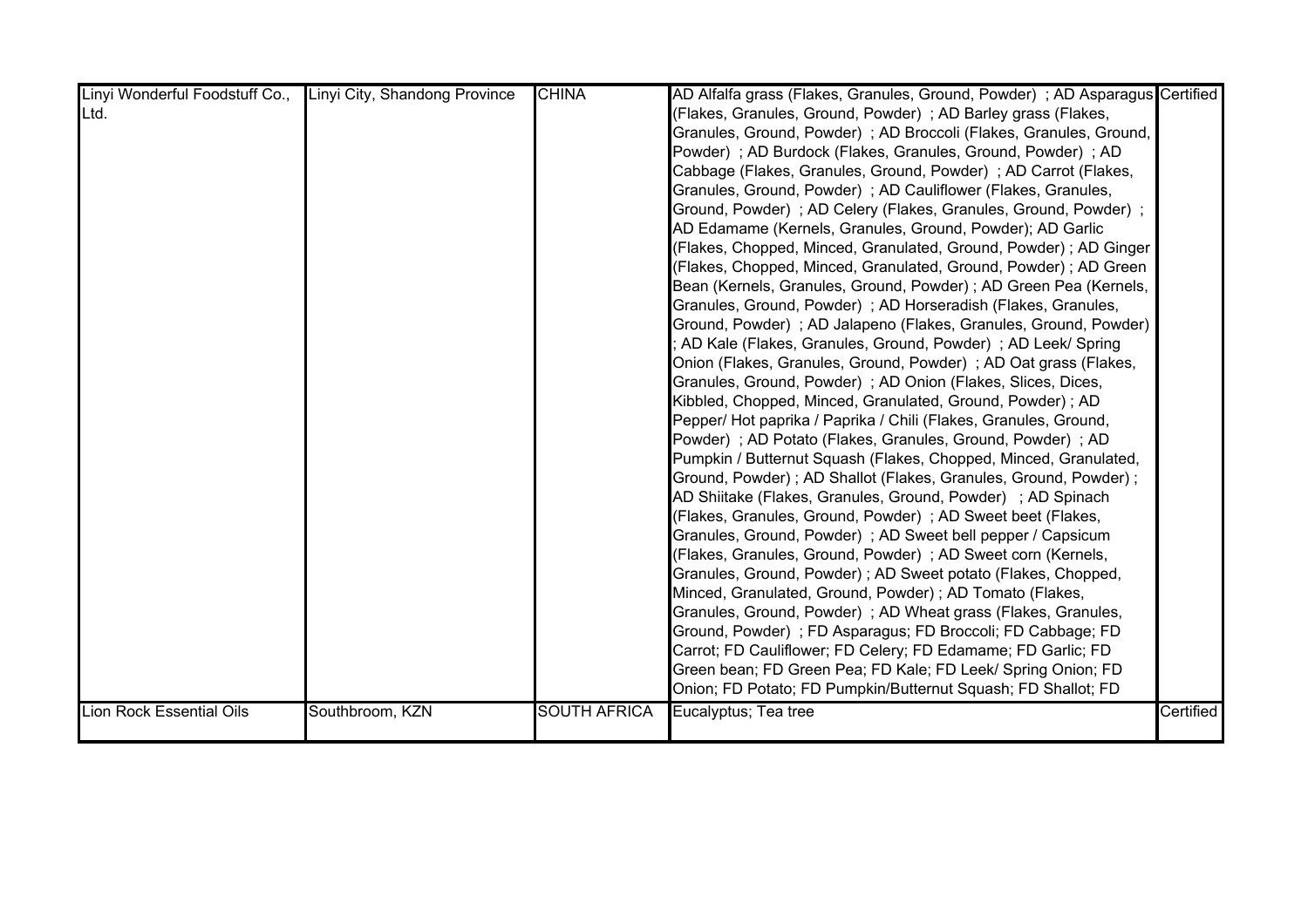| <b>Liubcom International SRL</b>                                                                          | Lozova (Straseni)                          | MOLDOVA,<br><b>REPUBLIC OF</b>        | Bear's garlic; Black elder; Blackthorn ; Elderflower; Genuine<br>Hypericum (Hypericum Perforatum9; Hawthorn Fruit, Berries (Shan<br>Zha); Lavender (LavAndula angustifolia); Lavender Blossoms, Dried;<br>Linden Blossoms; Linden flowers; Linden Leaves; Mulberry Leaves;<br>Rose Hips; Tilia leaves; Urtica Dioica; Wormwood (Artemisia<br>absinthium); Yarrow; Yarrow Blossoms Dried<br>Absinthe; Black Locust; Blackthorn; Dog Rose; Elder; Hawthorn;<br>Linden; Mulberries; Tansy; True St. John's wort; Wild garlic; Yarrow | Certified |
|-----------------------------------------------------------------------------------------------------------|--------------------------------------------|---------------------------------------|-----------------------------------------------------------------------------------------------------------------------------------------------------------------------------------------------------------------------------------------------------------------------------------------------------------------------------------------------------------------------------------------------------------------------------------------------------------------------------------------------------------------------------------|-----------|
| <b>Liwa Dates</b>                                                                                         | Liwa, Mezairaa, Abu Dhabi                  | <b>UNITED ARAB</b><br><b>EMIRATES</b> | Date paste ; Date syrup ; Organic Dates; Tamrelia (Date spread)                                                                                                                                                                                                                                                                                                                                                                                                                                                                   | Certified |
| Liyibeth Moronta de Tavarez                                                                               | 61000 Mao, Valverde                        | <b>DOMINICAN</b><br><b>REPUBLIC</b>   | Banana, washed and packed<br>Banana                                                                                                                                                                                                                                                                                                                                                                                                                                                                                               | Certified |
| <b>LLC Paulig Rus</b>                                                                                     | Tver, Tverskaya Oblast,<br>Kalininsky      | <b>RUSSIAN</b><br><b>FEDERATION</b>   | Roasted coffee Paulig Mundo                                                                                                                                                                                                                                                                                                                                                                                                                                                                                                       | Certified |
| <b>Longyu Wolfberry Planting</b><br><b>Professional Cooperative</b><br>Agency of Farmers in YuMen<br>City | Yumen, Jiuquan City, Gansu<br>Province     | <b>CHINA</b>                          |                                                                                                                                                                                                                                                                                                                                                                                                                                                                                                                                   | Certified |
| Lourens Agri Pty Itd                                                                                      | Komatipoort, Mpumalanga                    | <b>SOUTH AFRICA</b>                   | <b>Bananas</b><br>Banana                                                                                                                                                                                                                                                                                                                                                                                                                                                                                                          | Certified |
| Luangchai Organic                                                                                         | Amphoe Si Chompu                           | <b>THAILAND</b>                       | Citrus Hystrix, Leaves; Galangal; Lemon Grass<br>Galangal; Lemongrass; Lime; Pasture                                                                                                                                                                                                                                                                                                                                                                                                                                              | Certified |
| Luis Alcides Ramon                                                                                        | Santa Rosa, El Oro                         | <b>ECUADOR</b>                        | Banana<br>Banana; Lemons; Mixed Crops                                                                                                                                                                                                                                                                                                                                                                                                                                                                                             | Certified |
| LUIS EDUARDO ZEA CASTRO Simón Bolívar - Coronel                                                           | Lorenzo de Garaicoa, Guayaquil<br>- Guayas | <b>ECUADOR</b>                        | Banana (Musa paradisiaca), washed and packed<br>Banana                                                                                                                                                                                                                                                                                                                                                                                                                                                                            | Certified |
| Luis Silvio Quinde Ortuño                                                                                 | Balao, Guayas                              | <b>ECUADOR</b>                        | Bananas (Musa x paradisiaca)                                                                                                                                                                                                                                                                                                                                                                                                                                                                                                      | Certified |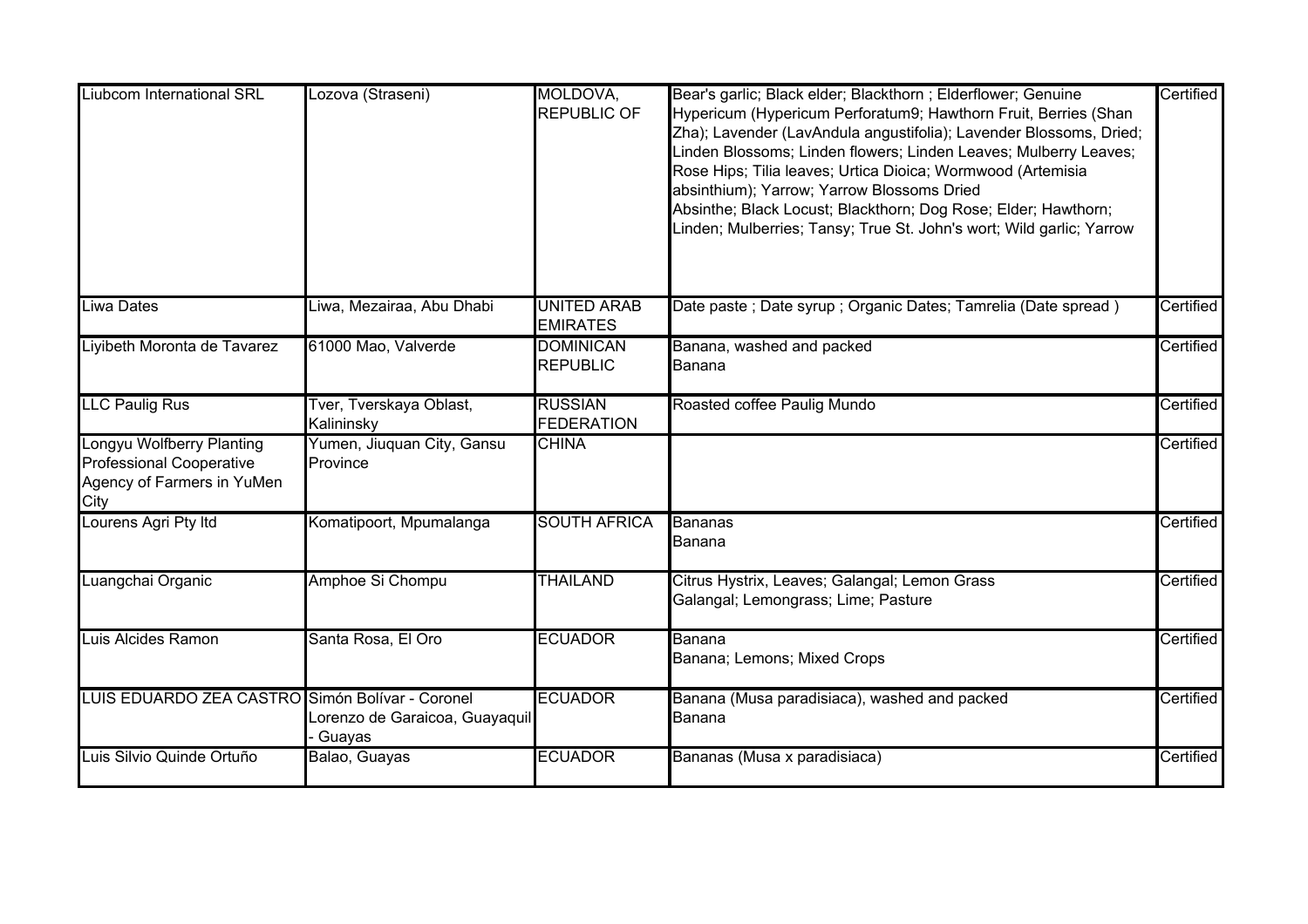| Luobei County Northern Food<br>Co., Ltd.                             | <b>Heilongjiang Province</b> | <b>CHINA</b>                                     | Adzuki bean; Adzuki bean/Azuki red bean; Black kidney bean; Black<br>soybean; Black soybeans; Blackeye bean/Cowpeas; Buckwheat;<br>Hulled Millet; Mung bean; Pearl barley/Coix Seed; Pumpkin seeds;<br>Red kidney bean; Soybean; White kidney bean; White pumpkin seeds<br>Adzuki beans; Beans; Cowpea; Pumpkin / Squash; Soybeans | Certified |
|----------------------------------------------------------------------|------------------------------|--------------------------------------------------|------------------------------------------------------------------------------------------------------------------------------------------------------------------------------------------------------------------------------------------------------------------------------------------------------------------------------------|-----------|
| M Nduve Enterpreneur Co. Ltd. Dar es Salaam                          |                              | TANZANIA,<br><b>UNITED</b><br><b>REPUBLIC OF</b> | Cocoa Beans<br>Cocoa                                                                                                                                                                                                                                                                                                               | Certified |
| MACKJAL & AGROINDUSTRIA HUANCAYO<br><b>E.I.R.L.</b>                  |                              | <b>PERU</b>                                      | Dried maca<br>Peruvian ginseng                                                                                                                                                                                                                                                                                                     | Certified |
| Magnos Agaveros del Campo<br>S.P.R. de R.L.                          | Amatitan, Jalisco            | <b>MEXICO</b>                                    | <b>Blue Agave Tequilana Weber</b>                                                                                                                                                                                                                                                                                                  | Certified |
| MANACÁ – INDUSTRIA DE<br><b>CONSERVAS DE FRUTAS</b><br><b>EIRELI</b> | Manacapuru                   | <b>BRAZIL</b>                                    | FROZEN PASTEURIZED AÇAÍ ORGANIC - 12%; FROZEN<br>PASTEURIZED AÇAÍ ORGANIC - 14%; FROZEN PASTEURIZED<br>AÇAÍ ORGANIC - 9%; ORGANIC CUPUAÇU PULP PASTEURIZED<br><b>FROZEN</b><br>Mixed crops; Wild Collection                                                                                                                        | Certified |
| Manaós Indústria e Comércio<br>de Polpas Ltda.                       | Rio Preto da Eva             | <b>BRAZIL</b>                                    | Acaí 12%, frozen natural; Acaí 12%, pasteurized frozen; Acaí 14%,<br>frozen natural; Acaí 14%, pasteurized frozen; Acaí 8%, frozen natural;<br>Acaí 8%, pasteurized frozen                                                                                                                                                         | Certified |
| <b>MANUEL ASTOL PORRAS</b><br><b>ARAUJO</b>                          | Santa Rosa, El Oro           | <b>ECUADOR</b>                                   | Banano<br>Banana                                                                                                                                                                                                                                                                                                                   | Certified |
| <b>MARCOS ANTONIO NEIRA</b><br><b>MEJIA</b>                          | Santa Rosa - El Oro          | <b>ECUADOR</b>                                   | Banano<br>Banana                                                                                                                                                                                                                                                                                                                   | Certified |
| <b>MARCOS DANILO NEIRA</b><br><b>FEIJOO</b>                          | Santa Rosa                   | <b>ECUADOR</b>                                   | Banana                                                                                                                                                                                                                                                                                                                             | Certified |
| Margarita Rosa Gutiérrez López Cumbres de Cuscatlán<br>De Herrera    |                              | <b>EL SALVADOR</b>                               | Parchment coffee; Roasted coffee and Ground<br>Coffee                                                                                                                                                                                                                                                                              | Certified |
| María de la Luz Covarrubias<br>Jara                                  | 44950 Guadalajara            | <b>MEXICO</b>                                    | Prickly pear sead; Prickly pear seed oil                                                                                                                                                                                                                                                                                           | Certified |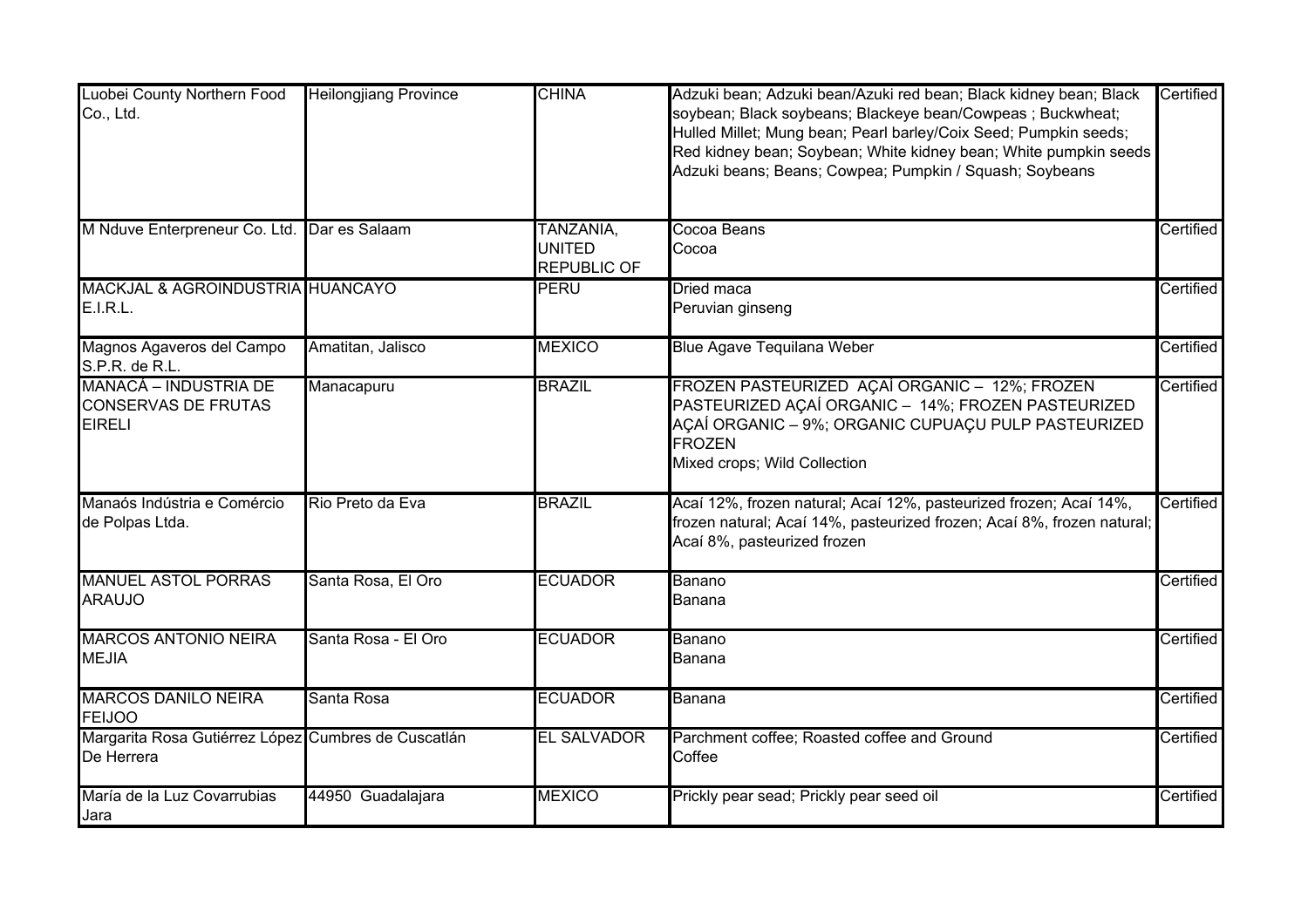| María Yenny Ordoñez Quezada Pasaje El Oro                                           |              | <b>ECUADOR</b> | Banana                                                                                                                                                                                                                                                                                                                                                                                                                                                                                                                                                                                                                                                                                                                                                                                                                                                                                                                                                                                                                                                                                                                                                                                                                                                                                        | Certified |
|-------------------------------------------------------------------------------------|--------------|----------------|-----------------------------------------------------------------------------------------------------------------------------------------------------------------------------------------------------------------------------------------------------------------------------------------------------------------------------------------------------------------------------------------------------------------------------------------------------------------------------------------------------------------------------------------------------------------------------------------------------------------------------------------------------------------------------------------------------------------------------------------------------------------------------------------------------------------------------------------------------------------------------------------------------------------------------------------------------------------------------------------------------------------------------------------------------------------------------------------------------------------------------------------------------------------------------------------------------------------------------------------------------------------------------------------------|-----------|
| <b>MARTIN BAUER BITKI VE</b><br>MEYVE ÇAYLARI ÜRETİM A.Ş.                           | İzmir        | <b>TURKEY</b>  | Aniseed; Chamomile; Cistus (Labdanum); Cistus Leaves; Dried<br>Apple, Wild; Fennel; Form Tea(Mate-Birch-Senna-Fennel-Liquorice,<br>root-Chicory, root); Fruit Tea Rose Hip Mix(Rose Hip,Hibiscus,<br>flowers); Ginger; Ginger Lemon(Lemongrass-Ginger, root-Licorice,<br>root-Lemon, peel); Linden Flowers; Linden Leaves; Liquorice, Root,<br>Dried; Mentha piperita (Dried Stem-Crushed); Mentha piperita (Dried-<br>Crushed); Mentha piperita (Dried-Leaves); Mentha piperita (Dried-<br>Stem); Mentha piperita (Mint Dried); Mentha spicata var. Crispa (Dried<br>Crushed); Mentha spicata var. Crispa (Dried Leaves); Mentha spicata<br>var. Crispa (Dried Stem-Crushed); Mentha spicata var. Crispa (Dried<br>Stem); Mint Lemon(Lemongrass-Mint-Lemon, peel); Nettle; Nettle<br>Leaves; Oregano; Peppermint; Peppermint (Stem-Leaves);<br>Pomegranate Arils, Dried; Pomegranate Peels; Pomegranate Seeds;<br>Pomegranate Skin; Pomegranate, Dried; Psyllium Husk Powder;<br>Rose Hip Peels; Rose Hips; Rose Hips Seeds; Rose Hips Shell; Rose<br>Hips, Kernels; Rosemary; Sage; Sage Leaves; Spearmint (Mentha<br>spicata var. Crispa); Spearmint Leaves&Stems Thyme; Turmeric<br>Ginger(Tumeric-Ginger-Lemongrass-Orange Leaves-Apple-Orange<br>peels-Cinnamon-Liquorice-Black Pepper) | Certified |
| <b>MARTIN BAUER BITKI VE</b><br>MEYVE ÇAYLARI ÜRETİM A.Ş.<br>(MARTIN BAUER AGR-01)  | Konya        | <b>TURKEY</b>  | Mentha piperita (Mint Dried) Leaves and Stems; Spearmint (Mentha<br>spicata var. Crispa) (Dried) Leaves and Stems<br>Fallow perennial; Peppermint; Spearmint                                                                                                                                                                                                                                                                                                                                                                                                                                                                                                                                                                                                                                                                                                                                                                                                                                                                                                                                                                                                                                                                                                                                  | Certified |
| <b>MARTIN BAUER BITKI VE</b><br>MEYVE ÇAYLARI ÜRETİM A.Ş.<br>(MARTIN BAUER-WILD-01) | <b>Bursa</b> | <b>TURKEY</b>  | Linden                                                                                                                                                                                                                                                                                                                                                                                                                                                                                                                                                                                                                                                                                                                                                                                                                                                                                                                                                                                                                                                                                                                                                                                                                                                                                        | Certified |
| <b>MARTIN BAUER BITKI VE</b><br>MEYVE ÇAYLARI ÜRETİM A.Ş.<br>(MARTIN BAUER-WILD-02) | İzmir        | <b>TURKEY</b>  | Nettle                                                                                                                                                                                                                                                                                                                                                                                                                                                                                                                                                                                                                                                                                                                                                                                                                                                                                                                                                                                                                                                                                                                                                                                                                                                                                        | Certified |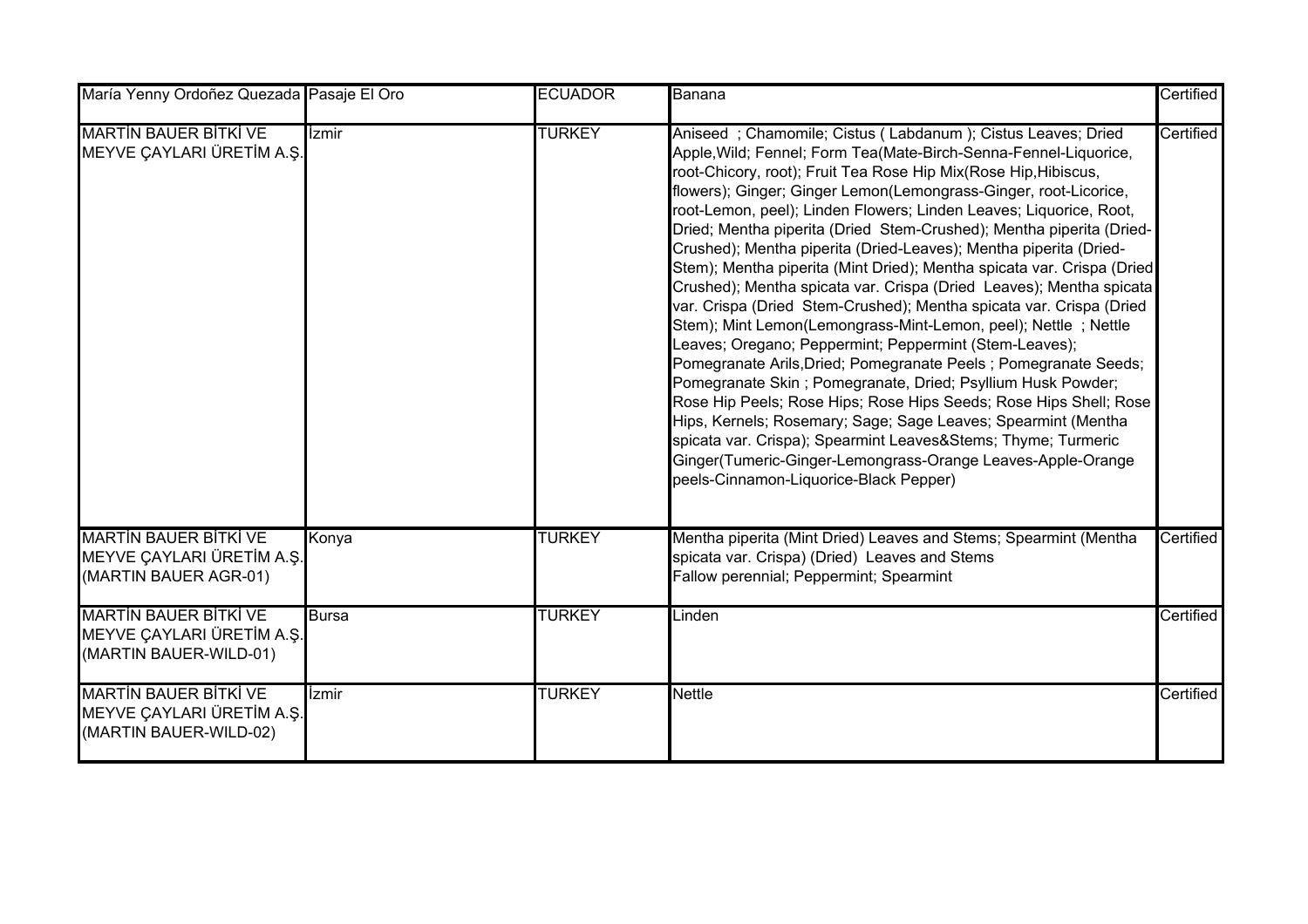| <b>Martin Bauer Plant Extracts</b><br>(China) Co., Ltd. | 310018 Hangzhou City,<br>Zhejiang Province | <b>CHINA</b>                          | Organic Black Tea; Organic Decaffeinated Black Tea; Organic<br>Decaffeinated Green Tea; Organic Decaffeinated Jasmine Tea;<br>Organic Decaffeinated Oolong Tea; Organic Decaffeinated Pu-Erh<br>Tea; Organic Decaffeinated White Tea; Organic Green Tea; Organic<br>Instant Black Tea; Organic Instant Green Tea; Organic Instant<br>Jasmine Tea; Organic Instant Oolong Tea; Organic Instant Pu-Erh<br>Tea; Organic Instant White Tea; Organic Jasmine Tea; Organic Liquid<br>Black Tea Concentrate; Organic Liquid Green Tea Concentrate;<br>Organic Liquid Jasmine Tea Concentrate; Organic Liquid Oolong Tea<br>Concentrate; Organic Liquid Pu-Erh Tea Concentrate; Organic Liquid<br>White Tea Concentrate; Organic Oolong Tea; Organic Pu-Erh Tea;<br>Organic White Tea | Certified |
|---------------------------------------------------------|--------------------------------------------|---------------------------------------|-------------------------------------------------------------------------------------------------------------------------------------------------------------------------------------------------------------------------------------------------------------------------------------------------------------------------------------------------------------------------------------------------------------------------------------------------------------------------------------------------------------------------------------------------------------------------------------------------------------------------------------------------------------------------------------------------------------------------------------------------------------------------------|-----------|
| <b>Masharif Food Industry</b>                           | Dubai                                      | <b>UNITED ARAB</b><br><b>EMIRATES</b> | Baby Food; Desserts; Mixed Salads; Sandwiches; Snacks; Spreads                                                                                                                                                                                                                                                                                                                                                                                                                                                                                                                                                                                                                                                                                                                | Certified |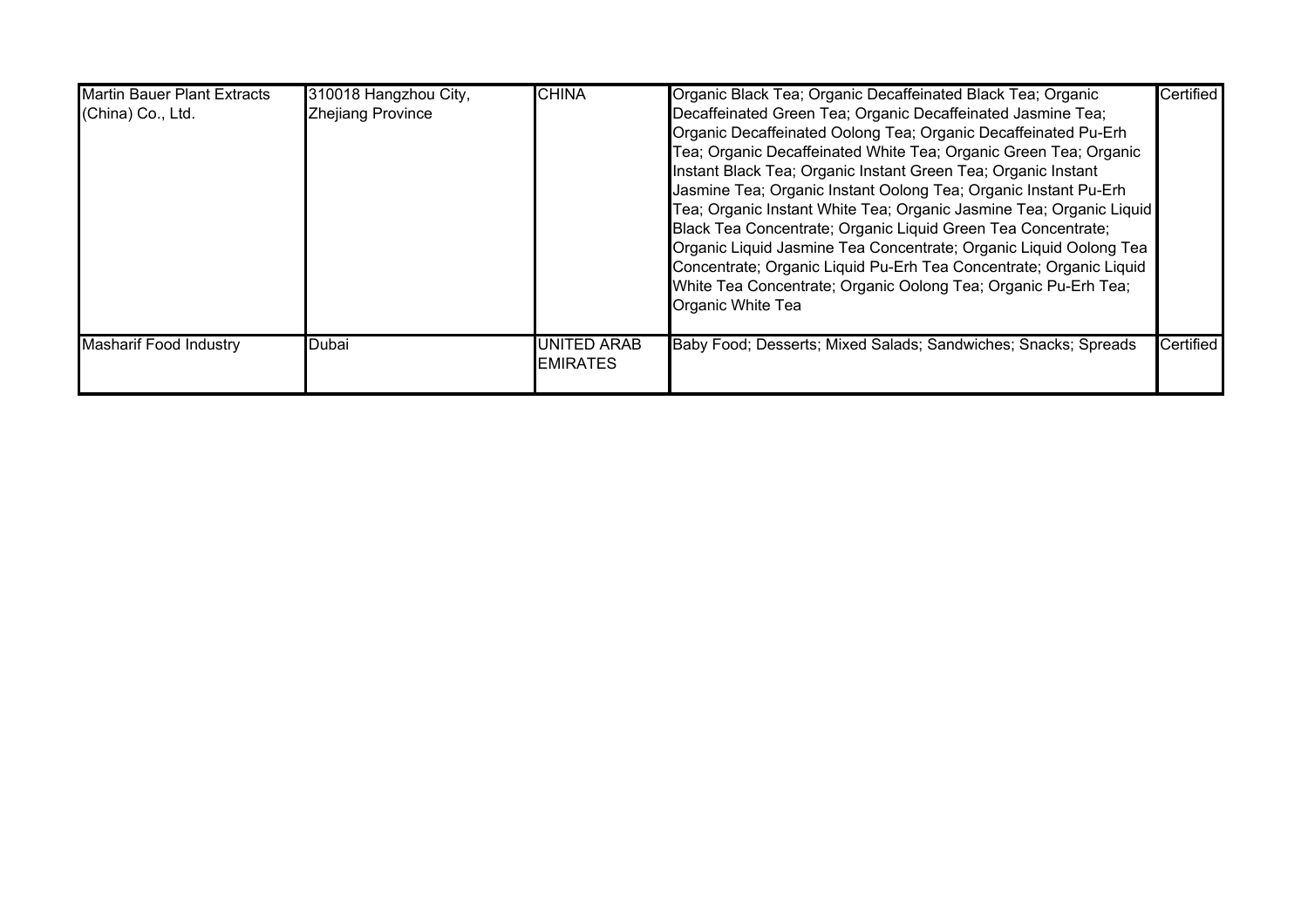| <b>Matajer Agssam Trading</b> | Riyadh                | <b>KINGDOM OF</b>   | 100% PURE JUICE- APPLE MANGO 500ML; 100% PURE JUICE-       | <b>Certified</b> |
|-------------------------------|-----------------------|---------------------|------------------------------------------------------------|------------------|
| Establishment                 |                       | <b>SAUDI ARABIA</b> | BEETROOT GINGER 500ML; 100% PURE JUICE- POMEGRANATE        |                  |
|                               |                       |                     | 500ML; 100% PURE JUICE- PRUNE 500ML;                       |                  |
|                               |                       |                     | 6291108224649ORGANIC ZUCCHINI SPIRALS 300G; ALMOND         |                  |
|                               |                       |                     | DRINK NATURE SUGAR FREE 1L; ALMOND MILK CLASSIC            |                  |
|                               |                       |                     | SUGAR-FREE 1L; ALMOND W/ CALCIUM NATURE 1L; APPLE          |                  |
|                               |                       |                     | PEAR & BANANA 100G; APPLE, STRAWBERRY & BANANA 100G;       |                  |
|                               |                       |                     | Banana & Peach Breakfast; CHOCOLATE DARK WITH GINGER       |                  |
|                               |                       |                     | 100G; CHOCOLATE DARK WITH ORANGE 100G; CHOCOLATE           |                  |
|                               |                       |                     | DARK WITH STRAWBERRY & PEPPER 100G; CHOCOLATE MILK         |                  |
|                               |                       |                     | CARAMEL SEA SALT 100G; CHOCOLATE MILK PLAIN 100G;          |                  |
|                               |                       |                     | CHOCOLATE MILK WITH COCONUT 100G; CHOCOLATE RICE           |                  |
|                               |                       |                     | MILK 100G; COCONUT MILK NATURE SUGAR FREE 1L;              |                  |
|                               |                       |                     | COMBIOTIC GROWING UP FORMULA FROM 12 MONTHS 800G;          |                  |
|                               |                       |                     | Creamy Rice and Apple Breakfast; ECOMIL COCONUT MILK       |                  |
|                               |                       |                     | SUGAR FREE CALCIUM (1L); FUSILLI RED LENTIL 300G; GF       |                  |
|                               |                       |                     | MADELEINES 180G; GF MINI CAKES 170G; GF MUFFINS            |                  |
|                               |                       |                     | CHOCOLATE 200G; HIPP APPLE & BANANA PUREE 125G; HIPP       |                  |
|                               |                       |                     | APPLE & BLUEBEERY RICE CAKES 30G; HIPP APPLE ELEPHANT      |                  |
|                               |                       |                     | BISCUITS (150G); HIPP BANANA APPLE JUICE 200ML; HIPP       |                  |
|                               |                       |                     | FOLLOW ON MILK 800G; HIPP Infant Milk Formula - 800g; HIPP |                  |
|                               |                       |                     | MINI RIGATONI VEG.CREAM SAUCE 250GM; HIPP ORGANIC MILK     |                  |
|                               |                       |                     | PAP "FINE FRUITS" 250g; HIPP RASPBERRY RICE CAKES 30G;     |                  |
|                               |                       |                     | HIPP RICE CAKES WITH APPLE 30G; HIPP SHELL SHAPED          |                  |
|                               |                       |                     | PASTA WITH TOMATOES AND COURGETTES (250G); HIPP            |                  |
|                               |                       |                     | SPAGHETTI WITH TOMATO AND MOZZARELLA (190G); HIPP          |                  |
|                               |                       |                     | VEGETABLE & TURKEY CASSEROLE 125G; HIPP VEGETABLE &        |                  |
|                               |                       |                     | TURKEY CASSEROLE 250G; HIPP VEGETABLE WITH RICE &          |                  |
|                               |                       |                     | CHICKEN (125G); JASMINE BROWN RICE 1KG; JASMINE WHITE      |                  |
|                               |                       |                     | RICE 1KG; MORINGA TEA 24G; OAT DRINK NO ADDED SUGAR        |                  |
|                               |                       |                     | BIO 1L; ORANGE 100% JUICE 1L; ORGANIC 75% APPLE JUICE      |                  |
|                               |                       |                     | 10X200ML; ORGANIC ALL PURPOSE WHITE FLOUR 1KG;             |                  |
| <b>MAURA ELIDA CORDOVA</b>    | La Unión - Esmeraldas | <b>ECUADOR</b>      | Banana                                                     | Certified        |
| PINZA                         |                       |                     | Banana                                                     |                  |
|                               |                       |                     |                                                            |                  |
| Máximo Orlando Rodríguez      | Mao, Valverde         | <b>DOMINICAN</b>    | Banana Fresh Washed and Packed; Bananas, Washed and Packed | Certified        |
|                               |                       | <b>REPUBLIC</b>     | Banana                                                     |                  |
|                               |                       |                     |                                                            |                  |
|                               |                       |                     |                                                            |                  |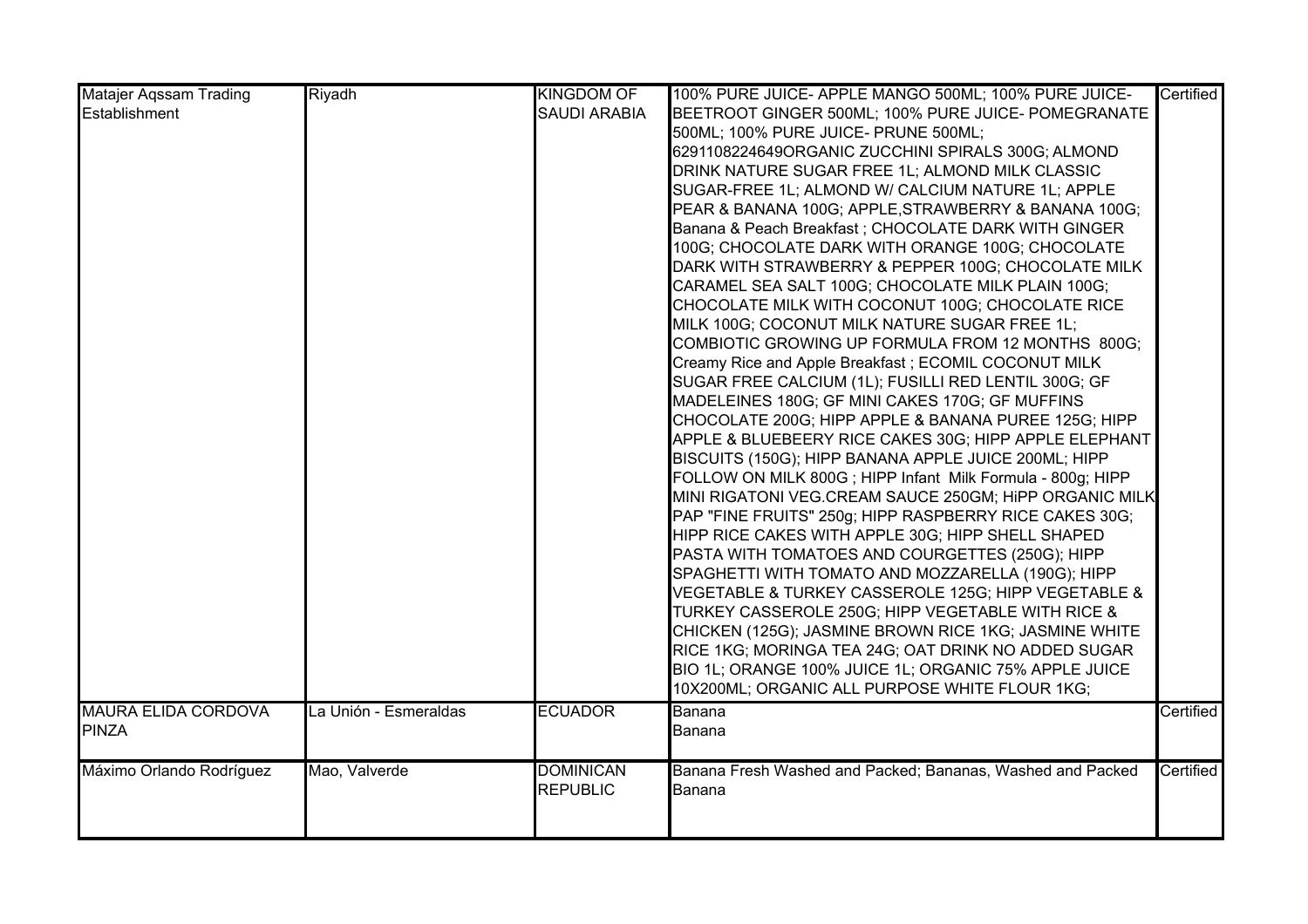| <b>MC FRUITS MCFRUITSEC</b><br>CIA. LTDA.                                   | Guayas, Guayaquil    | <b>ECUADOR</b> | <b>Dragon Fruit</b>                                                                                           | Certified |
|-----------------------------------------------------------------------------|----------------------|----------------|---------------------------------------------------------------------------------------------------------------|-----------|
| MCCH - Centro Acopio Central / Guayaquil, Guayas<br>Planta de Procesamiento |                      | <b>ECUADOR</b> | ; Cocoa Butter; Cocoa cake; Cocoa Liqueur; Cocoa<br>Cocoa beans<br>nibs; Orange<br>Cocoa; Mixed Crops; Orange | Certified |
| MCCH PROYECTO CAÑA<br><b>ZONA NORTE</b>                                     | Quito, Pichincha     | <b>ECUADOR</b> | Panela grained<br>Mallow wild; Mixed crops; Sugarcane                                                         | Certified |
| MCCH-Grupo de Productores<br>de Caña Cotopaxi                               | Pangua               | <b>ECUADOR</b> |                                                                                                               | Certified |
| <b>MCCH-Proyecto Quinua</b>                                                 | Riobamba             | <b>ECUADOR</b> | Quinoa<br>Quinoa                                                                                              | Certified |
| <b>MEDPRIBA S.A.S.</b>                                                      | Pasaje, El Oro       | <b>ECUADOR</b> | Baby Banano; Banana<br>Banana; Cocoa; Mixed Crops                                                             | Certified |
| <b>MEGAVOR S.A.</b>                                                         | Montivedeo           | <b>URUGUAY</b> | Honey                                                                                                         | Certified |
| Melbras (MG-ES)                                                             | Itapecerica          | <b>BRAZIL</b>  | <b>Bees</b>                                                                                                   | Certified |
| Melbras (Projeto Ceará)                                                     | Potiretama           | <b>BRAZIL</b>  | Organic Beeswax (11,04 t); Organic honey (3037,16 t)<br><b>Bees</b>                                           | Certified |
| <b>Melbras Grupo NE</b>                                                     | Ribeira do Pombal    | <b>BRAZIL</b>  | Beeswax; Honey<br><b>Bees</b>                                                                                 | Certified |
| <b>Melbras MA</b>                                                           | Santa Luzia do Parua | <b>BRAZIL</b>  | Beeswax derived from organic raw material; Mel Org (3 405,5 t)<br><b>Bees</b>                                 | Certified |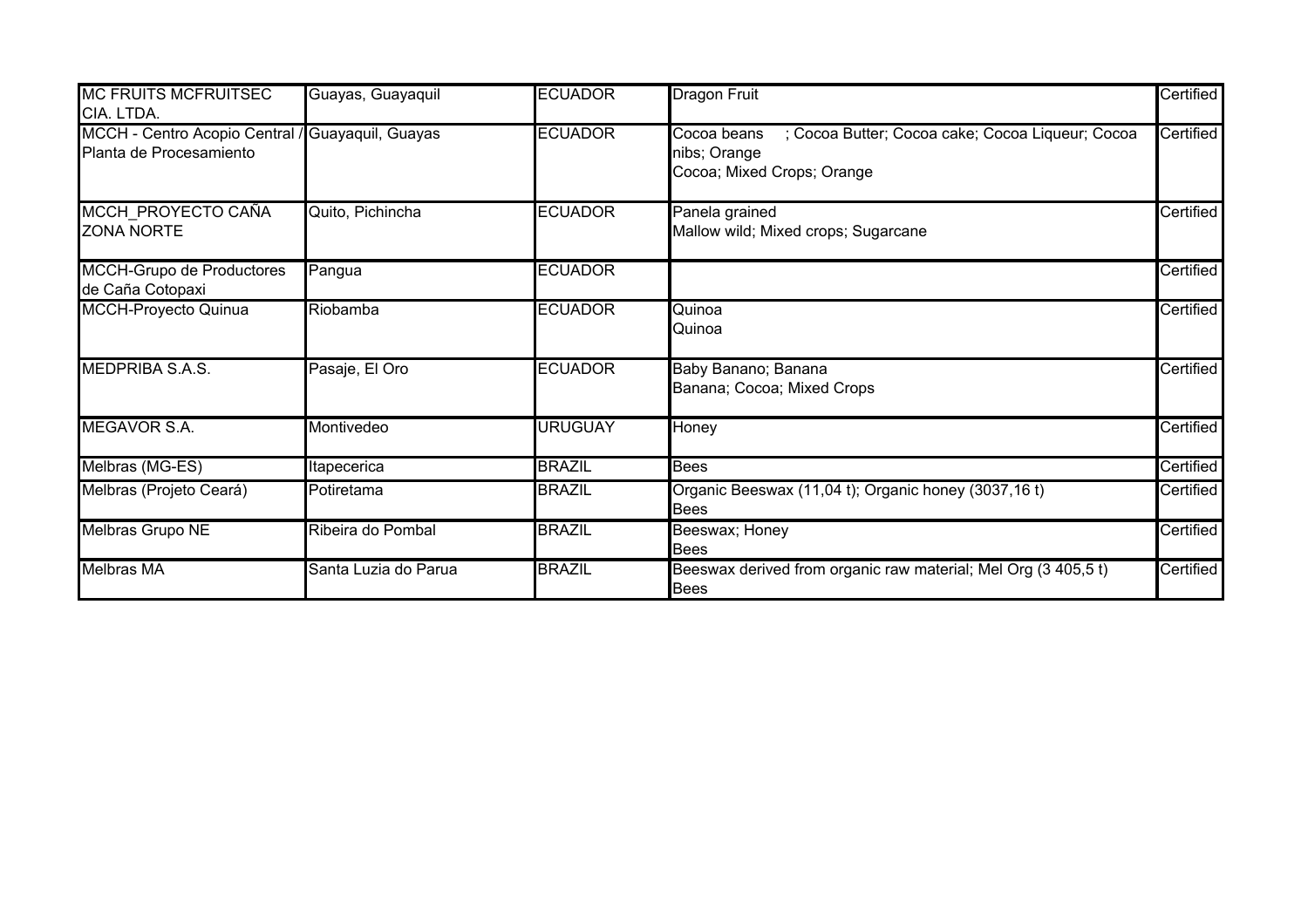| Mely Foods Processing and              | Comayagua                | <b>HONDURAS</b>  | Cassava bites; Cassava chews; Cassava dices; Cassava flakes;                          | Certified |
|----------------------------------------|--------------------------|------------------|---------------------------------------------------------------------------------------|-----------|
| Export S.A. de C.V                     |                          |                  | Cassava flour; Cassava fries (stix); Cassava pellets; Cassava purée                   |           |
|                                        |                          |                  | or concentrate; Cassava slices; Orange fleshed sweet potato; Orange                   |           |
|                                        |                          |                  | fleshed sweet potato bites; Orange fleshed sweet potato chews;                        |           |
|                                        |                          |                  | Orange fleshed sweet potato dices; Orange fleshed sweet potato                        |           |
|                                        |                          |                  | flakes; Orange fleshed sweet potato flour; Orange fleshed sweet                       |           |
|                                        |                          |                  | potato fries (stix); Orange fleshed sweet potato pellets; Orange                      |           |
|                                        |                          |                  | fleshed sweet potato purée or concentrate; Orange fleshed sweet                       |           |
|                                        |                          |                  | potato slices; Pigeon Peas; Purple fleshed potato fries (stix); Purple                |           |
|                                        |                          |                  | fleshed sweet potato; Purple fleshed sweet potato bites; Purple                       |           |
|                                        |                          |                  | fleshed sweet potato chews; Purple fleshed sweet potato dices;                        |           |
|                                        |                          |                  | Purple fleshed sweet potato flakes; Purple fleshed sweet potato flour;                |           |
|                                        |                          |                  | Purple fleshed sweet potato pellets; Purple fleshed sweet potato                      |           |
|                                        |                          |                  | purée or concentrate; Purple fleshed sweet potato slices; Taro bites;                 |           |
|                                        |                          |                  | Taro chews; Taro dices; Taro flakes; Taro fries (stix); Taro pellets;                 |           |
|                                        |                          |                  | Taro purée or concentrate; Taro slices; White fleshed potato fries                    |           |
|                                        |                          |                  | (stix); White fleshed sweet potato; White fleshed sweet potato bites;                 |           |
|                                        |                          |                  |                                                                                       |           |
|                                        |                          |                  | White fleshed sweet potato dices; White fleshed sweet potato flakes;                  |           |
|                                        |                          |                  | White fleshed sweet potato flour; White fleshed sweet potato pellets;                 |           |
|                                        |                          |                  | White fleshed sweet potato purée or concentrate; White fleshed sweet<br>potato slices |           |
|                                        |                          |                  |                                                                                       |           |
|                                        |                          |                  |                                                                                       |           |
| MESUTOĞLU GIDA TARIM                   | Konya                    | <b>TURKEY</b>    | Black (Purple) Carrot; Vetches                                                        | Certified |
| HAYVANCILIK SAN. TİC. LTD.             |                          |                  |                                                                                       |           |
| ļŞТİ.                                  |                          |                  |                                                                                       |           |
| <b>Metropolitan Fresh Logistics</b>    | Valverde Mao             | <b>DOMINICAN</b> | Washed and Packed Fresh Bananas                                                       | Certified |
| S.R.L.                                 |                          | <b>REPUBLIC</b>  |                                                                                       |           |
| <b>MEVSIM GIDA SAN. VE</b>             | Manisa                   | <b>TURKEY</b>    | IQF Onions, Diced; IQF Pumpkins, Diced                                                | Certified |
| SOĞUK DEPO TİC. A.Ş. (HIPP             |                          |                  |                                                                                       |           |
| <b>PROC-01)</b>                        |                          |                  |                                                                                       |           |
| MICHAEL ANDRES GUEVARA Machala, El Oro |                          | <b>ECUADOR</b>   | <b>Bananas</b>                                                                        | Certified |
| <b>TOMASELLY</b>                       |                          |                  | Banana; Bananas                                                                       |           |
|                                        |                          |                  |                                                                                       |           |
| Miguel de la Cruz Wassaff              | Castañuelas, Montecristi | <b>DOMINICAN</b> | Fresh Banana                                                                          | Certified |
|                                        |                          | <b>REPUBLIC</b>  | Banana; Fallow annual                                                                 |           |
|                                        |                          |                  |                                                                                       |           |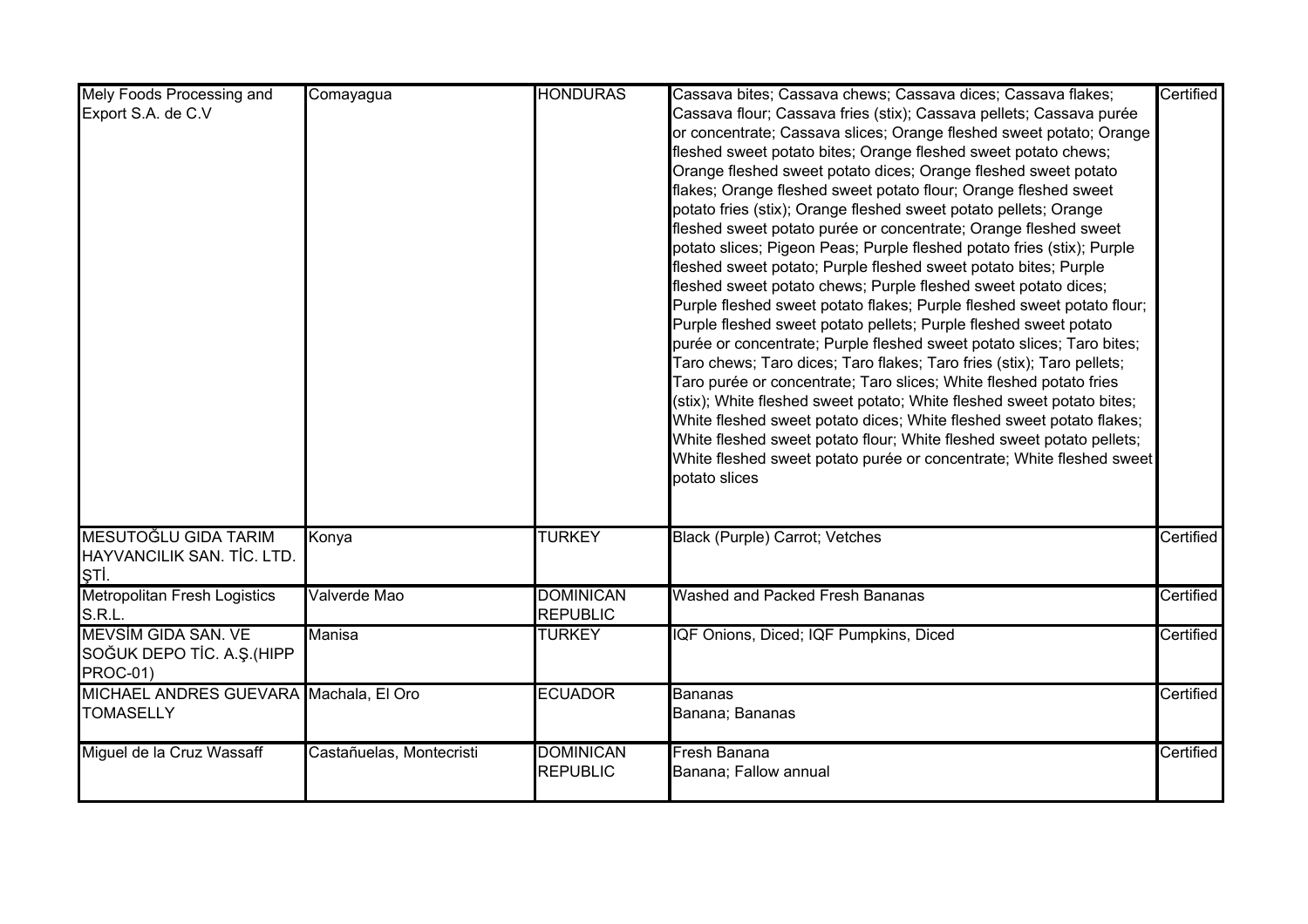| Miguel Del Toro Barajas     | Ciudad Guzmán, Jalisco      | <b>MEXICO</b> | Apitoxin; bee wax; Honey; Pollen; Propolis; Royal jelly                                                                                                                                                                                                                                                                                                                                                                                                                                                                                                                                                                                                                                                                                                                                                                                                                                                                                                                                                                                                                                                                                                                                                                                          | Certified |
|-----------------------------|-----------------------------|---------------|--------------------------------------------------------------------------------------------------------------------------------------------------------------------------------------------------------------------------------------------------------------------------------------------------------------------------------------------------------------------------------------------------------------------------------------------------------------------------------------------------------------------------------------------------------------------------------------------------------------------------------------------------------------------------------------------------------------------------------------------------------------------------------------------------------------------------------------------------------------------------------------------------------------------------------------------------------------------------------------------------------------------------------------------------------------------------------------------------------------------------------------------------------------------------------------------------------------------------------------------------|-----------|
|                             |                             |               | <b>Bees</b>                                                                                                                                                                                                                                                                                                                                                                                                                                                                                                                                                                                                                                                                                                                                                                                                                                                                                                                                                                                                                                                                                                                                                                                                                                      |           |
| Mikhunakuna Campo Junin     | <b>HUANCAYO - JUNIN</b>     | PERU          | Black dry maca;<br>Cocoa beans<br>Dry red maca;<br>Fresh red maca;<br>Fresh yellow maca; Amaranth gelatinized powder; Banana podwer;<br>Black maca powder; Black Quinoa; Black Quinoa gelatinized powder;<br>Camu Camu integral powder; Camu camu pulp powder ; Camu<br>Camu, Dried; Canihua; Canihua Powder; Cat's claw powder; Cat's<br>Claw, Bark; Chia; Cocoa Nibs; Cocoa Powder; Curcuma Powder;<br>Dried curcuma slices; Dry yellow maca; Fresh black maca; Fresh<br>ginger; fresh lucuma; Gelatinized canihua powder; Gelatinized kiwicha<br>powder; Gelatinized quinoa powder; Gelatinized sacha inchi powder;<br>Ginger powder; Ginger slices; Golden berries dehydrated; Golden<br>berries dried; Goldenberry powder; Kiwicha; Kiwicha Powder; Lucuma<br>dehydrated; Lucuma Powder; Lucuma, Powder, Dried; Maca dried;<br>Maca Gelatinized Powder; Maca Powder; Maca slices; Macachips;<br>Mango dried; Mesquite powder; Mix lucuma, mango Goldenberry and<br>maca chips; Mix maca cacao; Parchment coffee; Purple corn powder;<br>Quinoa; Quinoa Powder; Red maca gelatinized powder; Red maca<br>powder; Red quinoa; Red quinoa gelatinized powder; Red quinoa<br>powder; Yacon powder; Yellow maca chip<br>Lucuma; Peruvian ginseng | Certified |
| Minamel (BA-PI-MA)          | Remanso                     | <b>BRAZIL</b> | Beeswax organic; Honey organic<br><b>Bees</b>                                                                                                                                                                                                                                                                                                                                                                                                                                                                                                                                                                                                                                                                                                                                                                                                                                                                                                                                                                                                                                                                                                                                                                                                    | Certified |
| Minamel (Grupo Sudeste)     | Içara                       | <b>BRAZIL</b> | Beeswax (Orgânico); Honey (Organic)<br><b>Bees</b>                                                                                                                                                                                                                                                                                                                                                                                                                                                                                                                                                                                                                                                                                                                                                                                                                                                                                                                                                                                                                                                                                                                                                                                               | Certified |
| Minamel Agroindústria Ltda. | Içara                       | <b>BRAZIL</b> | Bee Wax; Honey                                                                                                                                                                                                                                                                                                                                                                                                                                                                                                                                                                                                                                                                                                                                                                                                                                                                                                                                                                                                                                                                                                                                                                                                                                   | Certified |
| Minamel Nordeste (CE-PE)    | Cidade de Santana do Cariri | <b>BRAZIL</b> | Organic Beeswax (7,92 t); Organic Honey (990,13 t)<br><b>Bees</b>                                                                                                                                                                                                                                                                                                                                                                                                                                                                                                                                                                                                                                                                                                                                                                                                                                                                                                                                                                                                                                                                                                                                                                                | Certified |
| Minamel Norte (MG e BA Sul) | São José do Jacuri          | <b>BRAZIL</b> | Beeswax (Orgânica); Honey (Orgânico)<br><b>Bees</b>                                                                                                                                                                                                                                                                                                                                                                                                                                                                                                                                                                                                                                                                                                                                                                                                                                                                                                                                                                                                                                                                                                                                                                                              | Certified |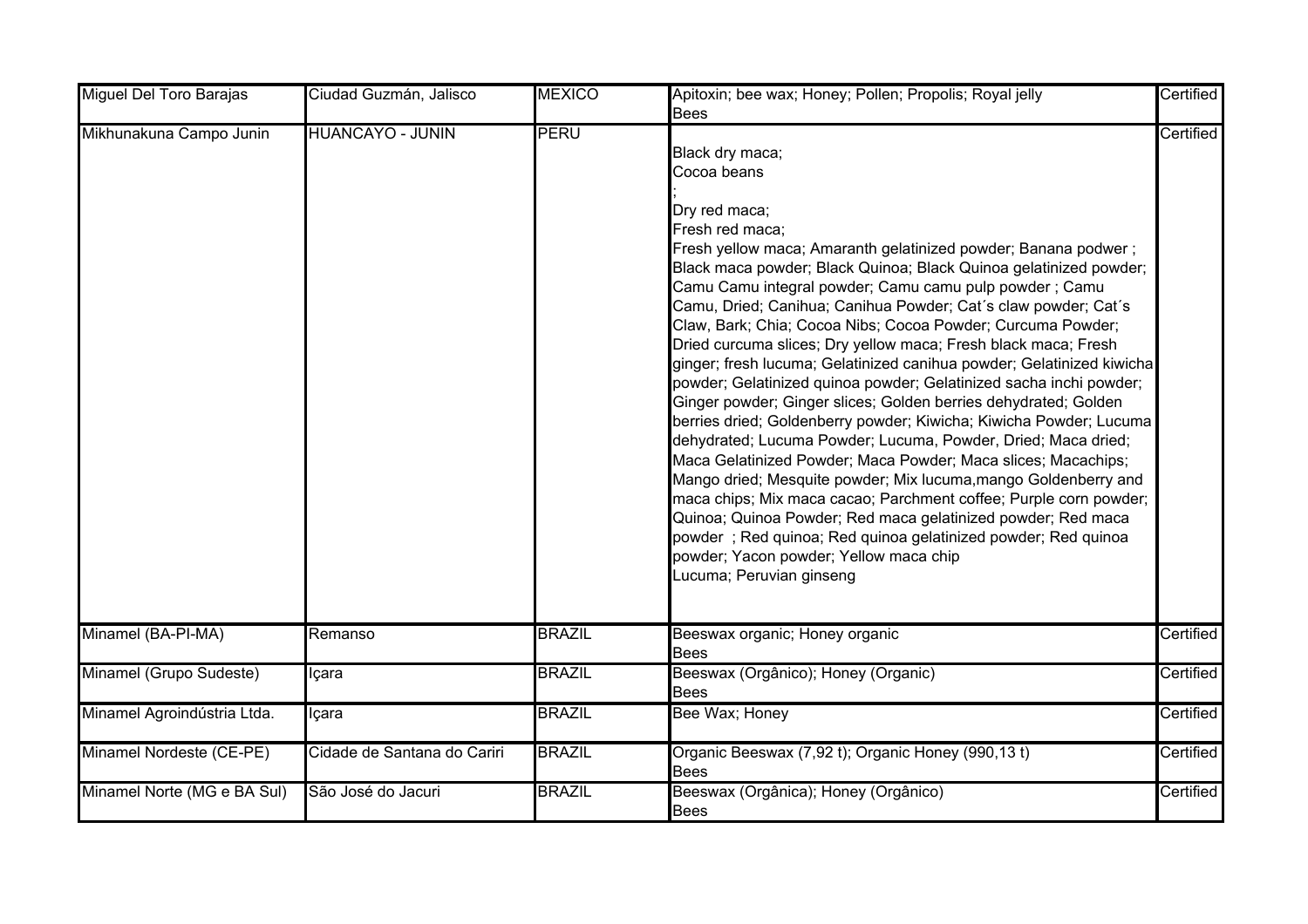| <b>Minamel Sul</b>                                                | Içara                                            | <b>BRAZIL</b>                            | Beeswax (organic); Honey (organic)<br><b>Bees</b>                                                                                                                                                                                                                                                                                                                                                                                                                                                                      | Certified |
|-------------------------------------------------------------------|--------------------------------------------------|------------------------------------------|------------------------------------------------------------------------------------------------------------------------------------------------------------------------------------------------------------------------------------------------------------------------------------------------------------------------------------------------------------------------------------------------------------------------------------------------------------------------------------------------------------------------|-----------|
| MIRELYA S.A.                                                      | Santa Elena, Santa Elena                         | <b>ECUADOR</b>                           | <b>Dried Cocoa beans</b><br>Cocoa                                                                                                                                                                                                                                                                                                                                                                                                                                                                                      | Certified |
| Muling Kaifei Food Co., Ltd.                                      | Mudanjiang City, Heilongjiang<br><b>Province</b> | <b>CHINA</b>                             | Black bean (Black soybean) fettuccine; Black bean (Black soybean)<br>spaghetti ; Black Soybean Noodles; Black Soybean Oil; Edamame &<br>Mung Bean Fettuccine; Edamame Fettuccine; Edamame Spaghetti;<br>Green soybean (Edamame) & mung bean fettuccine; Green soybean<br>(Edamame) Fettuccine ; Green soybean (Edamame) pasta ; Green<br>soybean (Edamame) spaghetti; Green Soybean Noodles; Soybean<br>chicken; Soybean fettuccine; Soybean Noodles; Soybean Oil;<br>Soybean pasta; Soybean Shrimp; Soybean Spaghetti | Certified |
| <b>MUSATEC ECUADOR</b><br><b>CULTIVOS AGRICOLAS CIA.</b><br>LTDA. | Santa Elena                                      | <b>ECUADOR</b>                           | Banana<br>Banana                                                                                                                                                                                                                                                                                                                                                                                                                                                                                                       | Certified |
| Mutran Importadora e<br>Exportadora de Alimentos Ltda.            | Belém                                            | <b>BRAZIL</b>                            | Brazil Nuts; Brazil Nuts (1494,5t)<br><b>Brazil nuts</b>                                                                                                                                                                                                                                                                                                                                                                                                                                                               | Certified |
| Nakheel Aldka Ltd.                                                | <b>RIYAD</b>                                     | <b>KINGDOM OF</b><br><b>SAUDI ARABIA</b> | Date Paste; Date Syrup; Khalas - Nebtat Seif-Munieef; Khodri; Sukkari Certified<br>Sagii - Khodri - Majdoul; Sukkari - Sagii - Wanan - Fankha - Khodri<br>Date palm                                                                                                                                                                                                                                                                                                                                                    |           |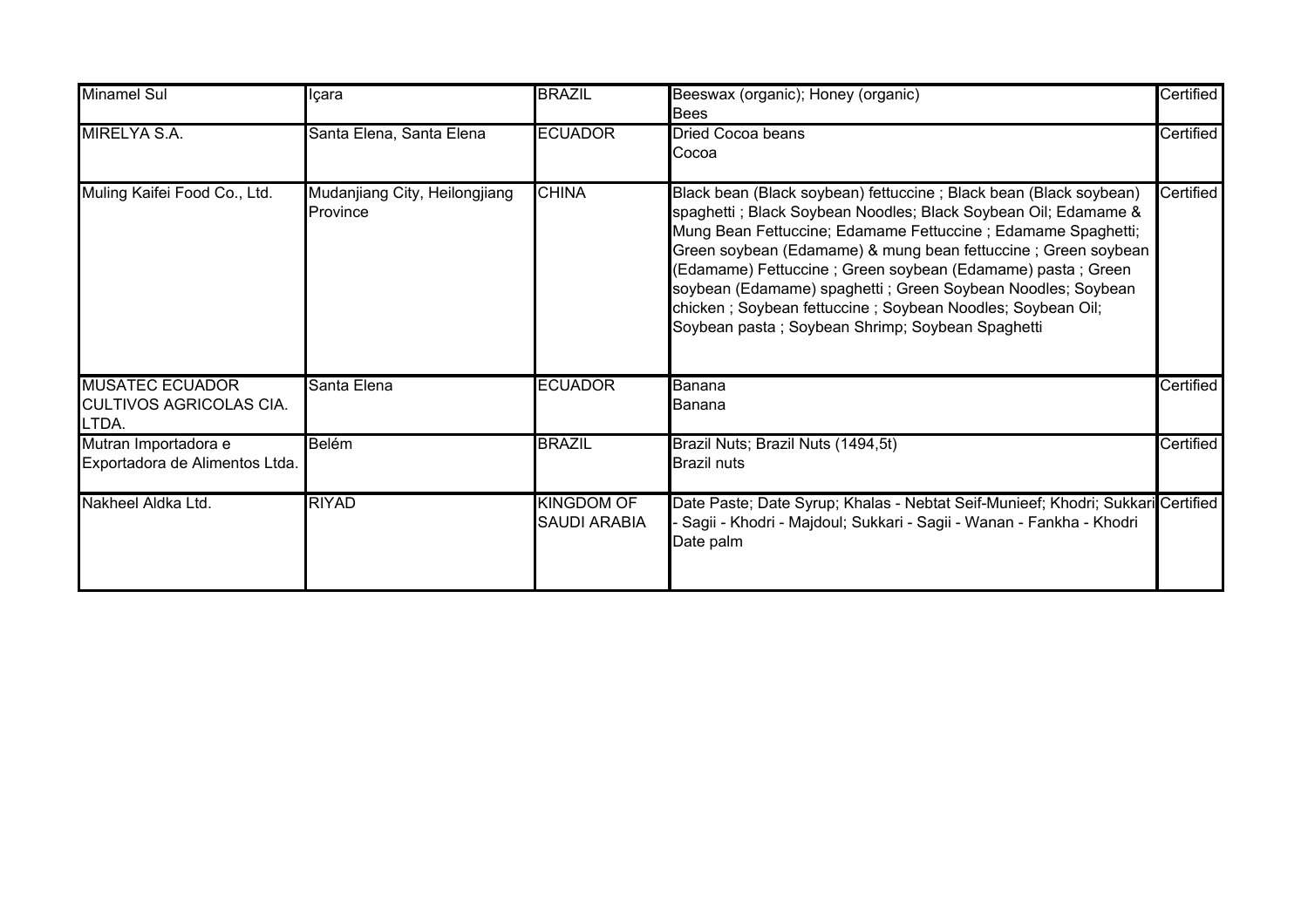| NAMSAL GIDA SAN. VE TİC.                      | İstanbul                                      | <b>TURKEY</b>                       | IQF Apple diced sliced; IQF Apricot half, diced; IQF Beans whole, cut;                                                                                                                                                                                                                                                                                                                                                                                                                                                                                                                                                                                                                                                                                                                                                                                                                                                                                                                                                                                                                                                                                     | <b>Certified</b> |
|-----------------------------------------------|-----------------------------------------------|-------------------------------------|------------------------------------------------------------------------------------------------------------------------------------------------------------------------------------------------------------------------------------------------------------------------------------------------------------------------------------------------------------------------------------------------------------------------------------------------------------------------------------------------------------------------------------------------------------------------------------------------------------------------------------------------------------------------------------------------------------------------------------------------------------------------------------------------------------------------------------------------------------------------------------------------------------------------------------------------------------------------------------------------------------------------------------------------------------------------------------------------------------------------------------------------------------|------------------|
| A.Ş.                                          |                                               |                                     | IQF Black Carrot diced, sliced; IQF Blackberry whole; IQF Broccoli<br>diced, calibre, crumble, rice; IQF Brussels Sprout whole, half; IQF<br>Cabbage diced; IQF Carrot diced, rondel, circle; IQF Cauliflower<br>diced, calibre, crumble, rice; IQF Cherry pitted, half; IQF Cherry<br>Tomatoes whole,half; IQF Chestnut whole broken; IQF Chickpea<br>piece; IQF Corn, piece; IQF Fig whole, half, diced; IQF Grape whole;<br>IQF Leek diced, rondel; IQF Lemon diced, sliced; IQF Mulberry whole;<br>IQF Onion diced; IQF Orange segment, broken, whole; IQF Peach; IQF<br>Pear diced, sliced; IQF Pepper diced, slice; IQF Plum whole, half, diced;<br>IQF Pomegranate piece, arils; IQF Potato diced; IQF Raspberry<br>whole, broken, crumble; IQF Sourcherry pitted, half; IQF Spinach diced;<br>IQF Strawberry calibre, diced, half; IQF Sweetcherry<br>Pitted, Half, whole, diced; IQF Tomato Diced, Whole; IQF Zucchini<br>diced, rondel,rice; Organic IQF Aubergine - Diced; Organic IQF<br>berrymix (berry blend) // (%20strawberry,%20 rapsberry,%20<br>blackberry,%20sweetcherry,%20blueberry); Organic IQF Kale;<br>Organic IQF Pumpkin diced |                  |
| NAMSAL GIDA SAN. VE TİC.<br>A.Ş. (NAM-AGR-01) | <b>Bursa</b>                                  | <b>TURKEY</b>                       | <b>Blackberries; Raspberries</b>                                                                                                                                                                                                                                                                                                                                                                                                                                                                                                                                                                                                                                                                                                                                                                                                                                                                                                                                                                                                                                                                                                                           | Certified        |
| NAMSAL GIDA SAN. VE TİC.<br>A.Ş. (NAM-AGR-02) | Konya                                         | <b>TURKEY</b>                       | Cherries; Sour cherries; Strawberries                                                                                                                                                                                                                                                                                                                                                                                                                                                                                                                                                                                                                                                                                                                                                                                                                                                                                                                                                                                                                                                                                                                      | Certified        |
| NAMSAL GIDA SAN. VE TİC.<br>A.Ş. (NAM-AGR-03) | Konya                                         | <b>TURKEY</b>                       | <b>Cherries; Strawberries</b>                                                                                                                                                                                                                                                                                                                                                                                                                                                                                                                                                                                                                                                                                                                                                                                                                                                                                                                                                                                                                                                                                                                              | Certified        |
| Nanjing Cloud Development<br>Co., Ltd.        | Nanjing City, Jiangsu Province                | <b>CHINA</b>                        | Rice protein(Organic Oryzatein 80/Organic Oryzatein Silk 80/Organic<br>Oryzatein Ultra 80/Organic Oryzatein 90/Organic Oryzatein Silk<br>90/Organic Oryzatein Ultra 90); Rice syrup solids                                                                                                                                                                                                                                                                                                                                                                                                                                                                                                                                                                                                                                                                                                                                                                                                                                                                                                                                                                 | Certified        |
| <b>NATHALY MILENA PORRAS</b><br><b>LAINES</b> | Santa Rosa, El Oro                            | <b>ECUADOR</b>                      | Banana<br>Banana                                                                                                                                                                                                                                                                                                                                                                                                                                                                                                                                                                                                                                                                                                                                                                                                                                                                                                                                                                                                                                                                                                                                           | Certified        |
| <b>NATURA BELLA, SRL</b>                      | Villa Gonzalez, Santiago de los<br>Caballeros | <b>DOMINICAN</b><br><b>REPUBLIC</b> | Ground Roasted Coffee; Roasted Coffee Beans                                                                                                                                                                                                                                                                                                                                                                                                                                                                                                                                                                                                                                                                                                                                                                                                                                                                                                                                                                                                                                                                                                                | Certified        |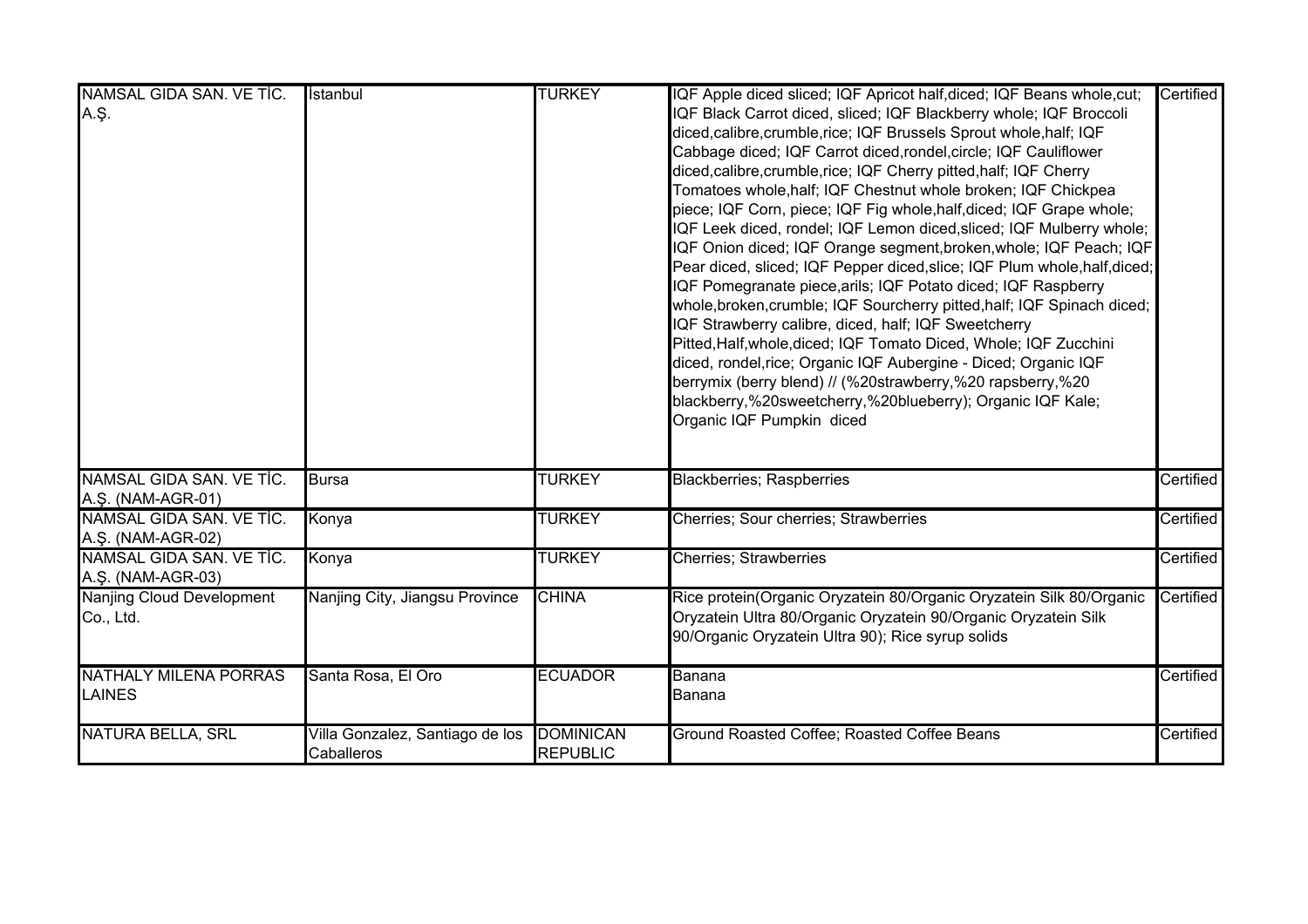| NATURE BEST PERU S.A.C.                   | <b>HUANUCO</b>                                    | PERU           | Fresh apple banana; Fresh baby banana; Fresh bellaco banana;<br>Fresh Cavendish Banana; Fresh Island banana; Fresh Lemons; Fresh<br>silk banana                                                                                                                                                                                                                                                                                                                                                | Certified |
|-------------------------------------------|---------------------------------------------------|----------------|------------------------------------------------------------------------------------------------------------------------------------------------------------------------------------------------------------------------------------------------------------------------------------------------------------------------------------------------------------------------------------------------------------------------------------------------------------------------------------------------|-----------|
| <b>NATURE GROWERS</b>                     | Aït Melloul, Agadir                               | <b>MOROCCO</b> | Black Zucchini; Boby grenn beans; Cucumber; Flat green beans;<br>Pepper                                                                                                                                                                                                                                                                                                                                                                                                                        | Certified |
| NATUREL BIO S.A.C.                        | AYACUCHO - HUAMANGA -<br><b>SAN JUAN BAUTISTA</b> | PERU           | Amaranth flakes; Amaranth flour; Black quinoa flour; Black quinoa<br>grain; Chia seeds; Kiwicha beans; Pearl black quinoa; Pearl red<br>quinoa; Pearl tricolor quinoa; Pearl white quinoa; Poped quinoa;<br>Precooked quinoa; Quinoa flakes; Red quinoa flour; Red quinoa grain;<br>Sprouted quinoa; threshed quinoa; Tricolor grain quinoa; Washed<br>black quinoa; Washed red quinoa; Washed tricolor quinoa; Washed<br>white quinoa; White quinoa flour; White quinoa grain<br>Chia; Quinoa | Certified |
| Naturkost de México S. de R.L.<br>de C.V. | Tlajomulco de Zúñiga, Jalisco                     | <b>MEXICO</b>  | Agave inulin; Agave syrup; Dehydrated mango; Ground chia; Pecan<br>without shell in halves; Pecans in pieces                                                                                                                                                                                                                                                                                                                                                                                   | Certified |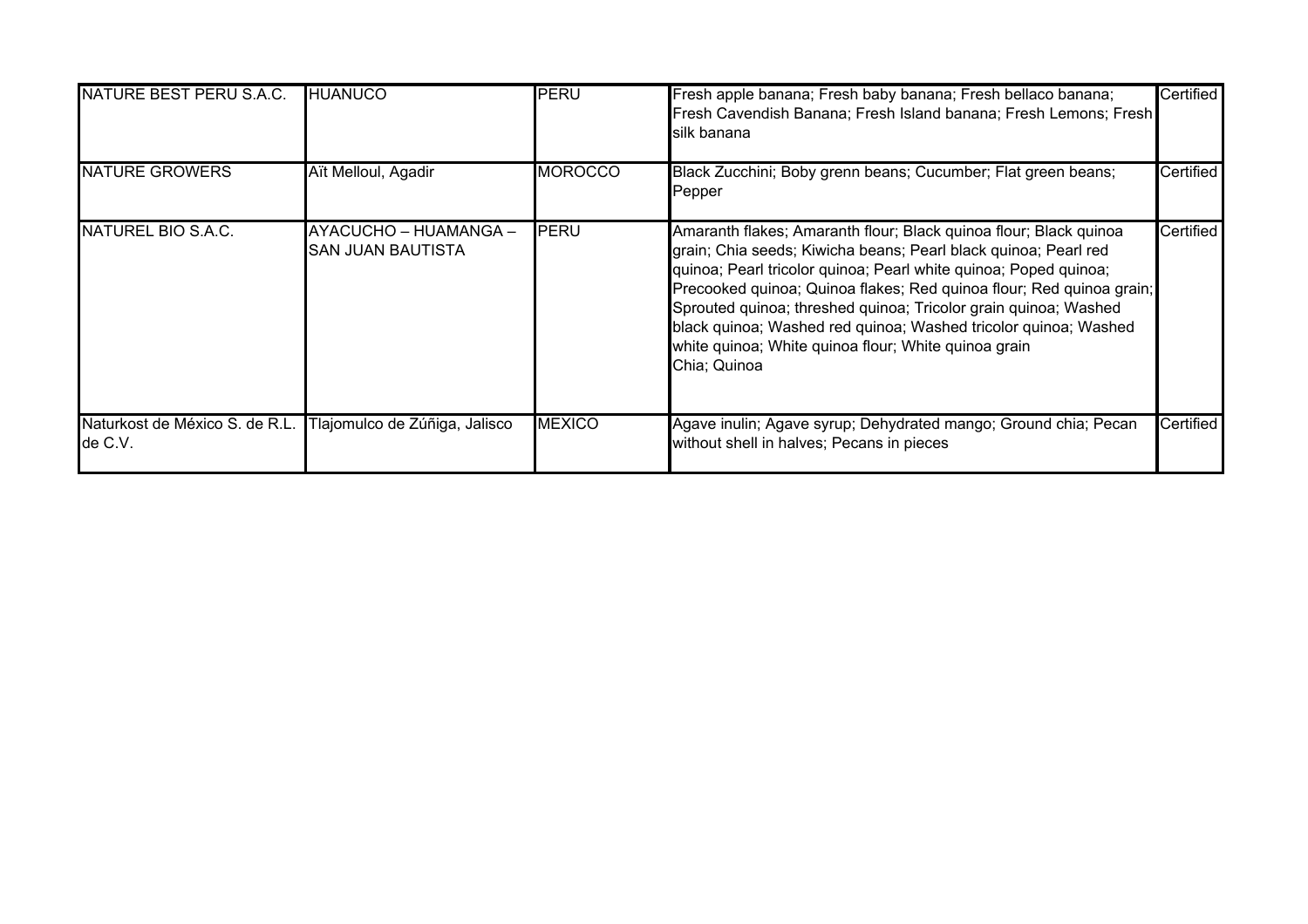| Nautica Organic Trading cc | Glenashley                            | <b>SOUTH AFRICA</b> | Tagetes miniata oil; African Wormwood, Oil (Artemisia Afra); Apricot     | Certified |
|----------------------------|---------------------------------------|---------------------|--------------------------------------------------------------------------|-----------|
|                            |                                       |                     | kernel oil; Argan Oil; Avocado oil; Baobab Oil; Baobab powder; Basil     |           |
|                            |                                       |                     | Oil Sweet; Bay Oil; Bergamot FCF oil; Bergamot oil; Black Cumin Oil;     |           |
|                            |                                       |                     | Black pepper oil; Brocolli seed oils; Buchu Oil; Cajuput Oil; Calendula  |           |
|                            |                                       |                     | infused oil; Cane sugar; Cape Chamomile oil; Carrot Seed oil;            |           |
|                            |                                       |                     | Cassia Oil ; Castor Oil; Cedarwood atlantica oil; Cinnamon Leaf Oil;     |           |
|                            |                                       |                     | Cinnamon Tree Bark Oil; Citronella oil; Citrus lemon oil; Clary Sage     |           |
|                            |                                       |                     | oil; Clove Bud Oil; Clove leaf oil Eugenia carophyllus (Syzigium         |           |
|                            |                                       |                     | aromaticum); Coco butter refined; Cocoa Butter Raw; Coconut Oil;         |           |
|                            |                                       |                     | Coffee bean oil; Coriander Oil; Cubeba oil; Cymbopogon flexuosus         |           |
|                            |                                       |                     | lemongrass oil; Cymbopogum citratus Lemon grass oil; Eucalyptus          |           |
|                            |                                       |                     | citriodora oil; Eucalyptus dives oil; Eucalyptus radiata oil; Eucalyptus |           |
|                            |                                       |                     | smithii oil; Evening Primrose Oil; Flax Seed Oil; Foraha (Tamanu) Oil;   |           |
|                            |                                       |                     | Frankencense serrata - Oil; German chamomile hydrosol; German            |           |
|                            |                                       |                     | chamomile -oil; Ginger oil; Grape seed oil; Helichrysum odoratissium     |           |
|                            |                                       |                     | oil; Helichrysum italicum oil; Helichrysum splendidum oil; Hyssop oil;   |           |
|                            |                                       |                     | Inca inchi seed oil; Jojoba oil; Kalahari melon seed oil; Katafrey -     |           |
|                            |                                       |                     | Cedrelopsis grevei oil; Kigelia africana products; Lavandin grosso -     |           |
|                            |                                       |                     | Lavandula hybrida grosso oil; Lavandula hybrida abrialis - Lavendin      |           |
|                            |                                       |                     | intermedia oil; Lavender Hydrosol ; Lavender oil; Lavendin hydrosol;     |           |
|                            |                                       |                     | Lemon balm oil; Lemon scented tea tree hydrosol; Lemon scented           |           |
|                            |                                       |                     | tea tree oil; Macadamia integrifolia / tetraphylla seed oil; Mafura seed |           |
|                            |                                       |                     | oil Trichelia emetica ; Mafura Butter; Mandarin -oil; Manketti nut oil   |           |
|                            |                                       |                     | /Mangongo ; Marjoram Oil; Marula Oil; Mentha piperita ,peppermint        |           |
|                            |                                       |                     | oil; Mobola Plum oil; Moringa leaves and powder; Moringa Seed Oil;       |           |
|                            |                                       |                     | Myrothamnus flabellifolia ; Neem seed oil - Azadirachta indica; Neroli   |           |
|                            |                                       |                     | Oil; Niaouli - Melaleuca viridiflora oil; Olive oil; Orange (Navel,      |           |
|                            |                                       |                     | Valencia) - Oil; Origanum oil; Palmarosa oil; Passion fruit seed oil/    |           |
|                            |                                       |                     | Maracuja; Patchouli oil (light); Petitgrain bigarade - Citrus aurantium  |           |
|                            |                                       |                     | amara ,petitgrain oil; Pink Pepper - Schinus molle L / S.                |           |
|                            |                                       |                     | terebinthifolius pink pepper oil; Pogostemon cablin Patchouli oil;       |           |
|                            |                                       |                     | Prickly pear seed oil; Ravensara aromatica oil; Ravintsara oil; Raw      |           |
| <b>NCFO SAVI S.R.L.</b>    | Villa Altagracia                      | <b>DOMINICAN</b>    | Raw Avocado Oil; Raw Coconut Oil                                         | Certified |
|                            |                                       | <b>REPUBLIC</b>     |                                                                          |           |
| Ndaani Guiaa Productores   | San Pedro Comitancillo, Oaxaca MEXICO |                     | Crop rotation; Fallow annual; Sesame                                     | Certified |
| Orgánicos, S.P.R. de R.L.  |                                       |                     |                                                                          |           |
| <b>NECTARBEE S.A</b>       | Carrasco, Montevideo                  | <b>URUGUAY</b>      |                                                                          | Certified |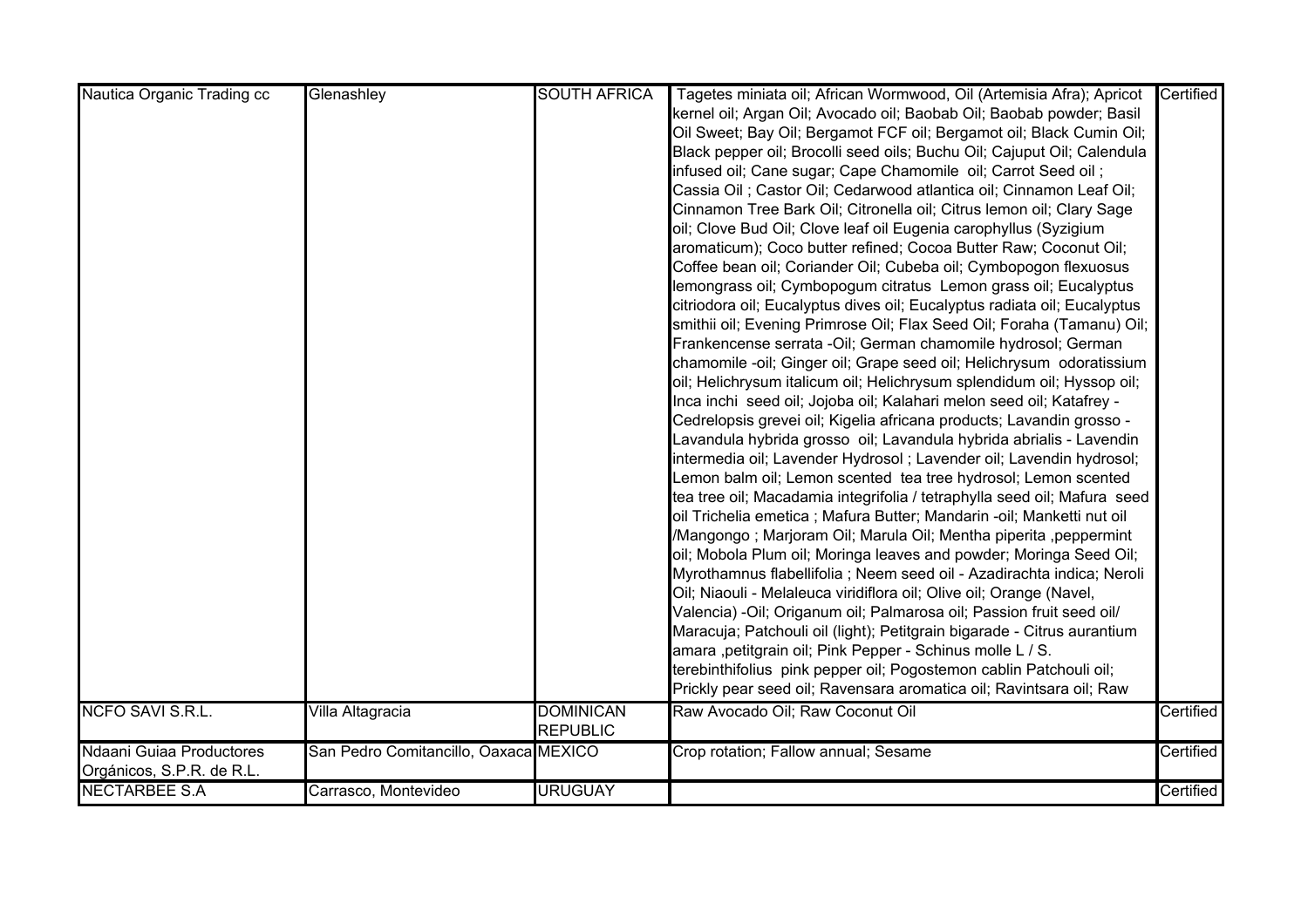| <b>NEGRETEFARMS S.A.</b>                                                | Latacunga - Tanicuchi                                      | <b>ECUADOR</b>                      | Brocoli; Flower Broccoli                                                                                                                                                                    | Certified |
|-------------------------------------------------------------------------|------------------------------------------------------------|-------------------------------------|---------------------------------------------------------------------------------------------------------------------------------------------------------------------------------------------|-----------|
|                                                                         |                                                            |                                     | <b>Broccoli</b> ; Mixed Crops                                                                                                                                                               |           |
| Nehe Dingsheng Agricultural<br>Products Co., Ltd.                       | 161300 Nehe City, Heilongjiang CHINA<br>Province           |                                     | Corn; Flax seed; Pumpkin seed, shine skine; soybean; soybean cake;<br>soybean expeller; soybean meal                                                                                        | Certified |
| Nehe Dingsheng Agricultural<br>Products Co., Ltd. -<br>Wudalianchi      | <b>Heilongjiang Province</b>                               | <b>CHINA</b>                        | Corn; Flax seed; Pumpkin seed, shine skin; Soybean<br>Corn; Oil flax; Pumpkin / Squash; Soybeans                                                                                            | Certified |
| Nehe Dingsheng Agricultural<br>Products Co., Ltd. - Geqiushan<br>Farm 1 | <b>Heilongjiang Province</b>                               | <b>CHINA</b>                        | Corn; Flax seed; Pumpkin seed, shine skine; Soybean<br>Corn; Oil flax; Pumpkin / Squash; Soybeans                                                                                           | Certified |
| Nehe Dingsheng Agricultural<br>Products Co., Ltd. - Geqiushan<br>Farm 2 | <b>Heilongjiang Province</b>                               | <b>CHINA</b>                        | Corn; Flax seed; Pumpkin seed, shine skine; Soybean<br>Corn; Oil flax; Pumpkin / Squash; Soybeans                                                                                           | Certified |
| <b>NELSON MERCEDES JAIME</b>                                            | Mao, Valverde                                              | <b>DOMINICAN</b><br><b>REPUBLIC</b> | BananoFresco; Washed and Packed Banana<br>Banana                                                                                                                                            | Certified |
| NHR Investments (PTY) Ltd                                               | Piet Retief, Mpumalanga                                    | <b>SOUTH AFRICA</b>                 | Eucalyptus dives oil; Eucalyptus radiata oil; Eucalyptus smithii oil                                                                                                                        | Certified |
| Nicolás Polanco Francisco                                               | Mao, Valverde                                              | <b>DOMINICAN</b><br><b>REPUBLIC</b> | Fresh banana<br>Banana                                                                                                                                                                      | Certified |
| Ningde Blue Lake Foods Co.,<br>Ltd.                                     | Jiaocheng District, Ningde City,<br><b>Fujian Province</b> | <b>CHINA</b>                        | Black tea; Green tea; Oolong tea; White tea<br>Tea plant                                                                                                                                    | Certified |
| Ningxia Baishi Hengxing Food<br>Technology Co., Ltd.                    | Zhongning, Ningxia                                         | <b>CHINA</b>                        | Adzuki Bean; Dried gojiberry; Dried jujube/date; Goji berry powder;<br>Goji berry powder, FD; Goji Berry, Juice; Gojiberry juice, concentrate;<br>Hemp Seed; Mung bean; Pumpkin seed kernel | Certified |
| Ningxia Chrysanthemum Stage<br>Medlar Biotechnology Co., Ltd.           | Wuzhong City, Ningxia Hui<br>Autonomous Region             | <b>CHINA</b>                        | Goji berry, dried; Goji berry, IQF; Goji berry, Juice                                                                                                                                       | Certified |
| Ningxia Chrysanthemums<br>Terrace & Medlar Plant Co.,<br>Ltd.           | Wuzhong City, Ningxia Province CHINA                       |                                     | Fresh Goji Berry; Goji Berry, Dried; Goji berry, IQF; Goji Juice                                                                                                                            | Certified |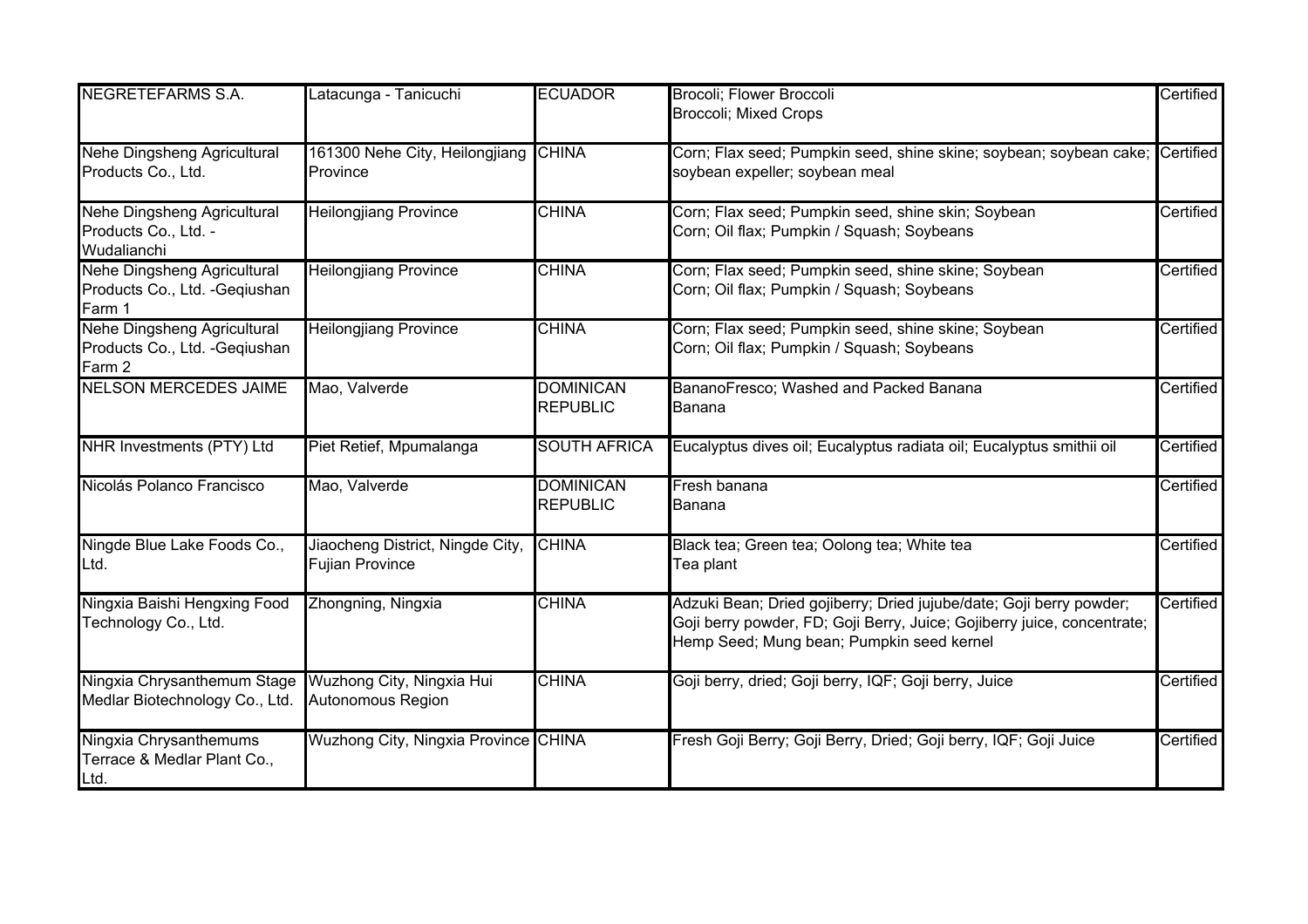| Ningxia Chrysanthemums<br>Terrace & Medlar Plant Co.,<br>Ltd. - A                                          | Wuzhong City, Ningxia Province CHINA                                |              | Fresh Goji berry<br>Fallow perennial; Goji                                                                                                                                                                                            | Certified |
|------------------------------------------------------------------------------------------------------------|---------------------------------------------------------------------|--------------|---------------------------------------------------------------------------------------------------------------------------------------------------------------------------------------------------------------------------------------|-----------|
| Ningxia East Goji Biotechnology Yinchuan, Ningxia<br>Co., Ltd.                                             |                                                                     | <b>CHINA</b> | Dried goji berry; Dried jujube/date; Ganoderma lucidum spore powder; Certified<br>Goji berry Juice; Goji Berry juice, concentrate; Goji powder                                                                                        |           |
| Ningxia GaoYuan Silver Heights Helan County, Yinchuan City,<br>Vineyard Co., Ltd.                          | Ningxia                                                             | <b>CHINA</b> |                                                                                                                                                                                                                                       | Certified |
| Ningxia Hong Rising Biological<br>Technology Co., Ltd.                                                     | Ningxia                                                             | <b>CHINA</b> | Dried Black Goji Berry; Dried goji berry; Goji Juice; Goji powder; Red<br>date, dried                                                                                                                                                 | Certified |
| Ningxia Honor Food Co., Ltd.                                                                               | Jinji Town, Litong District,<br>Wuzhong, Ningxia                    | <b>CHINA</b> | Goji powder, freeze dried                                                                                                                                                                                                             | Certified |
| Ningxia Hui Min Feng<br><b>Agriculture and Forest</b><br>Development Co., Ltd.                             | Shizuishan City, Ningxia                                            | <b>CHINA</b> | Goji berry, dried                                                                                                                                                                                                                     | Certified |
| Ningxia Hui Min Feng<br><b>Agriculture and Forest</b><br>Development Co., Ltd. -Xinle<br>Organic Goji Farm | Golmud City, Qinghai                                                | <b>CHINA</b> | Dried goji berry<br>Goji                                                                                                                                                                                                              | Certified |
| Ningxia Jibaoli Commerce and<br>Trade Co., Ltd.                                                            | Jinfeng District, Yinchuan City,<br>Ningxia                         | <b>CHINA</b> | Dried Goji Berry; Goji Berry Juice; Goji Berry Powder; Goji Juice,<br>Concentrate; Jujube (Chinese Red Dates)                                                                                                                         | Certified |
| Ningxia Lirong Biotechnology<br>Co., Ltd. - Shizuishan Organic<br>Farm                                     | Ningxia Province                                                    | <b>CHINA</b> | Alfalfa grass AD; Barley grass AD; Carrot AD; Leek AD/ Spring onion<br>AD; Onion AD; spinach AD; Sweet beet AD; Sweet potato AD; Wheat<br>grass AD<br>Alfalfa; Beets; Carrots; Kale; Leek; Onions; Spinach; Sweet pepper;<br>Tomatoes | Certified |
| Ningxia Love Goji Supply Chain 755100 Zhongning County<br>Corporation                                      | Ningxia Province                                                    | <b>CHINA</b> | Goji berry juice; Goji berry powder, freeze dried; Goji berry, dried                                                                                                                                                                  | Certified |
| Ningxia Love Goji Supply Chain Zhongning County, Ningxia<br>Corporation - Hongwushan Farm Province         |                                                                     | <b>CHINA</b> | Fallow annual; Goji                                                                                                                                                                                                                   | Certified |
| <b>Technology and Development</b><br>Co., Ltd.                                                             | Ningxia Natural Honey Product Yinchuan City, Ningxia Province CHINA |              | Beeswax, raw; Honey; Pollen, raw; Propolis, raw; Royal Jelly                                                                                                                                                                          | Certified |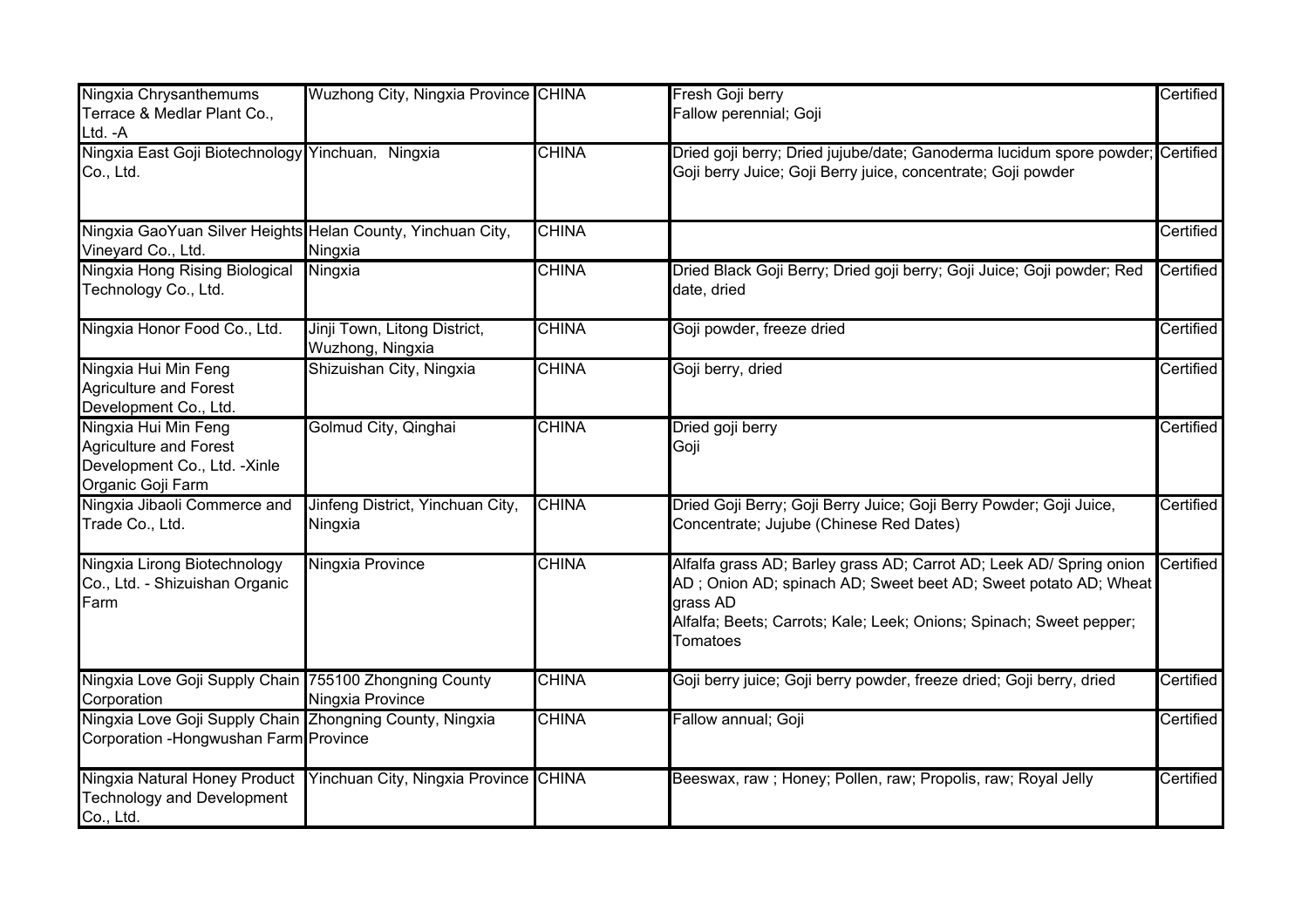| Ningxia Natural Honey Product<br><b>Technology and Development</b><br>Co., Ltd. - A2 | Ningxia                                          | <b>CHINA</b> | Beeswax; Honey; Pollen; Propolis, raw; Royal jelly<br><b>Bees</b>                                                                                                                                                                                                                                                                                                                                                                                                                                                                                                                                                                                                                                                                                                                                                                                                                                     | Certified |
|--------------------------------------------------------------------------------------|--------------------------------------------------|--------------|-------------------------------------------------------------------------------------------------------------------------------------------------------------------------------------------------------------------------------------------------------------------------------------------------------------------------------------------------------------------------------------------------------------------------------------------------------------------------------------------------------------------------------------------------------------------------------------------------------------------------------------------------------------------------------------------------------------------------------------------------------------------------------------------------------------------------------------------------------------------------------------------------------|-----------|
| Ningxia Pure Goji Biology<br>Technology Co., Ltd.                                    | Jin Feng District, Yinchuan,<br>Ningxia Province | <b>CHINA</b> | Black Tea; Chlorella Powder / Tablets; Chlorella, Powder; Dried Black Certified<br>Goji Berry; Goji Berry Juice / Juice Concentrate / /Pulp ; Goji Berry<br>Powder, Freeze Dried; Goji Berry, Dried; Goji Berry, Juice; Goji Berry,<br>Powder; Green Tea; Green Tea (Matcha) / Matcha / Matcha Green<br>Tea Powder / Matcha Powder; Hemp Protein Powder; Hulled / Shelled<br>Hemp Seed (Hemp Kernel / Hearts); Jujube (Chinese Date), Dried;<br>Phycocyanin; Sea Buckthorn; Sea Buckthorn Concentrate; Sea<br>Buckthorn Juice Powder; Sea Buckthorn Pulp Oil; Sea Buckthorn<br>Puree / Sea Buckthorn Pulp Concentrate / Sea Buckthorn Juice<br>Concentrate; Sea Buckthorn Raw Juice; Sea Buckthorn Seed Oil /<br>Sea Buckthorn Oil; Spirulina Powder / /Tablets; Spirulina Tablet;<br>Steamed Green Tea; Tea Powder (Black Tea); Tea Powder (Green<br>Tea); Tea Powder (Steamed Green Tea); White Tea |           |
| Ningxia Qixiang Biologic<br>Foodstuff Co., Ltd.                                      | Zhongning County, Ningxia<br>Province            | <b>CHINA</b> | Goji berry juice; Goji berry pulp; Goji juice, concentrate                                                                                                                                                                                                                                                                                                                                                                                                                                                                                                                                                                                                                                                                                                                                                                                                                                            | Certified |
| Ningxia Qixiang Biologic<br>Foodstuff Co., Ltd. - Mingsha<br>Farm                    | Zhongning County, Ningxia<br>Province            | <b>CHINA</b> | Dried goji berry; Fresh goji berry<br>Goji                                                                                                                                                                                                                                                                                                                                                                                                                                                                                                                                                                                                                                                                                                                                                                                                                                                            | Certified |
| Ningxia Qixinyuan<br>Biotechnology Co., Ltd.                                         | Zhongwei City, Ningxia Province CHINA            |              | Goji Berry, Dried; Goji powder, FD                                                                                                                                                                                                                                                                                                                                                                                                                                                                                                                                                                                                                                                                                                                                                                                                                                                                    | Certified |
| Ningxia Red Power Goji Co.,<br>Ltd.                                                  | Zhongning County, Ningxia                        | <b>CHINA</b> | Goji berries powder; Goji berries, dried; Goji berry juice; Goji juice,<br>clarified; Goji juice, concentrate                                                                                                                                                                                                                                                                                                                                                                                                                                                                                                                                                                                                                                                                                                                                                                                         | Certified |
| NingXia Rubygoji Group                                                               | Huinong District, Shizuishan,<br>Ningxia         | <b>CHINA</b> | Black Jujube/date; Dried Jujube/date; Dried Seedless jujube/Date;<br>Goji berries, dried; Goji berry powder; Goji Berry, Juice; Goji extract;<br>Goji juice, concentrate; Jujube/date (dice/circle/powder); Pumpkin<br>protein powder                                                                                                                                                                                                                                                                                                                                                                                                                                                                                                                                                                                                                                                                 | Certified |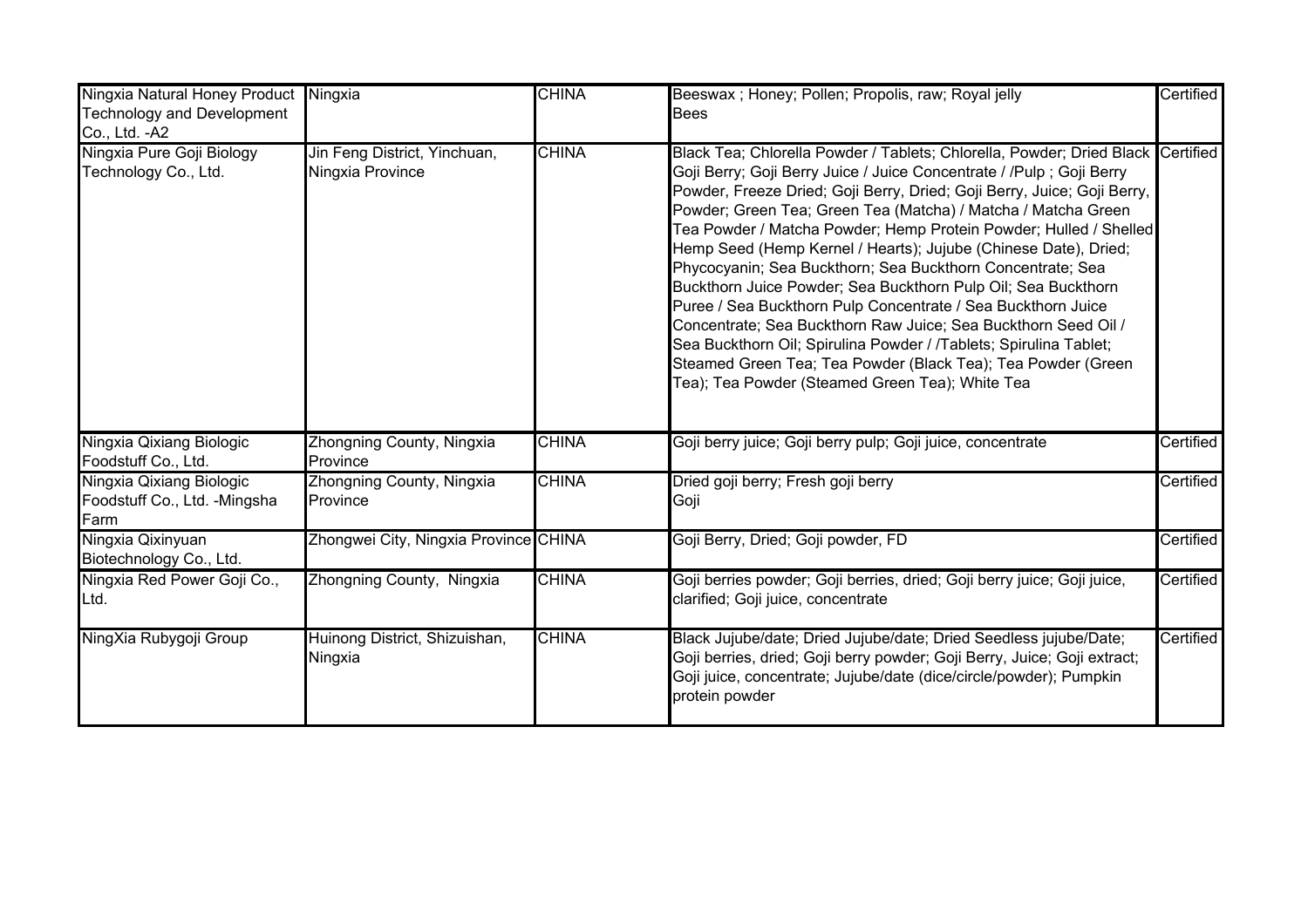| Ningxia Shunyuantang Herbal<br>Biotech Co., Ltd.                       | Zhongning County, Zhongwei<br>City, Ningxia Province | <b>CHINA</b> | Adzuki beans; Black kidneybean; Black soybean with Green Kernel;<br>Black soybean with Yellow Kernel; Buckwheat; Buckwheat kernel;<br>Dried jujube (red dates); Flax seed; Goji berry, dried; Millet; Mung<br>bean; Pinenut kernel; Pumpkin seeds kernel, shine skine; Pumpkin<br>seeds, shine skine; Pumpkinseed kernels, grown without shell; Rose,<br>dried; Soybean; Sunflower seeds; Sunflower seeds kernel | Certified |
|------------------------------------------------------------------------|------------------------------------------------------|--------------|------------------------------------------------------------------------------------------------------------------------------------------------------------------------------------------------------------------------------------------------------------------------------------------------------------------------------------------------------------------------------------------------------------------|-----------|
| Ningxia Shunyuantang Herbal<br>Biotech Co., Ltd. -<br>Shunyuantang B   | Zhongning County, Zhongwei<br>City, Ningxia Province | <b>CHINA</b> | Goji berry, dried                                                                                                                                                                                                                                                                                                                                                                                                | Certified |
| Ningxia Wolfberry Goji Industry<br>Co., Ltd.                           | Yinchuan, Ningxia                                    | <b>CHINA</b> | Goji berries, dried; Goji berries, powder; Goji Berry Beverages; Goji<br>Berry Polysaccaride; Goji Berry Seeds Oil; Goji Berry, Juice; Goji<br>juice, concentrate                                                                                                                                                                                                                                                | Certified |
| Ningxia Wonderland Natural<br>Products Industry Co., Ltd.              | Jinfeng District, Yinchuan City,<br>Ningxia Province | <b>CHINA</b> | Chlorella, Powder; Goji berry powder, freeze dried; Goji Berry, Dried;<br>Goji Berry, Juice; Goji Juice, Concentrate; Matcha powder; Red date,<br>dried; Spirulina Powder; Spirulina tablets; Walnuts                                                                                                                                                                                                            | Certified |
| Ningxia Yisa Food Development 750001 Jinfeng District,<br>Co., Ltd.    | Yinchuan City, Ningxia Province                      | <b>CHINA</b> | Dried goji berry; Ginseng, extract, red; Ginseng, powder; Ginseng,<br>tails, red; Ginseng, tails, white; Goji berry juice; Goji berry powder,<br>freeze dried; Goji juice, concentrate; Pumpkin kernels with shell;<br>Pumpkin kernels, grown without shell (GWS)                                                                                                                                                | Certified |
| Ningxia Yuanquan Agricultural<br>Ecological Technology Co., Ltd.       | Zhongwei City, Ningxia                               | <b>CHINA</b> | Goji berry, dried                                                                                                                                                                                                                                                                                                                                                                                                | Certified |
| Ningxia Yuanquan Agricultural<br>Ecological Technology Co., Ltd.<br>AB | Zhongwei City, Ningxia                               | <b>CHINA</b> | Goji berry, dried<br>Goji                                                                                                                                                                                                                                                                                                                                                                                        | Certified |
| Ningxia Zaokang Biotech Co.,<br>Ltd.                                   | Zhongwei City, Ningxia Province CHINA                |              | FD goji berry; Goji berry, dried; Goji berry, fresh; Goji powder; Goji<br>Seeds; Goji tea                                                                                                                                                                                                                                                                                                                        | Certified |
| Ningxia Zaokang Biotech Co.,<br>Ltd. - Huabaowan Organic Farm          | 755100 Ningxia Province                              | <b>CHINA</b> | Goji berry, dried; Goji berry, fresh; Goji tea, fresh<br>Goji                                                                                                                                                                                                                                                                                                                                                    | Certified |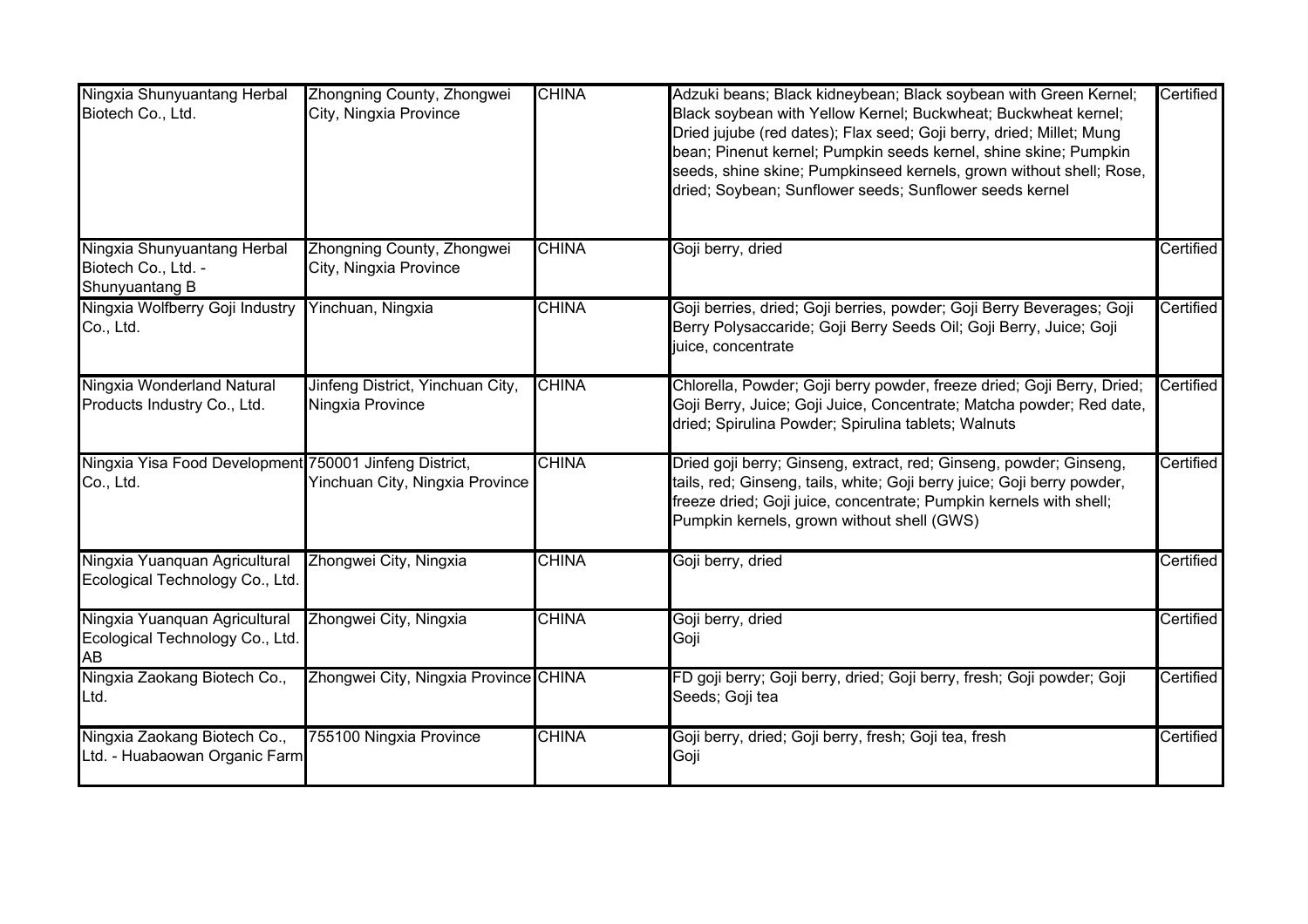| Ningxia Zhengyuan Wuzhong<br>Food Co., Ltd.                                        | Wuzhong City, Ningxia Province CHINA                     |                | Buckwheat; Dried jujube/date; Goji Berry, Dried; Goji Berry, Juice;<br>Gojiberry juice, concentrate; Gojiberry, powder; Hemp Seed; Lotus<br>Seed; Osmanthus flowers, dried; Pumpkin seed kernel | Certified |
|------------------------------------------------------------------------------------|----------------------------------------------------------|----------------|-------------------------------------------------------------------------------------------------------------------------------------------------------------------------------------------------|-----------|
| Ningxia Zhongning Chunqi<br>Wolfberry Technology Co., Ltd.                         | 755100 Zhongning County<br>Ningxia                       | <b>CHINA</b>   | Garlic flakes; Goji Berry, Dried; Goji Berry, Juice; Pumpkin seeds;<br>Raisin; Red Dates, Dried                                                                                                 | Certified |
| Ningxia Zhongning County<br>Shengqi Baiyuan Trading<br>Company Co., Ltd.           | Zhongning County, Ningxia                                | <b>CHINA</b>   | Dried Goji berry                                                                                                                                                                                | Certified |
| Ningxia Zhongning Goji Industry Zhongwei, Ningxia Province<br>Development Co., Ltd |                                                          | <b>CHINA</b>   | Dried gojiberry; Goji berry Juice; Pine nut kernels; Pumpkin seed<br>kernel, grown without shell; Pumpkin seed kernel, shine skin;<br>Sunflower kernels                                         | Certified |
| Ningxia Zhongqi Eco-agriculture Zhongning County, Ningxia<br>Technology Co., Ltd.  | Province                                                 | <b>CHINA</b>   | Dried goji berry; Fresh goji berry; Goji berry, seedling<br>Fallow perennial; Goji                                                                                                              | Certified |
| Ningxia Zhongqi Goji Trade<br>Group Co., Ltd.                                      | Zhongning County, Ningxia<br>Province                    | <b>CHINA</b>   | Dried goji berry; Fresh goji berry; Goji berry, seedling                                                                                                                                        | Certified |
| <b>Ningyang Rural Farmers</b><br><b>Planting Professional</b><br>Cooperatives      | Ningyang County, Taian City,<br><b>Shandong Province</b> | <b>CHINA</b>   |                                                                                                                                                                                                 | Certified |
| NINTANGA S.A.S. - Hacienda<br>San Francisco                                        | Latacunga, Cotopaxi                                      | <b>ECUADOR</b> | Broccoli; Cauliflower; Kale<br>Broccoli; Cauliflower; Kale; Mixed Crops                                                                                                                         | Certified |
| NINTANGA S.A.S. - San<br>Alfonso                                                   | Guaytacama                                               | <b>ECUADOR</b> | Broccoli; Cauliflower; Chard; Kale; Mixed Crops; Spinach                                                                                                                                        | Certified |
| NINTANGA S.A.S. - San<br>Sebastian                                                 |                                                          |                | Broccoli; Cauliflower; Chard; Kale; Mixed Crops; Spinach                                                                                                                                        | Certified |
| NINTANGA S.A.S.- Hacienda<br>San Felipe                                            | Latacunga                                                | <b>ECUADOR</b> | Broccoli; Cauliflower; Chard; Crop rotation; Kale; Spinach                                                                                                                                      | Certified |
| NINTANGA S.A.S.- Proyecto<br>Santa Carmen                                          | Latacunga                                                | <b>ECUADOR</b> | Broccoli; Cauliflower; Chard; Kale; Mixed Crops of legumes and grain; Certified<br>Spinach                                                                                                      |           |
| Norevo México S.A. de C.V.                                                         | Tepotzotlán, Estado de Mexico                            | <b>MEXICO</b>  | Honey bee                                                                                                                                                                                       | Certified |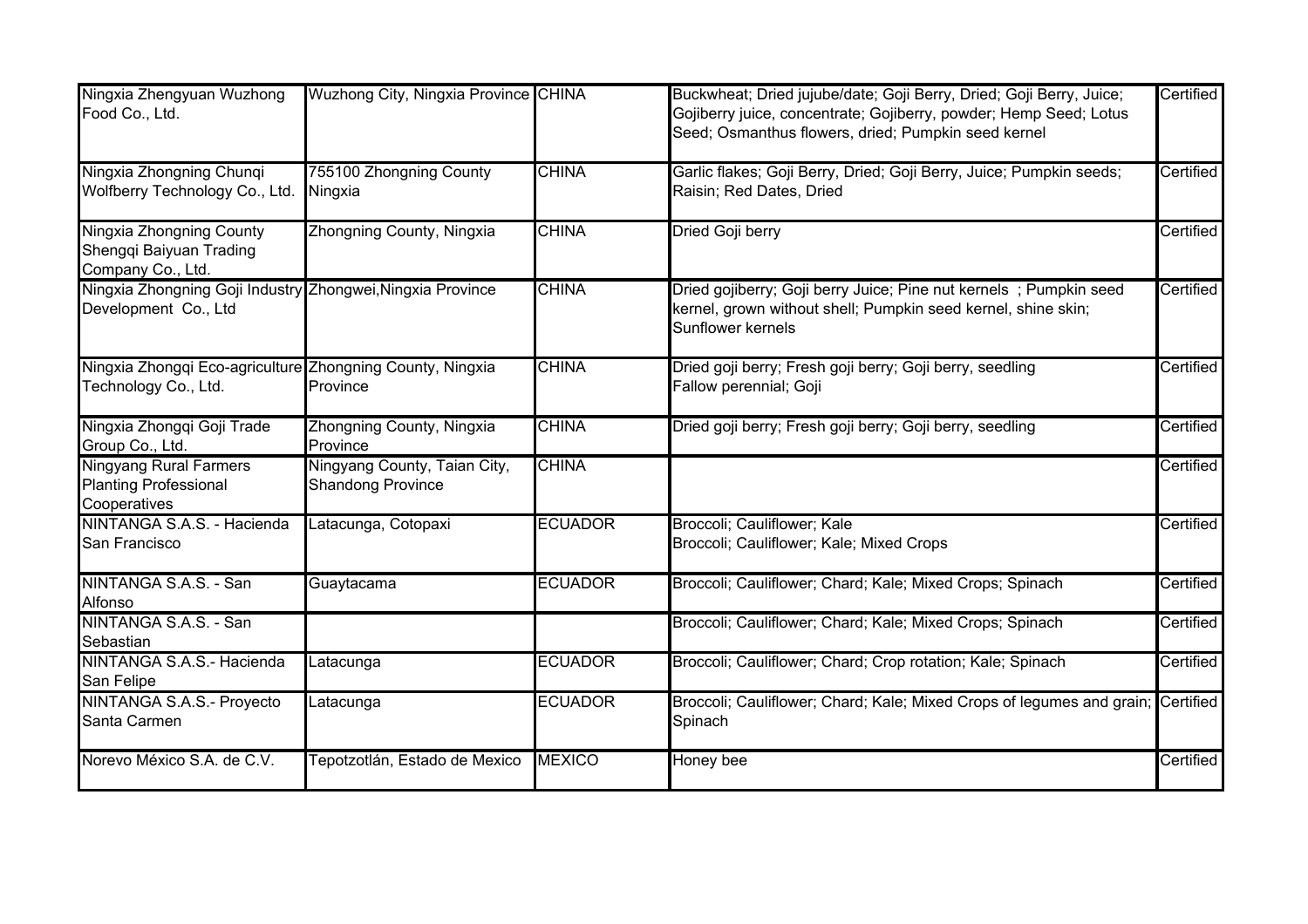| <b>Northdale Farm</b>                                | Plains, KZN                                 | <b>SOUTH AFRICA</b>                 | Macadamia Butter; Macadamia kernels; Macadamia Nut Oil;<br>Macadamianut Oil(seed)cake                                                                                                                                    | Certified |
|------------------------------------------------------|---------------------------------------------|-------------------------------------|--------------------------------------------------------------------------------------------------------------------------------------------------------------------------------------------------------------------------|-----------|
|                                                      |                                             |                                     | Fallow perennial; Macadamia nut                                                                                                                                                                                          |           |
| <b>NOVA ALIMENTOS</b><br>ALIMENNOVASA S.A.           | Lasso, Cotopaxi                             | <b>ECUADOR</b>                      | <b>Brocoli Florets IQF</b>                                                                                                                                                                                               | Certified |
| Nova Russa                                           | St. Petersburg                              | <b>RUSSIAN</b><br><b>FEDERATION</b> | Hay / Haylage<br>Fallow perennial; Gardenie fruits; Hay Meadow; Pasture; Vegetable<br>Sheep                                                                                                                              | Certified |
| Novo Mel Indústria e Comércio<br>Exterior Ltda. - ME | Cotia, São Paulo                            | <b>BRAZIL</b>                       | Compound of Honey and Organic Propolis Extract; Propolis Extract<br>Organic; Raw Organic Honey                                                                                                                           | Certified |
| Nutrium S.A.S                                        |                                             |                                     | Concentrated Mango Pulp; Natural Guava Pulp; Natural Mango Pulp<br>Guava; Mango                                                                                                                                          | Certified |
| Oaxaca Miel, S.A. de C.V.                            | Col. San Pedro Noh Pat,<br>Kanasín, Yucatán | <b>MEXICO</b>                       | Bee honey; Bee wax                                                                                                                                                                                                       | Certified |
| Ocatí S.A.                                           |                                             |                                     | Dried physalis peruviana; Golden berry (Physalis peruviana)- org;<br>Purple passion fruit (Passiflora edulis) - org; Yellow dragon fruit<br>(Selenicereus megalanthus) - org<br>Dragon Fruit; Goldenberry; Passionflower | Certified |
| OKRA SUR S. DE R.L.                                  | Comayagua                                   | <b>HONDURAS</b>                     | Banana; Carrots; Cassava; Potatoes; Red Beet; Sweet potato; Tannia Certified                                                                                                                                             |           |
| OLAM AGRO PERÚ S.A.C.                                | Lima - Lima                                 | PERU                                | Green/gold coffee                                                                                                                                                                                                        | Certified |
| <b>OLAM AGRO PERU</b><br><b>ALMACEN CENTRAL</b>      | Moyabamba - San Martin                      | <b>PERU</b>                         | Green Coffee; Parchment coffee<br>Coffee                                                                                                                                                                                 | Certified |
| OLAM AGRO PERU_PLANTA LIMA<br><b>LIMA</b>            |                                             | <b>PERU</b>                         | Green coffee<br>Coffee                                                                                                                                                                                                   | Certified |
| <b>OLAM AGRO PERU PLANTA</b><br><b>CAJAMARCA</b>     | Jaén - Cajamarca                            | <b>PERU</b>                         | Green/gold coffee; Parchment coffee<br>Coffee                                                                                                                                                                            | Certified |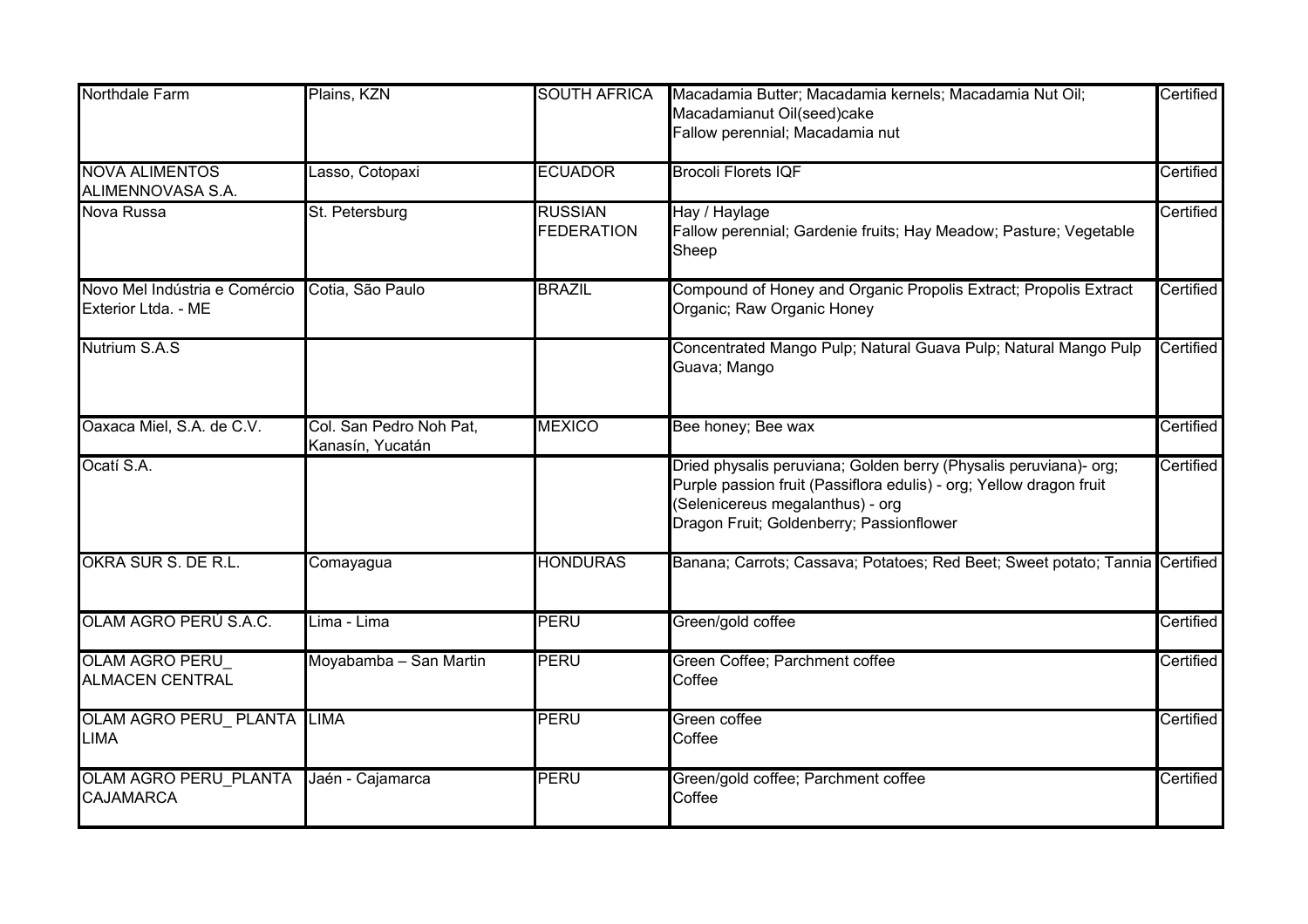| Olea Capital SLE Bertin                                 | Rabat            | <b>MOROCCO</b>                      | Black olives dry salt; Green olives and Rotating olives (red) in brine;<br>Oliveoil<br>Olives                                                                                                                                                                                                                                                                                                                                                                | Certified        |
|---------------------------------------------------------|------------------|-------------------------------------|--------------------------------------------------------------------------------------------------------------------------------------------------------------------------------------------------------------------------------------------------------------------------------------------------------------------------------------------------------------------------------------------------------------------------------------------------------------|------------------|
| <b>OLIOJOYA INDUSTRIA</b><br>ACEITERA CIA. LTDA.        | Esmeraldas       | <b>ECUADOR</b>                      | Fatty Acids; Palm Kernel Olein; Palm Stearin; RBD Palm Kernel Oil;<br><b>RBD Palm Oil</b>                                                                                                                                                                                                                                                                                                                                                                    | Certified        |
| Olive Land                                              | Marrakech        | <b>MOROCCO</b>                      | Mandarin                                                                                                                                                                                                                                                                                                                                                                                                                                                     | Certified        |
| Omar Voltaire Castro Alava                              | Palestina Guayas | <b>ECUADOR</b>                      | Mangoes<br>Mango                                                                                                                                                                                                                                                                                                                                                                                                                                             | <b>Certified</b> |
| 000 "KRASPILZ"                                          | Krasnoyarsk      | <b>RUSSIAN</b><br><b>FEDERATION</b> | Boletus; Chanterelles; Dried Boletus; Dried Chanterelle; Fresh<br>Boletus; Fresh Chanterelles; Frozen Porcini; Salted Porcini                                                                                                                                                                                                                                                                                                                                | Certified        |
| ООО «Экоферма<br>«Дубровское» Ecofarm<br>Dubrovskoe LLC | Izhevsk City     | <b>RUSSIAN</b><br><b>FEDERATION</b> | Barley; Cow's milk; Goat milk; Hay/Haylage; Meadows; Oat; Peas;<br>Wheat; Winter Rye<br>breeding calves up to 200 kg; Goats                                                                                                                                                                                                                                                                                                                                  | Certified        |
| OOO Gagarinskie Manufaktury                             | <b>Moscow</b>    | <b>RUSSIAN</b><br><b>FEDERATION</b> | Organic chocolate with coconut milk "Manifest"; Organic dark<br>chocolate "Honey sweetened chocolate"; Organic dark chocolate<br>'Manifest" sweetened with coconut sugar; Organic dark chocolate<br>100% cocoa "Gagarinsky"; Organic dark chocolate 90% cocoa "Honey<br>sweetened chocolate"; Organic milk chocolate "Honey sweetened<br>chocolate"; Organic milk chocolate "Manifest" sweetened with coconut<br>sugar; Organic polyflora honey "Gagarinsky" | Certified        |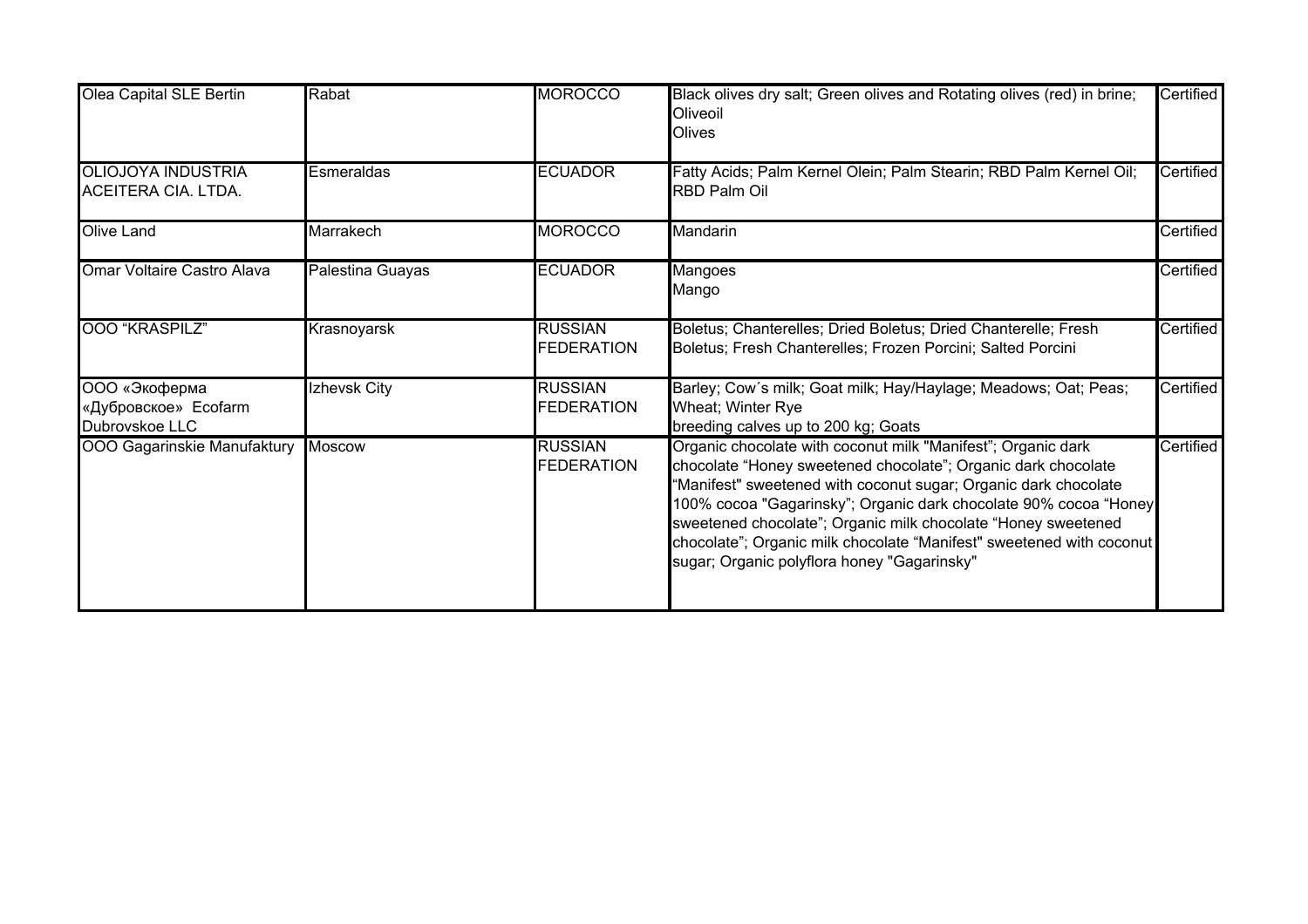| <b>OOO Hipp</b>        | Kaliningradskaja obl., | <b>RUSSIAN</b>    | RU4423Pfirsich. Mein erstes Püree / Персик. Мое первое пюре; RU Certified |           |
|------------------------|------------------------|-------------------|---------------------------------------------------------------------------|-----------|
|                        | Mamonovo               | <b>FEDERATION</b> | 4428-01 Pflaume / Слива; RU4012 Brokkoli in Reis / Брокколи с             |           |
|                        |                        |                   | рисом; RU4013Gemüse-Allerlei / Овощное ассорти; RU4027Weiße               |           |
|                        |                        |                   | Karotte. Mein erstes Püree / Белая морковь. Мое первое пюре;              |           |
|                        |                        |                   | RU4121Kabachok. Mein erstes Püree / Кабачок. Мое первое пюре;             |           |
|                        |                        |                   | RU4121-01Kabachok / Кабачок; RU4123Blumenkohl. Mein erstes                |           |
|                        |                        |                   | Рüree / Цветная капуста. Мое первое пюре.; RU4124-01Kartoffel /           |           |
|                        |                        |                   | Картошка; RU4126Karotte. Mein erstes Püree / Морковь. Мое                 |           |
|                        |                        |                   | первое пюре; RU4127Kürbis. Mein erstes Püree / Тыква. Moe                 |           |
|                        |                        |                   | первое пюре; RU4128Mais. Mein erstes Püree / Кукуруза. Moe                |           |
|                        |                        |                   | первое пюре; RU4129Brokkoli. Mein erstes Püree / Брокколи. Moe            |           |
|                        |                        |                   | первое пюре; RU4293Apfel mit Birne / Яблоки с грушей;                     |           |
|                        |                        |                   | RU4403Früchte-Dessert / Фруктовый десерт; RU4422Apfel. Mein               |           |
|                        |                        |                   | erstes Püree / Яблоко. Мое первое пюре; RU4424Aprikosen. Mein             |           |
|                        |                        |                   | erstes Püree / Абрикос. Мое первое пюре; RU4426Birne. Mein                |           |
|                        |                        |                   | erstes Püree / Груша. Мое первое пюре; RU4427Banane. Mein                 |           |
|                        |                        |                   | erstes Püree/ Банан. Moe первое пюре; RU4702Hafer-Brei mit                |           |
|                        |                        |                   | Aprikosen und Äpfeln / Овсяная каша с абрикосами и яблоками;              |           |
|                        |                        |                   | RU4703Reisbrei mit Früchten / Рисовая каша с фруктами;                    |           |
|                        |                        |                   | RU4710Apfel mit Banane und Babykeks / Яблоки с бананами и                 |           |
|                        |                        |                   | печеньем; RU4723Birnenpüree mit Getreideflocken / Грушевое                |           |
|                        |                        |                   | пюре с зерновыми хлопьями; RU4800Getreide-Brei mit                        |           |
|                        |                        |                   | FrüchtenЗерновая каша с фруктами; RU4803Getreide-Brei mit                 |           |
|                        |                        |                   | Äpfeln und Banane / Зерновая каша с яблоками и бананами;                  |           |
|                        |                        |                   | RU6002-01Pute / Индейка; RU6002-02Pute. Mein erstes Püree /               |           |
|                        |                        |                   | Индейка. Мое первое пюре; RU6003-01 Hühnchen / Цыпленок;                  |           |
|                        |                        |                   | RU6003-02Hühnchen. Mein erstes Püree / Цыпленок. Мое первое               |           |
|                        |                        |                   | пюре; RU6004-01 Rindfleisch / Говядина; RU6004-02 Rindfleisch.            |           |
|                        |                        |                   | Mein erstes Püree / Говядина. Мое первое пюре; RU6006Kalbfleisch          |           |
|                        |                        |                   | Teлятина; RU6143Reis mit Karotten und Kalbfleisch / Рис с                 |           |
|                        |                        |                   | морковью и телятиной; RU6413Feines Gemüse mit Kalbfleisch /               |           |
|                        |                        |                   | Нежные овощи с телятиной; RU6803Gemüse-Allerlei mit Nudeln                |           |
| OOO Juonius            | Kaluga                 | <b>RUSSIAN</b>    | Chanterelles (Cantharellus cibarius); dried chanterelle; fresh            | Certified |
|                        |                        | <b>FEDERATION</b> | chanterelle                                                               |           |
| OOO Zelenaja Kladovaja | <b>Novosibirsk</b>     | <b>RUSSIAN</b>    | Pine Kernel Oil; Pine Kernel Press Cake; Pine Kernels; Pine Kernels       | Certified |
|                        |                        | <b>FEDERATION</b> | <b>With Shell</b>                                                         |           |
|                        |                        |                   |                                                                           |           |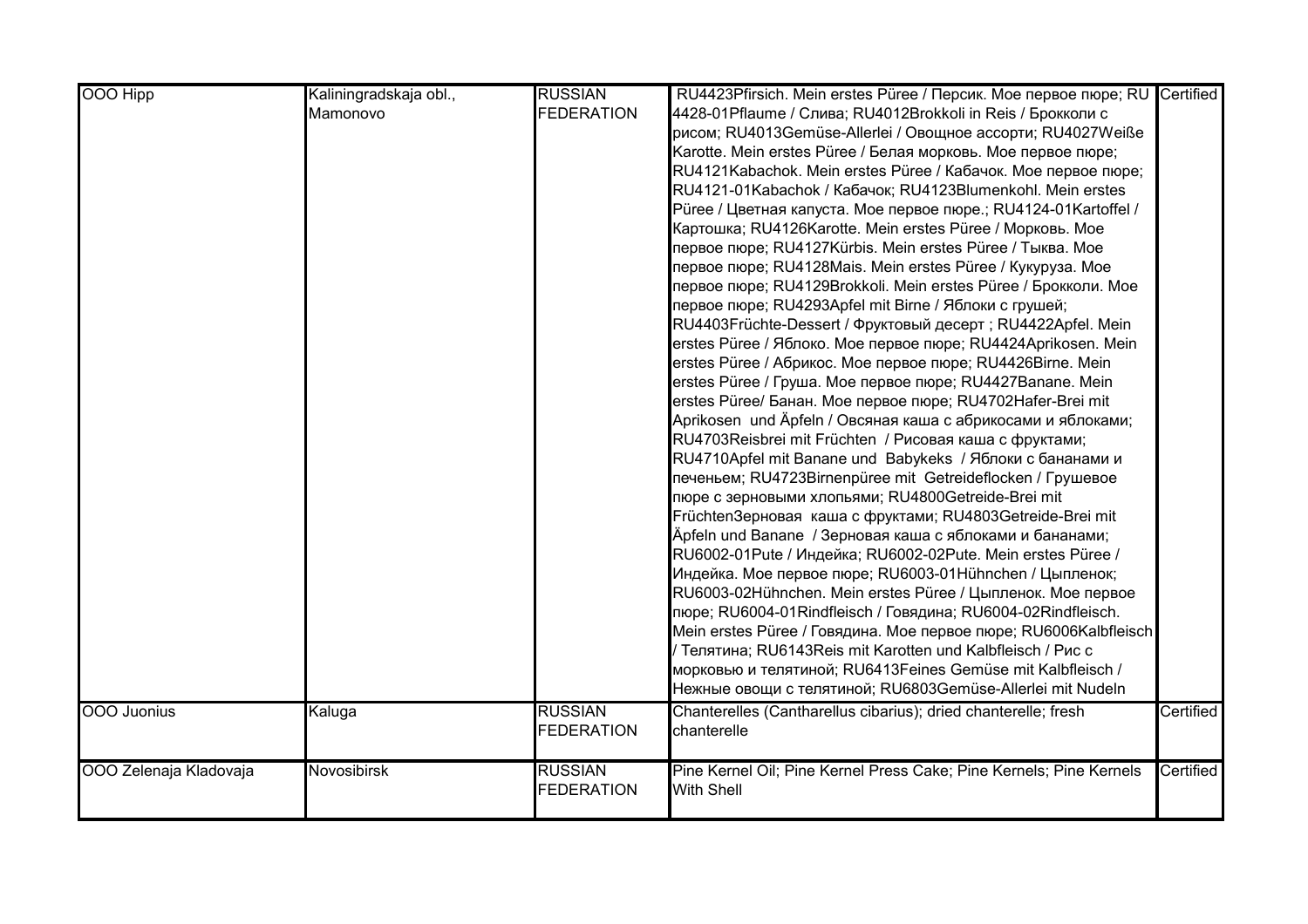| <b>OPERADORA Y</b>         | Duran                    | <b>ECUADOR</b>      | Litopeneaus vannamei, Headless Shell on-raw / cooked / frozen IQF/Certified                    |           |
|----------------------------|--------------------------|---------------------|------------------------------------------------------------------------------------------------|-----------|
| PROCESADORA DE             |                          |                     | frozen brine.; Litopeneaus Vannamei, Butterfly-Raw/Frozen                                      |           |
| PRODUCTOS MARINOS          |                          |                     | IQF/Frozen Block; Litopeneaus Vannamei, Easy Peel-                                             |           |
| <b>OMARSA S.A.</b>         |                          |                     | Raw/Cooked/Frozen IQF/Frozen Block; Litopeneaus Vannamei, Head                                 |           |
|                            |                          |                     | On Body Peeled -Raw/Cooked/Frozen IQF/Frozen Block; Litopeneaus                                |           |
|                            |                          |                     | vannamei, Head on Shell on-raw / cooked / frozen IQF/ frozen brine.;                           |           |
|                            |                          |                     | Litopeneaus Vannamei, Head On Shell On-Raw/Cooked/Frozen                                       |           |
|                            |                          |                     | IQF/Frozen Block; Litopeneaus Vannamei, Headless Shell On PV-                                  |           |
|                            |                          |                     | Raw/Cooked/Frozen IQF/Frozen Block; Litopeneaus Vannamei,                                      |           |
|                            |                          |                     | Headless Shell On-Raw/Cooked/Frozen IQF/Frozen Block;                                          |           |
|                            |                          |                     | Litopeneaus Vannamei, PPV Tail Off-Raw/Cooked/Frozen IQF/Frozen                                |           |
|                            |                          |                     | Block; Litopeneaus Vannamei, PPV Tail On-Raw/Cooked/Frozen                                     |           |
|                            |                          |                     | IQF/Frozen Block; Litopeneaus Vannamei, PUD -Raw/Cooked/Frozen                                 |           |
|                            |                          |                     | IQF/Frozen Block; Litopeneaus Vannamei, PYD Tail Off-                                          |           |
|                            |                          |                     | Raw/Cooked/Frozen IQF/Frozen Block; Litopeneaus Vannamei, PYD                                  |           |
|                            |                          |                     | Tail On-Raw/Cooked/Frozen IQF/Frozen Block; Litopeneaus                                        |           |
|                            |                          |                     | Vannamei, Skewers Blanched Peeled Needke Deveined Tail On                                      |           |
|                            |                          |                     | (PPVT/ON); Shrimps; Shrimps, Cooked                                                            |           |
|                            |                          |                     | Naupliee; Postlarvae; Shrimps                                                                  |           |
|                            |                          |                     |                                                                                                |           |
| Orange Export S.A.S.       | Piedecuesta, Santander   | <b>COLOMBIA</b>     | Limes (Citrus latifolia) ; Sweet potato                                                        | Certified |
|                            |                          |                     | Lime; Sweet potato                                                                             |           |
| Orange Export Zona Franca  | Floridablanca, Santander | <b>COLOMBIA</b>     | Sweet potato (Ipomea batata); Tahiti Acid Lime (Citrus                                         | Certified |
| S.A.S                      |                          |                     | latifolia)                                                                                     |           |
|                            |                          |                     |                                                                                                |           |
| ORCUBANOR CIA. LTDA.       | Machala, El Oro          | <b>ECUADOR</b>      | Bananas (Musa paradisiaca)                                                                     | Certified |
|                            |                          |                     | Banana                                                                                         |           |
| <b>ORESTE PATRICIO SAN</b> | Machala, El Oro          | <b>ECUADOR</b>      | Bananas                                                                                        | Certified |
| <b>MARTIN CUENCA</b>       |                          |                     | Banana                                                                                         |           |
|                            |                          | <b>SOUTH AFRICA</b> |                                                                                                | Certified |
| OREX Export (Pty) Ltd.     | Kakamas, Northern Cape   |                     | Eureka lemon and Lisbon lemons; Fresh Table Grapes; Star ruby<br>Grapefruit; Valencias, Navels |           |
|                            |                          |                     |                                                                                                |           |
| ORGABAN CIA. LTDA.         | Machala - El Oro         | <b>ECUADOR</b>      | Bananas (Musa paradisiaca)                                                                     | Certified |
|                            |                          |                     | Banana                                                                                         |           |
|                            |                          |                     |                                                                                                |           |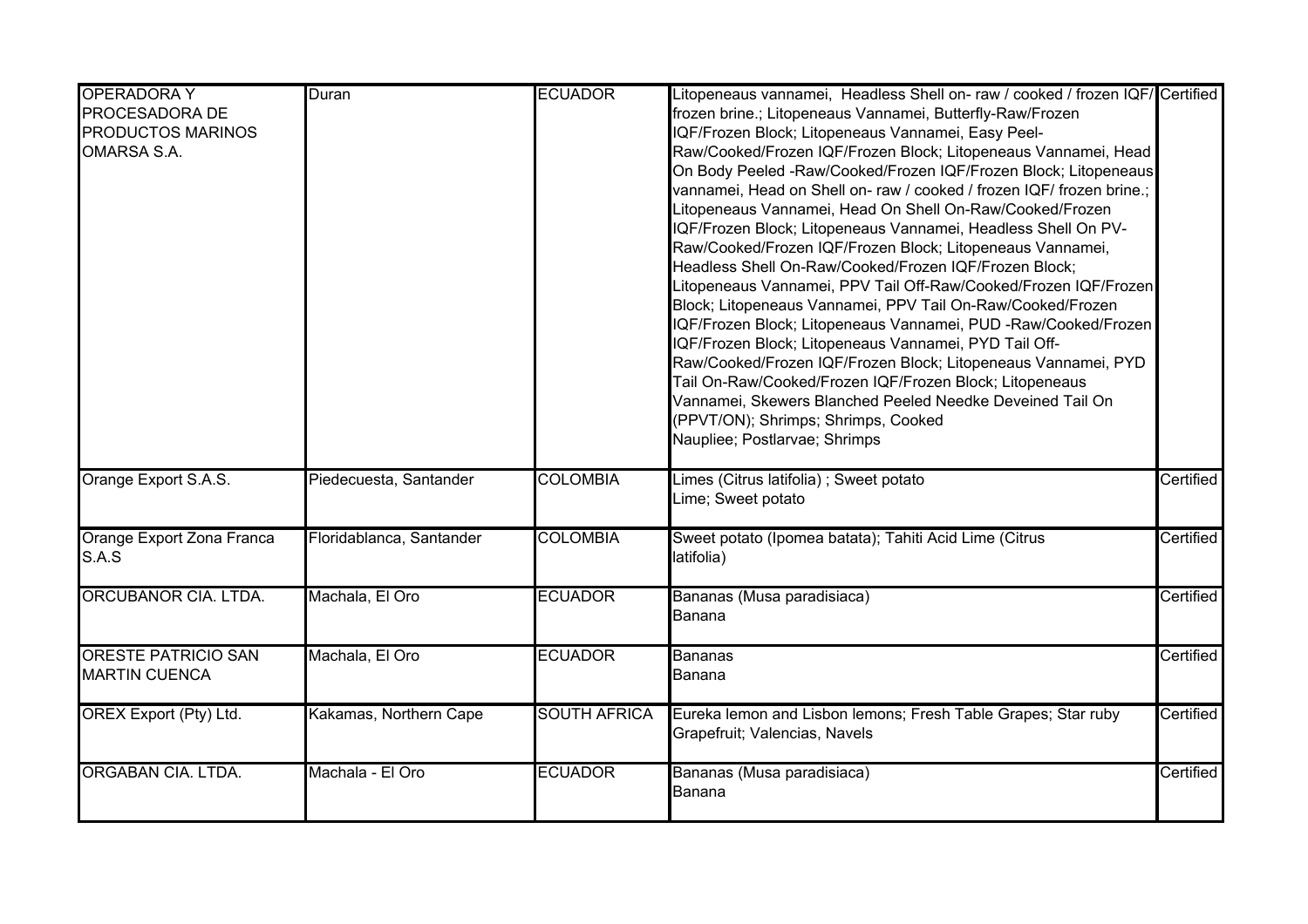| Organic Gardens International | <b>Hong Kong</b> | <b>CHINA</b> | 8 Grain-Bean Dessert; Adzuki Bean; Apricots, dried; Barley; Bean mix Certified |
|-------------------------------|------------------|--------------|--------------------------------------------------------------------------------|
| Limited                       |                  |              | dessert; Black bean; Black bean, puffed; Black eyed peas; Black rice           |
|                               |                  |              | Black sesame seeds; Brown rice (Long grain); Brown rice (Short                 |
|                               |                  |              | grain); Buckwheat groats; Chia seeds, black; Chia seeds, white;                |
|                               |                  |              | Chickpeas; Coix Seeds; Flax seeds; Germinated brown rice (Long                 |
|                               |                  |              | grain); Golden flax seeds; Honey; Instant cereals (Blend); Instant             |
|                               |                  |              | rolled oat; Instant rolled oat (Jumbo); Jasmine white rice; Kidney             |
|                               |                  |              | bean, speckled; Maca powder; Matcha powder; Millet; Mung bean;                 |
|                               |                  |              | Oat bran; Oat, Flakes; Pearl white rice; Pumpkin seeds; Quinoa                 |
|                               |                  |              | Flakes; Quinoa trio; Quinoa, black; Quinoa, red; Quinoa, white; Raw            |
|                               |                  |              | oat groats; Red kidney bean; Red rice; Red rice and brown rice mix;            |
|                               |                  |              | Rice trio; Rye Flakes; Semi brown milled rice; Soy Bean; Soya powder           |
|                               |                  |              | Sunflower Seeds; Turmeric powder; Wolfberry; Wolfberry, black                  |
|                               |                  |              |                                                                                |
|                               |                  |              |                                                                                |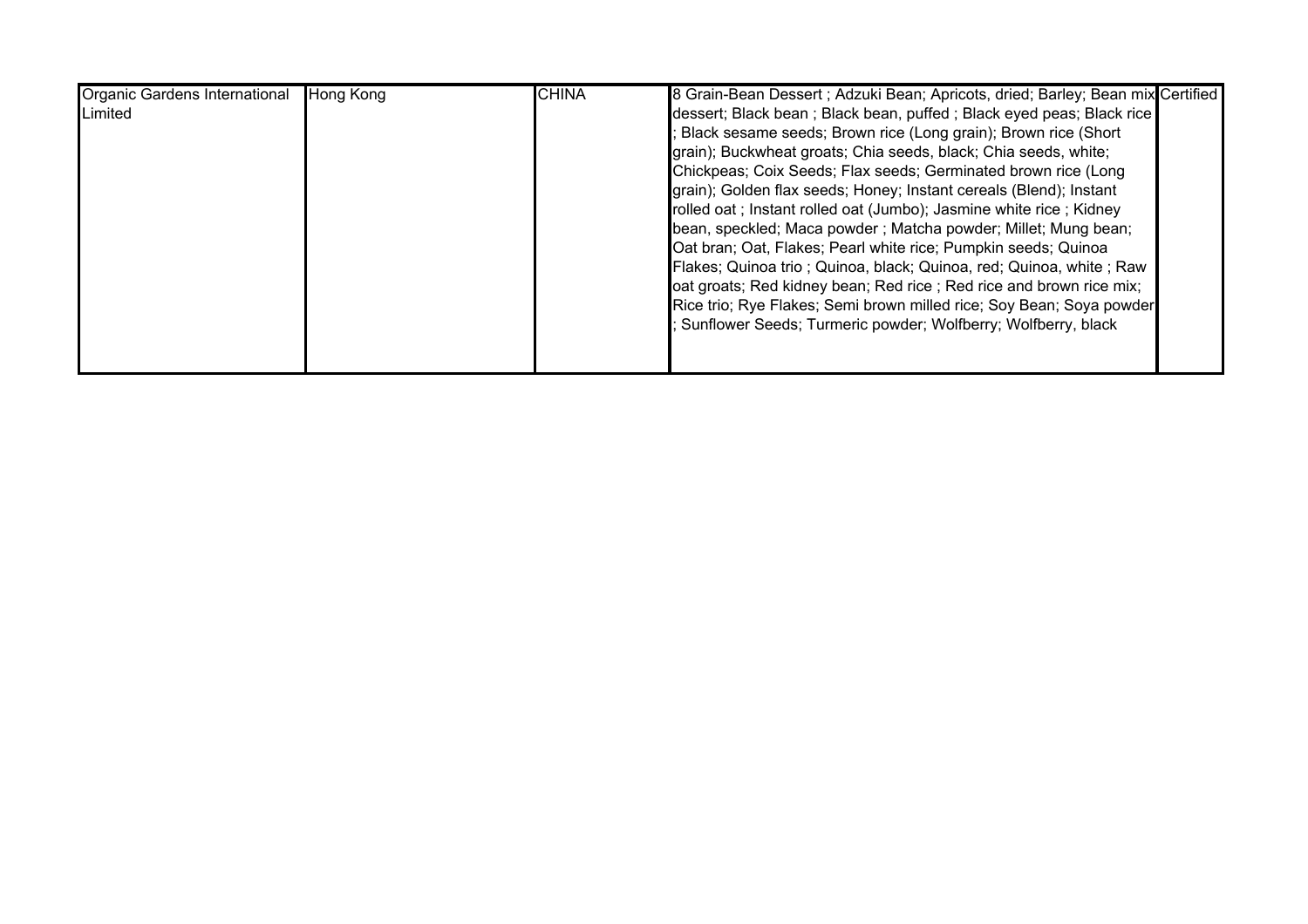| <b>Organic Ingredients South</b> | Blackheath, Western Cape | <b>SOUTH AFRICA</b> | Adzuki Bean; Amarant Seeds; Apricots, Dried; Baked Beans in          | Certified |
|----------------------------------|--------------------------|---------------------|----------------------------------------------------------------------|-----------|
| Africa                           |                          |                     | Tomato Sauce; Balsamic Vinegar; Barley kernels; Barley, Flakes;      |           |
|                                  |                          |                     | Black Beans; Black Eyed Peas; Borlotti Beans; Borlotti Beans with    |           |
|                                  |                          |                     | Sage; Buckwheat Hulled; Buckwheat Unhulled; Bulgur; Butter Bean;     |           |
|                                  |                          |                     | Cane Sugar Light Brown; Cane Sugar White; Cannellini Beans;          |           |
|                                  |                          |                     | Cannellini Beans with Oregano; Cereal Balls with Cocoa; Cereal       |           |
|                                  |                          |                     | Grains with Cocoa; Cereal Rings with Honey; Chia Seeds Black;        |           |
|                                  |                          |                     | Chickpea Flour; Chickpeas; Chickpeas with Rosemary; Chilli Powder;   |           |
|                                  |                          |                     | Cinnamon Powder; Cocoa Powder; Coconut Flour; Coconut Sugar;         |           |
|                                  |                          |                     | Corn; Corn Flour; Corn Flour Super Fine; Couscous; Crackers          |           |
|                                  |                          |                     | Sesame & Rosemary; Crackers with Olives; Crunchies with              |           |
|                                  |                          |                     | Cinnamon; Crunchies with Cocoa; Dates Pitted with Oil; Figs Dried    |           |
|                                  |                          |                     | Clipped; Flax Seed Brown; Garden Peas; Ginger Powder; Gojo           |           |
|                                  |                          |                     | Berries; Guar Gum Flour; Hemp Seed; Kidney Beans Black; Kidney       |           |
|                                  |                          |                     | Beans Red; Kidney Beans White; Lentil; Lentils Brown; Lentils Green; |           |
|                                  |                          |                     | Lentils Red Football; Lentils Yellow Split; Millet Hulled (huangmi); |           |
|                                  |                          |                     | Mixed Beans; Mung(bean); Navy Beans; Oat bran; Oat Flour; Oat        |           |
|                                  |                          |                     | Kernels; Oat Kernels Gluten Free; Oats Big Flakes Gluten Free; Oats  |           |
|                                  |                          |                     | Big Rolled Gluten Free; Oats Quick Rolled; Oats Rolled; Oats Steel   |           |
|                                  |                          |                     | Cut; Oats Steel Cut Gluten Free; Olive Oil Extra Virgin; Pasta Chick |           |
|                                  |                          |                     | Pea Fusilli; Pasta Chickpea Mezze Penne; Pasta Chifferi Lisci; Pasta |           |
|                                  |                          |                     | Farfalle; Pasta Fusilli Gluten Free; Pasta Fusilli Wholegrain Wheat; |           |
|                                  |                          |                     | Pasta Gnocchetti Sardi; Pasta Green Pea Fusilli; Pasta Green Pea     |           |
|                                  |                          |                     | Mezze Penne; Pasta Lasagne; Pasta Lentil Fusilli; Pasta Lentil Mezze |           |
|                                  |                          |                     | Penne; Pasta Linguine; Pasta Macaroni; Pasta Orzo; Pasta Penne       |           |
|                                  |                          |                     | Gluten Free; Pasta Penne Rigate; Pasta Penne Tricolore; Pasta        |           |
|                                  |                          |                     | Penne Wholegrain Wheat; Polenta; Popcorn Kernels; Pumpkin            |           |
|                                  |                          |                     | Kernels Green; Quinoa Flour; Quinoa White; Raisin Thompson           |           |
|                                  |                          |                     | Organic with Oil; Raisin Thompson Organic without Oil; Rice Basmati  |           |
|                                  |                          |                     | Brown; Rice Basmati White; Rice Flour White; Rice Jasmine Brown;     |           |
|                                  |                          |                     | Rice Jasmine White; Rice Long Grain Brown; Rice Long Grain           |           |
|                                  |                          |                     | Parboiled; Rice Red; Rice Round Grain Brown; Rye Flakes with         |           |
| Organic Matcha Co., Ltd.         |                          |                     | Fresh tea leaves; Green Tea; Green Tea Powder; Matcha; Matcha        | Certified |
|                                  |                          |                     | Green Tea Powder; Matcha Powder                                      |           |
|                                  |                          |                     | Tea plant                                                            |           |
|                                  |                          |                     |                                                                      |           |
| ORGANICFRUIT S.A.                | Machala, El Oro          | <b>ECUADOR</b>      | Bananas (Musa paradisiaca)                                           | Certified |
|                                  |                          |                     | Banana                                                               |           |
|                                  |                          |                     |                                                                      |           |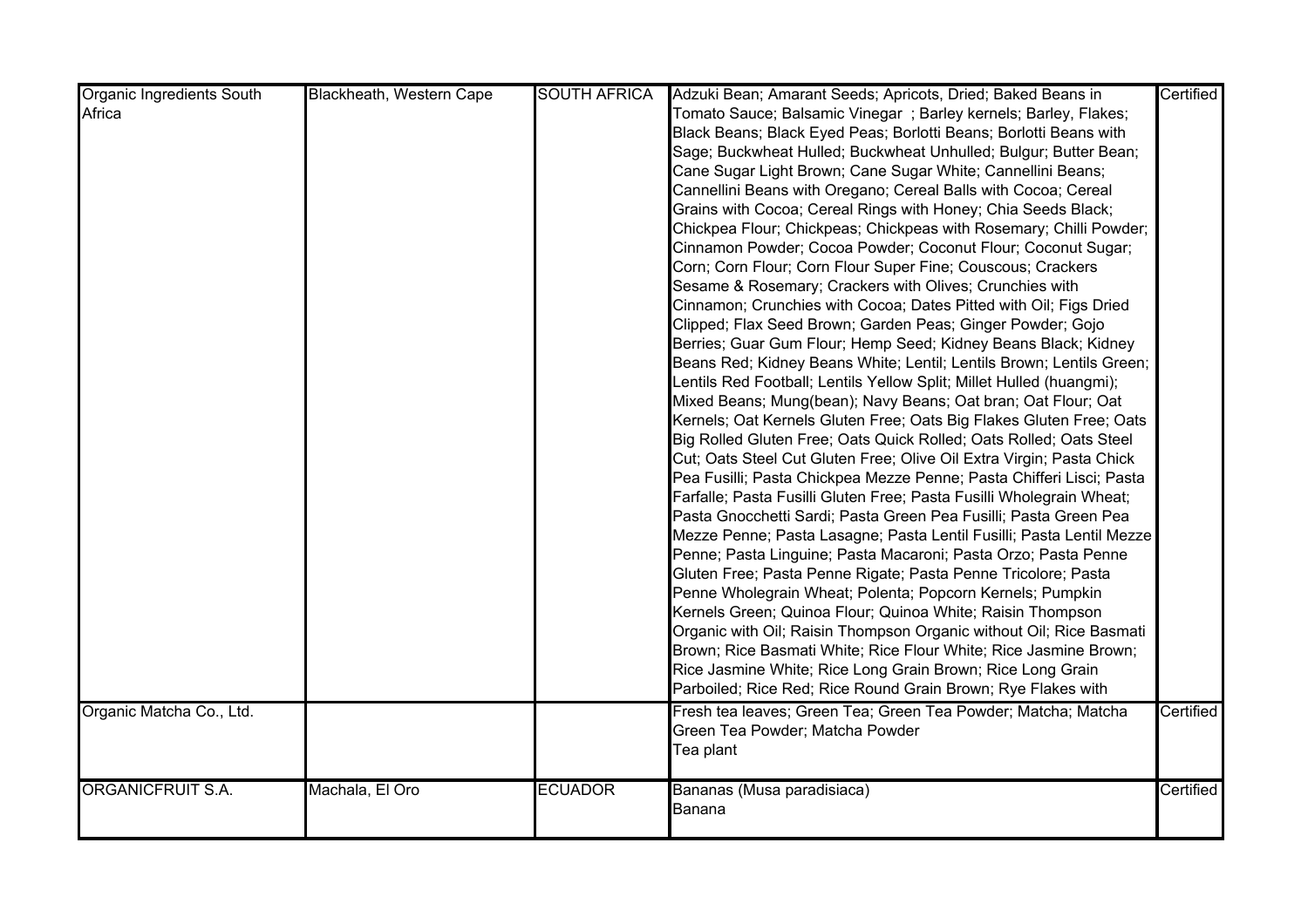| ORGANIZACIÓN DE<br>PEQUEÑOS PRODUCTORES<br><b>AGROPECUARIOS Y</b><br><b>EMPRENDEDORES DE</b><br>GUATEMALA, S.A. - OPPAE- | Zacapa                        | <b>GUATEMALA</b>                    | Bastard cedar; Sugarcane                                                                                                                                     | Certified              |
|--------------------------------------------------------------------------------------------------------------------------|-------------------------------|-------------------------------------|--------------------------------------------------------------------------------------------------------------------------------------------------------------|------------------------|
| ORKA TARIM ÜRÜNLERI SAN. Manisa<br>ve TİC. LTD. ŞTİ.                                                                     |                               | <b>TURKEY</b>                       | Raisins (Sultanas)                                                                                                                                           | Certified              |
| ORKA TARIM ÜRÜNLERİ SAN. Manisa<br>VE TİC. LTD. ŞTİ.                                                                     |                               | <b>TURKEY</b>                       |                                                                                                                                                              | Suspen<br>ded<br>since |
| <b>OSMAN AKÇA TARIM</b><br>ÜRÜNLERİ İTH. İHR. SAN. VE<br><b>TİC. A.Ş.</b>                                                | <i>Izmir</i>                  | <b>TURKEY</b>                       | <b>Dried Sultanas</b><br>Olives; Table grapes                                                                                                                | Certified              |
| Paleo Organic                                                                                                            | Tsumeb                        | <b>NAMIBIA</b>                      | Black (Purple) Carrot; Cowpea; Sunflower<br>Black (Purple) Carrot; Cowpea; Fallow annual; Permanent grassland<br>out of production; Sunflowers               | Certified              |
| Pamem S.A. de C.V.                                                                                                       | San Salvador.                 | <b>EL SALVADOR</b>                  | Jugo de noni / Noni Juice; Pasta de noni / Noni paste<br>Coffee; Noni                                                                                        | Certified              |
| Patent Bridge Farm                                                                                                       | Haenerstburg, Limpopo         | <b>SOUTH AFRICA</b>                 | Eucalyptus radiata oil; Lemon scented tea tree oil; Tea Tree oil<br>Eucalyptus; Fallow annual; Lemon-scented teatree; Tea tree                               | Certified              |
| Patrysvlei Farms                                                                                                         | Clanwilliam, Western Province | <b>SOUTH AFRICA</b>                 | Butternut Squash; Courgette marrow; Sweet Potatoes<br>Blueberry; Cherries; Fallow annual; Rooibos; Summer squash; Sweet<br>potato                            | Certified              |
| PEGGY ANDREA GUEVARA<br><b>TOMASELLY</b>                                                                                 | Machala, El Oro               | <b>ECUADOR</b>                      | Banana<br>Banana                                                                                                                                             | Certified              |
| Pengaan Estate (Pty) Ltd                                                                                                 | Paddock                       | <b>SOUTH AFRICA</b>                 | Mixed essential oils; Rose geranium oil; Rosemary oil; Tea Tree<br>Fallow annual; Geranium sessiliflorum; Healing and aromatic plants;<br>Rosemary; Tea tree | Certified              |
| PERSA & HASS EMPAQUES,<br>S.R.L                                                                                          | La Vega                       | <b>DOMINICAN</b><br><b>REPUBLIC</b> | Limes/ Key Limes Packed<br>Tahiti lemon                                                                                                                      | Certified              |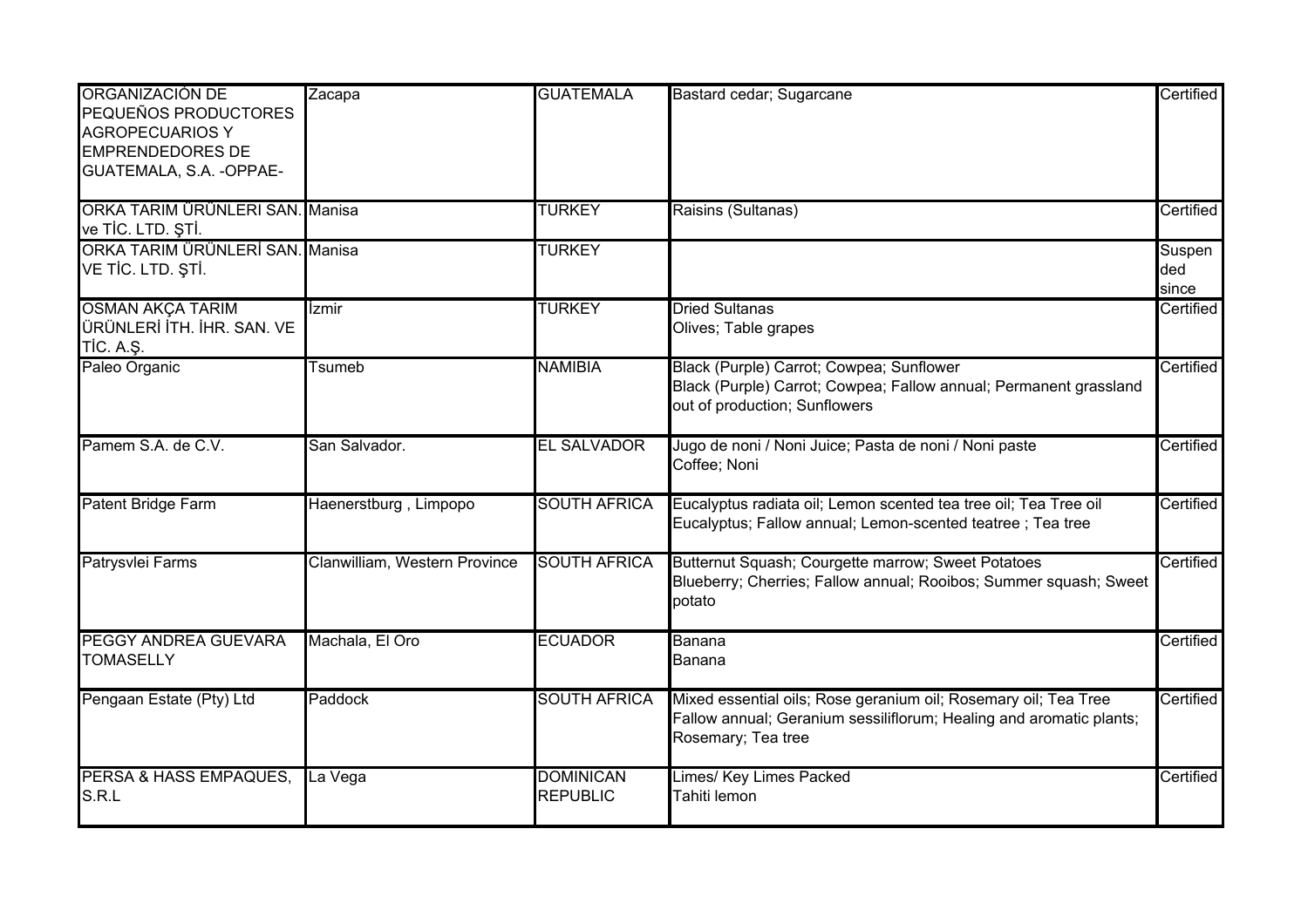| <b>PERU NATURALS</b>      | <b>LIMA</b> | PERU | Amaranth flakes; Amaranth grains; Atomized black maca extract;        | Certified |
|---------------------------|-------------|------|-----------------------------------------------------------------------|-----------|
| <b>CORPORATION S.A.C.</b> |             |      | Atomized maca extract; Atomized purple maca extract; Atomized         |           |
|                           |             |      | yellow maca extract; Black maca dried; Black maca extract; Black      |           |
|                           |             |      | maca gelatinized powder; Black maca powder; Black maca seed;          |           |
|                           |             |      | Black quinoa flakes; Black quinoa grains; Black sprouted quinoa;      |           |
|                           |             |      | Black sprouted quinoa powder; Camu camu powder; Camu camu             |           |
|                           |             |      | powder premium; Camu camu pulp; Camu camu seed powder;                |           |
|                           |             |      | Canihua flakes; Canihua grains; Crispy pop quinoa; Dried black maca   |           |
|                           |             |      | extract; Dried chopped golden berries; Dried golden berries; Dried    |           |
|                           |             |      | golden berries with chocolate coverture; Dried maca extract; Dried    |           |
|                           |             |      | mango chunks; Dried Mango Slices; Dried papaya in chunks; Dried       |           |
|                           |             |      | purple maca extract; Dried yellow maca extract; Fresh maca powder;    |           |
|                           |             |      | Ginger dehydrated; Ginger fresh; Ginger powder; Golden berry syrup;   |           |
|                           |             |      | Lucuma powder; Maca crispy; Maca crunch; Maca dried; Maca             |           |
|                           |             |      | extract; Maca flakes ; Maca fresh; Maca gelatinized powder; Maca      |           |
|                           |             |      | powder premium; Maca powder standard; Maca premium; Maca seed;        |           |
|                           |             |      | Maca xpresso; Oregano leaves dehydrated; Oregano powder               |           |
|                           |             |      | dehydrated; Organic cocoa beans; Organic Cocoa butter; Organic        |           |
|                           |             |      | cocoa butter drops; Organic cocoa butter wafers; Organic cocoa liquor |           |
|                           |             |      | Cocoa Mass / Unsweetened Chocolate /100% cocoa; Organic cocoa         |           |
|                           |             |      | liquor wafers /Mass wafers/Unsweetened chocolate wafers/100%          |           |
|                           |             |      | cocoa wafer; Organic cocoa shell ; Organic dark chocolate drops 67%   |           |
|                           |             |      | cocoa / dark chocolate morsels 67% cocoa drops; Organic deodorized    |           |
|                           |             |      | cocoa butter; Organic deodorized cocoa butter wafers; Organic         |           |
|                           |             |      | natural cocoa powder 10-12% fat content; Organic natural cocoa        |           |
|                           |             |      | powder 20-22% fat content; Organic natural cocoa powder with          |           |
|                           |             |      | organic gelatinized maca 10-12% fat content; Organic raw cacao        |           |
|                           |             |      | butter drops; Organic raw cocoa beans; Organic raw cocoa butter;      |           |
|                           |             |      | Organic raw cocoa butter wafers; Organic raw cocoa liquor wafers      |           |
|                           |             |      | /Mass Wafers/ Unsweetened Chocolate Wafers/100% Cocoa                 |           |
|                           |             |      | Wafers); Organic raw cocoa liquor/Mass/Unsweetened chocolate/         |           |
|                           |             |      | 100% cocoa; Organic raw cocoa nibs; Organic raw natural cocoa         |           |

powder 14-16% fat content; Organic roasted cocoa nibs; Organic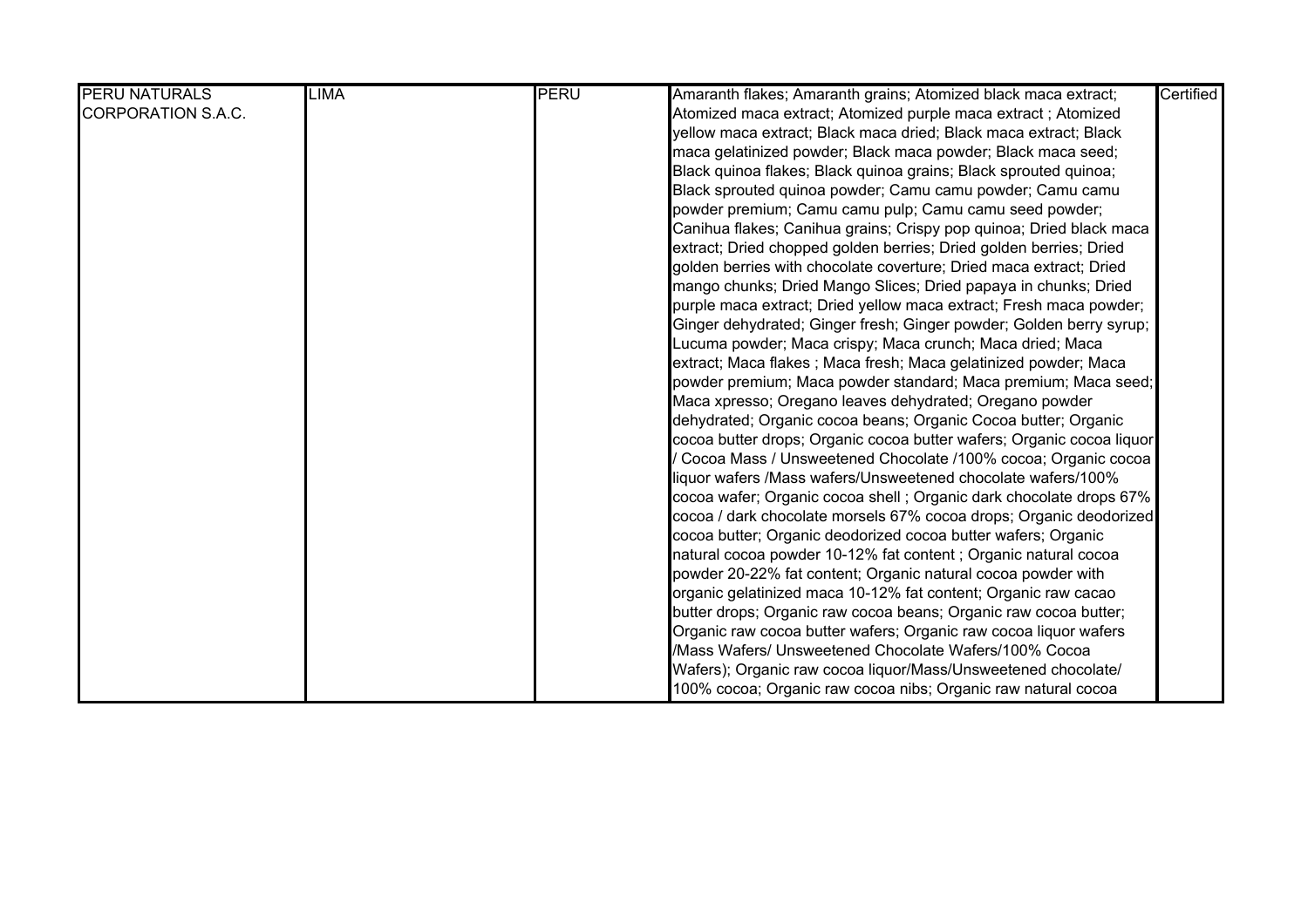| PLANTA CAJAMARCA.                                             | <b>CAJAMARCA</b> | <b>PERU</b>                         | Amaranth Flakes; Amaranth Grains; Amaranth powder; Black Cooked Certified<br>Quinoa Powder; Black Pre-cooked Quinoa Grains; Black Pre-cooked<br>Quinoa Powder; Black Quinoa Flakes; Black Quinoa Flour; Black<br>Quinoa Grains; Black Raw Quinoa Powder; Black Raw Sprouted<br>Quinoa Powder; Black Sprouted Quinoa ; Black Sprouted Quinoa                                                                                                                                                                                                                                                                                                                                                                                                                                                                                                                                                                                                                                                                                                                                                                                                                                                                                                                                                                                                                                                                                                                                                                                                                                                                                                                                                                                                                                                                |           |
|---------------------------------------------------------------|------------------|-------------------------------------|------------------------------------------------------------------------------------------------------------------------------------------------------------------------------------------------------------------------------------------------------------------------------------------------------------------------------------------------------------------------------------------------------------------------------------------------------------------------------------------------------------------------------------------------------------------------------------------------------------------------------------------------------------------------------------------------------------------------------------------------------------------------------------------------------------------------------------------------------------------------------------------------------------------------------------------------------------------------------------------------------------------------------------------------------------------------------------------------------------------------------------------------------------------------------------------------------------------------------------------------------------------------------------------------------------------------------------------------------------------------------------------------------------------------------------------------------------------------------------------------------------------------------------------------------------------------------------------------------------------------------------------------------------------------------------------------------------------------------------------------------------------------------------------------------------|-----------|
|                                                               |                  |                                     | Powder; Black Toasted Quinoa ; Black Toasted Quinoa Powder;<br>Cacao Beans; Cacao Butter; Cacao Butter en Block; Cacao Butter in<br>Bars; Cacao Butter in Wafers; Cacao Husk; Cacao Nibs; Cacao Paste<br>(Liquor); Cacao Paste (Liquor) in Bars; Cacao Paste (Liquor) in<br>Wafers; Cacao Powder; Canihua Flakes; Canihua Grains; Canihua<br>powder; Chia Seeds; chocolate bar 70% cacao with Pineapple and<br>mango sweetened with Yacon and mesquite; chocolate bar 70%<br>cacao with Pineapple, mango, tara protein sweetened with Yacon and<br>mesquite; Chocolate Couverture - Cacao 70% sweetened with yacon;<br>Chocolate Couverture - 55% Cacao; Chocolate Couverture - 65%<br>Cacao; Chocolate Couverture - 65% Cacao (Organic Sugar Cane);<br>Chocolate Couverture - 70% Cacao; Chocolate Couverture - 75%<br>Cacao; Chocolate Couverture - Cacao 75% sweetened with yacon;<br>Chocolate Couverture with nibs; Cocoa beans with chocolate<br>couverture; Crispy Pop Quinoa; Crispy pop quinoa with chocolate<br>couverture; Dried Banana Powder; Dried Banana Powder - Crispy;<br>Dried Banana Slices; Dried Banana Slices - Crispy; Dried banana with<br>chocolate couverture; Dried Black Maca Chunks; Dried Black Maca<br>Chunks - Crispy; Dried Black Maca Powder; Dried Black Maca<br>Powder - Crispy; Dried blueberry; Dried Camu Camu Powder; Dried<br>Camu Camu Powder - Crispy; Dried Chopped Goldenberries; Dried<br>Chopped Goldenberries - Crispy; Dried Fruit Tropical Mix ( Pineapple,<br>banano and mango); Dried Fruit Tropical Mix ( Pineapple, banano and<br>mango) - Crispy; Dried Fruit Tropical Mix ( Pineapple, banano, mango<br>and goldenberries); Dried Fruit Tropical Mix (banano, goldenberries<br>and yacon); Dried Fruit Tropical Mix (Pineapple, banano and mango) |           |
| Plantaciones de Guineo, S.R.L. Guayubin, Montecristi<br>W Y M |                  | <b>DOMINICAN</b><br><b>REPUBLIC</b> | with chocolate couverture; Dried Fruit Tropical Mix (Pineapple,<br>Fresh Banana, washed and packed; Fresh Bananas Washed and<br>Packed<br>Banana                                                                                                                                                                                                                                                                                                                                                                                                                                                                                                                                                                                                                                                                                                                                                                                                                                                                                                                                                                                                                                                                                                                                                                                                                                                                                                                                                                                                                                                                                                                                                                                                                                                           | Certified |
| Pod Col Coffee LTDA.                                          | Bogotá D.C.      | <b>COLOMBIA</b>                     | Green Coffee; Roast and ground coffee drips                                                                                                                                                                                                                                                                                                                                                                                                                                                                                                                                                                                                                                                                                                                                                                                                                                                                                                                                                                                                                                                                                                                                                                                                                                                                                                                                                                                                                                                                                                                                                                                                                                                                                                                                                                | Certified |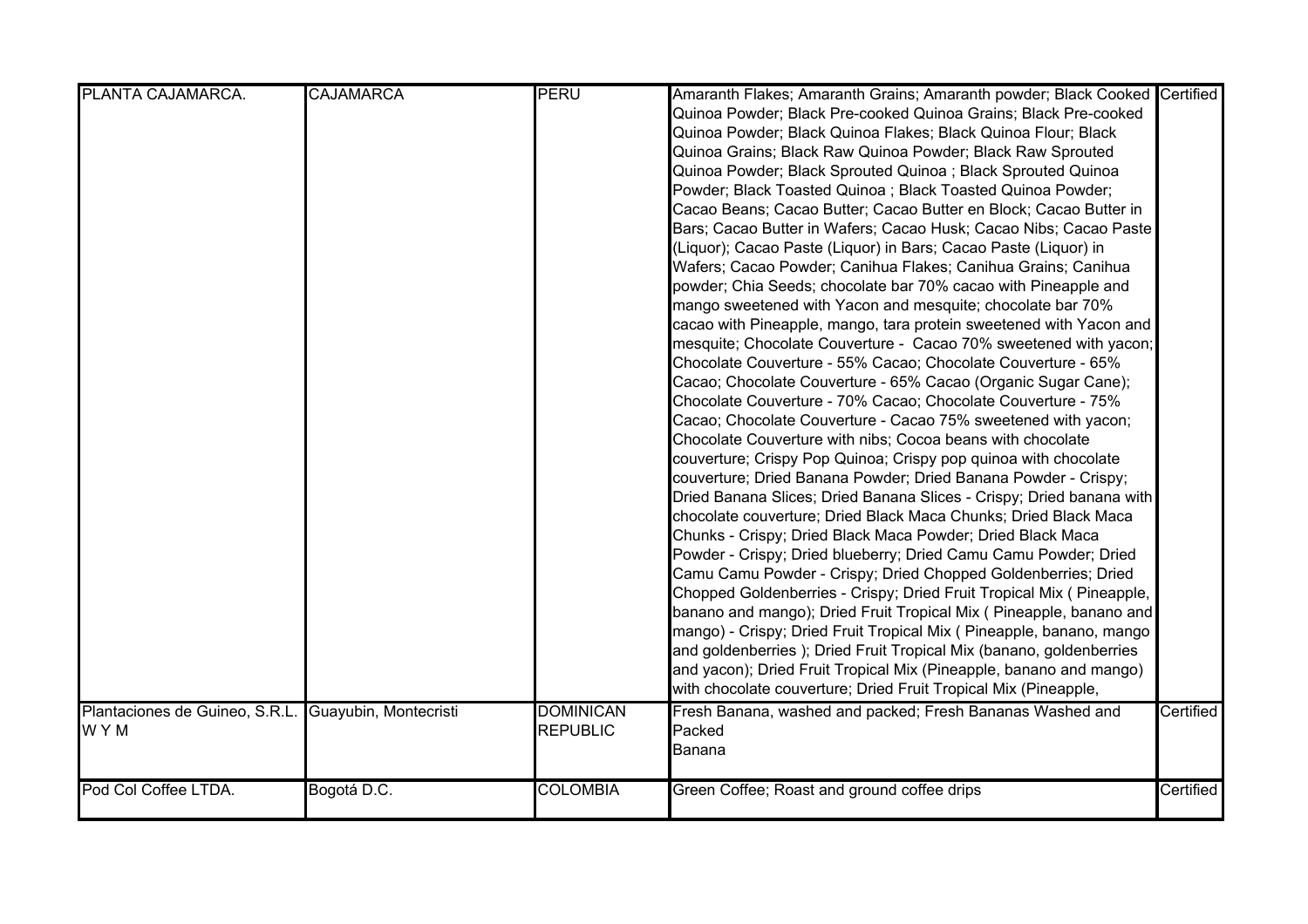| Polpas MR Eireli                                                                                | Taguaritinga             | <b>BRAZIL</b>                       | Organic aseptic integral guava pulp; Organic aseptic integral mango<br>pulp                                                                                          | Certified                                |
|-------------------------------------------------------------------------------------------------|--------------------------|-------------------------------------|----------------------------------------------------------------------------------------------------------------------------------------------------------------------|------------------------------------------|
| PRIETO EXPORT S.A.<br><b>AGRICOLA PRIETOEXPORT</b><br>S.A.                                      | Machala, El Oro          | <b>ECUADOR</b>                      | <b>Bananas</b>                                                                                                                                                       | Certified                                |
| Procafecol S.A.                                                                                 | Bogotá D.C.              | <b>COLOMBIA</b>                     | Organic ground coffee; Organic whole bean coffee                                                                                                                     | Certified                                |
| PRODUCTORA AGRICOLA<br>MS, S.R.L                                                                | Castañuelas, Montecristi | <b>DOMINICAN</b><br><b>REPUBLIC</b> | Fresh Banana<br>Banana                                                                                                                                               | Certified                                |
| PRODUCTORA DE CAFÉ<br><b>GALAPAGOS PROCAFE S.A.</b>                                             | Guayas, Guayaquil        | <b>ECUADOR</b>                      | Dry parchment coffee; Roasted and Ground coffee; Roasted coffee<br>Avocados; Coffee; Mixed crops; Orange                                                             | Certified                                |
| <b>PRODUCTORES DE</b><br>CEREALES PROQUINOA S.A.                                                | Ibarra, Imbabura         | <b>ECUADOR</b>                      | Black quinoa; Organic Barley; Organic Chia; Organic Quinoa Flour;<br>Organic red quinoa ; Organic Wheat; Organic White quinoa; Quinoa;<br>Quinoa Mix (White And Red) | Certified                                |
| <b>PRODUCTORES DE</b><br>CEREALES PROQUINOA S.A.<br><b>HACIENDA PUCHUES</b>                     | San Isidro, Carchi       | <b>ECUADOR</b>                      | Quinoa<br>Quinoa                                                                                                                                                     | Certified                                |
| <b>PRODUCTORES DE</b><br>CEREALES PROQUINOA S.A.<br><b>HACIENDA RAMIREZ-</b><br><b>GUARAQUI</b> | Pedro Moncayo, Pichincha | <b>ECUADOR</b>                      | Red Quinoa; White Quinoa<br>Quinoa                                                                                                                                   | Certified                                |
| <b>PRODUCTORES DE</b><br>CEREALES PROQUINOA S.A.<br><b>HACIENDA SAN JUAN</b>                    | Urcuqui, Imbabura        | <b>ECUADOR</b>                      | Chia; Quinoa                                                                                                                                                         | Certified                                |
| <b>PRODUCTORES DE</b><br>CEREALES PROQUINOA S.A.<br>HACIENDA YURAPUNGO                          | Pedro Moncayo, Pichincha | <b>ECUADOR</b>                      | Barley; Red Quinoa ; Wheat; White Quinoa<br>Barley; Quinoa; Wheat                                                                                                    | Certified                                |
| Productores de Cítricos de<br>Santander S.A.S. - Procisan<br><b>S.A.S.</b>                      | Girón                    | <b>COLOMBIA</b>                     |                                                                                                                                                                      | Suspen<br>ded<br>since<br>03.12.20<br>21 |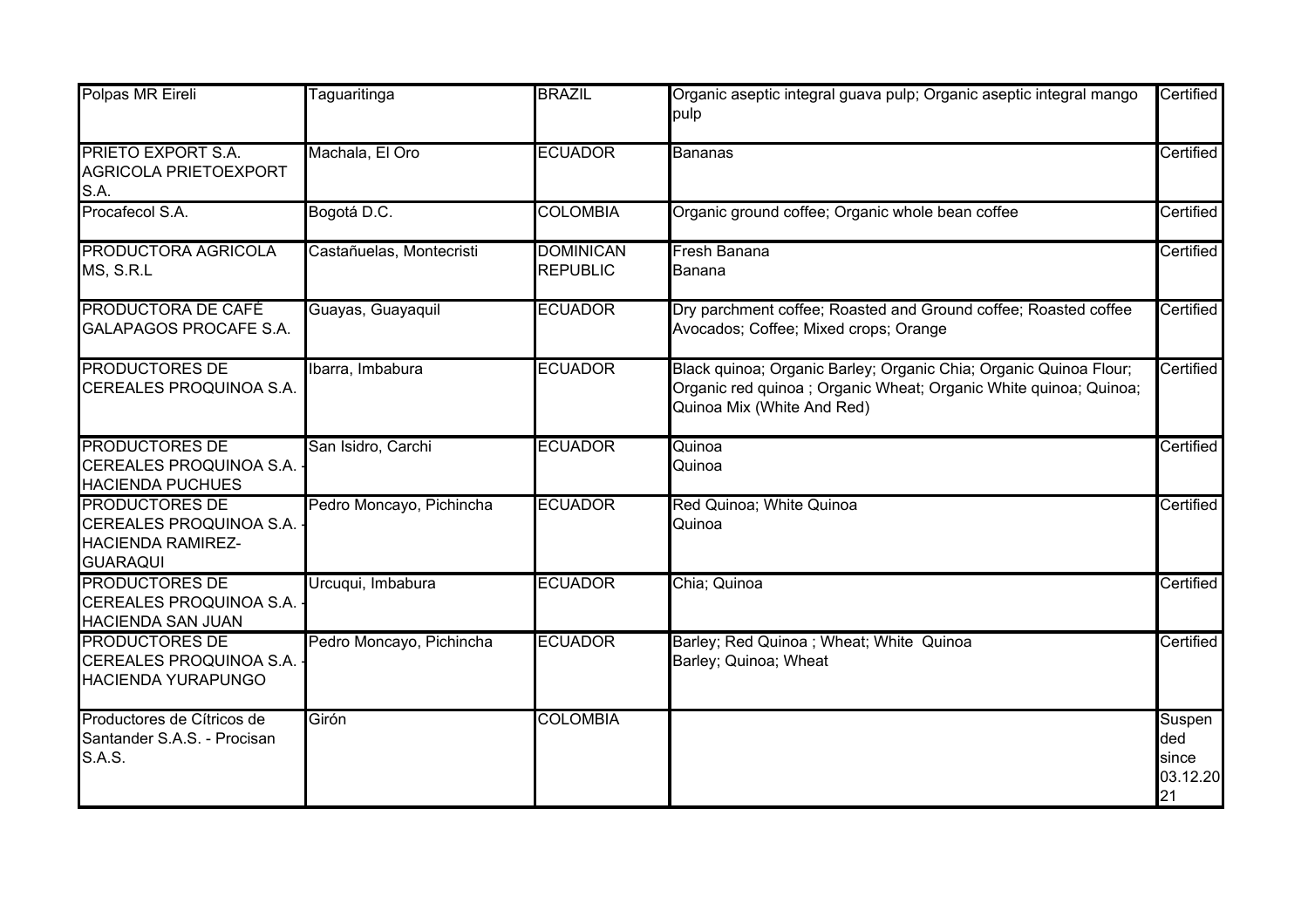| PRODUCTOS AGROMAR SA<br>DE CV                                     | Americana, Guadalajara            | <b>MEXICO</b>                       | Avocados                                                                                                                                                                                                                                                                                                                                                                                                                                                                                                                                                                                                                                       | Certified |
|-------------------------------------------------------------------|-----------------------------------|-------------------------------------|------------------------------------------------------------------------------------------------------------------------------------------------------------------------------------------------------------------------------------------------------------------------------------------------------------------------------------------------------------------------------------------------------------------------------------------------------------------------------------------------------------------------------------------------------------------------------------------------------------------------------------------------|-----------|
| Productos Dominicanos EFEPE Santiago de los Caballeros,<br>S.R.L. | Santiago                          | <b>DOMINICAN</b><br><b>REPUBLIC</b> | Fresh Banana                                                                                                                                                                                                                                                                                                                                                                                                                                                                                                                                                                                                                                   | Certified |
| PRODUCTOS ORGANICOS<br>CHIMBORAZO SUMAKLIFE<br>CIA. LTDA.         | 06-01-693 Riobamba,<br>Chimborazo | <b>ECUADOR</b>                      | Dehydrated and ground cedron; Dehydrated and ground Chamomile;<br>Dehydrated and ground Hierba Luisa; Dehydrated and ground<br>Melissa; Dehydrated and ground Mint; Granola of quinoa with panela<br>'Popqui's"; Harina de quinua Tostada; Infusion of Quinoa with cedron;<br>Infusion of Quinoa with chamomile; Infusion of Quinoa with Hierba<br>Luisa; Infusion of Quinoa with Melissa; Infusion of Quinoa with Mint;<br>Panela Syrup; Quinoa Flour; Quinoa, grains; Quinua, pop "Popqui's"<br>Barley; Faba bean; Healing and aromatic plants; Lemon balm; Lemon<br>Verbena; Lemongrass; Mint; Quinoa; Roman Chamomile; Sweetcorn;<br>Wheat | Certified |
| <b>PRODUCTOS SAN JOSE</b><br>PROSANJO CIA. LTDA.                  | Quito, Pichincha                  | <b>ECUADOR</b>                      | Cane Honey; Ethanol, Ethyl Alcohol; Molasses; Panela grained<br>Lemongrass; Lemons; Mallow wild; Mixed Crops; Sugarcane                                                                                                                                                                                                                                                                                                                                                                                                                                                                                                                        | Certified |
| PRODUCTOS SCHULLO S.A.                                            | Pichincha                         | <b>ECUADOR</b>                      | Almond Cream; Almonds; Bee Honey; Blue Agave Syrup; Brown Rice; Certified<br>Brown Sugar Grained; Chickpeas; Green lentils; Maple syrup very<br>dark; Molasses; Nuts; Oat; Oat Bran; Peanut Butter; Peaunut Paste;<br>Pumpkin kernels shine Skin; Quinoa ; Raisins; Red lentils; Small Oat<br>Flakes; Steel Cut Oat Groats; Sunflower kernels unhuelled; Wheat<br>Bran; Wheat Flour Unbleached; Wholegrain Wheat Flour; Yellow<br>lentils                                                                                                                                                                                                      |           |
| Productos Selectos de Agave<br>SPR de RL de CV                    | Jiquilpan                         | <b>MEXICO</b>                       | ORGANIC AGAVE SYRUP; ORGANIC SWEET AGAVE POWDER;<br>ORGANIC TEQUILA; ORGANIC AGAVE INULIN POWDER; Organic<br>Agave Inulin Liquid; ORGANIC AGAVE SYRUP SALMIANA.;<br>ORGANIC SALMIANA INULIN LIQUID; ORGANIC SALMIANA<br>INULIN POWDER; ORGANIC SWEET AGAVE POWDER.<br>Blue Agave Tequilana Weber; Salmiana agave                                                                                                                                                                                                                                                                                                                               | Certified |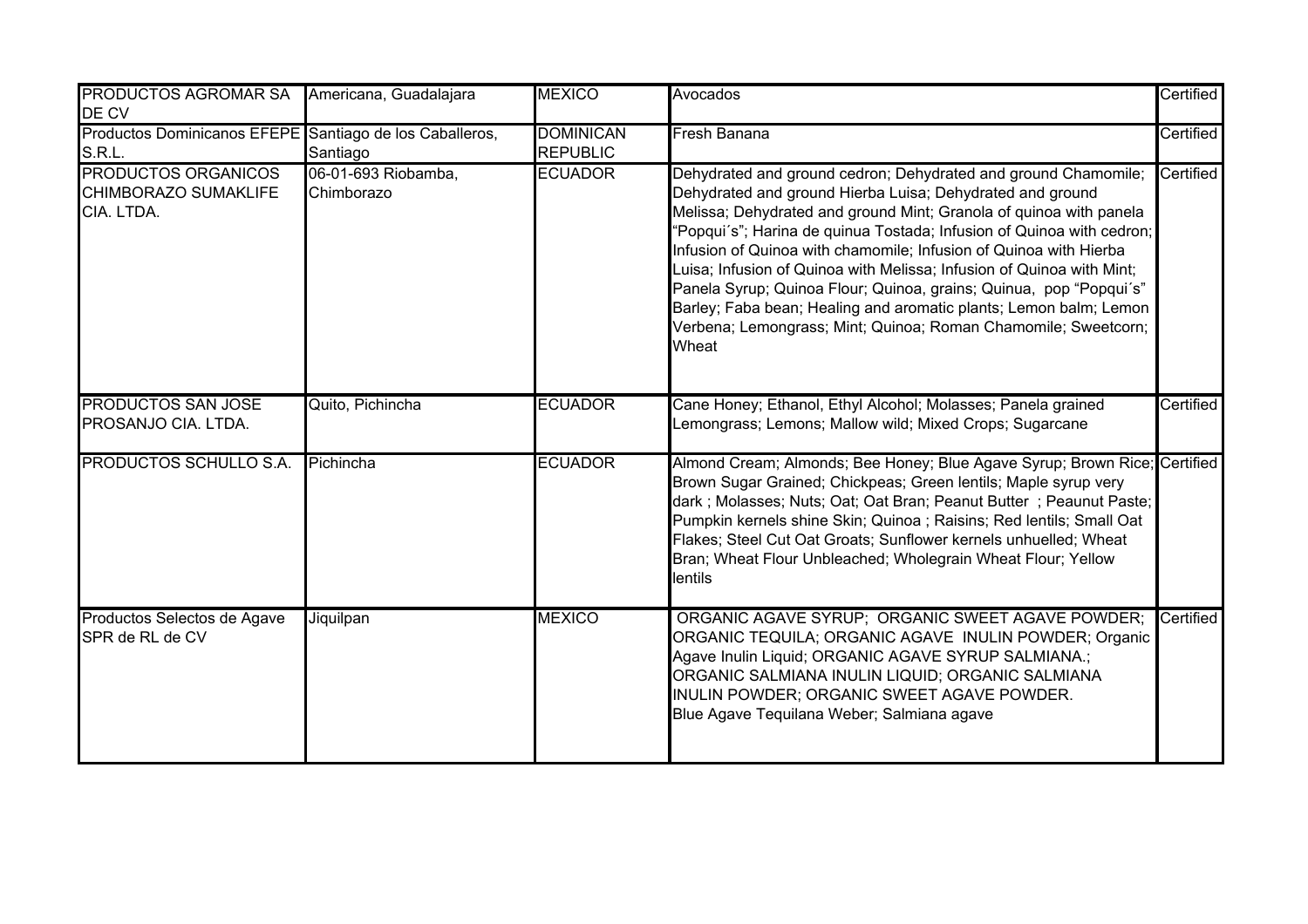| <b>PRODUCTOS SKS FARMS</b>   | Quito, Pichincha      | <b>ECUADOR</b>      | (Cymbopogon Citratus) Infusion; 32% Chocolate Covered Hazelnut         | Certified |
|------------------------------|-----------------------|---------------------|------------------------------------------------------------------------|-----------|
| CIA. LTDA.                   |                       |                     | with Coconut Cream, Coconut Sugar And Passion Fruit.; Achiote (Bixa    |           |
|                              |                       |                     | Orellana); Almond Milk; Amaranth Infusion; Andean Blueberry            |           |
|                              |                       |                     | Dehydrated; Anise Seed / Aniseed; Anise Seed Infusion; Banana          |           |
|                              |                       |                     | Covered With Raw Organic Chocolate; Basil; Cacao Beans Covered         |           |
|                              |                       |                     | With Chocolate And Organic Ginger; Cacao Organic Corn Flakes;          |           |
|                              |                       |                     | Camomile; Cane Sugar; Cardamom, Powder; Chamomille Infusion;           |           |
|                              |                       |                     | Chia (Salvia Hispanica); Chocolate Dark Covered Nibs; Chocolate Ice    |           |
|                              |                       |                     | Cream Dipping Chocolate; Cinnamon Infusion; Classic Organic            |           |
|                              |                       |                     | Chocolate 32% Cacao; Cocoa Butter; Cocoa Pieces Covered In             |           |
|                              |                       |                     | Organic Raw Chocolate; Cocoa Powder; Coconut Sugar; Coffee             |           |
|                              |                       |                     | Beans Covered With Organic Chocolate; Coffee Beans Roasted;            |           |
|                              |                       |                     | Curcuma; Dehydrated Amazonian Garlic /Sacha Garlic (Mansoa             |           |
|                              |                       |                     | Alliancea); Dehydrated Chive (Allium Schoenoprasum); Dehydrated        |           |
|                              |                       |                     | Hibiscus Flowers; Dehydrated Lemon Grass; Dehydrated Melissa;          |           |
|                              |                       |                     | Dehydrated Moringa; Dry celery; Family Organic Chocolate               |           |
|                              |                       |                     | Fresh Banana; Geranium Roseum Infusion; Gift box - Andean              |           |
|                              |                       |                     | Flavors; Gift box - Fruit Harvest; Gift box - Tropical Fruit; Gift box |           |
|                              |                       |                     | -Single Origin; Ginger Infusion; Ground Anise Seed/ Aniseed; Ground    |           |
|                              |                       |                     | Celery; Ground Chamomille; Ground Coyote Coriander/Amazonian           |           |
|                              |                       |                     | Coriander (Eryngium Foetidum); Ground Guayusa (Ilex Guayusa L.);       |           |
|                              |                       |                     | Ground Lemon Grass; Ground Melissa; Ground Moringa; Ground             |           |
|                              |                       |                     | Spicy Pepper (Piper Nigrum); Guayusa (Ilex Guayusa L.) Infusion;       |           |
|                              |                       |                     | Guayusa, Dehydrated; Hibiscus Flowers Infusion; Horchata               |           |
|                              |                       |                     | Infusion/Amaranth Andean Blend; Horchata With Cardamom                 |           |
|                              |                       |                     | Infusion/Andean Blend Of Amaranth And Cardamom; Horchata With          |           |
|                              |                       |                     | Ginger Infusion/Andean Blend Of Amaranth And Ginger; Hulled            |           |
|                              |                       |                     | buckwheat Flour; Instant organic cacao powder; Ishpink (Canela         |           |
|                              |                       |                     | Amazónica); Ishpink (Ocotea Quixos) Infusion/ Amazon Cinnamon          |           |
|                              |                       |                     | Infusion; Lemon Verbena; Lemon Verbena (Aloysia Citriodora/Aloysia     |           |
|                              |                       |                     | Triphylla Britton) Infusion; Lemon Verbena, Dehydrated; Melissa;       |           |
|                              |                       |                     | Melissa Infusion; Mint Infusion; Moringa; Moringa oleifera infusion;   |           |
| Pro-Plum Orchards (Pty) Ltd. | Naboomspruit, Limpopo | <b>SOUTH AFRICA</b> | Apples; Apricots; Kuri Squash (Hokkaido); Peaches; Plums; Sweet        | Certified |
|                              |                       |                     | Potatoes                                                               |           |
|                              |                       |                     | Apples; Apricot; Fallow annual; Lemons; Nectacot; Nectarines;          |           |
|                              |                       |                     | Pasture; Peach; Plums; Pumpkin / Squash; Sweet potato                  |           |
|                              |                       |                     |                                                                        |           |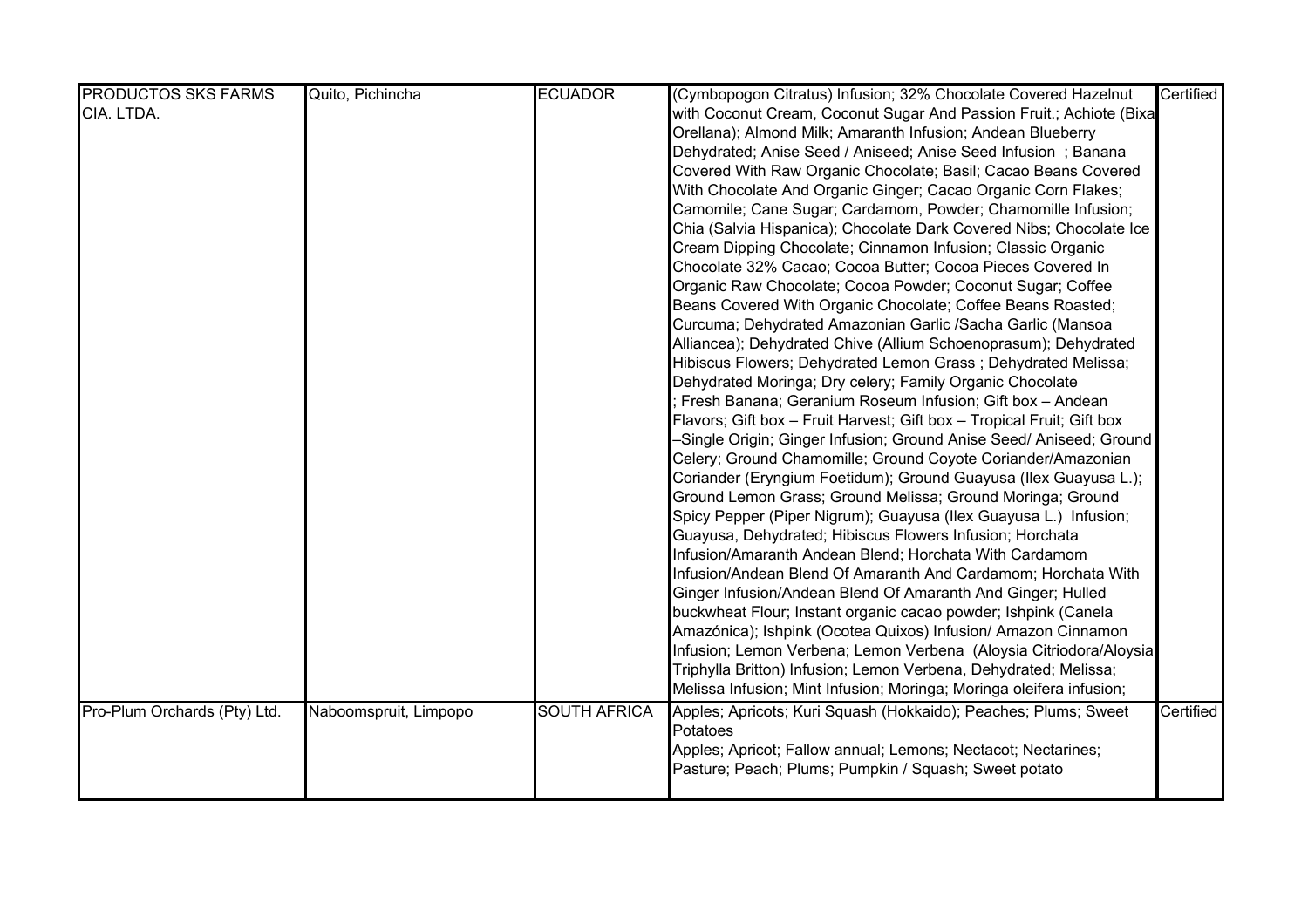| PROST S.A.S.                                                                                      | Medellin, Antioquia                            | <b>COLOMBIA</b>                     | Soft drinks with fruit pulp (Guava - Orange); Soft drinks with fruit pulp<br>(Lulo); Soft drinks with fruit pulp (Mango - Passion fruit)                                                                                                                                                                                                                                                                                                                                                                                                                                                                                                                                                                                                                                                                                                                                             | Certified |
|---------------------------------------------------------------------------------------------------|------------------------------------------------|-------------------------------------|--------------------------------------------------------------------------------------------------------------------------------------------------------------------------------------------------------------------------------------------------------------------------------------------------------------------------------------------------------------------------------------------------------------------------------------------------------------------------------------------------------------------------------------------------------------------------------------------------------------------------------------------------------------------------------------------------------------------------------------------------------------------------------------------------------------------------------------------------------------------------------------|-----------|
| <b>PROVEFRUT S.A.</b>                                                                             | Latacunga, Cotopaxi                            | <b>ECUADOR</b>                      | Earthbound Farm Organic Broccoli Florets; Earthbound Farms<br>Organic cauliflower rice; Fresh Organic Broccoli; Fresh Organic<br>Broccoli leaves; Fresh Organic Swiss Chard; Frozen Cauliflower<br>puree; IQF Chopped Organic Spinach; IQF Organic Broccoli florets;<br>IQF Organic Broccoli leaves; IQF Organic Cauliflower florets; IQF<br>organic Mix; IQF Organic Swiss Chard.; Organic Broccoli Chopped.;<br>Organic Broccoli cuts; Organic Broccoli florets.; Organic Broccoli<br>Spears; Organic Broccoli Stalks.; Organic Cauliflower florets; Organic<br>chopped kale.<br>Organic chopped Spinach; Organic Fresh Cauliflower; Organic Fresh<br>Kale; Organic Fresh Spinach; Organic Frozen Kale; Organic Frozen<br>Kale puree; Organic Frozen Spinach Puree; Organic multicolored<br>cauliflower; Organic Rainbow cauliflower; TRADER JOE'S IQF<br>Organic Broccoli Florets | Certified |
| Proyecto La Cruz Manzanillo                                                                       | Pepillo Salcedo, Montecristi                   | <b>DOMINICAN</b><br><b>REPUBLIC</b> | <b>Fresh Bananas Washed and Packed</b><br>Banana; Pasture                                                                                                                                                                                                                                                                                                                                                                                                                                                                                                                                                                                                                                                                                                                                                                                                                            | Certified |
| Proyecto Orgánico Víctor<br><b>Manuel Reyes Ventura</b>                                           | Mao, Valverde, Norte Cibao                     | <b>DOMINICAN</b><br><b>REPUBLIC</b> | Banana, washed and packed; Washed and Packed Fresh Bananas<br>Banana                                                                                                                                                                                                                                                                                                                                                                                                                                                                                                                                                                                                                                                                                                                                                                                                                 | Certified |
| Proyecto Reyes Bernal                                                                             | Mao, Valverde                                  | <b>DOMINICAN</b><br><b>REPUBLIC</b> | Banana, Washed and Packed<br>Banana                                                                                                                                                                                                                                                                                                                                                                                                                                                                                                                                                                                                                                                                                                                                                                                                                                                  | Certified |
| Pu 'er City Simao District<br><b>Mountain Tea Plantations</b><br><b>Professional Cooperatives</b> | Nanping Town, Simao District,<br>Pu'er, Yunnan | <b>CHINA</b>                        | fresh tea leaves<br>Tea plant                                                                                                                                                                                                                                                                                                                                                                                                                                                                                                                                                                                                                                                                                                                                                                                                                                                        | Certified |
| Puer Xinshenghe Ecological<br>Agriculture Co., Ltd.                                               | Simao District, Puer City,<br>Yunnan           | <b>CHINA</b>                        | Tea plant                                                                                                                                                                                                                                                                                                                                                                                                                                                                                                                                                                                                                                                                                                                                                                                                                                                                            | Certified |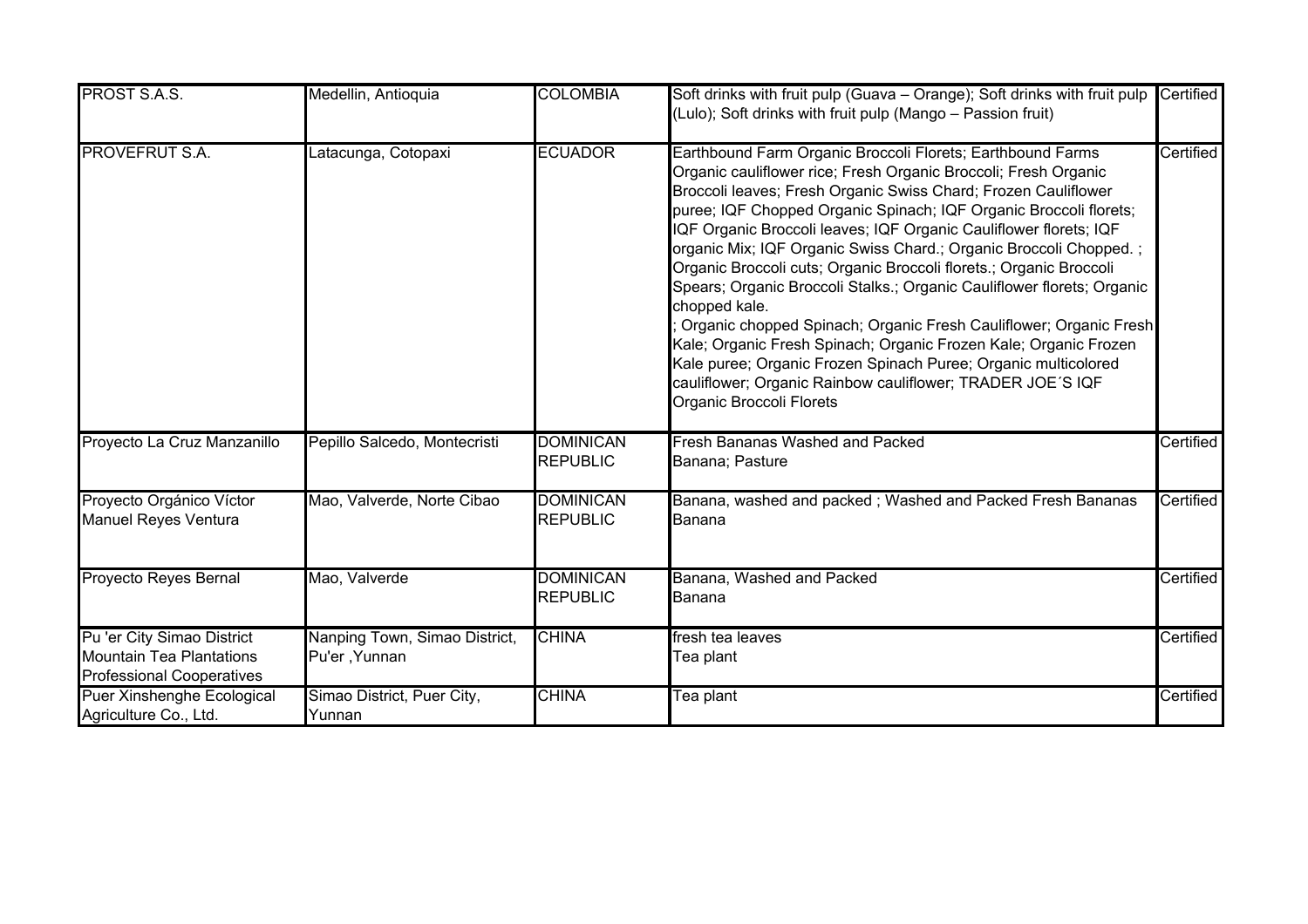| PURE VIDA COMERCIO DE<br><b>ALIMENTOS BRASIL EIRELI</b>                           | <b>BRASILIA</b>                                       | <b>BRAZIL</b> | Açaí 14% organic; Açaí 14% pasteurized organic; Açaí 15% organic;<br>Açaí 15% pasteurized organic; Açai orgânico 14% acidificado com<br>limão; Açai orgânico 14% pasteurizado acidificado com acido citrico;<br>Açai orgânico 14% com guaraná pasteurizado; Açai orgânico<br>14% pasteurizado acidificado com limão; Açai orgânico 15%<br>pasteurizado com acido cítrico; Organic acai sorbet; Organic acai<br>sorbet with guarana                                                                              | Certified |
|-----------------------------------------------------------------------------------|-------------------------------------------------------|---------------|-----------------------------------------------------------------------------------------------------------------------------------------------------------------------------------------------------------------------------------------------------------------------------------------------------------------------------------------------------------------------------------------------------------------------------------------------------------------------------------------------------------------|-----------|
| Purorganico Com. e Ind. de<br>Alimentos Ltda.                                     | <b>Barueri</b>                                        | <b>BRAZIL</b> | Cassava; Cassava flour; Cassava Gum; Cassava Starch; Sunflower;<br><b>Sunflower Seeds</b>                                                                                                                                                                                                                                                                                                                                                                                                                       | Certified |
| <b>Qianxi Golden Land Sweet</b><br>Chestnut Foods Co., Ltd.                       | Qianxi County, Hebei Province                         | <b>CHINA</b>  | Chestnuts; Chestnuts, roasted, peeled, ready to eat<br>Chestnuts                                                                                                                                                                                                                                                                                                                                                                                                                                                | Certified |
| Qingcheng Jiahui Food Co.,<br>Ltd.                                                | Qingyang City, Gansu Province                         | <b>CHINA</b>  | Pumpkin kernel, grown without shell; Pumpkin kernels, shine skin;<br>Watermelon seed kernel                                                                                                                                                                                                                                                                                                                                                                                                                     | Certified |
| Qingdao Dongyangrunhe Co.,<br>Ltd.                                                | Shinan District, Qingdao,<br><b>Shandong Province</b> | <b>CHINA</b>  | Basil (IQF, dried, fresh); Bell Pepper (IQF, dried, fresh); Broccoli<br>(IQF,dried,fresh);        Carrot (IQF,dried,fresh);        Cauliflower<br>(IQF, dried, fresh); Chilli (IQF, dried, fresh); Edamame (IQF, dried, fresh);<br>Garlic (IQF, dried, fresh); Green Bean (IQF, dried, fresh); Green Onion<br>(IQF,dried,fresh); Kale (IQF,dried,fresh); Onions (IQF,dried,fresh);<br>Pea (IQF, dried, fresh); Spinach (IQF, dried, fresh); Strawberries<br>(IQF, dried, fresh); Sweet Corn (IQF, dried, fresh) | Certified |
| Qingdao Prima Farm Foods<br>Co., Ltd.                                             | Qingdao, Shandong                                     | <b>CHINA</b>  | Blanched peanut kernels; Goji berry, dried; Hemp seeds; Peanut<br>kernels; Pumpkin kernels, GWS; Pumpkin kernels, shine skin;<br>Sunflower seed kernel                                                                                                                                                                                                                                                                                                                                                          | Certified |
| Qinghai Fertile Sanjiang<br><b>Ecological Agriculture</b><br>Technology Co., Ltd. | Ulan County, Qinghai                                  | <b>CHINA</b>  | Quinoa seeds with shell; Quinoa seeds, hulled<br>Peas/Green peas; Quinoa; Rape                                                                                                                                                                                                                                                                                                                                                                                                                                  | Certified |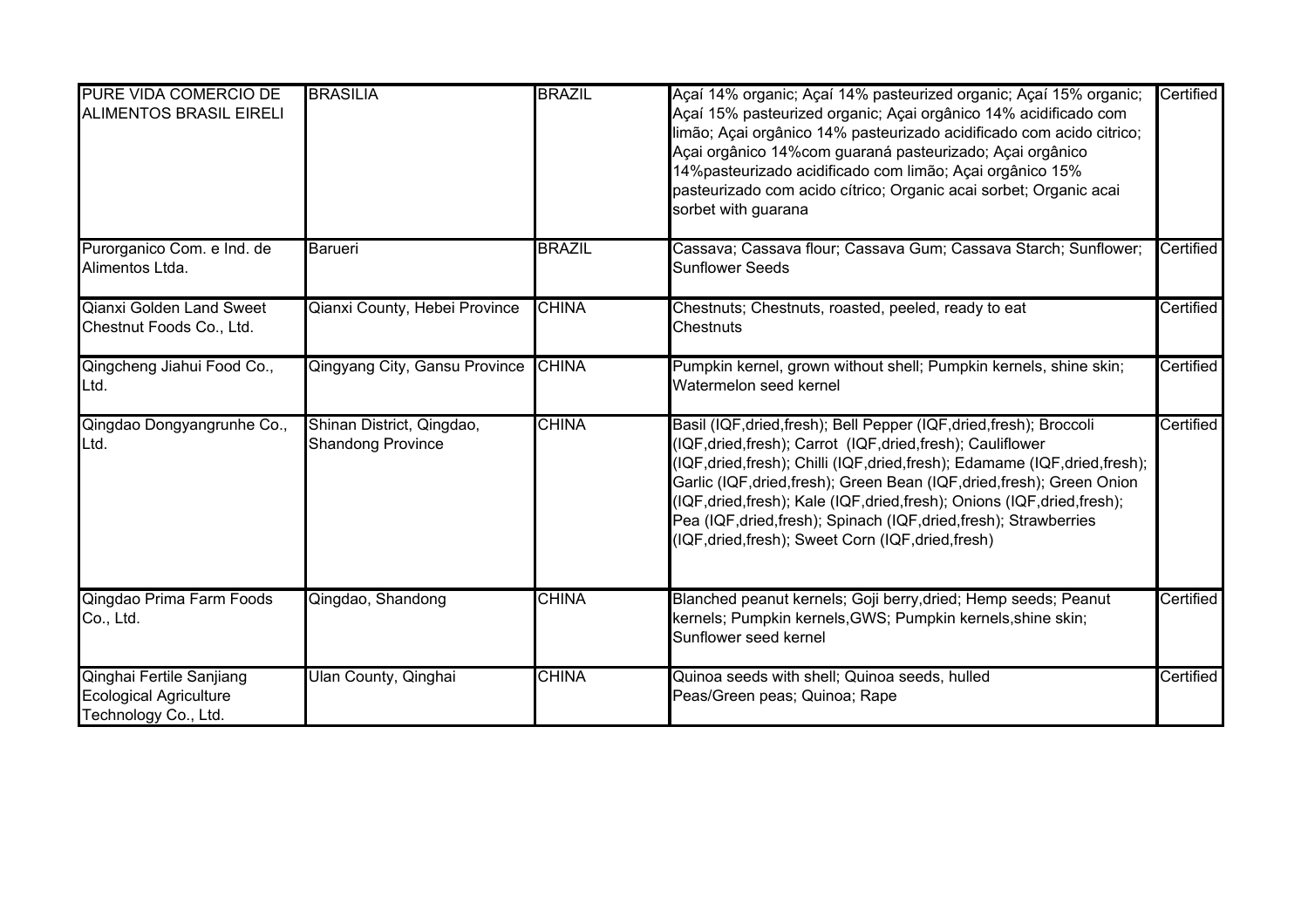| Qinghai Kun Qi Biological<br>Technology Co., Ltd.                                                              | Golmud City, Qinghai Province                            | <b>CHINA</b> | Black jujube/date; Dates Jujube/date; Dried Jujube/date; Dried<br>Seabuckthorn Berry; Dried seedless Jujube/date; Goji Berries, IQF;<br>Goji Berry Juice, Concentrate; Goji Berry Seeds Oil; Goji Berry, Juice;<br>Goji powder, freeze dried; Gojiberries, black, dried; Gojiberries, dried;<br>Jujube/date circle; Jujube/date Dice; Jujube/date Powder; Sea<br>Buckthom Concentrate; Sea Buckthom Fruit Oil; Sea Buckthom Seed<br>Oil; Seabuckthorn raw juice | Certified |
|----------------------------------------------------------------------------------------------------------------|----------------------------------------------------------|--------------|-----------------------------------------------------------------------------------------------------------------------------------------------------------------------------------------------------------------------------------------------------------------------------------------------------------------------------------------------------------------------------------------------------------------------------------------------------------------|-----------|
| Qinghai Kunlun River Wolfberry Qinghai Province<br>Industry Co., Ltd.                                          |                                                          | <b>CHINA</b> | Black goji berry, dried; Fresh black goji berry; Fresh goji berry; Goji<br>Berry, Dried<br>Goji                                                                                                                                                                                                                                                                                                                                                                 | Certified |
| Qinghai Qinghai-Tibet Bees<br><b>Thoroughbred Plant</b>                                                        | Guide County, Qinghai Province CHINA                     |              | Beeswax; Honey; Pollen; Royal Jelly<br><b>Bees</b>                                                                                                                                                                                                                                                                                                                                                                                                              | Certified |
| Qinghai Suyuan Goji<br>Development Co., Ltd.                                                                   | 816000 Golmud, Qinghai<br>Province                       | <b>CHINA</b> | Dried goji berry<br>Fallow perennial; Goji                                                                                                                                                                                                                                                                                                                                                                                                                      | Certified |
| Qinghai Wanlihong Green<br>Ecological Development Co.,<br>Ltd.                                                 | 816101 Xiangride Town, Dulan<br>County, Qinghai Province | <b>CHINA</b> | Black goji berry, dried; Goji berry, dried; Quinoa seeds<br>Fallow perennial; Goji; Quinoa                                                                                                                                                                                                                                                                                                                                                                      | Certified |
| Qinghai Wolfberry Goji Science Delingha City, Haixi State,<br>and technology Co., Ltd. -<br>Huaitoutala Farm 1 | Qinghai Province                                         | <b>CHINA</b> | Goji Berry, Dried<br>Fallow perennial; Goji                                                                                                                                                                                                                                                                                                                                                                                                                     | Certified |
| Qinghai Xiangyu Agri-<br>Technology Co., Ltd.                                                                  | Dulan County, Haixi State,<br>Qinghai Province           | <b>CHINA</b> | Black goji berry, dried; Goji berry, dried<br>Goji                                                                                                                                                                                                                                                                                                                                                                                                              | Certified |
| Qinghai Yuanling Bio Science-<br>Tech Development Co., Ltd.                                                    | Guoluo, Qinghai Province                                 | <b>CHINA</b> | Caterpillar Fungus, dried; Fritillaria cirrhosa, bulb, dried; Gentian<br>flowers, dried(Gentiana spp.); Silverweed roots, dried (Potentilla<br>anserina); Silverweed roots, powder (Potentilla anserina); Snow<br>Chrysanthemum(sanvitalia procumbens), dried                                                                                                                                                                                                   | Certified |
| Qinghai Yuanling Bio Science-<br>Tech Development Co., Ltd. -<br>Maqin A1                                      | Qinghai Province                                         | <b>CHINA</b> | Caterpillar Fungus, dried; Fritillaria cirrhosa, bulb, dried; Gentian<br>flowers, dried; Silverweed, roots, dried (Potentilla anserina); Snow<br>chrysanthemum, flower, dried (sanvitalia procumbens)                                                                                                                                                                                                                                                           | Certified |
| Qinghai Zhirun Agri<br>Development Co., Ltd.                                                                   | Golmud City, Qinghai Province                            | <b>CHINA</b> | Goji Berry, Dried<br>Fallow perennial; Goji                                                                                                                                                                                                                                                                                                                                                                                                                     | Certified |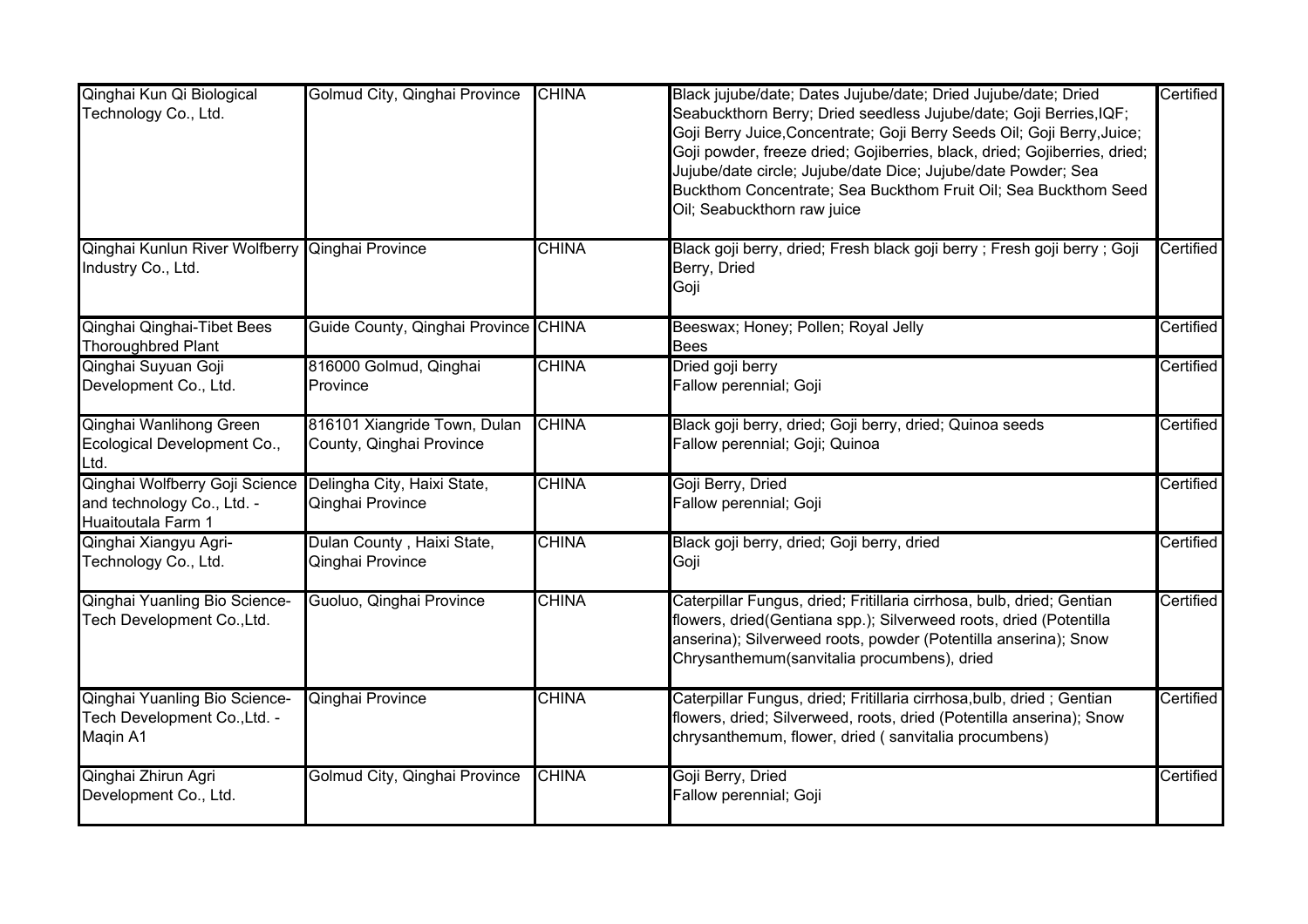| <b>QUALIAGRO Ouled abdellah</b>                         | Casablanca                                                | <b>MOROCCO</b>                      | Citrus fruits; Lemons; Pomelos                                                                                                                                                                                                                                                                               | Certified |
|---------------------------------------------------------|-----------------------------------------------------------|-------------------------------------|--------------------------------------------------------------------------------------------------------------------------------------------------------------------------------------------------------------------------------------------------------------------------------------------------------------|-----------|
| Rafael Antonio Vargas Peña                              |                                                           | <b>DOMINICAN</b><br><b>REPUBLIC</b> | Fresh Banana<br>Banana                                                                                                                                                                                                                                                                                       | Certified |
| <b>RAINBOW EXPORT</b><br><b>PROCESSING S.A.</b>         | Barrancas, Puntarenas                                     | <b>COSTA RICA</b>                   | Cabeza de Camarón crudo congelado- Shrimp heads, raw, frozen;<br>Camarón precocido congelado- Cooked frozen shrimp<br>PCD/PPV/HOSO; Cáscara de Camarón crudo congelado - Shrimp<br>shells, raw, frozen; Raw frozen shrimp presentations<br>HOSO/PCD/PPV/CPPV/HLSO/HL-EP/PTO<br>Naupliee; Postlarvae; Shrimps | Certified |
| <b>RAINFOREST ORGANIC</b><br>PERÚ S.A.C.                | Callao - Callao                                           | PERU                                | Fresh Ginger<br>Ginger                                                                                                                                                                                                                                                                                       | Certified |
| Ramón Hipólito Cepeda                                   | Mao, Valverde                                             | <b>DOMINICAN</b><br><b>REPUBLIC</b> | Washed anda Packed Fresh Bananas<br>Banana                                                                                                                                                                                                                                                                   | Certified |
| Raohe Northeast Black Bee<br>Industry (Group) Co., Ltd. | Raohe County, Shuangyashan<br>City, Heilongjiang Province | <b>CHINA</b>                        |                                                                                                                                                                                                                                                                                                              | Certified |
| <b>REDESIGN CONSULTING BY</b><br><b>PROMER S.A.C.-</b>  | Miraflores, Lima                                          | <b>PERU</b>                         | Fresh apple banana (48.94 ton); Fresh baby banana (396,09 Ton);<br>Fresh bellaco banana (75.06 ton); Fresh Cavendish Banana (0.74<br>ton) ; fresh Island banana (32.55 ton); Fresh Lemons (1.05 ton) ;<br>Fresh silk banana (33,20 ton)<br>Banana; Lemons; Mixed crops                                       | Certified |
| <b>Regenwurm Pty Ltd</b>                                | Citrusdal, Western Cape                                   | <b>SOUTH AFRICA</b>                 | Afforestation; Lemons; Mandarin; Orange                                                                                                                                                                                                                                                                      | Certified |
| Rettenmaier Shanghai Fiber<br>Trading Co., Ltd.         | Songjiang District, Shanghai<br>City                      | <b>CHINA</b>                        | <b>VITACEL Organic oat fiber</b>                                                                                                                                                                                                                                                                             | Certified |
| <b>RIPOLI S.A.</b>                                      | Guayaquil, Guayas                                         | <b>ECUADOR</b>                      | Banana<br>Banana                                                                                                                                                                                                                                                                                             | Certified |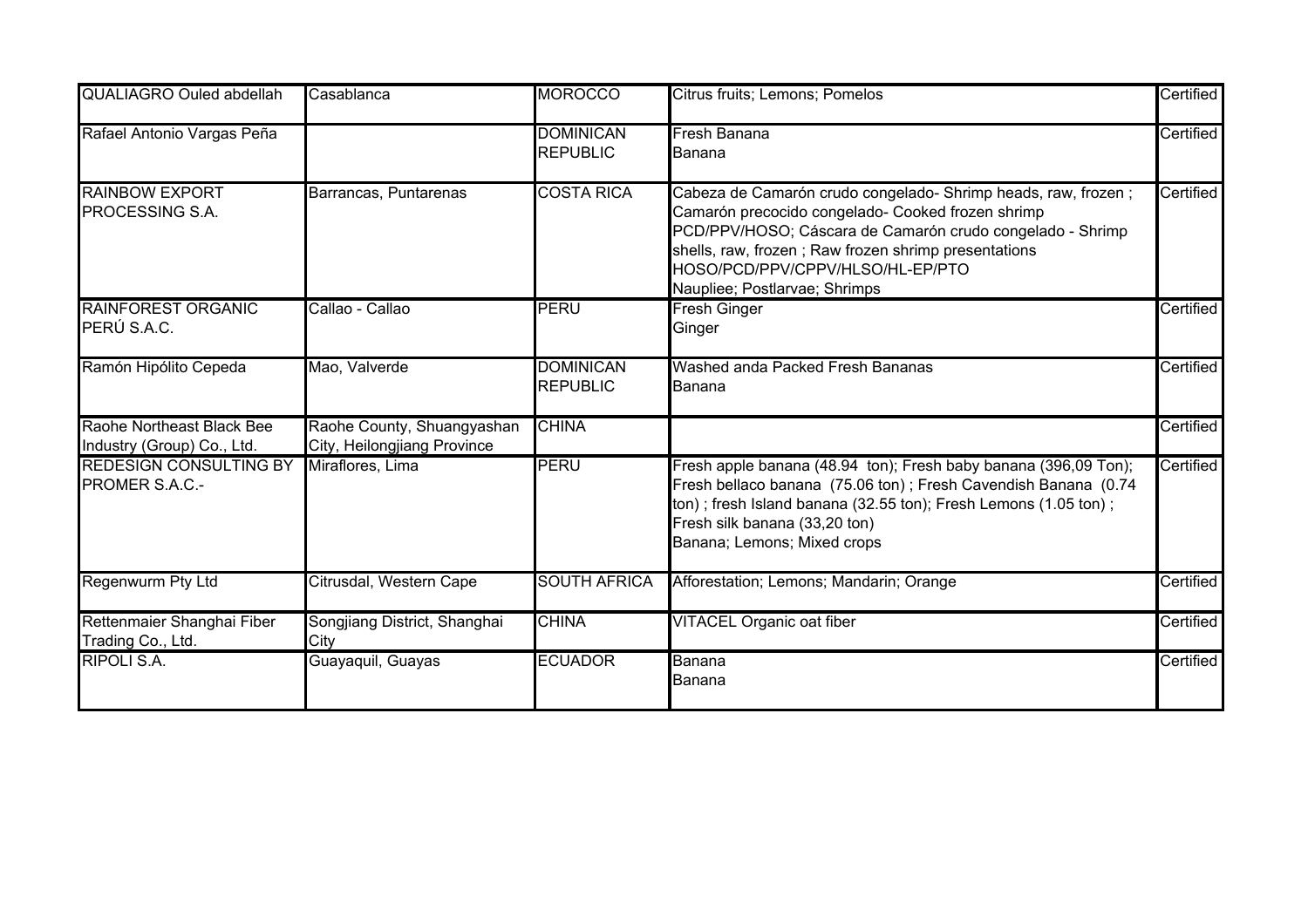| River & Mountain Food                                        | Dalian, Liaoning                                                   | <b>CHINA</b>        | Organic adzuki bean; Organic buckwheat/buckwheat kernels; Organic Certified |           |
|--------------------------------------------------------------|--------------------------------------------------------------------|---------------------|-----------------------------------------------------------------------------|-----------|
| Products Dalian Corp,. Ltd.                                  |                                                                    |                     | goji berry; Organic millet; Organic peanut/peanut kernels; Organic          |           |
|                                                              |                                                                    |                     | pumpkin kernels shine skin; Organic pumpkin kernels snow white;             |           |
|                                                              |                                                                    |                     | Organic pumpkin seeds GWS; Organic pumpkin seeds snow white;                |           |
|                                                              |                                                                    |                     | Organic pumpkin shine skin; Organic red kidney bean; Organic                |           |
|                                                              |                                                                    |                     | soybean/soybean meal/ soybean cake; Organic sunflower kernels;              |           |
|                                                              |                                                                    |                     | Organic white kidney bean                                                   |           |
|                                                              | Rizhao Tongda Foods Co., Ltd. Rizhao City, Shandong Province CHINA |                     | Ginger (Zingiber officinale)                                                | Certified |
| Rizhao Tongda Foods Co., Ltd. - Baise City, Guangxi Province |                                                                    | <b>CHINA</b>        | Corn; Ginger; Soybeans                                                      | Certified |
| Ginger A                                                     |                                                                    |                     |                                                                             |           |
| <b>Robertet SA Aromatics</b>                                 | Kroondal                                                           | <b>SOUTH AFRICA</b> | Rose Oil; Rosemary; Rosemary Dried; Rosemary Oil; Spilanthes                | Certified |
|                                                              |                                                                    |                     | acmella; Vetiver Oil; Vetiver Roots                                         |           |
|                                                              |                                                                    |                     | Flower pastures; Jasmine Flower                                             |           |
|                                                              |                                                                    |                     | Permanent grassland out of production; Petit grain; Rose geranium;          |           |
|                                                              |                                                                    |                     | Rosemary; Vetiver; Yesterday, today and tomorrow                            |           |
| Roig Agro Cacao S.A.                                         | San Francisco de Macorís,                                          | <b>DOMINICAN</b>    | Cocoa Beans                                                                 | Certified |
|                                                              | Duarte                                                             | <b>REPUBLIC</b>     | Cocoa                                                                       |           |
| ROMMEL FELIPE CUEVA CUN Arenillas, El Oro                    |                                                                    | <b>ECUADOR</b>      | <b>Bananas</b>                                                              | Certified |
|                                                              |                                                                    |                     | Banana                                                                      |           |
| Rosa Betty Ceferino                                          | Machala, El Oro                                                    | <b>ECUADOR</b>      | Banana                                                                      | Certified |
|                                                              |                                                                    |                     | Banana                                                                      |           |
| Rosa Dolores Estévez                                         | Mao, Valverde                                                      | <b>DOMINICAN</b>    | <b>Fresh Bananas Washed and Packed</b>                                      | Certified |
|                                                              |                                                                    | <b>REPUBLIC</b>     | Banana                                                                      |           |
| Royal Golden General Trading                                 | Dubai                                                              | <b>UNITED ARAB</b>  | Black Pepper; Chili powder; white pepper                                    | Certified |
| <b>LLC</b>                                                   |                                                                    | <b>EMIRATES</b>     |                                                                             |           |
| <b>ROYAL TAHITI NONI</b>                                     | <b>PAPEETE</b>                                                     | <b>FRENCH</b>       | Noni Juice; Noni Powder; Noni Purée                                         | Certified |
|                                                              |                                                                    | <b>POLYNESIA</b>    | Noni                                                                        |           |
| <b>Royce Food Corporation</b>                                | <b>Tagum City</b>                                                  | <b>PHILIPPINES</b>  | Banana chips; Coconut Flour; Coconut oil, virgin                            | Certified |
|                                                              |                                                                    |                     | Banana; Coconut; Mixed crops                                                |           |
|                                                              |                                                                    |                     |                                                                             |           |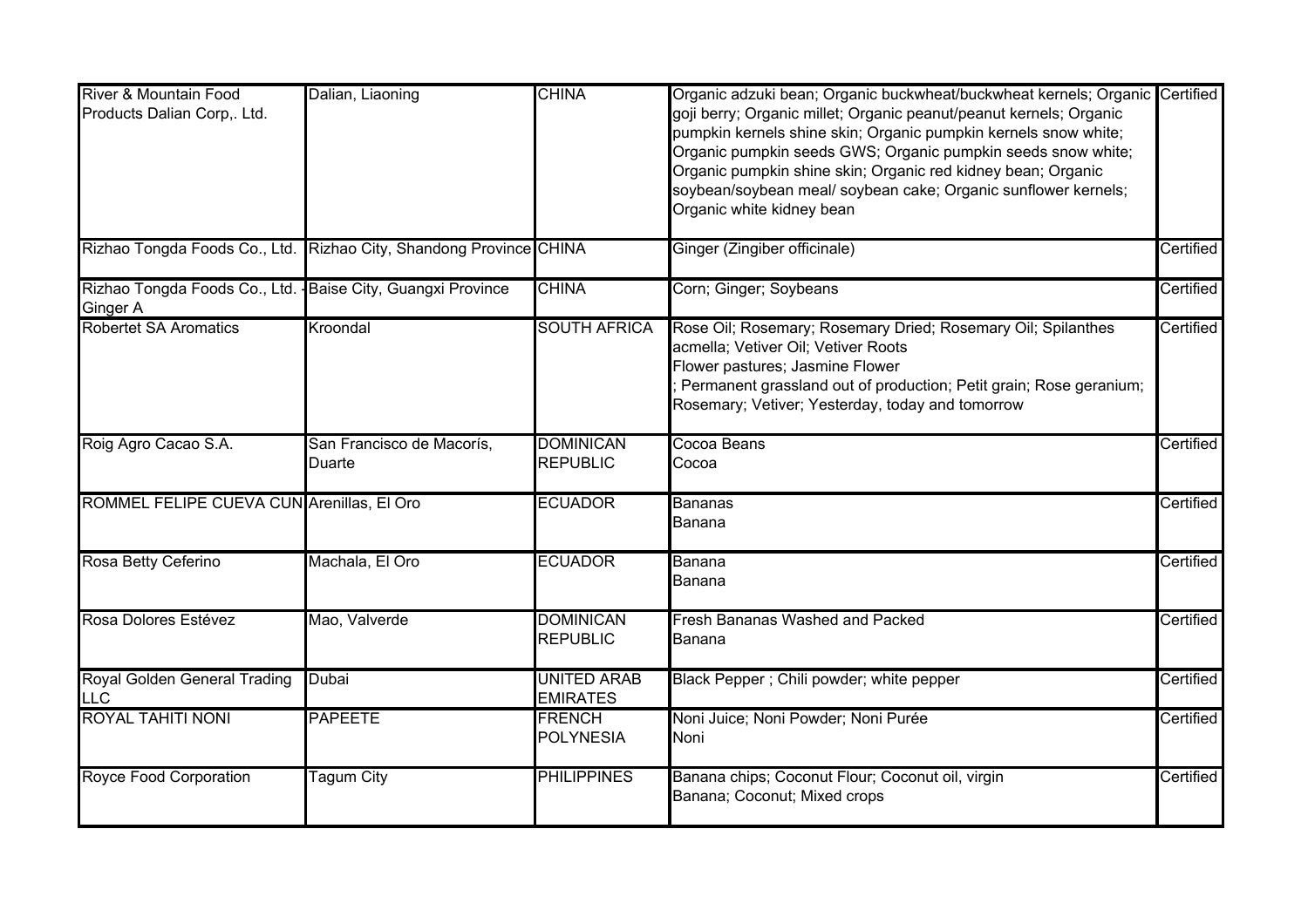| Ruoergai Gaoyuanzhibao yak<br>dairy Co., Ltd.                                    | Abazhou County, Sichuan<br>Province                      | <b>CHINA</b>                             | Part Skim Yak Milk Powder; Whole Yak Milk Powder; yak milk<br>Suckler cows                                                                                                         | Certified |
|----------------------------------------------------------------------------------|----------------------------------------------------------|------------------------------------------|------------------------------------------------------------------------------------------------------------------------------------------------------------------------------------|-----------|
| S & A HONEY LTDA.                                                                | Oeiras-Piaui                                             | <b>BRAZIL</b>                            | Beeswax derived from organic raw material; Beewax ; Honey<br><b>Bees</b>                                                                                                           | Certified |
| <b>SABROSTAR FRUIT</b><br><b>COMPANY S.A.</b>                                    | Guayaquil, Guayas                                        | <b>ECUADOR</b>                           | Bananas (Musa paradisiaca)                                                                                                                                                         | Certified |
| SALEH ABDUL AZIZ AL RAJHI BURAYDAH<br><b>ENDOWMENT MANAGEMENT</b>                |                                                          | <b>KINGDOM OF</b><br><b>SAUDI ARABIA</b> | Dates<br>Date palm                                                                                                                                                                 | Certified |
| <b>SALTAY DIS TIC. LTD. STI.</b><br>(ISIK-SUBC-25)                               | Aydın                                                    | <b>TURKEY</b>                            | Black Olive; Black Olive, Pitted; Black Olive, Sliced; Green Olive; Green Certified<br>Olive, Crushed; Green Olive, Pitted; Green Olive, Scratched; Green<br>Olive, Sliced; Olives |           |
| <b>SAN MIGUEL FRUITS PERU</b><br>S.A.                                            | Chincha - Ica                                            | PERU                                     | Pomegranates                                                                                                                                                                       | Certified |
| San Rafael Industries, S. de<br>R.L. de C.V.                                     | Comayagua                                                | <b>HONDURAS</b>                          |                                                                                                                                                                                    | Certified |
| <b>SANDRA ELIZABETH POZO</b><br><b>LUCERO</b>                                    | Santo Domingo, Santo Domingo ECUADOR<br>de los Tsachilas |                                          | Orito (baby banana)<br>Banana                                                                                                                                                      | Certified |
| Sandy Javier Cruz Pérez                                                          | Hatillo Palma, Montecristi                               | <b>DOMINICAN</b><br><b>REPUBLIC</b>      | Bananas, Washing and Packaging<br>Banana; Pasture                                                                                                                                  | Certified |
| <b>SANTA ELENA GREEN</b><br><b>PRODUCTS</b><br><b>SANTAELENAPRODUCTS</b><br>S.A. | Guayaquil, Guayas                                        | <b>ECUADOR</b>                           | Banana<br>Banana; Fallow perennial                                                                                                                                                 | Certified |
| Santiago Francisco Gil<br>Hernández                                              | Cañeo, Esperanza, Valverde                               | <b>DOMINICAN</b><br><b>REPUBLIC</b>      | Fresh Banana, Washed and packed.<br>Banana                                                                                                                                         | Certified |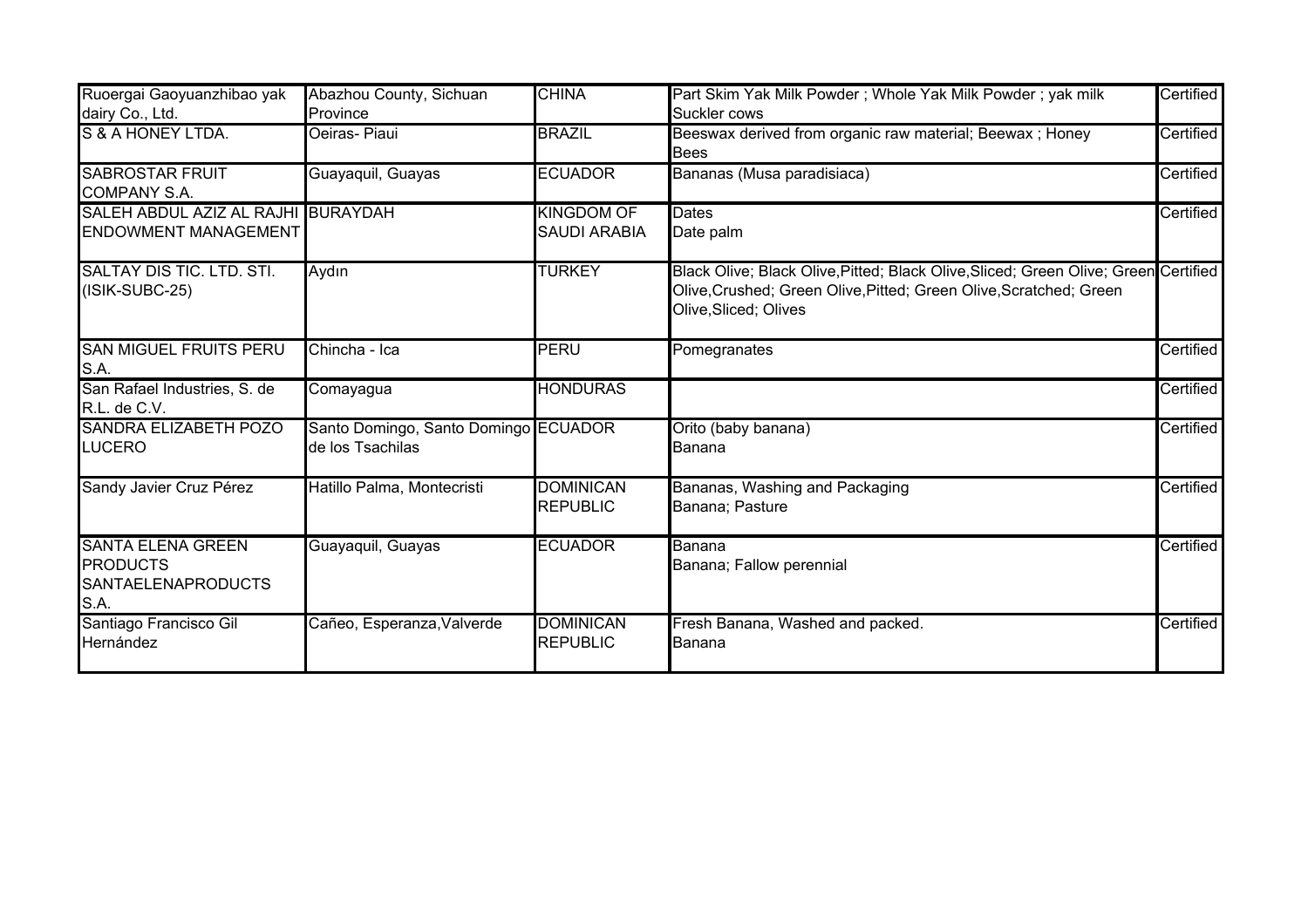| Sanyuan Longsheng Biological | Sanyuan County, Xianyang City, CHINA |                  | Asiatic Plantain Herb extract // Plantago asiatica; Asiatic Plantain Herb Certified |           |
|------------------------------|--------------------------------------|------------------|-------------------------------------------------------------------------------------|-----------|
| Technology Co., Ltd.         | Shaanxi Province                     |                  | powder // Plantago asiatica; Astragalus root extract // Astragalus                  |           |
|                              |                                      |                  | membranaceus; Astragalus root powder/slice/granule // Astragalus                    |           |
|                              |                                      |                  | membranaceus; Bamboo(extract) // Fargesia qinlingensis Yi et J. X.                  |           |
|                              |                                      |                  | Shao; Burdock extract // Arcium lappa; Burdock powder/slice/granule                 |           |
|                              |                                      |                  | // Arcium lappa; Chinese angelica extract // Angelicae sinensis;                    |           |
|                              |                                      |                  | Chinese angelica powder/slice/granule // Angelicae sinensis; Common                 |           |
|                              |                                      |                  | yam rhizome powder/slice/granule // Dioscorea opposita; Common                      |           |
|                              |                                      |                  | yam rhizome extract // Dioscorea opposita; Epimedium extract //                     |           |
|                              |                                      |                  | Epimedium grandiflorum; Epimedium powder // Epimedium                               |           |
|                              |                                      |                  | grandiflorum; Fennel extract // Foeniculum vulgare; Fennel powder //                |           |
|                              |                                      |                  | Foeniculum vulgare; Fiveleaf gynostemma herb extract //                             |           |
|                              |                                      |                  | Gynostemma pentaphyllum; Fiveleaf gynostemma herb powder //                         |           |
|                              |                                      |                  | Gynostemma pentaphyllum; Flos Pueraria extract // Pueraria lobata;                  |           |
|                              |                                      |                  | Flos Pueraria powder // Pueraria lobata; Ginkgo leaf extract // Ginkgo              |           |
|                              |                                      |                  | biloba; Ginkgo leaf powder // Ginkgo biloba; Hawthorn fruits                        |           |
|                              |                                      |                  | powder/slice/granule // Crataegus pinnatifida; Hawthorn fruits extract //           |           |
|                              |                                      |                  | Crataegus pinnatifida; Hawthorn leaves extract // Crataegus                         |           |
|                              |                                      |                  | pinnatifida; Hawthorn leaves powder // Crataegus pinnatifida; Honey                 |           |
|                              |                                      |                  | suckle flowers extract // Lonicera japonica; Honey suckle flowers                   |           |
|                              |                                      |                  | powder // Lonicera japonica; Horsetail extract // Equisetum arvense L.;             |           |
|                              |                                      |                  | Horsetail powder // Equisetum arvense L.; Jerusalem artichoke                       |           |
|                              |                                      |                  | powder/slice/granule // Helianthus tuberosus; Jerusalem artichoke                   |           |
|                              |                                      |                  | extract // Helianthus tuberosus; Lion's Mane Mushroom                               |           |
|                              |                                      |                  | powder/slice/granule // Hericium erinaceus; Lion's Mane Mushroom                    |           |
|                              |                                      |                  | extract // Hericium erinaceus; Marshmallow powder/slice/granule //                  |           |
|                              |                                      |                  | Althaea officinalis; Marshmallow extract // Althaea officinalis; Milk               |           |
|                              |                                      |                  | thistle extract // Silybum marianum; Milk thistle powder // Silybum                 |           |
|                              |                                      |                  | marianum; Mongolian dandelion extract // Taraxacum mongolicum;                      |           |
|                              |                                      |                  | Mongolian dandelion powder/slice/granule // Taraxacum mongolicum;                   |           |
|                              |                                      |                  | Mulberry extract // Morus alba L; Mulberry powder // Morus alba L;                  |           |
|                              |                                      |                  | Nettle extract // Urtica dioica; Nettle powder // Urtica dioica; Plum               |           |
| <b>SAPRIET S.A.</b>          | Pasaje                               | <b>ECUADOR</b>   | Bananas (Musa paradisiaca)                                                          | Certified |
|                              |                                      |                  | Banana                                                                              |           |
|                              |                                      |                  |                                                                                     |           |
| <b>SAVENA NATURE EXPORT,</b> | Mao, Valverde                        | <b>DOMINICAN</b> | <b>Washed and Packed Bananas</b>                                                    | Certified |
| S.R.L.                       |                                      | <b>REPUBLIC</b>  |                                                                                     |           |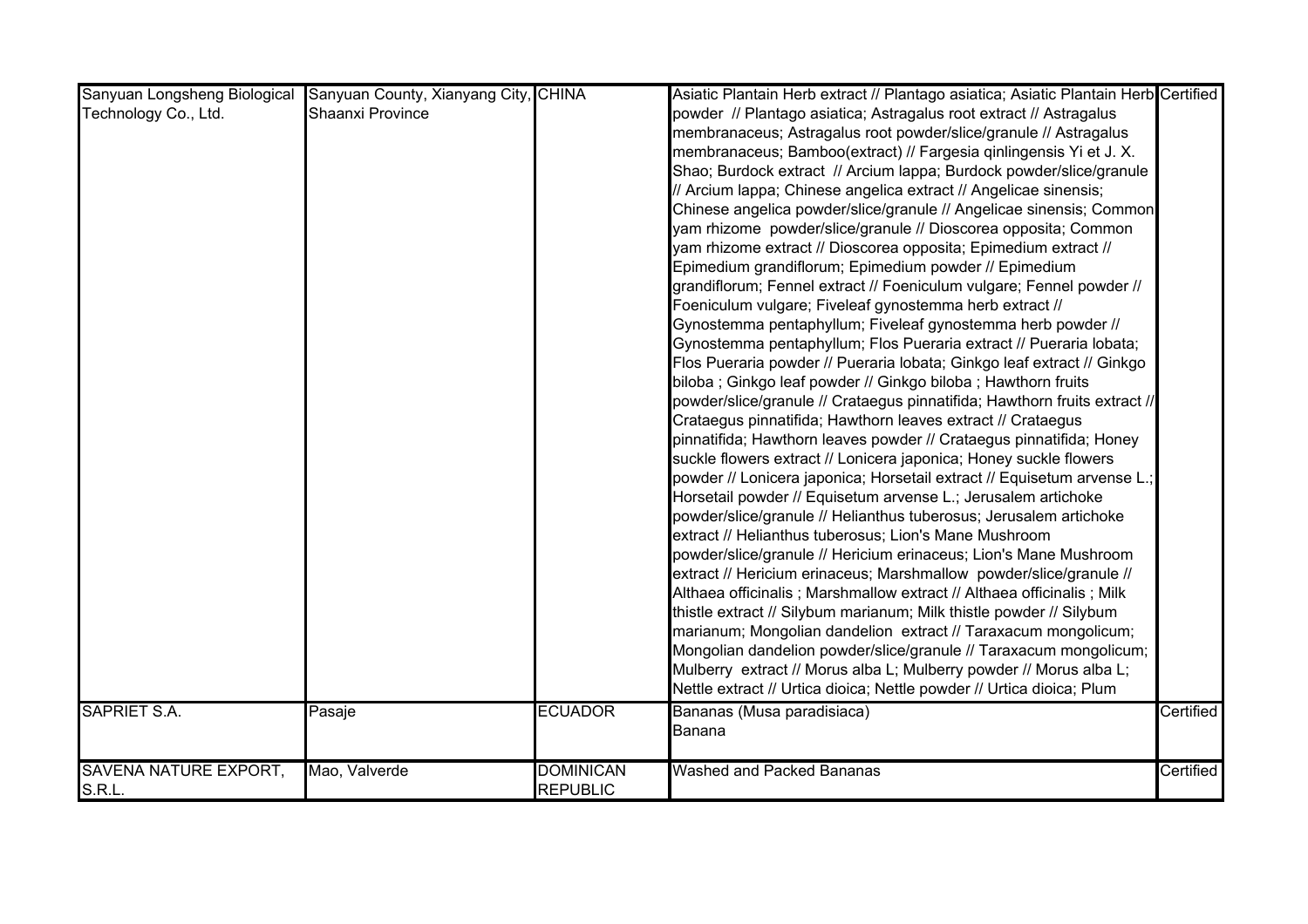| Savinskaya Niva OOO                                                       | Mosalski Rayon, Kaluga Region RUSSIAN | <b>FEDERATION</b>               | Buckwheat; Cow's milk; Fallow Land; Hay; Legumes; Maize Silage;<br>Meadows; Oat; Spelt; Winter Rye; Winter Wheat<br>breeding bovine up to 350 kg; Cull dairy cows; Dairycows; fattening<br>calves up to 100 kg | <b>Certified</b> |
|---------------------------------------------------------------------------|---------------------------------------|---------------------------------|----------------------------------------------------------------------------------------------------------------------------------------------------------------------------------------------------------------|------------------|
| SAYGIN TARIM ÜRÜNLERİ<br>SAN. ve TİC. LTD. ŞTİ. (ISIK-<br><b>SUBC-18)</b> | Manisa                                | ITURKEY                         | Oliveoil                                                                                                                                                                                                       | Certified        |
| <b>SC MONICOL SRL</b>                                                     | Chisinau                              | MOLDOVA,<br><b>IREPUBLIC OF</b> | Hazelnut; Pears, Dried; plum kernels (stones); Plums; Plums Dried;<br>Walnut Kernels; Walnut Oil; Walnuts<br>Fallow perennial; Hazelnuts; Pear; Plums; Walnut                                                  | Certified        |
| SC"MINUNATA XENIA"SRL -<br><b>Walnuts</b>                                 | <b>GRATIESTI</b>                      | MOLDOVA,<br><b>REPUBLIC OF</b>  | <b>Walnut Kernels</b><br>Walnut                                                                                                                                                                                | Certified        |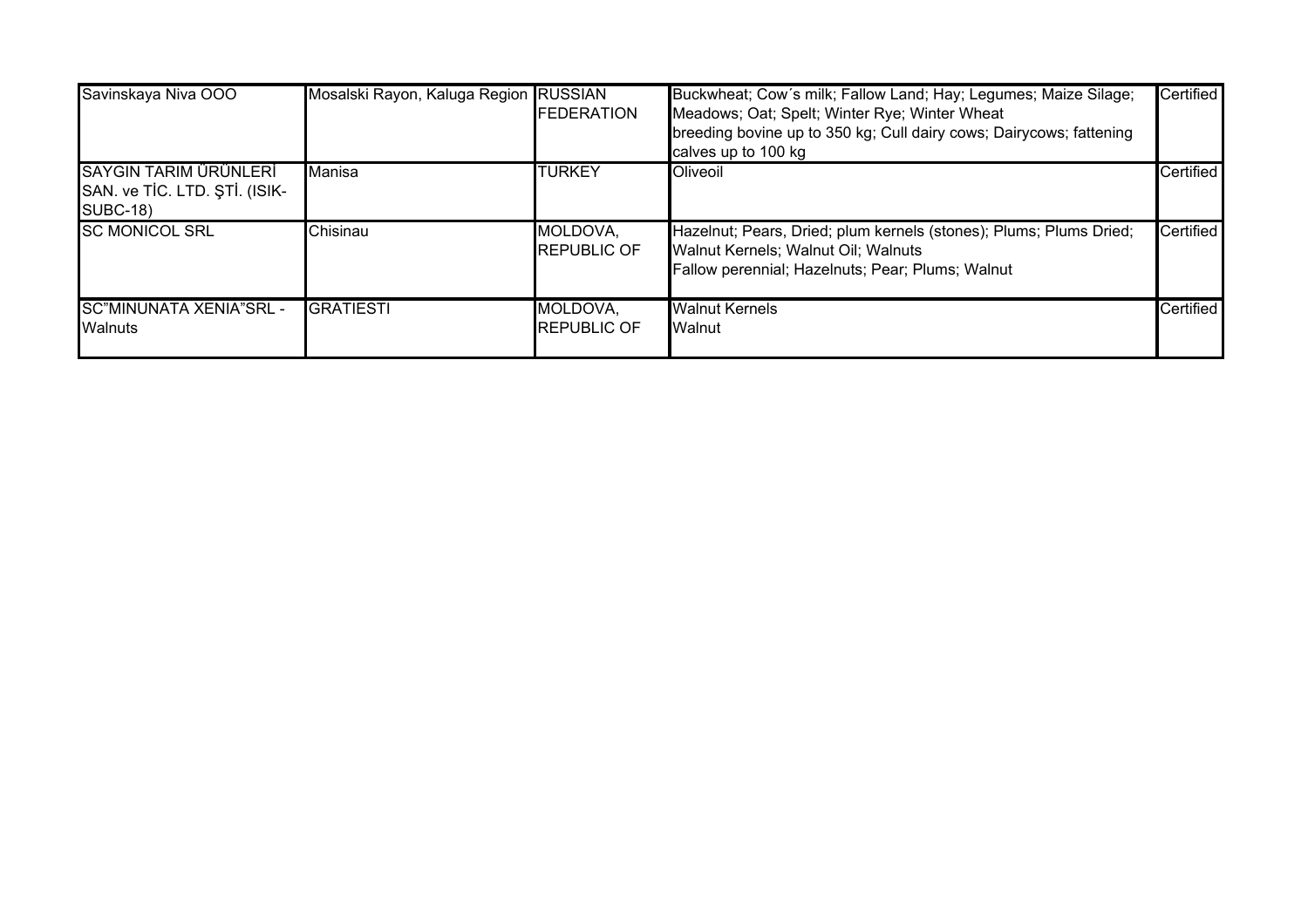| <b>Scatters Oils Pty Ltd</b> | Randburg | <b>SOUTH AFRICA</b> | African Wormwood; Argan Oil; Avocado Oil; Baobab Oil; Basil Oil        | Certified |
|------------------------------|----------|---------------------|------------------------------------------------------------------------|-----------|
|                              |          |                     | Sweet; Bay Oil [Laurel Leaf]; Bergamot Fcf Oil; Bergamot Oil; Black    |           |
|                              |          |                     | Seed Oil; Carrot Seed Oil; Cassia Oil; Celery Oil; Chamomile Roman     |           |
|                              |          |                     | Oil; Cinnamon Bark Oil; Cinnamon Leaf Oil; Citronella Java Oil; Clary  |           |
|                              |          |                     | Sage Oil; Clove Bud / Glaw Oil; Clove Leaf Oil; Coconut Oil; Coriander |           |
|                              |          |                     | Oil; Eucalyptus Citriodora Oil; Eucalyptus Dives Oil; Eucalyptus       |           |
|                              |          |                     | Radiata Oil; Eucalyptus Smithii Oil; Frankincense Serrata Oil; German  |           |
|                              |          |                     | Chamomile Oil; Ginger Oil; Grapefruit Pink Oil; Grapefruit White Oil;  |           |
|                              |          |                     | Grapeseed Oil; Helichrysum Italicum (Immortelle) Oil; Helichrysum      |           |
|                              |          |                     | Splendidum Oil; Hyssop Oil; Jojoba Golden Oil; Juniperberry Oil;       |           |
|                              |          |                     | Kalahari Melon Oil; Katafrey Oil; Lavandin Abrialis Oil; Lavandin      |           |
|                              |          |                     | Grosso Oil; Lavender Oil; Lemon Grass Oil; Lemon Oil; Lemon Tea        |           |
|                              |          |                     | Tree Hydrosol; Lemon Tea Tree Oil; Lime Oil; Litsea Cubeba Oil;        |           |
|                              |          |                     | Macadamia Butter; Macadamia Oil; Mandarin Oil; Marjoram Oil;           |           |
|                              |          |                     | Marula Oil; Melissa (Lemonbalm) Oil; Moringa Oil; Neem Seed Oil;       |           |
|                              |          |                     | Niaouli Oil; Orange (Navel, Valencia) Oil; Palmarosa Oil; Patchouli    |           |
|                              |          |                     | Dark Oil; Patchouli Light Oil; Pepper, Black Oil; Pepper, Pink Oil;    |           |
|                              |          |                     | Peppermint Oil; Petitgrain Bigarade Oil; Ravensara Aromatica Oil;      |           |
|                              |          |                     | Ravintsara Oil; Rose Geranium Hydrosol; Rose Geranium Oil; Rose        |           |
|                              |          |                     | Hydrosol; Rose Oil; Rosehip Oil; Rosemary Hydrosol; Rosemary           |           |
|                              |          |                     | Verbenone Oil; Sage Oil; Shea Butter; Spearmint Oil; Tagete Oil;       |           |
|                              |          |                     | Tamanu (Foraha) Oil; Tangerine Oil; Tea Tree Hydrosol; Tea Tree Oil;   |           |
|                              |          |                     | Thyme Oil; Vanilla Oleoresin Oil; Vetiver Oil; Yarrow Oil; Ylang Ylang |           |
|                              |          |                     | Oil                                                                    |           |
|                              |          |                     |                                                                        |           |
|                              |          |                     |                                                                        |           |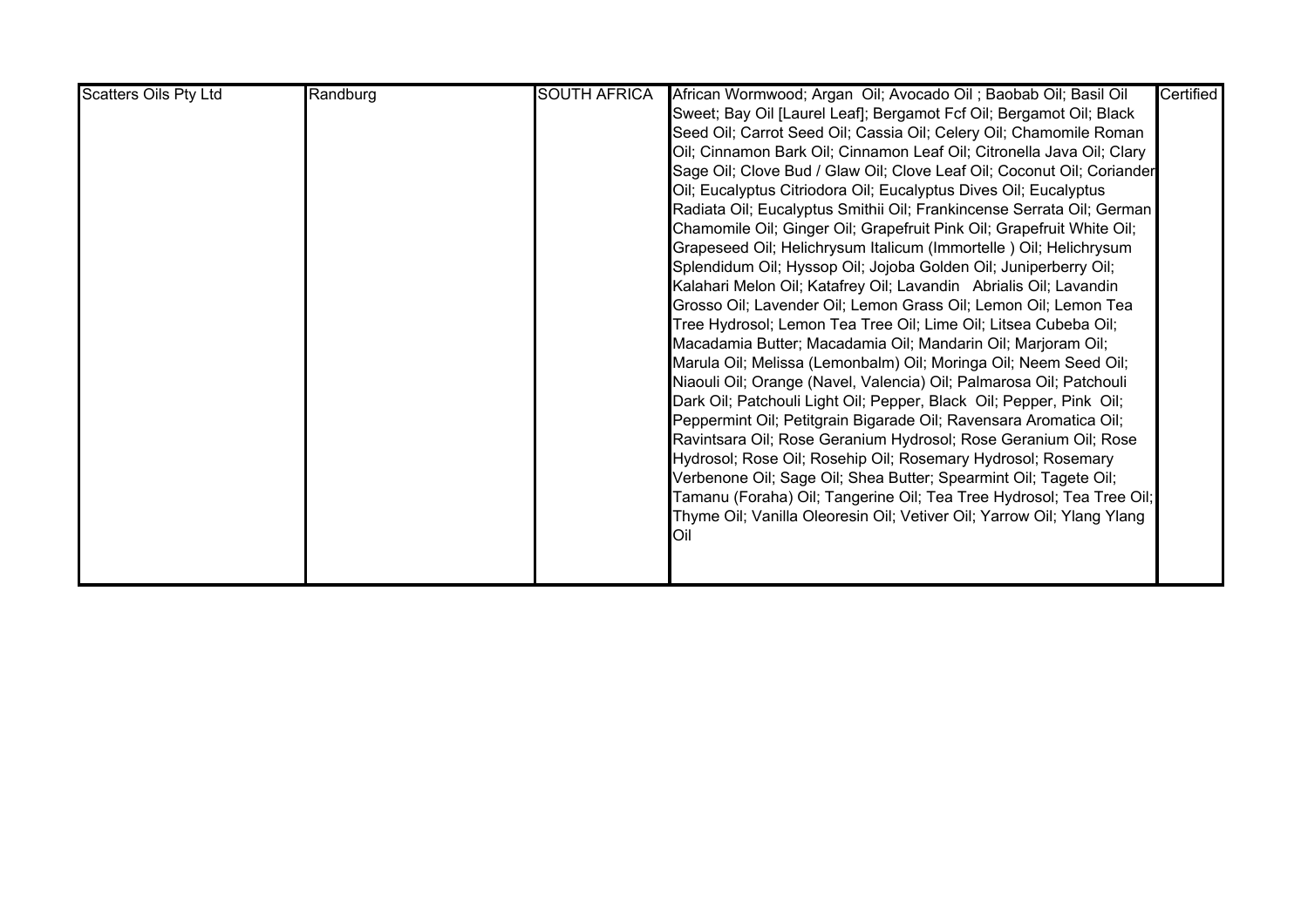| Seconutra Co., Ltd. | Fushan Area, Yantai, Shandong CHINA | Angelica Sinensis Root/Angelica sinensis (whole/slice/cut/powder);       | Certified |
|---------------------|-------------------------------------|--------------------------------------------------------------------------|-----------|
|                     |                                     | Astragalus Root/Astragalus membranaceus (whole/slice/cut/powder);        |           |
|                     |                                     | Atractylodes Macrocephala Rhizome/Atractylodes macrocephala              |           |
|                     |                                     | (whole/slice/cut/powder); Baical Skullcap Root& Leaf/Scutellaria         |           |
|                     |                                     | baicalensis (whole/slice/cut/powder); Bitter Apricot Seed/Prunus         |           |
|                     |                                     | armeniaca (whole/powder); Bupleurum Root/Bupleurum Chinense              |           |
|                     |                                     | (whole/slice/cut/powder); Burdock Root/Arctium Lappa                     |           |
|                     |                                     | (whole/slice/cut/powder); Cassia Seed/Cassia obtusifolia                 |           |
|                     |                                     | (whole/powder); Chrysanthemum Flower/Chrysanthemum morifolium            |           |
|                     |                                     | (whole/powder); Codonopsis Root/Codonopsis pilosula                      |           |
|                     |                                     | (whole/slice/cut/powder); Dandelion Root & Herb/Taraxacum                |           |
|                     |                                     | mongolicum (whole/slice/cut/powder); Danshen Root/Salvia                 |           |
|                     |                                     | miltiorrhiza (whole/slice/cut/powder); Dioscorea Opposita Rhizome        |           |
|                     |                                     | (Wild Yam Root) / Dioscoreae Rhizoma (whole/slice/cut/powder);           |           |
|                     |                                     | Epimedium Leaf/Epimedium brevicornu (whole/powder); Forsythia            |           |
|                     |                                     | Suspensa Fruit/Forsythia suspensa (whole/powder); Giant Knotweed         |           |
|                     |                                     | Root/Polygonum cuspidatum (whole/slice/cut/powder); Hawthorn             |           |
|                     |                                     | Fruit/Crataegus pinnatifida (whole/slice/cut/powder); Honeysuckle        |           |
|                     |                                     | Flower/Lonicera japonica (whole/powder); Isatis Root/Isatis indigotica   |           |
|                     |                                     | (whole/slice/cut/powder); Lily Bulb/Lilium lancifolium (whole/powder);   |           |
|                     |                                     | Officinal Magnolia Bark / Magnolia officinalis (whole/slice/cut/powder); |           |
|                     |                                     | Pinellia Rhizome/Pinellia ternata (whole/slice/cut/powder); Platycodon   |           |
|                     |                                     | Root/Platycodon grandiflorum (whole/slice/cut/powder); Poria/Poria       |           |
|                     |                                     | cocos (whole/slice/cut/powder); Pueraria Lobata Root/Pueraria lobata     |           |
|                     |                                     | (whole/slice/cut/powder); Rehmannia Root/Rehmannia                       |           |
|                     |                                     | glutinosa(whole/slice/cut/powder); Saposhnikovia Root/Saposhnikovia      |           |
|                     |                                     | divaricata (whole/slice/cut/powder); Schisandra Fruit/Schisandra         |           |
|                     |                                     | chinensis (whole/powder); Siberian Ginseng/Eleutherococcus               |           |
|                     |                                     | senticosus (whole/slice/cut/powder); Spina Date Seed/Ziziphus jujuba     |           |
|                     |                                     | Mill.var.spinosa (whole/powder); Sweet Wormwood Herb / Artemisia         |           |
|                     |                                     | annua (whole/slice/cut/powder); Tribulus Terrestris/Tribulus terrestris  |           |
|                     |                                     | (whole/powder); White Peony Root/Paeonia lactiflora                      |           |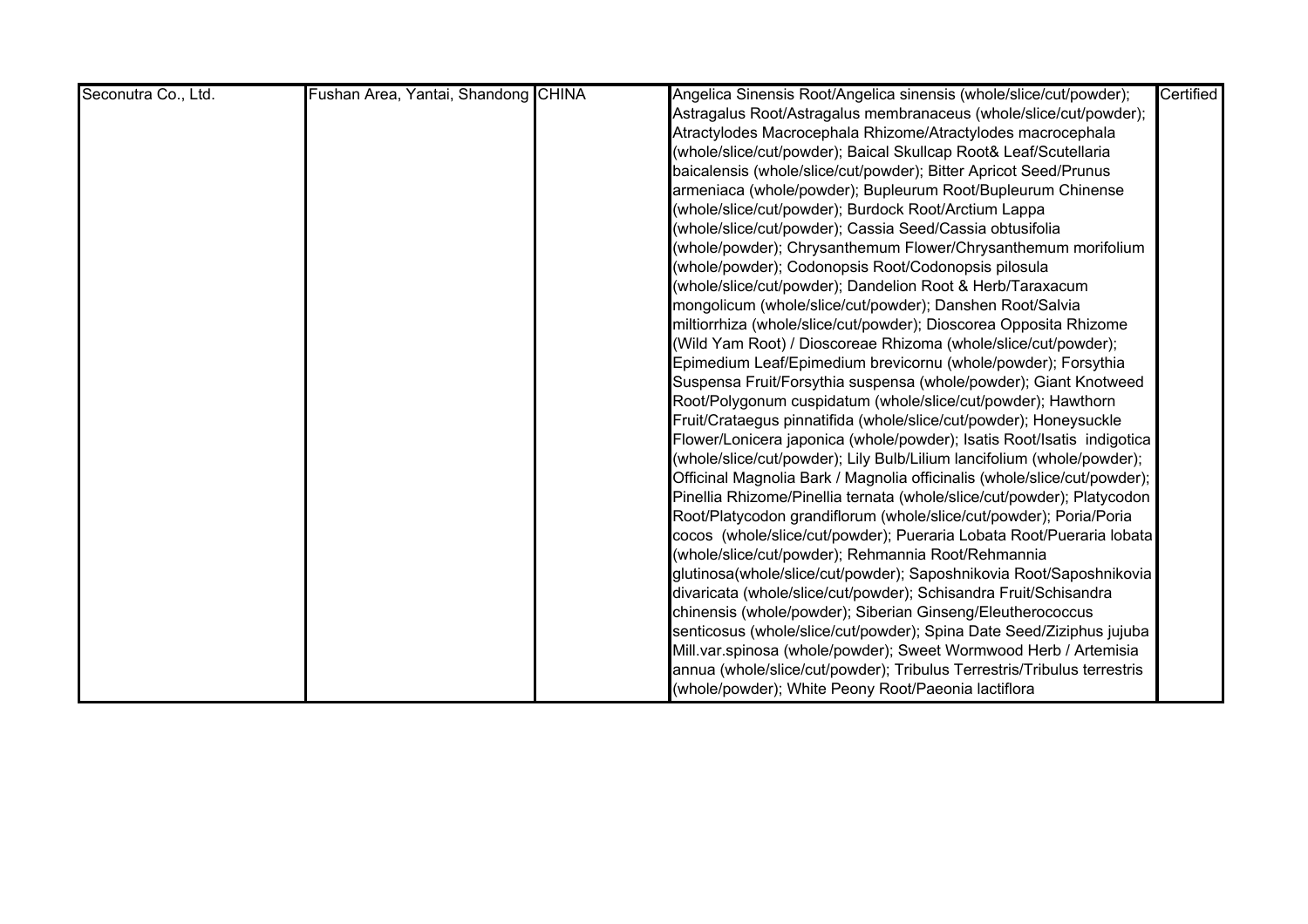| Seconutra Co., Ltd. -<br>Yimengshan A1            | Linyi, Shandong | <b>CHINA</b>   | Angelica Sinensis Root / Angelica sinensis; Astragalus Root /<br>Astragalus membranaceus; Atractylodes macrocephala Rhizome /<br>Atractylodes macrocephala; Baical Skullcap Root/Leaf / Scutellaria<br>baicalensis; Bitter Apricot Seed/Prunus armeniaca; Bupleurum Root /<br>Bupleurum chinense; Burdock Root/Arctium lappa; Cassia seed /<br>Cassia obtusifolia; Chrysanthemum Flower / Chrysanthemum<br>morifolium; Codonopsis Root / Codonopsis pilosula; Dandelion Root &<br>Herb / Taraxacum mongolicum; Danshen Root / Salvia miltiorrhiza;<br>Dioscorea Opposita Rhizome (Wild Yam Root) / Dioscoreae Rhizoma;<br>Epimedium Leaf / Epimedium brevicornu; Forsythia Suspensa Fruit /<br>Forsythia suspensa; Giant Knotweed Root / Polygonum cuspidatum;<br>Hawthorn Fruit / Crataegus pinnatifida; Honeysuckle Flower/ Lonicera<br>japonica; Isatis Root/Isatis indigotica; Lily Bulb / Lilium lancifolium;<br>Officinal Magnolia Bark / Magnolia officinalis; Pinellia Rhizome /<br>Pinellia ternata; Platycodon Root / Platycodon grandiflorum; Poria /<br>Poria cocos; Pueraria Lobata Root / Pueraria lobata; Rehmannia Root<br>Rehmannia glutinosa; Saposhnikovia Root/Saposhnikovia divaricata;<br>Schisandra Fruit / Schisandra chinensis; Siberian Ginseng /<br>Eleutherococcus senticosus; Spina Date Seed / Ziziphus jujuba<br>Mill.var.spinosa; Sweet Wormwood Herb / Artemisia annua; Tribulus<br>Terrestris / Tribulus terrestris; White Peony Root / Paeonia lactiflora;<br>Zanthoxylum Bungeanum Fruit / Zanthoxylum bungeanum | Certified |
|---------------------------------------------------|-----------------|----------------|------------------------------------------------------------------------------------------------------------------------------------------------------------------------------------------------------------------------------------------------------------------------------------------------------------------------------------------------------------------------------------------------------------------------------------------------------------------------------------------------------------------------------------------------------------------------------------------------------------------------------------------------------------------------------------------------------------------------------------------------------------------------------------------------------------------------------------------------------------------------------------------------------------------------------------------------------------------------------------------------------------------------------------------------------------------------------------------------------------------------------------------------------------------------------------------------------------------------------------------------------------------------------------------------------------------------------------------------------------------------------------------------------------------------------------------------------------------------------------------------------------------------------------------------------|-----------|
| <b>SEGUNDO VICTOR</b><br><b>ESPINOZA ALVARADO</b> | Machala, El Oro | <b>ECUADOR</b> | Bananas (Musa paradisiaca)<br><b>Bananas</b>                                                                                                                                                                                                                                                                                                                                                                                                                                                                                                                                                                                                                                                                                                                                                                                                                                                                                                                                                                                                                                                                                                                                                                                                                                                                                                                                                                                                                                                                                                         | Certified |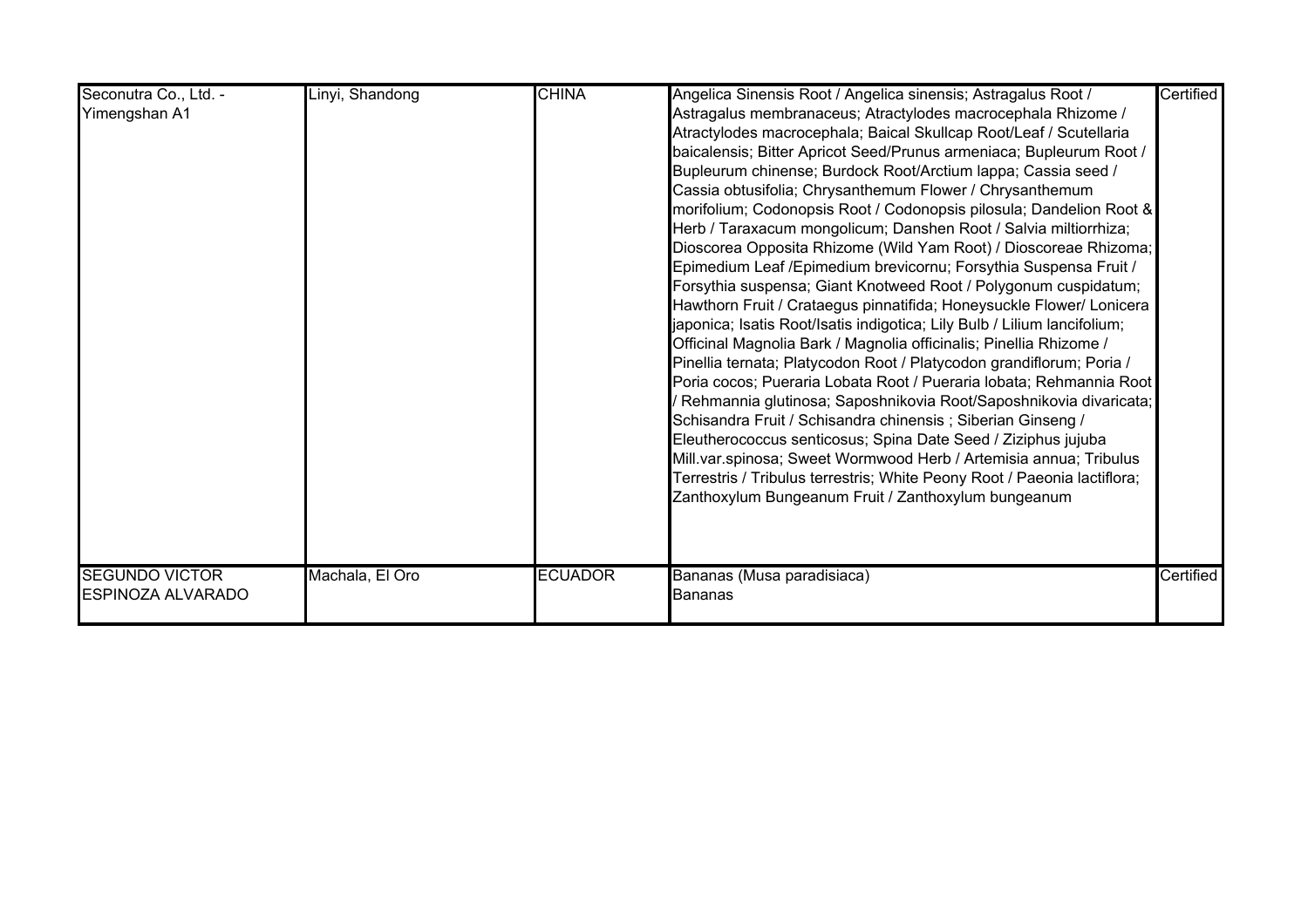| <b>SEM-AS GIDA TURİZM SAN.</b>                      | Ankara                 | <b>TURKEY</b>    | Apple Juice; Apple Juice Concentrate; Apple Juice                               | Certified |
|-----------------------------------------------------|------------------------|------------------|---------------------------------------------------------------------------------|-----------|
| VE TIC. LTD. ȘTI.                                   |                        |                  | Concentrate, Decolarized; Apple Molasses; AppleExtract; Blackberry              |           |
|                                                     |                        |                  | Juice; Carob; Carob Extract; Carob Juice; Carob Juice Concentrate;              |           |
|                                                     |                        |                  | Carob Juice Concentrate, Decolarized; Carob Molasses; Carrot Juice              |           |
|                                                     |                        |                  | Concentrate (Red/Black); Fig Extract; Fig Juice; Fig Juice                      |           |
|                                                     |                        |                  | Concentrate; Fig Juice Concentrate, Decolarized; Fig Molasses; Figs,            |           |
|                                                     |                        |                  | Dried; Grape Extract; Grape Juice; Grape Juice Concentrate; Grape               |           |
|                                                     |                        |                  | Juice Concentrate, Decolarized; Grape Molasses; Mulberry Extract;               |           |
|                                                     |                        |                  | Mulberry Juice; Mulberry Juice Concentrate, Decolarized; Mulberry               |           |
|                                                     |                        |                  | Juice Concentrates; Mulberry Molasses; Mulberry, Dried; Plum Juice;             |           |
|                                                     |                        |                  | Pomegranate Extract; Pomegranate Juice; Pomegranate Juice                       |           |
|                                                     |                        |                  | Concentrate; Pomegranate Juice Concentrate, Decolarized;                        |           |
|                                                     |                        |                  | Pomegranate Molasses; Pomegranate Sour; Raisins; Raspberry                      |           |
|                                                     |                        |                  | Juice; Sour Cherry Juice; Strawberry Juice; Sweetcherry & Sourcherry            |           |
|                                                     |                        |                  | Juice; Sweetcherry&Sourcherry Juice Concentrate                                 |           |
|                                                     |                        |                  |                                                                                 |           |
|                                                     |                        |                  |                                                                                 |           |
| Semig S.A. de C.V.                                  | Comayagua              | <b>HONDURAS</b>  | Cassava; Shrub tobacco; Sweet potato; Tannia                                    | Certified |
| SEMILLAS KERNEL SA DE CV Salvador Alvarado, Sinaloa |                        | <b>MEXICO</b>    | Chickpeas; Safflower; Sesame                                                    | Certified |
| <b>SERVEX S.A</b>                                   | Guatemala              | <b>GUATEMALA</b> | Green Coffee Beans Var. Oro                                                     | Certified |
| SERVICIOS DE BENEFICIADO Cuidad de Guatemala        |                        | <b>GUATEMALA</b> | Green coffee beans Var. oro                                                     | Certified |
| S.A., SERBEN                                        |                        |                  |                                                                                 |           |
|                                                     |                        |                  |                                                                                 |           |
| <b>SEVERINO QUISPE</b>                              | <b>JUNIN</b>           | PERU             | Dry maca                                                                        | Certified |
| <b>CASAVILCA</b>                                    |                        |                  | Peruvian ginseng                                                                |           |
|                                                     |                        |                  |                                                                                 |           |
| Shaanxi Dongyu Bio-tech Co.,                        | Hanzhong City, Shaanxi | <b>CHINA</b>     | Black Tea; Green Tea; Green tea extract (Extract with alcohol); Green Certified |           |
| Ltd.                                                | Province               |                  | tea extract (Extract with water); white tea                                     |           |
|                                                     |                        |                  |                                                                                 |           |
| Shaanxi Dongyu Bio-tech Co.,                        | 723540 Xixiang County, | <b>CHINA</b>     | Tea plant                                                                       | Certified |
| Ltd. - Xixiang Tea Base                             | Hanzhong City, Shaanxi |                  |                                                                                 |           |
|                                                     | Province               |                  |                                                                                 |           |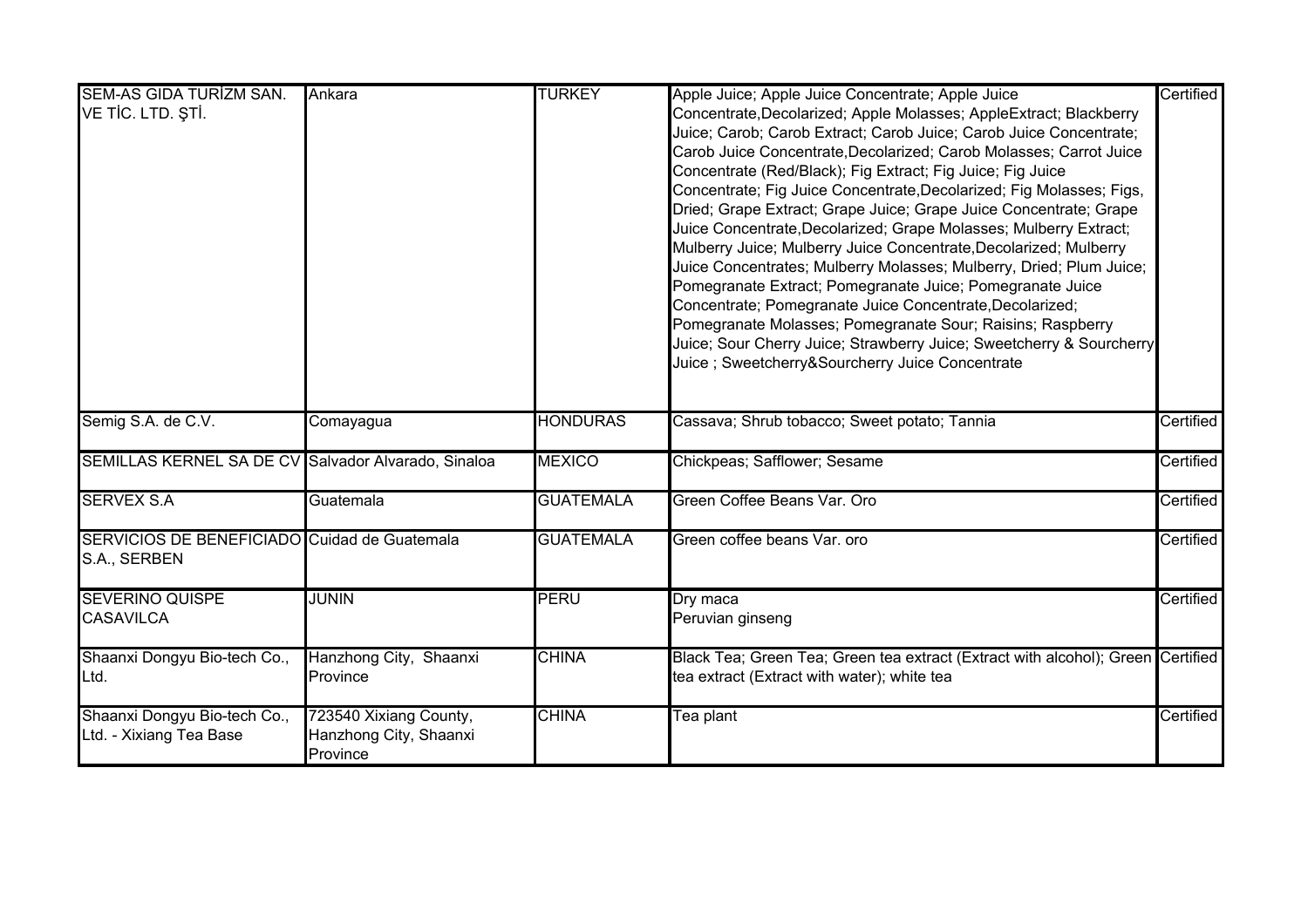| Shaanxi Jiahe Pharmaceutical | Shaanxi Province | <b>CHINA</b> | Alfalfa / Medicago sativa / Crude drug / Crude drug powder / Extract      | Certified |
|------------------------------|------------------|--------------|---------------------------------------------------------------------------|-----------|
| Co., Ltd.                    |                  |              | with Water, powder; Alfalfa / Medicago sativa / Extract with alcohol,     |           |
|                              |                  |              | powder; Amur Cork-tree bark / Phellodendron chinense / Crude drug /       |           |
|                              |                  |              | Crude drug powder / Extract with Water, powder; Amur Cork-tree bark       |           |
|                              |                  |              | Phellodendron chinense / Extract with alcohol, powder; Apple Cider        |           |
|                              |                  |              | Vinegar Powder; Aralia chinensis / Aralia chinensis / Crude drug /        |           |
|                              |                  |              | Crude drug powder / Extract with Water, powder; Aralia chinensis /        |           |
|                              |                  |              | Aralia chinensis / Extract with alcohol, powder; Argy Wormwood            |           |
|                              |                  |              | leaves / Artemisia argyi / Crude drug / Crude drug powder / Extract       |           |
|                              |                  |              | with Water, powder; Argy Wormwood leaves / Artemisia argyi / Extract      |           |
|                              |                  |              | with alcohol, powder; Artemisia capillaris / Artemisia capillaris / Crude |           |
|                              |                  |              | drug / Crude drug powder / Extract with Water, powder; Artemisia          |           |
|                              |                  |              | capillaris / Artemisia capillaris / Extract with alcohol, powder; Asiatic |           |
|                              |                  |              | Plantain / Plantago asiatica L. / Crude drug / Crude drug powder /        |           |
|                              |                  |              | Extract with Water, powder; Asiatic Plantain / Plantago asiatica L. /     |           |
|                              |                  |              | Extract with alcohol, powder; Astragalus roots / Astragalus               |           |
|                              |                  |              | membranaceus / Crude drug / Crude drug powder / Extract with              |           |
|                              |                  |              | Water, powder; Astragalus roots / Astragalus membranaceus / Extract       |           |
|                              |                  |              | with alcohol, powder; Atractylodis Rhizoma / Atractylodes chinensis /     |           |
|                              |                  |              | Crude drug / Crude drug powder / Extract with Water, powder;              |           |
|                              |                  |              | Atractylodis Rhizoma/ Atractylodes chinensis / Extract with alcohol,      |           |
|                              |                  |              | powder; Barberry root / Berberis pliretii / Crude drug / Crude drug       |           |
|                              |                  |              | powder / Extract with Water, powder; Barberry root / Berberis pliretii /  |           |
|                              |                  |              | Extract with alcohol, powder; Betula leaves / Betula platyphylla / Crude  |           |
|                              |                  |              | drug / Crude drug powder / Extract with Water, powder; Betula leaves      |           |
|                              |                  |              | Betula platyphylla / Extract with alcohol, powder; Black Cohosh /         |           |
|                              |                  |              | Cimicifuga racemosa / Crude drug / Crude drug powder / Extract with       |           |
|                              |                  |              | Water, powder; Black Cohosh / Cimicifuga racemosa / Extract with          |           |
|                              |                  |              | alcohol, powder; Black tea / Crude drug powder / Extract with Water,      |           |
|                              |                  |              | powder; Black tea /Extract with alcohol, powder; Burdock roots /          |           |
|                              |                  |              | Arctium lappa / Crude drug / Crude drug powder / Extract with Water,      |           |
|                              |                  |              | powder; Burdock roots / Arctium lappa / Extract with alcohol, powder;     |           |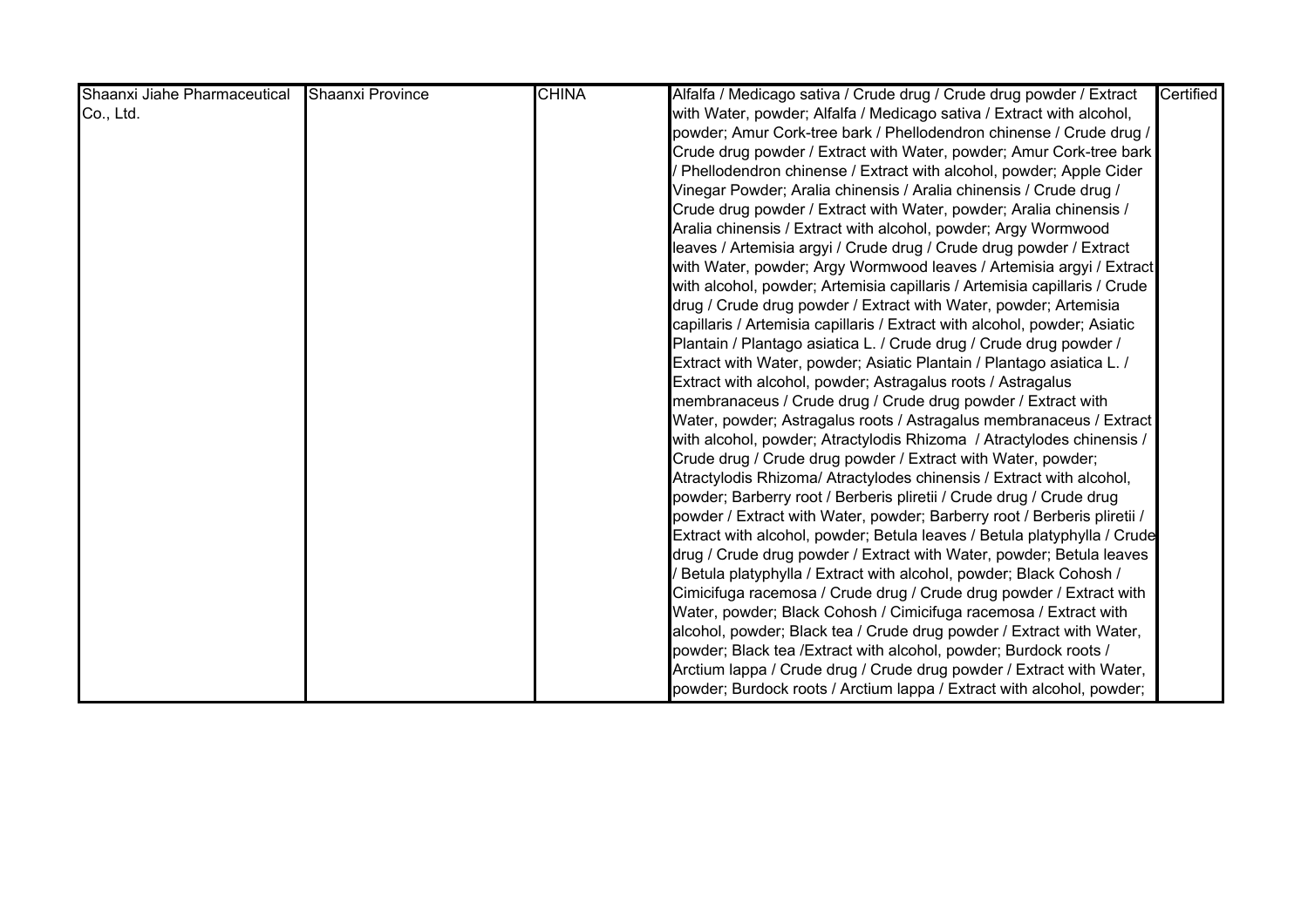| Shaanxi Jiahe Pharmaceutical  | Kang County, Gansu Province | <b>CHINA</b> | Amur Cork-tree Bark/Phellodendron chinense; Aralia Chinensis/Aralia Certified |  |
|-------------------------------|-----------------------------|--------------|-------------------------------------------------------------------------------|--|
| Co., Ltd. - Gansu Kangxian A1 |                             |              | chinensis; Argy Wormwood Leaf/Artemisia argyi; Artemisia                      |  |
|                               |                             |              | Capillaris/Artemisia capillaris; Asiatic Plantain/Plantago asiatica L.;       |  |
|                               |                             |              | Astragalus Root/Astragalus membranaceus; Atractylodis                         |  |
|                               |                             |              | Rhizoma/Atractylodes chinensis; Barberry Root/Berberis pliretii; Betula       |  |
|                               |                             |              | Leaf/Betula platyphylla; Chinese Clematis Root/Clematis chinensis;            |  |
|                               |                             |              | Chinese Club Moss/Huperzia serrata; Chinese Nut-gall/Rhus                     |  |
|                               |                             |              | chinensis; Chinese Rhubarb/Rheum officinale; Chinese Thorowax                 |  |
|                               |                             |              | Root/Bupleurum chinense; Common Coltsfoot Flower/Tussilago                    |  |
|                               |                             |              | farfara; Cortex Fraxini/Fraxinus rhynchophylla; Dandelion/Taraxacum           |  |
|                               |                             |              | mongolicum; Epimedium/Epimedium brevicornu; Folium Isatidis/Isatis            |  |
|                               |                             |              | indigotica; Fo-ti/Polygonum multiflorum; Gentian Root/Gentiana                |  |
|                               |                             |              | scabra; Giant Knotweed/Polygonum cuspidatum; Herba                            |  |
|                               |                             |              | lysimachiae/Lysimachia christinae; Hog Fennel                                 |  |
|                               |                             |              | Root/Peucedanum decursivum; Honeysuckle Flower/Lonicera                       |  |
|                               |                             |              | japonica; Horse Chestnut/Aesculus hippocastranum;                             |  |
|                               |                             |              | Horsetail/Equisetum arvense; Houttuynia/Houttuynia cordata;                   |  |
|                               |                             |              | Imperata Cylindrica/Imperata cylindrica; Kudzu Root/Pueraria lobata;          |  |
|                               |                             |              | Ladybell Root/Adenophora tetraphylla; Largeleaf Gentian                       |  |
|                               |                             |              | Root/Gentiana macrophylla; Mountain Ash/Sorbus pohuashanensis;                |  |
|                               |                             |              | Netted Stinkhorn/Dictyophora duplicata; Nettle/Urtica dioica;                 |  |
|                               |                             |              | Nipponese Yam/Dioscorea nipponica; Olive Leaf/Canarium album;                 |  |
|                               |                             |              | Peppermint/Mentha haplocalyx; Pine Bark/Pinus massoniana;                     |  |
|                               |                             |              | Polyporus/Polyporus umbellatus; Prickly Ash/Zanthoxylum                       |  |
|                               |                             |              | bungeanum; Reishi Mushroom/Ganoderma lucidum; Rhizoma                         |  |
|                               |                             |              | Polygonati/Polygonatum sibiricum; Schisandra Fruit/Schisandra                 |  |
|                               |                             |              | chinensis; Sheep Sorrel/Rumex acetosa; Siberian                               |  |
|                               |                             |              | Ginseng/Eleutherocus senticosus; Smoketree/Cotinus coggygria; St.             |  |
|                               |                             |              | John's wort/Hypericum perforatum; Sweet Wormwood                              |  |
|                               |                             |              | Herb/Artemisia annua; Tall Gastrodia Tuber/Gastrodia elata; Valerian          |  |
|                               |                             |              | Root/Valeriana officinalis; White Willow Bark/Salix alba; Yellow Sweet        |  |
|                               |                             |              | Clover/Melilotus officinalis                                                  |  |

Herbs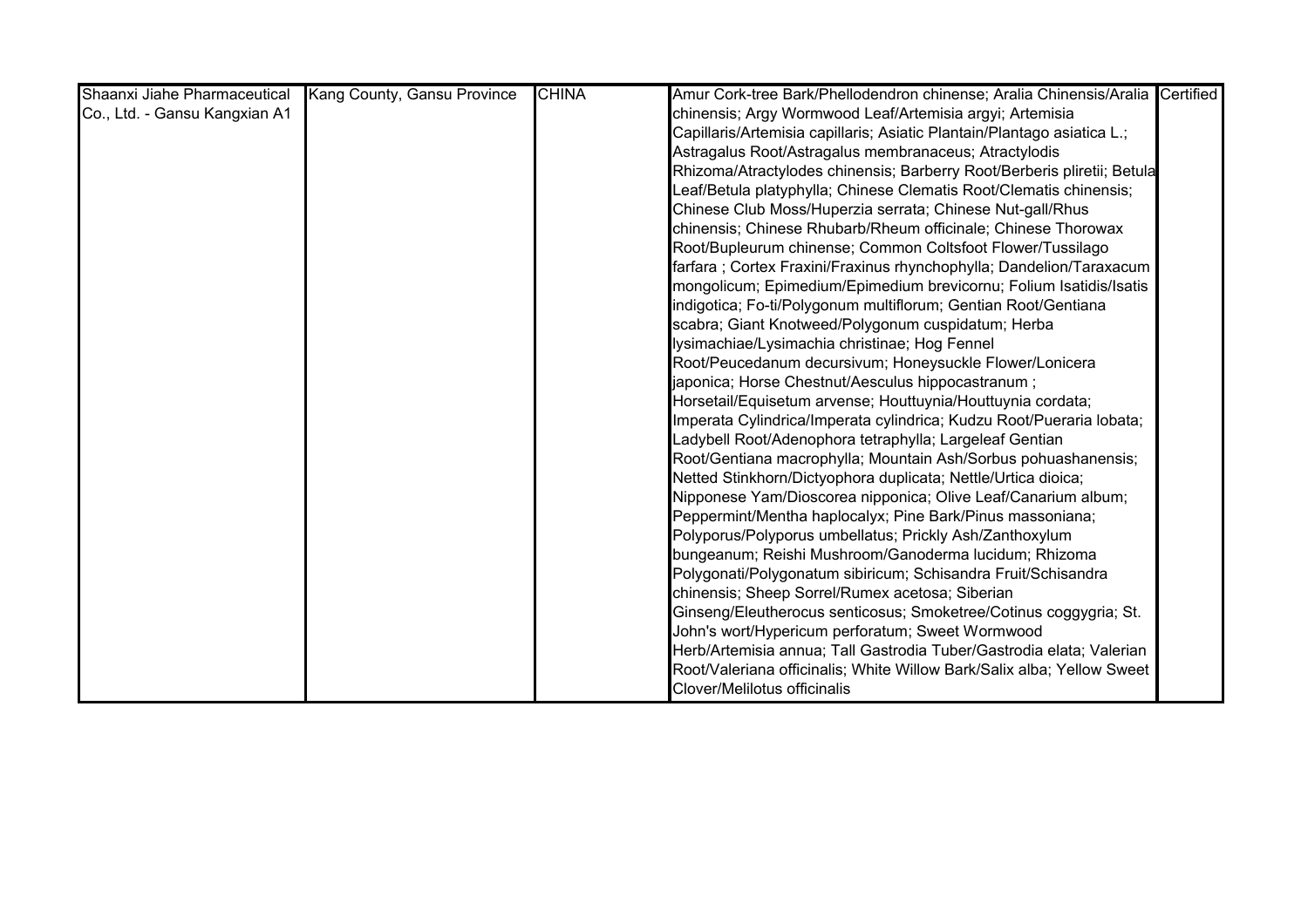| Shaanxi Jiahe Pharmaceutical | <b>Gansu Province</b> | <b>CHINA</b> | Alfalfa/Medicago sativa; Amur Cork-tree Bark/Phellodendron               | Certified |
|------------------------------|-----------------------|--------------|--------------------------------------------------------------------------|-----------|
| Co., Ltd. - Gansu Lixian A1  |                       |              | chinense; Aralia Chinensis/Aralia chinensis; Argy Wormwood               |           |
|                              |                       |              | Leaf/Artemisia argyi; Artemisia Capillaris/Artemisia capillaris; Asiatic |           |
|                              |                       |              | Plantain/Plantago asiatica L.; Astragalus Root/Astragalus                |           |
|                              |                       |              | membranaceus; Atractylodis Rhizoma/Atractylodes chinensis;               |           |
|                              |                       |              | Barberry Root/Berberis pliretii; Betula Leaf/Betula platyphylla; Black   |           |
|                              |                       |              | Cohosh/Cimicifuga racemosa; Burdock Root/Arctium lappa; Chaste           |           |
|                              |                       |              | Berry/Vitex rotundifolia; Chinese Clematis Root/Clematis chinensis;      |           |
|                              |                       |              | Chinese Nut-gall/Rhus chinensis; Chinese Rhubarb/Rheum officinale;       |           |
|                              |                       |              | Chinese Thorowax Root/Bupleurum chinense; Common Coltsfoot               |           |
|                              |                       |              | Flower/Tussilago farfara; Dandelion/Taraxacum mongolicum;                |           |
|                              |                       |              | Epimedium/Epimedium brevicornu; Fenugreek Seed/Trigonella                |           |
|                              |                       |              | foenum-graecum; Figwort Root/Scrophularia ningpoensis; Folium            |           |
|                              |                       |              | Isatidis/Isatis indigotica; Fo-ti/Polygonum multiflorum; Gentian         |           |
|                              |                       |              | Root/Gentiana scabra; Giant Knotweed/Polygonum cuspidatum;               |           |
|                              |                       |              | Hawthorn Fruits/leaf/Crataegus pinnatifida; Herba                        |           |
|                              |                       |              | lysimachiae/Lysimachia christinae; Hog Fennel                            |           |
|                              |                       |              | Root/Peucedanum decursivum; Honeysuckle flower/Lonicera                  |           |
|                              |                       |              | japonica; Horsetail/Equisetum arvense; Kudzu Root/Pueraria lobata;       |           |
|                              |                       |              | Ladybell Root/Adenophora tetraphylla; Largeleaf Gentian                  |           |
|                              |                       |              | Root/Gentiana macrophylla; Milk Thistle/Silybum marianum;                |           |
|                              |                       |              | Nettle/Urtica dioica; Nipponese Yam/Dioscorea nipponica;                 |           |
|                              |                       |              | Peppermint/Mentha haplocalyx; Pine Bark/Pinus massoniana; Pinellia       |           |
|                              |                       |              | Tuber/Pinellia ternata; Polyporus/Polyporus umbellatus; Prickly          |           |
|                              |                       |              | Ash/Zanthoxylum bungeanum; Raspberry/Rubus chingii; Red Peony            |           |
|                              |                       |              | Root/Paeonia lactiflora; Rhizoma Polygonati/Polygonatum sibiricum;       |           |
|                              |                       |              | Rosehip Fruit/Rosa canina; Schisandra Fruit/Schisandra chinensis;        |           |
|                              |                       |              | Sheep Sorrel/Rumex acetosa; Siberian Ginseng/Eleutherocus                |           |
|                              |                       |              | senticosus; Smoketree/Cotinus coggygria; Sophora Japonica/Sophora        |           |
|                              |                       |              | japonica; Sour Jujube Seed/Ziziphus jujuba; St. John's                   |           |
|                              |                       |              | wort/Hypericum perforatum; Sweet Wormwood Herb/Artemisia annua;          |           |
|                              |                       |              | Tall Gastrodia Tuber/Gastrodia elata; Tribulus Terrestris/Tribulus       |           |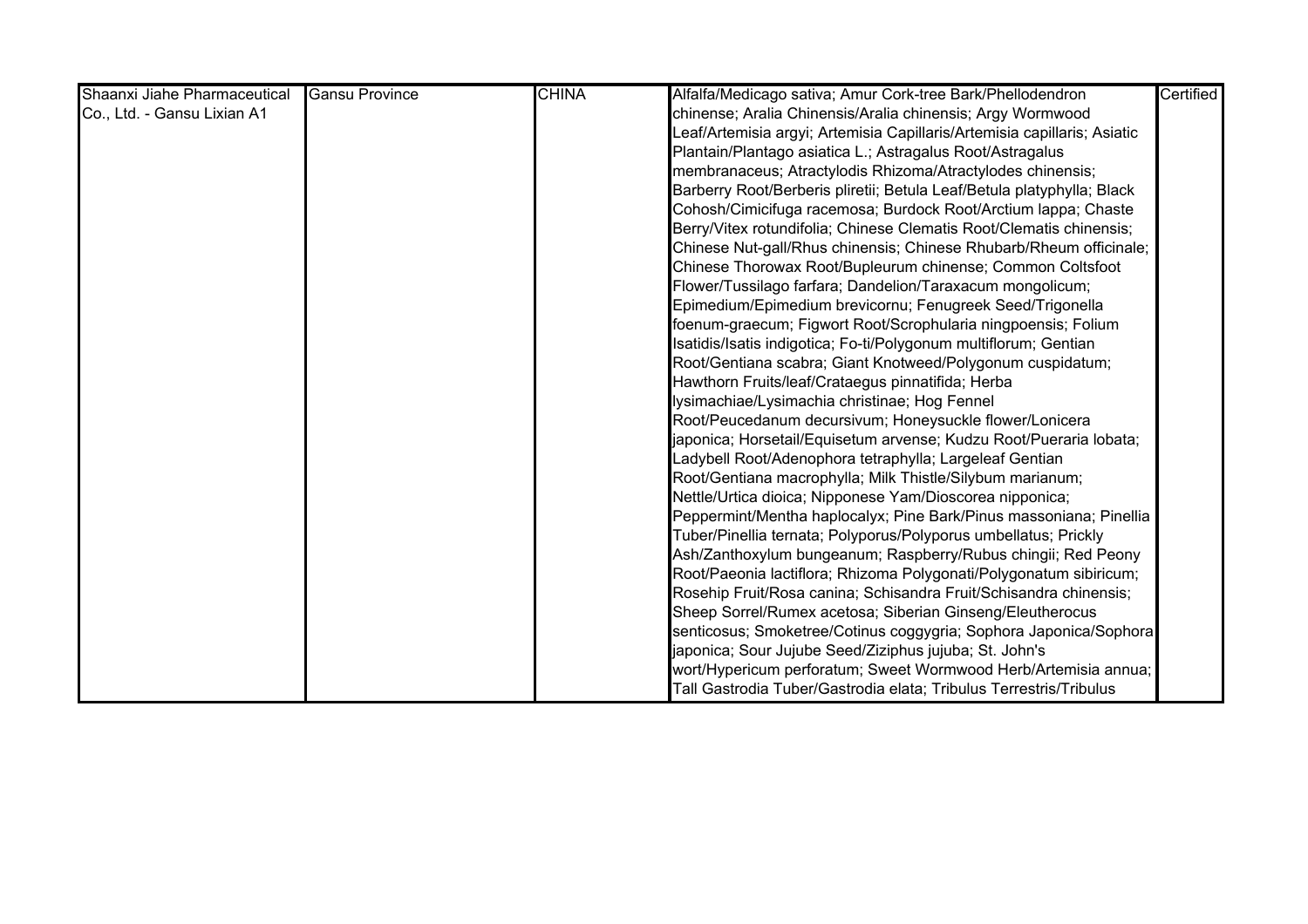| Shaanxi Jiahe Pharmaceutical   | <b>Gansu Province</b>                | <b>CHINA</b> | Aralia Chinensis/Aralia chinensis; Argy Wormwood Leaf/Artemisia         | Certified |
|--------------------------------|--------------------------------------|--------------|-------------------------------------------------------------------------|-----------|
| Co., Ltd. - Gansu Zhangxian A1 |                                      |              | argyi; Artemisia Capillaris/Artemisia capillaris; Asiatic               |           |
|                                |                                      |              | Plantain/Plantago asiatica L.; Astragalus Root/Astragalus               |           |
|                                |                                      |              | membranaceus; Barberry Root/Berberis pliretii; Black                    |           |
|                                |                                      |              | Cohosh/Cimicifuga racemosa; Burdock Root/Arctium lappa; Chinese         |           |
|                                |                                      |              | Nut-gall/Rhus chinensis; Chinese Rhubarb/Rheum officinale; Chinese      |           |
|                                |                                      |              | Thorowax Root/Bupleurum chinense; Dandelion/Taraxacum                   |           |
|                                |                                      |              | mongolicum; Epimedium/Epimedium brevicornu; Fenugreek                   |           |
|                                |                                      |              | Seed/Trigonella foenum-graecum; Folium Isatidis/Isatis indigotica; Fo-  |           |
|                                |                                      |              | ti/Polygonum multiflorum; Giant Knotweed/Polygonum cuspidatum;          |           |
|                                |                                      |              | Hog Fennel Root/Peucedanum decursivum; Horsetail/Equisetum              |           |
|                                |                                      |              | arvense; Largeleaf Gentian Root/Gentiana macrophylla; Milk              |           |
|                                |                                      |              | Thistle/Silybum marianum; Nipponese Yam/Dioscorea nipponica;            |           |
|                                |                                      |              | Peppermint/Mentha haplocalyx; Prickly Ash/Zanthoxylum bungeanum;        |           |
|                                |                                      |              | Red clover/Trifolium pratense; Red Peony Root/Paeonia lactiflora;       |           |
|                                |                                      |              |                                                                         |           |
|                                |                                      |              | Rhizoma Polygonati/Polygonatum sibiricum; Sea                           |           |
|                                |                                      |              | Buckthorn/Hippophae rhamnoides; Sheep Sorrel/Rumex acetosa;             |           |
|                                |                                      |              | Smoketree/Cotinus coggygria; St. John's wort/Hypericum perforatum;      |           |
|                                |                                      |              | Sweet Wormwood Herb/Artemisia annua; Thermopsis                         |           |
|                                |                                      |              | anceolata/Thermopsis lanceolata; Tribulus Terrestris/Tribulus           |           |
|                                |                                      |              | terrestris; White Willow Bark/Salix alba; Yellow Sweet Clover/Melilotus |           |
|                                |                                      |              | officinalis                                                             |           |
|                                |                                      |              | <b>Herbs</b>                                                            |           |
|                                |                                      |              |                                                                         |           |
| Shandong Fairare International | Baise City, Guangxi Province         | <b>CHINA</b> | Corn; Fresh ginger; Soybeans                                            | Certified |
| Trading Co., Ltd. - Tianlin A  |                                      |              | Corn; Ginger; Soybeans                                                  |           |
|                                |                                      | <b>CHINA</b> |                                                                         | Certified |
| Shandong Fairare International | Tianlin County, Guangxi              |              | Corn; Fresh ginger                                                      |           |
| Trading Co., Ltd. - Tianlin    | Province                             |              | Corn; Ginger; Soybeans                                                  |           |
| Jiuzhou                        |                                      |              |                                                                         |           |
| <b>Shandong Feicheng</b>       | <b>Taian City, Shandong Province</b> | <b>CHINA</b> |                                                                         | Certified |
| Baiyunshan Farming             |                                      |              |                                                                         |           |
| Cooperative                    |                                      |              |                                                                         |           |
| <b>Shandong Feicheng Taixi</b> | <b>Taian City, Shandong Province</b> | <b>CHINA</b> |                                                                         | Certified |
| Jinshang Walnut Planting       |                                      |              |                                                                         |           |
| Cooperative                    |                                      |              |                                                                         |           |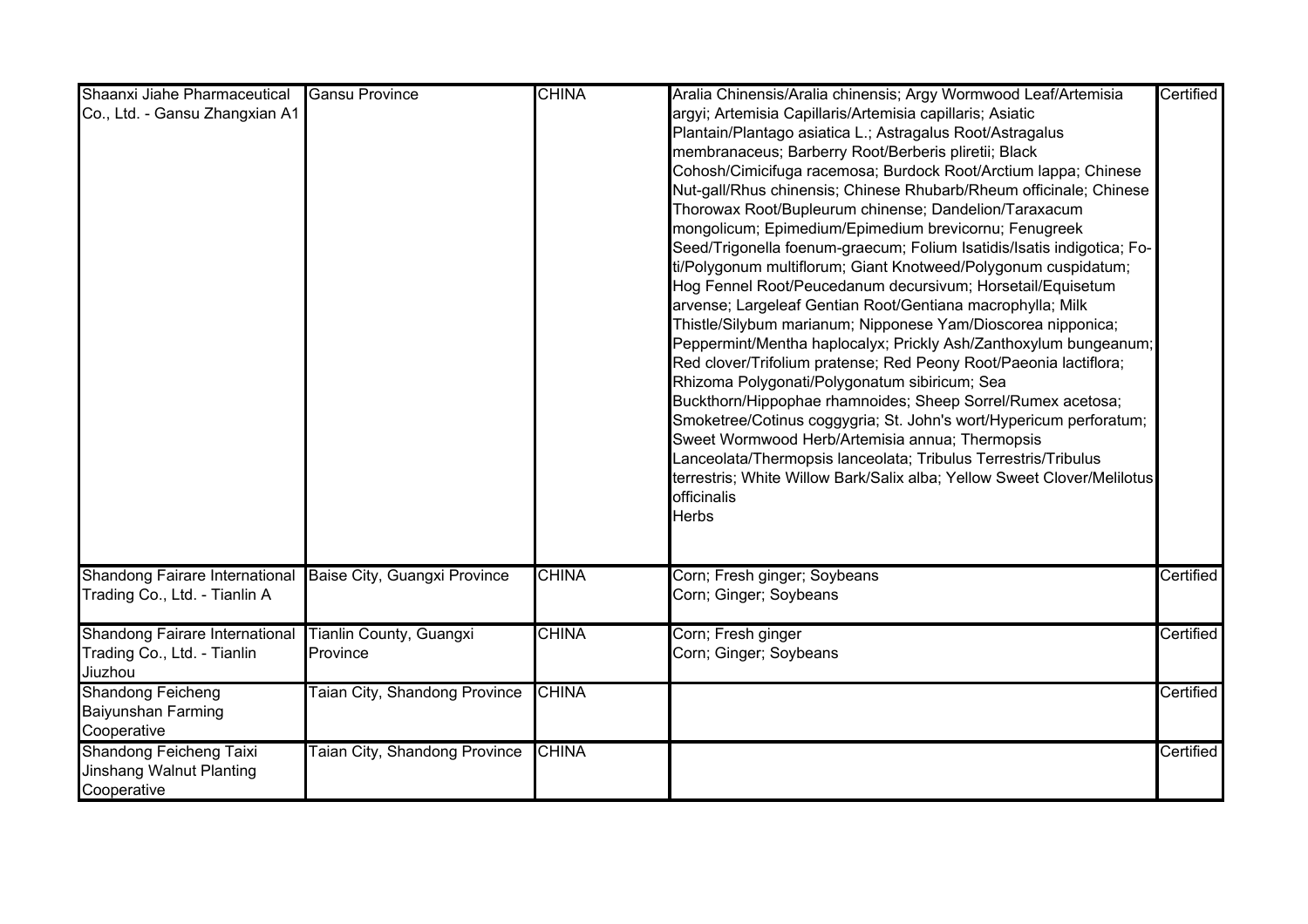| <b>Shandong Feicheng Xincheng</b><br>Shawo Farming Cooperative | Taian City, Shandong Province                           | <b>CHINA</b> |                                                                                                                                                                                                                                                                                                                                                                                                                                                                                                                                                                                                                                                                                                                                                                                                              | Certified |
|----------------------------------------------------------------|---------------------------------------------------------|--------------|--------------------------------------------------------------------------------------------------------------------------------------------------------------------------------------------------------------------------------------------------------------------------------------------------------------------------------------------------------------------------------------------------------------------------------------------------------------------------------------------------------------------------------------------------------------------------------------------------------------------------------------------------------------------------------------------------------------------------------------------------------------------------------------------------------------|-----------|
| <b>Shandong Four Season Foods</b><br>Co., Ltd.                 | Wulian County, Rizhao City,<br><b>Shandong Province</b> | <b>CHINA</b> | IQF Asparagus; IQF Broccoli; IQF burdock; IQF Cabbage; IQF Carrot; Certified<br>IQF Cauliflower; IQF Celery; IQF Chili/paprika; IQF Edamame; IQF<br>Ginger; IQF Green bean; IQF Green Pea; IQF Jalapeno; IQF Kale;<br>IQF Leek/Spring Onion; IQF Onion; IQF Potato; IQF Pumpkin/butter<br>nut squash; IQF Shallot; IQF Spinach; IQF Sugar Snap Pea; IQF<br>sweet bell pepper/Capsicum; IQF Sweet Corn; IQF Sweet Potato; IQF<br>Tomato                                                                                                                                                                                                                                                                                                                                                                       |           |
| <b>Shandong Green Land</b><br>Foodstuffs Co., Ltd.             | Linyi City, Shandong Province                           | <b>CHINA</b> | Dehydrated garlic chopped; Dehydrated garlic chopped toasted;<br>Dehydrated garlic flakes; Dehydrated garlic flakes toasted;<br>Dehydrated garlic granulated; Dehydrated garlic granulated toasted;<br>Dehydrated garlic ground; Dehydrated garlic ground toasted;<br>Dehydrated garlic minced; Dehydrated garlic minced toasted;<br>Dehydrated garlic powder; Dehydrated garlic powder toasted;<br>Dehydrated ginger kibbled; Dehydrated ginger powder; Dehydrated<br>ginger slices; Dehydrated onion chopped; Dehydrated onion chopped<br>toasted; Dehydrated onion flakes; Dehydrated onion flakes toasted;<br>Dehydrated onion granulated; Dehydrated onion granulated toasted;<br>Dehydrated onion minced; Dehydrated onion minced toasted;<br>Dehydrated onion powder; Dehydrated onion powder toasted | Certified |
| Shandong Kingland Co., Itd.                                    | Linyi, Shandong Province                                | <b>CHINA</b> | Chestnuts; Goji berries, dried; Pumpkin kernels, grown without shell;<br>Pumpkin kernels, shine skin; Pumpkin kernels, white, hulled; Pumpkin<br>seeds, shine skin, hulled; Sunflower kernels hulled; Sunflower kernels<br>unhulled                                                                                                                                                                                                                                                                                                                                                                                                                                                                                                                                                                          | Certified |
| Shandong Liangwin Foods Co.,<br>Ltd.                           | Yishui County, Linyi City,<br><b>Shandong Province</b>  | <b>CHINA</b> | Peanuts Kernels; Peanuts Kernels, Blanched; Peanuts Kernels,<br>Chopped And Roasted; Peanuts Kernels, Roasted; Peanuts with shell;<br>Peanuts, roasted, with shell                                                                                                                                                                                                                                                                                                                                                                                                                                                                                                                                                                                                                                           | Certified |
| <b>Shandong Shengya Rose</b><br>Biotechnology Co., Ltd.        | Feicheng City, Shandong<br>Province                     | <b>CHINA</b> | Fresh Rose flower; Rose flower, dried<br>Sweetbriar rose                                                                                                                                                                                                                                                                                                                                                                                                                                                                                                                                                                                                                                                                                                                                                     | Certified |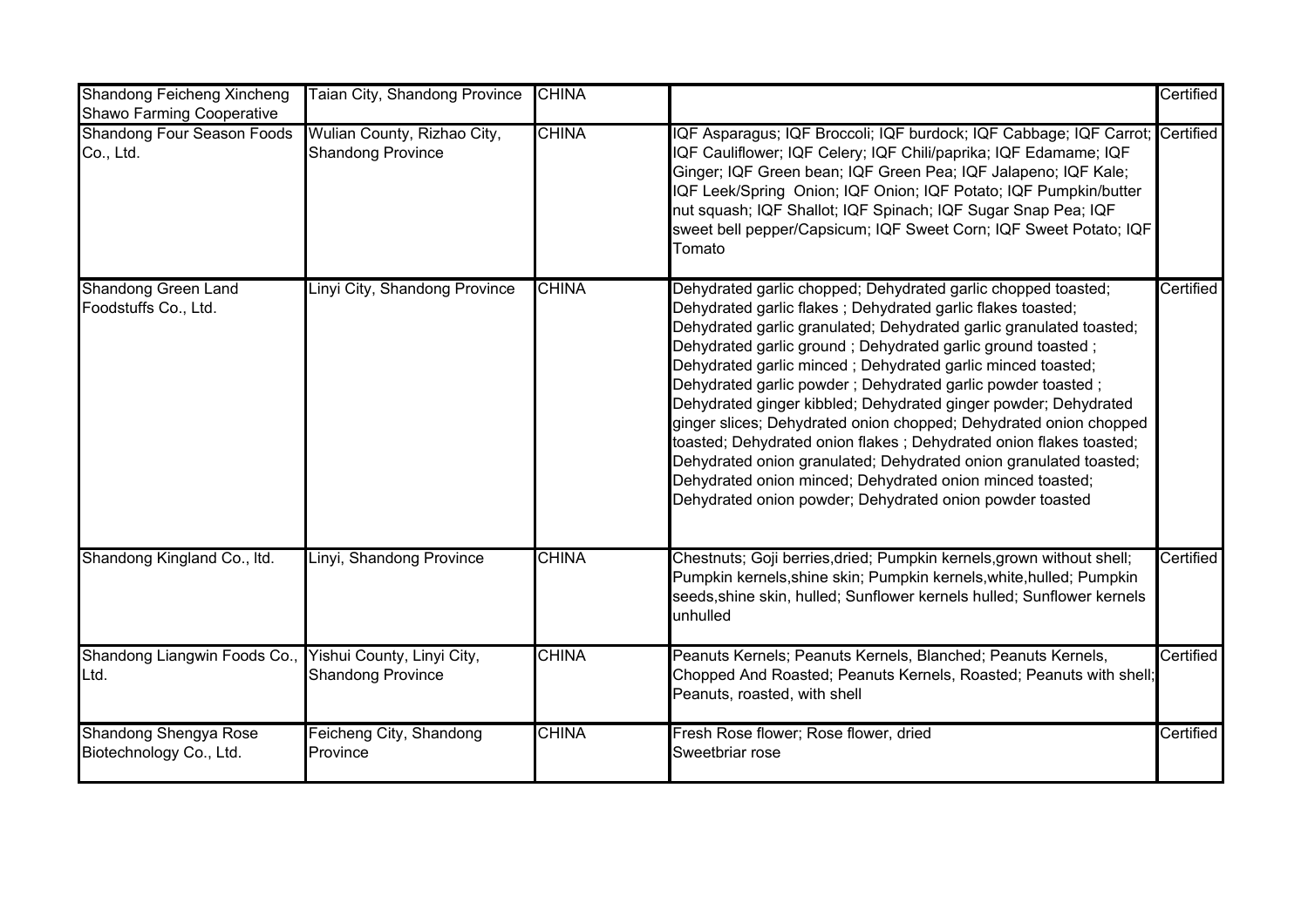| Shandong Taishan Lee Food<br>Technologies Co., Ltd.                               | Tai'an City, Shandong Province                            | <b>CHINA</b> | Dehydrated carrot flakes; Dehydrated carrot minced/chopped;<br>Dehydrated carrot powder; Dehydrated chilli (Jalapeno) chopped;<br>Dehydrated chilli (Jalapeno) flakes; Dehydrated chilli (Jalapeno)<br>powder; Dehydrated garlic flakes; Dehydrated garlic<br>granule/ground/minced/chopped; Dehydrated garlic powder;<br>Dehydrated garlic roasted; Dehydrated ginger flakes; Dehydrated<br>ginger granule/ground/minced/chopped; Dehydrated ginger powder;<br>Dehydrated onion flakes; Dehydrated onion<br>granule/ground/minced/chopped; Dehydrated onion powder;<br>Dehydrated spinach chopped; Dehydrated spinach flakes; Dehydrated<br>spinach powder | Certified |
|-----------------------------------------------------------------------------------|-----------------------------------------------------------|--------------|-------------------------------------------------------------------------------------------------------------------------------------------------------------------------------------------------------------------------------------------------------------------------------------------------------------------------------------------------------------------------------------------------------------------------------------------------------------------------------------------------------------------------------------------------------------------------------------------------------------------------------------------------------------|-----------|
| Shandong Xinrui Fruit<br>Development Co., Ltd.                                    | <b>Taian City, Shandong Province</b>                      | <b>CHINA</b> |                                                                                                                                                                                                                                                                                                                                                                                                                                                                                                                                                                                                                                                             | Certified |
| Shandong Yixian Food Co., Ltd. Shandong Province                                  |                                                           | <b>CHINA</b> | Ginger (Zingiber officinale)                                                                                                                                                                                                                                                                                                                                                                                                                                                                                                                                                                                                                                | Certified |
| ShanDong YuHua Jingchen<br><b>Ecological Agriculture</b><br>Development Co., Ltd. | Fei County, Linyi City, Shandong CHINA<br><b>Province</b> |              | Chrysanthemum, dried<br>Beans; Cherries; Chrysanthemum; Flower pastures; Other permanent<br>crops; Soybeans                                                                                                                                                                                                                                                                                                                                                                                                                                                                                                                                                 | Certified |
| Shanghai Yutian Agriculture<br>Co., Ltd.                                          | Pudong, Shanghai                                          | <b>CHINA</b> | Asparagus; Asparagus, Dried<br>Asparagus                                                                                                                                                                                                                                                                                                                                                                                                                                                                                                                                                                                                                    | Certified |
| Shanxi Shannong Bee Industry<br>Co., Ltd.                                         | Shilou County, Lvliang City,<br>Shanxi Province           | <b>CHINA</b> | <b>Bees</b>                                                                                                                                                                                                                                                                                                                                                                                                                                                                                                                                                                                                                                                 | Certified |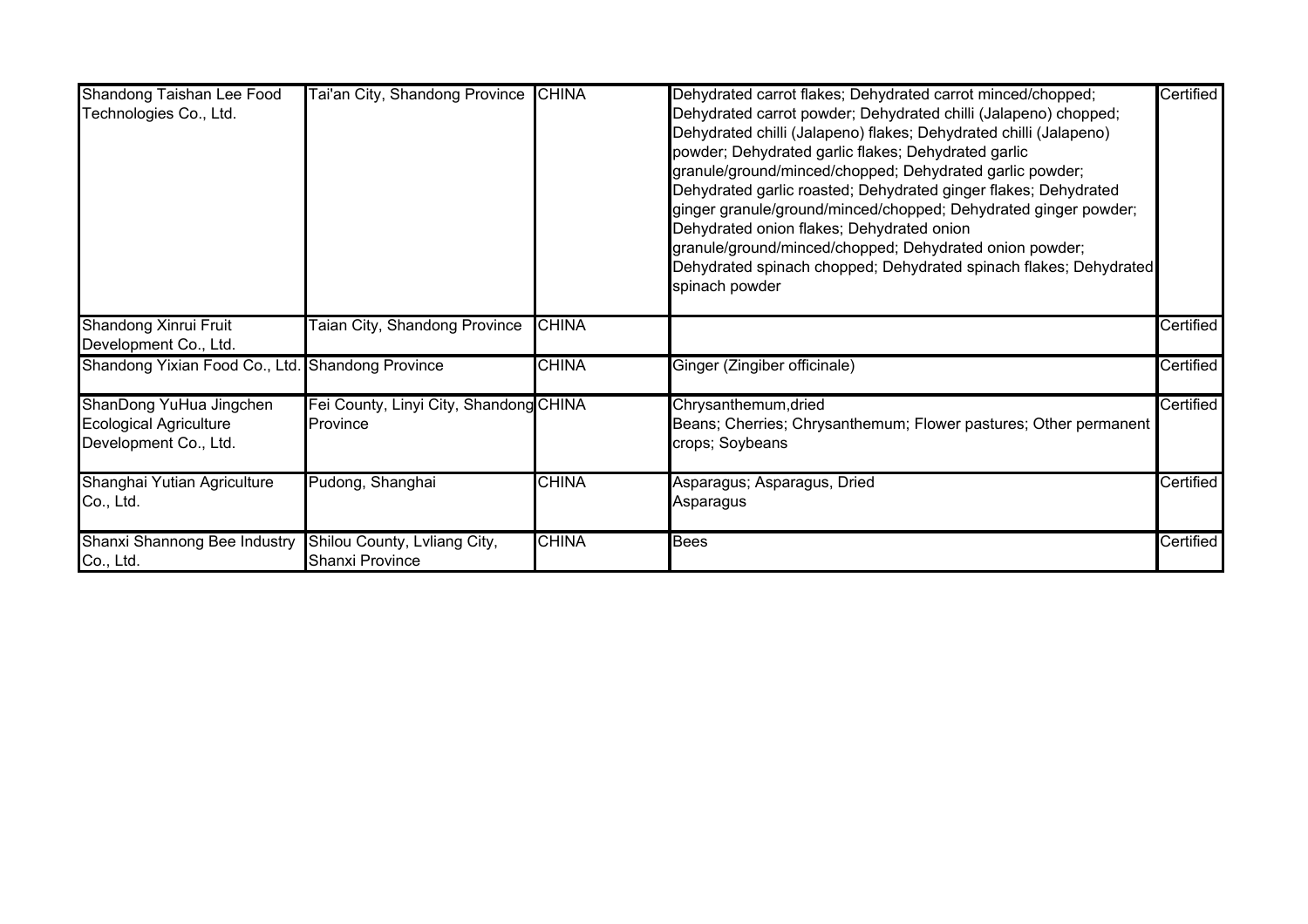| Shanxi Waldesun Agricultural                             | Lechang Town, Quwo County,   | <b>CHINA</b> | Aldi - Gut Bio ESPAGUETIS DE SOJA (Soybean Spaghetti) ; Aldi -                | Certified |
|----------------------------------------------------------|------------------------------|--------------|-------------------------------------------------------------------------------|-----------|
| Technology Co., Ltd.                                     | Linfen City, Shanxi Province |              | GutBio ESPAGUETIS DE EDAMAME (Edamame Spaghetti) ; Aldi -                     |           |
|                                                          |                              |              | GutBio ESPAGUETIS DE SOJA PRETA (Black Soybean Spaghetti);                    |           |
|                                                          |                              |              | Aldi - Pasta Variety Box "GutBio"; Aldi - Pasta Variety Box "The              |           |
|                                                          |                              |              | Foodie Market"; Aldi - Simply Nature Black Soybean Spaghetti; Aldi -          |           |
|                                                          |                              |              | Simply Nature Edamame Spaghetti; Aldi - Simply Nature Soybean                 |           |
|                                                          |                              |              | Spaghetti; Aldi - Spaghettis Variety Box "Simply Nature"; Aldi - The          |           |
|                                                          |                              |              | Foodie Market Black Bean Spaghetti; Aldi - The Foodie Market                  |           |
|                                                          |                              |              | Edamame & Mung Bean Fettuccine; Aldi - The Foodie Market                      |           |
|                                                          |                              |              | Edamame Spaghetti; Aldi - The Foodie Market Soybean Spaghetti;                |           |
|                                                          |                              |              | Azuki Bean Spaghetti; Black bean (Black soybean) and sesame                   |           |
|                                                          |                              |              | fettuccine; Black bean (Black soybean) and sesame spaghetti; Black            |           |
|                                                          |                              |              | bean (Black soybean) chicken ; Black bean (Black soybean) fettuccine          |           |
|                                                          |                              |              | Black bean (Black soybean) meal/powder; Black bean (Black                     |           |
|                                                          |                              |              | soybean) noodle; Black bean (Black soybean) noodle cake; Black                |           |
|                                                          |                              |              | bean (Black soybean) pasta; Black bean (Black soybean) Sausage;               |           |
|                                                          |                              |              | Black bean (Black soybean) Shrimp; Black bean (Black soybean)                 |           |
|                                                          |                              |              | spaghetti ; Black rice & millet noodles; Black rice & sesame noodles ;        |           |
|                                                          |                              |              | Black rice noodles; Black Rice Ramen; Brown rice & buckwheat                  |           |
|                                                          |                              |              | noodles; Brown Rice & Millet Ramen; Brown rice & quinoa noodles;              |           |
|                                                          |                              |              | Brown Rice Ramen; Buckwheat noodles; Edamama (Organic) Azuki                  |           |
|                                                          |                              |              | Bean Spaghetti ; Edamama (Organic) Black Soybean Spaghetti ;                  |           |
|                                                          |                              |              | Edamama (Organic) Edamame Bean Noodles; Edamama (Organic)                     |           |
|                                                          |                              |              | Soy and Azuki Bean Spaghetti; Edamama (Organic) Soybean                       |           |
|                                                          |                              |              | Noodles; Edamama High Protein Azuki Bean Pasta; Edamama High                  |           |
|                                                          |                              |              | Protein Black Soybean Pasta; Edamama High Protein Edamame                     |           |
|                                                          |                              |              | Bean Pasta; Edamama High Protein Soy and Azuki Bean Pasta;                    |           |
|                                                          |                              |              | Edamama High Protein Soybean Pasta; Edamame & Kale                            |           |
|                                                          |                              |              | Fettuccine; Edamame & Kale Spaghetti; Edamame & Matcha                        |           |
|                                                          |                              |              | Fettuccine; Edamame & Matcha Spaghetti; Edamame & mung bean                   |           |
|                                                          |                              |              | fettuccine; Edamame & Mung Bean Spaghetti; Edamame & Spirulina                |           |
|                                                          |                              |              | fettucine; Edamame & Spirulina spaghetti; Edamame fettuccine;                 |           |
| <b>Shaoxing Yisheng</b>                                  | Shaoxing City, Zhejiang      | <b>CHINA</b> | barley grass powder; barley grass, fresh; wheat grass powder; wheat Certified |           |
| Biotechnological Co., Ltd.                               | Province                     |              | grass, fresh                                                                  |           |
|                                                          |                              |              | Alfalfa; Barley grass; Kale; Spinach; Wheat grass                             |           |
|                                                          |                              |              |                                                                               |           |
| Shennongjia Yusheng Eco-tech Shennongjia District, Hubei |                              | <b>CHINA</b> | Black Tea; Green Tea; White Tea                                               | Certified |
| Co., Ltd.                                                | Province                     |              | Tea plant                                                                     |           |
|                                                          |                              |              |                                                                               |           |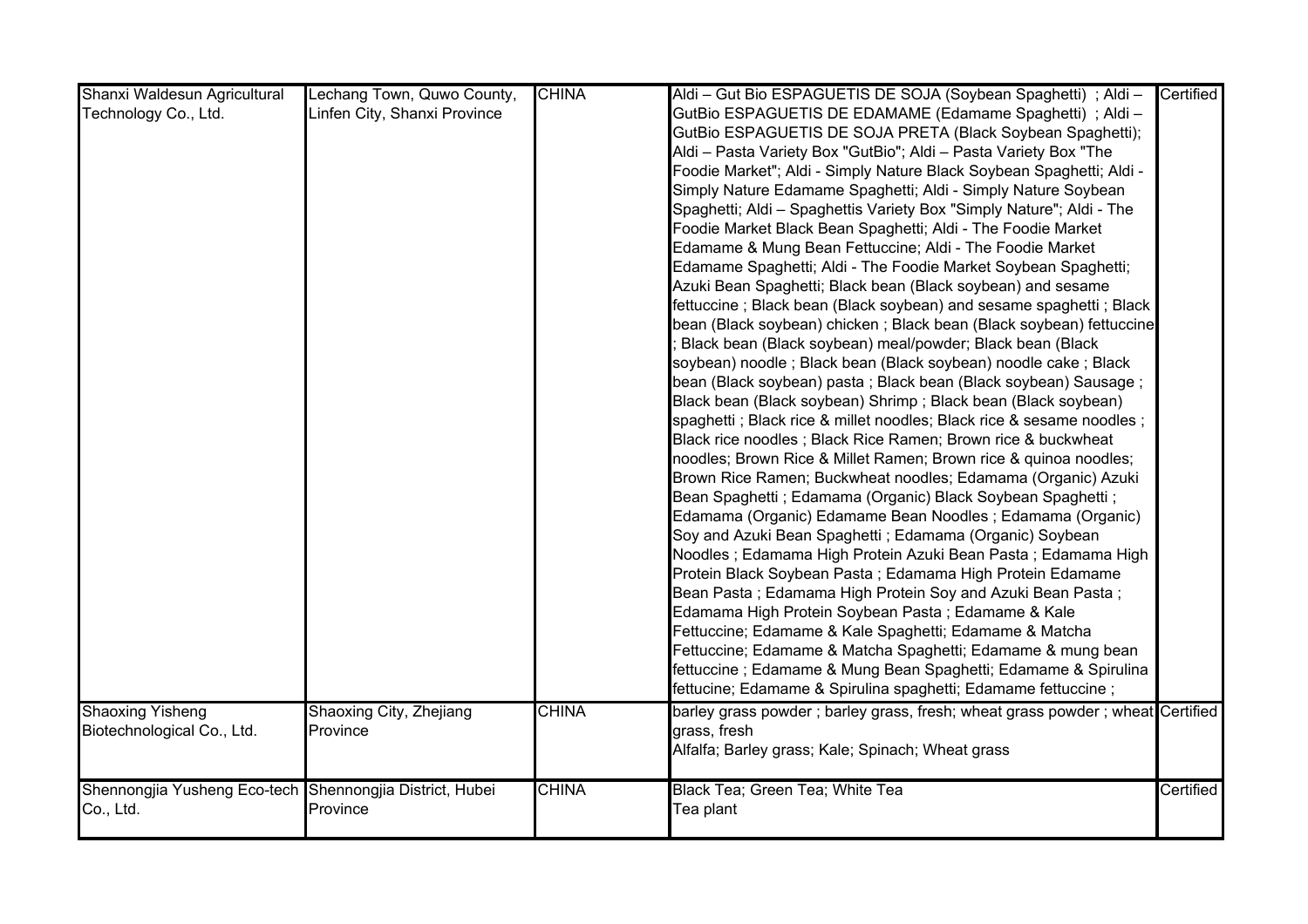| Shimen County Shimenya Tea<br><b>Professional Cooperative</b>                                | Shimen County, Changde City,<br><b>Hunan Province</b> | <b>CHINA</b>                        |                                                                                                                                                                                                                                                                                                                                                                   | Certified |
|----------------------------------------------------------------------------------------------|-------------------------------------------------------|-------------------------------------|-------------------------------------------------------------------------------------------------------------------------------------------------------------------------------------------------------------------------------------------------------------------------------------------------------------------------------------------------------------------|-----------|
| Sichuan Yayulu Tea Co., Ltd.                                                                 | Hongya County, Meishan City,<br>Sichuan               | <b>CHINA</b>                        | <b>Black Tea; Green Tea</b><br>Tea plant                                                                                                                                                                                                                                                                                                                          | Certified |
| <b>Silk Road Organik Foods</b>                                                               | <b>Tashkent</b>                                       | <b>UZBEKISTAN</b>                   | Alfalfa; Basil; Beans; Black caraway (nigella); Broccoli; Cabbage;<br>Carrots; Coriander; Corn; Cucumbers; Dill; Eggplants; Garlic; Grape;<br>Kale; Leek; Mulberries; Onions; Paprika; Parsley; Peanuts;<br>Peas/Green peas; Plums; Pomegranates; Potatoes; Pumpkin /<br>Squash; Raspberries; Red Beet; Sour cherries; Spinach; Strawberries;<br>Tomatoes; Walnut | Certified |
| Silvestre Magaña Barajas                                                                     |                                                       |                                     | Organic avocado                                                                                                                                                                                                                                                                                                                                                   | Certified |
| Silvia Santana de Rodriguez                                                                  | Montecristi                                           | <b>DOMINICAN</b><br><b>REPUBLIC</b> | <b>Fresh Banana Washed and Packed</b><br>Banana                                                                                                                                                                                                                                                                                                                   | Certified |
| <b>SOCIEDAD AGRICOLA 3P</b><br>S.A.C.                                                        | Santiago de Surco - Lima                              | <b>PERU</b>                         | Pomegranates<br>Pomegranates                                                                                                                                                                                                                                                                                                                                      | Certified |
| Sociedad Exportadora de Café<br>de las Cooperativas de<br>Caficultores S.A. EXPOCAFE<br>S.A. | Bogotá D. C.                                          | <b>COLOMBIA</b>                     | <b>Coffee Excelso</b>                                                                                                                                                                                                                                                                                                                                             | Certified |
| Société d'Exploitation de l'Olive Casablanca                                                 |                                                       | <b>MOROCCO</b>                      | Oliveoil<br>Olives                                                                                                                                                                                                                                                                                                                                                | Certified |
| Songyuan Xinli Planting<br><b>Farmers Professional</b><br>Cooperative                        | Changling County, Jilin Province CHINA                |                                     | Maize; Millet; Mung(bean); Peanut with shell ; Peanuts Kernels; Soy<br>Bean; Sunflower Seeds<br>Beans; Corn; Millet; Peanuts; Soybeans; Sunflowers                                                                                                                                                                                                                | Certified |
| <b>SONIA MARISOL SANCHEZ</b><br><b>SANCHEZ</b>                                               | El Guabo, El Oro                                      | <b>ECUADOR</b>                      | Bananas (Musa paradisiaca)                                                                                                                                                                                                                                                                                                                                        | Certified |
| South Nyanza Sugar Co. Ltd.                                                                  | Nyanza - Migori County                                | <b>KENYA</b>                        | Cane Sugar<br>Sugarcane                                                                                                                                                                                                                                                                                                                                           | Certified |
| Spandor SRL.                                                                                 | Chisinau                                              | MOLDOVA,<br><b>REPUBLIC OF</b>      |                                                                                                                                                                                                                                                                                                                                                                   | Certified |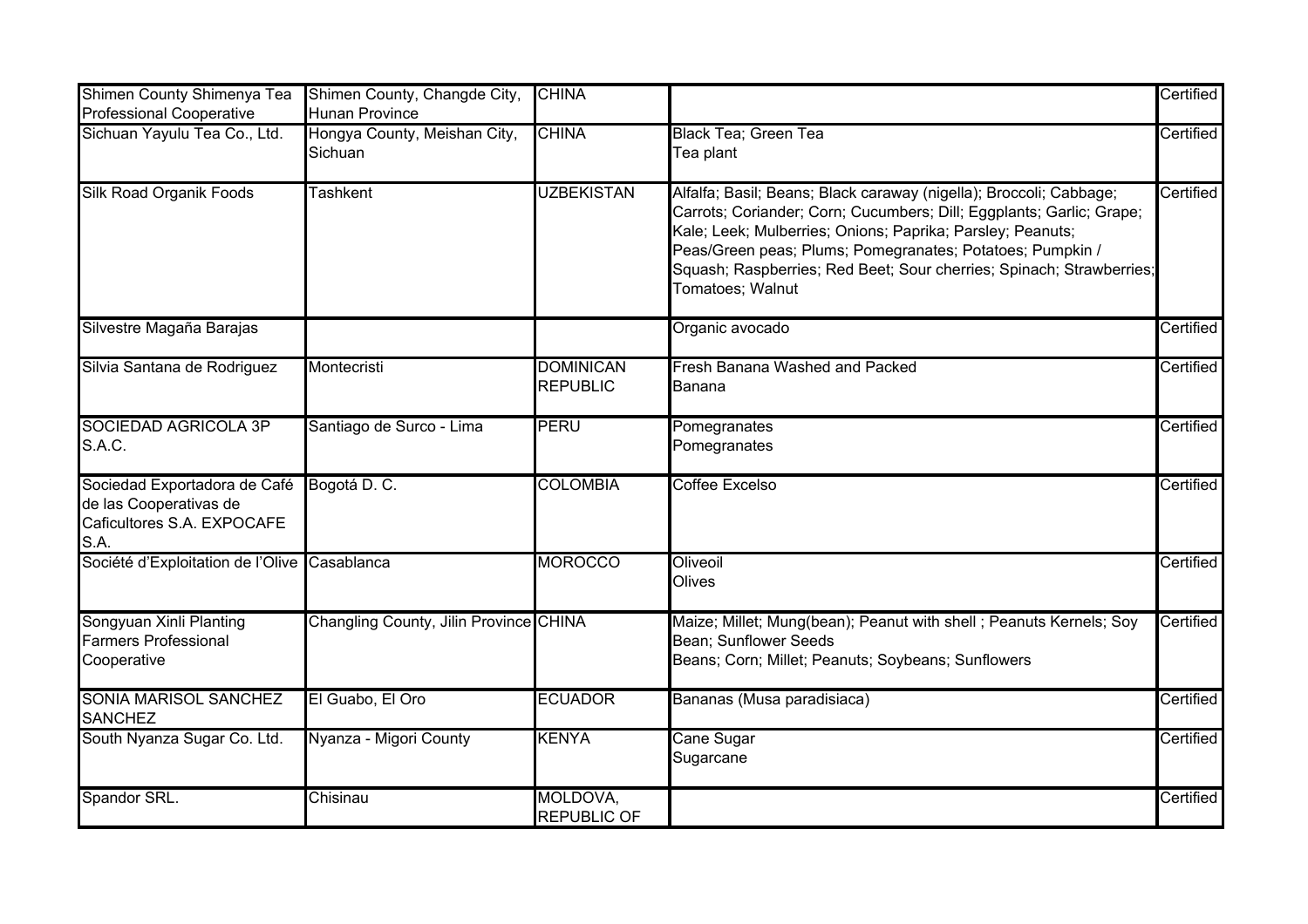| State Farm 852                                       | Shuangyashan City,<br>Heilongjiang Province          | <b>CHINA</b>   | Adzuki Beans; Barley; Corn; Paddy, unhulled; Pumpkin Seed;<br>Rapeseed; Soybeans; Wheat<br>Adzuki beans; Barley; Corn; Oats; Pumpkin / Squash; Rape; Rice;<br>Soybeans; Wheat                                                                                                                                                                                                                                                                                                                                                                                                                                                                                                                                                                                                                                                                                                                                                                                                                                                                                                                                                                                                                                                                                                                                                                                                                                                                                                                   | Certified |
|------------------------------------------------------|------------------------------------------------------|----------------|-------------------------------------------------------------------------------------------------------------------------------------------------------------------------------------------------------------------------------------------------------------------------------------------------------------------------------------------------------------------------------------------------------------------------------------------------------------------------------------------------------------------------------------------------------------------------------------------------------------------------------------------------------------------------------------------------------------------------------------------------------------------------------------------------------------------------------------------------------------------------------------------------------------------------------------------------------------------------------------------------------------------------------------------------------------------------------------------------------------------------------------------------------------------------------------------------------------------------------------------------------------------------------------------------------------------------------------------------------------------------------------------------------------------------------------------------------------------------------------------------|-----------|
| <b>Ste MARLINA OLEO</b>                              | Akermoude, Essaouira                                 | <b>MOROCCO</b> | Argan Fruits; Huile d'argan<br>Argan                                                                                                                                                                                                                                                                                                                                                                                                                                                                                                                                                                                                                                                                                                                                                                                                                                                                                                                                                                                                                                                                                                                                                                                                                                                                                                                                                                                                                                                            | Certified |
| Sunshine (Tianjin) Produce<br>Limited                | Binhai New Area, Tianjin                             | <b>CHINA</b>   | Buckwheat; Buckwheat, hulled; Buckwheat, hulled, crushed;<br>Buckwheat, hulled, powder; Buckwheat, hulled, roasted; Buckwheat,<br>sprouted, roasted; Flax seeds; Flaxseed oil; Flaxseed protein powder;<br>Goji berries, dried; Hemp protein powder; Hempseed; Hempseed oil;<br>Hempseed/kernels; Hempseed/kernels, roasted;<br>Hempseed/kernels, powder; Peanut kernels; Pine nut kernels;<br>Pumpkin kernels, shine skin, hulled; Pumpkin kernels, shine skin,<br>hulled, roasted; Pumpkin kernels, shine skin, sprouted, roasted;<br>Pumpkin kernels, shine-skin, hulled, kibbled; Pumpkin kernels, shine-<br>skin, hulled, powder; Pumpkin protein powder; Pumpkin Seed Oil;<br>Pumpkin seeds / kernels, grown without shell, kibbled; Pumpkin seeds<br>kernels, grown without shell, powder; Pumpkin seeds / kernels,<br>grown without shell, roasted; Pumpkin seeds / kernels, grown without<br>shell, sprouted, roasted; Pumpkin seeds, shine skin; Pumpkin seeds,<br>shine-skin, roasted; Pumpkin seeds/kernels, grown without shell;<br>Sesame; Sunflower kernels, hulled; Sunflower kernels, hulled, kibbled;<br>Sunflower kernels, hulled, powder; Sunflower kernels, hulled, roasted;<br>Sunflower kernels, hulled, sprouted, roasted; Sunflower kernels,<br>unhulled; Sunflower kernels, unhulled, roasted; Sunflower oil;<br>Sunflower protein powder; Walermelon seed protein powder;<br>Watermelon kernels, hulled; Watermelon kernels, hulled, roasted;<br>Watermelon seed oil | Certified |
| Sunshine (Tianjin) Produce<br>Limited -Gaoyuanhong   | Delingha City, Haixi Prefecture,<br>Qinghai Province | <b>CHINA</b>   | Dried goji berry<br>Goji                                                                                                                                                                                                                                                                                                                                                                                                                                                                                                                                                                                                                                                                                                                                                                                                                                                                                                                                                                                                                                                                                                                                                                                                                                                                                                                                                                                                                                                                        | Certified |
| Sunshine (Tianjin) Produce<br>Limited. - Jiayin Farm | <b>Heilongjiang Province</b>                         | <b>CHINA</b>   | Corn; Flaxseeds; Hemp seeds; Pumpkin kernels, grown without shell;<br>Pumpkin seeds, shine-skin; Soybean; Sunflower Seeds<br>Corn; Flax; Hemp; Pumpkin / Squash; Soybeans; Sunflowers                                                                                                                                                                                                                                                                                                                                                                                                                                                                                                                                                                                                                                                                                                                                                                                                                                                                                                                                                                                                                                                                                                                                                                                                                                                                                                           | Certified |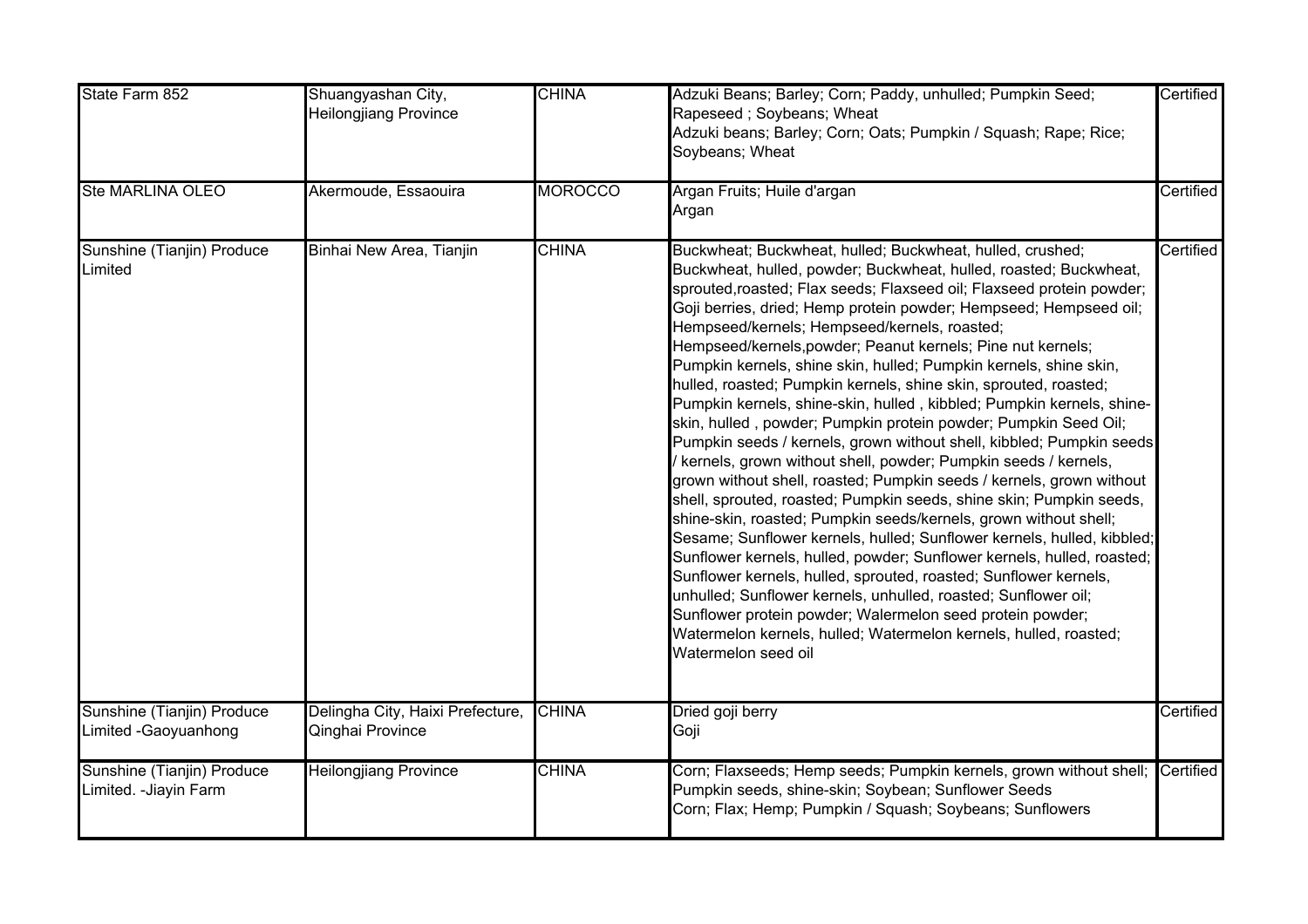| Superfood Lab (Asia) Limited                                             | Hongkong                                                                     | <b>HONG KONG</b> | Cacao Nibs; Cacao Powder; Camu Camu Powder; Coconut Sugar;<br>Desiccated Coconut; Goji Berry; Lucuma Powder; Maca Powder;<br><b>Mulberries</b>                                                                                                                                                                                                                                                                                                                                                                                                                                                                                                        | Certified |
|--------------------------------------------------------------------------|------------------------------------------------------------------------------|------------------|-------------------------------------------------------------------------------------------------------------------------------------------------------------------------------------------------------------------------------------------------------------------------------------------------------------------------------------------------------------------------------------------------------------------------------------------------------------------------------------------------------------------------------------------------------------------------------------------------------------------------------------------------------|-----------|
| <b>SURGESA S.A.</b>                                                      | Guayaquil                                                                    | <b>ECUADOR</b>   | Fresh banana<br>Banana; Fallow perennial                                                                                                                                                                                                                                                                                                                                                                                                                                                                                                                                                                                                              | Certified |
| Industry Co., Ltd.                                                       | Suzhou Jicheng Sauce Brewing 215511 Changshu City, Jiangsu CHINA<br>Province |                  | ORGANIC LARDER ORGANIC SHOYU (SOY SAUCE); ORGANIC<br>LARDER ORGANIC TAMARI (SOY SAUCE); Organic Reduced Salt<br>Soy Sauce; Organic Reduced Salt Tamari Soy Sauce; Organic<br>Shoyu; Organic Soy Sauce, Black Bean; Organic Tamari (soy sauce)                                                                                                                                                                                                                                                                                                                                                                                                         | Certified |
| Sylvestre Ind. e Com. de Ins.<br>Alimentícios Eireli                     | Tatuí                                                                        | <b>BRAZIL</b>    | ACAI POWDER; ACAI SOLUBLE POWDER; ACEROLA POWDER<br>(acerola juice concentrate 50 brix green organic cloudy); ACEROLA<br>SOLUBLE POWDER (acerola juice concentrate 50 brix green organic<br>cloudy); COCONUT MILK POWDER; COCONUT MILK SOLUBLE<br>POWDER; COCONUT WATER SOLUBLE POWDER; CUPUACU<br>POWDER; CUPUACU SOLUBLE POWDER; GUARANÁ POWDER ;<br>GUARANA POWDER 10%; GUARANA POWDER 22%; GUARANÁ<br>SOLUBLE POWDER ; GUARANÁ SOLUBLE POWDER 10%;<br>GUARANA SOLUBLE POWDER 22%; LEMON POWDER ; LEMON<br>SOLUBLE POWDER; MANGO POWDER; MANGO SOLUBLE<br>POWDER ; ORGANIC GUARANA WATER EXTRACT; YERBA<br>MATE POWDER ; YERBA MATE SOLUBLE POWDER | Certified |
| <b>T&amp;T FRUITS S.A.</b>                                               | Lima - Lima                                                                  | <b>PERU</b>      | Avocado; Lemons                                                                                                                                                                                                                                                                                                                                                                                                                                                                                                                                                                                                                                       | Certified |
| TAB ÇAY ve GIDA SAN. İNŞ.<br>TAAH. PAZ. DIŞ TİC. A.Ş.<br>(TABÇAY-AGR-01) | <b>Rize</b>                                                                  | <b>TURKEY</b>    | Blueberry; Hazelnuts; Tea plant                                                                                                                                                                                                                                                                                                                                                                                                                                                                                                                                                                                                                       | Certified |
| TAB ÇAY VE GIDA SAN. İNŞ.<br>TAAH. PAZ. DIŞ. TİC. A.Ş.                   | <b>Rize</b>                                                                  | <b>TURKEY</b>    | Green Tea; Tea Fibre; Tea Waste; Tea, White; Tea, Black                                                                                                                                                                                                                                                                                                                                                                                                                                                                                                                                                                                               | Certified |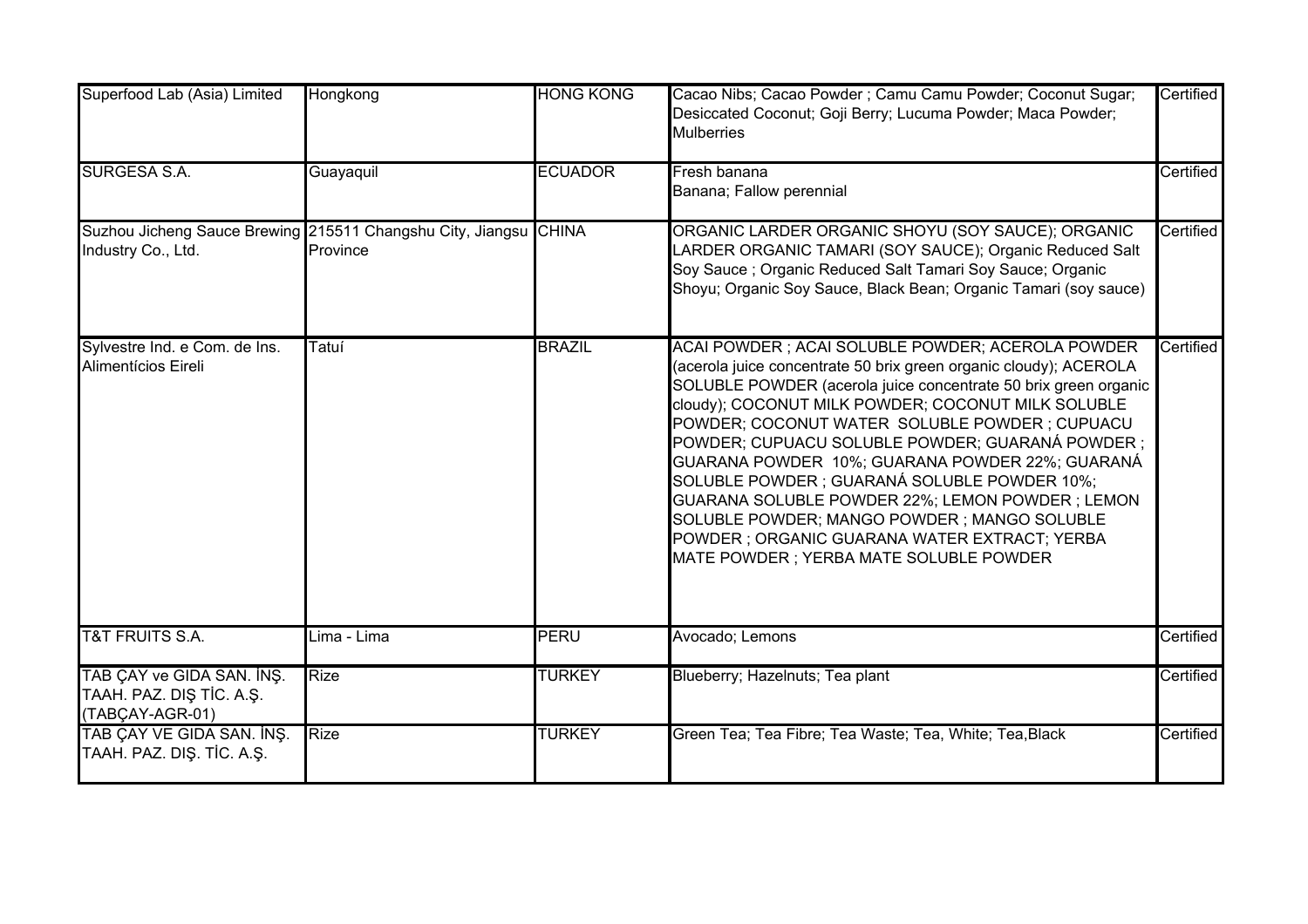| <b>TaiAn City Dongxing</b>                                             | Feicheng City, Shandong                                                         | <b>CHINA</b> | Black Tea; Green Tea; Oolong Tea                                                                                                                                                                                                                             | Certified |
|------------------------------------------------------------------------|---------------------------------------------------------------------------------|--------------|--------------------------------------------------------------------------------------------------------------------------------------------------------------------------------------------------------------------------------------------------------------|-----------|
| Agricultural Co., Ltd.                                                 | Province                                                                        |              | Tea plant                                                                                                                                                                                                                                                    |           |
| Taian Feicheng Sijixian Eco<br>Agri Development Co., Ltd.              | <b>Taian City, Shandong Province</b>                                            | <b>CHINA</b> |                                                                                                                                                                                                                                                              | Certified |
| <b>Taian Feicheng</b><br>Sunjiaxiaozhuang Farming<br>Cooperative       | Taian City, Shandong Province                                                   | <b>CHINA</b> |                                                                                                                                                                                                                                                              | Certified |
| <b>Taian Feicheng Xincheng</b><br>Zhenli Peach Planting<br>Cooperative | <b>Taian City, Shandong Province</b>                                            | <b>CHINA</b> |                                                                                                                                                                                                                                                              | Certified |
| Taian Feicheng Yuankun<br>Vegetable Cooperative                        | Taian City, Shandong Province                                                   | <b>CHINA</b> |                                                                                                                                                                                                                                                              | Certified |
| Taian Huiwanjia Rose Co., Ltd.                                         | 271600 Feicheng City,<br><b>Shandong Province</b>                               | <b>CHINA</b> | Fresh rose flower(70t); Rose flower, dried (18,2 tn); Rose flowers,<br>dried<br>Sweetbriar rose                                                                                                                                                              | Certified |
| Taian Solar Summit Food Co.,<br>Ltd.                                   | Taian City, Shandong Province                                                   | <b>CHINA</b> | Broccoli; Garlic; Green bean; Green Bell Pepper; Green soybean; Red Certified<br>Bell Pepper; Spinach; Wheat<br>Beans; Broccoli; Garlic; Pepper; Soybeans; Spinach; Wheat                                                                                    |           |
| Taian Solar Summit Food Co.,<br>Ltd. - Chengjiangshan Village<br>Farm  | Suzhou City, Anhui Province                                                     | <b>CHINA</b> | Beet root ; Carrot; Green bean ; Soybean ; Sweet potato ; Zucchini<br>Vegetable                                                                                                                                                                              | Certified |
| Taian Solar Summit Food Co.,<br>Ltd. - Baliting R13&R14                | Dongping District, Taian City,<br>Shandong Province                             | <b>CHINA</b> |                                                                                                                                                                                                                                                              | Certified |
| Park Co., Ltd.                                                         | Taian Xingrun Ecological Green Feicheng, Taian City, Shandong CHINA<br>Province |              |                                                                                                                                                                                                                                                              | Certified |
| Tangshan City Meikeduo Food<br>Co., Ltd.                               | Zunhua City, Hebei Province                                                     | <b>CHINA</b> | Chestnut, deep frozen; Chestnut, roasted with shell/Galil<br>Chestnut, roasted with shell; Chestnut, roasted without shell/Galil<br>Chestnut, roasted without shell/ HIDDEN MERE FARM<br>Chestnut, roasted without shell; Fresh chestnut<br><b>Chestnuts</b> | Certified |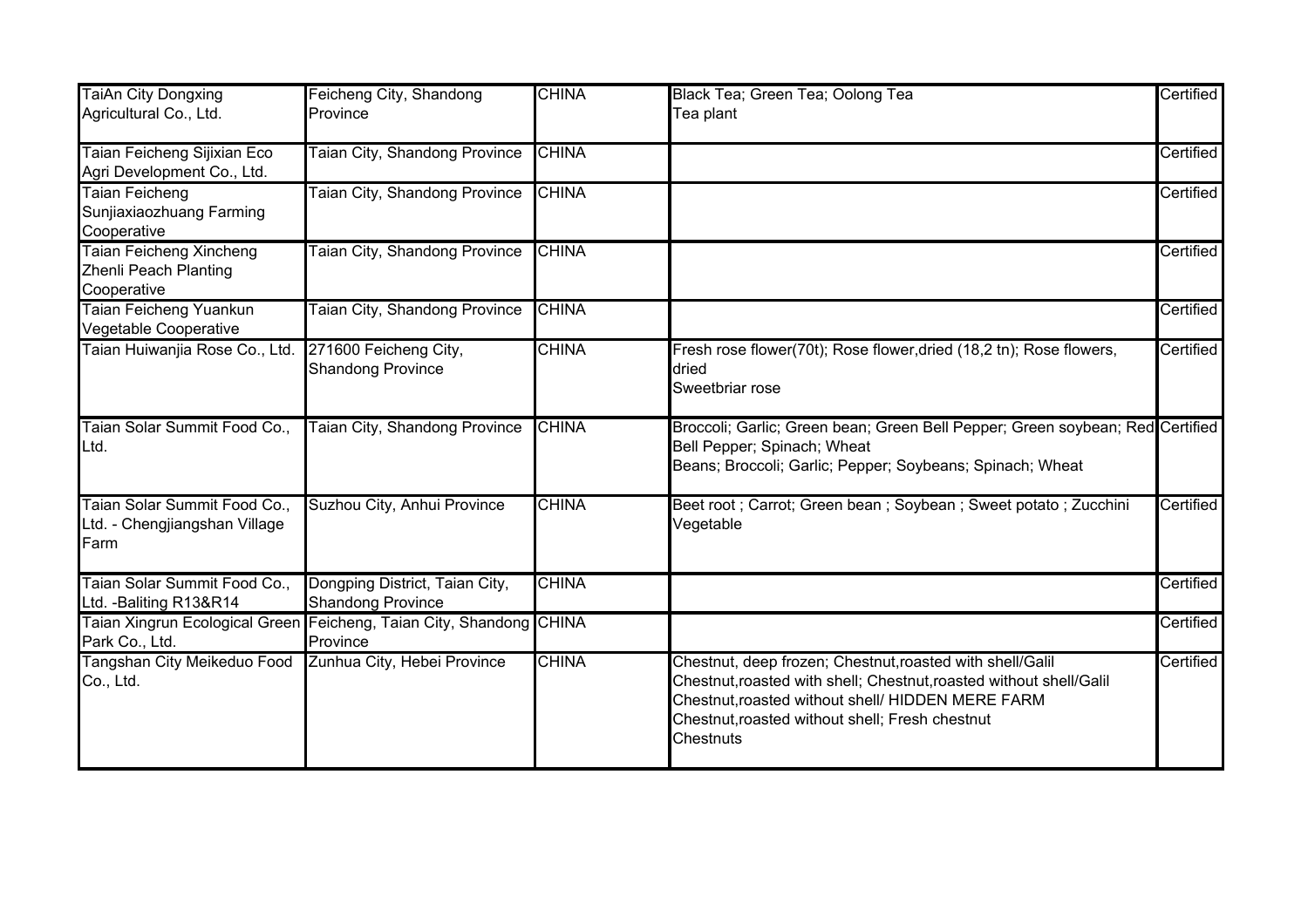| Tangshan Liyuan Industrial Co., Zunhua City, Hebei Province<br>ILtd. |                             | <b>CHINA</b> | Roasted Shelled Chestnut(s); Chestnut, in hull; Chestnuts; Organic<br>Peeled Roasted Chestnut(s); Organic Roasted Chestnut(s); Organic<br>Roasted Chestnut(s) (In-shell); Organic Roasted<br>Chestnut(s) (shelled); Organic Roasted Peeled Chestnut(s);<br>Organic Shelled Chestnuts(s); Peeled Organic Roasted Chestnut(s);<br>Peeled Roasted Chestnut(s); Ringent Chestnut (s); Smiling Chestnut<br>(s); Unpeeled Roasted Chestnut (s); WEI-CHUAN Organic Chestnut<br>Roasted & Peeled | Certified |
|----------------------------------------------------------------------|-----------------------------|--------------|------------------------------------------------------------------------------------------------------------------------------------------------------------------------------------------------------------------------------------------------------------------------------------------------------------------------------------------------------------------------------------------------------------------------------------------------------------------------------------------|-----------|
| Tangshan Zhenzhu Chestnut<br>Foods Co., Ltd.                         | Zunhua City, Hebei Province | <b>CHINA</b> | Chestnut, in hull; Chestnuts; Chestnuts, deep frozen; Chestnuts,<br>peeled, deep frozen; Chestnuts, Ready To Eat; Chestnuts, Roasted;<br>Chestnuts, roasted without shell; Chestnuts, roasted, deep frozen;<br>Chestnuts, roasted, peeled, deep frozen; Chestnuts, roasted, peeled,<br>ready to eat; Chestnuts, roasted, ready to eat<br><b>Chestnuts</b>                                                                                                                                | Certified |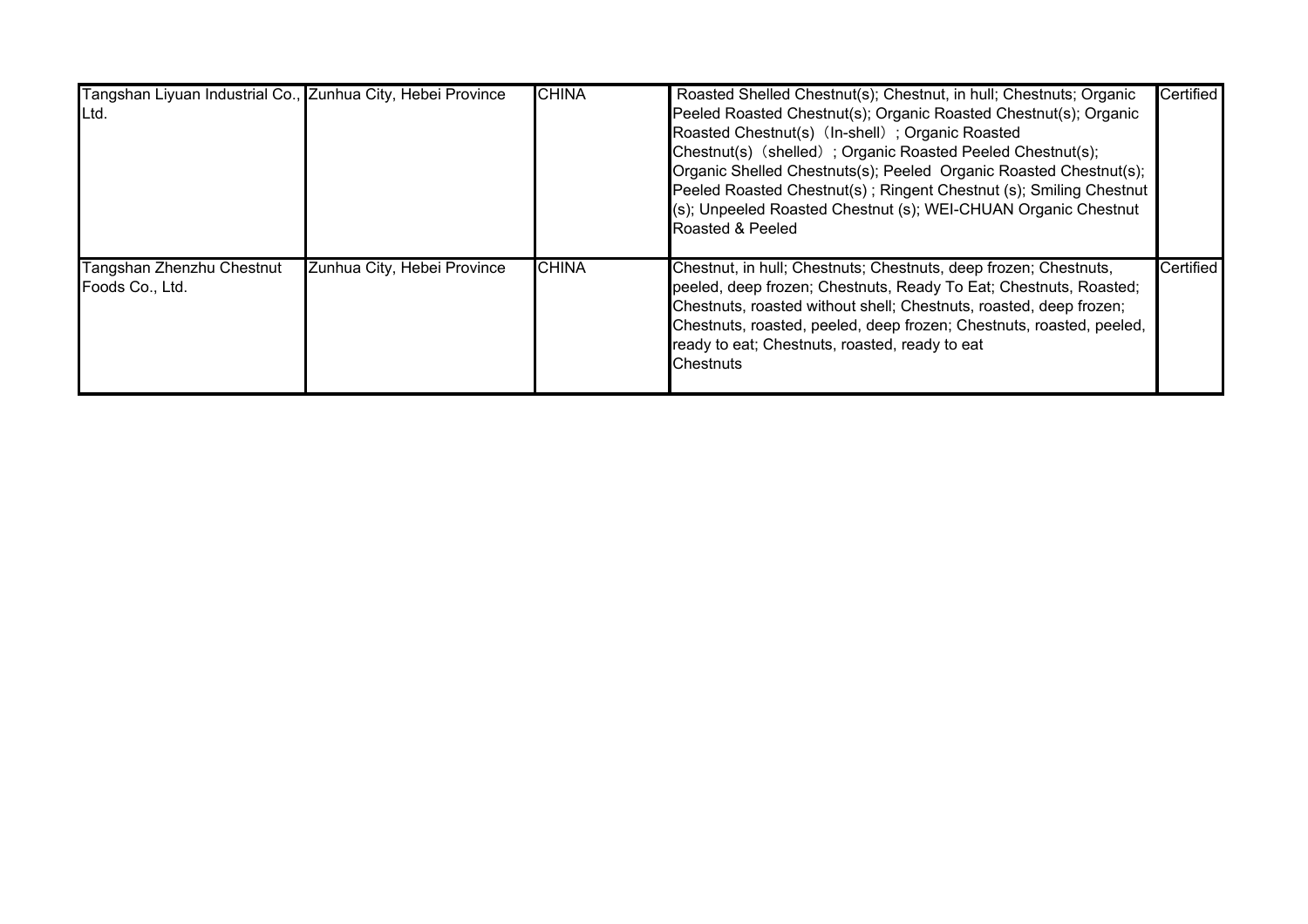|                                                                                                     |                              |                |                                                                                                                                                                                                                                                                                                                                                                                                                                                                                                                                                                                                                                                                                                                                                                                                                                                        | Certified |
|-----------------------------------------------------------------------------------------------------|------------------------------|----------------|--------------------------------------------------------------------------------------------------------------------------------------------------------------------------------------------------------------------------------------------------------------------------------------------------------------------------------------------------------------------------------------------------------------------------------------------------------------------------------------------------------------------------------------------------------------------------------------------------------------------------------------------------------------------------------------------------------------------------------------------------------------------------------------------------------------------------------------------------------|-----------|
| <b>TANYA VANESSA ROMERO</b><br><b>MALDONADO</b>                                                     | Arenillas, El Oro            | <b>ECUADOR</b> | Dehydrated Organic Aloe Vera;<br>Dry Organic Cacao Bean; Blackberry tree (Morus alba); Cocoa beans;<br>Cold-pressed organic cocoa powder; Coldpressed Raw Organic<br>Cacao Seed Butter; Coldpressed Raw Organic Mango Seed Butter;<br>Coldpressed Raw Organic Moringa Oil; Coldpressed Raw Organic<br>Sacha Inchi Oil; Dehydrated organic bougainvillea flower; Dehydrated<br>Organic hierbaluisa; Dehydrated Organic jamaica; Dehydrated<br>Organic Jamaica leaf ; Dehydrated organic lemon leaf; Dehydrated<br>organic lime leaf; Dehydrated Organic perejil; Dehydrated Organic<br>plantain ; Dehydrated Organic remolacha ; Dehydrated Organic<br>Starfruit; Deshidrated Organic dragonfruit ; Detox Tea Organic                                                                                                                                   |           |
|                                                                                                     |                              |                | Infussiones; Energybar Cacao & Xocolat with Rawsugar and Moringa<br>80% dark chocolate; Fresh Tea Organic Infussions; Ginger<br>Dehydrated; Gourmet Organic 100% Dark Chocolate; Gourmet<br>Organic Cacao & Xocolat 65% Dark Chocolate; Gourmet Organic<br>Cacao & Xocolat 75% Dark Chocolate; Gourmet Organic Cacao &<br>Xocolat 80% Dark Chocolate; Gourmet Organic Cacao & Xocolat 80%<br>Dark Chocolate with rawsugar & seasalt; Gourmet Organic Cacao &<br>Xocolat 80% Dark Chocolate with seasalt; Gourmet Organic Cacao &<br>Xocolat 90% Dark Chocolate with rawsugar & seasalt; Gourmet<br>Orgánic Cacao & Xocolat with Rawsugar & Mango 80% dark<br>chocolate; Gourmet Orgánic Cacao & Xocolat with Rawsugar 65%<br>dark chocolate; Gourmet Orgánic Cacao & Xocolat with Rawsugar<br>75% dark chocolate; Gourmet Orgánic Cacao & Xocolat with |           |
|                                                                                                     |                              |                | Rawsugar 90% dark chocolate; Gourmet Orgánic Cacao & Xocolat<br>with Rawsugar Hotpepper 80% dark chocolate; Gourmet Orgánic<br>Cacao & Xocolat with Rawsugar Lemon 80% dark chocolate; Gourmet<br>Orgánic Cacao & Xocolat with Rawsugar Orange 80% dark chocolate;<br>Gourmet Orgánic Cacao & Xocolat with wildsugar 80% dark<br>chocolate; Green Energy Organic Superfoods Juice Mix; Guayacan<br>flower (Tabebuia chrysantha); Happy Tea Organic Infussiones; Lime                                                                                                                                                                                                                                                                                                                                                                                   |           |
| <b>Taoyuan County Chenzhou</b><br><b>Ecological Agricultural</b><br><b>Professional Cooperative</b> | Changde City, Hunan Province | <b>CHINA</b>   | Fallow annual; Monk fruit; Rubus suavissimus; Stevia; Vetches                                                                                                                                                                                                                                                                                                                                                                                                                                                                                                                                                                                                                                                                                                                                                                                          | Certified |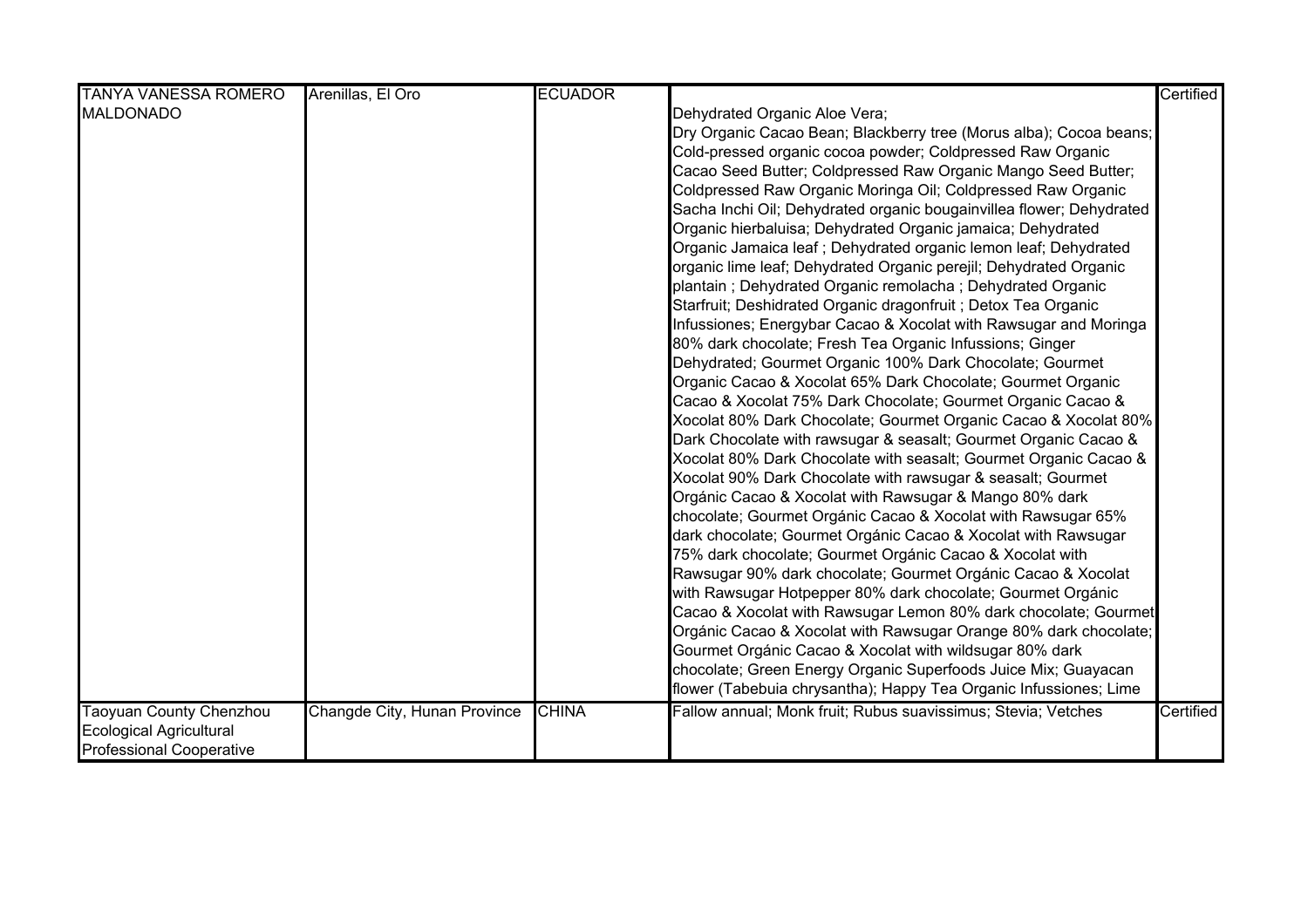| <b>TARGID TARIM VE GIDA</b><br>ÜRÜNLERİ SAN. VE TİC. A.Ş. | <b>Mersin</b>       | <b>TURKEY</b>  | Apple Juice Concentrate; Apple Puree (SS); Apple Puree Concentrate Certified<br>(20-22 BRIX); Apricot Juice Concentrate; Apricot Puree (SS); Apricot<br>Puree Concentrate (20-22 BRIX); Black Carrot Juice (NFC); Black<br>Carrot Juice Concentrate; Black Carrot Puree (SS); Black Carrot<br>Puree Concentrate (20-22 BRIX); Dark Sweet Cherry Juice<br>Concentrate; Dark Sweet Cherry Juice, NFC; Natural Apple Aroma;<br>Natural Apricot Aroma; Natural Dark Sweet Cherry Aroma (FTNF);<br>Natural Red Grape Aroma; Natural Sourcherry Aroma; Natural<br>Strawberry Aroma; Natural White Grape Aroma; Naturel Black Carrot<br>Aroma; Naturel Pomegranate Aroma; Pomegranate Juice<br>Concentrate; Red Grape Juice Concentrate; Sourcherry Juice<br>Concentrate; Strawberry Juice Concentrate; Strawberry Puree (SS);<br>Strawberry Puree Concentrate (17-21 BRIX); Tomato Pure<br>Concentrate (28-30 BRIX); White Grape Juice Concentrate |           |
|-----------------------------------------------------------|---------------------|----------------|----------------------------------------------------------------------------------------------------------------------------------------------------------------------------------------------------------------------------------------------------------------------------------------------------------------------------------------------------------------------------------------------------------------------------------------------------------------------------------------------------------------------------------------------------------------------------------------------------------------------------------------------------------------------------------------------------------------------------------------------------------------------------------------------------------------------------------------------------------------------------------------------------------------------------------------------|-----------|
| Tarquino Vallejos Andrade                                 | Cotacachi, Imbabura | <b>ECUADOR</b> | Aloe Vera Crystals; Aloe Vera Extract 1X discolored; Aloe Vera<br>Fillets; Aloe Vera Gel Concentrate 6x; Aloe vera Pulp; Natural Aloe<br>Vera Gel 1x<br>Aloe Vera                                                                                                                                                                                                                                                                                                                                                                                                                                                                                                                                                                                                                                                                                                                                                                            | Certified |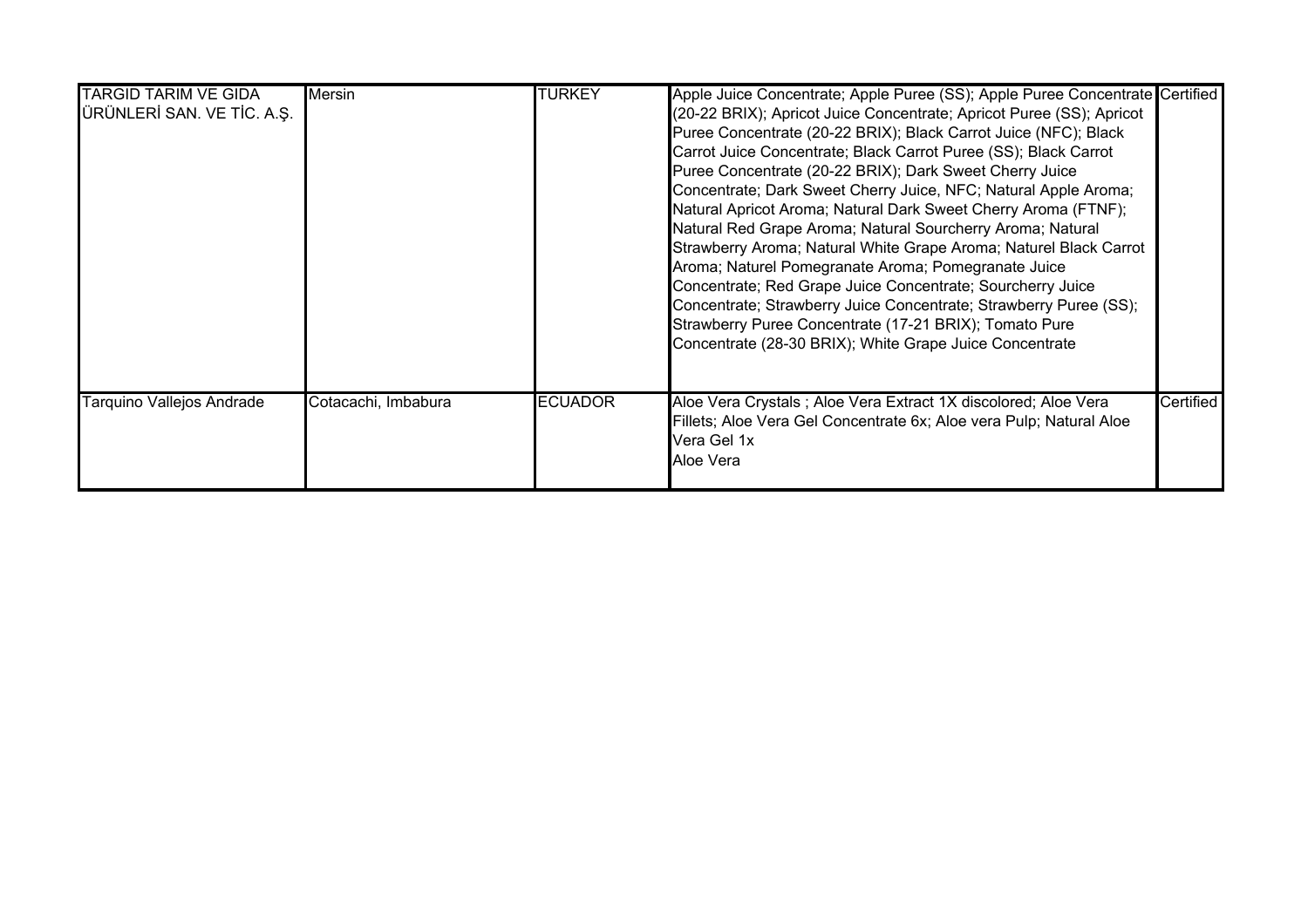| <b>TASCO GIDA ve</b>                      | İstanbul         | <b>TURKEY</b>  | Apple Juice; Apple Juice Concentrate; Apple Pulp- Puree; Apples,      | Certified |
|-------------------------------------------|------------------|----------------|-----------------------------------------------------------------------|-----------|
| DANIŞMANLIK SAN. TİC. LTD.                |                  |                | Dried; Apricot Juice ; Apricot Juice Concentrate; Apricot Pulp-Puree; |           |
| ļŞТİ.                                     |                  |                | Apricots, Dried; Cherry Juice; Cherry Juice Concentrate; Cherry Pulp- |           |
|                                           |                  |                | Puree; Cherry stem; Figs, Dried; Frozen, IQF Tomatoes; Frozen, IQF    |           |
|                                           |                  |                | Tomatoes, diced; Frozen, IQF Tomatoes, halves; Frozen, IQF            |           |
|                                           |                  |                | Tomatoes, sliced; Granulated sundried tomatoes; Grape Juice; Grape    |           |
|                                           |                  |                | Juice Concentrate; IQF Apple; IQF Broccoli; IQF Carrot; IQF           |           |
|                                           |                  |                | Cauliflower; IQF Cherry; IQF Lemon; IQF Orange; IQF Peach; IQF        |           |
|                                           |                  |                | Pear; IQF Pomegranate; IQF Pumpkin ; IQF Sourcherry; IQF Spinach;     |           |
|                                           |                  |                | IQF Strawberry; Lemon Juice; Lemon Juice Concentrate; Lemon Pulp-     |           |
|                                           |                  |                | Puree; Pomegranate Juice; Pomegranate Juice Concentrate;              |           |
|                                           |                  |                |                                                                       |           |
|                                           |                  |                | Pomegranate Pulp-Puree; Prunes, Dried; Semi-Dried frozen tomatoes     |           |
|                                           |                  |                | Semi-Dried frozen tomatoes , marinated or non-marinated; Semi-        |           |
|                                           |                  |                | Dried frozen tomatoes, cubes; Semi-Dried frozen tomatoes, segment;    |           |
|                                           |                  |                | Semi-Dried frozen tomatoes, slice; Sour Cherries, Dried; Sour Cherry  |           |
|                                           |                  |                | Juice; Sourcherry Juice Concentrate; Sourcherry Pulp-Puree;           |           |
|                                           |                  |                | Strawberries, Dried; Sultanas/Raisin; Sundried Tomatoes; Sundried     |           |
|                                           |                  |                | tomatoes - cubes; Sundried tomatoes - diced; Sundried tomatoes -      |           |
|                                           |                  |                | halves; Sundried tomatoes - strips; Tomato Juice; Tomato Juice        |           |
|                                           |                  |                | Concentrate                                                           |           |
|                                           |                  |                |                                                                       |           |
| <b>TASCO GIDA VE</b>                      | <b>Manisa</b>    | <b>TURKEY</b>  | Tomatoes                                                              | Certified |
| DANIŞMANLIK SANAYİ TİC.                   |                  |                |                                                                       |           |
| LTD. ȘTİ.                                 |                  |                |                                                                       |           |
| <b>TECNIAGREX S.A.</b>                    | Machala, El Oro  | <b>ECUADOR</b> | Bananas (Musa paradisiaca)                                            | Certified |
|                                           |                  |                | Banana                                                                |           |
| TECNICA Y COMERCIO DE LA JARAMIJO, MANABÍ |                  | <b>ECUADOR</b> | Marinated Tuna Fillets in Organic Extra Virgin Olive Oil; Marinated   | Certified |
| PESCA C.A. TECOPESCA                      |                  |                | Tuna Fillets in Organic Extra Virgin Olive Oil and Organic Lemon      |           |
|                                           |                  |                |                                                                       |           |
| <b>TELMO RODOLFO</b>                      | Yaguachi, Guayas | <b>ECUADOR</b> | Bananas for processing                                                | Certified |
| <b>MARIDUEÑA VERA</b>                     |                  |                |                                                                       |           |
| <b>TELMO TEODORO</b>                      | Machala, El Oro  | <b>ECUADOR</b> | Bananas (Musa paradisiaca)                                            | Certified |
| MALDONADO MALDONADO                       |                  |                | Banana                                                                |           |
|                                           |                  |                |                                                                       |           |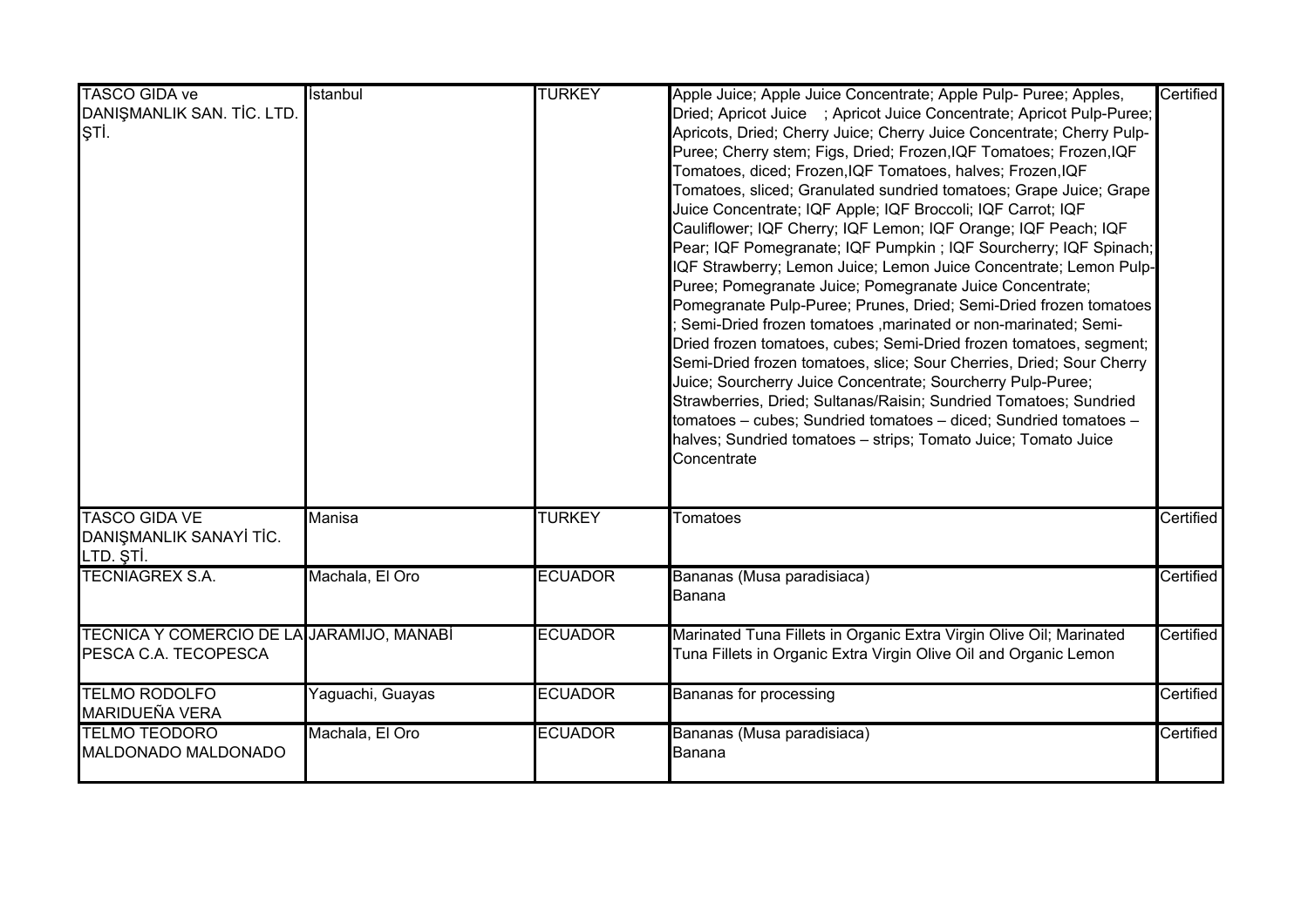| Tequilera TAP S de RL de CV                                                                  | Amatitán, Jalisco                                     | <b>MEXICO</b>                  | Aged Tequila 100% agave; Extra aged Tequila 100% agave; Rested<br>Tequila 100% agave; White Tequila 100% agave | Certified |
|----------------------------------------------------------------------------------------------|-------------------------------------------------------|--------------------------------|----------------------------------------------------------------------------------------------------------------|-----------|
| Terrafertil Colombia S.A.S                                                                   | Zipaquirá                                             | <b>COLOMBIA</b>                | Uvilla deshidratada/ Uchuvas Deshidratada/ Organic Goldenberries                                               | Certified |
| <b>TEXCUMAR S.A.</b>                                                                         | <b>SANTA ELENA - SANTA</b><br><b>ELENA</b>            | <b>ECUADOR</b>                 | Naupliee (Litopenaeus vannamaei)<br>Naupliee                                                                   | Certified |
| The Organic Food Association<br>of Wanzai County                                             | Bucheng Village, Mabu Town,<br>Wanzai County, Jiangxi | <b>CHINA</b>                   | Bamboo Shoots; Kiwis; Lapsi (Choerospondias axillaris)<br>Mixed crops                                          | Certified |
| The Rosehip Company (Pty)<br>Ltd.                                                            | 800                                                   | <b>LESOTHO</b>                 | Animal Feeds; Rose Hip Shell; Rose Hip Tea; Rose Hips, Oil; Rose<br>Hips, Powder<br>Rose hip                   | Certified |
| Thusano Empowerment Farm                                                                     | Augrabies - Nothern Cape                              | <b>SOUTH AFRICA</b>            | Clementin; Grapefruit; Lemons; Orange                                                                          | Certified |
| Tianjin Jianfeng Natural Product Tianjin (No. 5, 3rd str.<br>R&D Co., Ltd.                   | Huanghai, TEDA)                                       | <b>CHINA</b>                   | Apple extract; Ginseng; Ginseng Extract; Ginseng powder; Red<br>ginseng powder                                 | Certified |
| Tianjin Sweet Product Co., Ltd.                                                              | Tianjin                                               | <b>CHINA</b>                   | Beeswax; Honey; Royal Jelly                                                                                    | Certified |
| <b>Tibet Treasure of Plateau Yak</b><br>Dairy Co., Ltd.                                      | Lhasa Eco-Tech Zone, Lhasa,<br>Tibet                  | <b>CHINA</b>                   | Part Skim Yak Milk Powder; Tibet Organic Yak Milk; Whole Yak Milk<br>Powder                                    | Certified |
| <b>Tibet Treasure of Plateau Yak</b><br>Dairy Co., Ltd. - Dangxiong<br><b>Livestock Farm</b> | Lhasa, Tibet                                          | <b>CHINA</b>                   | Yak milk<br>Dairycows                                                                                          | Certified |
| Tierra Nuestra, S. de R.L. de<br>C.V.                                                        | San Pedro Sula, Cortes                                | <b>HONDURAS</b>                | Turmeric<br>Turmeric                                                                                           | Certified |
| <b>TN Nuts SRL</b>                                                                           | <b>Orasul Floresti</b>                                | MOLDOVA,<br><b>REPUBLIC OF</b> | <b>Walnut Kernels</b><br>Walnut                                                                                | Certified |
| Top Garden Food Industry Co.,<br>Ltd.                                                        | 715505 Weinan City, Shaanxi<br>Province               | <b>CHINA</b>                   | Dried apple dices                                                                                              | Certified |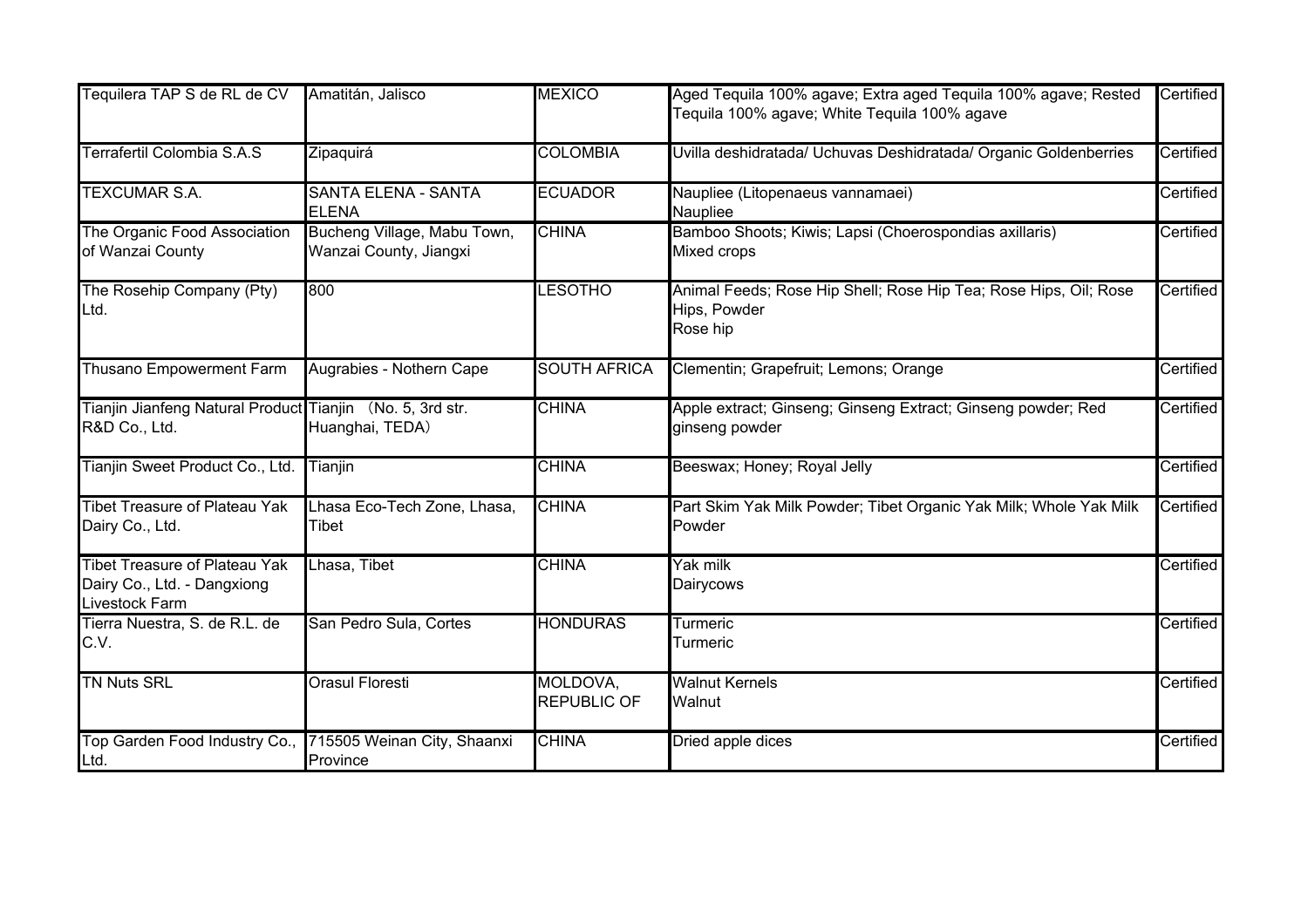| <b>TOPRAK ORGANIK TARIM</b><br>URUNLERI TOHUM SOGUK<br><b>HAVA DEPOSU ISLET.SAN.VE</b><br>TIC. LTD. STI. (MARTIN<br>BAUER-SUBC-01) | Konya                | <b>TURKEY</b>                       | Mentha piperita (Dried Stem-Crushed); Mentha piperita (Dried-<br>Crushed); Mentha piperita (Dried-Leaves); Mentha piperita (Dried-<br>Stem); Mentha spicata var. Crispa (Dried Crushed); Mentha spicata<br>var. Crispa (Dried Leaves); Mentha spicata var. Crispa (Dried Stem);<br>Mentha spicata var. Crispa (Dried Stem-Crushed) | Certified |
|------------------------------------------------------------------------------------------------------------------------------------|----------------------|-------------------------------------|------------------------------------------------------------------------------------------------------------------------------------------------------------------------------------------------------------------------------------------------------------------------------------------------------------------------------------|-----------|
| Tostacafé S.A.S.                                                                                                                   | Bogotá, Cundinamarca | <b>COLOMBIA</b>                     | Roasted and ground coffee<br>Roasted bean coffee                                                                                                                                                                                                                                                                                   | Certified |
| <b>TPK SAVA LLC</b>                                                                                                                | Tomsk                | <b>RUSSIAN</b><br><b>FEDERATION</b> | Pine Kernel Juice; Pine Kernel Oil; Pine Kernel Press Cake; Pine<br>Kernels; Sea Buckthorn Berries; Sea Buckthorn Cake; Sea Buckthorn<br>Dried; Sea Buckthorn Fruit Oil; Sea Buckthorn Juice; Sea Buckthorn<br>Seed                                                                                                                | Certified |
| TRABOAR - Grupo de<br>productores                                                                                                  | Machala, El Oro      | <b>ECUADOR</b>                      | Bananas<br>lBanana                                                                                                                                                                                                                                                                                                                 | Certified |
| TRABOAR S.A.                                                                                                                       | Machala, El Oro      | <b>ECUADOR</b>                      | Bananas<br>lBanana                                                                                                                                                                                                                                                                                                                 | Certified |
| <b>TROPICALFRUIT EXPORT</b><br>S.A.                                                                                                | Yaguachi, Guayas     | <b>ECUADOR</b>                      | <b>Banana</b>                                                                                                                                                                                                                                                                                                                      | Certified |
| Truehealth                                                                                                                         | <b>Birnam Park</b>   | <b>SOUTH AFRICA</b>                 | Apple Juice, Cider; Coconut flour; Coconut oil; Coconut Sugar; Flax<br>seed oil                                                                                                                                                                                                                                                    | Certified |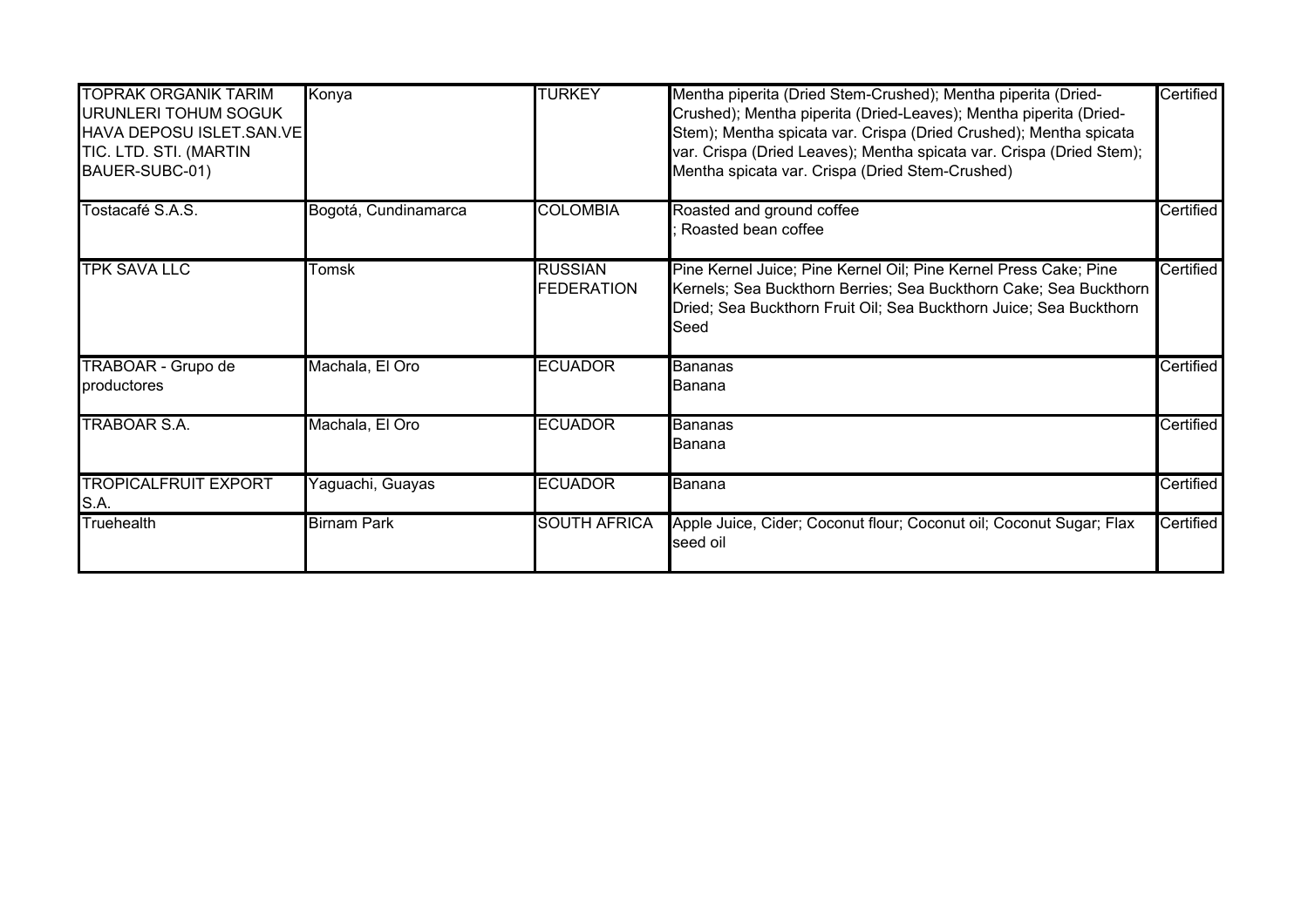| <b>TUNAY GIDA SANAYİ VE</b><br>TİCARET A.Ş.              | Erzincan                                         | <b>TURKEY</b> | Apple Juice; Apple Juice Concentrate; Apple Juice, Cloudy; Apple<br>Juices, Clear; Apple Puree; Apple Puree Concentrate; Apple Puree<br>Concentrates; Apples, Aroma; Apricot Juice Concentrate; Apricot<br>Puree; Apricot Puree Concentrate; Carrot Juice Concentrate; Carrot<br>juice, clear; Carrot juice, cloudy; Carrot Puree Concentrate; Carrot<br>Puree, Black/Purple; Cherry Aroma; Cherry Juice Concentrate; Cherry<br>Juice, Clear; Cherry Juice, Cloudy NFC; Cherry Puree; Cornelian<br>Puree; Fig Juice concentrate; Fig puree; Fig puree concentrate; Fresh<br>Apples; Fresh Pomegranates; Fruit aroma; Fruit Concentrates; Fruit<br>Extracts; Fruit Husks; Fruit juice and concentrates, cloudy; Fruit<br>Juices; Fruit juices (NFC), clear; Fruit Juices, (NFC); Fruit<br>Juices, (NFC) cloudy; Fruit kernels; Fruit peel extracts; Fruit peels, Fruit<br>skins; Fruit pips; Fruit Pomace; Fruit puree concentrates; Fruit<br>Purees; Fruit stems; Fruite Juice Concentrates; Hawthorn Puree;<br>Mulberry Puree; NFC Juices; Pear Aroma; Pear Juice; Pear Juice<br>Concentrate; Pear Juice, Clear; Pear Juice, Cloudy; Pear Puree; Pear<br>Puree Concentrate; Plum Juice, Cloudy NFC; Plum puree; Plum puree<br>concentrate; Plums, Juice Concentrate; Pomegarate Juices, Cloudy;<br>Pomegranate Aroma; Pomegranate Juice; Pomegranate Juice<br>Concentrate; Pomegranate Juices, Clear; Pomegranate Peel Extract;<br>Pomegranate Peels Juice Concentrate; Pomegranate Seeds; Prune<br>Aroma; Prune Juice; Prune Juice Concentrate ; Prune Juice, Cloudy<br>NFC; Prune Puree; Prune Puree Concentrate; Rose Hips Puree; Sour<br>Cherry Juice; Sourcherry Aroma; Sourcherry Juice Concentrate;<br>Sourcherry Juice, Clear; Sourcherry Juice, Cloudy; Sourcherry Puree;<br>Sourcherry Puree Concentrates; Strawberries, Puree; Strawberry<br>Aroma; Strawberry Juice Concentrates; Strawberry Juice, Cloudy;<br><b>Strawberry Puree</b> | Certified |  |
|----------------------------------------------------------|--------------------------------------------------|---------------|-----------------------------------------------------------------------------------------------------------------------------------------------------------------------------------------------------------------------------------------------------------------------------------------------------------------------------------------------------------------------------------------------------------------------------------------------------------------------------------------------------------------------------------------------------------------------------------------------------------------------------------------------------------------------------------------------------------------------------------------------------------------------------------------------------------------------------------------------------------------------------------------------------------------------------------------------------------------------------------------------------------------------------------------------------------------------------------------------------------------------------------------------------------------------------------------------------------------------------------------------------------------------------------------------------------------------------------------------------------------------------------------------------------------------------------------------------------------------------------------------------------------------------------------------------------------------------------------------------------------------------------------------------------------------------------------------------------------------------------------------------------------------------------------------------------------------------------------------------------------------------------------------------------------------------------------------------|-----------|--|
| <b>TUNAY GIDA SANAYİ VE</b><br>TİCARET A.Ş. (TUN-AGR-01) | Çayırlı, Merkez, Otlukbeli,<br>Üzümlü - Erzincan | <b>TURKEY</b> | Apples; Apricots; Cherries; Pear; Rose hip; Sour cherries; Table<br>grapes; Walnut; Wild apricot                                                                                                                                                                                                                                                                                                                                                                                                                                                                                                                                                                                                                                                                                                                                                                                                                                                                                                                                                                                                                                                                                                                                                                                                                                                                                                                                                                                                                                                                                                                                                                                                                                                                                                                                                                                                                                                    | Certified |  |
| <b>TUNAY GIDA SANAYİ VE</b><br>TİCARET A.Ş. (TUN-AGR-02) | Adıyaman and Şanlıurfa                           | <b>TURKEY</b> | Pomegranates; Table grapes                                                                                                                                                                                                                                                                                                                                                                                                                                                                                                                                                                                                                                                                                                                                                                                                                                                                                                                                                                                                                                                                                                                                                                                                                                                                                                                                                                                                                                                                                                                                                                                                                                                                                                                                                                                                                                                                                                                          | Certified |  |
| <b>TUNAY GIDA SANAYİ VE</b><br>TİCARET A.Ş. (TUN-AGR-03) | Kahramanmaraş                                    | <b>TURKEY</b> | Apples; Table grapes; Walnut                                                                                                                                                                                                                                                                                                                                                                                                                                                                                                                                                                                                                                                                                                                                                                                                                                                                                                                                                                                                                                                                                                                                                                                                                                                                                                                                                                                                                                                                                                                                                                                                                                                                                                                                                                                                                                                                                                                        | Certified |  |
| <b>TUNAY GIDA SANAYİ VE</b><br>TİCARET A.Ş. (TUN-AGR-04) | Bozova, Hilvan, Karaköprü -<br>Sanlıurfa         | <b>TURKEY</b> | Almonds; Apples; Pear; Plums; Pomegranates                                                                                                                                                                                                                                                                                                                                                                                                                                                                                                                                                                                                                                                                                                                                                                                                                                                                                                                                                                                                                                                                                                                                                                                                                                                                                                                                                                                                                                                                                                                                                                                                                                                                                                                                                                                                                                                                                                          | Certified |  |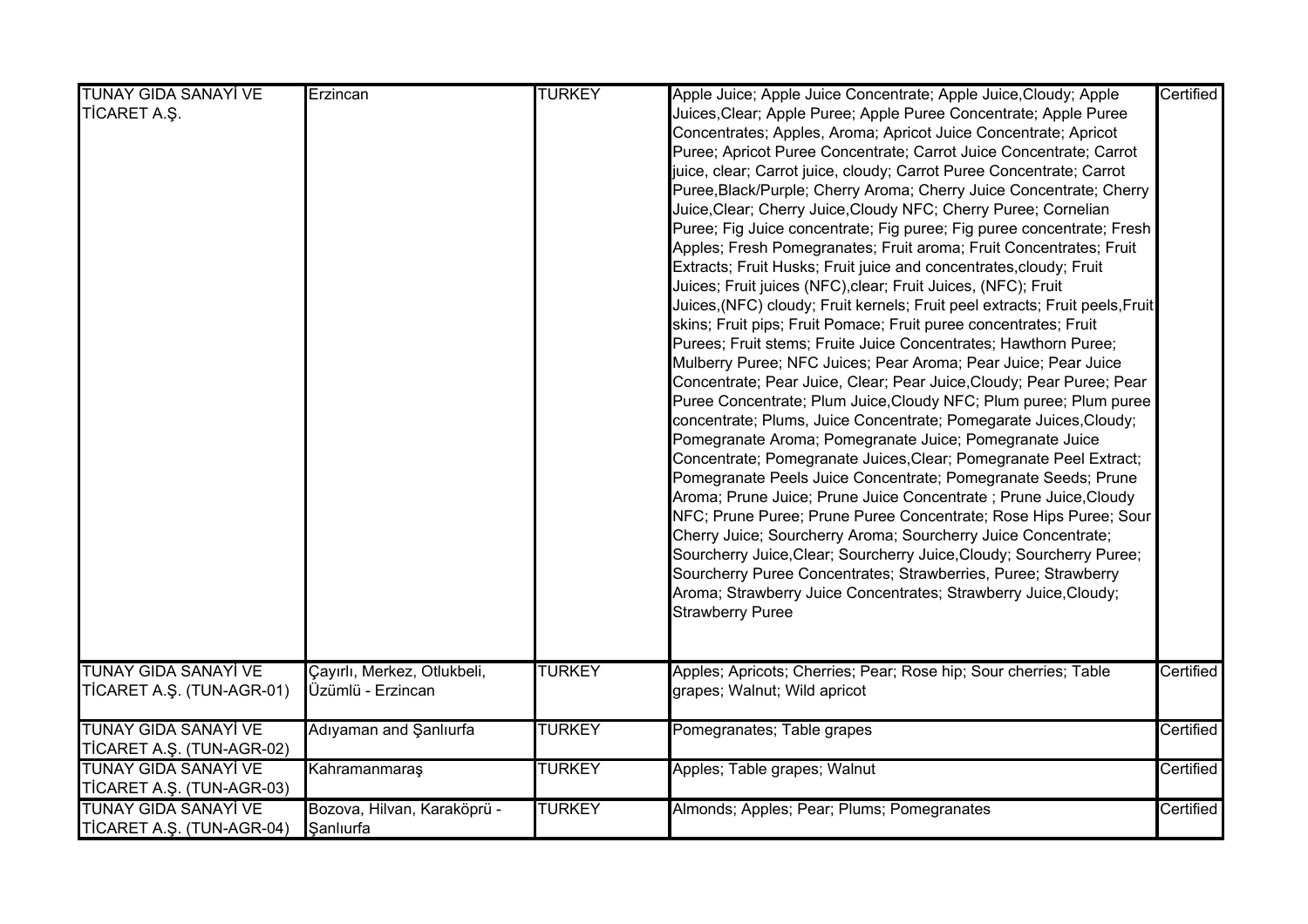| <b>TUNAY GIDA SANAYİ VE</b> | Tokat                    | <b>TURKEY</b> | Apples; Sour cherries                  | Certified        |
|-----------------------------|--------------------------|---------------|----------------------------------------|------------------|
| TICARET A.Ş. (TUN-AGR-05)   |                          |               |                                        |                  |
| TUNAY GIDA SANAYİ VE        | Afyonkarahisar and Konya | <b>TURKEY</b> | Apples; Cherries; Plums; Sour cherries | Certified        |
| TICARET A.Ş. (TUN-AGR-06)   |                          |               |                                        |                  |
| <b>TUNAY GIDA SANAYİ VE</b> | Muğla                    | <b>TURKEY</b> | Pomegranates                           | <b>Certified</b> |
| TICARET A.Ş. (TUN-AGR-08)   |                          |               |                                        |                  |
| <b>TUNAY GIDA SANAYİ VE</b> | Mardin                   | <b>TURKEY</b> |                                        | <b>Certified</b> |
| TICARET A.Ş. (TUN-AGR-09)   |                          |               |                                        |                  |
| TUNAY GIDA SANAYİ VE        | Hatay                    | <b>TURKEY</b> |                                        | Certified        |
| TICARET A.Ş. (TUN-AGR-11)   |                          |               |                                        |                  |
| <b>TUNAY GIDA SANAYİ VE</b> | <b>Kilis</b>             | <b>TURKEY</b> | Pomegranates                           | <b>Certified</b> |
| TICARET A.Ş. (TUN-AGR-12)   |                          |               |                                        |                  |
| <b>TUNAY GIDA SANAYİ VE</b> | Gaziantep                | <b>TURKEY</b> |                                        | Certified        |
| TICARET A.S. (TUN-AGR-13)   |                          |               |                                        |                  |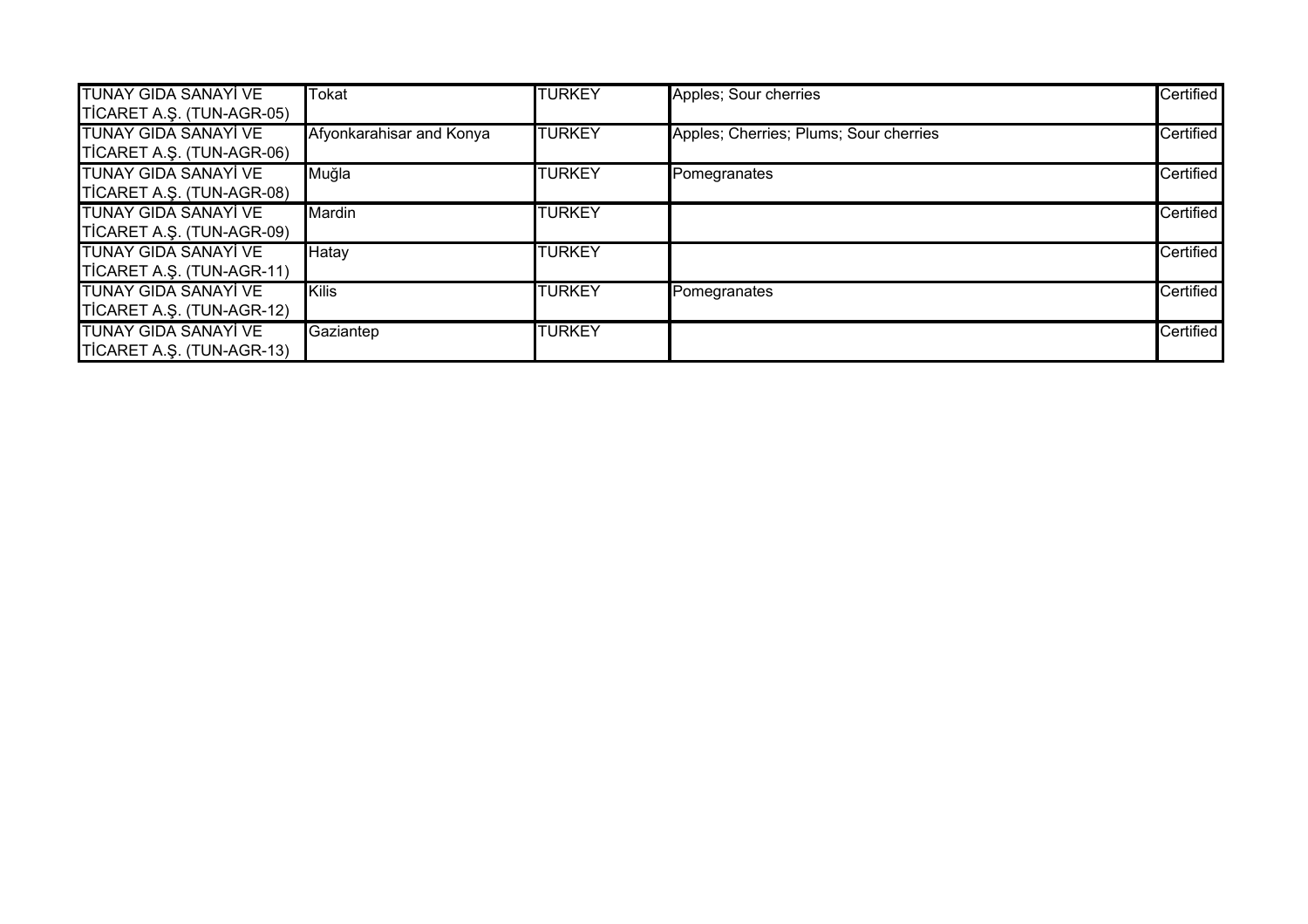| <b>UHTCO Corporation</b>    | <b>LIMA</b>              | <b>PERU</b>         | Amaranth flakes; Amaranth grains; Atomized black maca extract;      | Certified |
|-----------------------------|--------------------------|---------------------|---------------------------------------------------------------------|-----------|
|                             |                          |                     | Atomized maca extract; Atomized purple maca extract; Atomized       |           |
|                             |                          |                     | yellow maca extract; Black maca dried; Black maca extract; Black    |           |
|                             |                          |                     | maca gelatinized powder; Black maca powder; Black maca seed;        |           |
|                             |                          |                     | Black quinoa flakes; Black quinoa grains; Black sprouted quinoa;    |           |
|                             |                          |                     | Black sprouted quinoa powder; Camu camu powder; Camu camu           |           |
|                             |                          |                     | powder premium; Camu camu pulp; Camu camu seed powder;              |           |
|                             |                          |                     | Canihua flakes; Canihua grains; Crispy pop quinoa; Dried black maca |           |
|                             |                          |                     | extract; Dried chopped golden berries; Dried golden berries; Dried  |           |
|                             |                          |                     | golden berries with chocolate couverture; Dried maca extract; Dried |           |
|                             |                          |                     | mango chunks; Dried Mango Slices; Dried papaya in chunks; Dried     |           |
|                             |                          |                     | purple maca extract; Dried yellow maca extract; Fresh maca powder;  |           |
|                             |                          |                     | Ginger dehydrated; Ginger fresh; Ginger powder; Golden berry syrup; |           |
|                             |                          |                     | Lucuma powder; Maca crispy; Maca crunch; Maca dried; Maca           |           |
|                             |                          |                     | extract; Maca flakes; Maca fresh; Maca gelatinized powder; Maca     |           |
|                             |                          |                     | powder premium; Maca powder standard; Maca premium; Maca seed;      |           |
|                             |                          |                     | Maca xpresso; Oregano leaves dehydrated; Oregano powder             |           |
|                             |                          |                     | dehydrated; ORGANIC CACAO LIQUOR / COCOA MASS /                     |           |
|                             |                          |                     | UNSWEETENED CHOCOLATE / 100% COCOA; Organic cocoa                   |           |
|                             |                          |                     | beans; Organic cocoa butter; Organic cocoa butter drops; Organic    |           |
|                             |                          |                     | cocoa butter wafers; Organic cocoa liquor wafers/Mass               |           |
|                             |                          |                     | wafers/Unsweetened chocolate wafers/100%cocoa wafer; Organic        |           |
|                             |                          |                     | cocoa shell; Organic dark chocolate drops 67% cocoa/Dark chocolate  |           |
|                             |                          |                     | morsels 67% cocoa drops; Organic deodorized cocoa butter; Organic   |           |
|                             |                          |                     | deodorized cocoa butter wafers; Organic dried goldenberry covered   |           |
|                             |                          |                     | with organic chocolate 80% cocoa sweetened with yacon syrup;        |           |
|                             |                          |                     | Organic natural cocoa powder 10-12% fat content; Organic natural    |           |
|                             |                          |                     | cocoa powder 20-22% fat content; Organic natural cocoa powder with  |           |
|                             |                          |                     | organic gelatinized maca 10-12% fat content; Organic raw cocoa      |           |
|                             |                          |                     | beans; Organic raw cocoa butter; Organic raw cocoa butter drops;    |           |
|                             |                          |                     | Organic raw cocoa butter wafers; Organic raw cocoa liquor           |           |
|                             |                          |                     | wafers/Mass /unsweetened chocolate wafers/100% cocoa wafers;        |           |
| <b>ULTRAORGANICS</b>        | Tangancícuaro, Michoacán | <b>MEXICO</b>       | IQF NOPAL; MANGO CHUNK                                              | Certified |
| <b>WORLDWIDE SAPI DE CV</b> |                          |                     |                                                                     |           |
| Umbhaba Estates (Pty) Ltd.  | Kiepersol, Mpumalanga    | <b>SOUTH AFRICA</b> | Bananas                                                             | Certified |
|                             |                          |                     | Banana; Fallow annual; Ginger; Green manure; Macadamia nut;         |           |
|                             |                          |                     | Nursery trees; Other use; Turmeric                                  |           |
|                             |                          |                     |                                                                     |           |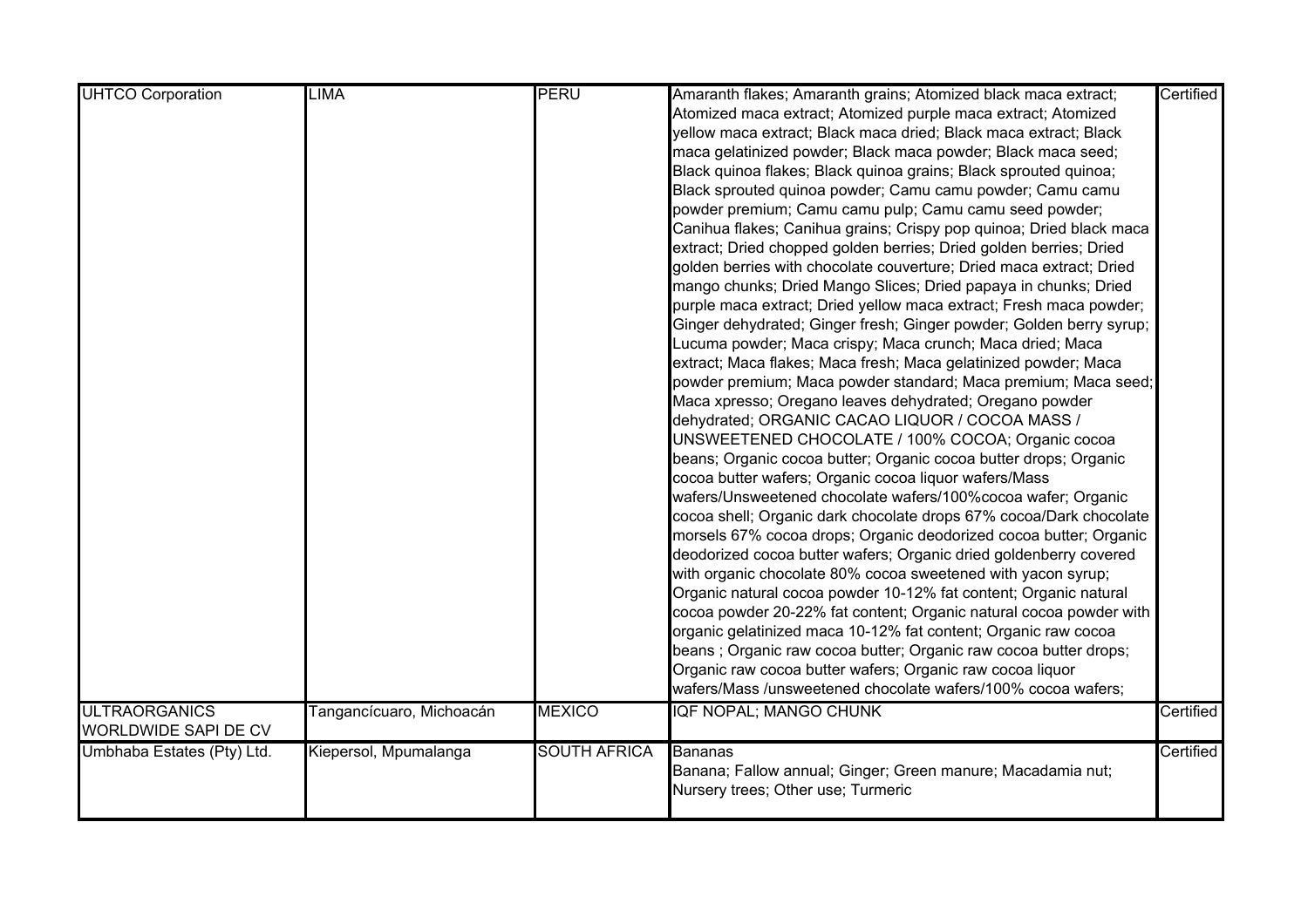| Umtamvuna Number Three c.c.                                                                                            | Oribi Flats Oribi Gorge -<br>Kwazulu - Natal | <b>SOUTH AFRICA</b>                 | Eucalyptus Oil (Eucalyptus Globulus); Rosemary Oil; tee trea Oil<br>Eucalyptus; Fallow perennial; Rosemary; Tea tree                                                                                                                                                                                                                                                         | Certified |
|------------------------------------------------------------------------------------------------------------------------|----------------------------------------------|-------------------------------------|------------------------------------------------------------------------------------------------------------------------------------------------------------------------------------------------------------------------------------------------------------------------------------------------------------------------------------------------------------------------------|-----------|
| <b>Unicaps SRL</b>                                                                                                     | Chisinau                                     | MOLDOVA,<br><b>REPUBLIC OF</b>      | Chickpeas; Flaxseed / Linseed; Maize; Mustard; Soy Bean; Sunflower Certified<br>Kernels; Wheat                                                                                                                                                                                                                                                                               |           |
| <b>UNIDAD AGRICOLA LUCERO,</b><br>S.R.L.                                                                               | Santiago                                     | <b>DOMINICAN</b><br><b>REPUBLIC</b> | Fresch Banana, Washed, Empaquing<br>Banana                                                                                                                                                                                                                                                                                                                                   | Certified |
| UNION DE ORGANIZACIONES Atacames, Esmeraldas<br>DE PRODUCTORES DE<br><b>CACAO ARRIBA</b><br><b>ESMERALDAS UOPROCAE</b> |                                              | <b>ECUADOR</b>                      | Dried Cocoa beans<br>Cocoa                                                                                                                                                                                                                                                                                                                                                   | Certified |
| Usutu Forest Products Co. Ltd.                                                                                         | Mbabane H100                                 | <b>SWAZILAND</b>                    | Eucalyptus dives oil; Eucalyptus radiata oil; Eucalyptus smithii oil<br>Eucalyptus; Grassland                                                                                                                                                                                                                                                                                | Certified |
| Vale Do Açaí Imp. E Exp.<br>Indústria E Comércio Ltda.                                                                 | Igarapé Miri, Pará                           | <b>BRAZIL</b>                       | Açaí 12%; Acai 12% Acidified; Açaí 14%; Acai 14% Acidified; Acai<br>9%; Acai 9% Acidified<br>Acai berry                                                                                                                                                                                                                                                                      | Certified |
| <b>VALLE VERDE S.A.</b>                                                                                                | Ciudad del Este, Alto Paraná                 | <b>PARAGUAY</b>                     | Blended Yerba mate with Ginger; Blended Yerba mate with herbs LA<br>POTENTE with Catuaba; Chimarrao FD; MateCha Classic; MateCha<br>Premium; MateCha Pure; Yerba Mate; Yerba mate processed FEDE<br>Rico; Yerba mate processed LA MEJOR; Yerba Mate TEMATE<br>Brazilian Orchid tree; Catuaba; Ginger; Lemon Verbena; Lemongrass;<br>Mate; Mint; Roselle; Spearmint; Tabebuia | Certified |
| <b>VEGETALES FRESCOS DE</b><br>HONDURAS S.A. DE C.V.                                                                   | Comayagua                                    | <b>HONDURAS</b>                     | Bananas; Beet (Beta vulgaris); Malanga/Taro/Pituca (Colocacia<br>esculenta); Orange Sweet Potato (Ipomoea batatas); Parsnip<br>(Pastinaca Sativa); Purple Sweet Potato (Ipomoea batatas); White<br>Sweet Potato (Ipomoea batatas); Yucca (Manihot esculenta)                                                                                                                 | Certified |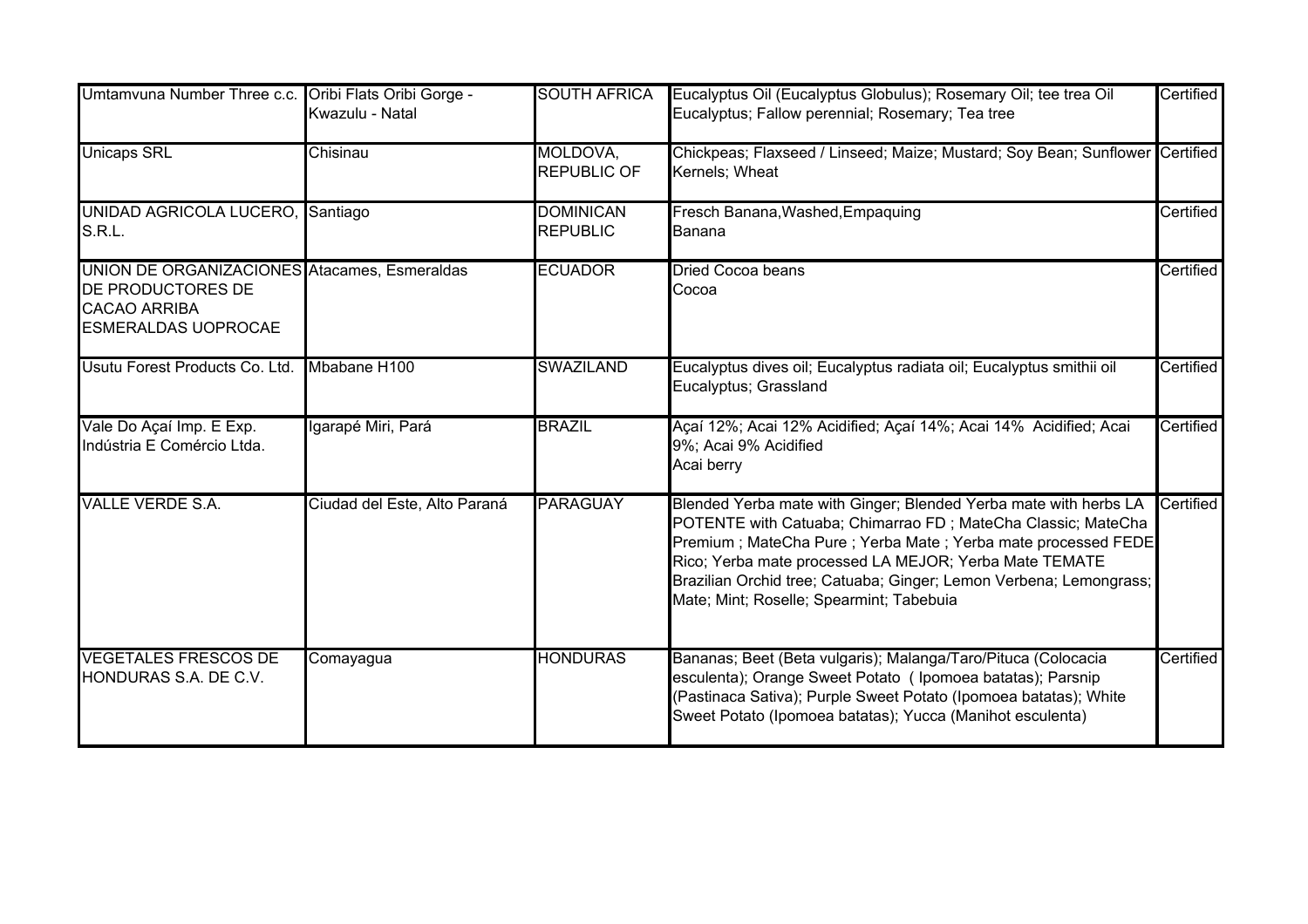| Veld Botanicals (PTY) Ltd   | Gingindlovu | <b>SOUTH AFRICA</b> | Apricot Kernel Oil; Argan Oil; Arnica Montana Flower Extract; Avocado Certified |           |
|-----------------------------|-------------|---------------------|---------------------------------------------------------------------------------|-----------|
|                             |             |                     | Oil; Baobab Oil; Benzoin Resinoid Oil (Styrax Tonkinensis (Benzoin)             |           |
|                             |             |                     | Resin Extract); Bergamot, Essence (Citrus Bergamia); Black Pepper;              |           |
|                             |             |                     | Piper Nigrum (Black Pepper) Seed Oil; Butyrospemum Parkii;                      |           |
|                             |             |                     | Cananga Odorata (Ylang Ylang) Flower Oil; Cedarwood Oil; Cedrus                 |           |
|                             |             |                     | Atlantica (Cerdawood) Bark Oil; Chamomile, German; Chamomilla                   |           |
|                             |             |                     | Recutita (Matricaria) Flower Oil; Cinnamon; Cinnamoumm                          |           |
|                             |             |                     | zeylanicum (Cinnamon) Leaf Oil; Citrus Aurantium (Petitgrain) Leaf              |           |
|                             |             |                     | Oil; Citrus Limon (Lemon) Peel Oil; Clary Sage; Salvia Sclarea (Clary           |           |
|                             |             |                     | Sage) Flower Oil; Coriander Seed; Coriandrum Sativum (Coriander)                |           |
|                             |             |                     | Seed Oil; Curcuma longa (Turmeric) Root Oil; Cypress, Essential Oil             |           |
|                             |             |                     | (Cupressus sempervirens); Eucalyptus Smithii (Eucalyptus) Leaf Oil;             |           |
|                             |             |                     | Eugenia Caryophyllus (Clove) Flower Oil; Fennel; Foeniculum Vulgare             |           |
|                             |             |                     | (Fennel) Oil ; Flower Oil; Frankincense; Boswellia Neglecta                     |           |
|                             |             |                     | (Frankincense) Resin Oil ; Gaultheria Procumbens (Wintergreen) Leaf             |           |
|                             |             |                     | Oil; Ginger; Zingiber Officinale (Ginger) Root Oil; Grape Seed Oil;             |           |
|                             |             |                     | Grapefruit; Citrus Paradisi (Grapefruit) Peel Oil; Helianthus Annuus;           |           |
|                             |             |                     | Hemp Oil; Juniperus Communis (Juniper Berry) Fruit Oil; Kalahari                |           |
|                             |             |                     | Melon Seed Oil; Citrullus lanatus (Watermelon) seed oil; Lavandula              |           |
|                             |             |                     | Angustifolia (Lavender) Flower Oil; Lemongrass; Cymbopogon                      |           |
|                             |             |                     | Citratus (Lemongrass) Leaf Oil; Leptospermum Petersonii (Lemon                  |           |
|                             |             |                     | Tea Tree) Leaf Oil; Lime; Citrus Aurantifolia (Lime) Peel Oil;                  |           |
|                             |             |                     | Macadamia Ternifolia (Macadamia) Seed Oil; Mandarin; Citrus                     |           |
|                             |             |                     | Reticulata Blanco (Mandarin) Peel Oil; Marjoram; Origanum Majorana              |           |
|                             |             |                     | (Sweet Marjoram) Leaf Oil; Melaleuca Alternifolia (Tea Tree) Leaf Oil;          |           |
|                             |             |                     | Melaleuca Quinquenervia (Niaouli) Oil; Melissa; Melissa Officinalis             |           |
|                             |             |                     | (Melissa) Leaf Oil; Mentha Piperita (Peppermint) Leaf Oil; Mentha               |           |
|                             |             |                     | Spicata (Spearmint) Leaf Oil; Neem Oil; Azadirachta Indica (Neem)               |           |
|                             |             |                     | Seed Oil; Ocimum Basilicum (Sweet Basil) Oil; Olea Europaea; Olive              |           |
|                             |             |                     | Oil; Orange; Citrus Sinensis (Orange) Peel Oil ; Palmarosa;                     |           |
|                             |             |                     | Cymbopogon Martini (Palmarosa) Leaf Oil; Pelargonium Graveolens                 |           |
|                             |             |                     | (Geranium) Leaf Oil; Pine; Pinus Sylvestris (Pine) Leaf Oil;                    |           |
| <b>VESTA TARIM ÜRÜNLERİ</b> | İzmir       | <b>TURKEY</b>       | Apricots, Dried; Apricots, dried & diced; Dates; Figs, Dried; Figs,             | Certified |
| SAN. VE TİC. A.Ş.           |             |                     | dried & diced; Oliveoil; Prunes, Dried; Rice Flour; Sultanas (raisins);         |           |
|                             |             |                     | Sunflower Oil; Tomatoes, diced & dried; Tomatoes, Dried; Tomatoes,              |           |
|                             |             |                     | dried & diced (stripes); Tomatoes, dried & diced, in olive oil;                 |           |
|                             |             |                     | Tomatoes, dried & halves; Tomatoes, dried & halves, in olive oil                |           |
|                             |             |                     |                                                                                 |           |
|                             |             |                     |                                                                                 |           |
|                             |             |                     |                                                                                 |           |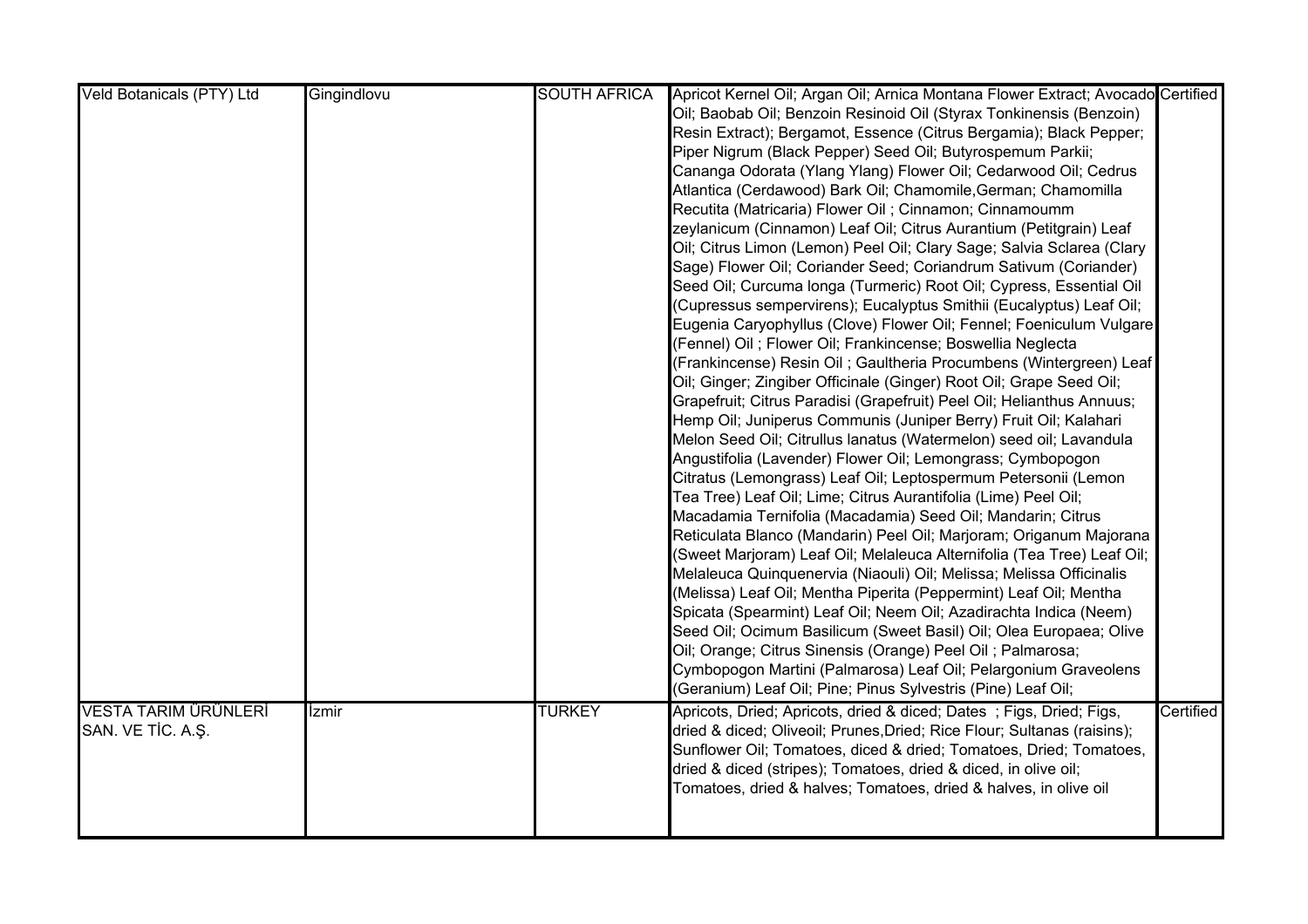| <b>VESTA TARIM ÜRÜNLERİ</b><br>SAN. VE TİC. A.Ş. (VESTA-<br>AGR-01)  | Malatya                                                     | <b>TURKEY</b>       | Apricot; Cherries; Table grapes                                                                                                                                                                                                                                                                                                                                                                                                                                                              | Certified |
|----------------------------------------------------------------------|-------------------------------------------------------------|---------------------|----------------------------------------------------------------------------------------------------------------------------------------------------------------------------------------------------------------------------------------------------------------------------------------------------------------------------------------------------------------------------------------------------------------------------------------------------------------------------------------------|-----------|
| VESTA TARIM ÜRÜNLERİ<br>SAN. VE TİC. A.Ş. (VESTA-<br><b>SUBC-01)</b> | Malatya                                                     | <b>TURKEY</b>       | Apricot Kernels; Apricots; Apricots, Dried; Cherries (Prunus avium);<br>Cherries, dried; Grapes; Raisins                                                                                                                                                                                                                                                                                                                                                                                     | Certified |
| VESTA TARIM ÜRÜNLERİ<br>SAN. VE TİC. A.Ş. (VESTA-<br><b>SUBC-02)</b> | <b>Izmir</b>                                                | <b>TURKEY</b>       | Sultanas / Raisins                                                                                                                                                                                                                                                                                                                                                                                                                                                                           | Certified |
| <b>VIDAL CORTEZ DURAN</b>                                            | <b>SAN ANTONIO RAYON,</b><br><b>TAMAULIPAS</b>              | <b>MEXICO</b>       | Aloe leaf; Aloe seeds<br>Aloe Vera                                                                                                                                                                                                                                                                                                                                                                                                                                                           | Certified |
| VIDFRUT, S.P.R. de R.L.                                              | PARACUARO/ MICHOACÁN                                        | <b>MEXICO</b>       | Papaya                                                                                                                                                                                                                                                                                                                                                                                                                                                                                       | Certified |
|                                                                      | Vinifera Grape Seed Oil Pty Ltd Somerset West, Western Cape | <b>SOUTH AFRICA</b> | Baobab Oil; Deodorized marula oil; Deodorized Moringa oil;<br>Deodorized organic Grapeseed oil; Organic Grape Seeds/kernels;<br>Rose Hips, Oil; Virgin Organic Grape Seed Oil; Virgin Organic Marula<br>Oil; Virgin Organic Moringa Oil                                                                                                                                                                                                                                                      | Certified |
| VIRU S.A.                                                            | Viru - La Libertad                                          | <b>PERU</b>         | Canned mango in natural juice; Fresh Avocado; Frozen Avocado;<br>Frozen Avocado - Earthbound Farm; Frozen Banana; Frozen mango;<br>Frozen Mango Chunks; Frozen Quinoa; IQF Avocado; IQF Avocado<br>Dices; IQF Banana; IQF mango; IQF Mango Chunks; IQF Mango<br>Dices; Mango Chunks; Mango natural canned; Natural mango slices;<br>Natural mango slices and mango pulp; Quinoa flour; SPROUTS IQF<br>MANGO CHUNKS; Woodstock IQF Organic Diced Avocado;<br><b>Woodstock Organic Mangoes</b> | Certified |
| VIRU S.A.                                                            | LA LIBERTAD, PERÚ                                           | PERU                | Amarant grains (Amaranthus); Bicolor dried scarified quinoa; Black<br>dried scarified quinoa; Chia grains; Red dried scarified quinoa;<br>Tricolor dried scarified quinoa; White dried scarified quinoa                                                                                                                                                                                                                                                                                      | Certified |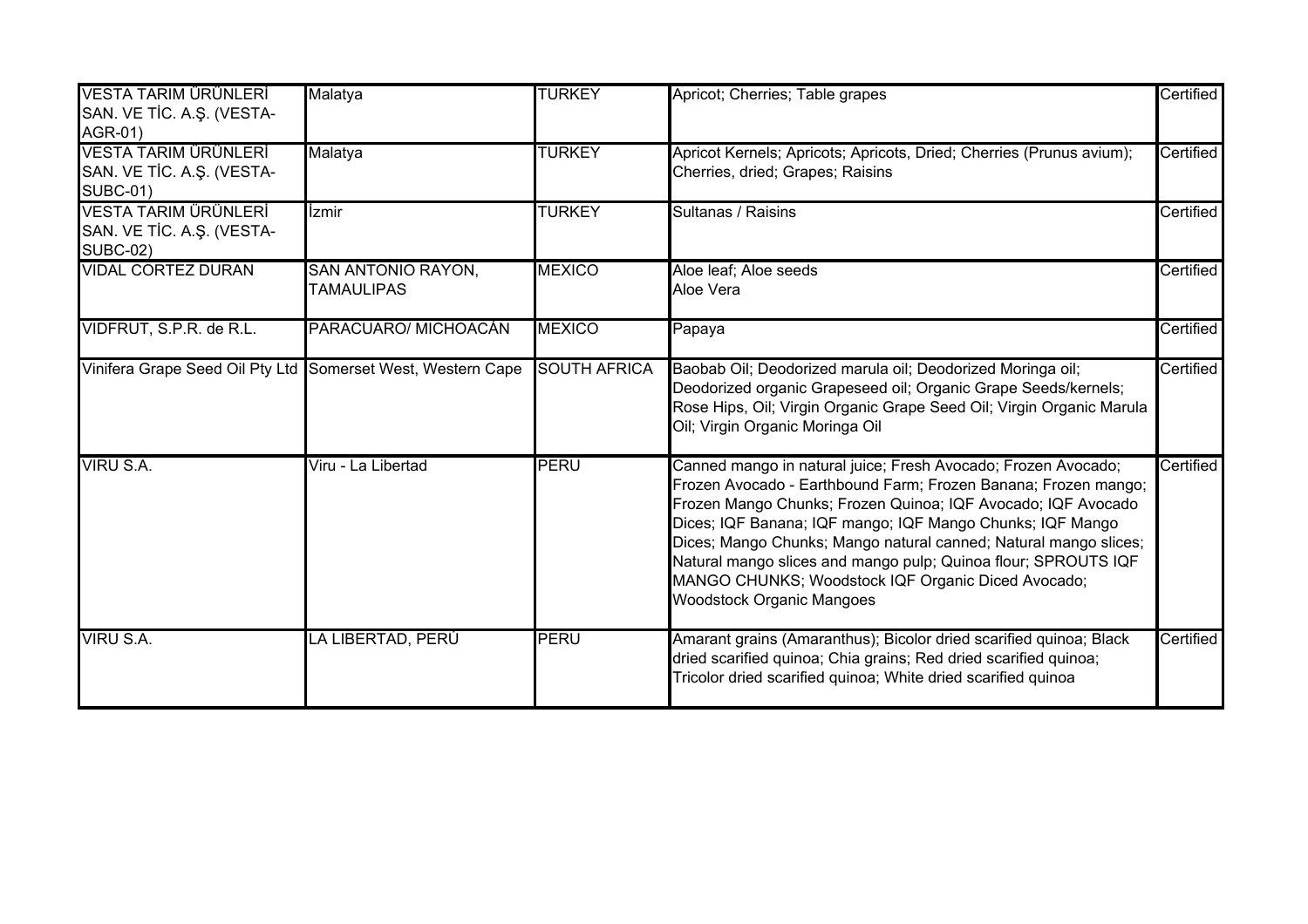| VIRU S.A.                                                   | Virú, La Libertad                 | <b>PERU</b>                         | Cooked black quinoa; Cooked Black quinoa - Nature's Greatest<br>Products; Cooked black quinoa (Acidified); Cooked red quinoa;<br>Cooked Red quinoa - Nature's Greatest Products; Cooked red quinoa<br>(Acidified); Cooked white and red quinoa; Cooked White and red<br>quinoa - Nature's Greatest Products; Cooked white and red quinoa<br>(Acidified); Cooked white quinoa; Cooked White quinoa - Nature's<br>Greatest Products; Cooked white quinoa (Acidified); Cooked white,<br>red and black quinoa; Cooked White, red and black quinoa - Nature's<br>Greatest Products; Cooked white, red and black quinoa (Acidified);<br>Quinoa with mango | Certified |
|-------------------------------------------------------------|-----------------------------------|-------------------------------------|-----------------------------------------------------------------------------------------------------------------------------------------------------------------------------------------------------------------------------------------------------------------------------------------------------------------------------------------------------------------------------------------------------------------------------------------------------------------------------------------------------------------------------------------------------------------------------------------------------------------------------------------------------|-----------|
| VITAPRO HONDURAS S.A. DE Santa Cruz de Yojoa Cortes<br>C.F. |                                   | <b>HONDURAS</b>                     | Nicovita Classic Camarón 30%-1.2 HO; Nicovita Classic Camarón<br>30%-2.0 HO; Nicovita Classic Camarón 30%-2.5 HO; Nicovita Classic<br>Camarón 35%- 2.0 HO; Nicovita Classic Camarón 35%-1.2 HO;<br>Nicovita Classic Camarón 35%-2.5 HO                                                                                                                                                                                                                                                                                                                                                                                                              | Certified |
| <b>VITAPRO S.A.</b>                                         | Carmen de La Legua - Reynoso PERU |                                     | Nicovita Classic Camarón 30% - 0.8 Ex OR; Nicovita Classic<br>Camarón 30% - 1.2 Ex OR; Nicovita Classic Camarón 30% - 2.0 Ex<br>OR; Nicovita Origin Camarón 0,3 OR; Nicovita Origin Camarón 0.5<br>OR; Nicovita Origin Camarón 0.8 OR                                                                                                                                                                                                                                                                                                                                                                                                               | Certified |
| Vitro Plantas Del Caribe, SRL                               | Santo Domingo                     | <b>DOMINICAN</b><br><b>REPUBLIC</b> | <b>Banana Seedlings</b><br><b>Bananas</b>                                                                                                                                                                                                                                                                                                                                                                                                                                                                                                                                                                                                           | Certified |
| Vitrofront, S.R.L.                                          | Dajabon, Dajabon                  | <b>DOMINICAN</b><br><b>REPUBLIC</b> | <b>Banana Seedlings</b><br><b>Bananas</b>                                                                                                                                                                                                                                                                                                                                                                                                                                                                                                                                                                                                           | Certified |
| <b>VOLKER ROLF SCHMIDT</b>                                  | Santiago de los Caballeros        | <b>DOMINICAN</b><br><b>REPUBLIC</b> | Fresh Banana<br>Banana; Pasture                                                                                                                                                                                                                                                                                                                                                                                                                                                                                                                                                                                                                     | Certified |
| <b>WALTER ALEXANDER ARIAS</b><br><b>PINEDA</b>              | Machala, El Oro                   | <b>ECUADOR</b>                      | Banana<br>Banana                                                                                                                                                                                                                                                                                                                                                                                                                                                                                                                                                                                                                                    | Certified |
| <b>Walter Milton Salinas Castro</b>                         | Machala, El Oro                   | <b>ECUADOR</b>                      | <b>Banana</b>                                                                                                                                                                                                                                                                                                                                                                                                                                                                                                                                                                                                                                       | Certified |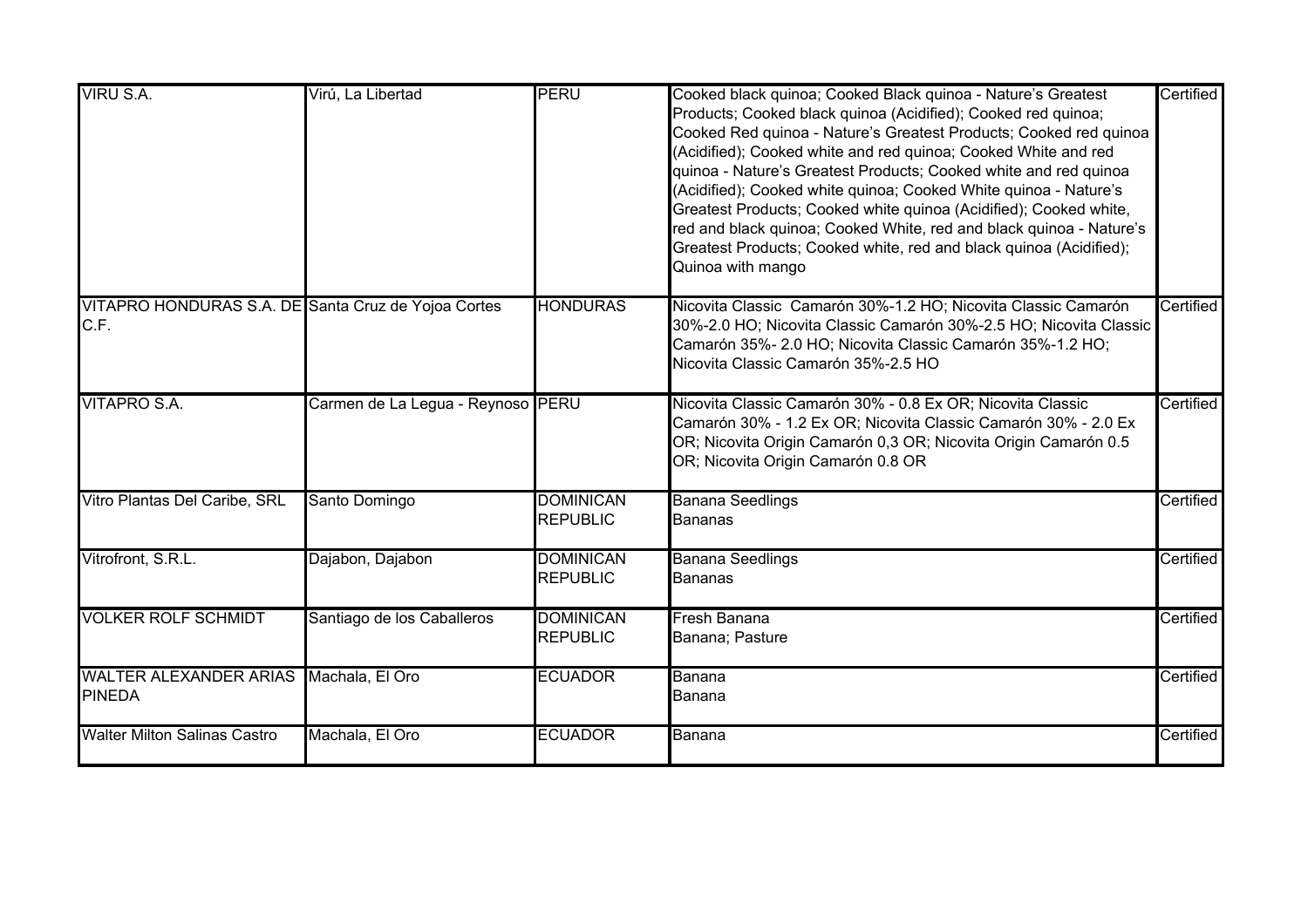| <b>WARI ORGANIC SAC</b>                                                   | <b>AYACUCHO - HUAMANGA -</b><br><b>ANDRES AVELINO CACERES</b> | <b>PERU</b>                              | Pearly black quinoa; Pearly red quinoa; Pearly tri-color quinoa; Pearly Certified<br>white quinoa; threshed black quinoa; Threshed red quinoa; Threshed<br>white quinoa                                                                                                                                                                                                                                                                                                                                                                            |           |
|---------------------------------------------------------------------------|---------------------------------------------------------------|------------------------------------------|----------------------------------------------------------------------------------------------------------------------------------------------------------------------------------------------------------------------------------------------------------------------------------------------------------------------------------------------------------------------------------------------------------------------------------------------------------------------------------------------------------------------------------------------------|-----------|
| Weifang Biojiang Food Co., Ltd. 262100 Angiu City, Shandong               | Province                                                      | <b>CHINA</b>                             | Ginger (Zingiber officinale)                                                                                                                                                                                                                                                                                                                                                                                                                                                                                                                       | Certified |
| Weifang Yibao Foodstuff Co.,<br>Ltd.                                      | Angiu City, Shandong Province                                 | <b>CHINA</b>                             | Ginger (Zingiber officinale)                                                                                                                                                                                                                                                                                                                                                                                                                                                                                                                       | Certified |
| Weilong Grape Wine Co., Ltd.                                              | Longkou City, Shandong<br>Province                            | <b>CHINA</b>                             | Red wine, dry; White wine, dry; Wine, red; Wine, white                                                                                                                                                                                                                                                                                                                                                                                                                                                                                             | Certified |
| Weilong Grape Wine Co., Ltd. -<br><b>Gansu AB</b>                         | Wuwei City, Gansu Province                                    | <b>CHINA</b>                             | Raw red wine; Raw white wine<br>Wine grapes                                                                                                                                                                                                                                                                                                                                                                                                                                                                                                        | Certified |
| Weinan Ever Green Garden<br>Industry Food Co., Ltd.                       | 715505 Weinan City, Shaanxi<br>Province                       | <b>CHINA</b>                             | Dried apple dices                                                                                                                                                                                                                                                                                                                                                                                                                                                                                                                                  | Certified |
| <b>WESTERN PECAN SPR DE</b><br><b>RL DE CV</b>                            | Jiménez, Chihuahua                                            | <b>MEXICO</b>                            | Pecan nut<br>Pecan                                                                                                                                                                                                                                                                                                                                                                                                                                                                                                                                 | Certified |
| <b>WHOLE FOODS TRADING</b><br><b>COMPANY</b>                              | AL YASMEEN- RIYADH                                            | <b>KINGDOM OF</b><br><b>SAUDI ARABIA</b> | Breads; Butter; Cereal; Draff; Dried Fruits; Frozen Products; Fruit<br>Sauce; Mixed Spices; Nut Products; Oilseed Products; Pumpkin<br>Protein; Soft Drinks; Spelt Noodles; Spice Paste; Vegetable Oils;<br>Vegetable, Frozen                                                                                                                                                                                                                                                                                                                      | Certified |
| <b>WIPALA S.A.S.</b>                                                      | Guayaquil, Guayas                                             | <b>ECUADOR</b>                           | Banana and cacao bites; Banana flakes; Banana flour/ Banana<br>Powder; Cereal mix for puree; Dried banana bar; Dried banana,<br>cacao and quinoa; Dried banana, coffee and quinoa; Dried broccoli;<br>Dried Kale; Dried Spinach; dried strawberry; Fruit bar with cacao and<br>coffee beans; Fruity bites mango & quinoa; Fruity bites strawberry &<br>quinoa; Fruity-Bar goldenberry & broccoli; Fruity-Bar mango & kale;<br>Fruity-Bar strawberry & spinach; Pancake premix; Super fruit bites<br>cacao & mint; Super fruit bites mango & ginger | Certified |
| Wuchangshi Tiandaoweng Rice Wuchang City, Heilongjiang<br>Group Co., Ltd. | Province                                                      | <b>CHINA</b>                             | Rice                                                                                                                                                                                                                                                                                                                                                                                                                                                                                                                                               | Certified |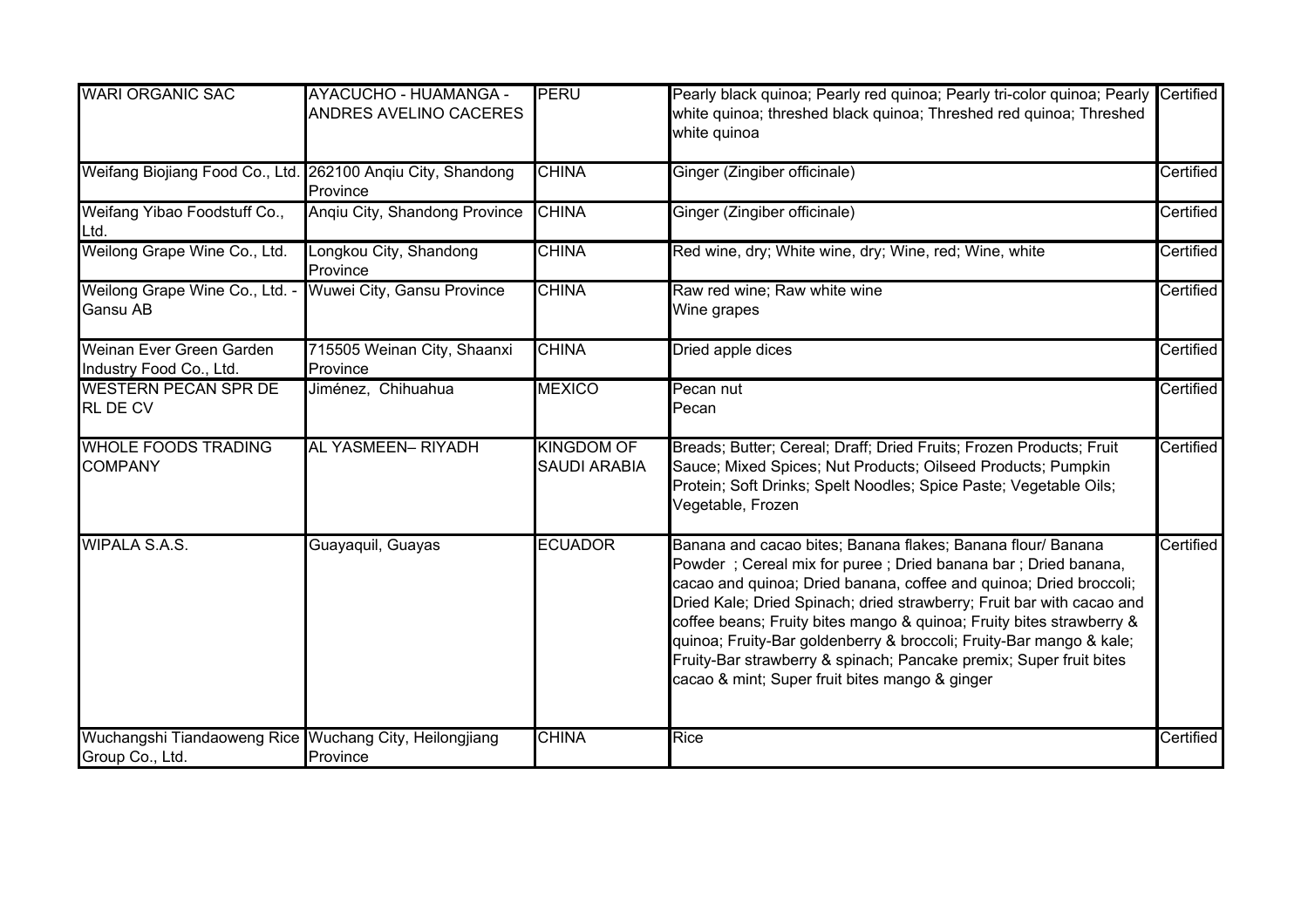| Wuhan Jiarun Huiming Tea Co., No.33 Hongtu Road, Dongxihu<br>Ltd.                    | District, Wuhan City, Hubei<br>Province         | <b>CHINA</b> | Black tea; Black tea with rose; Dried tea flower; Ginseng, red/white;<br>Green tea; Green tea with rose; Oolong tea; Pu'Er (green) tea;<br>Pu'Er tea ; White tea                                                                                                                                                                                                                                                                                                                                                                                                                                                                                                                                 | <b>Certified</b> |
|--------------------------------------------------------------------------------------|-------------------------------------------------|--------------|--------------------------------------------------------------------------------------------------------------------------------------------------------------------------------------------------------------------------------------------------------------------------------------------------------------------------------------------------------------------------------------------------------------------------------------------------------------------------------------------------------------------------------------------------------------------------------------------------------------------------------------------------------------------------------------------------|------------------|
| Wuhu Acegem Biological<br>Technology Co., Ltd.                                       | Xinwu Economic Development<br>Zone, Wuhu, Anhui | <b>CHINA</b> | Black Tea (Loose, Bags); Cinnamon (crushed, powder) ; Dried<br>Astragalus sp.; Dried Dandelion; Dried Ginkgo Biloba; Dried Rhodiola<br>sp.; Dried Tilia sp.; Ginger (sliced, flakes, powder) ; Ginkgo leaf/<br>Ginkgo Biloba; Ginseng Extract; Ginseng sliced, dried; Ginseng,<br>Powder; Green Tea (Loose, Bags); Green tea extract(extract with<br>alcohol); Green tea extract(extract with water); Manyprickle<br>acanthoroot/ Acanthopanax senticosus; Red Ginseng extract; Red<br>Ginseng powder; Red Ginseng tails, dried; Red Ginseng, dried;<br>Rhubarb Root/Rheum Palmatum; Star Anise (crushed, powder);<br>WHITE GINSENG EXTRACT; White Ginseng tails, dried; White<br>Ginseng, dried | Certified        |
| Wulian Longsheng Food Co.,<br>Ltd.                                                   | 262300 Rizhao City, Shandong<br>Province        | <b>CHINA</b> | IQF Asparagus; IQF Broccoli; IQF Burdock; IQF Cabbage; IQF Carrot; Certified<br>IQF Cauliflower; IQF Celery; IQF Chili/paprika; IQF Edamame; IQF<br>Ginger; IQF Green Pea; IQF Jalapeno; IQF Kale; IQF Leek/Spring<br>Onion; IQF Onion; IQF Potato; IQF Pumpkin/butter nut squash; IQF<br>Shallot; IQF Spinach; IQF Sugar Snap Pea; IQF Sweet Bell Pepper;<br>IQF Sweet Corn; IQF Sweet Potato; IQF Tomato                                                                                                                                                                                                                                                                                       |                  |
| <b>Wuqiang County Jiyuan Oil</b><br><b>Crop Planting Professional</b><br>Cooperative | Hengshui City, Hebei Province                   | <b>CHINA</b> | Maize; Peas; Soy Bean; Sunflower Seeds; Whole corn (plant)<br>Corn; Feed peas; Soybeans; Sunflowers                                                                                                                                                                                                                                                                                                                                                                                                                                                                                                                                                                                              | Certified        |
| Wuwei Qinchun Agriculture Co., Liangzhou District, Wuwei City,<br>Ltd.               | <b>Gansu Province</b>                           | <b>CHINA</b> | Alfalfa, dried<br>Alfalfa; Fallow perennial                                                                                                                                                                                                                                                                                                                                                                                                                                                                                                                                                                                                                                                      | Certified        |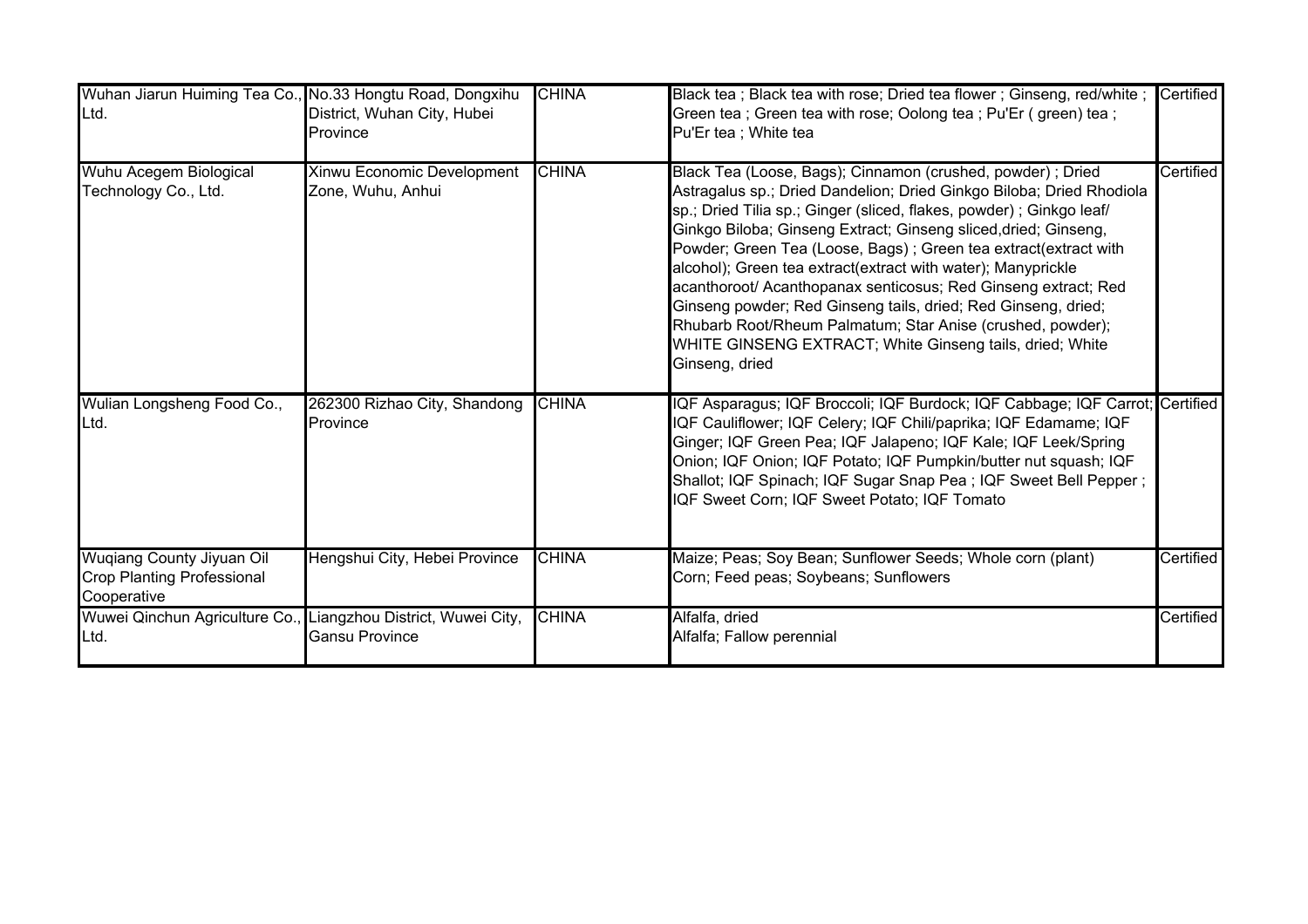| Wuxi Accobio Biotech Inc.   | Binhu District, Wuxi City, | <b>CHINA</b> | AD Broccoli (powder/diced); AD garlic                                      | Certified |
|-----------------------------|----------------------------|--------------|----------------------------------------------------------------------------|-----------|
|                             | Jiangsu Province           |              | pieces/chopped/minced/powder; AD kale chopped/powder ; AD onion            |           |
|                             |                            |              | chopped/powder; AD spinach chopped/powder; Agaricus blazei murill          |           |
|                             |                            |              | (Agaricus subrufescens ) (Dried/powder/Extract); Alfalfa (extract/juice    |           |
|                             |                            |              | powder/powder); Almond Flour ; Almond protein; Astragalus                  |           |
|                             |                            |              | (cut/extract/powder) ; Bamboo (powder/extract) ; Barley grass              |           |
|                             |                            |              | (powder/extract/juice powder); Beet root (extract/juice                    |           |
|                             |                            |              | powder/powder); Bilberry (powder/extract/juice powder); Blue berry         |           |
|                             |                            |              | (powder/extract/juice powder); Burdock root (powder/extract); Carrot       |           |
|                             |                            |              | (juice powder/powder); Cassia seeds (extract powder/powder); Chaga         |           |
|                             |                            |              | (Inonotus obliquus) (dried/powder/extract); Chinese date                   |           |
|                             |                            |              | (cut/powder/juice powder/extract);        Chlorella(powder/Tablets);       |           |
|                             |                            |              | Cinnamon (powder/extract); Coffee(Agglomerated                             |           |
|                             |                            |              | instant/extract/oil/Freeze dried instant/Spray dried instant); Common      |           |
|                             |                            |              | yam rhizome (powder/Extract); Coprinus comatus (shaggy                     |           |
|                             |                            |              | mane)(Dried/powder/Extract); Cordyceps militaris                           |           |
|                             |                            |              | (Dried/powder/Extract); Corn starch; Cranberry (powder/extract/juice       |           |
|                             |                            |              | powder); Dandelion root (cut/powder/extract); Echinacea herb               |           |
|                             |                            |              | (powder/extract); Elderberry (powder/extract); Erythritol; Fenugreek       |           |
|                             |                            |              | seed (whole/powder/extract); Fiveleaf gynostemma herb                      |           |
|                             |                            |              |                                                                            |           |
|                             |                            |              | (powder/extract); Glucose Syrup; Goji berry (powder/juice                  |           |
|                             |                            |              | powder/extract); Grape seed (powder/extract); Green tea                    |           |
|                             |                            |              | whole/slice/powder/extract powder; Hawthorn (cut/powder/juice              |           |
|                             |                            |              | powder/extract); Hemp (flour/cake/meal); Hemp hearts oil; Hemp             |           |
|                             |                            |              | protein powder; Hemp seed oil; Honeysuckle flower (powder/extract);        |           |
|                             |                            |              | Horsetail (powder/extract); Inulin; Kiwi fruit wild (juice powder/powder); |           |
|                             |                            |              | Konjac Extract/Powder; Licorice (cut/extract/powder); Lion's mane          |           |
|                             |                            |              | (Hericium erinaceus)(Dried/powder/Extract); Lotus seed                     |           |
|                             |                            |              | whole/cut/powder; Maca (powder/extract); Maitake (Grifola                  |           |
|                             |                            |              | frondosa)(Dried/powder/Extract/Mycelium Powder/Mycelium extract);          |           |
|                             |                            |              | Maltodextrine; Matcha extract/powder; Matcha powder/whole/cut; Milk        |           |
| Wuyuan Z.G.S.Tea Industries | Wuyuan County, Jiangxi     | <b>CHINA</b> | Black tea; Fresh tea leaves; Green tea; White tea                          | Certified |
| Co., Ltd.                   | Province                   |              | Tea plant                                                                  |           |
|                             |                            |              |                                                                            |           |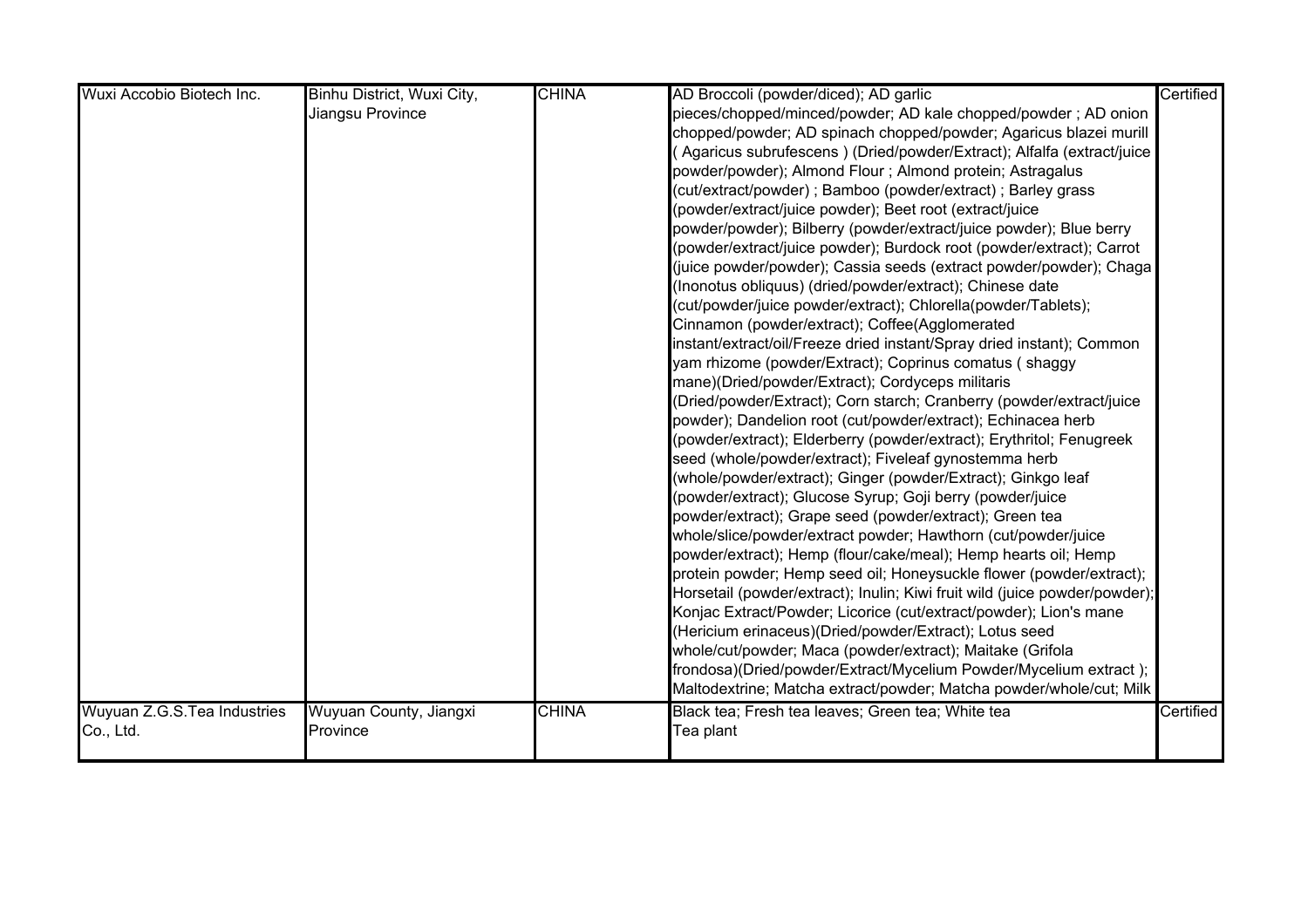| Xi'an Victar Bio-Tech Corp. | <b>High-tech Industry Development CHINA</b> | AD pumpkin diced/powder; AD Sweet potato powder; AD Tomato                | Certified |
|-----------------------------|---------------------------------------------|---------------------------------------------------------------------------|-----------|
|                             | Zone, Xi'an, Shaanxi Province               | powder; Agaricus Blazei murril (dried/powder/extract); Alfalfa powder;    |           |
|                             |                                             | Aloe Vera Extract; Aloe Vera Gel Powder; Apple cider vinegar powder;      |           |
|                             |                                             | Asiatic Plantain Herb extract // Plantago asiatica; Asiatic Plantain Herb |           |
|                             |                                             | powder // Plantago asiatica; Astragalus root extract // Astragalus        |           |
|                             |                                             | membranaceus; Astragalus root powder/slice/granule // Astragalus          |           |
|                             |                                             | membranaceus; Bamboo(extract) // Fargesia qinlingensis Yi et J. X.        |           |
|                             |                                             | Shao; Banana(granule/slice/powder/juice powder/extract); Barley           |           |
|                             |                                             | Grass (powder/juice powder); Beet root (powder/extract); Black            |           |
|                             |                                             | fungus (Dried/powder/extract); Blueberry powder; Broccoli powder;         |           |
|                             |                                             | Brown rice protein; Burdock extract // Arcium lappa; Burdock              |           |
|                             |                                             | powder/slice/granule // Arcium lappa; Chaga powder/extract; Chinese       |           |
|                             |                                             | angelica extract // Angelicae sinensis; Chinese angelica                  |           |
|                             |                                             | powder/slice/granule // Angelicae sinensis; Chlorella Tablets;            |           |
|                             |                                             | Common yam rhizome powder/slice/granule // Dioscorea opposita;            |           |
|                             |                                             | Common yam rhizome extract // Dioscorea opposita; Coprinus                |           |
|                             |                                             | comatus (powder/extract); Cordyceps militaris(powder/extract);            |           |
|                             |                                             | Cranberry powder/extract; Dehydrated onion                                |           |
|                             |                                             | flakes/granule/ground/chopped/minced/powder; Dehydrated spinach           |           |
|                             |                                             | flakes/chopped/powder; Dragon Fruit powder; Echinacea purpurea            |           |
|                             |                                             | (powder/extract); Elderberry/Sambucus nigra (Powder,extract powder)       |           |
|                             |                                             | Epimedium extract // Epimedium grandiflorum; Epimedium powder //          |           |
|                             |                                             | Epimedium grandiflorum; Fennel extract // Foeniculum vulgare;             |           |
|                             |                                             | Fennel powder // Foeniculum vulgare; Fiveleaf gynostemma herb             |           |
|                             |                                             | extract // Gynostemma pentaphyllum; Fiveleaf gynostemma herb              |           |
|                             |                                             | powder // Gynostemma pentaphyllum; Flax (Protein powder/oil); Flos        |           |
|                             |                                             | Pueraria extract // Pueraria lobata; Flos Pueraria powder // Pueraria     |           |
|                             |                                             | lobata; Garlic (powder/extract powder); Ginkgo leaf extract // Ginkgo     |           |
|                             |                                             | biloba; Ginkgo leaf powder // Ginkgo biloba; Haematococcuspluvialis       |           |
|                             |                                             | Powder; Hawthorn fruits powder/slice/granule // Crataegus                 |           |
|                             |                                             | pinnatifida; Hawthorn fruits extract // Crataegus pinnatifida; Hawthorn   |           |
|                             |                                             | leaves extract // Crataegus pinnatifida; Hawthorn leaves powder //        |           |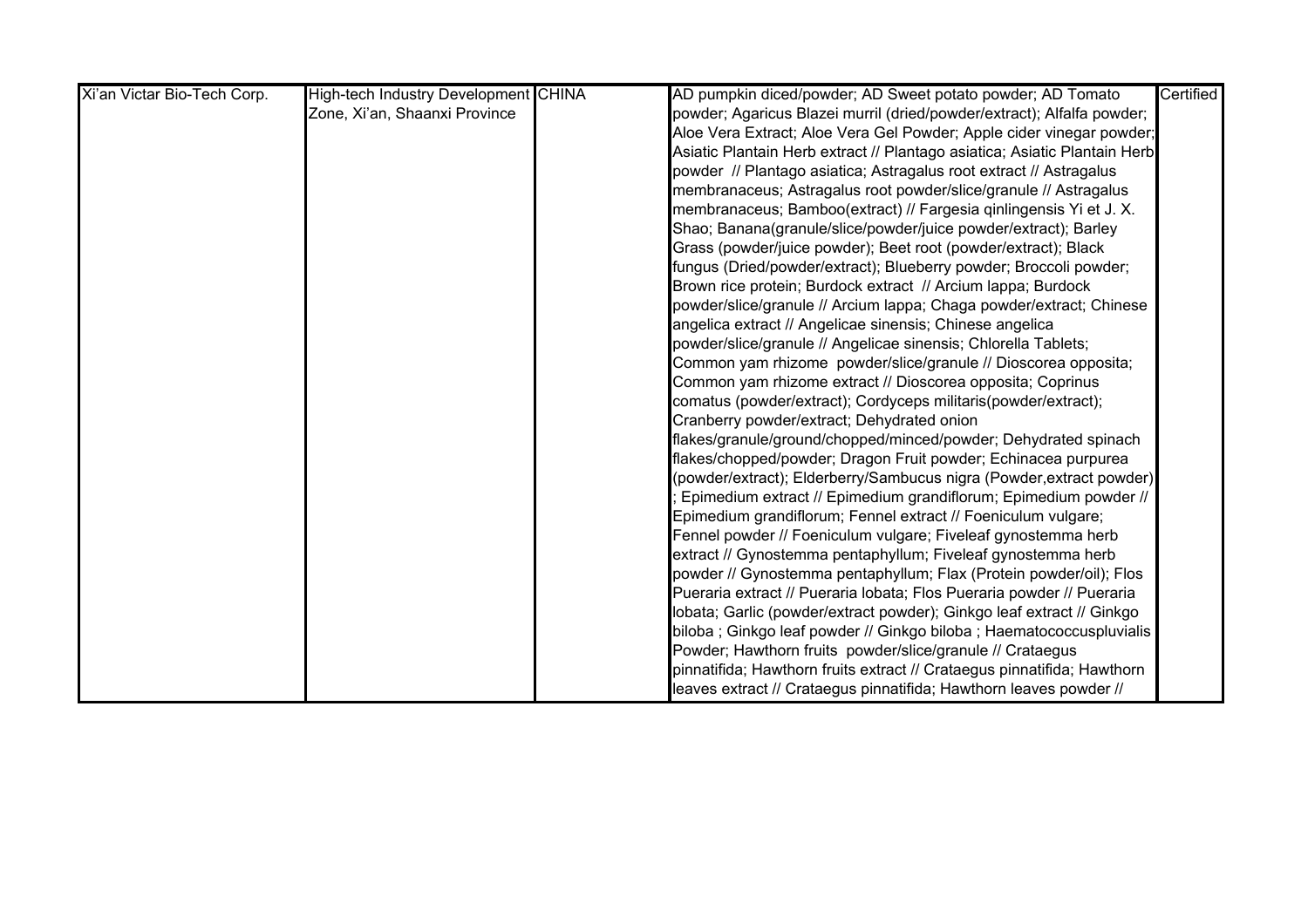|                                                           | Xi'an Victar Bio-Tech Corp. - A1 Lantian Country, Xi'an, Shaanxi CHINA |              | Asiatic Plantain Herb/Plantago asiatica; Astragalus root/Astragalus             | Certified |
|-----------------------------------------------------------|------------------------------------------------------------------------|--------------|---------------------------------------------------------------------------------|-----------|
|                                                           | Province                                                               |              | membranaceus; Bamboo/Fargesia qinlingensis Yi et J. X. Shao;                    |           |
|                                                           |                                                                        |              | Burdock/Arcium lappa; Chinese angelica/Angelicae sinensis;                      |           |
|                                                           |                                                                        |              | Common yam rhizome/Dioscorea opposita; Epimedium/Epimedium                      |           |
|                                                           |                                                                        |              | grandiflorum; Fennel/Foeniculum vulgare; Fiveleaf gynostemma                    |           |
|                                                           |                                                                        |              | herb/Gynostemma pentaphyllum; Flos Pueraria/Pueraria lobata;                    |           |
|                                                           |                                                                        |              | Ginkgo leaf/Ginkgo biloba ; Hawthorn fruits/Crataegus pinnatifida;              |           |
|                                                           |                                                                        |              | Hawthorn leaves/Crataegus pinnatifida; Honey suckle                             |           |
|                                                           |                                                                        |              | flowers/Lonicera japonica; Horsetail/Equisetum arvense L.; Jerusalem            |           |
|                                                           |                                                                        |              | artichoke/Helianthus tuberosus; Lion's Mane Mushroom/Hericium                   |           |
|                                                           |                                                                        |              | erinaceus; Marshmallow/Althaea officinalis; Milk thistle/Silybum                |           |
|                                                           |                                                                        |              | marianum; Mongolian dandelion/Taraxacum mongolicum;                             |           |
|                                                           |                                                                        |              | Mulberry/Morus alba L; Nettle/Urtica dioica; Plum/Prunus salicina               |           |
|                                                           |                                                                        |              | Lindl.; Polygonati root/Polygonatum sibiricum/sib; Polygonum                    |           |
|                                                           |                                                                        |              | multiflorum/Fallopia multiflora (Thunb.) Harald;                                |           |
|                                                           |                                                                        |              | Pomegranate/Punica granatum; Pueraria root/Pueraria lobata; Reishi              |           |
|                                                           |                                                                        |              | Mushroom/Ganoderma lucidum; Rhubarb root/Rheum palmatum;                        |           |
|                                                           |                                                                        |              | Rose hip fruits/Rosa canina; Rose/Rugosa rose; Schisandra                       |           |
|                                                           |                                                                        |              | berry/Schisandra chinensis; Sea Buckthorn/Hippophae rhamnoides;                 |           |
|                                                           |                                                                        |              | Siberian ginseng root/Acanthopanax senticosus; Spine date                       |           |
|                                                           |                                                                        |              | seed/Ziziphi spinosae; St John's wort/Hypericum perforatum L.;                  |           |
|                                                           |                                                                        |              | Tribulus terrestris/Tribulus terrestris; White Willow/Salix alba L.; Wild       |           |
|                                                           |                                                                        |              | mint herb/Mentha haplocalyx                                                     |           |
|                                                           |                                                                        |              |                                                                                 |           |
|                                                           |                                                                        |              |                                                                                 |           |
|                                                           |                                                                        |              |                                                                                 |           |
| Xiamen Fml Imp. & Exp. Co.,                               | Xiamen City, Fujian                                                    | <b>CHINA</b> | Black tea; Blooming tea ; Calendula ; Green tea; Jasmine tea ; Oolong Certified |           |
| Ltd.                                                      |                                                                        |              | tea ; Pu'er Tea ; Rose; Tea in tea bags; Tea in tea bags with flower            |           |
|                                                           |                                                                        |              | and herbal; White Tea; Yellow tea                                               |           |
|                                                           |                                                                        |              |                                                                                 |           |
| Xiamen Mingchao Tea Industry Xiamen City, Fujian Province |                                                                        | <b>CHINA</b> | Black Tea; Blooming tea ; Calendula ; Green Tea; Jasmine tea;                   | Certified |
| Co., Ltd.                                                 |                                                                        |              | Oolong tea ; Pu'er Tea; Rose; Tea in tea bags ; Tea in tea bags with            |           |
|                                                           |                                                                        |              | flower and herbal; White tea; Yellow tea                                        |           |
|                                                           |                                                                        |              |                                                                                 |           |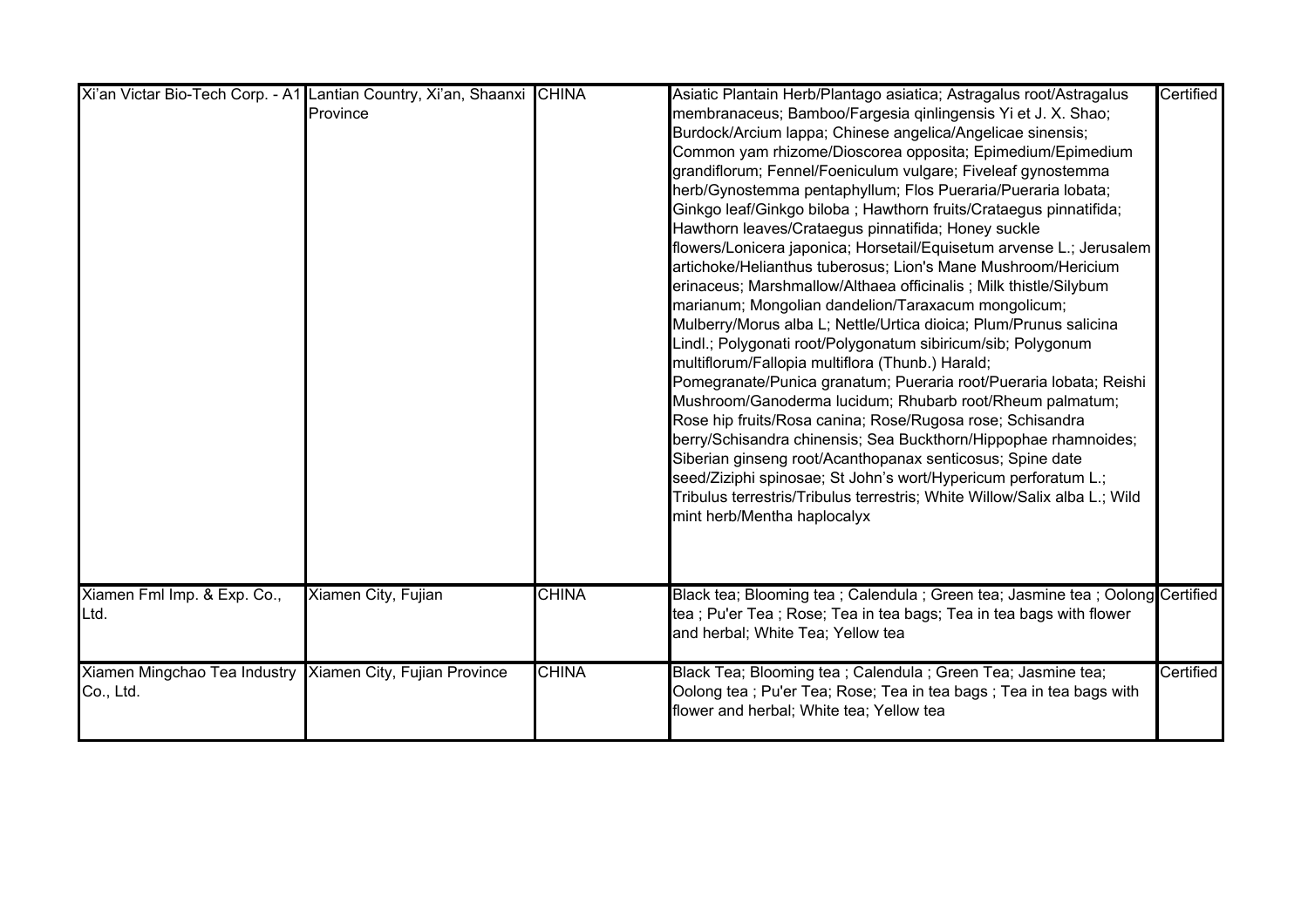| Xinghua Jiahe Foods Co., Ltd.                                                              | Xinghua City, Jiangsu Province                             | <b>CHINA</b> | AD sweet bell pepper/Capsicum(Flakes, Granules, Ground, Powder); Certified<br>AD Alfalfa grass(Flakes, Granules, Ground, Powder) ; AD<br>Asparagus(Flakes, Granules, Ground, Powder) ; AD Barley grass<br>(Flakes, Granules, Ground, Powder) ; AD Broccoli (Flakes, Granules,<br>Ground, Powder) ; AD Burdock (Flakes, Granules, Ground, Powder) ;<br>AD Cabbage(Flakes, Granules, Ground, Powder); AD Carrot (Flakes,<br>Granules, Ground, Powder) ; AD Cauliflower (Flakes, Granules,<br>Ground, Powder) ; AD Celery(Flakes, Granules, Ground, Powder) ;<br>AD Edamame(Kernels, Granules, Ground, Powder) ; AD Garlic<br>(Flakes, Chopped, Minced, Granulated, Ground, Powder); AD<br>Ginger(Flakes, Chopped, Minced, Granulated, Ground, Powder); AD<br>Green Pea(Kernels, Granules, Ground, Powder) ; AD<br>Horseradish(Flakes, Granules, Ground, Powder) ; AD<br>Jalapeno(Flakes, Granules, Ground, Powder) ; AD Kale(Flakes,<br>Granules, Ground, Powder); AD Leek/ Spring Onion(Flakes,<br>Granules, Ground, Powder) ; AD Oat grass(Flakes, Granules, Ground,<br>Powder); AD Onion(Flakes, Slices, Dices, Kibbled, Chopped, Minced,<br>Granulated, Ground, Powder); AD Pepper/ Hot paprika / Paprika /<br>Chili(Flakes, Granules, Ground, Powder); AD Potato(Flakes,<br>Granules, Ground, Powder); AD Pumpkin/Butternut Squash(Flakes,<br>Chopped, Minced, Granulated, Ground, Powder); AD Shallot(Flakes,<br>Granules, Ground, Powder); AD Spinach(Flakes, Granules, Ground,<br>Powder); AD Sweet beet(Flakes, Granules, Ground, Powder); AD<br>Sweet corn (Kernels, Granules, Ground, Powder) ; AD Sweet<br>potato(Flakes, Granules, Ground, Powder); AD Tomato(Flakes,<br>Granules, Ground, Powder); AD Wheat grass (Flakes, Granules,<br>Ground, Powder) |           |
|--------------------------------------------------------------------------------------------|------------------------------------------------------------|--------------|---------------------------------------------------------------------------------------------------------------------------------------------------------------------------------------------------------------------------------------------------------------------------------------------------------------------------------------------------------------------------------------------------------------------------------------------------------------------------------------------------------------------------------------------------------------------------------------------------------------------------------------------------------------------------------------------------------------------------------------------------------------------------------------------------------------------------------------------------------------------------------------------------------------------------------------------------------------------------------------------------------------------------------------------------------------------------------------------------------------------------------------------------------------------------------------------------------------------------------------------------------------------------------------------------------------------------------------------------------------------------------------------------------------------------------------------------------------------------------------------------------------------------------------------------------------------------------------------------------------------------------------------------------------------------------------------------------------------------------------------------------------------|-----------|
| Xining Yuan Ling Organic<br>Agriculture Science and<br>Technology Development Co.,<br>Ltd. | <b>Technological Development</b><br>Zone, Qinghai Province | <b>CHINA</b> | Black goji berry, dried; Caterpillar fungus, dried; Fritillaria cirrhosa,<br>bulb, dried; Gentian flowers, dried; Goji berry jam; Goji berry juice,<br>concentrate; Goji berry powder; Goji berry, dried; Goji Berry, Juice;<br>Hemp cake; Hemp flour; Hemp kernels; Hemp kernels oil; Hemp<br>protein powder; IQF goji berry; IQF Silverweed, roots (Potentilla<br>anserina); Silverweed Roots, Dried (potentilla anserina); Silverweed<br>roots, powder, (Potentilla anserina); Snow chrysanthemum, dried                                                                                                                                                                                                                                                                                                                                                                                                                                                                                                                                                                                                                                                                                                                                                                                                                                                                                                                                                                                                                                                                                                                                                                                                                                                         | Certified |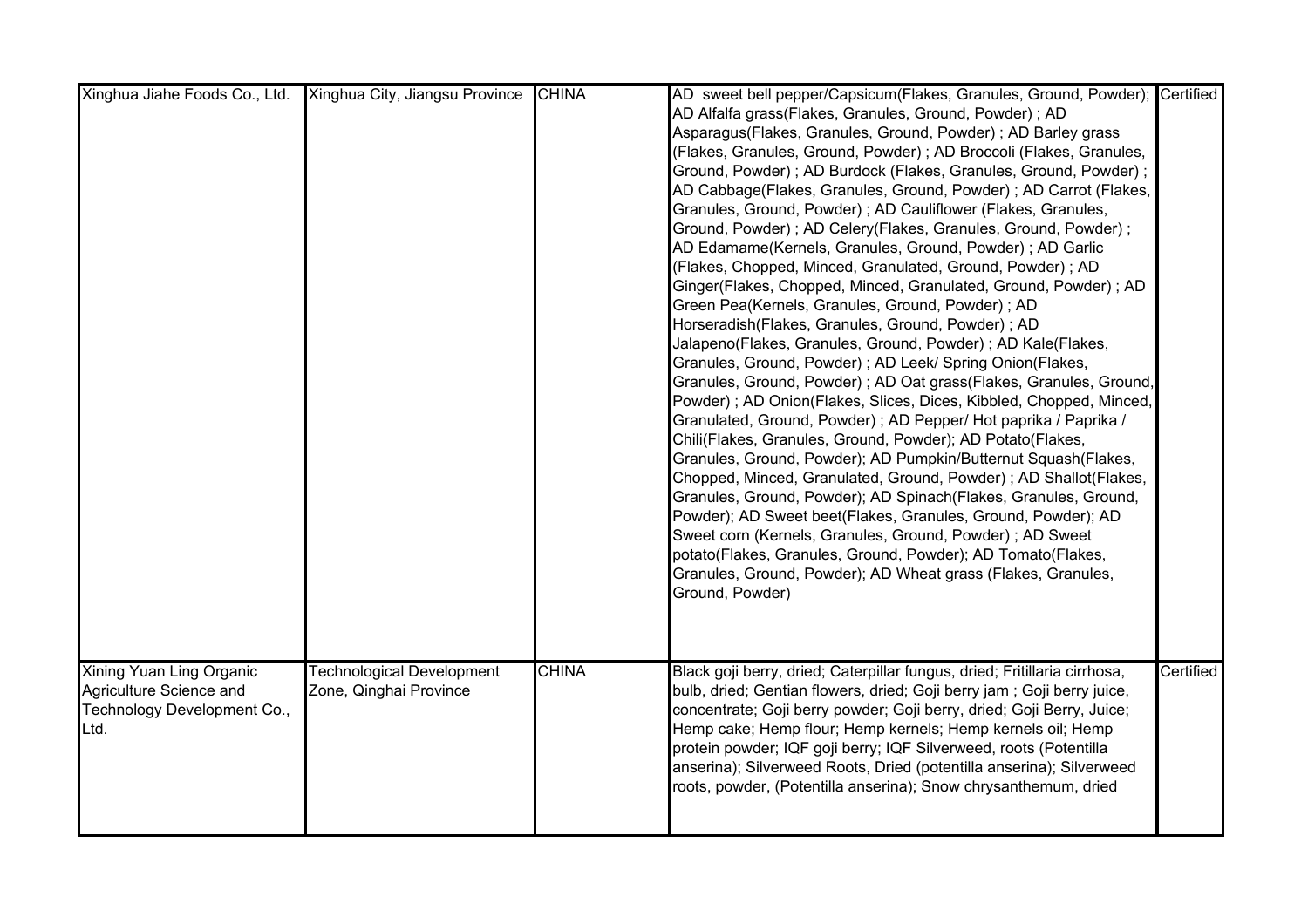| Xining Yuan Ling Organic<br>Agriculture Science and<br>Technology Development Co.,<br>Ltd. - AB | Delingha City, Qinghai Province CHINA            |                                          | Fresh goji berry ; Goji Berry, Dried<br>Fallow annual; Goji                                                                                                                                   | Certified |
|-------------------------------------------------------------------------------------------------|--------------------------------------------------|------------------------------------------|-----------------------------------------------------------------------------------------------------------------------------------------------------------------------------------------------|-----------|
| Xinjiang Jintun Organic<br>Agriculture Development Co.,<br>Ltd.                                 | <b>Xinjiang Uygur Autonomous</b><br>Region       | <b>CHINA</b>                             | Pumpkin seed GWS; Pumpkin seed kernel GWS; Pumpkin seed<br>kernels, shine skin; Pumpkin seeds, shine skin (SS); Sunflower<br>seeds, hulled; Sunflower seeds, unhulled                         | Certified |
| Xinjiang Jintun Organic<br>Agriculture Development Co.,<br>Ltd.- Jintun Farm                    | Baitun City, Xinjiang Uygur<br>Autonomous Region | <b>CHINA</b>                             | Light Speckled Kidney Bean; Maize; Pumpkin seed GWS; Pumpkin<br>seed(shine skin) ; Sunflower seed; Watermelon seed<br>Beans; Corn; Pumpkin / Squash; Sunflowers; Watermelon                   | Certified |
| Xinjiang Wonderful Organic<br>Food Co., Ltd. - Xinjiang Qapqal<br>Organic Farm                  | Yining, Xinjiang                                 | <b>CHINA</b>                             | Barley grass, AD; Soybean<br>Alfalfa; Barley grass; Beet; Carrots; Garlic; Kale; Oat grass; Onions;<br>Paprika; Radish/Horseradish; Soybeans; Spinach; Sweet pepper;<br>Tomatoes; Wheat grass | Certified |
| Yala 1 - Madina Project -<br>Yousef Bin Abdul Latif and<br>Sons Agriculture Co. Ltd.            | Ash Shihiyah - Al-Qassim                         | <b>KINGDOM OF</b><br><b>SAUDI ARABIA</b> | Dates                                                                                                                                                                                         | Certified |
| Yala 2 - Jadeeda 6+7 - Yousef<br><b>Bin Abdul Latif and Sons</b><br>Agriculture Co. Ltd.        | Ash Shihiyah - Al-Qassim                         | <b>KINGDOM OF</b><br><b>SAUDI ARABIA</b> |                                                                                                                                                                                               | Certified |
| Yala 3 - Qassim Project -<br>Yousef Bin Abdul Latif and<br>Sons Agriculture Co. Ltd.            | Ash Shihiyah - Al-Qassim                         | <b>KINGDOM OF</b><br><b>SAUDI ARABIA</b> | <b>Dates</b><br>Date palm                                                                                                                                                                     | Certified |
| Yala 4 - Golden Oushaira for<br>Agricultural Production Co. Ltd.                                | Al Madinah Al Munawarah                          | <b>KINGDOM OF</b><br><b>SAUDI ARABIA</b> |                                                                                                                                                                                               | Certified |
| Yangling Refine Biology Co.,<br>Ltd.                                                            | Shanxi Province                                  | <b>CHINA</b>                             | Apple cider vinegar powder                                                                                                                                                                    | Certified |
| Yantai Lushun Foodstuff Co.,<br>Ltd.                                                            |                                                  |                                          | Dried apple (Dice, Ring, Slice); Goji Berry, Dried; Pumpkin<br>kernels,grown without shell; Sunflower Seeds                                                                                   | Certified |
| Yantai Yitian Food Co., Ltd.                                                                    | Yantai Etdz, Shandong                            | <b>CHINA</b>                             | Ginger (Zingiber officinale)                                                                                                                                                                  | Certified |
| Yantai Yitian Food Co., Ltd. -<br><b>Tianlin A</b>                                              | Baise City, Guangxi Province                     | <b>CHINA</b>                             |                                                                                                                                                                                               | Certified |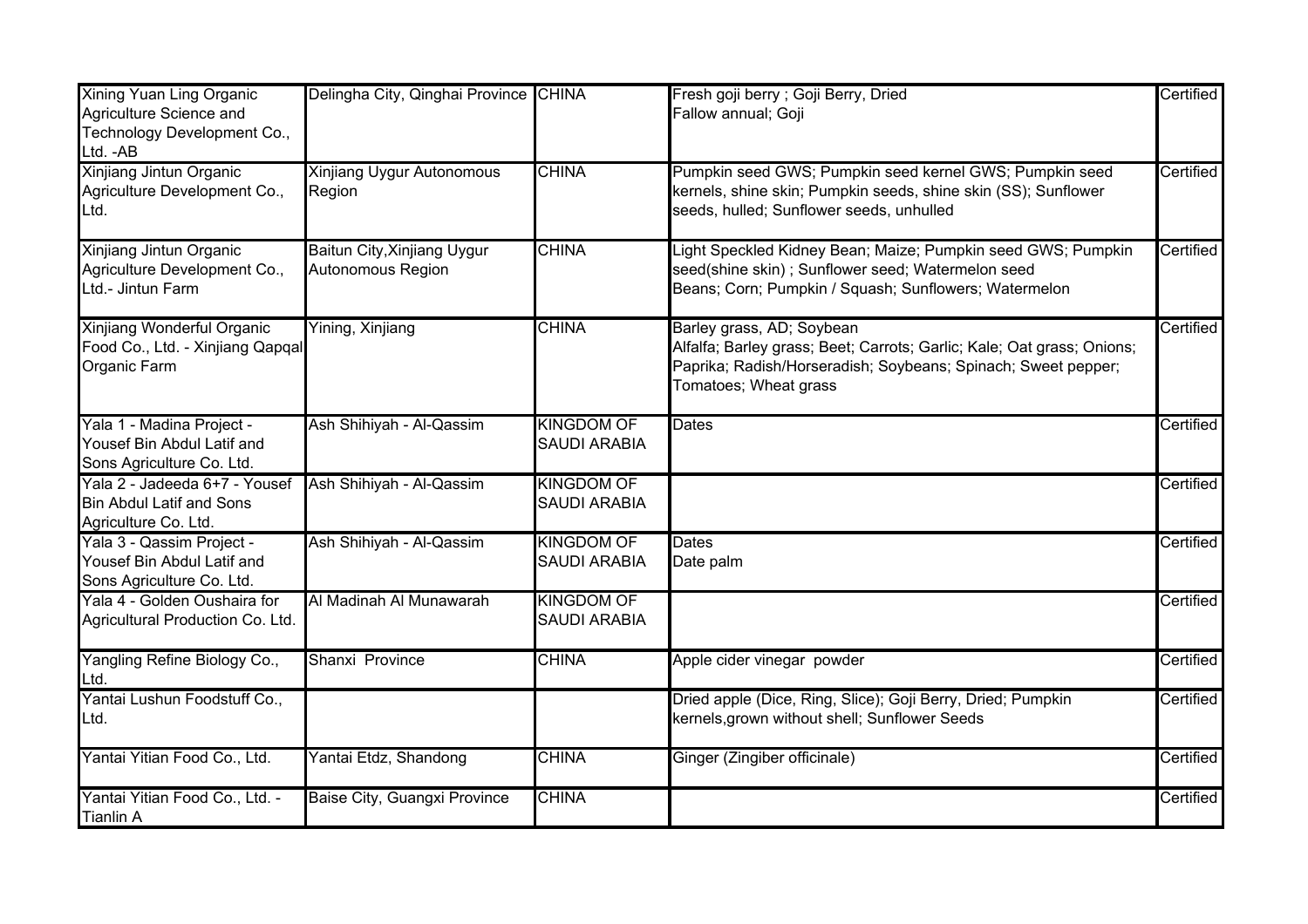| YARA FUTURO AGRICOLA<br>S.A.                                              | 130550/Flavio Alfaro, Manabí | <b>ECUADOR</b> | Banana Chips; Banana Compote/ Banana Cast / Banana Pure/<br>Banana Pulp; Banana Vinegar ; Capulí / Dehydrated Niguito.; Chips of<br>Banana Madurito/Chifles of Banana Madurito; Dehydrated Banana;<br>Dehydrated Banana Bites; Dehydrated Banana Chips; Dehydrated<br>Banana Chunks; Dehydrated Banana Coins; Dehydrated Banana<br>Croutons; Dehydrated Banana Cubes ; Dehydrated Banana Flour o<br>Dehydrated Banana Powder; Dehydrated banana pieces; Dehydrated<br>Banana Snacks; Dehydrated Cassava; Dehydrated Figs; Dehydrated<br>Lime; Dehydrated Papaya; Dehydrated Pitahaya; Dehydrated Plum;<br>Dehydrated Soursoup; Dehydrated Tangerin; Dried Sweet Potato;<br>Flower Of Jamaica / Hibisc Dehydrated.; Ginger Dehydrated; Mangos<br>Dehydrated; Orange Dried; Passion Fruit, Dehydrated; Pineapple,<br>Dehydrated<br>Banana | Certified |
|---------------------------------------------------------------------------|------------------------------|----------------|-----------------------------------------------------------------------------------------------------------------------------------------------------------------------------------------------------------------------------------------------------------------------------------------------------------------------------------------------------------------------------------------------------------------------------------------------------------------------------------------------------------------------------------------------------------------------------------------------------------------------------------------------------------------------------------------------------------------------------------------------------------------------------------------------------------------------------------------|-----------|
| YENİÇAĞ<br>ORG.TA.DAN.İTH.İHR.SAN.Tİ<br>C.LTD.ŞTİ.                        | Niğde                        | <b>TURKEY</b>  | Apples; Blackberries; Carrots; Cherries; Cornel Cherries; Cranberries; Certified<br>Pears; Plums; Pomegranates; Raspberries; Rose Hips; Sour<br>Cherries; Strawberries; Sugar Beet; Sumac; Tomatoes; Watermelon                                                                                                                                                                                                                                                                                                                                                                                                                                                                                                                                                                                                                         |           |
| YENİÇAĞ<br>ORG.TA.DAN.İTH.İHR.SAN.Tİ<br>C.LTD.ŞTİ. (YENICAG WILD-<br>05)  | Kastamonu                    | <b>TURKEY</b>  | Apples; Blackberries; Cornelian Cherry; Mixed crops; Pear; Plums;<br>Rose hip; Sour cherries                                                                                                                                                                                                                                                                                                                                                                                                                                                                                                                                                                                                                                                                                                                                            | Certified |
| YENİÇAĞ<br>ORG.TA.DAN.İTH.İHR.SAN.Tİ<br>C.LTD.ŞTİ. (YENICAG WILD-<br>(07) | Seydikemer, Muğla            | <b>TURKEY</b>  | Pomegranates                                                                                                                                                                                                                                                                                                                                                                                                                                                                                                                                                                                                                                                                                                                                                                                                                            | Certified |
| YENİÇAĞ<br>ORG.TA.DAN.İTH.İHR.SAN.Tİ<br>C.LTD.ŞTİ. (YENICAG WILD-<br>(80) | <b>Bolu</b>                  | <b>TURKEY</b>  | Apples; Cornelian Cherry; Hawthorn berries; Mixed crops;<br><b>Strawberries</b>                                                                                                                                                                                                                                                                                                                                                                                                                                                                                                                                                                                                                                                                                                                                                         | Certified |
| YENİÇAĞ<br>ORG.TA.DAN.İTH.İHR.SAN.Tİ<br>C.LTD.ŞTİ. (YENICAG WILD-<br>(09) | Sinop                        | <b>TURKEY</b>  | Apples; Blackberries; Hawthorn berries; Mixed crops; Plums; Rose<br>hip; Sour cherries; Sumac                                                                                                                                                                                                                                                                                                                                                                                                                                                                                                                                                                                                                                                                                                                                           | Certified |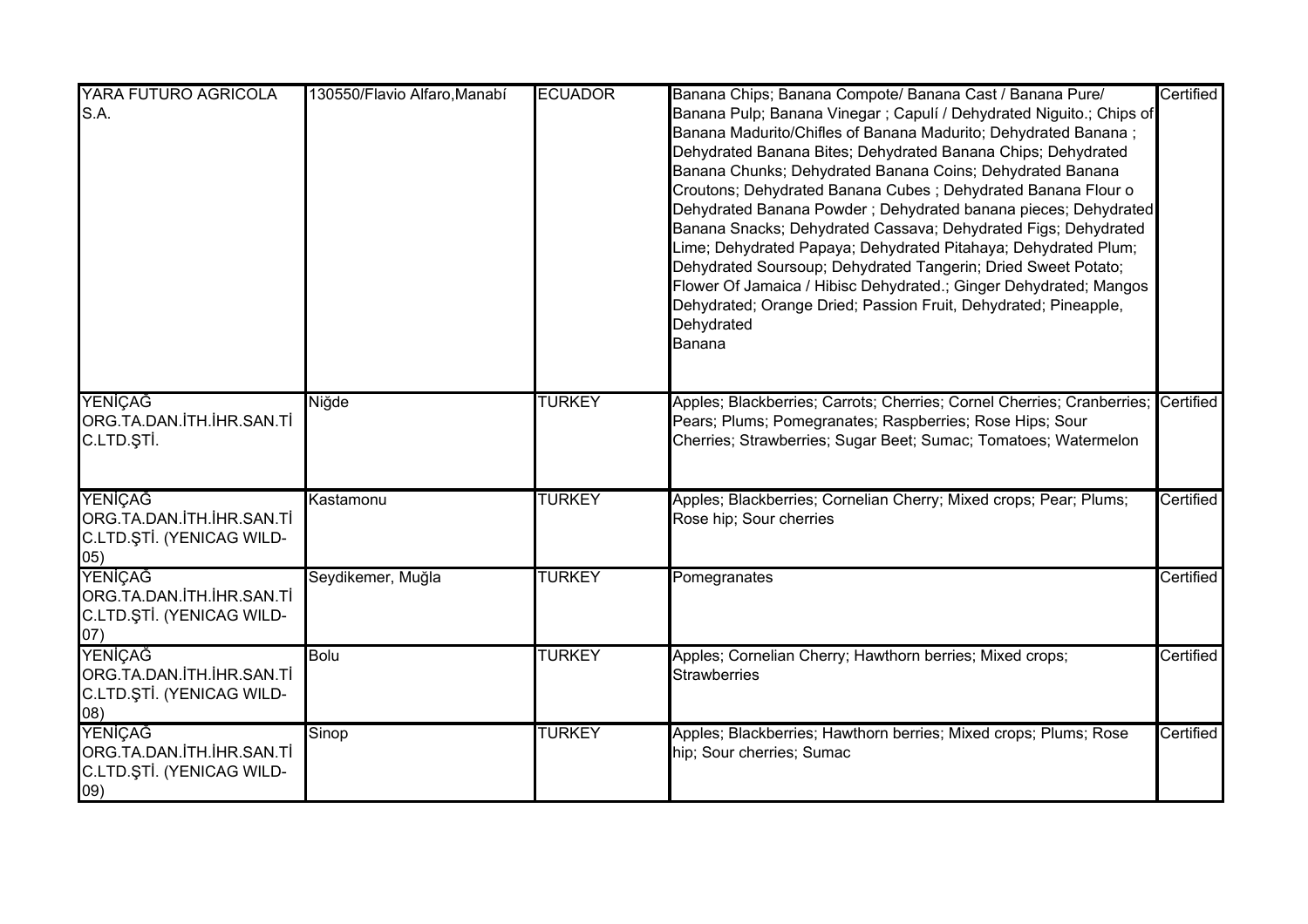| YENİÇAĞ<br>ORG.TA.DAN.İTH.İHR.SAN.Tİ<br>C.LTD.ŞTİ. (YENICAG WILD-<br>11)       | Küre - Kastamonu                                                | <b>TURKEY</b>  | Apples; Mixed crops; Pear; Plums; Rose hip; Sour cherries                                                                                                                                                                                                                                                                                                                                                                                                 | Certified |
|--------------------------------------------------------------------------------|-----------------------------------------------------------------|----------------|-----------------------------------------------------------------------------------------------------------------------------------------------------------------------------------------------------------------------------------------------------------------------------------------------------------------------------------------------------------------------------------------------------------------------------------------------------------|-----------|
| <b>YENİÇAĞ</b><br>ORG.TA.DAN.İTH.İHR.SAN.Tİ<br>C.LTD.ŞTİ. (YENICAG-AGR-<br>02) | Merkez, Bor and Çamardı /<br>Akdeniz, Niğde and Mersin          | <b>TURKEY</b>  | Apples; Apricot; Cherries; Pear; Table grapes                                                                                                                                                                                                                                                                                                                                                                                                             | Certified |
| YENİÇAĞ<br>ORG.TA.DAN.İTH.İHR.SAN.Tİ<br>C.LTD.ŞTİ. (YENICAG-AGR-<br>(03)       | Niğde                                                           | <b>TURKEY</b>  | <b>Strawberries</b>                                                                                                                                                                                                                                                                                                                                                                                                                                       | Certified |
| YHULIFE-ECUADOR CIA.<br>LTDA.                                                  | Quito                                                           | <b>ECUADOR</b> | Crushed Guayusa; Dry Guayusa Leaf; Guayusa (Ilex Guayusa);<br><b>Milled Guayusa</b>                                                                                                                                                                                                                                                                                                                                                                       | Certified |
| Yili Xinze Foods Industry Co.<br>Ltd                                           | Tekes County, Yili<br>City, Xinjiang Uygur<br>Autonomous Region | <b>CHINA</b>   |                                                                                                                                                                                                                                                                                                                                                                                                                                                           | Certified |
| Yingfeng Foods Co., Ltd.                                                       | Zhangpu County, Zhangzhou<br>City, Fujian Province              | <b>CHINA</b>   | Bare Ginger; De-salted Ginger; Fresh Ginger; Ginger candied/Drained Certified<br>Ginger; Ginger chips crystallized; Ginger crystallized; Ginger glaze;<br>Ginger in brine; Ginger in Ginger Juice; Ginger in Syrup; Ginger<br>Jam/spread; Ginger Juice; Ginger Powder; Ginger Pulp; Ginger puree;<br>Ginger syrup; Grated ginger; Minced ginger; Sushi Ginger/Pickled<br>Ginger                                                                           |           |
| Yingfeng Foods Co., Ltd.-<br>Yongchun                                          | Quanzhou City, Fujian Province CHINA                            |                |                                                                                                                                                                                                                                                                                                                                                                                                                                                           | Certified |
| Yishui Shengyuan Food Co.,<br>Ltd.                                             |                                                                 |                | Fresh Ginger, raw material; Garlic, raw material; IQF Asparagus; IQF<br>Broccoli; IQF Burdock; IQF Cabbage; IQF Carrot; IQF Cauliflower;<br>IQF Celery; IQF Chili/paprika; IQF Edamame; IQF Garlic; IQF Ginger;<br>IQF Green Pea; IQF Jalapeno; IQF Kale; IQF Leek/Spring Onion; IQF<br>Onion; IQF Potato; IQF Pumpkin; IQF Shallot; IQF Spinach; IQF<br>Sugar Snap Pea ; IQF Sweet bell pepper/Capsicum; IQF Sweet Corn;<br>IQF Sweet Potato; IQF Tomato | Certified |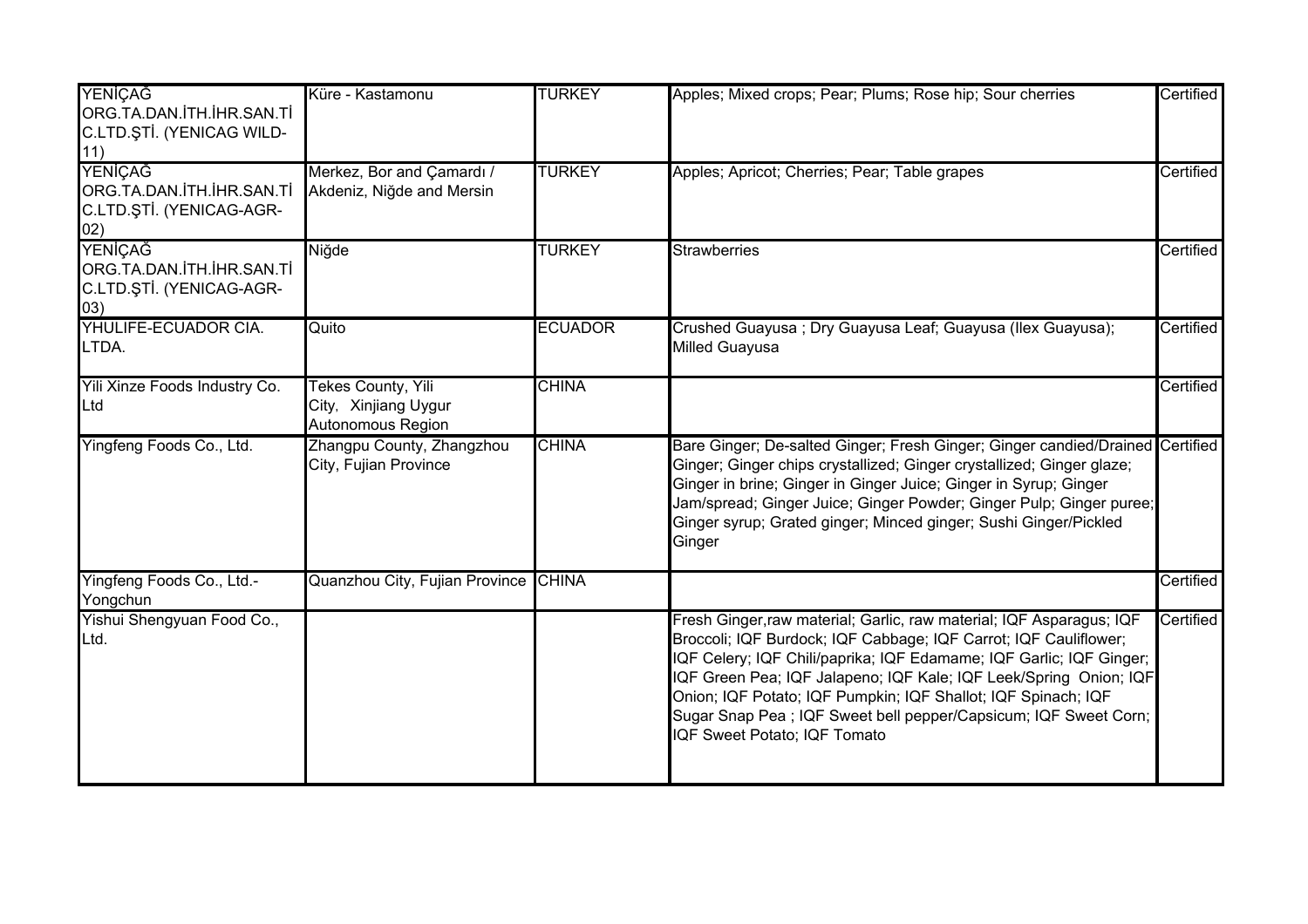| Yiwu Highstar Biotechnology<br>Co., Ltd.                                        | Yiwu City, Zhejiang Province | <b>CHINA</b> | Rice protein (Organic Oryzatein 80/Organic Oryzatein Silk 80/Organic Certified<br>Oryzatein Ultra 80/Organic Oryzatein 90/Organic Oryzatein Silk<br>90/Organic Oryzatein Ultra 90); Rice syrup solids                                                                                                                                                                                                                                                                                                                                                                                                                                                                                                                                                                                                                                                                                                                                                                                                                                                                                          |           |
|---------------------------------------------------------------------------------|------------------------------|--------------|------------------------------------------------------------------------------------------------------------------------------------------------------------------------------------------------------------------------------------------------------------------------------------------------------------------------------------------------------------------------------------------------------------------------------------------------------------------------------------------------------------------------------------------------------------------------------------------------------------------------------------------------------------------------------------------------------------------------------------------------------------------------------------------------------------------------------------------------------------------------------------------------------------------------------------------------------------------------------------------------------------------------------------------------------------------------------------------------|-----------|
| Yiyuan Huayuan Foodstuffs<br>Co., Ltd.                                          | Zibo City, Shandong Province | <b>CHINA</b> | Black kidney bean(black bean) Fettuccine; Black kidney bean(black<br>bean) Spaghetti; Black soybean Fettuccine; Black soybean instant<br>noodles; Black soybean Spaghetti; Edamame and Mung bean<br>Fettuccine; Edamame and Mung bean noodle; Edamame and Mung<br>bean Spathetti; Edamame Fettuccine; Edamame instant noodle;<br>Edamame Spaghetti; Green soybean and Mung bean Fettuccine;<br>Green soybean and Mung bean noodle; Green soybean and Mung<br>bean Spathetti; Green soybean Fettuccine; Green soybean instant<br>noodle; Green Soybean instant noodles; Green soybean Spaghetti;<br>Green soybean(Green bean) instant noodles; Soybean and Adzuki<br>bean Fettuccine; Soybean and Adzuki bean noodle; Soybean and<br>Adzuki bean Spaghetti; Soybean chicken wings; Soybean Fettuccine;<br>Soybean instant noodles; Soybean sausage shape; Soybean shelled<br>shrimp; Soybean Spaghetti                                                                                                                                                                                          | Certified |
| <b>Yong Sheng Pieces</b><br>Pharmaceutical Co., Ltd.<br><b>Fengxiang County</b> | Baoji City, Shaanxi Province | <b>CHINA</b> | Apricot seed; Astragalus root; Astragalus root powder; Astragalus root Certified<br>slices; Atractylodes rhizome; Burdock; Chinese angelica root;<br>Chinese angelica root powder; Chinese angelica root slices; Chinese<br>magnoliavine fruit; Chinese magnoliavine fruit powder;<br>Chrysanthemum; Dandelion herb; Dandelion herb powder; Dandelion<br>herb slices; Epimedium herb; Ginkgo leaf; Grifola; Holy thistle fruit;<br>Holy thistle fruit powder; Jujube; Jujube powder; Jujube slices;<br>Licorice root; Licorice root powder; Licorice root slices; Lucid<br>ganoderma ; Lucid ganoderma powder; Manyprickle acanthopanax<br>root; Manyprickle acanthopanax root powder; Manyprickle<br>acanthopanax root slices; Mulberry fruit; Panax notoginseng; Panax<br>notoginseng powder; Pomegranate peel; Pomegranate seed;<br>Rhubarb root; Rhubarb root powder; Rhubarb root slices; Safflower;<br>Tangshen root ; Tangshen root powder; Tangshen root slices; Tuber<br>fleeceflower root; Tuber fleeceflower root powder; Tuber fleeceflower<br>root slices; Valerian root ; Walnut |           |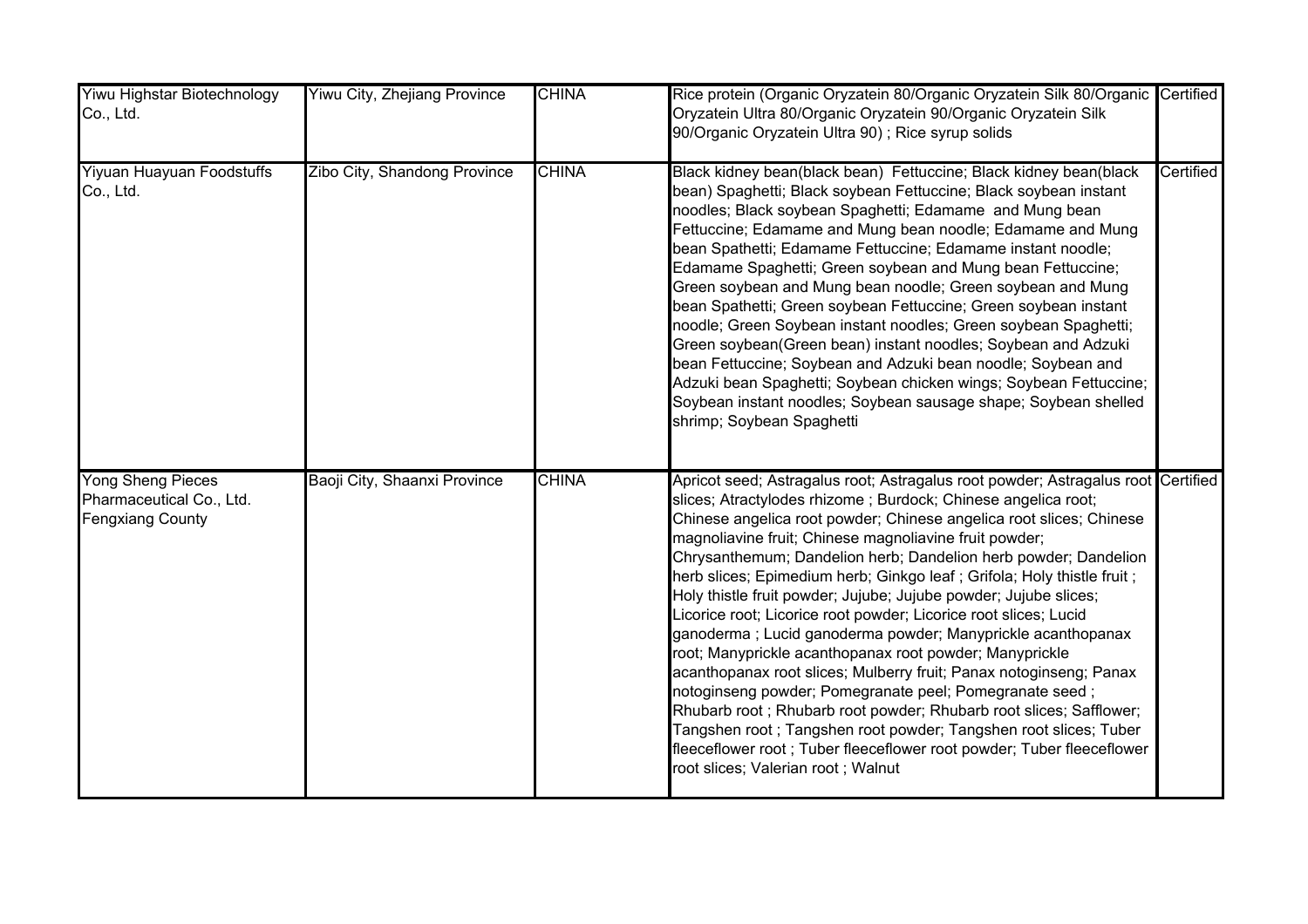| Yongde Dongxu Tea Factory                                                           | Yongde County, Lincang City,<br>Yunnan                  | <b>CHINA</b>                        | Black tea; Green tea; PuEr tea; PuEr tea (Shaiqing); Tea Flower;<br>Tea Flowers, Dried; White tea<br>Tea plant                                                                                                                                                                                                                                                     | Certified |
|-------------------------------------------------------------------------------------|---------------------------------------------------------|-------------------------------------|--------------------------------------------------------------------------------------------------------------------------------------------------------------------------------------------------------------------------------------------------------------------------------------------------------------------------------------------------------------------|-----------|
| Yongde Yangdong Tea<br><b>Production Cooperative</b>                                | Lincang City, Yunnan Province                           | <b>CHINA</b>                        |                                                                                                                                                                                                                                                                                                                                                                    | Certified |
| Yú Gudxa de Productor<br>Orgánico, S.P.R. de R.L.                                   | Oaxaca                                                  | <b>MEXICO</b>                       | Crop rotation; Fallow annual; Sesame                                                                                                                                                                                                                                                                                                                               | Certified |
| Yuanling Champion Tea Co.,<br>Ltd.                                                  | <b>Yuanling County, Hunan</b>                           | <b>CHINA</b>                        |                                                                                                                                                                                                                                                                                                                                                                    | Certified |
| YUNBATSAN FRUITS S.R.L                                                              | Mao, Valverde                                           | <b>DOMINICAN</b><br><b>REPUBLIC</b> | Banana                                                                                                                                                                                                                                                                                                                                                             | Certified |
| Yunnan Baiyao Group Yun<br>Feng Import And Export<br>Trading Co., Ltd.              | Economic Development Zone,<br>Kunming City, Yunnan      | <b>CHINA</b>                        | Beeswax; Royal Jelly; White Beeswax                                                                                                                                                                                                                                                                                                                                | Certified |
| Yunnan D & Y Natural Foods<br>Ltd.                                                  | Lijiang City, Yunnan Province                           | <b>CHINA</b>                        | Adzuki Bean; Black kidney beans; Broad beans; Buckwheat;<br>Chickpeas; Dark red kidney beans; Hemp seed, unhulled; Large black<br>speckled kidney beans; Large white kidney beans; Light speckled<br>kidney beans; Mung(bean); Pumpkin seeds, unhulled; Rapeseed;<br>Red / purple speckled kidney beans; Soy Bean; Sunflower seed,<br>unhulled; White kidney beans | Certified |
| Yunnan Zerun Sanqi planting<br>Co., Ltd.                                            | Wuhua District, Kunming City,<br><b>Yunnan Province</b> | <b>CHINA</b>                        | Fallow perennial; Notoginseng                                                                                                                                                                                                                                                                                                                                      | Certified |
| Yunnan Zerun Sanqi planting<br>Co., Ltd.-Zerun Menghai<br>Notoginseng Planting Base | Menghai County, Yunnan<br>Province                      | <b>CHINA</b>                        | <b>Fallow perennial</b>                                                                                                                                                                                                                                                                                                                                            | Certified |
| Yunnan Zunwei Food Co., Ltd.                                                        | Yongshan County, Zhaotong<br>City, Yunnan Province      | <b>CHINA</b>                        |                                                                                                                                                                                                                                                                                                                                                                    | Certified |
| Zaokang Gojiberry Inc.                                                              | Zhongwei City, Ningxia                                  | <b>CHINA</b>                        | Goji berry juice; Goji puree juice (Goji berry puree)                                                                                                                                                                                                                                                                                                              | Certified |
| ZBBNC (Pty) Ltd                                                                     | Kakamas, Northern Cape                                  | <b>SOUTH AFRICA</b>                 | Eureka; Oranges; Raisins; Star ruby grapefruit; Table grapes<br>Fallow annual; Grape; Grapefruit; Lemons; Orange; Table grapes                                                                                                                                                                                                                                     | Certified |
| Zhangzhou Joyful Ginger Foods Nanjing County, Zhangzhou,<br>Co., Ltd.               | <b>Fujian Province</b>                                  | <b>CHINA</b>                        | Deep Frozen Ginger; Fresh Ginger; Ginger in brine; Ginger puree                                                                                                                                                                                                                                                                                                    | Certified |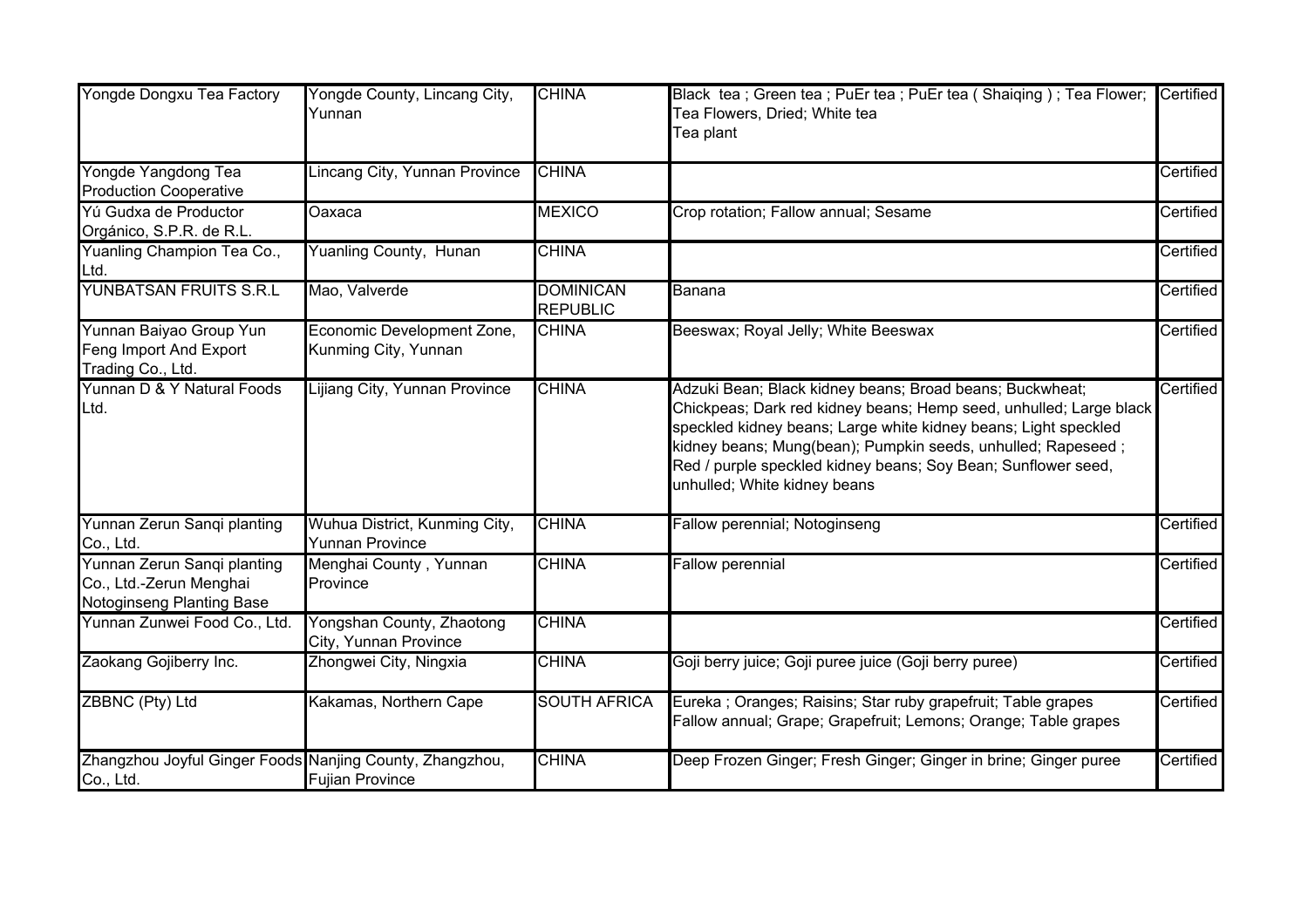| Zhangzhou Yupin Tea Co., Ltd. Zhangzhou City, Fujian Province CHINA |                                     |              | Black Tea; Fresh Tea Leaves; Oolong Tea<br>Tea plant                                                                                                                                                                                                                                                                                                                                                                                                                                                                                                                                                                                                                                                                                                                                                                                                                                                                                                                                                                                                                                                                                                                                                                                                                                                                                                                                                                                                                                                                                                                                                                                                                                                                                                                                                                                                                                                                                                                  | Certified |
|---------------------------------------------------------------------|-------------------------------------|--------------|-----------------------------------------------------------------------------------------------------------------------------------------------------------------------------------------------------------------------------------------------------------------------------------------------------------------------------------------------------------------------------------------------------------------------------------------------------------------------------------------------------------------------------------------------------------------------------------------------------------------------------------------------------------------------------------------------------------------------------------------------------------------------------------------------------------------------------------------------------------------------------------------------------------------------------------------------------------------------------------------------------------------------------------------------------------------------------------------------------------------------------------------------------------------------------------------------------------------------------------------------------------------------------------------------------------------------------------------------------------------------------------------------------------------------------------------------------------------------------------------------------------------------------------------------------------------------------------------------------------------------------------------------------------------------------------------------------------------------------------------------------------------------------------------------------------------------------------------------------------------------------------------------------------------------------------------------------------------------|-----------|
| Zhaoyuan Junbang Trading<br>Co., Ltd.                               | Zhaoyuan City, Shandong<br>Province | <b>CHINA</b> | Fava bean; Fava bean fiber; Fava bean protein; Fava bean starch;<br>Mung bean; Mung bean fiber; Mung bean protein; Mung bean starch;<br>Pea; Pea fiber; Pea protein; Pea protein peptide; Pea starch; Textured<br>pea protein                                                                                                                                                                                                                                                                                                                                                                                                                                                                                                                                                                                                                                                                                                                                                                                                                                                                                                                                                                                                                                                                                                                                                                                                                                                                                                                                                                                                                                                                                                                                                                                                                                                                                                                                         | Certified |
| Zhejiang Biosan Biotech Co.,<br>Ltd.                                | Lishui, Zhejiang                    | <b>CHINA</b> | Agaricus blazei fruiting body Extract ; Agaricus blazei murill/Agaricus<br>subrufescens mycelium Powder and Extract; Agaricus blazei murrill<br>(dried/powder/extract); Agricus bisporus (dried/powder/extract);<br>Auricularia auricula (dried/powder/extract); Boletus edulis<br>(dried/powder/extract); Coprinus comatus (dried/powder/extract);<br>Cordyceps militaris (dried/powder/extract); Cordyceps militaris with<br>high Vitamin D2; Cordyceps Sinensis Powder; CordycepsPrime<br>Cordyceps Sinensis Extract; Coriolus versicolor Trametes versicolor<br>mycelium Powder and Extract; Fomes fomentarious<br>(dried/powder/extract); Ganoderma lucidum (dried/powder/extract);<br>Ganoderma lucidum (reishi) mycelium extract; Ganoderma lucidum<br>(reishi) mycelium powder; Ganoderma lucidum fruiting body Extract ;<br>Ganoderma lucidum spore powder; Ganoderma lucidum wall-broken<br>spore powder; Grifola frondosa (dried/powder/extract); Hericium<br>erinaceus (dried/powder/extract); Hericium erinaceus (Lion's mane)<br>mycelium Powder; Hericium erinaceus mycelium extract; Hericium<br>erinaceus with high Vitamin D2; Hirsutella sinensis Powder; Inonotus<br>obliquus (dried/powder/extract); Lentinus edodes<br>(dried/powder/extract); Lentinus edodes with high Vitamin D2; Maitake<br>Grifola frondosa mycelium Powder and Extract; Morchella esculenta<br>(dried/powder/extract); Mushroom extract and powder blend;<br>Mushroom powder blend; Phellinus linteus (dried/powder/extract);<br>Phellinus pini (dried/powder/extract); Pleurotus citrinopileatus<br>(dried/powder/extract); Pleurotus eryngii (dried/powder/extract);<br>Pleurotus ostreatus (dried/powder/extract); Pleurotus ostreatus with<br>high Vitamin D2; Polyporus umbellatus (dried/powder/extract);<br>Trametes versicolor(Coriolus versicolor)(dried/powder/extract);<br>Tremella fuciformis (dried/powder/extract); Tuber sinense<br>(dried/powder/extract) | Certified |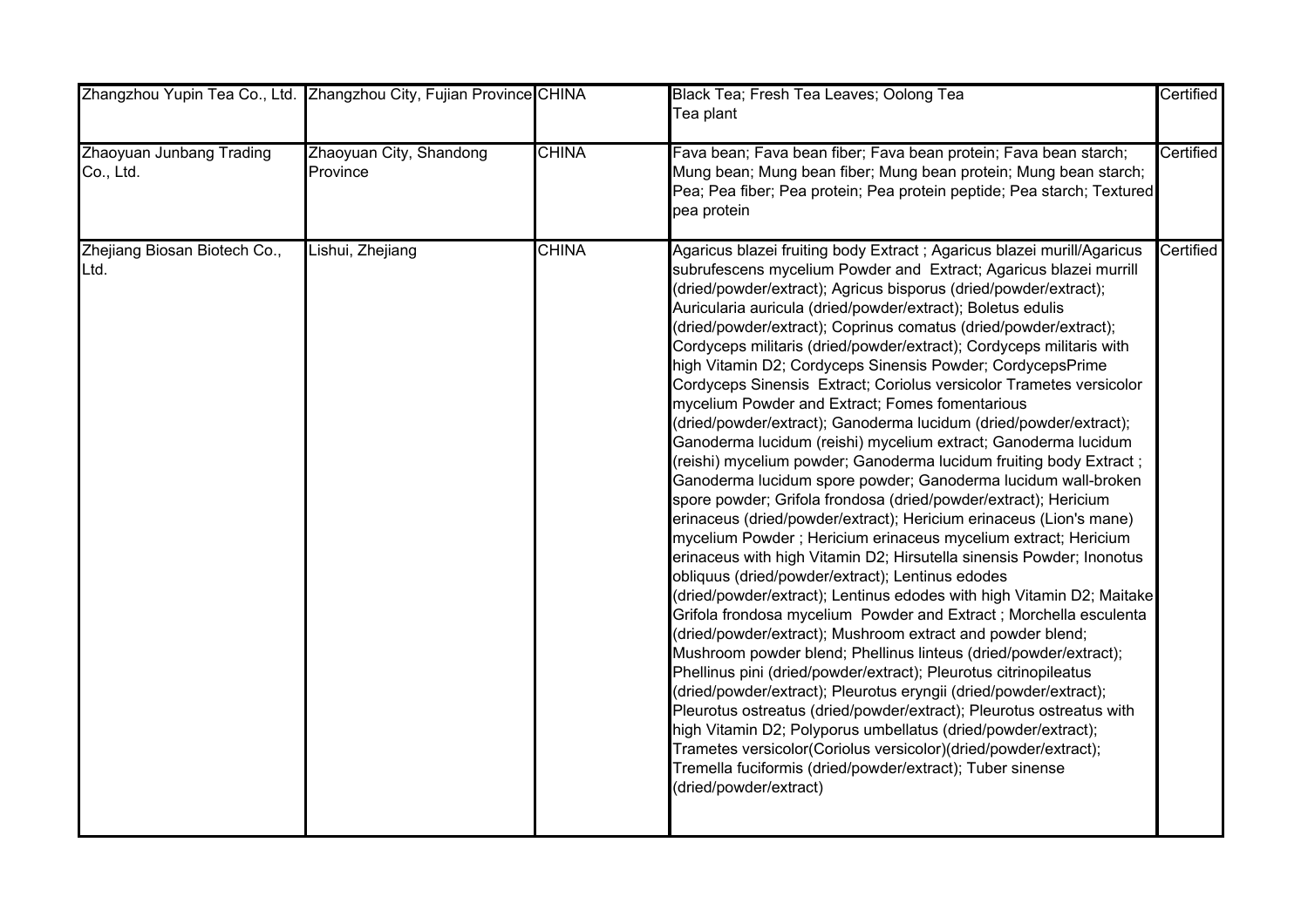| Zhejiang Biosan Biotech Co.,<br>Ltd. - Gutian                                 | Gutian City, Fujian Province                                   | <b>CHINA</b> | Hericium erinaceus, dried; Tremella fuciformis, dried<br><b>Mushrooms</b>                                                                                                                                                                                                                                                          | Certified |
|-------------------------------------------------------------------------------|----------------------------------------------------------------|--------------|------------------------------------------------------------------------------------------------------------------------------------------------------------------------------------------------------------------------------------------------------------------------------------------------------------------------------------|-----------|
| Zhejiang Biosan Biotech Co.,<br>Ltd. - Lishui                                 | Lishui City, Zhejiang Province                                 | <b>CHINA</b> | Agaricus blazei Murrill, dried; Auricularia auricular, dried; Coprinus<br>comatus, dried; Ganoderma lucidum spore powder; Ganoderma<br>lucidum, dried; Grifola frondosa, dried; Hericium erinaceus, dried;<br>Lentinus edodes, dried; Pleurotus citrinopileatus, dried ; Pleurotus<br>ostreatus, dried; Tremella fuciformis, dried | Certified |
| Zhejiang Biosan Biotech Co.,<br>Ltd. - Wanli A1                               | Qingyuan County, Zhejiang<br>Province                          | <b>CHINA</b> | Cordyceps militaris, dried ; Coriolus versicolor(Trametes<br>versicolor),dried; Fomes fomentarious, dried ; Phellinus linteus, dried ;<br>Phellinus pini, dried                                                                                                                                                                    | Certified |
| Zhejiang Changqing Apiculture<br>Co., Ltd.                                    | Changan Town, Haining City,<br>Jiaxing City, Zhejiang Province | <b>CHINA</b> | Beeswax ; Honey; Royal Jelly<br><b>Bees</b>                                                                                                                                                                                                                                                                                        | Certified |
| Zhejiang Changyu Tea<br>Products Co., Ltd.                                    | Shaoxing City, Zhejiang<br>Province                            | <b>CHINA</b> | Black tea; Green tea; Green tea powder(Matcha); Jasmine tea;<br>Jasmine tea, in tea bags; Oolong tea; Pu'er Tea; Tea, in tea bags;<br>White tea                                                                                                                                                                                    | Certified |
| Zhejiang Changyu Tea<br>Products Co., Ltd. - Zhangzhen                        | <b>Shaoxing City, Zhejiang</b><br>Province                     | <b>CHINA</b> | Fresh tea leaves<br>Tea plant                                                                                                                                                                                                                                                                                                      | Certified |
| Zhejiang Changyu Tea<br>Products Co., Ltd. - Zhushan<br><b>Tea Garden</b>     | Shaoxing City, Zhejiang<br>Province                            | <b>CHINA</b> | $\overline{\mathsf{Freah}\ \mathsf{Tea}\ \mathsf{Leaves}}$<br>Tea plant                                                                                                                                                                                                                                                            | Certified |
| Zhejiang Choisun Tea<br>Development Co., Ltd.                                 | Jiande, Zhejiang Province                                      | <b>CHINA</b> | Camellia oil; Camellia seed; Camellia Seeds<br>Tea plant                                                                                                                                                                                                                                                                           | Certified |
| Zhejiang Chun'an New<br>Continent Tea Co., Ltd.                               | Chun'an, Zhejiang Province                                     | <b>CHINA</b> | Green tea (including Green tea Sencha, Tencha, Lungching); Matcha                                                                                                                                                                                                                                                                  | Certified |
| <b>Zhejiang Chunan New</b><br>Continent Tea Co., Ltd. -<br><b>Tantou Base</b> | Chun'an County, Zhejiang<br>Province                           | <b>CHINA</b> | Fresh Tea Leaves<br>Tea plant                                                                                                                                                                                                                                                                                                      | Certified |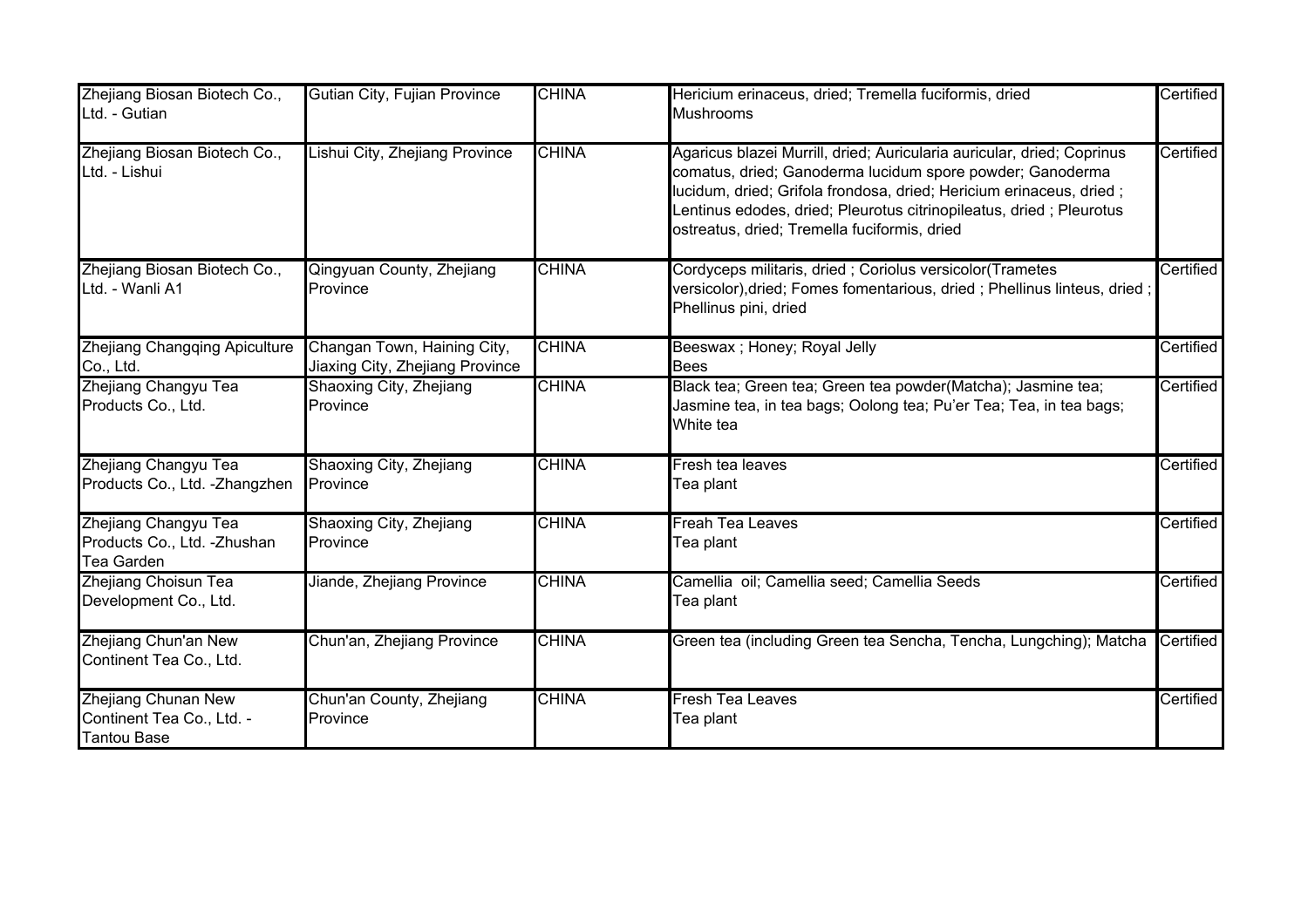| <b>Zhejiang Fangge</b><br>Pharmaceutical Industry Co.,<br>Ltd.        | Qingyuan County, Zhejiang<br>Province         | <b>CHINA</b> | Agaricus bisporus(dreid, extract and powder); Agaricus blazei (dreid,<br>extract and powder); Auricularia auricular(dreid, extract and powder);<br>Auricularia polytricha(dreid, extract and powder); Coprinus<br>comatus(dreid, extract and powder); Cordyceps militaris (dreid, extract<br>and powder); Coriolus versicolor(dreid, extract and powder);<br>Fomitopsis officinalis(dreid, extract and powder); Ganoderma<br>applanatum(dreid, extract and powder); Ganoderma lucidum (dreid,<br>extract and powder); Ganoderma lucidum shell-broken spore powder;<br>Ganoderma lucidum spore powder; Grifola frondosa (dreid, extract<br>and powder); Hericium erinaceus (dreid, extract and powder);<br>Inonotus obliquus (dreid, extract and powder); Lentinus edodes (dreid,<br>extract and powder); Mushroom guard ; Panus gigianteus(dreid,<br>extract and powder); Phellinus igniarius(dreid, extract and powder);<br>Phellinus linteus(dreid, extract and powder); Phellinus pini(dreid,<br>extract and powder); Piptoporus betulinus(dreid, extract and powder);<br>Pleurotus citrinopileatus(dreid, extract and powder); Pleurotus<br>eryngii(dreid, extract and powder); Pleurotus ostreatus(dreid, extract<br>and powder); Polyporus umbellatus (dreid, extract and powder); Poria | Certified |
|-----------------------------------------------------------------------|-----------------------------------------------|--------------|------------------------------------------------------------------------------------------------------------------------------------------------------------------------------------------------------------------------------------------------------------------------------------------------------------------------------------------------------------------------------------------------------------------------------------------------------------------------------------------------------------------------------------------------------------------------------------------------------------------------------------------------------------------------------------------------------------------------------------------------------------------------------------------------------------------------------------------------------------------------------------------------------------------------------------------------------------------------------------------------------------------------------------------------------------------------------------------------------------------------------------------------------------------------------------------------------------------------------------------------------------------------------------------------|-----------|
| Zhejiang Fangge<br>Pharmaceutical Industry Co.,<br>Ltd. - Dongxing A1 | Huadian County, Jilin City, Jilin<br>Province | <b>CHINA</b> | powder); Tremela fuciformis(dreid, extract and powder)<br>Agaricus bisporus; Agaricus blazei ; Auricularia auricular; Auricularia<br>polytricha; Coprinus comatus; Coriolus versicolor; Fomitopsis<br>officinalis; Ganoderma applanatum; Hericium erinaceus; Inonotus<br>obliquus; Panus gigianteus; Phellinus igniarius; Phellinus linteus;<br>Phellinus pini; Piptoporus betulinus; Pleurotus citrinopileatus;<br>Pleurotus eryngii; Pleurotus ostreatus; Polyporus umbellatus; Poria<br>cocos; Pyropolyporus fomentarius; Schizophyllum commune; Tremela<br>fuciformis<br>Mushrooms                                                                                                                                                                                                                                                                                                                                                                                                                                                                                                                                                                                                                                                                                                         | Certified |